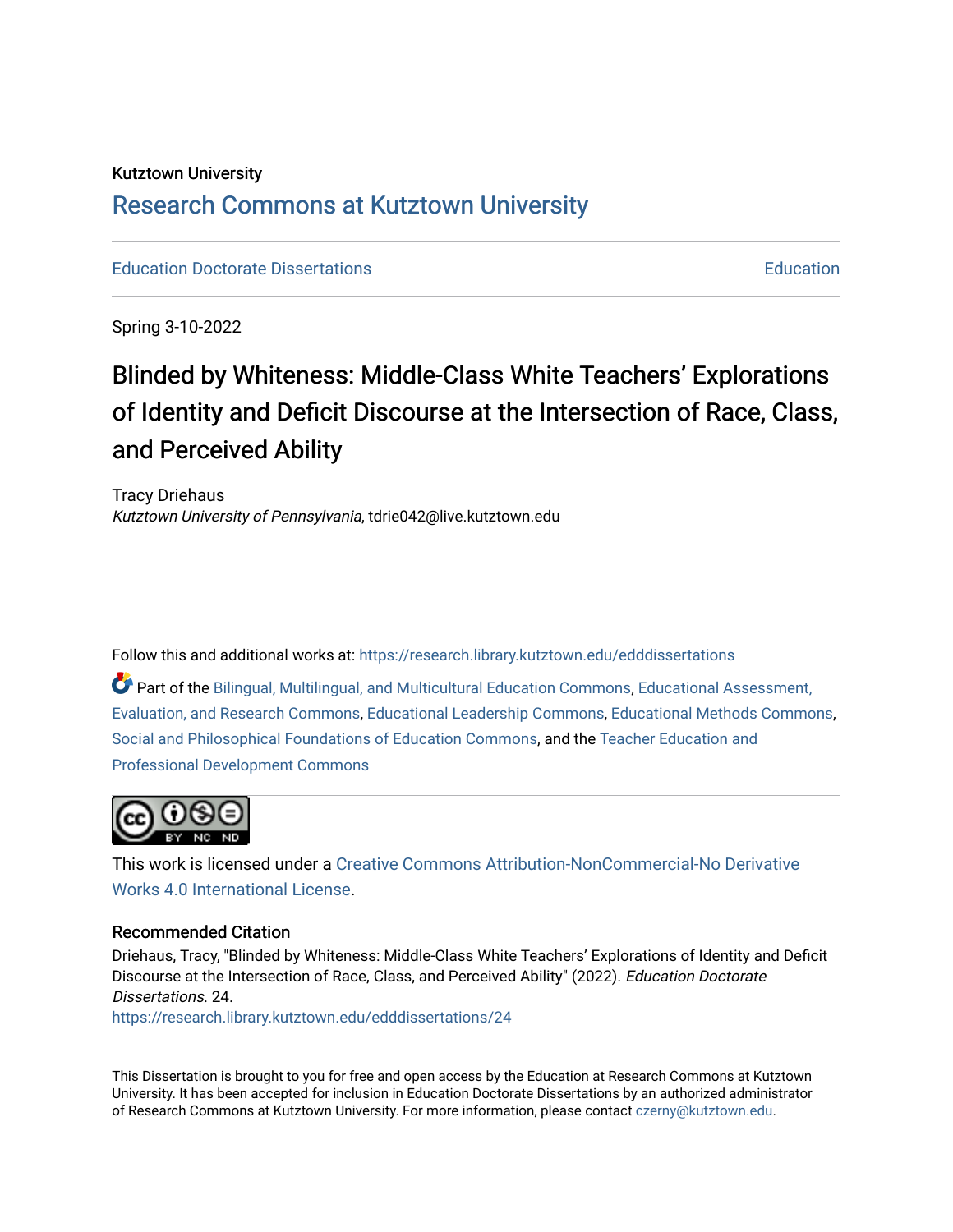Blinded by Whiteness: Middle-Class White Teachers' Explorations of Identity and Deficit Discourse at the Intersection of Race, Class, and Perceived Ability

A Dissertation Presented to

The Faculty of the

Educational Doctorate in Transformational Teaching and Learning Program of

Kutztown University of Pennsylvania

In Partial Fulfillment

Of the Requirement for the Degree Education Doctorate

By Tracy Driehaus March 2022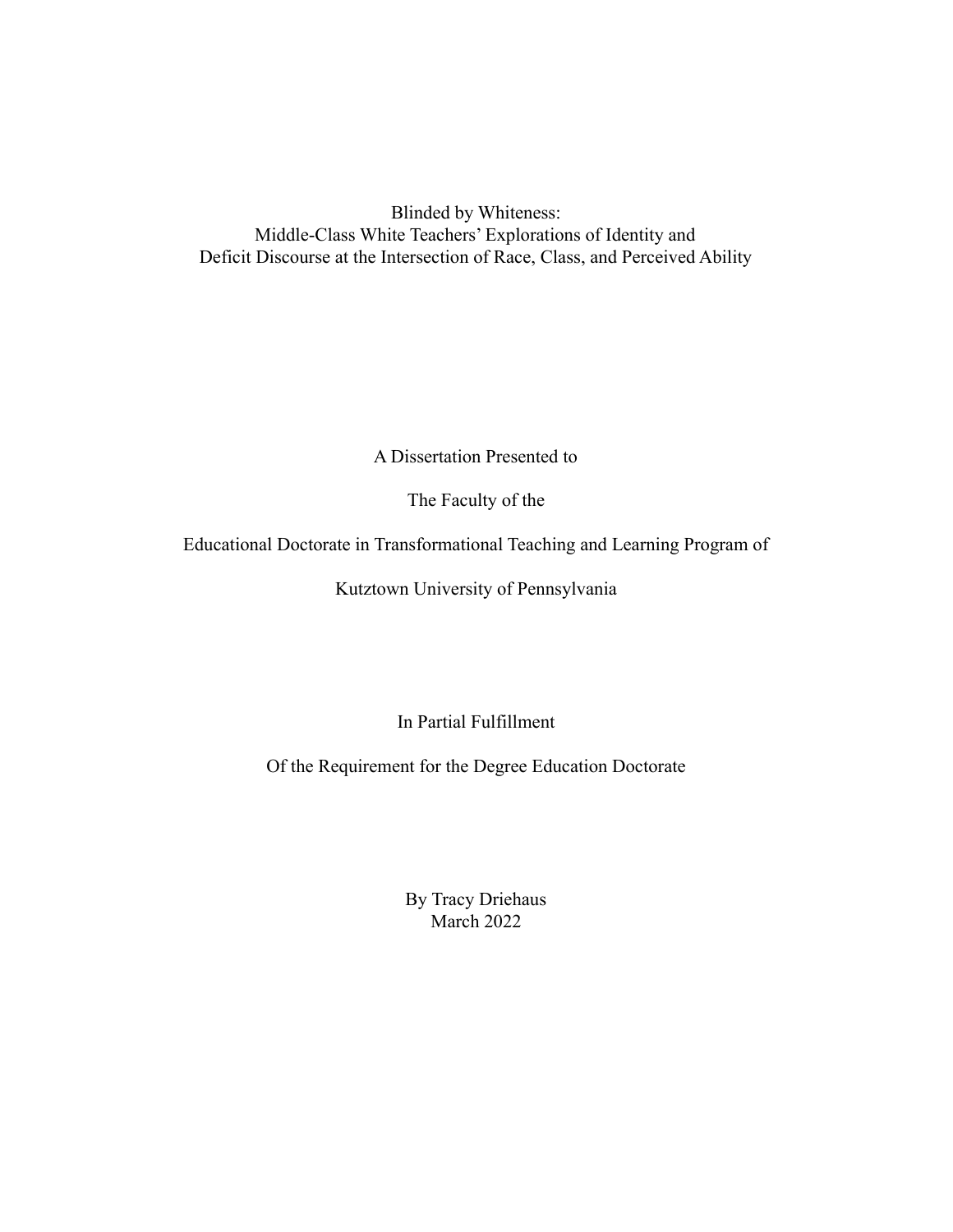## BLINDED BY WHITENESS

# This Dissertation for the Education Doctorate in Transformational Teaching and Learning Degree

By Tracy Driehaus

has been approved on behalf of the College of Education

Dr. Michele White, Committee Chair

Dr. Brenda Muzeta, Committee Member

Dr. Amy Pfeiler-Wunder, Committee Member

March 10, 2022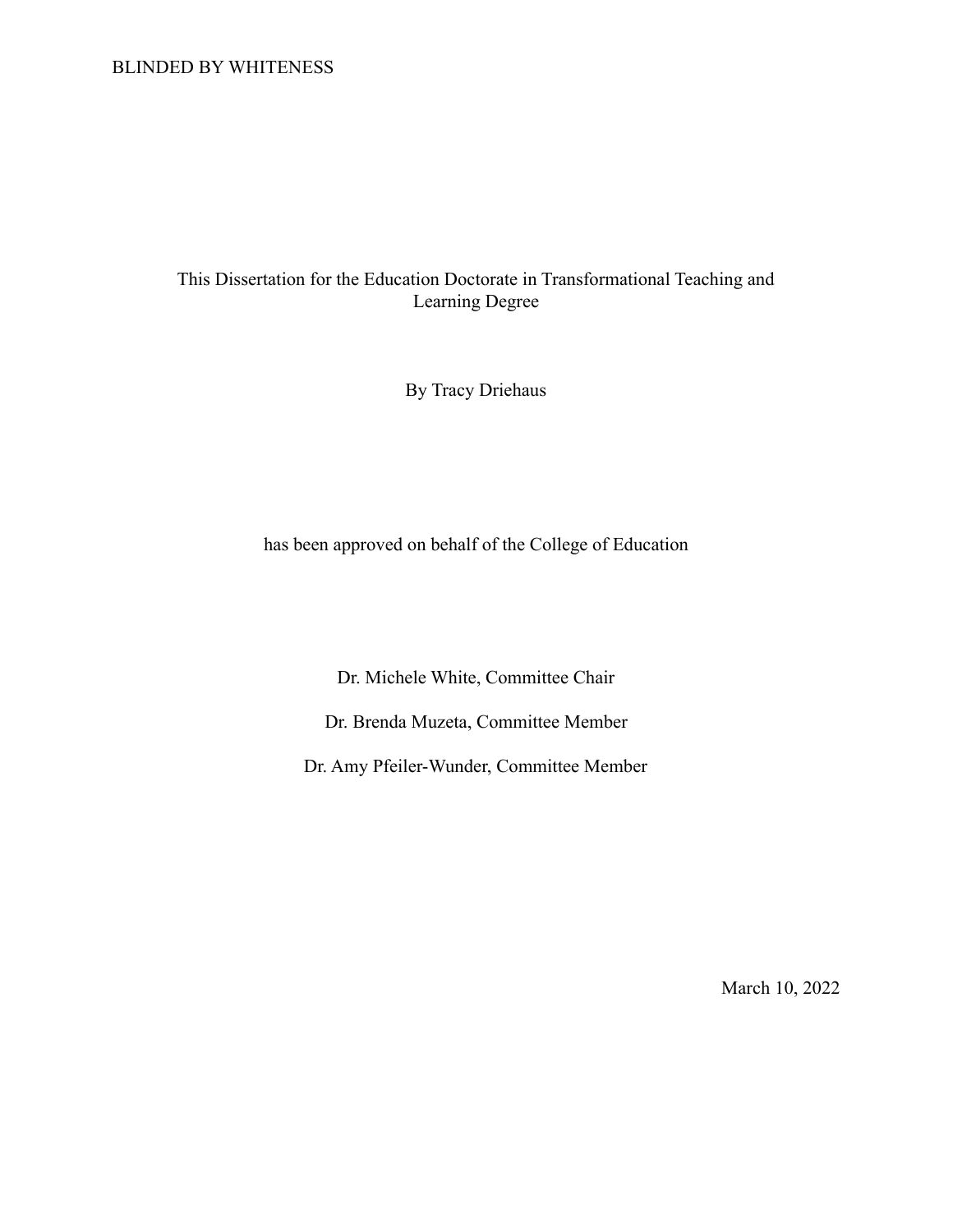**©** 2022

Tracy Driehaus

ALL RIGHTS RESERVED



This work is licensed under the Creative Commons Attribution-Noncommercial-No Derivative works 4.0 International License. To view a copy of this license, visit http://creativecommons.org/licenses/by-nc-nd/4.0/.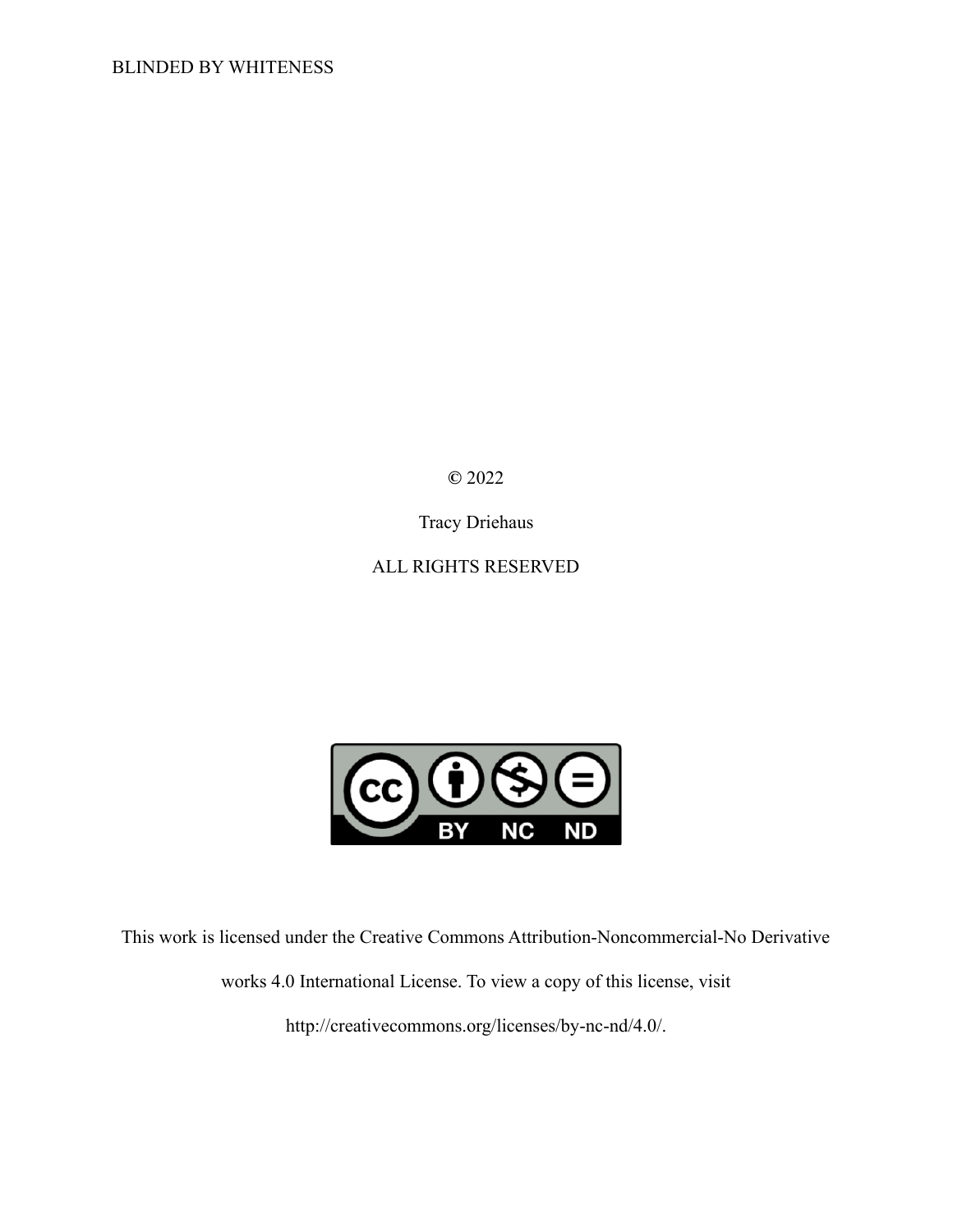## ABSTRACT OF THE DISSERTATION

Blinded by Whiteness:

Middle-Class White Teachers' Explorations of Identity and

Deficit Discourse at the Intersection of Race, Class, and Perceived Ability

By

Tracy Driehaus

Kutztown University of Pennsylvania, 2022

Kutztown, Pennsylvania

Directed by Dr. Michele White

A legacy of placing children of color and poverty at the center of the "problem" of race and class in education has left us in a holding pattern marked by a prevailing deficit discourse and problematizing of students. Scholars agree that the predominantly white, middle class, female teaching force who occupy US public school classrooms embody and perpetuate these inequitable educational practices endemic within this system. In this study, a small population of White, middle class teachers--including the researcher--organized within a Professional Learning Community (PLC) explored identity and deficit discourse at the intersection of race, class, and perceived ability. Grounded in Feminist Standpoint Theory, Social Identity Theory, Critical Whiteness Theory, and Transformative Learning Theory and employing a critical-ideological stance, the investigation sought to understand how participation in a professional learning group impacted teachers' perceptions of themselves and their students. To that end, meeting transcripts, interviews with PLC participants, artifacts, reflective journals, memos, and classroom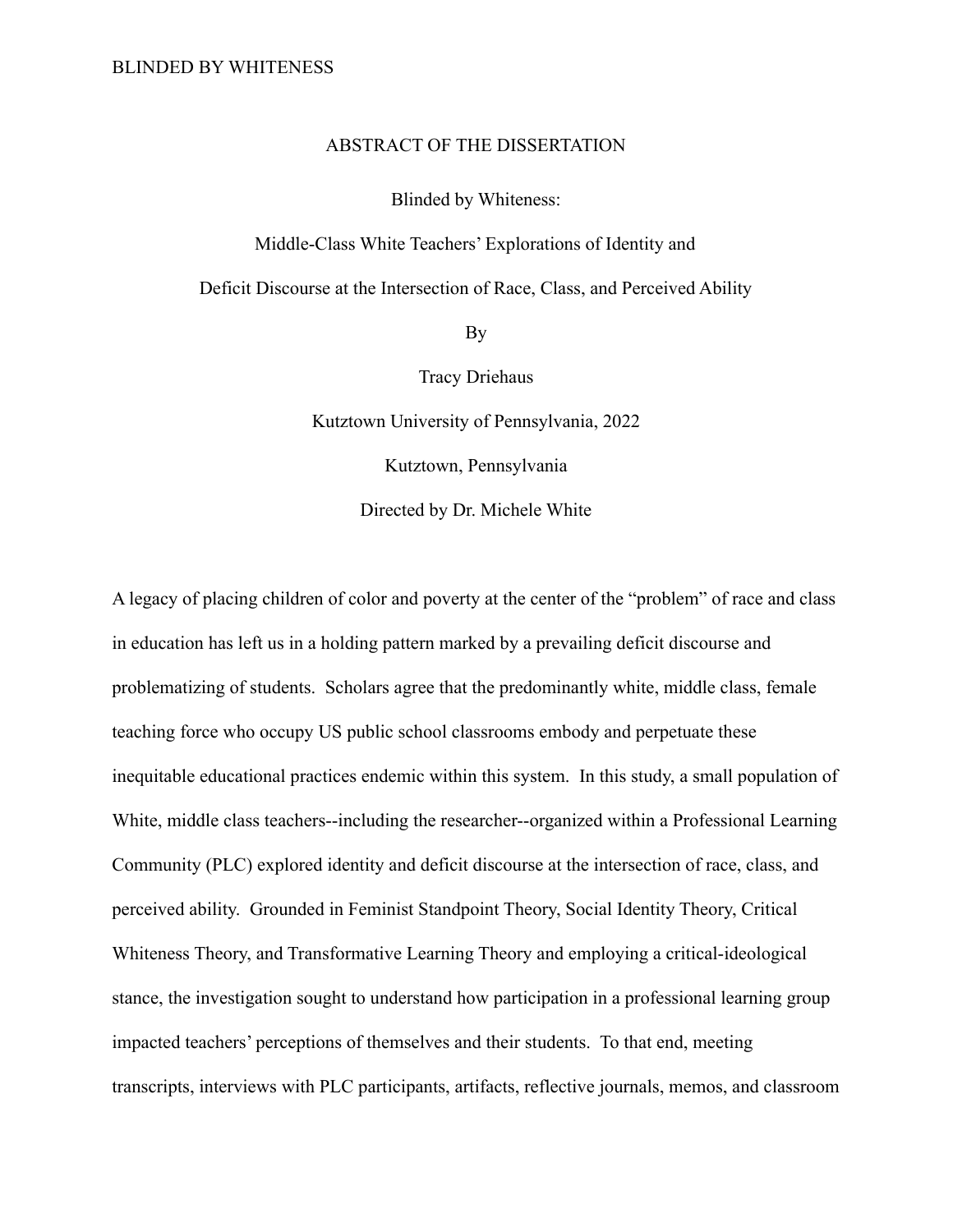#### BLINDED BY WHITENESS

observations provided data that was examined through a heuristic phenomenological lens. Research findings indicate that participation in a PLC focused on identity and deficit discourse in the classroom results in White, middle-class teachers' increased awareness of privilege and power disparities between teachers and students as well as increased sensitivity to the mindsets that inform their discourse to and about students. Further, evidence suggests that PLCs can create safe spaces which foster deep professional relationships, vulnerability, and sustained selfand group-reflection are appropriate and effective sites for engaging identity work. Implications of these findings at all levels of the educational system--classrooms, school districts, and broader policy issues--are presented with an eye toward affecting sustainable change. Finally, study limitations and opportunities for further research are considered and framed.

*Keywords: Professional Learning Community (PLC), professional development, heuristic, phenomenology, critical whiteness, identity*

Signature of the Investigator:  $\mu$  of determining Date: 3/10/2022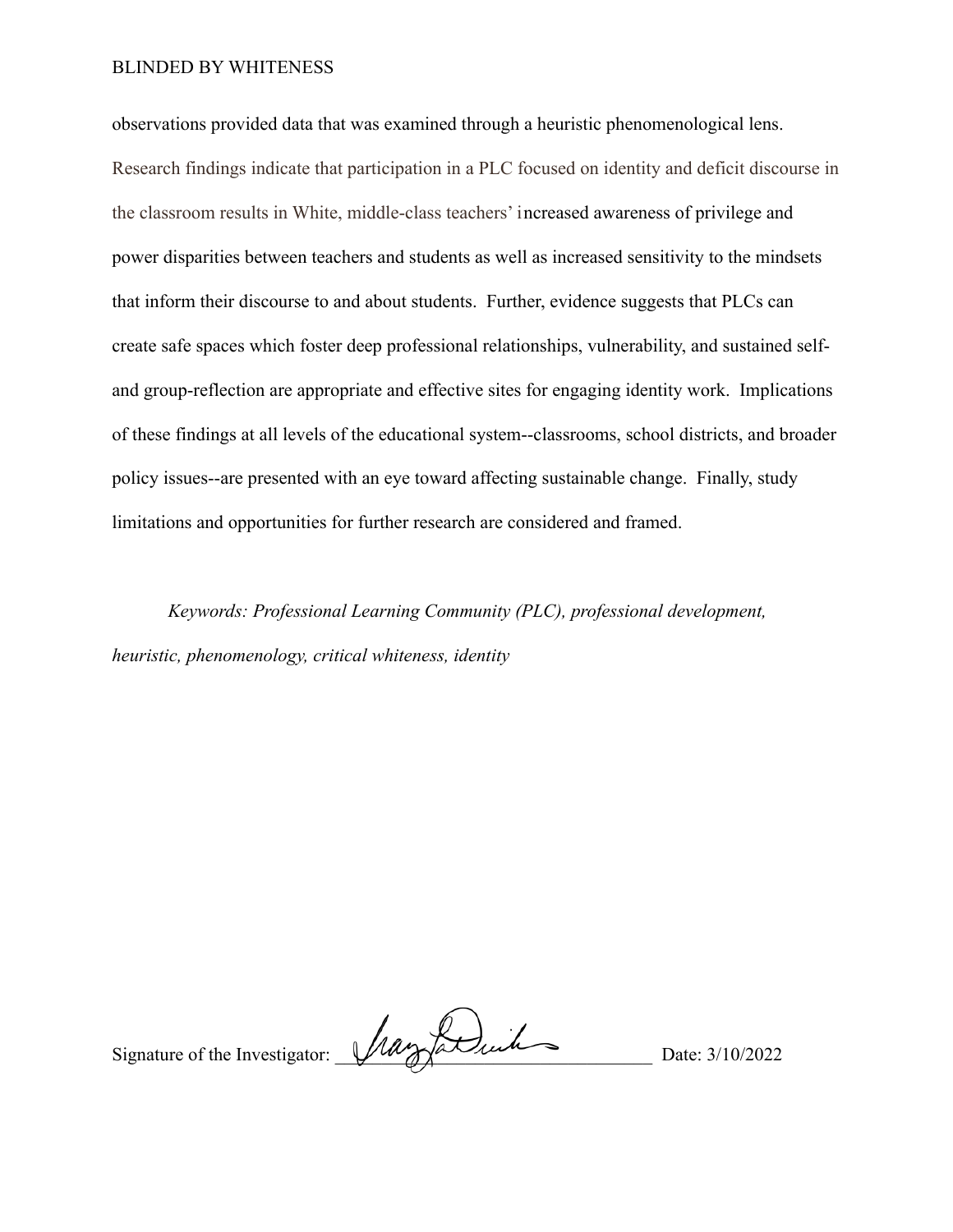#### **Dedication**

As I look back on my adult life, I find that the biblical story of Esther has appeared and reappeared at key moments to remind me that we are where we are, when we are, always "for such a time as this" (*English Standard Version Bible*, 2001, Est. 4:14). That is not to say that, like human automatons, our fates are predetermined and we do not have the free will to make our own decisions or choose our own paths. Rather, the verse makes explicit that we have opportunities for purpose and the choice to take advantage of those opportunities…or not.

As a wife, a mother, and an educator, I can clearly see instances where those occasions have arisen. As for Esther and her family, the decisions made at those junctures have all carried consequences, often significant and long-lasting. At each of those times, the overwhelming and steadfast support of my husband Paul is not just something of which I could be confident, but something on which I have depended completely. Likewise, I would not have been able to do what I have without my daughters--my joy since their births--whose encouragement and understanding remains a truly invaluable gift. I cannot put into words how proud I am of each of them and the strong, intelligent women they have and continue to become. I await with breathless anticipation the lives they have yet to live. I dedicate this work to my family, who allowed me the time necessary to fulfill my purpose "for such a time as this."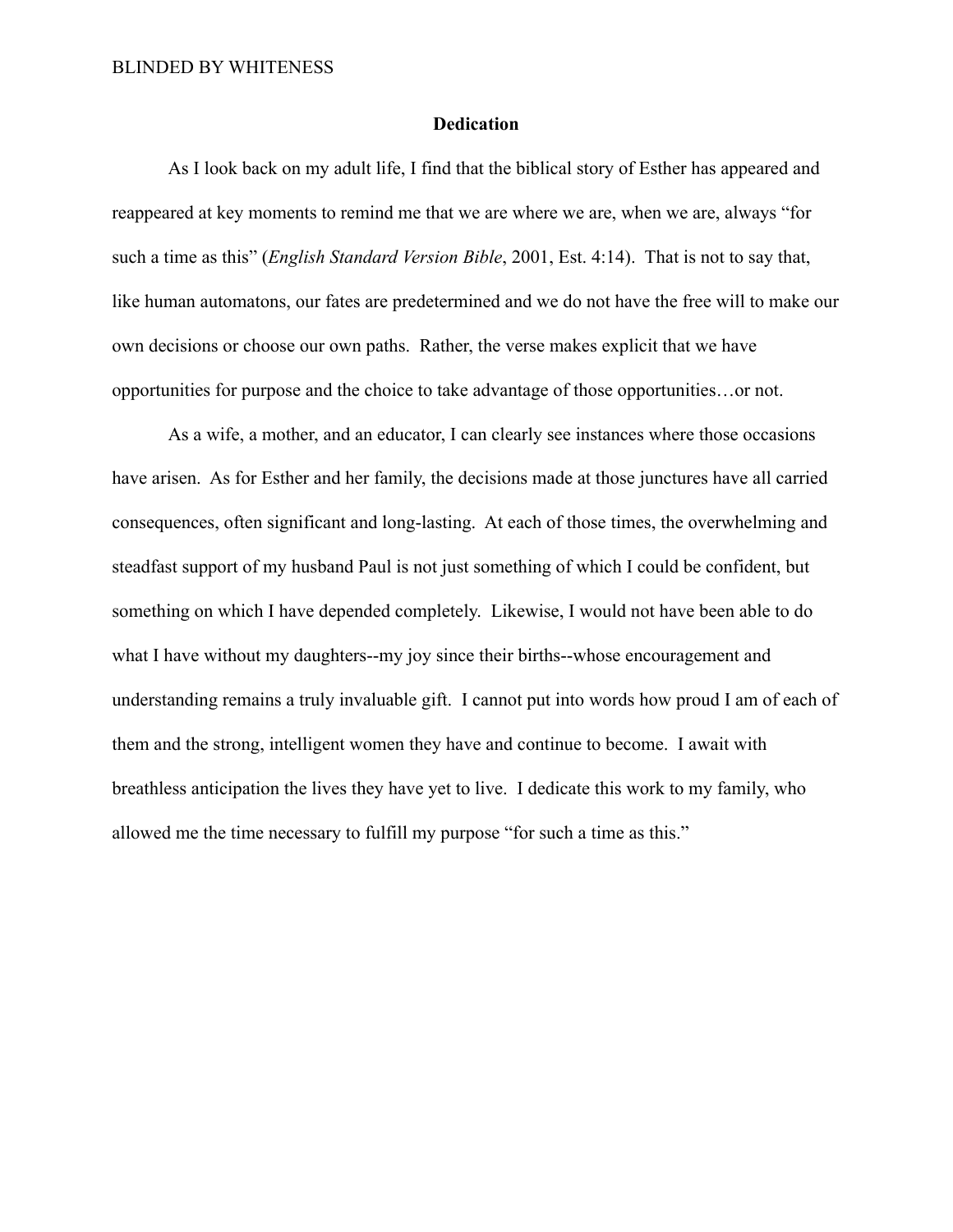#### **Acknowledgements**

Dr. Michele White is the epitome of grace and kindness at all times. Her quiet confidence, critical eye, and probing dialogue made this process intensely meaningful. The value of her depth of knowledge and wise guidance cannot be overstated.

My first and second readers--Drs. Muzeta and Pfeiler-Wunder--provided context and perspective that required me to analyze my data and myself through diverse lenses. I cannot measure the depth of knowledge I have gained from this experience, but I owe it in large part to the members of my committee. Thank you.

Obviously, this study would not have been possible without my co-researchers and the cooperation, vulnerability, and authenticity they were willing to engage. I am forever grateful for the collegiality and partnership of four talented educators who truly want to be the best they can be for their students, even when the work is hard.

More broadly, as a career educator whose awareness of the inequities inherent in our educational system is just emerging, I feel like Newton, as I stand "on the shoulders of giants." Without the work of countless pioneers in the field who have long fought these arduous battles, my pitiful efforts would not have been possible.

Finally, to all of my students--past and future--who have allowed me to learn right along with you, I express my sincerest gratitude and eternal thanks. You enrich my life in ways I cannot--as yet--fully comprehend, but each day appreciate more and more.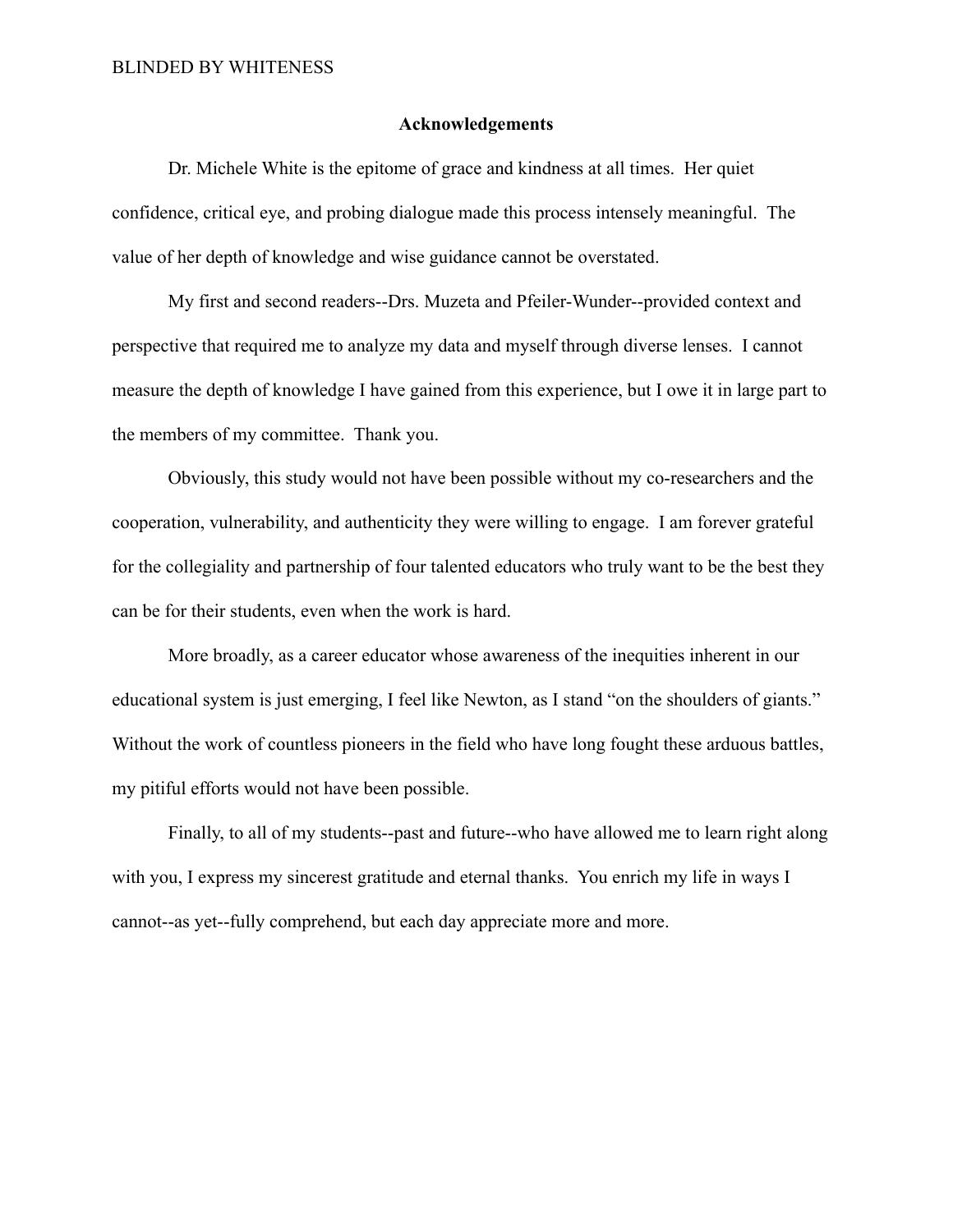# **Table of Contents**

| List of Tables                                                     | X1             |
|--------------------------------------------------------------------|----------------|
| List of Figures                                                    | xii            |
| <b>Chapter 1: Introduction</b>                                     | $\mathbf{1}$   |
| <b>Statement of Problem</b>                                        | $\overline{4}$ |
| Purpose of Study                                                   | $\tau$         |
| <b>Research Questions</b>                                          | 7              |
| <b>Theoretical Framework</b>                                       | 8              |
| Feminist Standpoint Theory                                         | 8              |
| <b>Critical Whiteness Theory</b>                                   | 11             |
| Social Identity Theory                                             | 13             |
| <b>Transformative Learning Theory</b>                              | 16             |
| Toward a Methodology: Ontological and Epistemological Orientations | 18             |
| <b>Summary of Frameworks</b>                                       | 19             |
| Potential Significance                                             | 20             |
| Definition of Terms                                                | 22             |
| <b>Chapter 2: Review of Literature</b>                             | 24             |
| A Slippery Concept: Defining Social Class in Education             | 24             |
| At The Intersection of Class and Race                              | 29             |
| Intersectionality in the Classroom                                 | 30             |
| Perceived Ability                                                  | 31             |
| Deficit Discourse in Education                                     | 35             |
| Constructing a Pedagogical Identity                                | 38             |
| Professional Learning Communities                                  | 41             |
| <b>Transformative Coaching</b>                                     | 44             |
| Summary                                                            | 47             |
| <b>Chapter 3: Methodology</b>                                      | 49             |
| Research Design                                                    | 49             |
| <b>Study Site</b>                                                  | 51             |
| <b>Research Participants</b>                                       | 53             |
| Participant 1: Cathy                                               | 54             |
| Participant 2: Teri                                                | 54             |
| Participant 3: Helen                                               | 54             |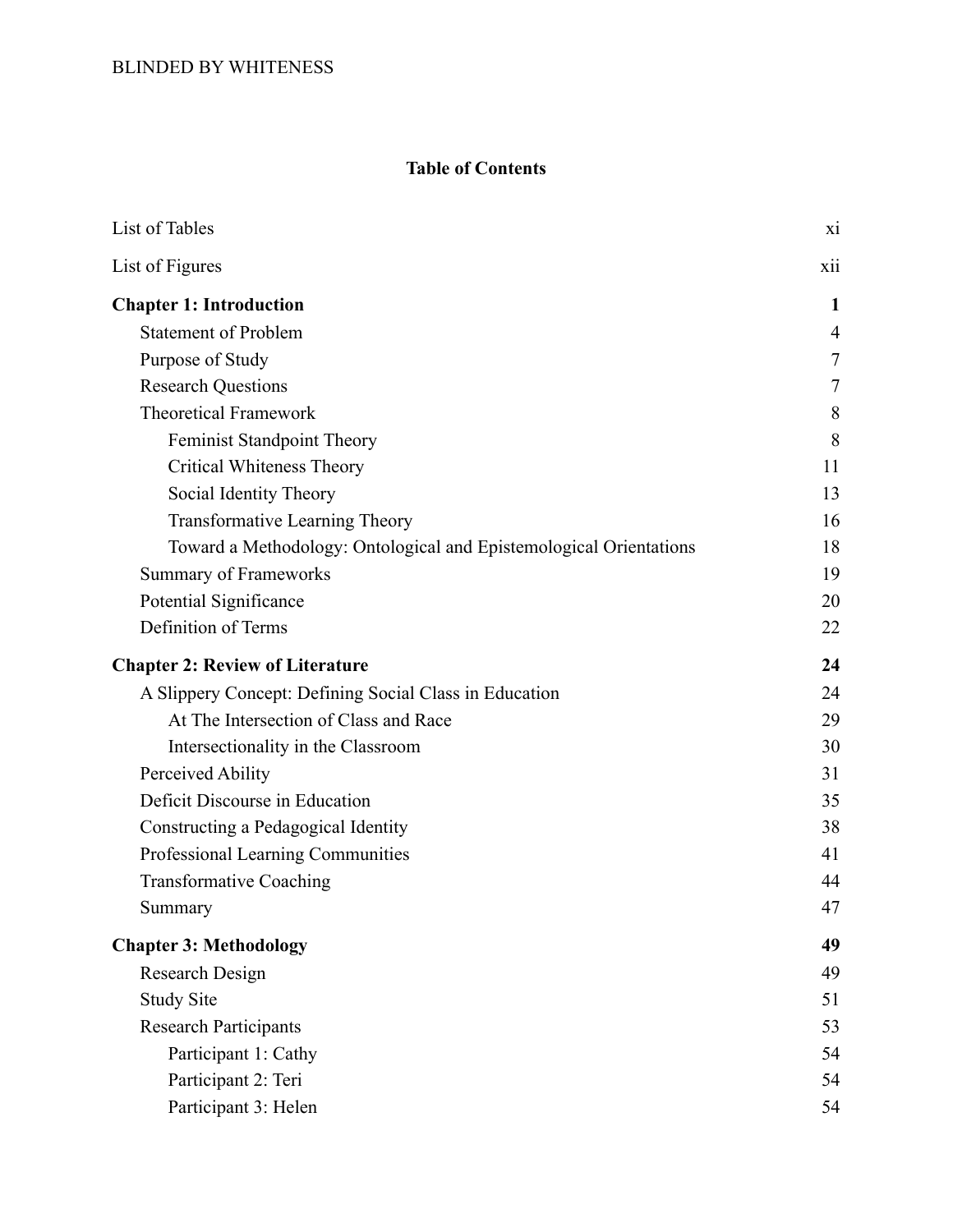# BLINDED BY WHITENESS

| Participant 4: Hannah                            | 54  |
|--------------------------------------------------|-----|
| Researcher/Participant 5                         | 55  |
| Methods of Data Collection                       | 55  |
| Reflective Journaling                            | 56  |
| Memoing                                          | 57  |
| Semi-Structured Interviews                       | 59  |
| <b>Classroom Observations</b>                    | 60  |
| Artifacts                                        | 62  |
| Data Analysis Framework                          | 63  |
| Data Analysis Process                            | 66  |
| Validity and Reliability                         | 70  |
| Validity of Rigorous Qualitative Action Research | 72  |
| Confidentiality and Security                     | 72  |
| Methodological Assumptions                       | 73  |
| <b>Chapter 4: Findings</b>                       | 74  |
| Data Analysis Process                            | 75  |
| Raw Data and Thematic Investigation              | 76  |
| Deficit Views of Students                        | 78  |
| Growth Views of Students                         | 82  |
| <b>Identity Self-Awareness</b>                   | 86  |
| Awareness of Students' Identities                | 92  |
| <b>Impact on Classroom Practice</b>              | 96  |
| <b>Teacher Roles</b>                             | 98  |
| What Now?                                        | 103 |
| Applying Themes to Research Questions            | 109 |
| RQ1: Teacher Perceptions of Students' Identities | 110 |
| RQ2: Teacher Pedagogical Identity                | 113 |
| <b>Summary of Findings</b>                       | 118 |
| <b>Chapter 5: Discussion</b>                     | 119 |
| Conclusions                                      | 121 |
| <b>Implications</b> for Practice                 | 122 |
| At the Classroom Level                           | 122 |
| At the Building/District Level                   | 123 |
| At the Policy Level                              | 124 |
| <b>Strengths and Limitations</b>                 | 125 |
| Implications For Future Research                 | 127 |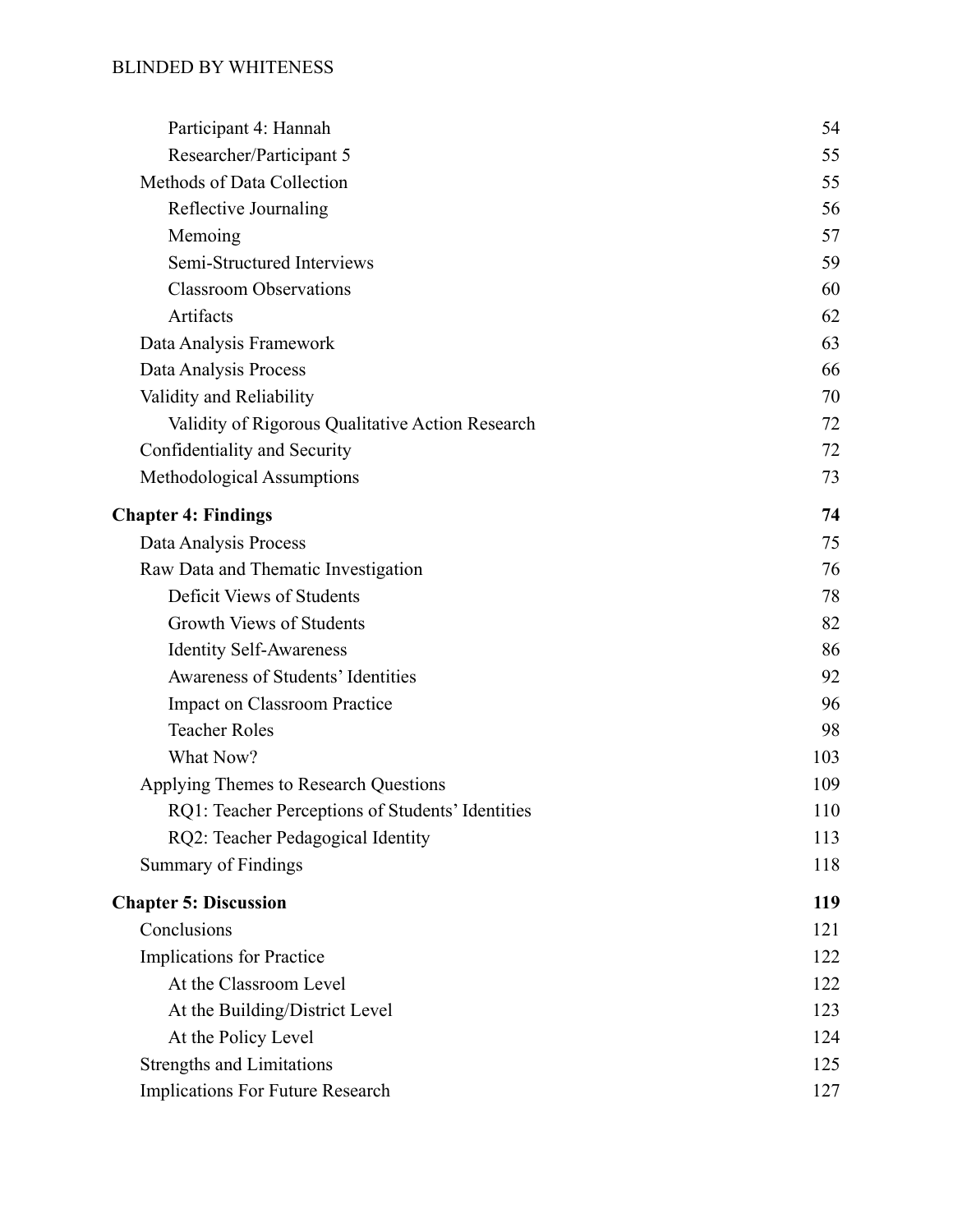## BLINDED BY WHITENESS

| <b>Teacher Demographics</b>                            | 127 |
|--------------------------------------------------------|-----|
| Appropriate and Effective Sites for Identity Work      | 128 |
| <b>Identity Work and Classroom Practice</b>            | 128 |
| <b>Challenging Conversations about Race</b>            | 129 |
| <b>Closing Comments</b>                                | 130 |
| <b>References</b>                                      | 135 |
| <b>Appendix A: Participation-Release Agreement</b>     | 161 |
| <b>Appendix B: Discussion Prompts</b>                  | 163 |
| <b>Appendix C: Reflection Prompts</b>                  | 165 |
| <b>Appendix D: Interview Protocol</b>                  | 167 |
| <b>Appendix E: Observation Protocol</b>                | 170 |
| <b>Appendix F: Identity Map</b>                        | 172 |
| <b>Appendix G: PLC Differentiated Supervision Plan</b> | 173 |
| Rationale                                              | 173 |
| <b>Action Plan</b>                                     | 173 |
| Resources                                              | 176 |
| Conclusion                                             | 177 |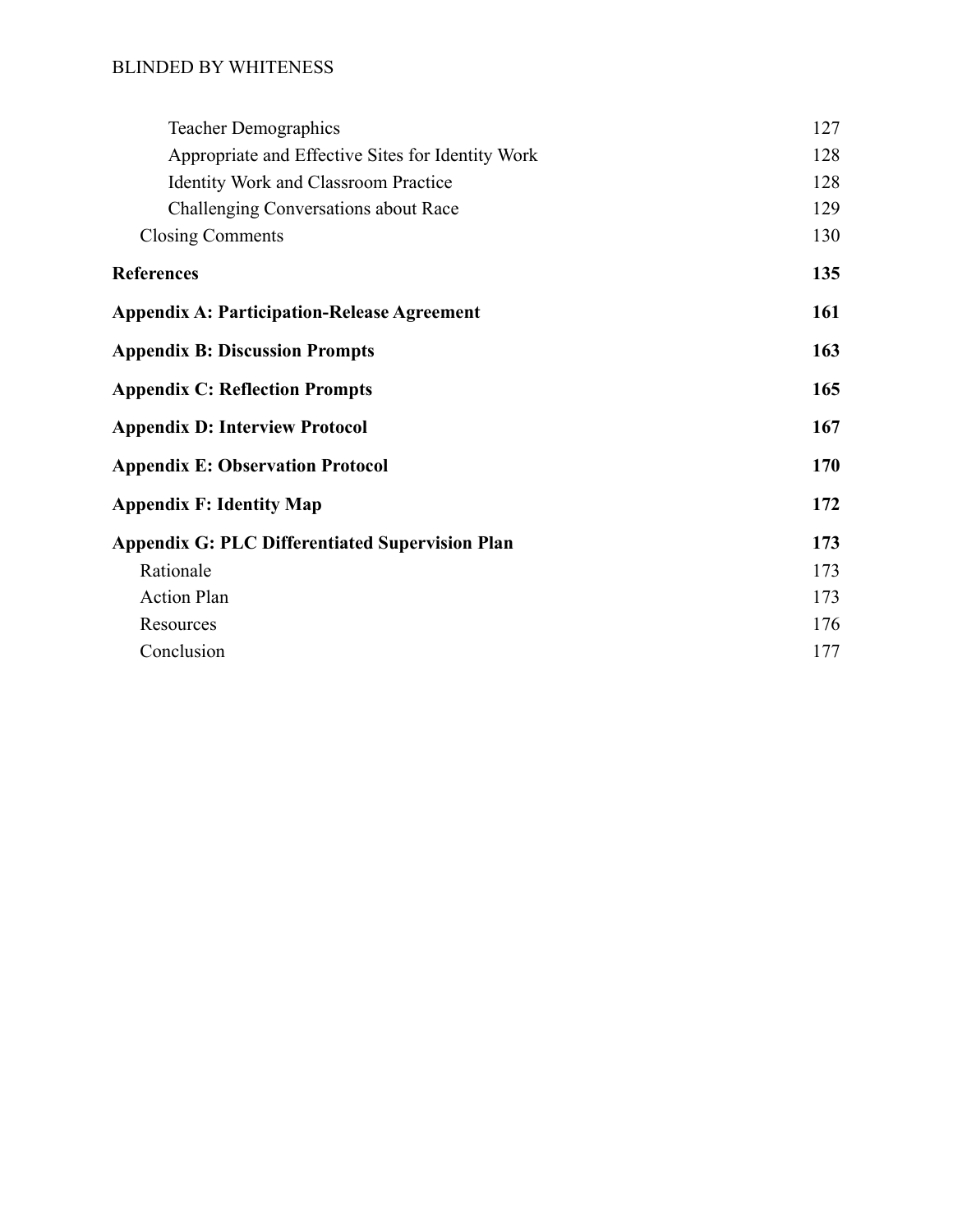# **List of Tables**

<span id="page-11-0"></span>

| Table 1: Data Types by Participant and Data Collection Week Number       | 68  |
|--------------------------------------------------------------------------|-----|
| Table 2: Themes with Associated Invariant Constituents of the Phenomenon | 77  |
| Table 3: Theme 1 with Invariant Constituents by Participant              | 78  |
| Table 4: Theme 2 with Invariant Constituents by Participant              | 82  |
| Table 5: Theme 3 with Invariant Constituents by Participant              | 87  |
| Table 6: Theme 4 with Invariant Constituents by Participant              | 92  |
| Table 7: Theme 5 with Invariant Constituents by Participant              | 96  |
| Table 8: Theme 6 with Invariant Constituents by Participant              | 99  |
| Table 9: Theme 7 with Invariant Constituents by Participant              | 104 |
| Table 10: Themes Aligned to Research Question by Number                  | 110 |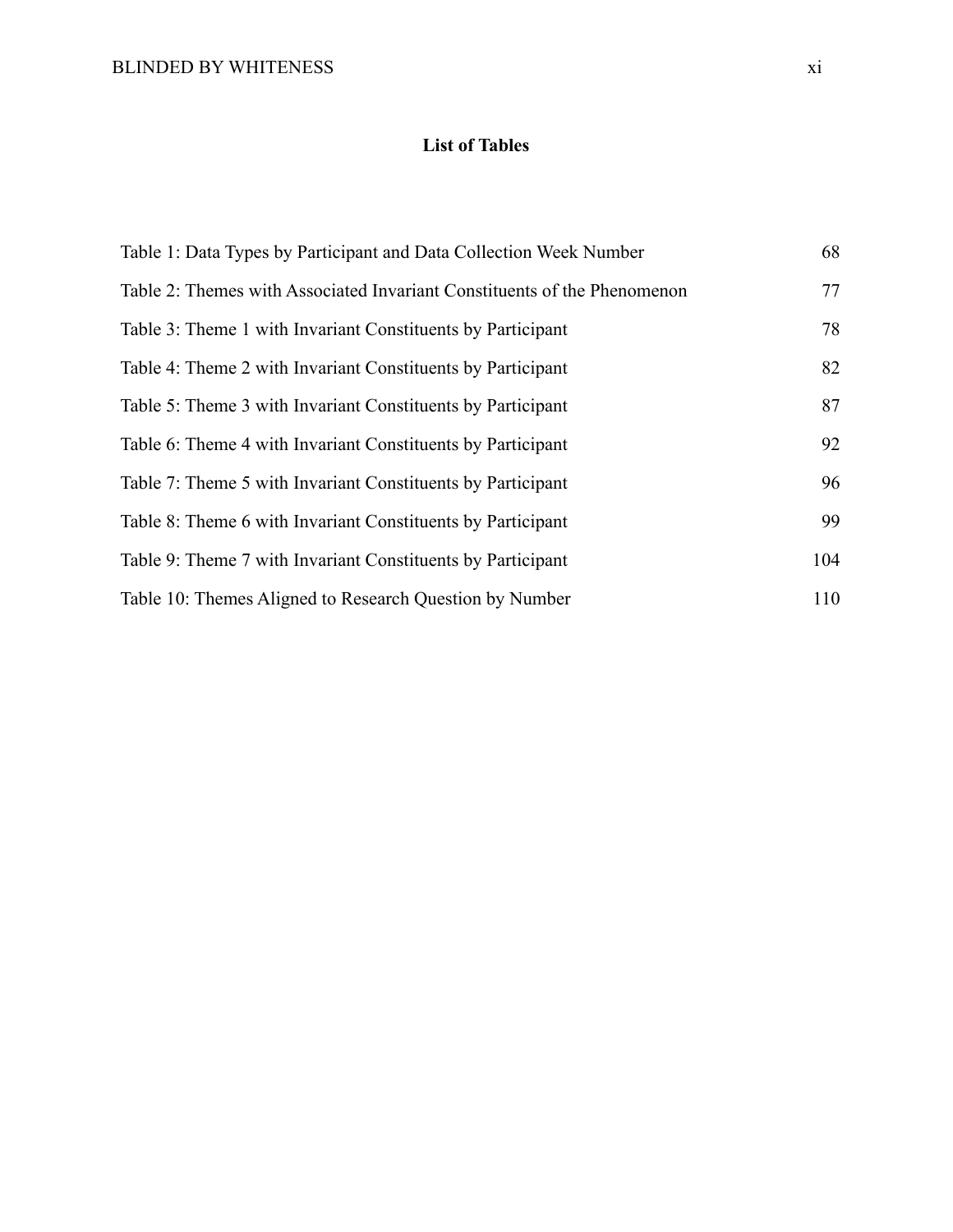# **List of Figures**

<span id="page-12-0"></span>

| Figure 1: Data Collection Timelines by Week                                | 61  |
|----------------------------------------------------------------------------|-----|
| Figure 2: Moustakian Heuristic Analysis                                    | 63  |
| Figure 3: Moustakas's Transcendental Phenomenal Methodology                | 67  |
| Figure 4: Conceptualization of Pedagogical Identity Cyclical (Re)Formation | 115 |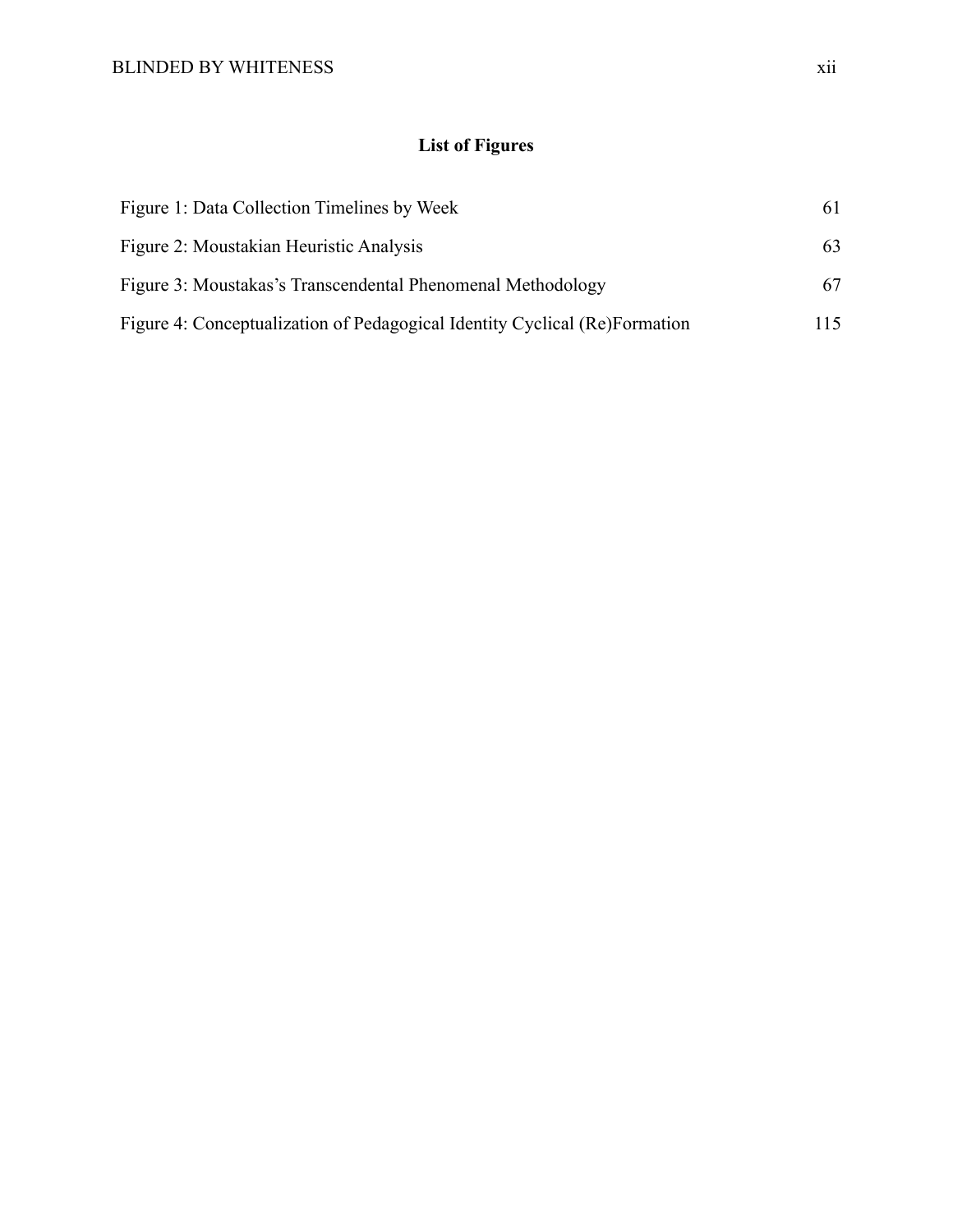## **Chapter 1: Introduction<sup>1</sup>**

<span id="page-13-0"></span>won't you celebrate with me what I have shaped into a kind of life? i had no model. born in babylon both nonwhite and woman what did i see to be except myself? i made it up here on this bridge between starshine and clay, my one hand holding tight my other hand; come celebrate with me that everyday something has tried to kill me and has failed. (Clifton, 1993, p. 20)

When I began my doctoral studies, my experience with words like racism, classism,

deficit thinking, identity, privilege, and critical theory were cursory at best. I am a white<sup>2</sup>,

<sup>&</sup>lt;sup>2</sup> Following the model of Kendall (2013), I choose to capitalize "Black" and not capitalize "white" so that my work does not echo white supremicist groups' writings. <sup>1</sup> A note about the title: Blindness is used not as an expression of ableism or to indicate illness or sickness, but to describe a state of being. Simply, I cannot find better language to capture the state of being unable to recognize the truths that are obvious to those who do not experience the privilege and power that comes from my position as a middle-class, white woman. Like Schor (1999), I search for new language to replace this catachresis and apologize for any offense.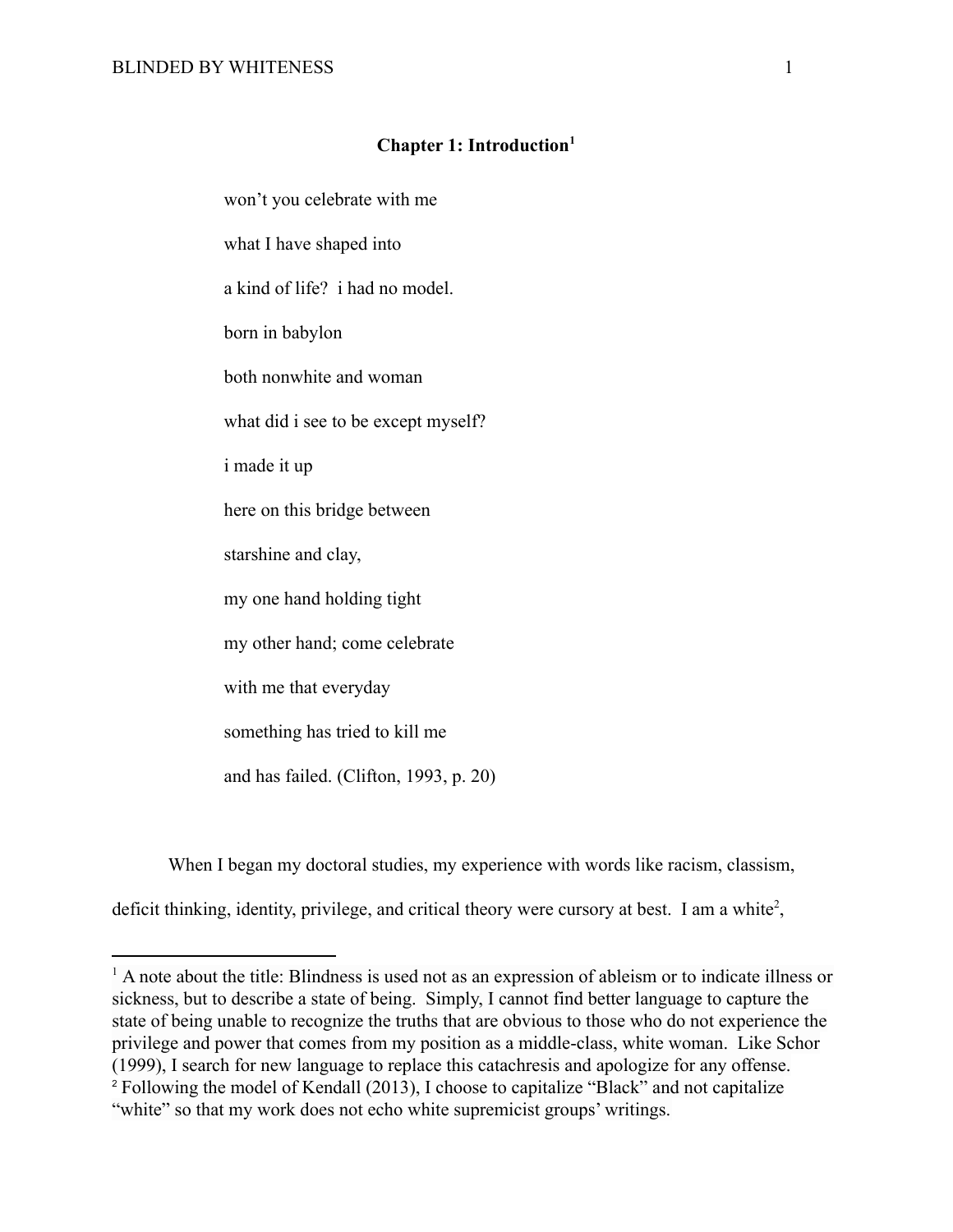cisgender, middle class, female educator who enjoyed success in a public high school mathematics classroom for 15 years. By that, I mean that the majority of my students exhibited appropriate growth and achievement on state assessments. Because of their demonstrated acquisition of requisite concept and skill, I was not only allowed to continue my practice unhindered within the confines of my own classroom walls with little guidance from without, but I was routinely given "Distinguished" evaluation ratings and even held up to other teachers as an example of what "good teaching" should look like. But I became discontent.

As I encountered more and more students whose lives looked so different than my own, and my three daughters began moving through a system which obviously prized productivity over creativity and compliance with questionable practices over problematizing such routines, I sought out change within my own classroom to more closely align my professional practice with emerging personal belief that those state tests could not be the sole determinant for student success. Through reading, discussion, and deep thinking about the experience of the students in front of me, I began to realize and personalize that the system was simply not built to facilitate success for any but the privileged few, and my own privilege began to make itself known to me. At this point, I had done no more than peek behind the veil that shrouds conversation around the systemic racism and classism that mark the U.S. public education system. To state that I was lacking in appreciation for my students' experiences is a gross understatement. But every marathon begins with a first step.

When I moved from the classroom to become an Instructional Coach within my district a handful of years later, I realized that, like me, many of my colleagues do not realize their own positionality or that of their students and community. Our privilege allows us to hide behind a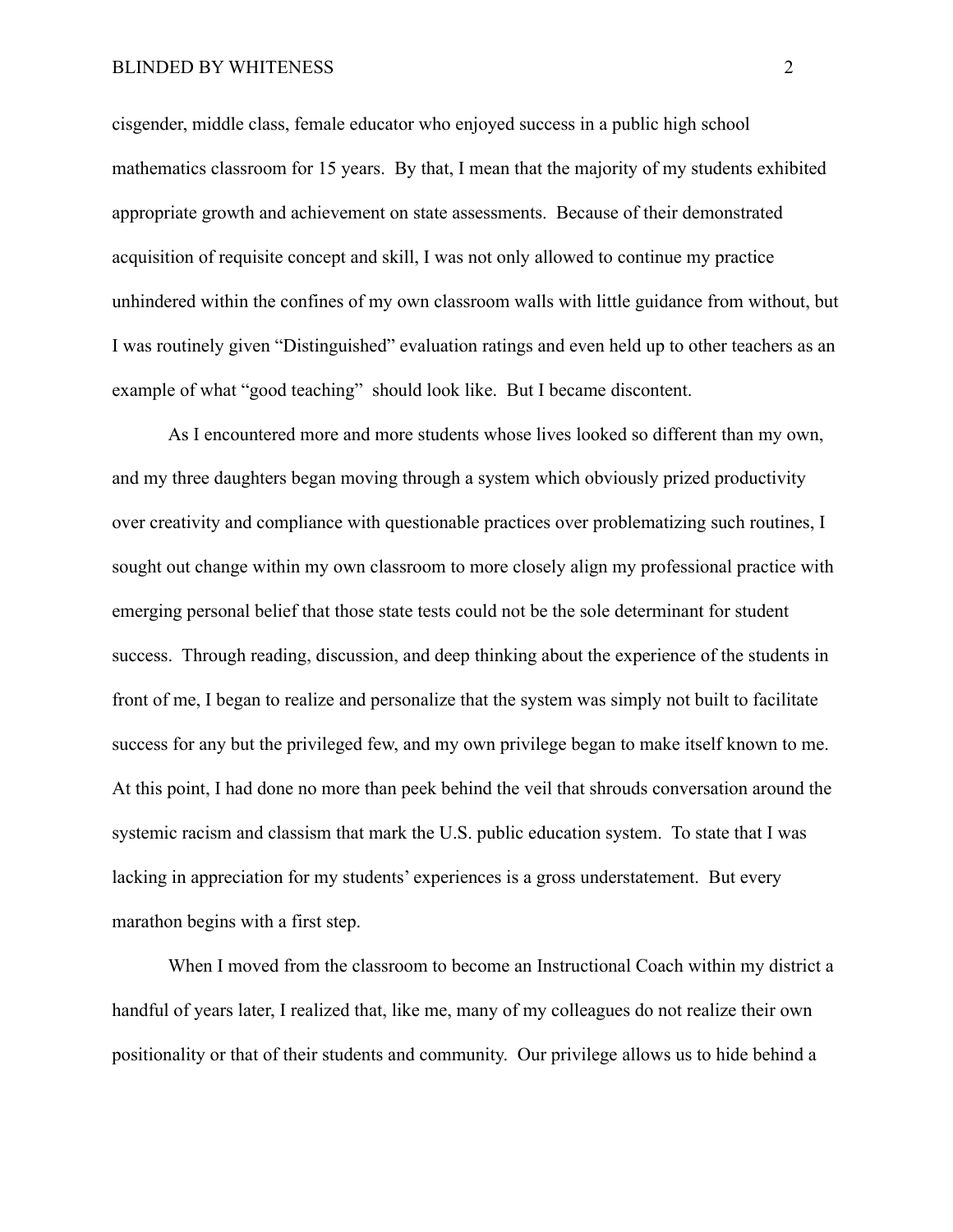lack of awareness of and complicity in the system founded and sustained on the "Othering" of anyone who does not identify as white and middle class. I have become attuned to hearing and am evermore bothered by conversations in which teachers refer to students as "the low kids" or make assumptions about everything from a lack of cultural awareness to quality of living situations to intelligence, all based on a student's classroom behavior or academic performance. My role frequently places me in other teachers' classrooms, where I listen as families are routinely categorized as lazy, uncaring, or mentally unstable based on the amount of work students complete. Combined with previous dissatisfaction in my own classroom, these encounters have created for me an "edge of meaning" that has allowed me to engage critical analysis of my own experience (Taylor, 2009, p. 10). When I read Clifton's (1993) "why don't you celebrate with me?", the misalignment of my students' lives and educational experience with their teachers was magnified even further.

I do not claim enlightenment. I do, however, claim responsibility for addressing our personal and professional roles within the institutions that "produce, circulate, and maintain the dominant culture's norms, values, definitions, language, policies, and ideologies--and do so in ways that are above as well as below the surface of the cultural water," i.e., consciously and unconsciously perceived (Sensoy & DiAngelo, 2017, p. 103). Further, moving from the oppression and Othering historically established and promoted by experts such as Lewis (1959), Moynihan (Office of Policy Planning and Research, 1965), and Payne (2019) toward awareness--if not comprehension--of exactly what we are perpetuating within our classrooms and hallways, cafeterias and gymnasiums is fundamental to understanding both our students and ourselves. To that end, I chose to follow Brantlinger's (2003) model of looking "upward and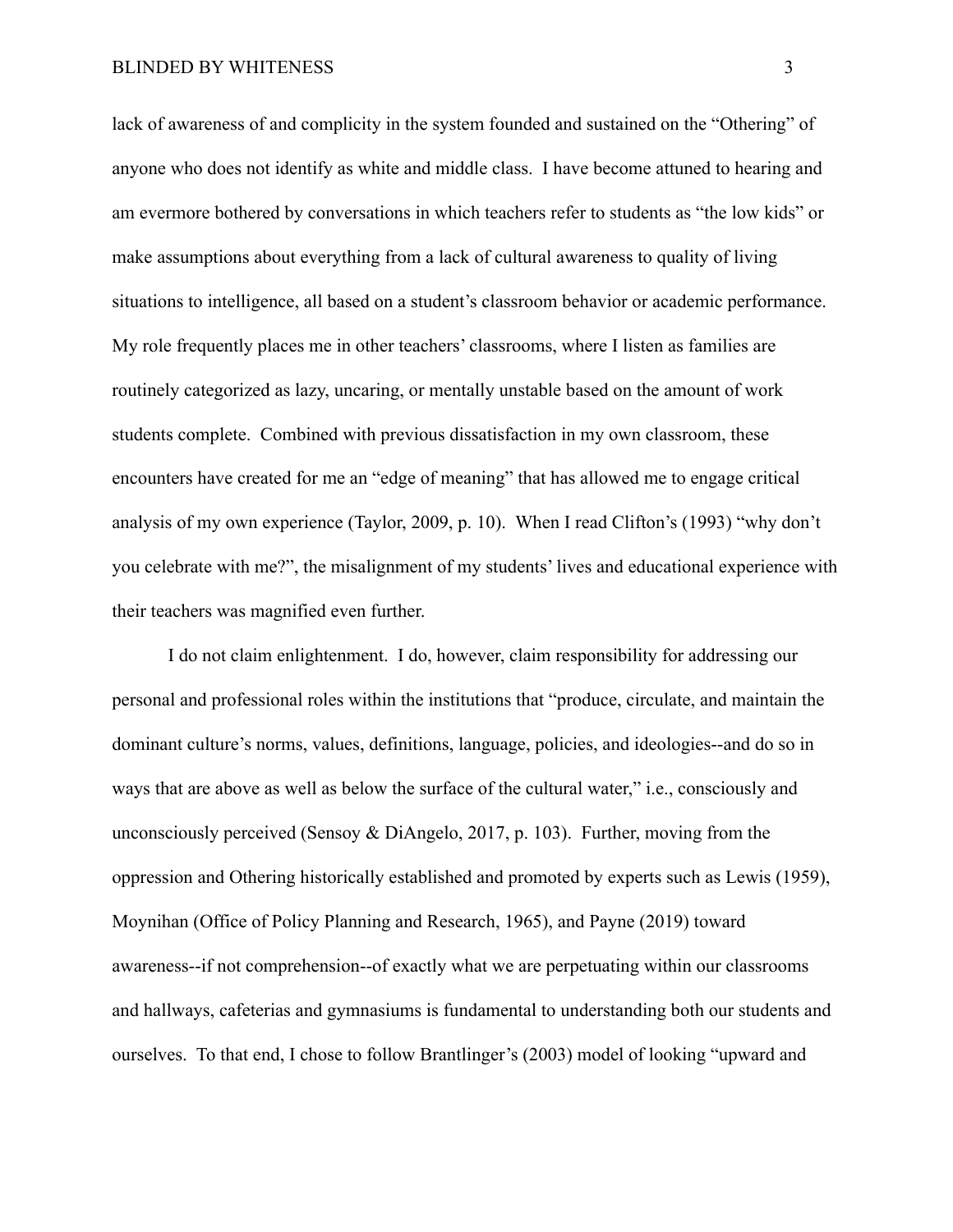inward at segments of the middle class who have high levels of educational attainment as well as high level of influence on schools" (pp. 26-27), specifically, the teachers actively working within the walls of those venerable institutions.

#### <span id="page-16-0"></span>**Statement of Problem**

Although there is a wealth of research detailing the impact of class and race on school achievement, much of it has been informed by thought and trends that emerged in the latter half of the 20th century. With origins in Lewis's (1959) "culture of poverty" and fueled by the Moynihan Report (Office of Policy Planning and Research, 1965), understandings of most middle class whites toward a solution to the "problem" of class and race in public education became professional development for herds of teachers in the form of Payne's (1995/2019) *Framework for Understanding Poverty*. Though some critical scholars have dissented with her conclusions and recommendations (Bomer et al., 2008; Boucher & Helfenbein, 2015; Dworin & Bomer, 2008; Gorski, 2008; Ladson-Billings, 2004; Ng & Rury, 2009; Smiley & Helfenbein, 2011), those who have controlled race and class relations in a US which was still trying to contain the effects of the Civil Rights Movement embraced and promoted the images of non-white, non-middle class persons that have been "ingrained in the mainstream psyche, … [and which] result in middle class assumptions of moral, spiritual, and intellectual deficiency among economically disadvantaged people" (Gorski, 2008, p. 138).

Neither Lewis (1959), Moynihan (Office of Policy Planning and Research, 1965) nor Payne (1995/2019) were wrong when they asserted in their differing ways that non-White, non-middle class individuals often struggle to experience success within the confines of the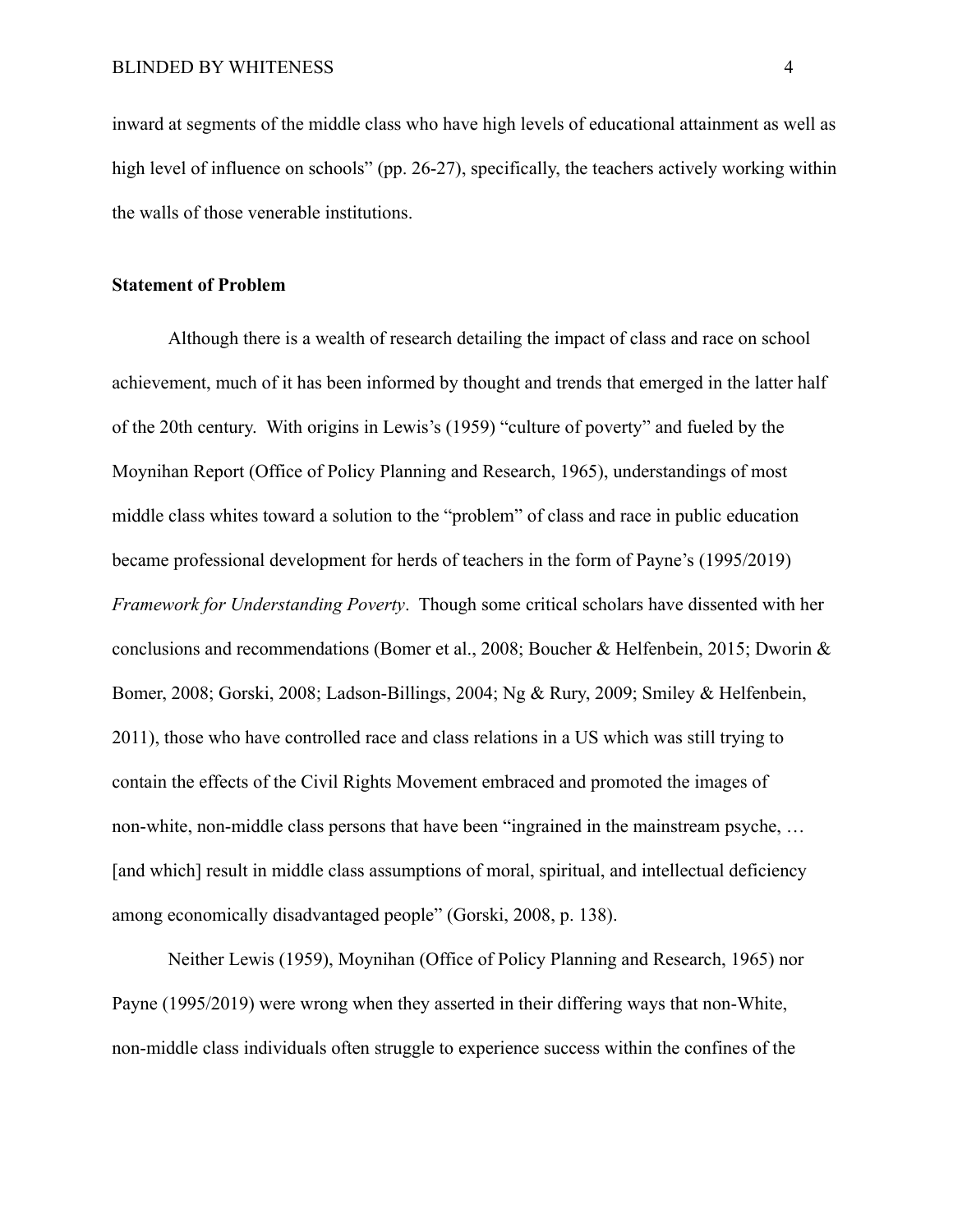structures and institutions long revered by the dominant society. More than sixty years after Lewis's (1959) ethnographic studies, the problem persists. Keefer (2017) pointed out that "although the US is a world leader in educational innovation, social problems such as poverty and racism have hindered equitable academic achievement" (p. 50). Scholars argue, however, that it is the positioning of class and race as the cause and assimilation into dominant society as the solution for this lack that is problematic (Brantlinger, 2001; Clycq & et al., 2013; Comber  $\&$ Kamler, 2008; Dudley-Marling & Lucas, 2009; hooks, 2000; Hunt & Siever, 2018; Keefer, 2017; Ladson-Billings, 2004; Louie, 2020; Martin et al., 2018; Marx, 2002, 2006; Milner, 2013; Sensoy & DiAngelo, 2017; Van Galen, 2004, 2007).

Valencia (1997) and others detailed the perpetuation of this "deficit thinking" that continues to hobble both students and teachers in public school classrooms (p. 1). Indeed, a legacy positioning the "poor … [as] different from the rest ... [has] long been [one of the] seductive and unfortunately pervasive narratives in society and the schools" (Boucher & Helfenbein, 2015, p. 743). In direct opposition to Payne, Louie (2020) maintained that "oppression in schools, at all levels, stems from historic, systemic, and individual enactments of privilege and oppression" (pp. 181-182). Thinking, acting, and speaking in deficit terms is just one of the most powerful and unconscious tools that schools employ to label, subjugate, and oppress the Other. Riegle-Crumb and Humphries (2012) theorized that teachers' "disparate perceptions of ability" that arise from the deficit mindset makes success in schooling for certain students impossible (p. 291). Only by asking teachers to "investigate their own privilege or unreconciled" prejudices and the perceived abilities that originate from them can we hope to move beyond the view that sees students as an inevitable result of their own shortcomings rather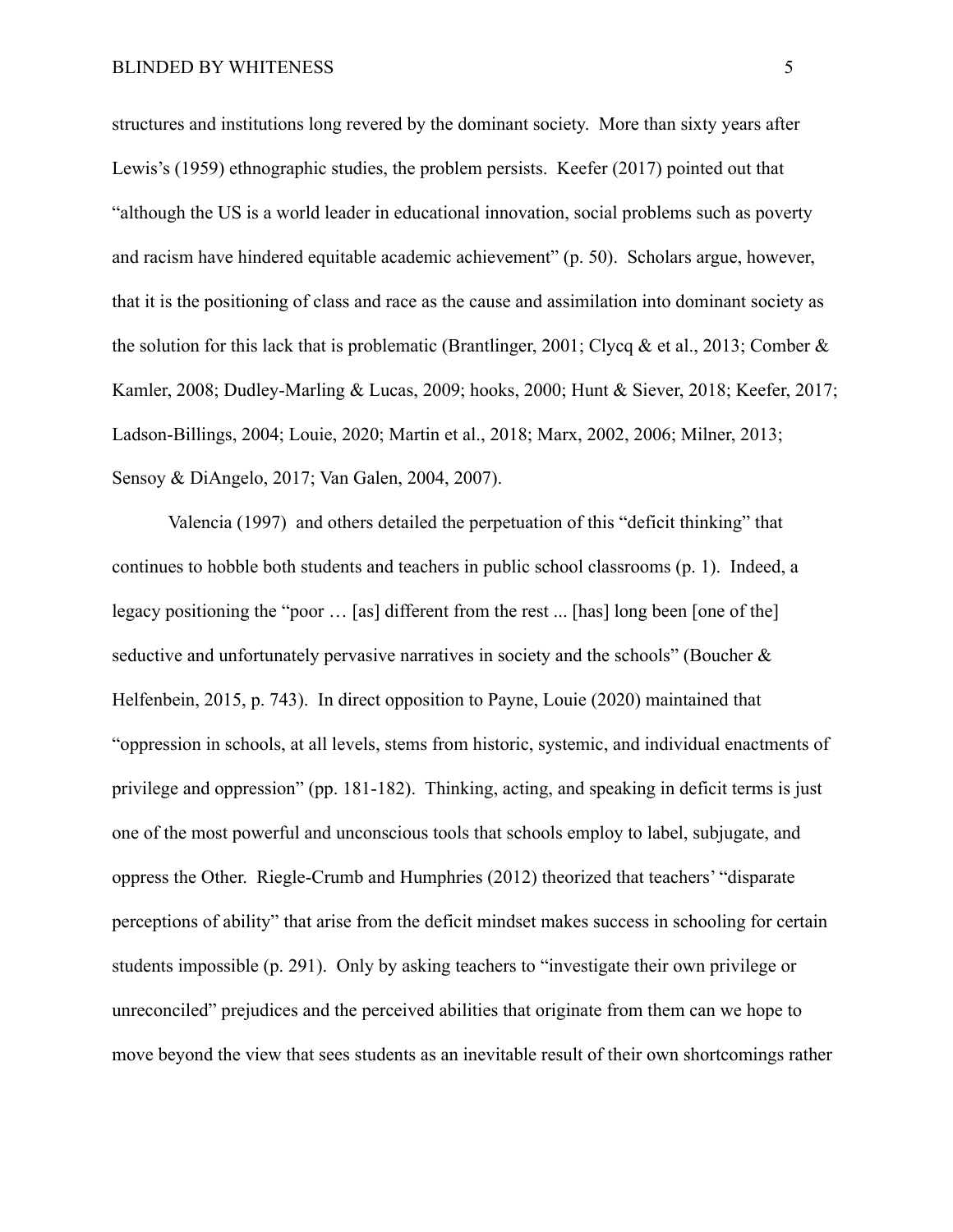than as individuals the teacher might ultimately be able to influence (Boucher & Helfenbein, 2015, p. 744). Hoffman-Kipp (2008) maintained that such investigation would naturally lead teachers toward a consciousness of their own pedagogical identities within their classrooms, thereby helping them to recognize and connect more deeply with "the realities and identities of their students" (p. 151).

Professional development is one vehicle for deliberate construction of teacher pedagogical identity and address of the deficit mindset that so often characterizes classroom discourse (Braun, 2016; Hoffman-Kipp, 2008). Braun (2016) defined professional development as "the professional growth of a teacher, accomplished through both individual and group reflection, the examination of current trends in education, and one's on-going analysis of core beliefs and values with education ... [that] can be done both formally and informally in venues such as" Professional Learning Communities (PLCs) (pp. 74-75). According to Dufour et al. (2008), PLCs are composed of "educators committed to working collaboratively in ongoing processes of collective inquiry and action research to achieve better results for the students they serve" (p. 14).

Unfortunately, the efficacy of such Professional Development toward the proposed ends is largely theoretical (Braun, 2016; Hoffman-Kipp, 2008; Servage, 2008; Whitaker, 2020). The lack of extant research with the middle-class, white inservice teachers in non-urban settings who occupy the majority of public school classrooms leaves the question of how to move those practitioners toward more democratic classrooms unanswered. This study seeks to begin to fill that gap.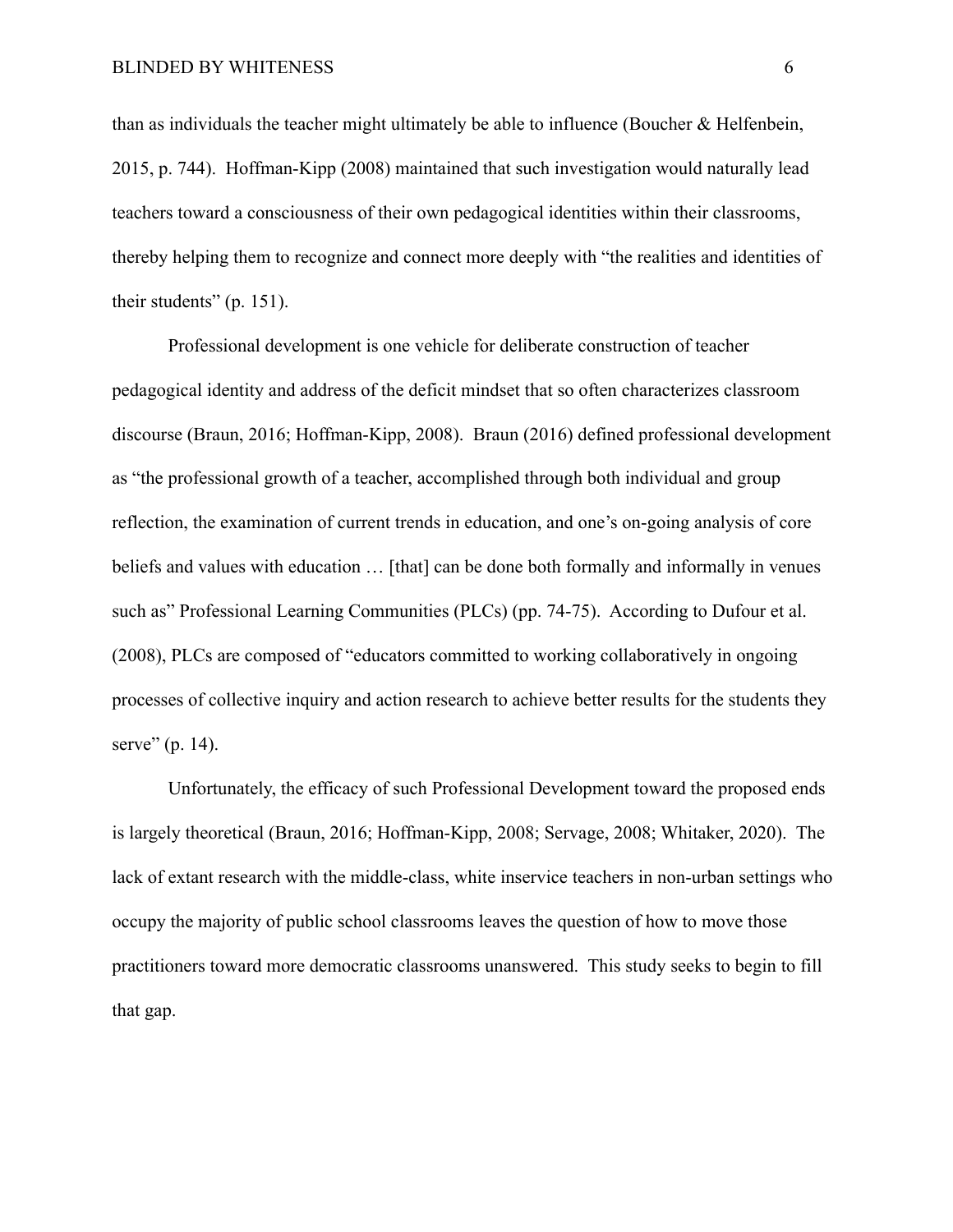#### <span id="page-19-0"></span>**Purpose of Study**

The focus of this heuristic phenomenological study is to investigate the experience of teachers' transformation through professional learning in the areas of pedagogical identity and deficit discourse. Toward that end, teachers will participate in a Professional Learning Community (PLC) focused on teacher identity, their use of deficit discourse, and their perceptions of their students' identities and abilities. Viewing the experience through a heuristic lens positions the researcher as participant (Douglas & Moustakas, 1985; Moustakas, 1990), therefore, all PLC participants--including the researcher--will engage in a series of activities, dialogues, and reflections that encourage deep examination of our own positionalities in the classroom and the wider community. By navigating the "complex positions within class hierarchies [that] influence how teachers, families, and students understand the world, self, and others," we will document how perception of the Other is also affected (Hunt & Seivers, 2018, p. 342).

## <span id="page-19-1"></span>**Research Questions**

Employing a heuristic phenomenological approach, this study will seek answers to the questions:

- 1) How does participation in a Professional Learning Community focused on identity and deficit discourse impact teacher perception of students' identities at the intersection of race, class, and perceived ability?
- 2) How does participation in a Professional Learning Community focused on identity and deficit discourse impact teacher pedagogical identity?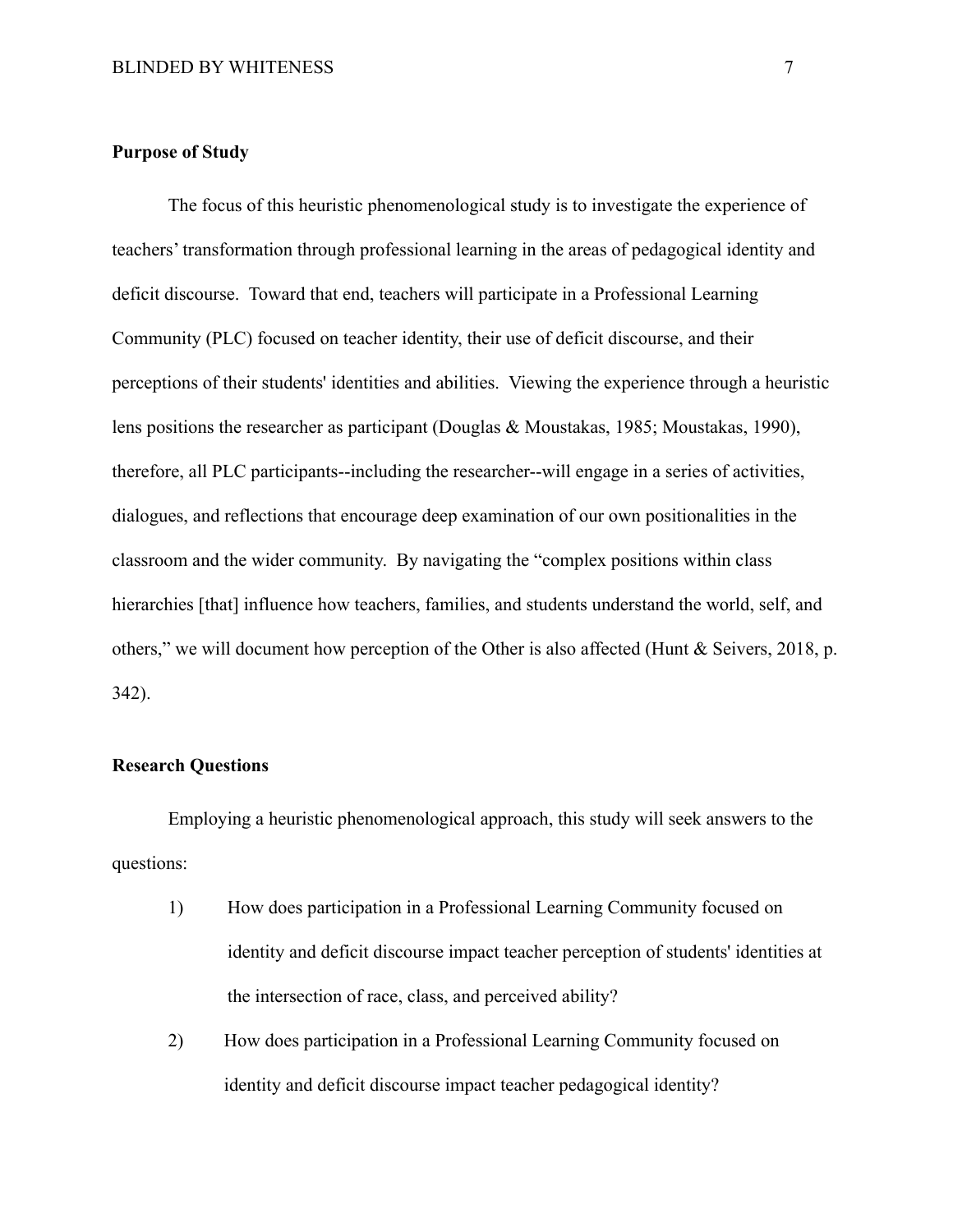#### <span id="page-20-0"></span>**Theoretical Framework**

According to Green (2014), "frameworks have been described as the map for a study, giving rationale for the development of research questions" (p. 35). Many ideas have informed the development of this study including hooks's (2000) and Brantlinger's (2003) seminal works around social class in public schools, as well as the role of race in education and society as discussed by Marx (2001), DiAngelo (2018) and others. Digestion of these ideas are pivotal to understanding the current state of education and to looking forward to a possible solution to the problems created by the racism and classism inherent in educational institutions. For this particular study, however, the theoretical framework used to examine the research process and its potential results is underpinned most by 1) feminist standpoint theory, 2) critical whiteness theory, 3) social identity theory, and 4) transformative learning theory.

#### <span id="page-20-1"></span>*Feminist Standpoint Theory*

Standpoint theories arose from marxist tradition to analyze and explain the experience of populations that arose from their membership in a subordinated community and which could not be understood or explained by the vernacular available through the dominant discourses (Harding, 1993, 2004; Wylie, 2003). As examples of critical theory, standpoint theories seek to empower oppressed peoples. To that end, in the 1970s and 80s, feminists appropriated standpoint theory to fill in gaps within feminist empiricism that insufficiently understood the experience of female scientists and academics subject to the misogynistic culture of male supremacy prevalent within the academy (Haraway, 1988; Harding, 2004; Hartsock, 1983; Smith, 1974). The resulting feminist standpoint theory is comprised of two main parts: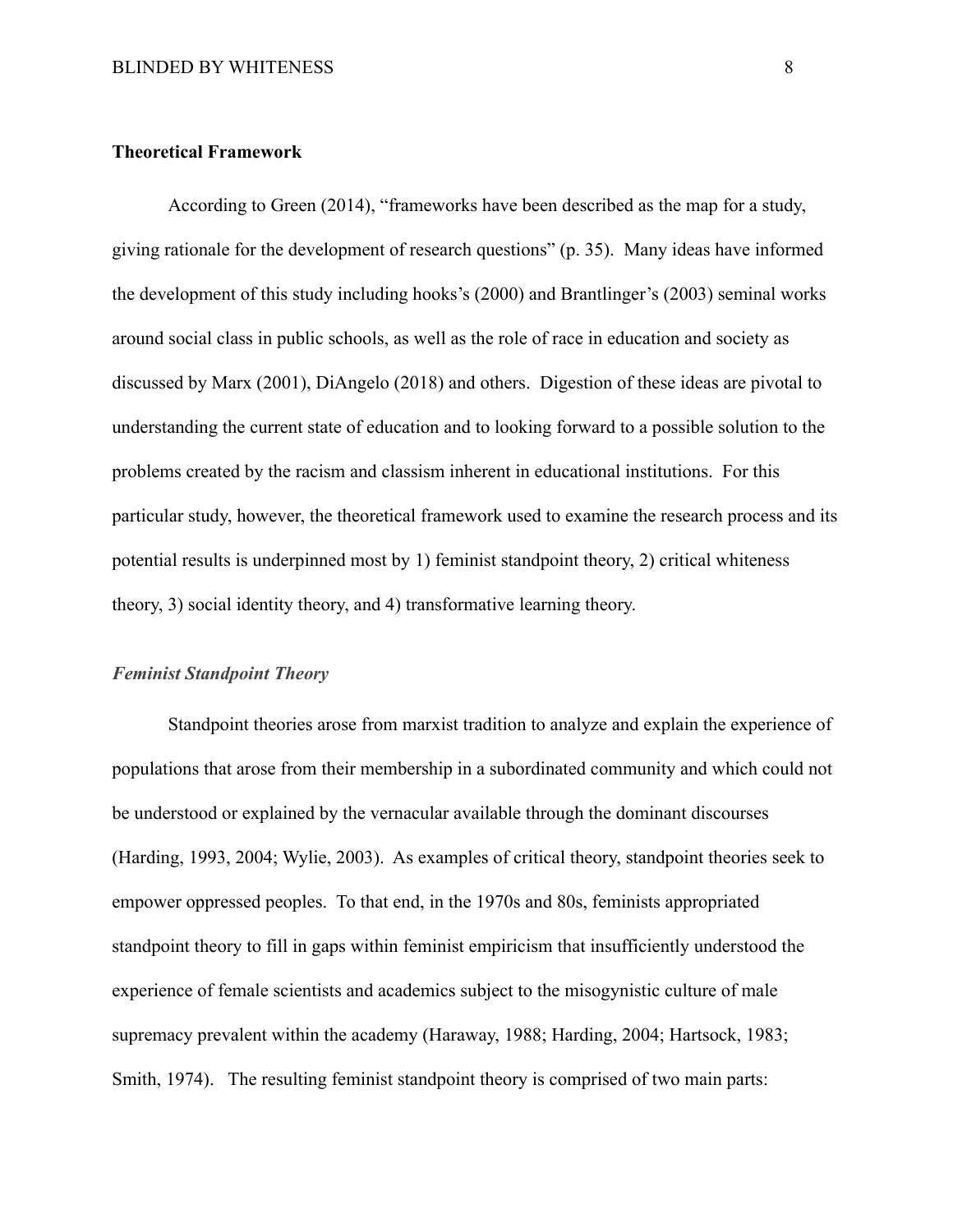1) The Situated-Knowledge Thesis: "Social location systematically shapes and limits what we know, including tacit, experiential knowledge as well as explicit understanding, what we take knowledge to be as well as specific epistemic content" (Wylie, 2003, p. 27).

2) The Thesis of Epistemic Advantage: "Some *standpoints* (as opposed to *locations*) have the especially salient advantage that they put the critically conscious knower in a position to grasp the effects of power relations on their own understanding and that of others" (Wylie, 2003, p. 28, emphasis in original).

To ignore one's standpoint by failure to acknowledge its existence is to ignore the fact that all knowledge is subject to the standpoint from which it is consumed and processed (Williams & Melchiori, 2013). But standpoints are not automatically conferred by virtue of membership in a specific population (Intemann, 2010). Rather, being located within a community can potentially lead to standpoint, which is only "achieved through a critical, conscious reflection on the ways in which power structures and resulting social locations influence knowledge production" (Intemann, 2010, p. 785).

Harding (2004) maintained that, once achieved, a standpoint situates persons within and exposes for them the structures and practices of power utilized by groups to oppress. Within the classroom, educators require a critical consciousness of the inherent biases embedded within and perpetuated by the system and the power agents who operate within it, as well as how those oppressions shape and limit the experience, success, and failure of the Other. As feminist standpoint theory is a "social epistemology," this critical consciousness cannot be achieved by individuals in isolation, but by communities of similarly situated members (Intemann, 2010;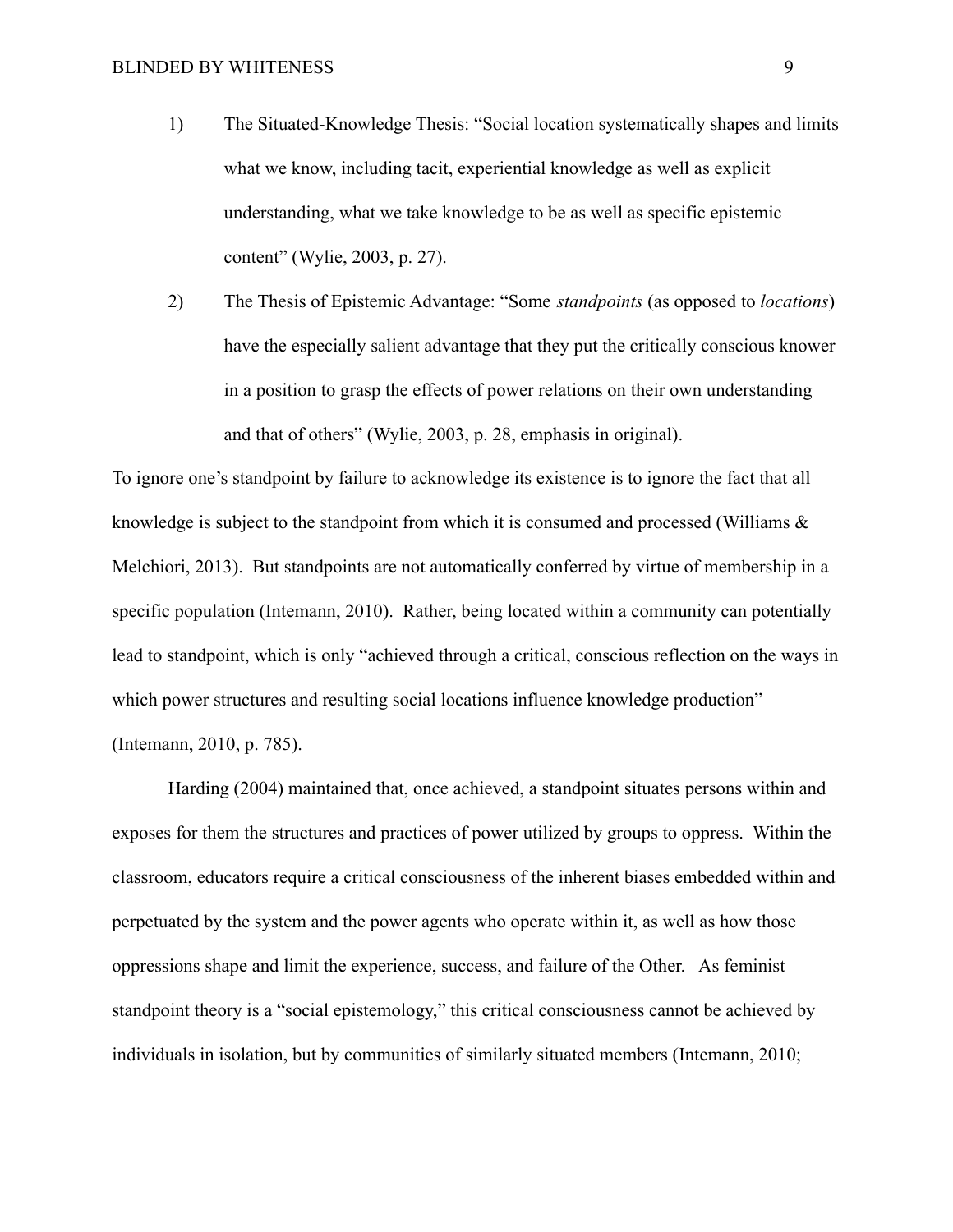#### BLINDED BY WHITENESS 10

Wylie, 2003). Once achieved, then, standpoints require action. "They require understanding and revising our epistemic practices so as to identify, understand, and ultimately abolish the ways in which systems of oppression limit knowledge production" (Intemann, 2010, p. 786).

Within the social context of a classroom and the power structures at play within it, standpoint theory situates individual teachers in the positions that they occupy both personally and professionally. Consciousness and adoption of their standpoint comes through critical reflection on their positionalities, their conferred privilege, their classroom practice, and their perceptions of the other members of their community--both within and beyond the classroom confines (Au, 2012; Bailey, 1998; Braun, 2016; Rogers & Hoover, 2010).

Regarding the applicability of a feminist theory to investigation which focuses on intersectionality of race and class, but which does not center gender, this study adopts the vantage point of scholars who maintain that standpoint theory can and should be applied to "explore the complex relationships between identity, geography, and oppression" (Kokushkin, 2014, p. 15). Collins (1997), in particular, asserted "groups who share common placement in hierarchical power relations also share common experiences in such power relation" (p. 377) and that these shared experiences generate shared knowledge that, given the social construction of identity (discussed in a subsequent section), becomes part of the very identity itself. "Standpoint theory seems especially suited to explaining relations of race and/or social class because these systems of power share similar institutional structures" (p. 378).

Such work is exactly the focus of the PLC under examination in this study. By investigating how professional development may facilitate standpoint adoption, teachers can move one step closer to equitable educational practice toward non-white, non-middle class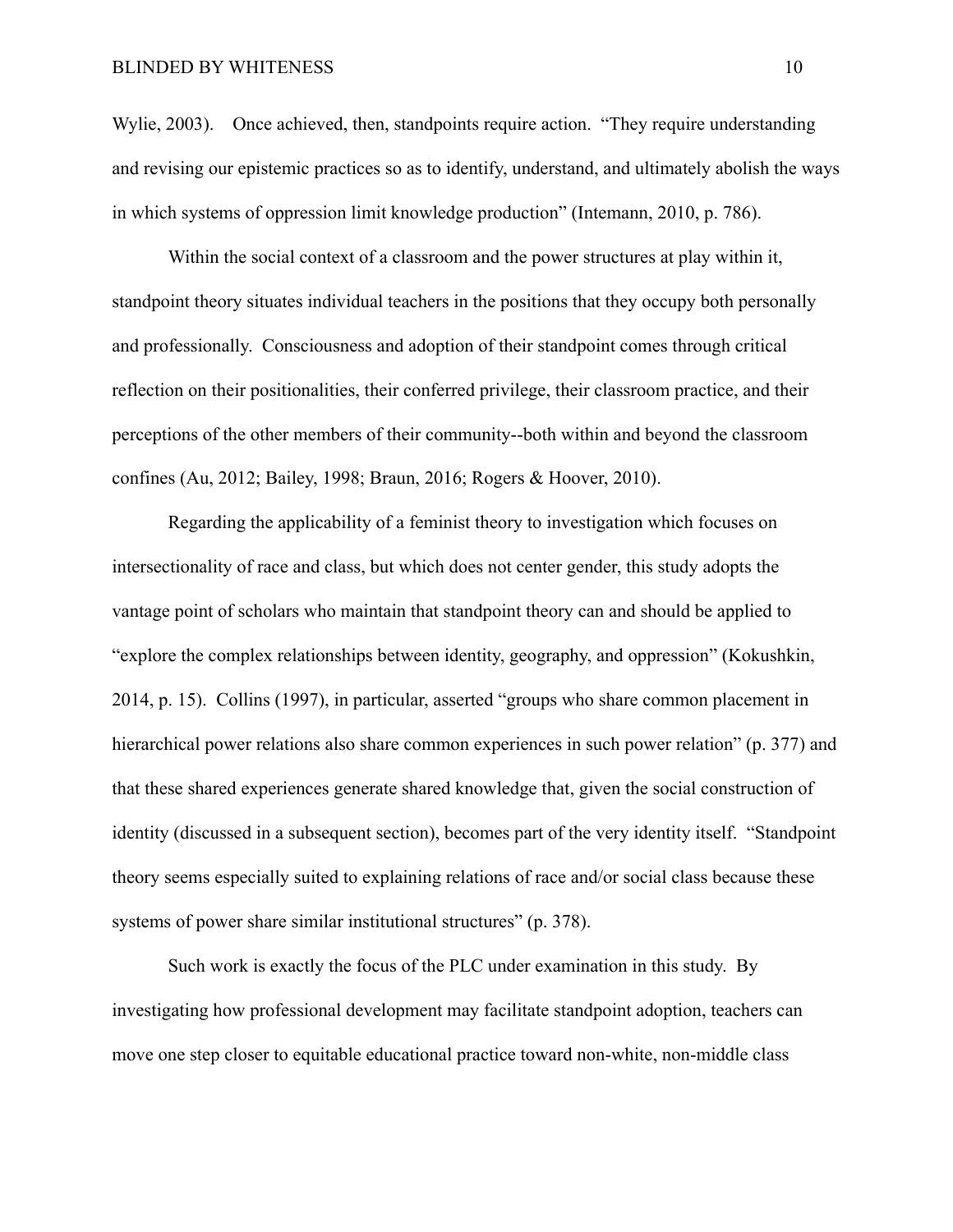students. To date, such research has focused on student populations within very narrow confines, with little extension into the vast spaces occupied by race and class (Braun, 2016; Intemann, 2010).

## <span id="page-23-0"></span>*Critical Whiteness Theory*

As middle class, white, female educators, each well-established within her tenure and workplace, all five research participants enjoy the privilege conferred upon them by virtue of their membership within those groups. Their individual realizations of privilege, position, and ultimate standpoint must be understood through a broader lens of whiteness. Critical Whiteness Theory (CWT) provides a scope through which to "understand what it means for a group of white middle- and upper-class females to be white and how that relates to their/our understandings of whiteness" (McIntyre, 1997b, p. 4).

CWT arose in the late 1980s as theorists and activists recognized that, in "the post-civil rights era of formal (though not material) equality," racial oppression was still as rampant as ever (Owens, 2007, p. 203; see also Hurtado, 2019). Because the privilege given to whites is not chosen by individuals, but is rather invested by larger systems and societal forces, the oppression inherent in whiteness is not something that individuals can simply choose not to accept. Whites may potentially be affected by other labels, including socioeconomic status, gender, and sexual orientation, but they are first and foremost white (Chen, 2017; Owens, 2007). Therefore, CWT situates whiteness, not as a social identity, but as a "structuring property of the social system, ... [which] cannot be simply abolished or refused by force of will. Whiteness, understood as a structuring property of the social world can, however, be exposed, challenged, resisted and disrupted" (Owens, 2007, p. 205).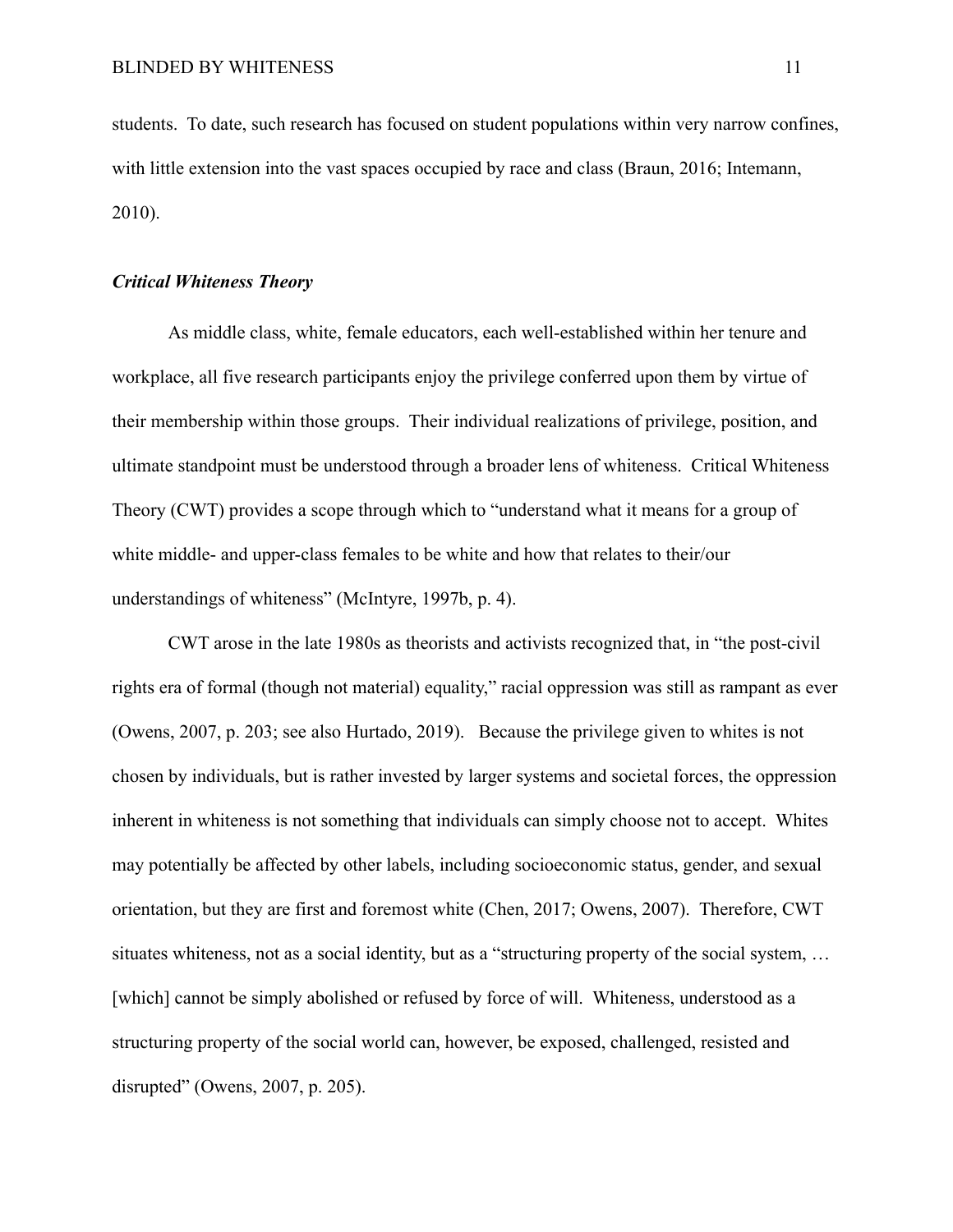Central to this particular definition of whiteness is that whiteness is "normalized" and, therefore, "invisible to whites and yet highly visible to non-whites" (Owens, 2007, p. 206; see also DiAngelo, 2018; Frankenberg, 1993; Hartigan, 1997; Hurtado, 2019; Marx, 2006; McIntosh, 2015; McIntyre, 1997a, 1997b). In studies conducted by Frankenberg (1993) and Hurtado (2019), white research participants' inability to describe their culture as anything other than "normal" and "cultureless" has historically been pointed to as indicative of the oppression brought on by colonization which had dual impacts of both displacing and marginalizing other cultures and identities. Meanwhile, non-whites are all too aware of "whiteness as a position of dominance" and their collective and individual exclusion from its privilege (Hartigan, 1997, p. 497).

Bohonos (2019) was careful to point out that CWT is not a way "to draw attention away from people of color's experiences with discrimination; rather, … [its purpose is] to focus on Whiteness as a means of problematizing racism" (p. 316). Historically, whites have been positioned as the standard by which all other groups are measured and found wanting, creating and propagating an adversarial mindset. By situating whiteness at the very heart of the race problem, whites are exposed as the source of the phenomenon rather than a victim of it (Bohonos, 2019; Chen, 2017; Owens, 2007).

From this centralized position, Frankenberg (1993) asserted that whiteness becomes a standpoint, "a place from which white people look at themselves and others, and at society" (Hartmann et al., 2009, p. 406). But scholars maintain that whites need not remain bound and blinded by their whiteness (DiAngelo, 2018; Hurtado, 2019; Marx, 2006; McIntosh, 2015; McIntyre, 1997a, 1997b). Hurtado (2019) used the "traitor" language of standpoint theory to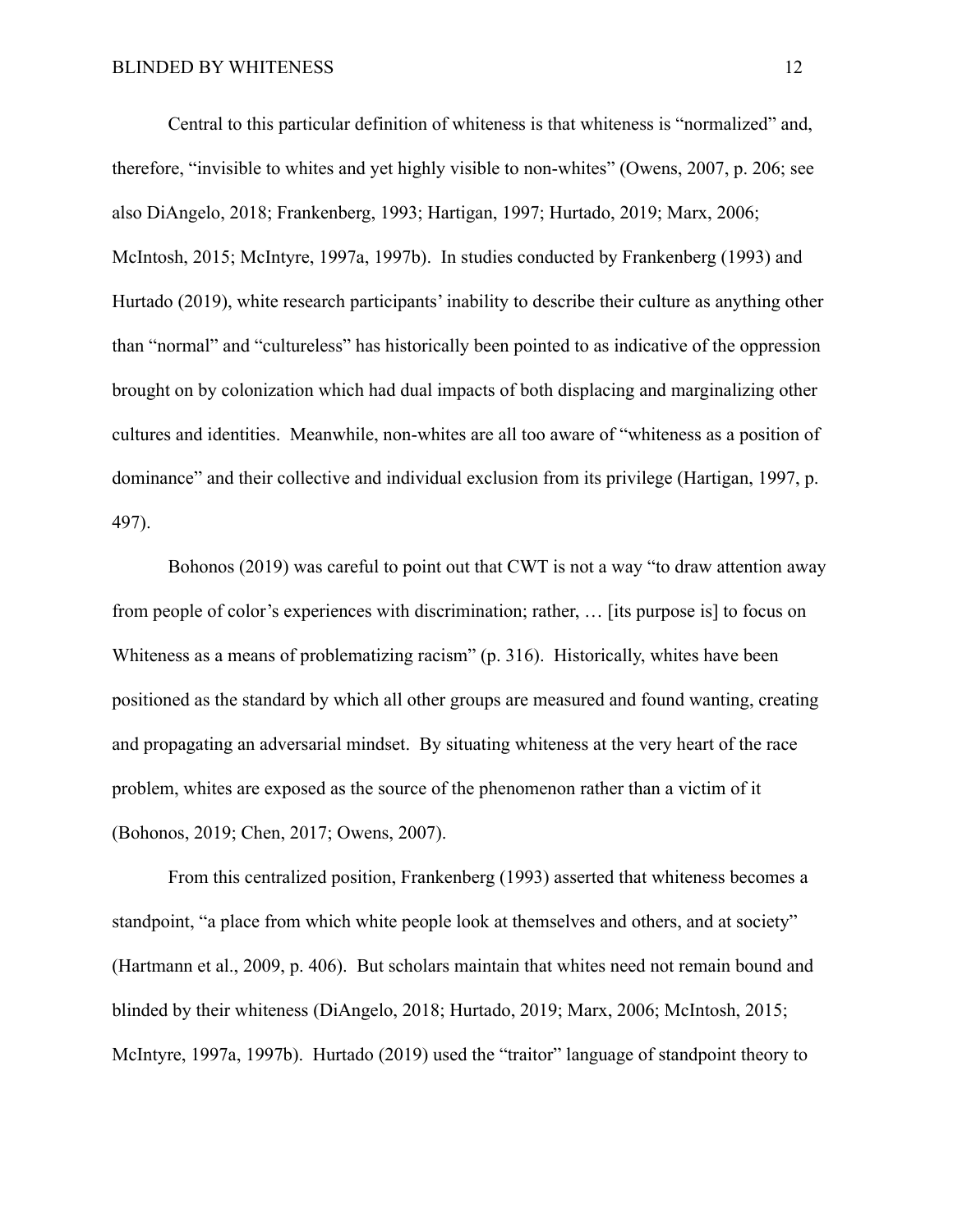characterize whites who recognized and gave oppositional voice to the privilege conferred upon them. Bohonos (2017), Marx (2006), DiAngelo (2018), and others maintained that acknowledging the privilege endowed by their whiteness is a first step--small though it may be--toward resolution, as they work to become traitors to their white standpoints by adopting an antiracist standpoint. Bailey (1998) described "race traitors as privilege-cognizant whites who refuse to animate the scripts whites are expected to perform, and who are unfaithful to worldviews whites are expected to hold" (p. 28). She further asserted that privileged whites in positions of power in historically oppressive institutions such as education are central to the transformative work of becoming critical whites, as they redefine and find ways to express their identities.

This study will look at the process and product of white teachers' realization and navigating of their identities within the confines of their classrooms, as these identities impact the ways in which they see and interact with their students. Though such work has been undertaken in the past, it has been primarily limited to preservice teachers (Marx, 2006; McIntosh, 2015).

#### <span id="page-25-0"></span>*Social Identity Theory*

Social Identity Theory (SIT) originated in the mid-20th century in the work of Tajfel (1959, 1963), as he studied "cognitive and social belief aspects of racism, prejudice, and discrimination" (Hogg et al., 1995, p. 259). According to Whitaker (2020), SIT provides a framework through which individuals understand themselves and others as members (and non-members) of groups, as they engage in behaviors to promote or undermine group norms. According to SIT, social identity is fluid, iterative, and dependent on social context (Hogg et al.,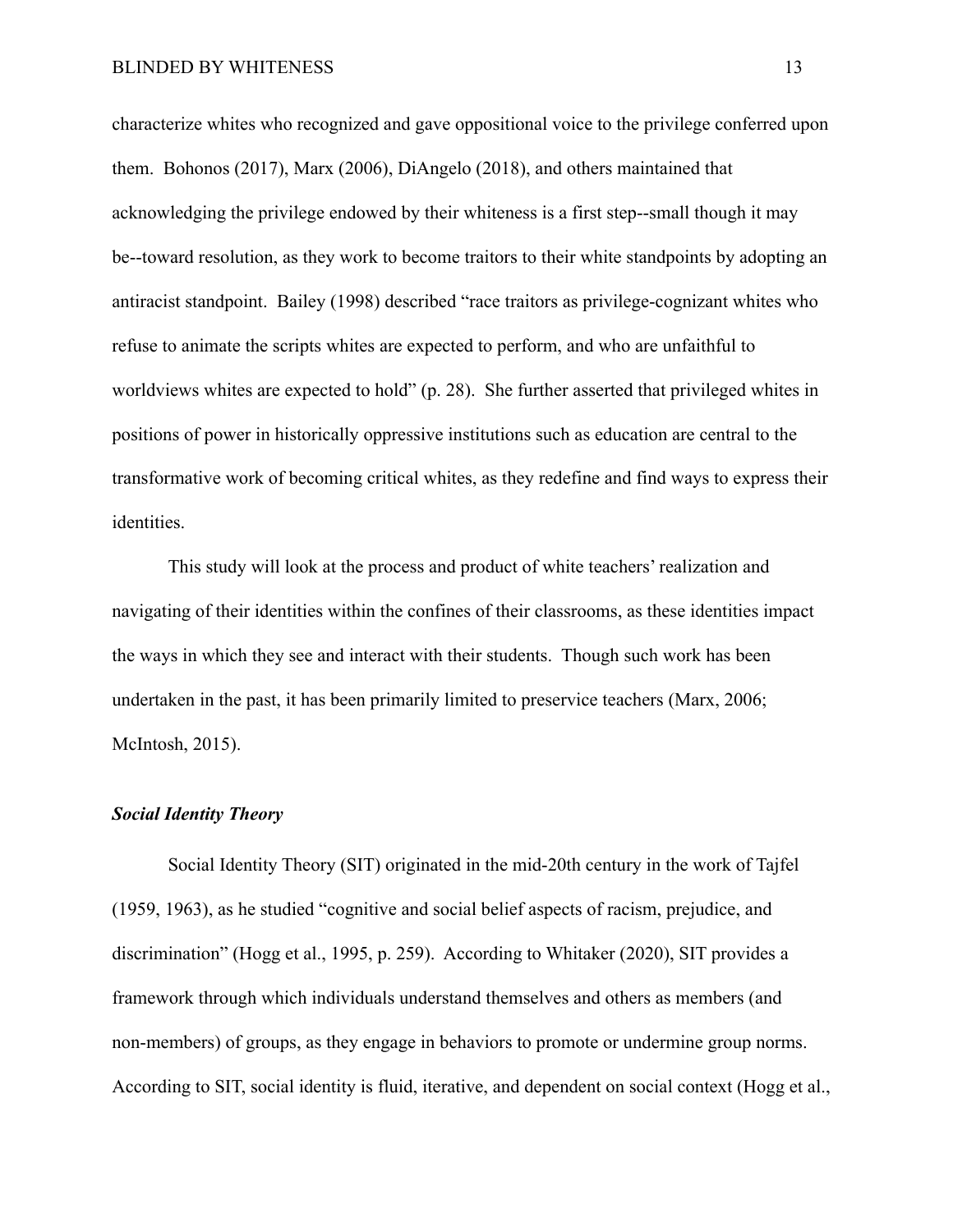1995; Huddy, 2001; Turner, 1985; Whitaker, 2020). Postmodern interpretations of SIT find it comprised of three main tenets: 1) part of an individual's identity comes directly from inclusion in social groups with others who share commonalities; 2) an individual's identity arises directly from the collective self, as defined by the group and having the characteristics of the group; and 3) individuals' behavior--toward both group and non-group members--is produced by group membership (Hogg et al., 1995; Huddy, 2001; Whitaker, 2020). The last two of these principles provide the most visible components of one's identity, as they inform what Tajfel (1959) defined as one's social identity.

The second principle, self-categorization, emerged as a sub-theory to SIT in the 1980s and focuses on the sociocognitive processes by which individuals sort persons--including themselves--into social groups based on common features (Turner, 1985). Through categorization, a person "explains how one uses their own frames of reference to describe and label groups of people according to shared patterns of thought, feeling, and behavior (i.e., group norms)" (Whitaker, 2020, p. 693). The results of the self-categorizing process, as well as the individuals' behavior within the group, point to and derive from the group norms established by membership.

The last subtheory of SIT outlined above, intergroup behavior, is not only a measure of membership within a group, but also provides a tool to evaluate group norms. The more closely aligned a person's behavior is with group norms, the more salient his membership. Conversely, deviation from norms indicates distance from the group in a directly proportional relationship. At the same time, membership is routinely assessed, and norms are shaped and reshaped from inand out-group influences (Hogg et al., 2017; Whitaker, 2020).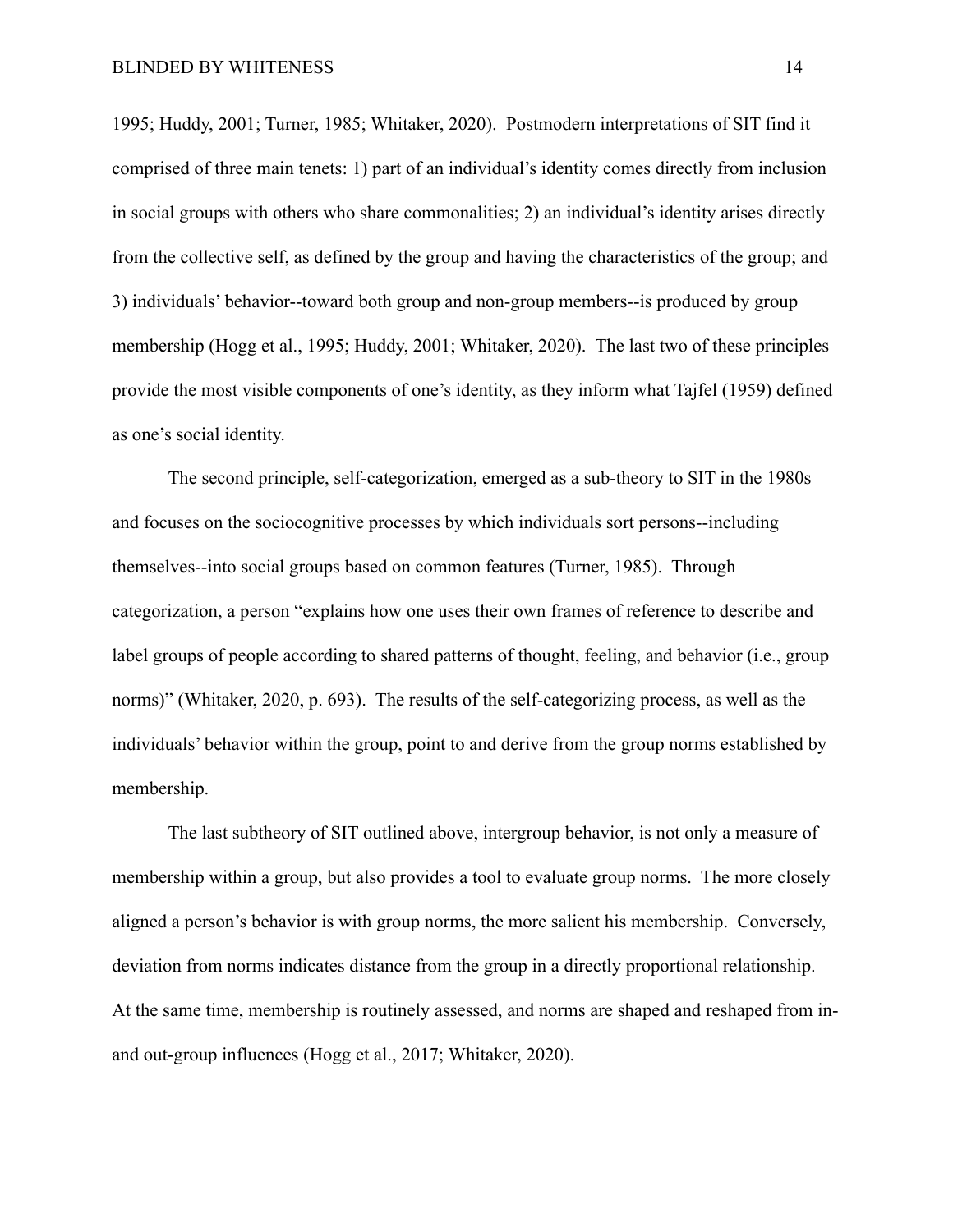From group norms that survive the forces of time, membership, and social context arise prototypes. Hogg et al. (2017) defined a prototype as a "fuzzy set of attributes" that encapsulate the thoughts, behaviors, and emotions seemingly characteristic of a particular group (p. 572). A prototype provides a mental image for how group members are viewed primarily by those out-group, but also can serve as a model for emulation among group members. Huddy (2017) argued that, while group norms are remarkably changeable, group prototypes are not as malleable, and provide for the stubborn identity stability that is modeled in existing research around stereotypes and discrimination.

Citing institutions such as schools as sites of reproduction of social identity, Whitaker (2020) posited that SIT is especially useful to understand how teachers construct their own social identities as well as those of their students. More to the point, educators dedicated to social justice must understand how the prototypes for both teachers and students are labeled, interpreted and enacted within the environs of the classroom and educational systems. Specifically, she pointed to the strength of SIT to explicate how "teachers' social identities influence their perceptions of and expectations for" their students from in- and out-groups (p. 693). Further, SIT can give insight for teachers' pedagogical decisions that arise from their own group norms and from stereotyping students according to their group memberships. Research supports that these decisions often serve to further marginalize out-group members within the classroom (Whitaker, 2020).

The goal of this research endeavor is to put under a microscope this very process of prototype construction and understanding--both for dominant and subordinate groups--to make sense of the five participants' classroom experiences with class and race and how they enact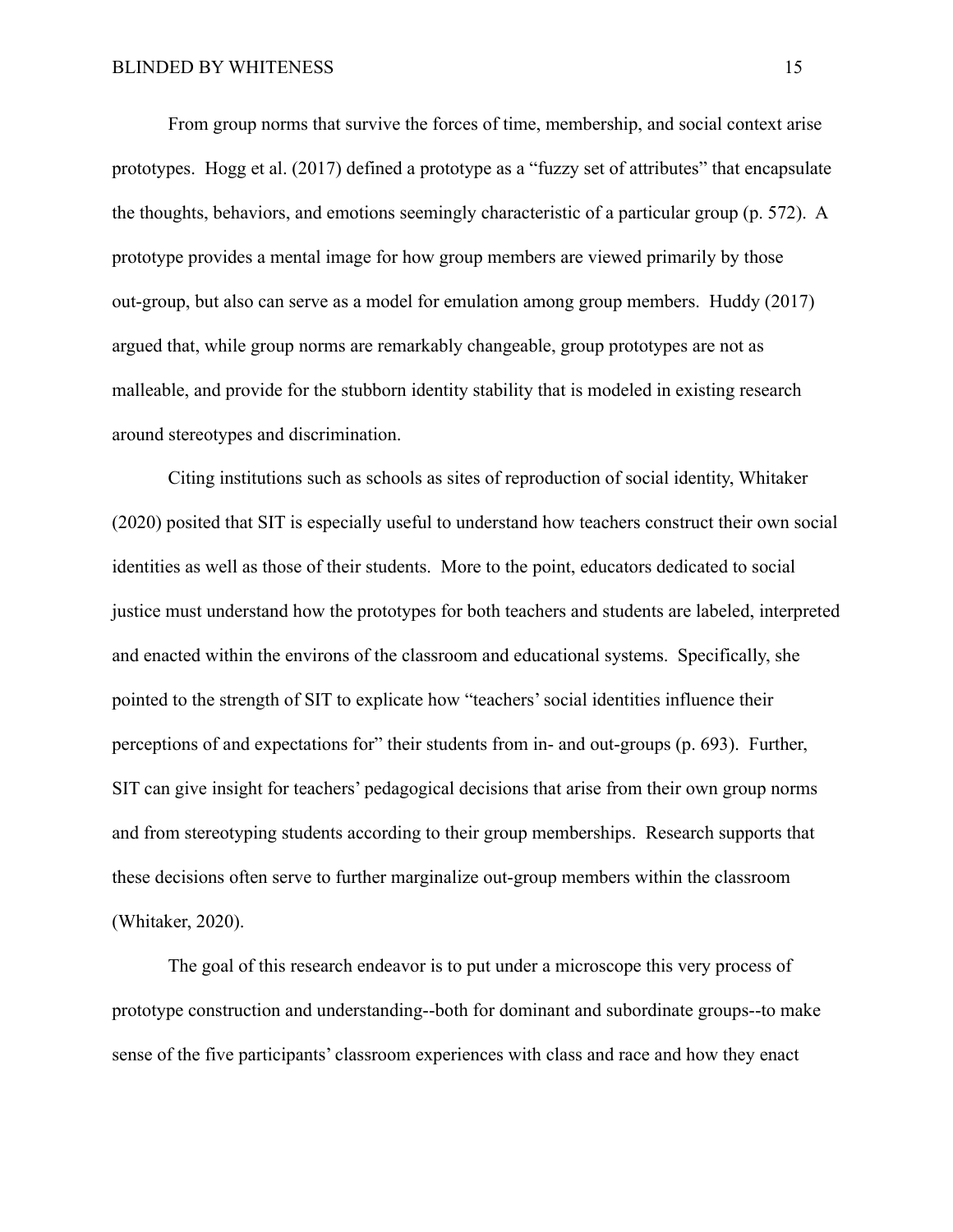those with their students. Whitaker (2020), Marx (2006), McIntyre (1997a, 1997b), and McIntosh (2015) identified gaps in current examination with inservice teachers in public K-12 institutions, as most prior research has been restricted to preservice teachers and university settings. Hoffman-Kipp (2008) and Izadinia (2013) point both to the centrality of teacher identity to classroom decisions and a decided lack of research around how such are defined, constructed, or understood. Further, both lament the restriction of such existing literature to very narrow populations of teachers, specifically student teachers and those employed in urban settings.

#### <span id="page-28-0"></span>*Transformative Learning Theory*

According to Luguetti et al. (2018), defining and redefining identity is a transformative learning process achieved through social interaction with self and others and marked by deep and continual reflection. The mechanics of identity formation can best be understood within the context of transformative learning theory. The PLC under investigation in this study will engage professional learning which is situated squarely within the principles and tenets of transformative learning.

Introduced in 1978, transformative learning was posited by Jack Mezirow as "the social process of construing and appropriating a new or revised interpretation of the meaning of one's experience as a guide to action" (Mezirow, 1994, pp. 222-223). Taylor (2009) identified three elements of "transformative educational experiences … : individual experience, critical reflection, and dialogue" (p. 4). Drawing on philosophy from Bruner (1961) and Habermas (1971) in their descriptions of the process of adult learning, Mezirow (2000) took the construct of learning beyond the mere meaning-making that both theorists presented in very analytical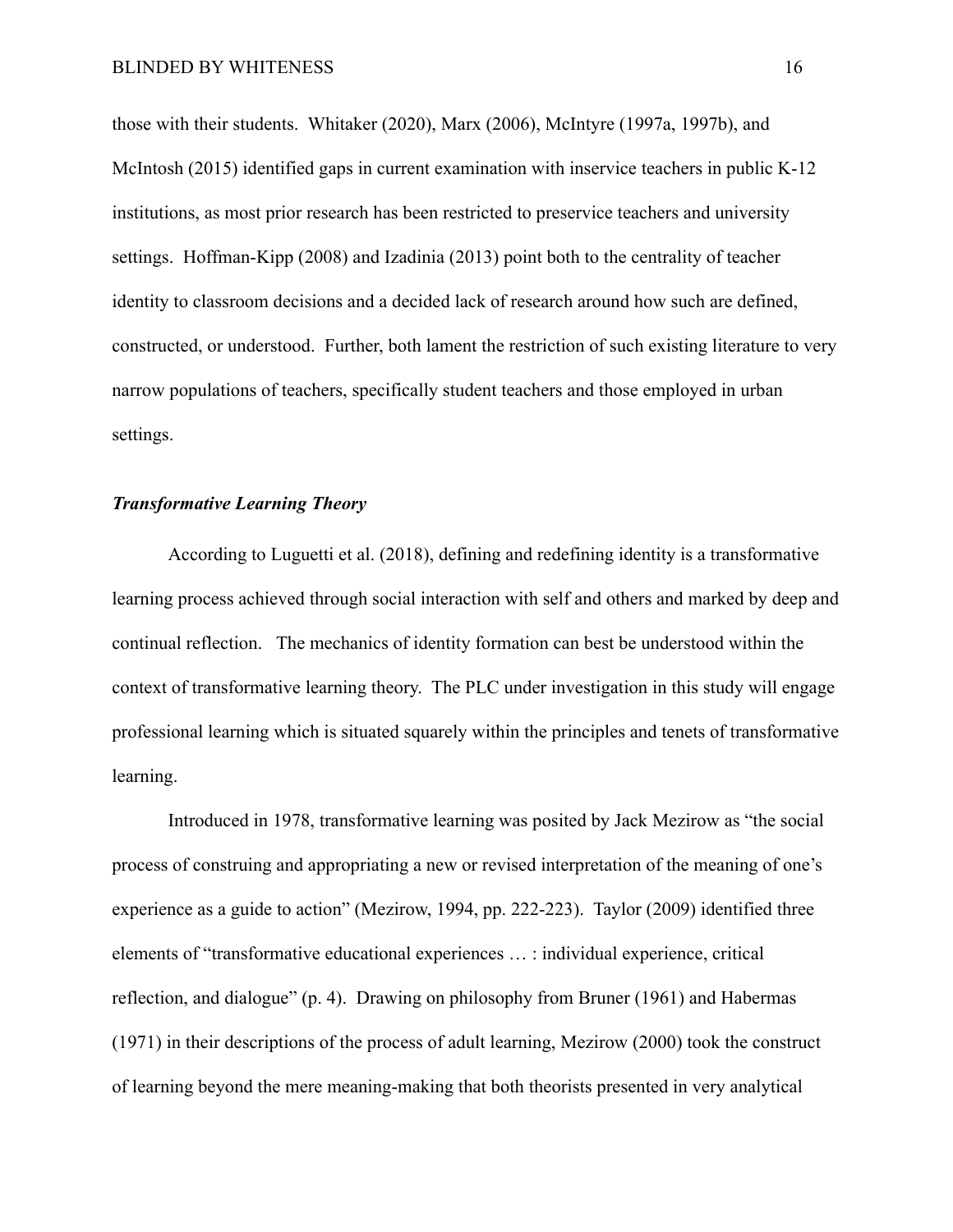terms one step further to the transformation of habits of thinking, acting, and being that true learning in responsible adults should elicit. Mezirow (2000) stated that transformative learning theory's

focus is on how we learn to negotiate and act on our own purposes, values, feelings, and meanings rather than those we have uncritically assimilated from others--to gain greater control over our lives as socially responsible, clear-thinking decision makers. (p. 8)

Negotiating meaning through this minefield is a complex--often controversial--endeavor. Mezirow (2000) emphasized the centrality of "contextual understanding, critical reflection on assumptions, and validating meaning by assessing reasons" to that process (p. 3). According to Taylor (2000), transformative learning cannot be willed, but opportunity to engage is created by a "disorienting dilemma" or notable life occurrence (pp. 299). Although most adults can point to a distinct beginning of the transformative process when it has occurred, the journey toward transformation is recursive and "linear though not always step-wise" (Taylor, 2000, p. 290).

According to Mezirow (1998), however, the process hinges on "critical reflection [which] may be either implicit, as when we mindlessly choose between good and evil because of our assimilated values, or explicit, as when we bring the process of choice into awareness and assess the reasons for making a choice" (p. 186). When the object under consideration is "an assumption or presupposition, a different order of abstraction is introduced, with major potential for effecting a change in one's established frame of reference" (Mezirow, 1998, p. 186). When critical reflection on assumptions (CRA)--and its variant, critical *self*-reflection on assumptions (CSRA)--becomes habitual, conscious, and deliberate, true reasons for decisions reveal themselves and consistency of assumptions and reason can be evaluated. At that point,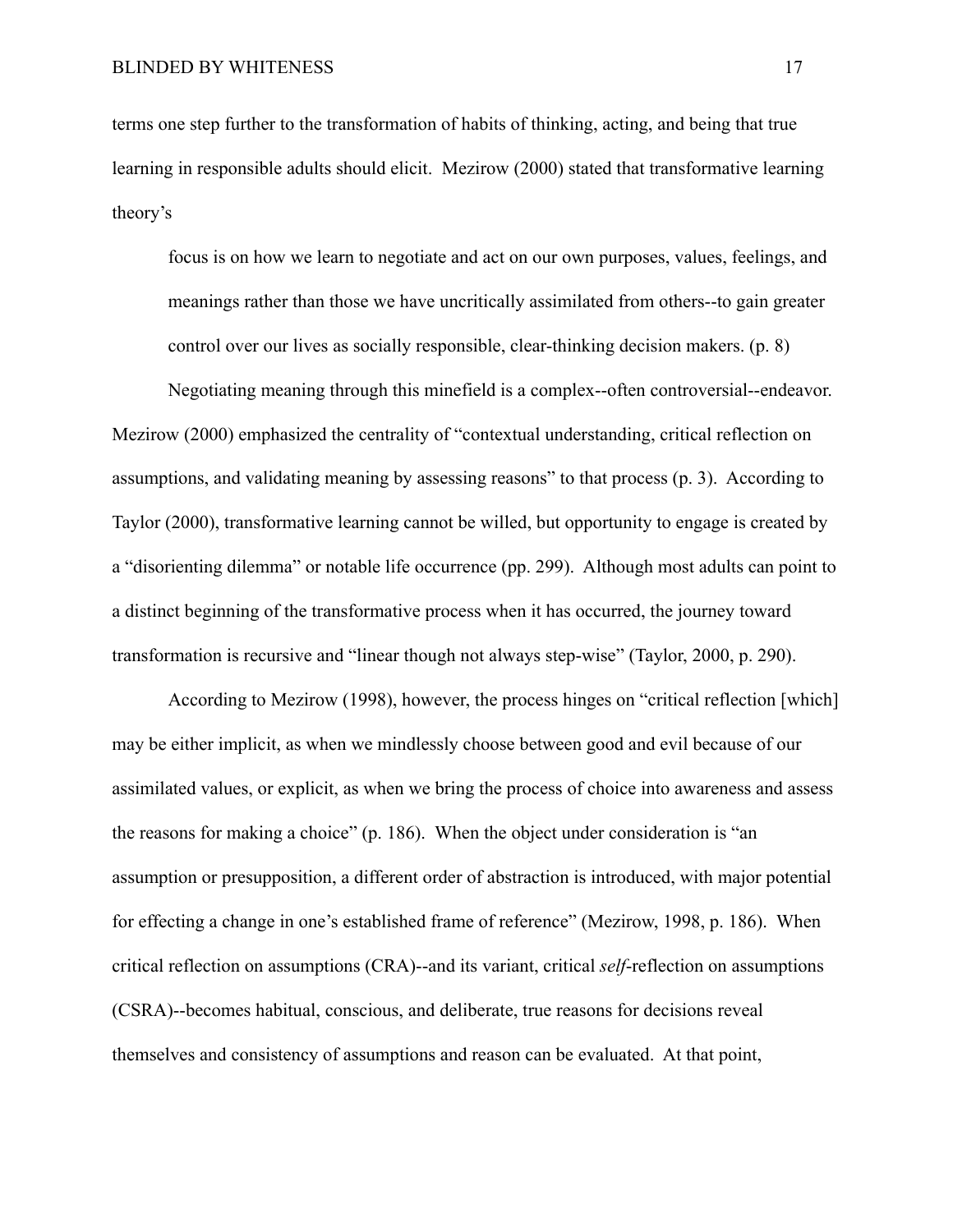assumptions can be challenged and either built up or torn down, as appropriate. Mezirow (1998) asserted that "learning to think for oneself involves becoming critically reflective of assumptions and participating in discourse to validate beliefs, intentions, values, and feelings" (p. 197). For this study, this transformative process will be documented and recorded largely through personal narratives and discourses.

#### <span id="page-30-0"></span>*Toward a Methodology: Ontological and Epistemological Orientations*

This individual and collective journey from obliviousness of the power structures at play within their classrooms through a forest of "expressions, self-reflections about ... the struggle with the epistemological, methodological, and political issues that are always inherent in ... educational and social settings" to activism toward addressing hegemony in the classroom is, at its essence, a personal story of transformation (Smyth & Shacklock, 1998, p. 1). As such, the research that prompts, prods, and promotes that growth is perfectly situated to be undertaken in a qualitative, action research setting. According to Given (2016), qualitative research is defined by

a focus on people's thoughts, processes, meanings, and experiences; … constructionist view of reality, where multiple meanings are possible; inductive design, where theory emerges from the data; direct researcher engagement with participants during data collection and analysis; use of multiple data sources to investigate a phenomenon from various perspectives; [and] embracing of context surrounding participants' experiences.

(p. 3)

Built on that foundation, this study is guided by a critical realist ontology--what is possible to know--and ideological epistemology--how that knowledge can be formulated (Crotty, 1998). Like interpretivist-constructionist perspectives, critical-ideological stances are grounded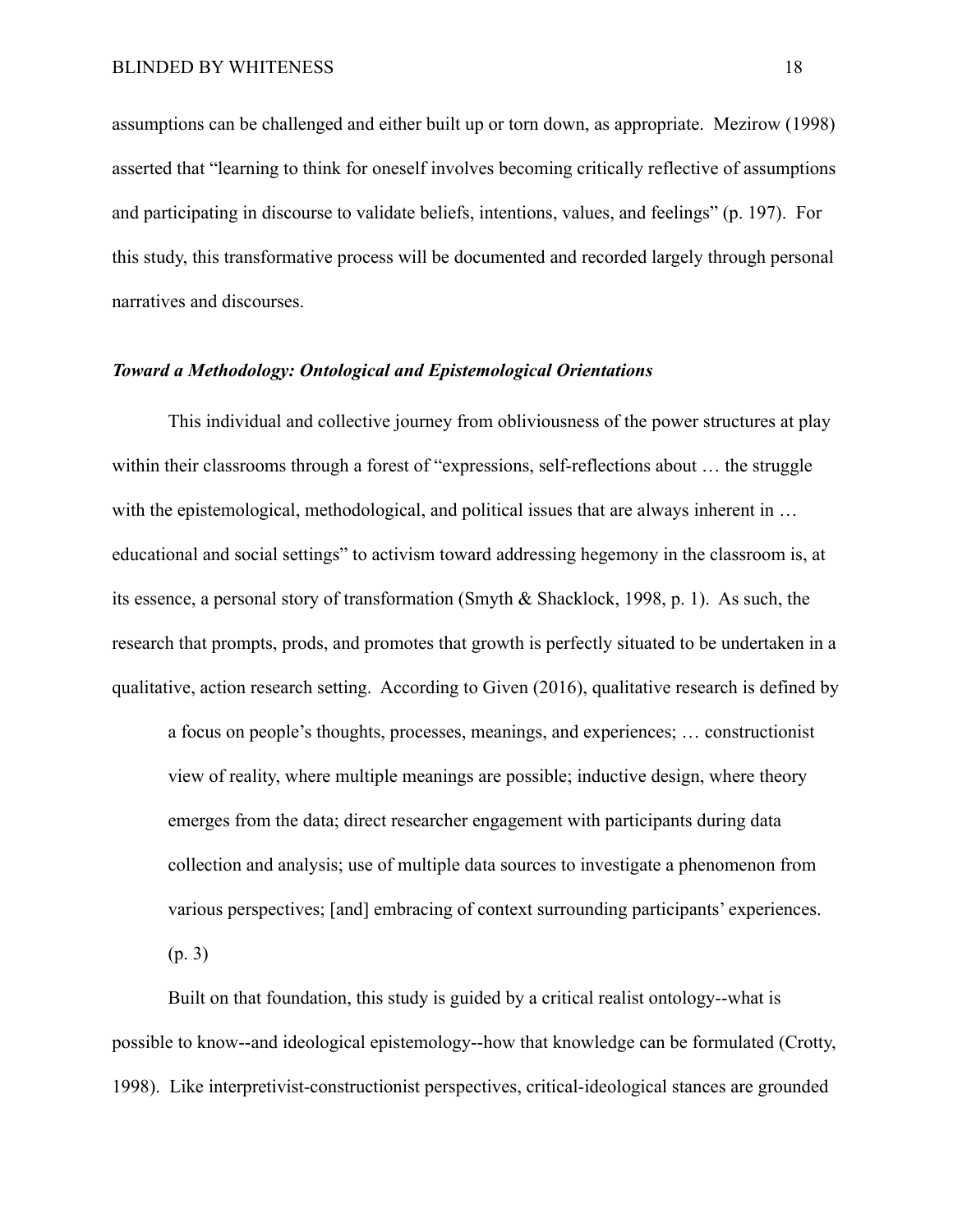on the assumption of multiple realities, while maintaining one overarching "real" reality that acknowledges and centers the existence of oppression and power (Morrow, 2007). The critical stance maintains that knowledge is subjective to experience, and that subjectivity is held as a centerpiece for understanding and interpreting the social interactions of the world outside one's self. Intrinsic to this epistemology is the value that "knowledge is not neutral and is influenced by human interests. Knowledge reflects the power and social relationships within society, and the purpose of knowledge construction is to aid people to improve society" by ending oppression (Sweetman et al., 2010, p. 442).

These assertions are consistent with standpoint theory, which also holds normative the ideas that knowledge is derived from within and subject to power structures and that objectivity is not "value-free" as the scientific and academic traditions long asserted (Intemann, 2010). Harding (2004) cautioned, however, that standpoint theory should not be seen as a vehicle for unbridled relativism. "Standpoint theory is a transitional epistemology and philosophy of science that points toward a world where truth and power do not issue from the same social location, as is now the case" (Harding, 2004, p. 39).

#### <span id="page-31-0"></span>*Summary of Frameworks*

With its grounding in feminist standpoint theory, critical Whiteness theory, social identity theory, and transformative learning theory as a critical-ideological epistemologically-based study, phenomenology provides an appropriate methodology for this study. The main focus is the lived experiences of the participants, including the researcher, as they participate in a Professional Learning Community whose focus is identity and deficit discourse, including its origins in their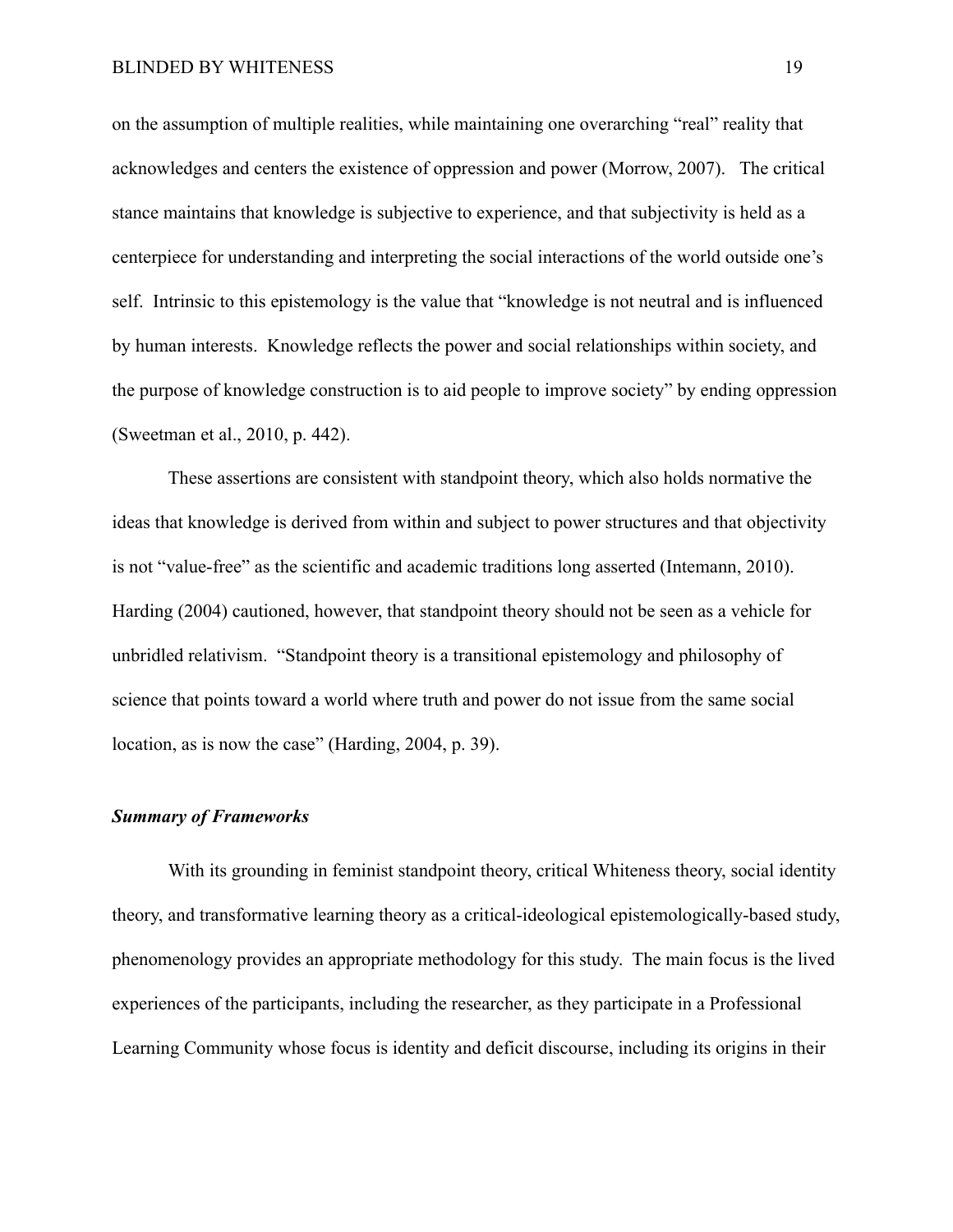social identities from dominant standpoints and its role in their classrooms. Further, heuristic phenomenological investigation is necessary because, as an insider who shares a community and work site, their stories are my story.

#### <span id="page-32-0"></span>**Potential Significance**

Research toward raising awareness of identity and moving teachers away from the use of deficit thinking--which most overtly manifests itself in the use of deficit discourse--is primarily focused on either pre-service teachers or university faculty. Limited studies have been completed with practicing, experienced K-12 in-service teachers. Marx (2001) specifically called for further research with practicing educators who are, themselves, great influences on pre-service and new teachers who join their ranks each year.

The latest federal data indicates that 79.3% of US public educators are white, middle class women (National Center for Education Statistics (NCES), 2020; Will, 2020). Simultaneously, however, "the K-12 population in the US is increasingly poor, Hispanic, and Black" (Keefer, 2017, p. 51). According to Marx (2001), "the problems associated with the overwhelming Whiteness of the teacher workforce is endemic in our system. It is a plague" (p. 13). At the same time, a teacher population which is increasingly distanced by age from their preservice training coupled with a ever more diverse student population widens the gap between those who experience material deprivation and their affluent peers (Baroutsis & Woods, 2018; Braun, 2016; Comber & Kamler, 2004; Johnson, 2002; Keefer, 2017). This reality further ramps up the urgency to ensure that not only are we producing new teachers who recognize and have "experience outside their own White enclaves," but that current in-service teachers are similarly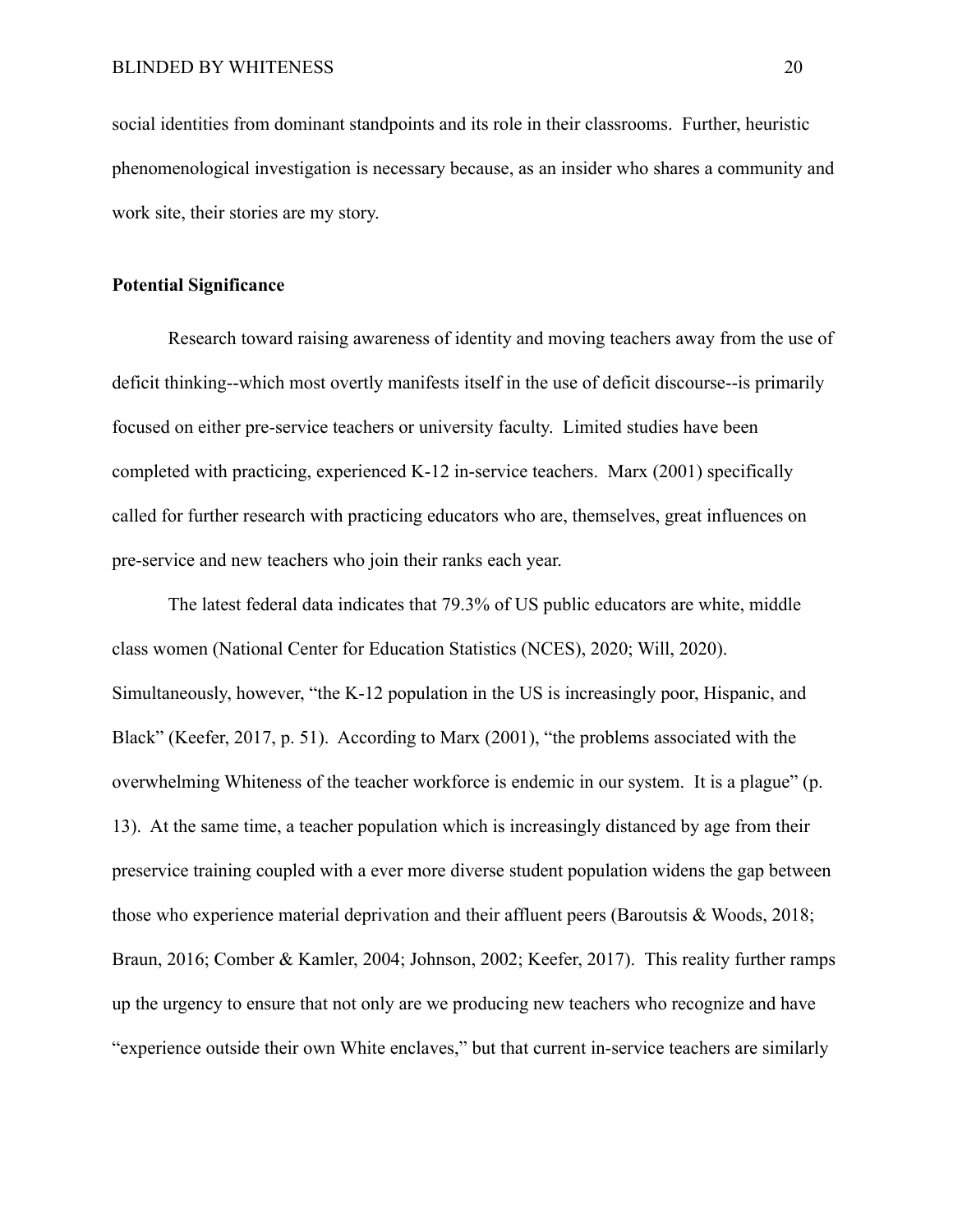#### BLINDED BY WHITENESS 21

equipped (Boucher & Helfenbein, 2015, p. 744). Baroutsis and Woods (2018) argued that developing ways to move individual teachers to a new awareness, discourse, and classroom practice in relation to class and race is necessary both for students' immediate success, and also for systemic reform to break free from the habits of deficit thinking and resultant oppression.

These ways of thinking are not only resilient but tenacious. Finding ways to support teachers to move beyond deficit understandings of the children they teach is instrumental in moving the institution of schooling beyond a position of collusion with disadvantage in enabling failure for some students and success for others. (Baroutsis & Woods, 2018, p. 327)

Scholars have long theorized that perceived ability that manifests as deficit thinking around students from diverse backgrounds is not just an unfortunate byproduct of the rampant discrimination in our racist, classist society, but is a purposeful "self-fulfilling prophecy" that performs its own work of continual and continuing subjugation of othered populations (Braun, 2016). Valencia (1997) contended that one of the essential purposes of deficit thinking is oppression, and--historically--"education is filled with examples of how economically disadvantaged students of color were kept in their place" (p. 4). Ostrove and Cole (2003) likewise lamented that "despite the fact that education is intended to be the great equalizer, more often it serves to reproduce the class structure across generations" (p. 678), employing deficit mindsets and discourse as one of its most effective, insidious tools. They therefore offer "sites of education … [as] a rich laboratory in which to study" teaching and learning at the intersection of class and race (p. 678).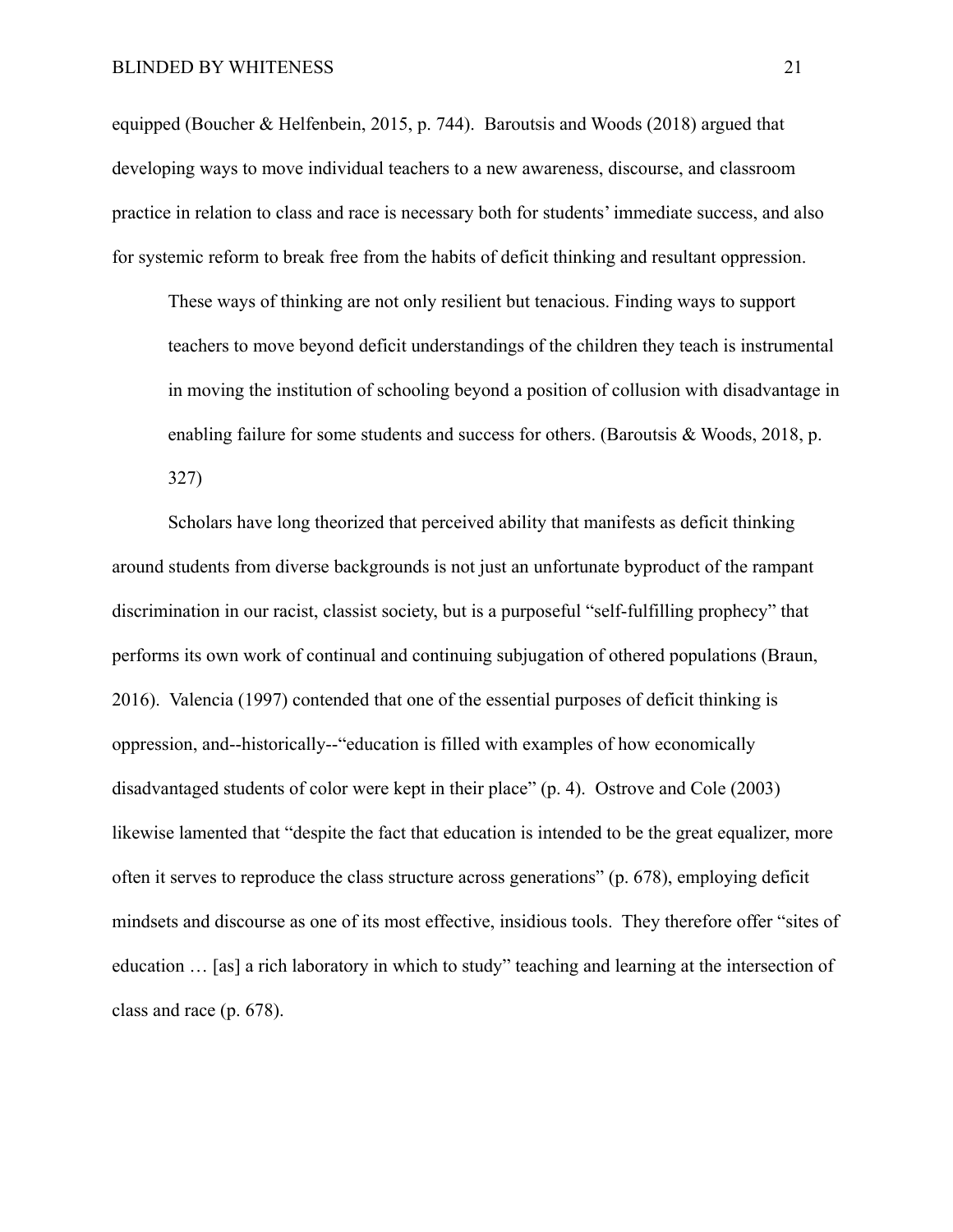Using Lareau and Horvat's (1999) conceptualization of social reproduction, based on "moments of inclusion" and "moments of exclusion", teachers' discourse to and about students provide opportunities to engage in social reproduction. At the same time, each of those moments is an equal opportunity to contest that same reproduction. Teachers must be aware of the power of their words and the deeply held beliefs that they expose. Valencia (2010) indicated that, when teachers employ deficit discourse to express perceptions of their students, student recognition of the teacher as authority is automatically affected--often negatively. He argued that the only way to "maximize human powers in school … [is] to ensure that all students have access to … an [optimal learning] environment" (p. 154). Clearly, such an environment would be devoid of deficit discourse and the thinking of inferiority that promotes it.

## <span id="page-34-0"></span>**Definition of Terms**

For the purposes of this study, the following definitions will be employed:

*Deficit Thinking*: Based on the work of Ryan (1971), Valencia (1997, 2010), Brantlinger (2003), and others, deficit thinking is a framework used to describe school failure as a person-centered problem linked to group membership, specifically non-white, non-middle class members. The deficit thinking model often manifests itself in deficit discourse.

*Deficit Discourse*: Ways of speaking about and to students, especially those of subordinate groups, that reveal racism, classism, and other explicit or implicit bias (Solorzano & Yosso, 2001; Valencia, 2010).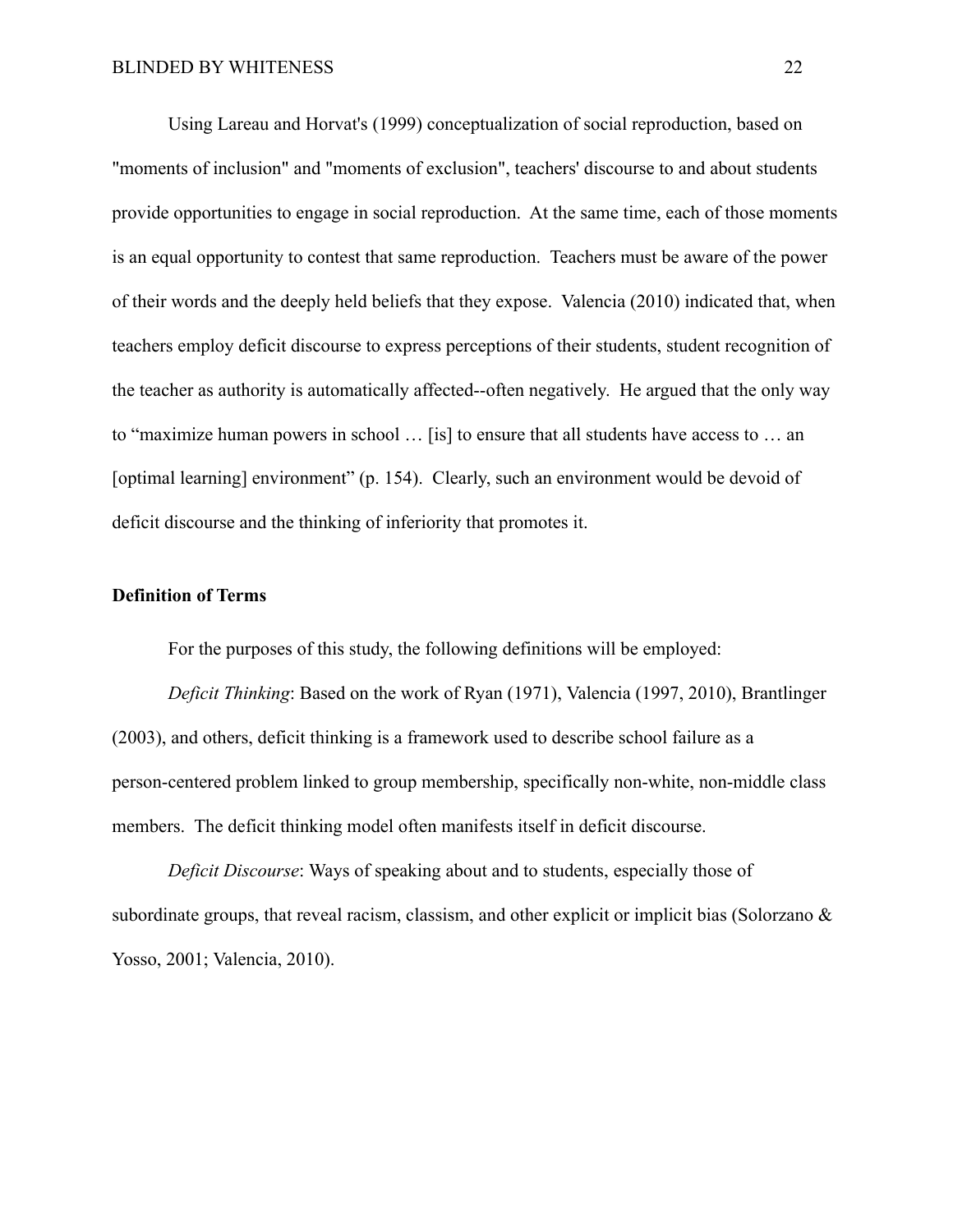*Discourses*: Ways of being, feeling, and doing that indicate membership within a group or outside another group. Discourses reveal, reinforce, and are configured by group norms (Dworin & Bomer, 2008; Whitaker, 2020).

*Pedagogical Identity*: The cycle of pedagogical identity formation is created by professional identity, pedagogical decisions, and classroom experience (Hoffman-Kipp, 2008; Keiler, 2018; Peressini et al., 2004; Walkington, 2005; Whitaker, 2020).

*Perceived ability*: Described by Riegle-Crumb and Humphries (2012) as the "disparate perceptions of ability" which cannot be accounted for by observed academic performance (p. 291).

*Social capital*: Defined by Bordieu (1987) as the resources endowed to individuals based on group membership. For students in educational contexts, this may include non-material capital, such as

the quantity and quality of supportive family relationships and the capacity of a family to invest time in its members. It promotes academic success by serving as a mediator, activating other resources (financial and human) to fully serve the educational needs of the student. A heavy investment of social capital, characterized by frequent parent-child discussions, small family size, and the presence of a two-parent household, is related to improved standardized test scores and higher school grades. (Ansalone, 2001, pp. 34-35)

*Whiteness*: A socially constructed boundary ostensibly based on skin color and ethnicity but truly centered in privilege and power over Others. Whiteness assumes domination over non-whites and manifests itself in classism, racism, and deficit thinking (Marx, 2001). In general, Whiteness is marked by "the production and reproduction of dominance rather than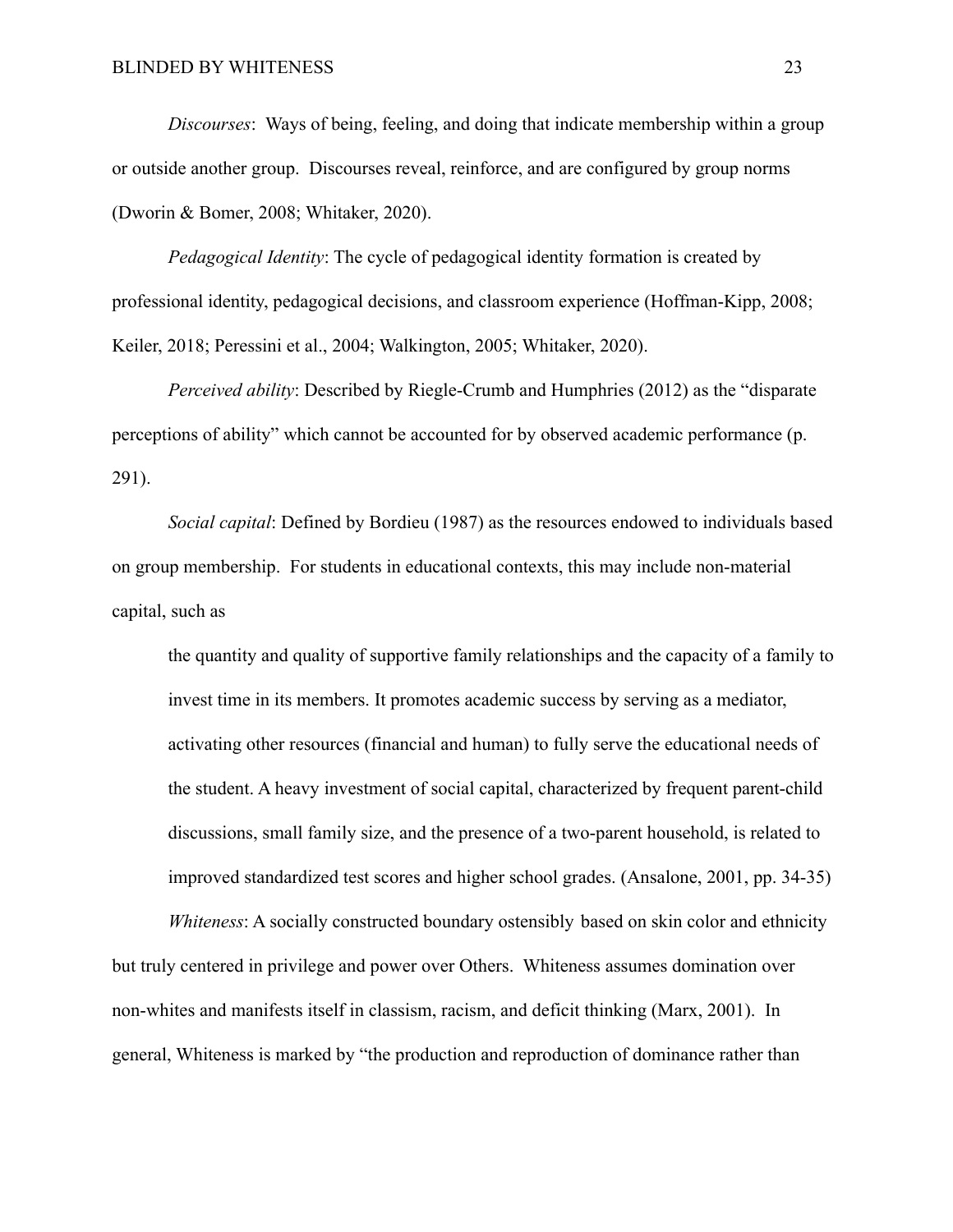subordination, normativity rather than marginality, and privilege rather than disadvantage" (Frankenberg, 1993, pp. 236-237).

#### **Chapter 2**: **Review of Literature**

My analysis of the literature will focus on areas that relate to my investigation into teacher identities, deficit discourse, and perceptions of students' identities and abilities. Specifically, I will look at teacher pedagogical identity, social class, the intersection of race and social class, and manifestations of the inherent classism and racism in the educational system. In addition to problematizing current practice, I also present an overview of the professional learning models and tools that may facilitate teachers' deep dive into their own positionalities within their classrooms and how those impact perceptions of students' situations and abilities.

## **A Slippery Concept: Defining Social Class in Education**

Although often largely absent from popular discourse, research has long maintained that "class matters" in the educational and occupational trajectory of children (hooks, 2000; see also Anyon, 1980; Bell, 1992; Boucher & Helfenbein, 2015; Brantlinger, 1990, 1991, 1993, 2003, 2004; Deschenes et al., 2001; Dworin & Bomer, 2008; Gorski, 2008; Hunt & Seiver, 2018; Keefer, 2017; Milner, 2013; Ng & Rury, 2009; Payne-Bourcy & Chandler-Olcott, 2003; Thein et al., 2012). Ostrove and Cole (2003) maintained that, at a time when psychology, sociology, education and all other sectors of society have increasingly opened examination of "the ways race, class, and gender critically shape our … experiences, it seems that class is the least explored of these three" (p. 679). They pointed to the difficulty in defining social class, the fluid nature of social class--especially as opposed to race and gender which are connected more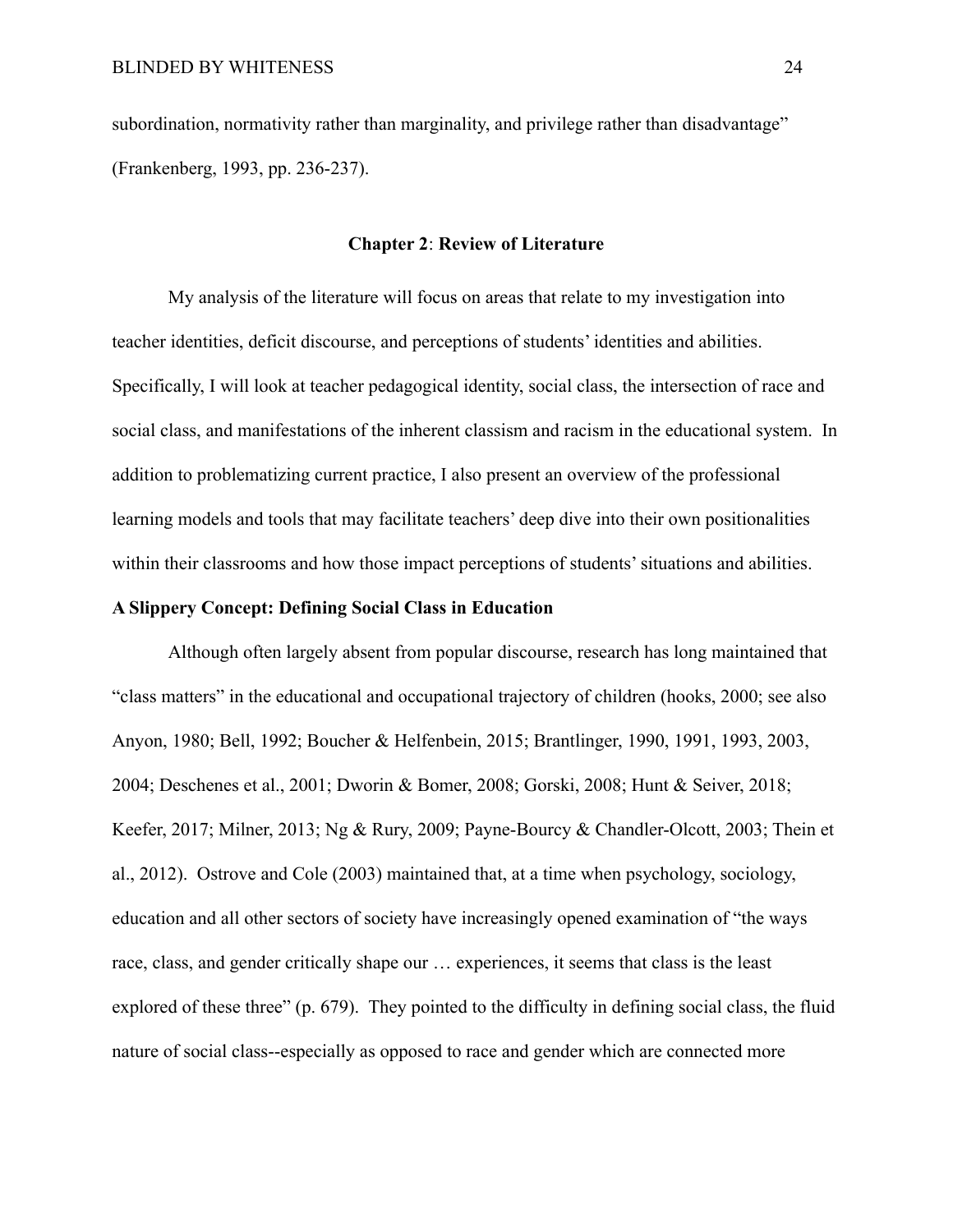directly to biological or ethnic origins--and "the broader political zeitgeist in the United States" as reasons for the overwhelming silence around the topic of class (p. 679). As food insecurity has increased from 2018's 14% of households with children to a staggering 32% as of July 2020 (Bauer et al., 2020, p. 16), there is urgency to examine and address the negative effects of discrimination due to classism which cannot be denied (Brantlinger, 2003; Gorski, 2008, 2013; Milner, 2013; Ostrove & Cole, 2003).

Scholars have pointed out that definitions of class are difficult to grasp largely because there are so many factors to be considered. While some social scientists define class solely based on monetary considerations, others include influences of culture, as well as access to health care, education, and other institutions (Anyon, 1980; Brantlinger, 2003; Felski, 2000; Gorski, 2008; Langhout et al., 2006; Milner, 2013; Payne-Bourcy & Chandler-Olcott, 2003). Class differences involve not just work or income, but also take into account lifestyle and consumer practices that do not align with any one income level or step on the capitalist ladder (Felski, 2000). Langhout et al. (2007) concluded that "social class is partly about money and partly performative in that the person must be able to function in the dominant class" (p. 146).

Further, because class is also "contextually mediated" (Langhout et al., 2007, p. 146), how individuals interact within and without their class distinctions vary--often dramatically- depending on the context in which they find themselves situated at a given time. Milner (2013) highlighted that, though poverty exists in both rural and urban environments, it is experienced in markedly different ways depending on the topology and geography of their respective contexts. He maintained, however, that one commonality between rural and urban children living in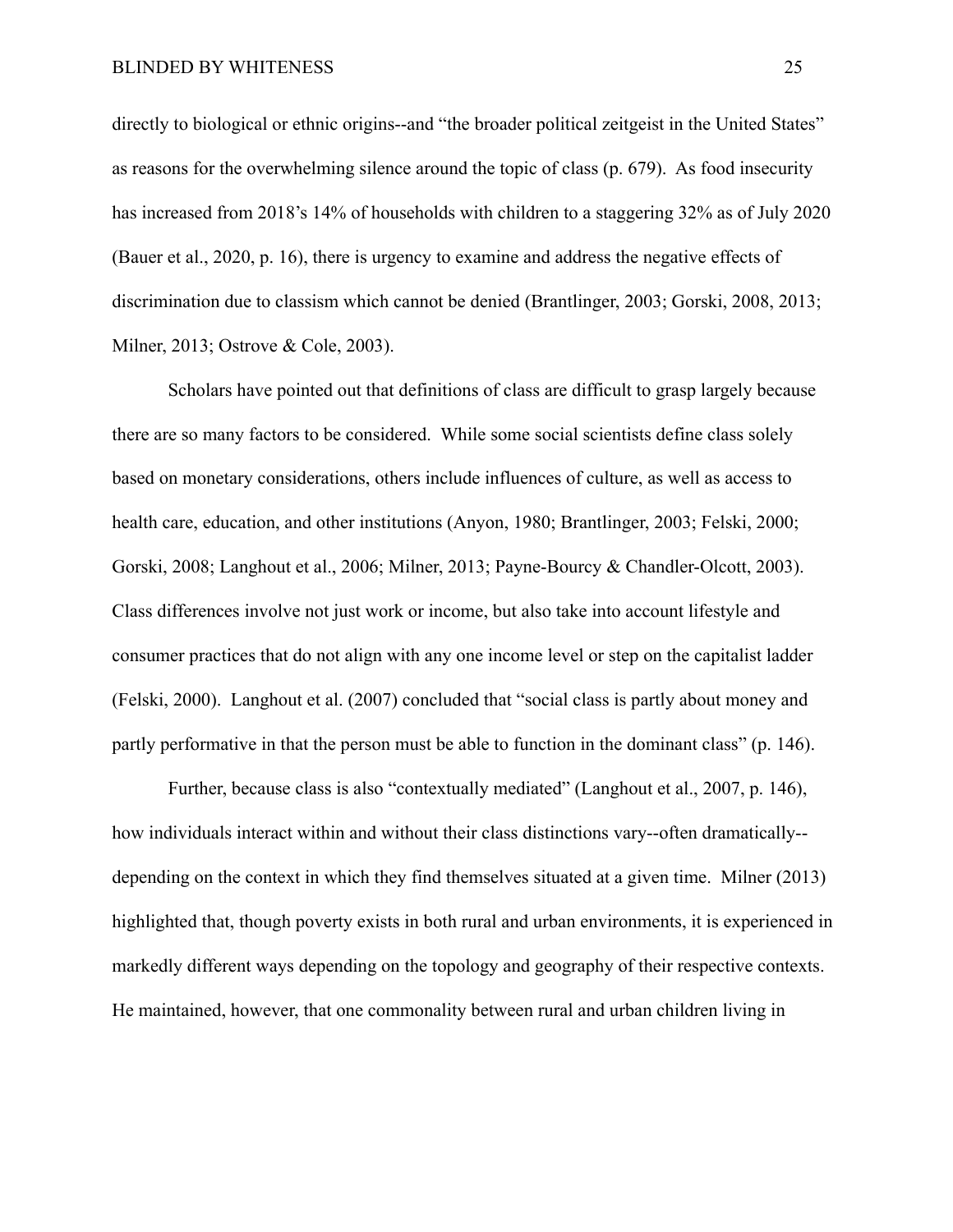poverty continues to be less than equitable educational experiences when compared to those enjoyed by their white, middle class peers.

Based on all of this, social class will be defined based on the ideas posited by Bourdieu (1987) and others (Dworin & Bomer, 2008; Lamont & Lareau, 1988; Weber, 1998): Class is a social construct in which members of the dominant group impose oppressive constraints upon groups of Others, with--in this case--boundaries drawn upon lines of perceived capital, be it economic, social, or cultural. These theoretical "boundaries" are no more clear-cut when applied to real people and places than any other set of arbitrary markings in the real world (Weber, 1998). Lines dividing countries may exist on maps, but not on the earth. Similarly, class distinctions become less distinct the closer one moves toward the people and spaces occupying them. In Bourdeian fashion, Dworin and Bomer (2008) maintained that

poverty and social class are discursively created objects. There are, of course, very material realities about living in poverty that demand the attention of any ethical person. Those particular material conditions are named poverty by discourses, and certain

discourses about poverty have long been common in the middle-class USA. (p. 104)

The reason for such discourses is positional in nature; by engaging the discourse, individuals make clear their position outside the boundaries--imaginary though they may be--of poverty and the lack of privilege that it entails (Dworin & Bomer, 2008; Weber, 1998). Gorski (2013) added that the discourses are purposeful and driven toward the conditions that they create and perpetuate to firmly establish those groups at either end of the divide.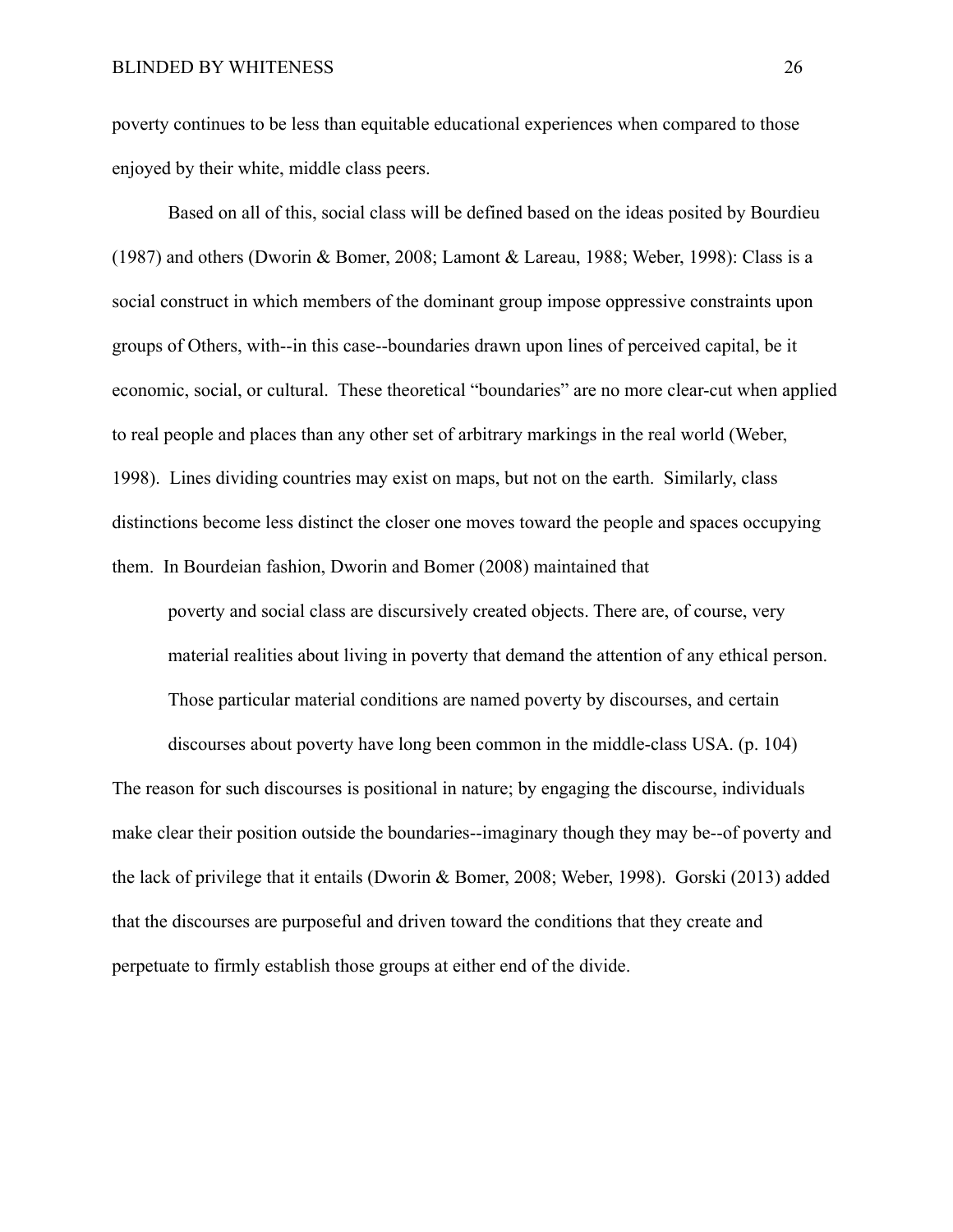Accordingly, Hunt and Seiver (2018) stated, "social class is more than a demographic category; it is an aspect of social identity associated with particular ways of knowing, being, and doing" (p. 342). Anyon (1981) concluded that

social class is considered as a series of relationships to several aspects of the process in society by which goods, services, and culture are produced. That is, while one's occupational status and income level contribute to one's social class, they do not define it. (p. 4)

The interpretation of one's social class by others also marks it as a different type of categorization from gender or race. According to Ostrove and Cole (2003), strongly held beliefs regarding the culture that ostensibly marks people of poverty combined with the "ideologies surrounding mobility and meritocracy encourage people to make individual (rather than structural) attributions for the cases of social class positions" (p. 683). They pointed to the common characterization of poor people as lazy or uninterested in hard work as notably different than any such generalizations along gendered or raced lines. For example, no one would hold someone up as White because he was assiduous or female because she was nurturing. Yet, poor people are often accused of being so *because* of their alleged laziness. Social class, then, may be unique in its position as both a cause and an effect, simultaneously a system of stratification that subjugates and a personality trait of the subjugated.

Adding to the difficulty in pinning down what makes a social class is the fact that families' and individual's positioning within class itself can be very fluid and easily hidden (Brnatlinger, 2003; Thein et al, 2012). hooks (1999) spoke from experience when she related that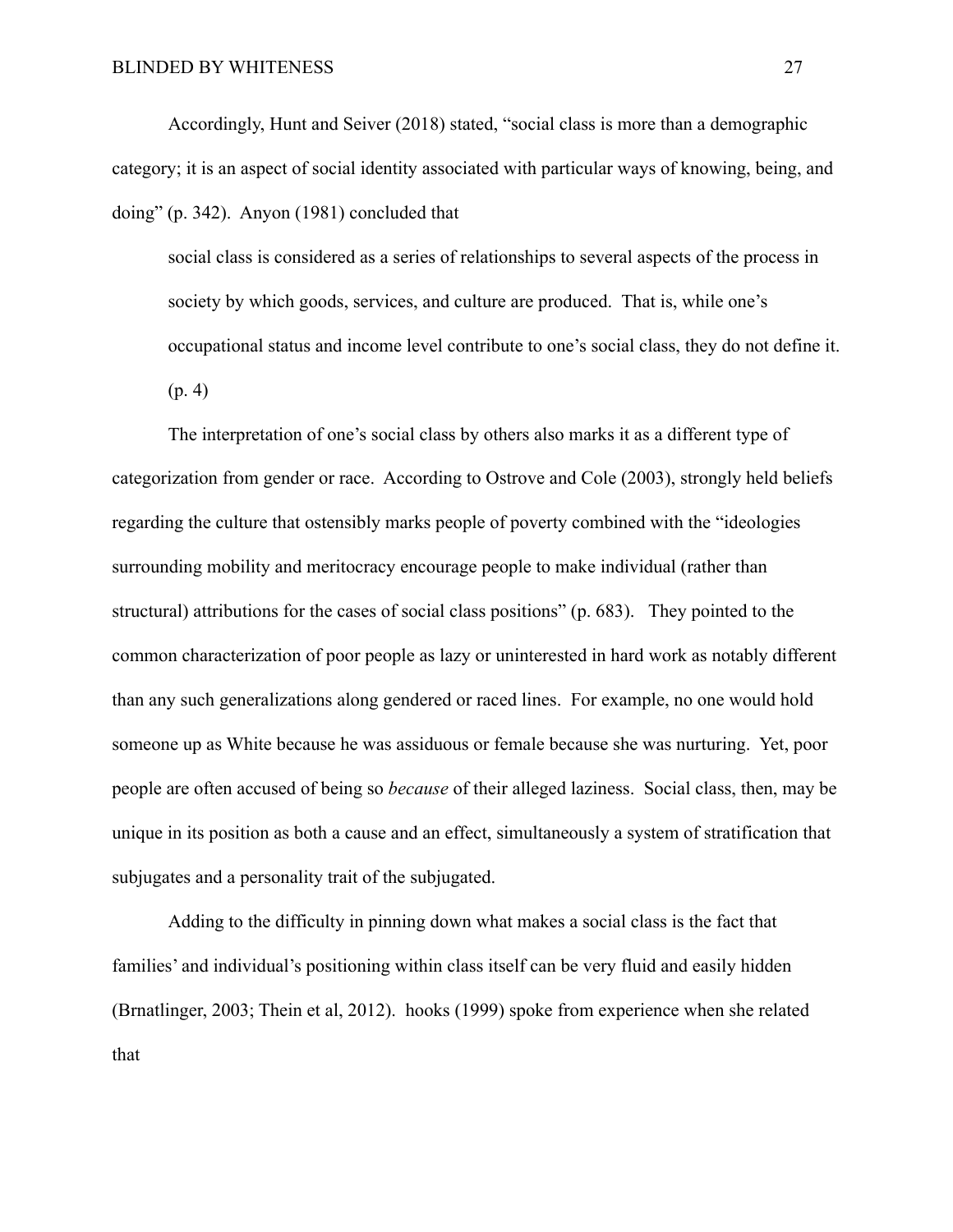class differences were boundaries that no one wanted to face or talk about. It was easier to downplay them, to act as though we were all from privileged backgrounds, to work around them, to confront them privately in the solitaire of one's room, or to pretend that just being chosen to study at such an institution meant that those of us who did not come from such privilege were already in transition toward privilege … It was a kind of treason not to believe that it was better to be identified with the world of material privilege than with the world of the working class, the poor. (p. 75)

In the early 1970s, hooks was moving from her "working-class background … [within] the comfortable confines of a small town Kentucky life to attend Stanford University" (p. 74). Fifty years later, hooks is a well-established professor, author, academic, and activist whose experience in academia has indelibly altered her class identity due to her habitation within the academy (Felski, 2000).

To use hooks's experience as evidence to support the popular story that public education is the transit system that leads to social equality, however, would be disingenuous and misleading (Ansalone, 2001; Anyon, 1980, 1981; Brantlinger, 1991, 1993, 2001, 2003; Cole & Omari, 2003; Comber & Kamler, 2004; Deschenes et al., 2001; Langhout et al., 2006; Luke, 2010; Marx, 2001; Ostrove & Cole, 2003; Weber, 1998). Indeed, Brantlinger (2003) asserted unequivocally that "instead of facilitating social mobility, schools reproduce the stratified class structure of society by socializing children for predetermined class-related adult roles and circumstances" (p. 2). The middle-classed pedagogy, deficit discourse, meritocratic reward-and-punishment system employed by US public schools are all pointed reminders that and indicators of how "the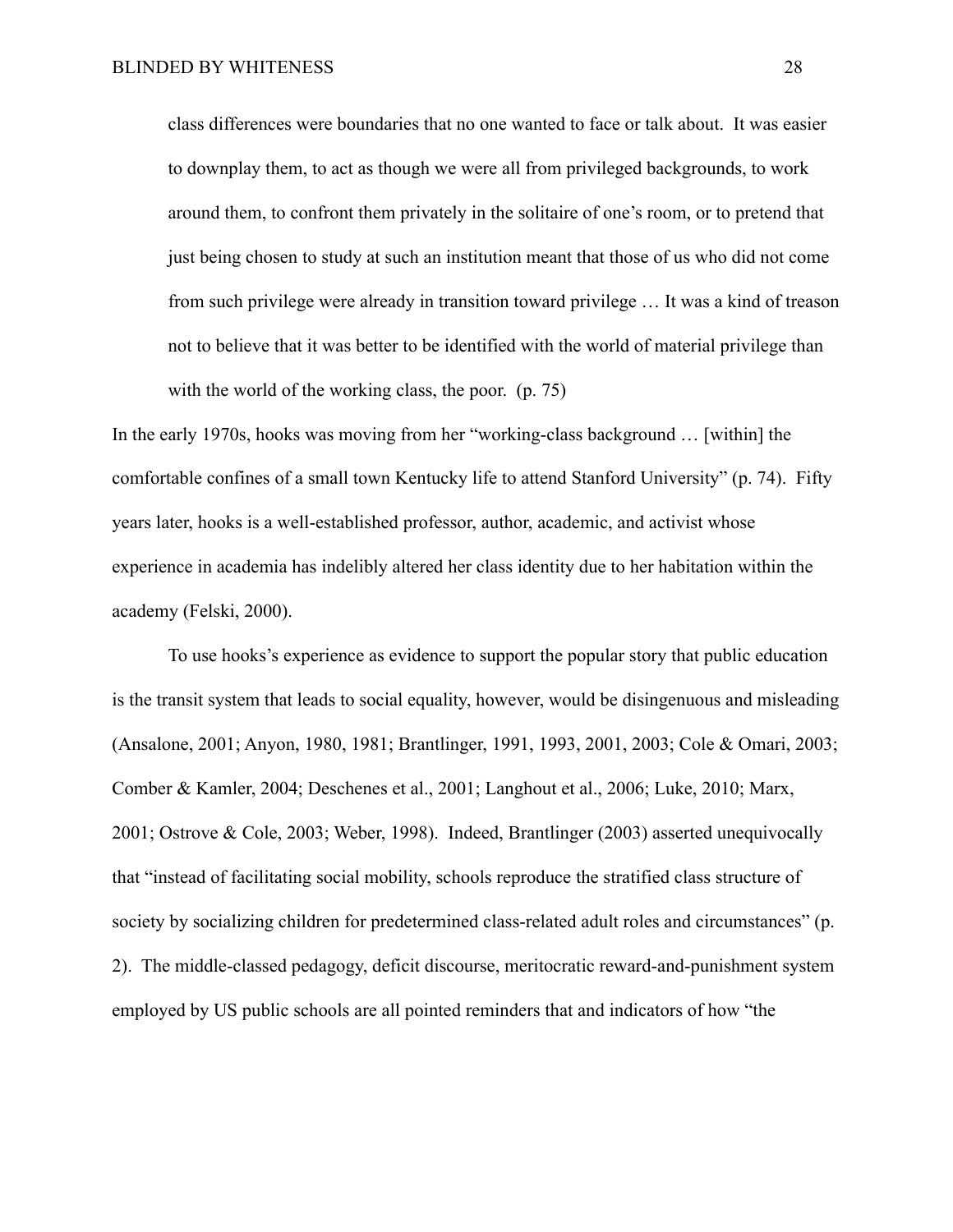dominant classes actively pursue advantage and … social class formation depends on the discursive and actual development of subordinates" (Brantlinger, 2003, p. 3).

#### *At The Intersection of Class and Race*

According to Cole and Omari (2003), "because every individual occupies multiple social locations, all identities are fundamentally intersectional" (p. 786). They asserted that trying to isolate the lived experience of one identity (e.g., class) from others (including race and gender) would be a futile effort, and the end product would be a lived experience effectively devoid of any real life. Weeks and Lupfer (2004) pointed out that the intersection of race and class are so intrinsically entwined that "when a person thinks White, they are also thinking middle class, and when they think Black, they are thinking lower class" (p. 973). When independently analyzing the relationships between racial and social class categorizations, their "results clearly illustrate the informativeness of social class membership as a social category, independent of and in conjunction with race" (p. 982). While it may be fruitless, if not impossible, to untangle class from race, the research seems to indicate that class plays an important role in the positioning of Other by the dominant group.

Cole and Omari (2003) cautioned, however, that the "intersectional model of race and class does not assume that class categories have the same meaning for members of different racial or ethnic groups" (p. 786). Weber (1998) pointed out that each of us simultaneously occupies both privilege and disadvantage depending on our unique positionality within race, class, gender, and sexuality categories. Further, "we cannot say that disadvantage in any two dimensions is the same as in any other two" (p. 25). It stands to reason, then, that Black boys living in poverty will have different experiences than white girls in the same social class.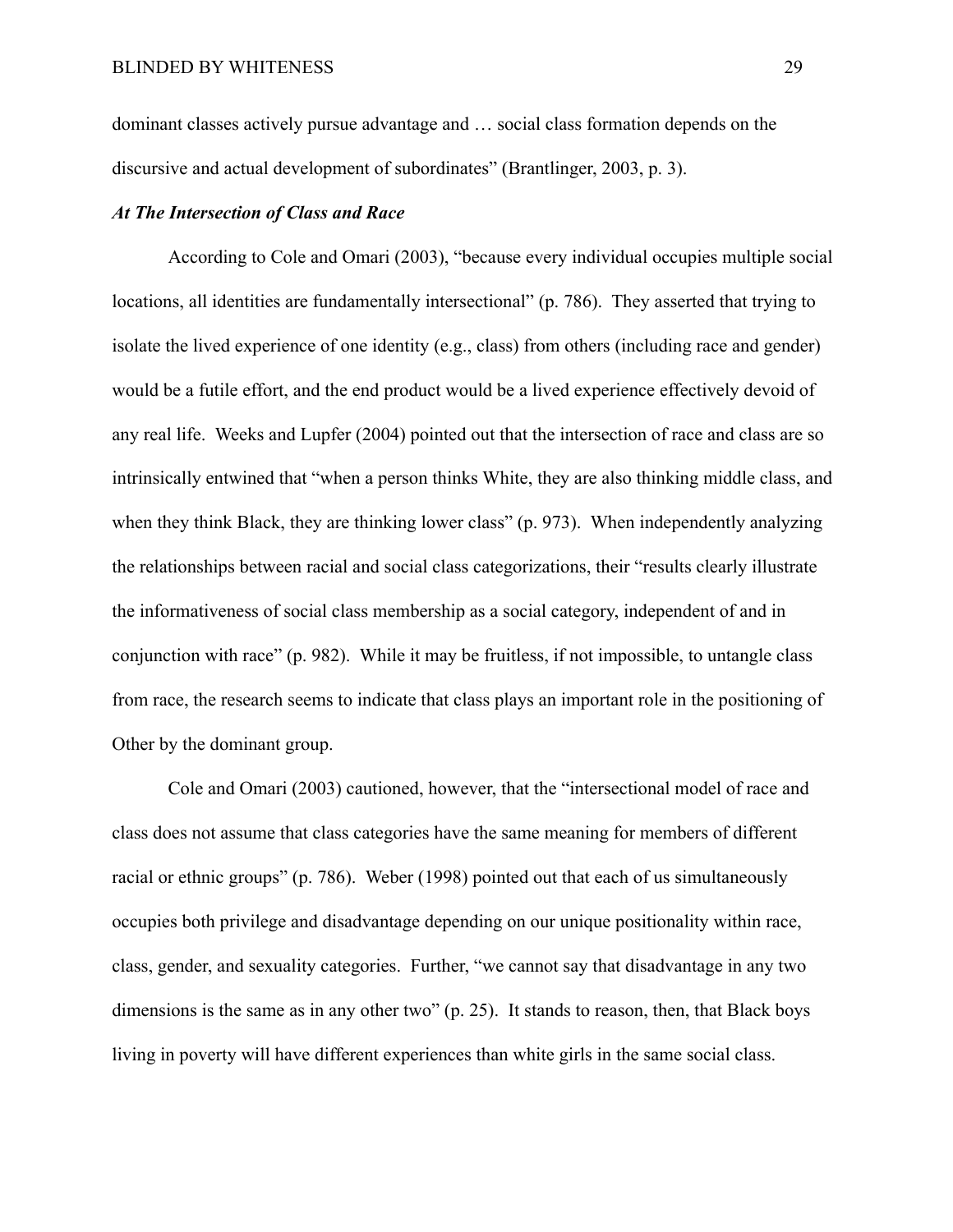Because "we each experience our own lives and develop our identities based on our location along all dimensions" simultaneously (Weber, 1998, p. 24), we cannot--first of all--ever experience both realities firsthand nor--secondly--compare the two experiences objectively to parse out the particular effect of one social construct over the other.

## *Intersectionality in the Classroom*

Milner (2013) maintained that, although race and social class are, for all practical purposes, utterly inextricable from one another, teachers often fail to recognize the connection between them. He asserted that educators often feel more comfortable discussing poverty while excluding race entirely from the conversation, which is problematic when "the likelihood of growing up in an impoverished family is much higher for racial-minority children than for White children" (p. 11). Langhout et al. (2007) asserted that a student who deviates in the slightest from the wealthy, white model student automatically has a higher probability for negative school experience throughout their K-12 career.

According to Brantlinger (1991, 1993, 2001, 2004), all manner of educational structures have been predicated by, built upon, and deemed necessary through the strictures of social class. Research documents practices from inequitable accountability measures (Brantlinger, 2004) and distribution of materials (Anyon, 1980) to unequal application of school discipline (Brantlinger, 1991) and access to high-quality curriculum and teachers (Brantlinger, 2001) to be productions of social class within schools while facilitating its reproduction outside their walls (Luke, 2010; Parekh et al., 2011).

Within the classroom, students and teachers alike consume the myth that education is the great equalizer and all children are similarly positioned to reap its upward benefits, while at the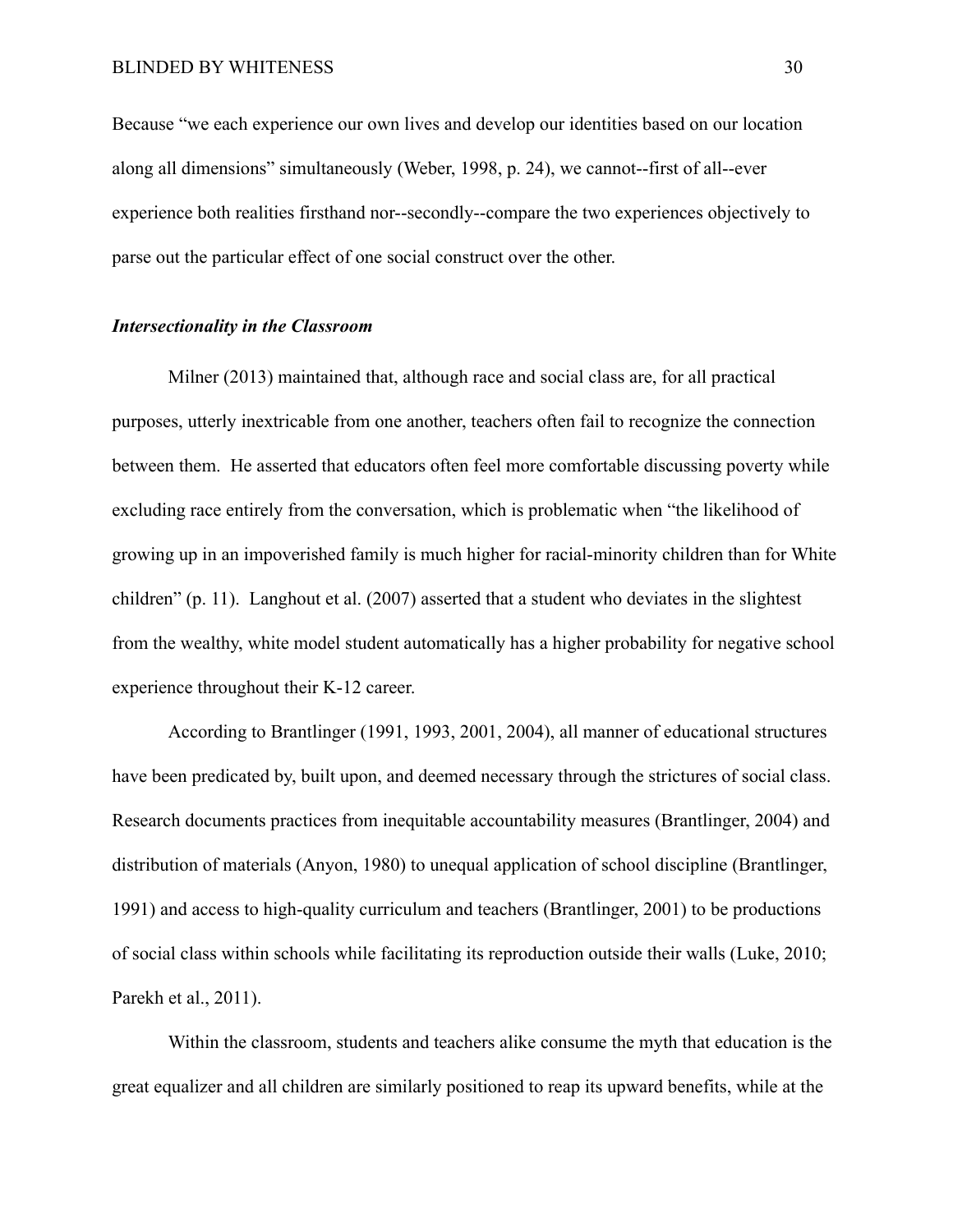same time, poor children are exposed--often for the first time--to the vast chasm of difference caused by material deprivation (Adair, 2002; Ostrove & Cole, 2003). Ostrove and Cole (2003) recognized schools as sites where certain students are positioned for success and propelled toward that goal while others are situated on a very different trajectory that is difficult if not impossible to change. They were careful to point out that these designations "tend to be systematically related to social class" (p. 683).

According to Gorski (2013), the myth of meritocracy is often dispelled quickly for students through the common rhetoric of the culture of poverty discourse, including the firmly entrenched beliefs that "poor people are lazy, [and] poor people don't value education" (p. 88). The veil is ripped away both implicitly--by the positioning of these students within tracks and application of school discipline--and explicitly--through the ways in which teachers and school officials speak to and about them. By extolling the superiority of hard work and parental involvement toward success and bemoaning the lack thereof by these students and their families, educators perpetuate the false narrative that the meritocratic system will work for them just as well and in the same way as it functions for their more affluent peers (Brantlinger, 2003; Felski, 2000; Gorski, 2013; Milner, 2013). Indeed, it is the "simultaneous enactment *and* denial of social class" and classism that fixes the discourse so seamlessly within classroom interactions (Van Galen, 2010, p. 254, emphasis in original).

## **Perceived Ability**

A primary topic of investigation for this study, the phenomenon of pathologizing the poor, often manifests itself in classrooms as students themselves are problematized. In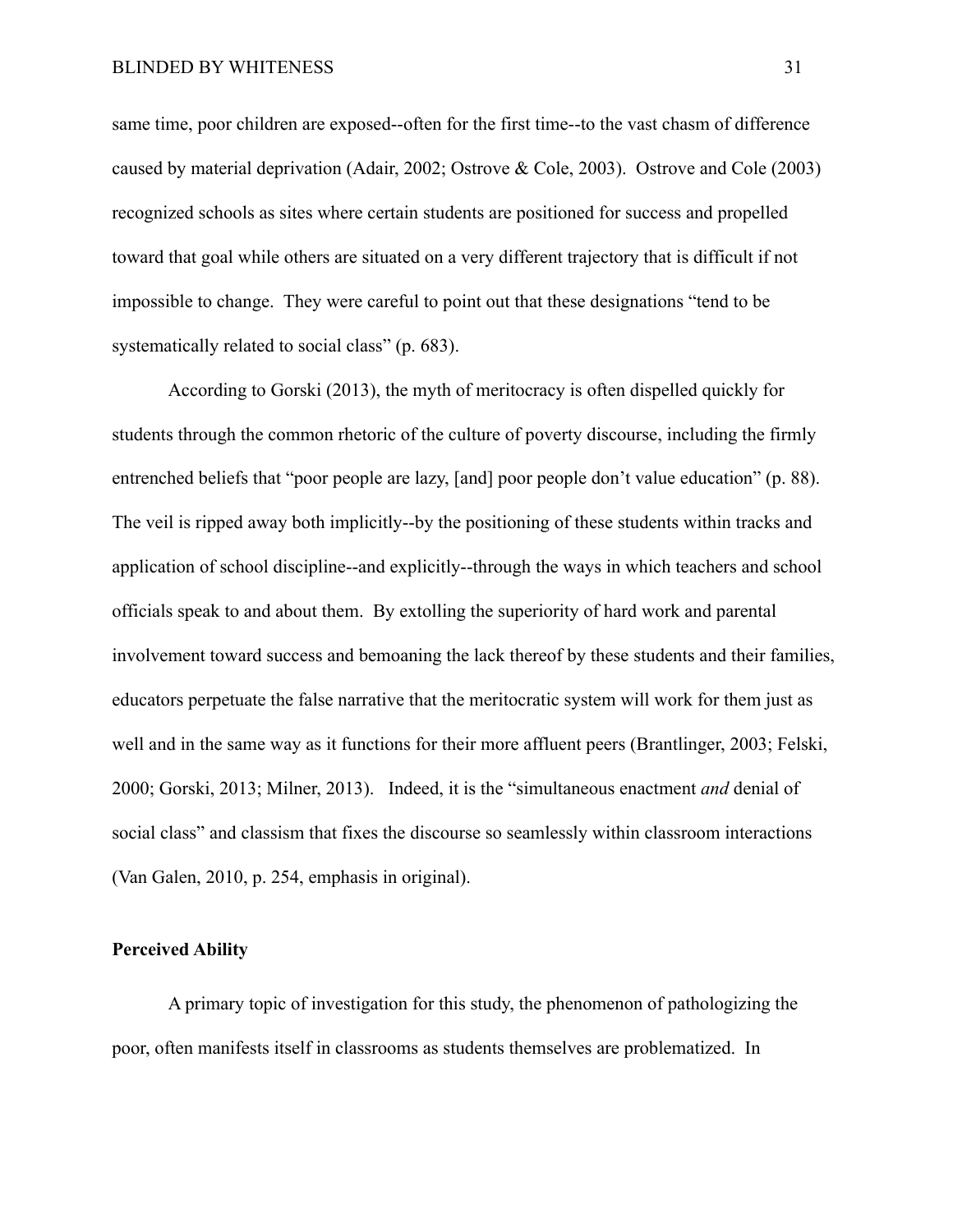particular, students' lack of perceived or real social capital translates to teacher perceptions of ability that view students as deficient even if that judgment is unsupported by empirical evidence. Teacher expectations and perceptions become then, not a motivator for success, but a weapon to further oppress (Cherng, 2017; Glock, 2016; Voet & De Wever, 2019; Wentzel, 2009). How, then, are teacher expectations and perceptions of student abilities formed and made manifest?

Wentzel (2009) maintained that teacher expectations for students include not just academic goals, but also behavioral, motivational, and social outcomes. She further asserted that teachers' vision of a model student is fairly consistent across grade levels and geography, and that teachers diligently and continuously articulate "these ideals directly to their students, regardless of their instructional goals, teaching styles, and ethnicity" (p. 306). These communicae are not limited to general views for schooling, however. Instead, contained within these messages are also teacher expectations regarding ability and potential for success for individual students.

The literature is rife with examples of how teacher expectations play a significant role in student achievement (Cherng, 2017; Gershenson et al., 2016; Hattie, 2009). According to Hattie and Zierer (2018), high teacher expectations of student achievement have a higher than average "effect size"  $(d = 0.43)$ , indicating that high teacher expectations over the course of a school year can lead to student growth greater than would normally be expected in a single year. They contended that teachers communicate their expectations--low or high--to students, who then potentially "perform in line with them" (p. 132). For high expectations, teachers' enthusiasm is motivating for students (Hattie & Zierer, 2018; Lazarides & Ittel, 2013). When expectations are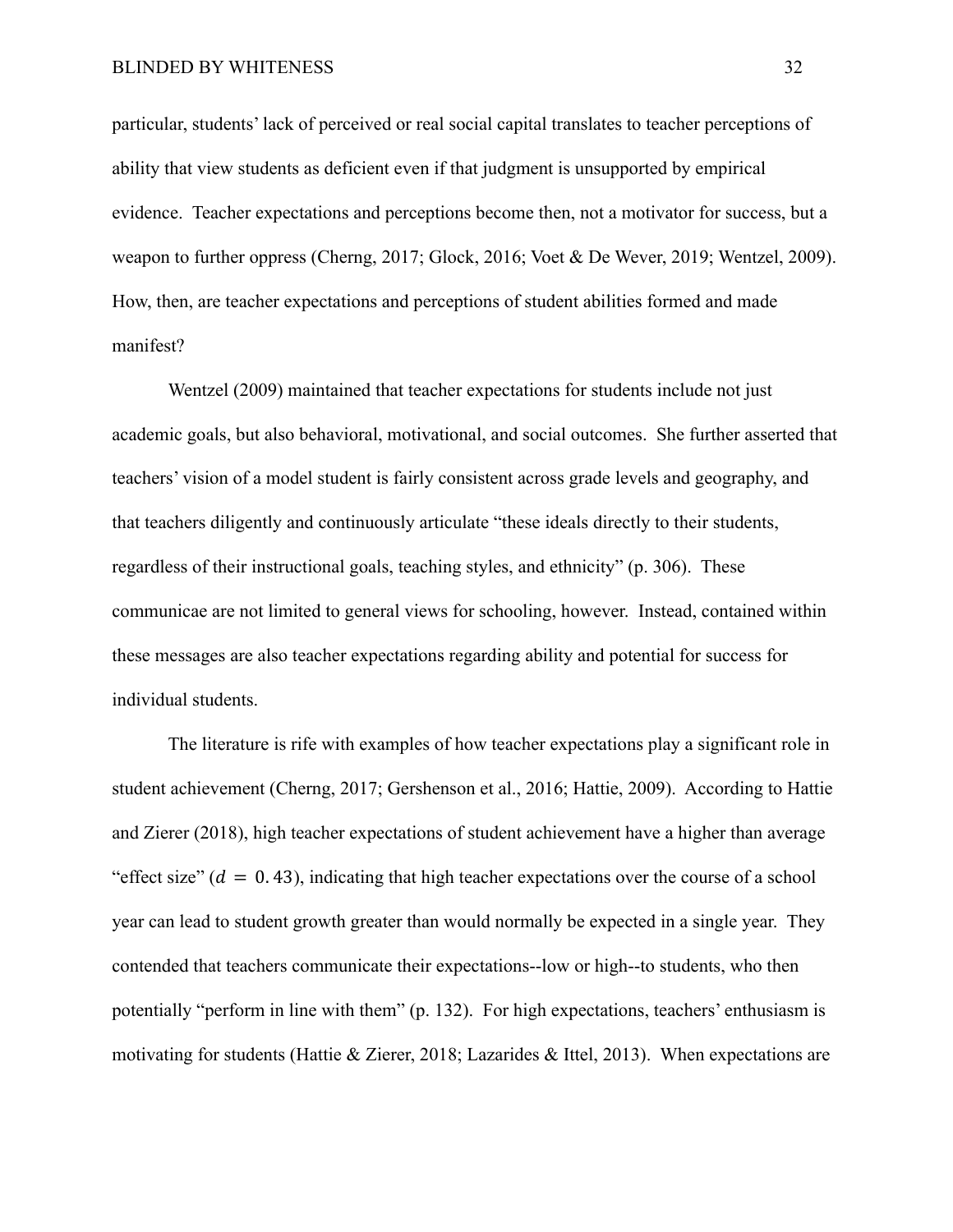low, however, teachers tend to "adjust their classroom activities accordingly and primarily work on rote-learning tasks and avoid giving more challenging tasks to the students" (Glock, 2016, p. 496; see also Boaler, 2016; Voet & De Wever, 2019).

How, then, to get a handle on teacher expectations? The term itself is fraught with tension and controversy because of the concept of teacher expectation as self-fulfilling prophecy alluded to by Hattie and Zierer (2018). Jussim and Harber (2005), however, found that the Pygmalion effect documented by Rosenthal and Jacobson in 1968 may be a fiction for many teachers and students. They referenced a selection of recent research that indicates that teacher expectations may align with empirical metrics of student achievement simply because the teachers were accurate in their assessments of students (see also Gershen et al., 2016; Glock, 2016; Ouazad, 2014; Riegle-Crumb & Humphries, 2012; Whitaker, 2020). Unfortunately, this may not be true for all students, especially those within marginalized populations. Wentzel (2009) pointed to Black students and students of poverty specifically as groups for whom low teacher expectations may have particularly negative impact.

Glock (2016) speculated that as more White teachers come into contact with greater numbers of students from diverse backgrounds--those who stray from the vision of a model student--stereotypes and group prototypes increasingly become the basis upon which teachers' judgments are predicated. This is particularly true of students from unfamiliar backgrounds. According to Glock (2016), using stereotypes to make judgments about unknown situations reduces the teacher's cognitive load because preconceived notions based on alleged unifying characteristics help connect the new information to existing schema. Stereotyping, then, becomes the default point of interaction with students from novel populations. "Teachers made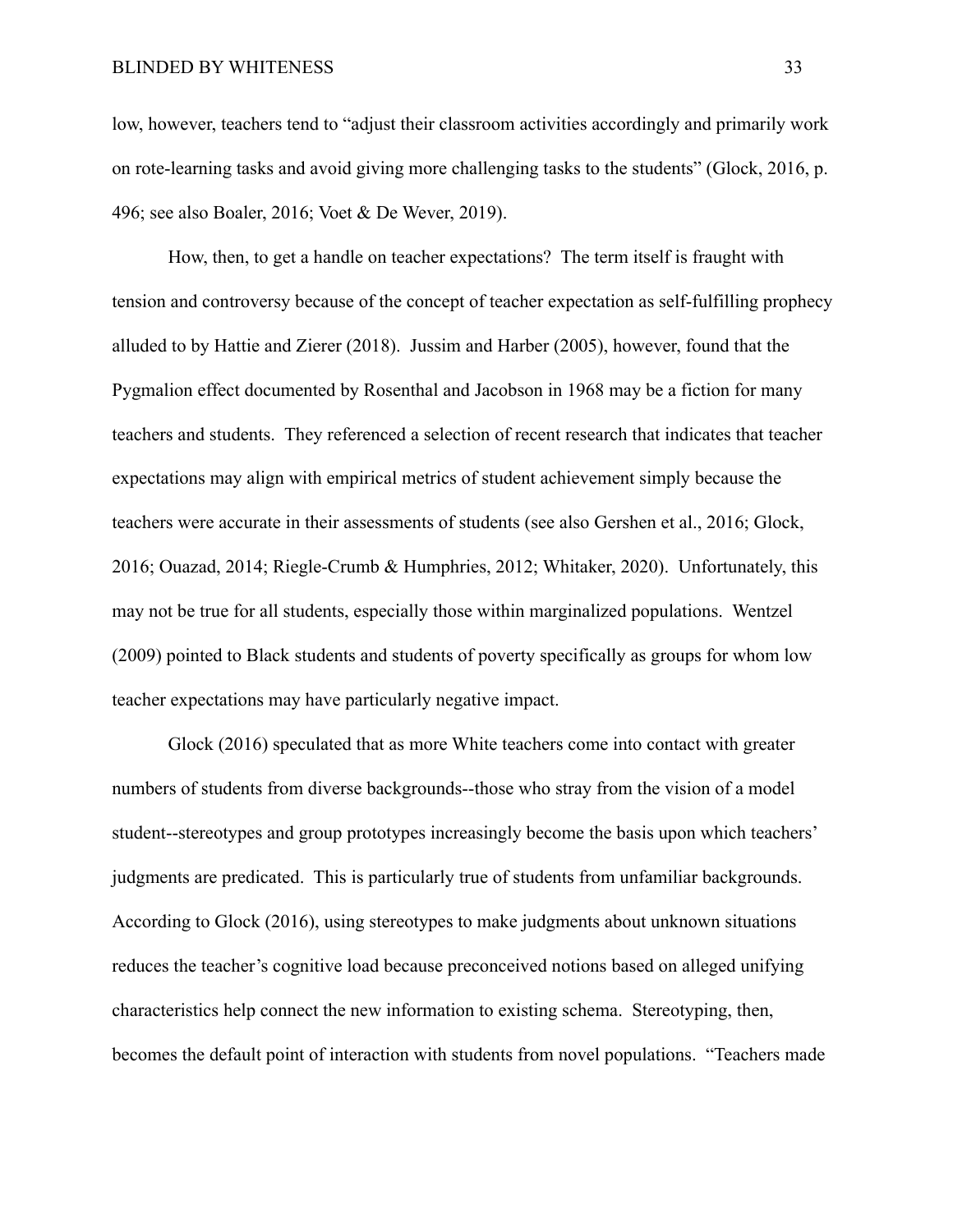#### BLINDED BY WHITENESS 34

less favorable academic achievement judgments, more specifically, language proficiency judgments, when judging a below-average ethnic minority student than when judging a below-average ethnic majority student" (Glock, 2016, p. 495).

This tendency to rely on stereotypical markers to describe members of marginalized groups in the classroom results in teachers imposing on students a "perceived ability" that is typically deficit in nature and, unlike the aforementioned teacher expectations, may not be aligned with any observable academic performance. This definition of perceived ability aligns with Riegle-Crumb and Humphries's (2012) "disparate perceptions of ability" (p. 291). To avoid confusion with the more widely understood concept of teacher expectations, then, this study will employ this definition to discuss the ways in which teachers perceive students' abilities for academic achievement from a variety of sources--including non-academic ones. In so doing, teachers may be able to retake responsibility for student achievement, and thereby gain control over teaching and learning in their classrooms. Gorski (2011) and Cherng (2017) pointed out that teachers often feel helpless to affect student learning outcomes when the perceived ability of students is based on home environments, parental involvement, or other non-academic factors. The sense of hopelessness leaves both teacher and student nowhere to turn for overcoming the perceived deficit, which--at that point--truly can become a self-fulfilling prophecy.

By reinforcing stereotypes, othering marginalized populations, and contributing to the deficit discourse of the classroom and the school system, the imposition of these perceived abilities works as another tool of oppression. Research shows that teachers' perceptions of students' abilities are often applied in this way, but most of that research is concentrated in urban settings (Cherng, 2017) or in teacher education programs with preservice teachers (Glock, 2016;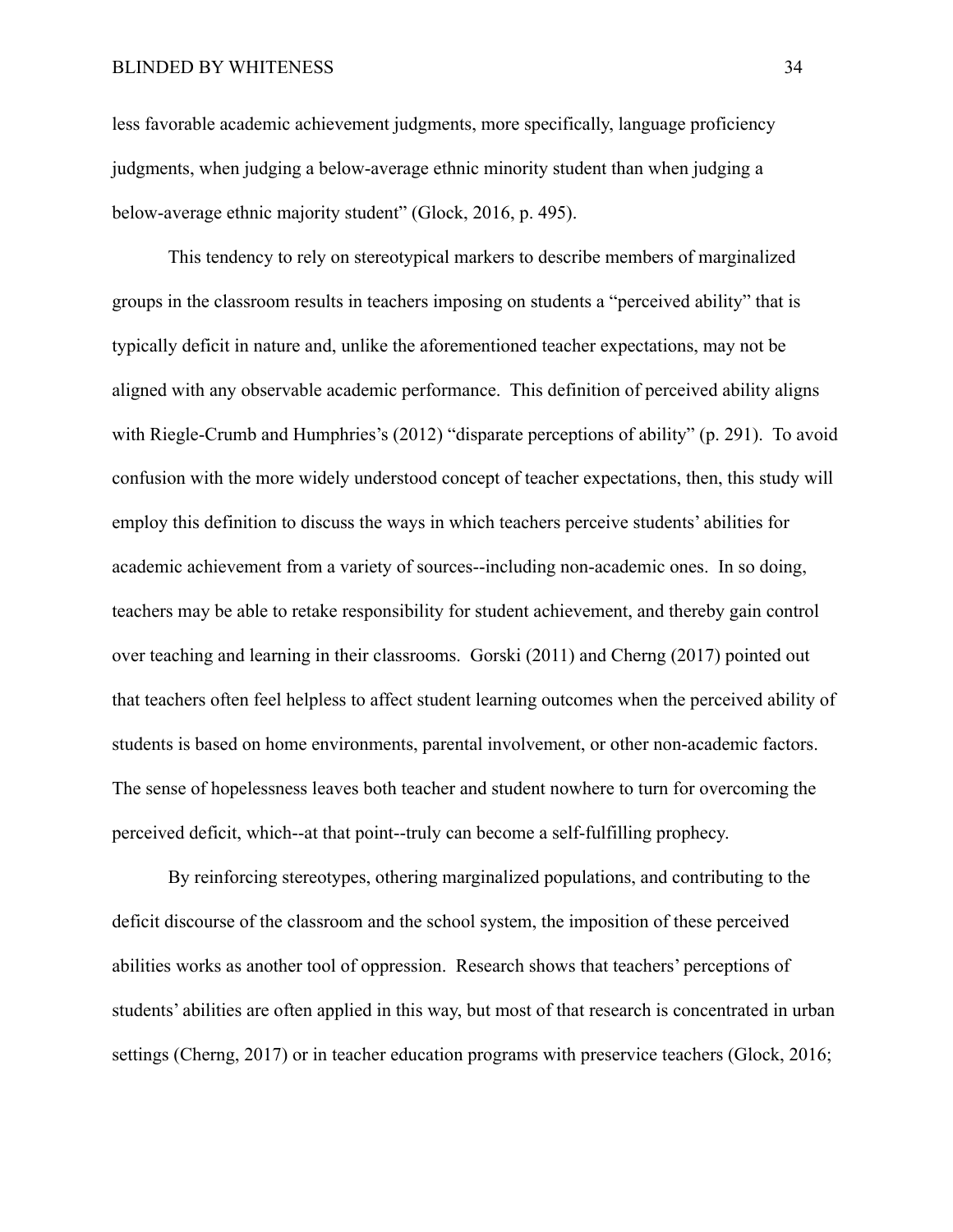Gorski, 2012; Marx, 2006). Even in those circumstances, there is little or no guidance for specific steps to take toward dismantling the systems that underpin and encourage these tendencies. By exploring the impact of professional learning with inservice teachers on the topic of the deficit discourse they use to describe their students--including how they perceive students' performance and abilities--this study may begin to fill that gap in the extant literature.

#### **Deficit Discourse in Education**

According to Baroutsis and Woods (2018), "some research on children's outcomes and poverty demonstrates that in large-scale analyses of students' outcomes, the 'within school' variance is as large as the 'between school' variance, indicating that teachers, curriculum and expectations may be as important as the neighbourhood that a child grows up in" (p. 327). Despite the evidence, however, school personnel continue to view and address children of poverty as the problem to be fixed rather than focusing on eliminating the classism that negatively impacts those children (Baroutsis & Woods, 2018; Brantlinger, 2003; Gorski, 2008; Milner, 2013; Valencia, 1997). Valencia (1997) maintained that deficit thinking is "a form of oppression" and--quoting compulsory ignorance laws, school segregation, and high stakes testing--marked instances in the "history of education … filled with examples of how economically disadvantaged students of color were kept in their place by macro and micro level educational policies/practices fueled by class and racial prejudice" (pp. 3-4).

Rooted in the 20th-century notions that poverty is somehow genetically endowed or stemming from cultural deprivation, the ideology that students from non-middle social classes arrive at their classroom doors suffering from a lack continues to form educational discourse and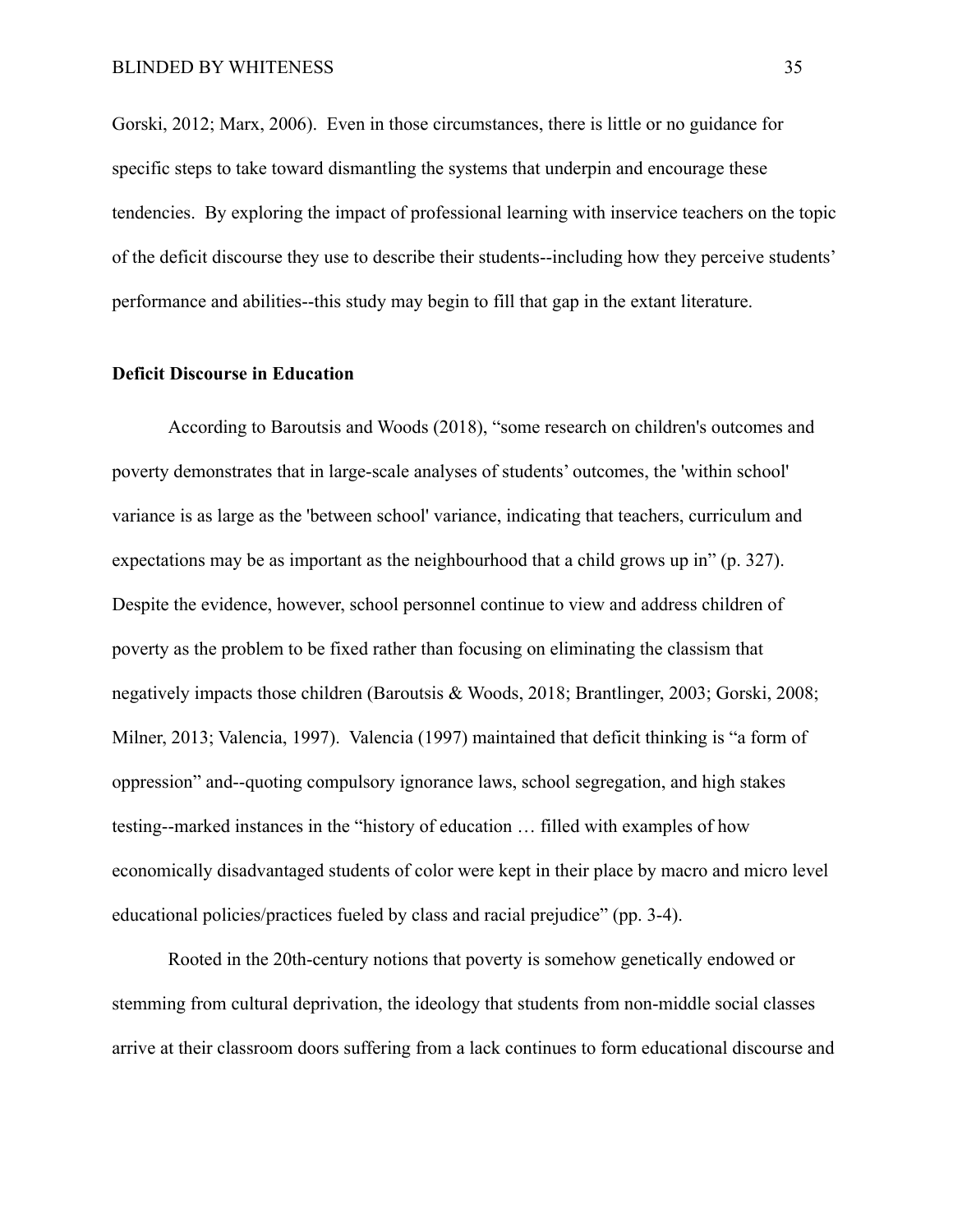policy (Brantlinger, 2003; Gorski, 2008). Baroutsis and Woods (2018) maintained that "'deficit' is often identified as endogenous in that any so-called inadequacies in the performance of children is attributed to individual deficiencies or internal deficits. This attributes the blame for presumed lack of academic resources to the children and their families" (p. 327). Built on the premises touted by Lewis (1959) and Payne (2019) that imbued poverty-stricken children with a "culture" unique to them while at the same time shared by anyone who found themselves in a similar economic situation, deficit ideology pervades social and educational policies whose sole purpose is to maintain the position of the dominant class while non-members are told explicitly and implicitly that they are the ones who must change (Brantlinger, 2003; Gorski, 2008).

Although deficit ideology permeates practically every facet of education, nowhere is the deficit stance more apparent than the application of the "at-risk" label.

The "at-risk-of-failure" construct is perhaps the most embraced form of cultural deficit thinking in American education today. It seeks to pinpoint children who are 'predisposed to dropping out' of school for reasons such as language background, family income, family structure, age as compared to peers, and 'other person-centered explanation[s] of school failure' (Valencia & Solorzano, 1997, pp. 195-197). (Marx, 2006, p. 14) According to Valencia and Solorzano (1997), the at-risk label arose from critics of the "excellence" movement of the 1980s, which maintained that educational success or failure was a product of individual effort. Coupled with high-stakes testing, labeling students at-risk was an attempt to hold schools accountable to the success of their students. Brantlinger (2001) pointed out, however, that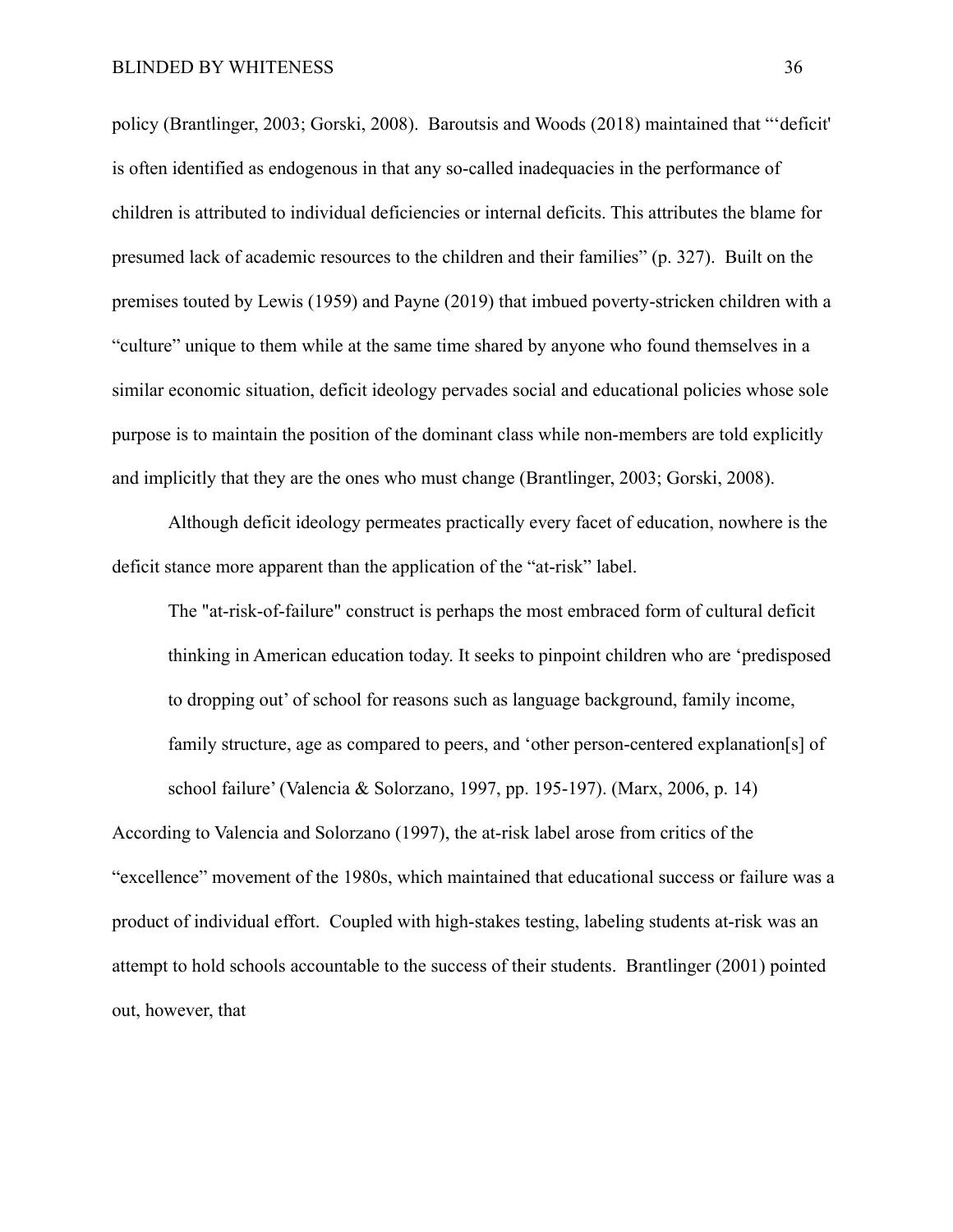students who pass [high-stakes tests] are mostly white and from middle-class families. Educated in high 'ability' groups in elementary school, then in honors, gifted/talented, or advanced placement sections during their secondary years, passing students have high grade-point averages and score above average on other tests. In contrast, students who fail are largely poor and/or of color. (p. 9)

Thus, the labels and the tests are mechanisms to retain the dominance of one group and the subordination of others, while creating a record of the wide gap between the two (Brantlinger, 2001). These are just further examples of using "deficit perspectives [to] explain academic failure in terms of cultural, linguistic, moral, intellectual, and social pathologies that exist in minority and lower income communities" (Keefer, 2017, p. 52; see also Gorski, 2008; Valencia, 1997; Valencia & Solorzano, 1997; Walker, 2011).

Almost a decade ago, Gorski (2011) asserted that speaking out about the negative impacts of deficit thinking and deficit discourse was fast becoming a trending issue in educational circles. Though it may have been a hot topic of discussion, it has not translated into a flurry of research at the level of the general K-12 classroom, but rather has been confined to explorations in theory (Gorski, 2010); pre-service teacher programs (Browning, 2018; Cirillo-McCarthy et al., 2016; Garcia-Olp et al., 2017); and within narrow situations involving non-native English speakers, alternative education settings, and urban populations (Dyson, 2015; Shapiro, 2014; Sperling, 2020). For this reason, Gorski (2011) and Garcia-Olp et al. (2017) call for additional research with inservice teachers practicing within the authentic environments of their classrooms, specifically, of the reality of working within the system to combat the prevailing deficit discourse. Goodall (2019) also pointed out that, once teachers engage such work through critical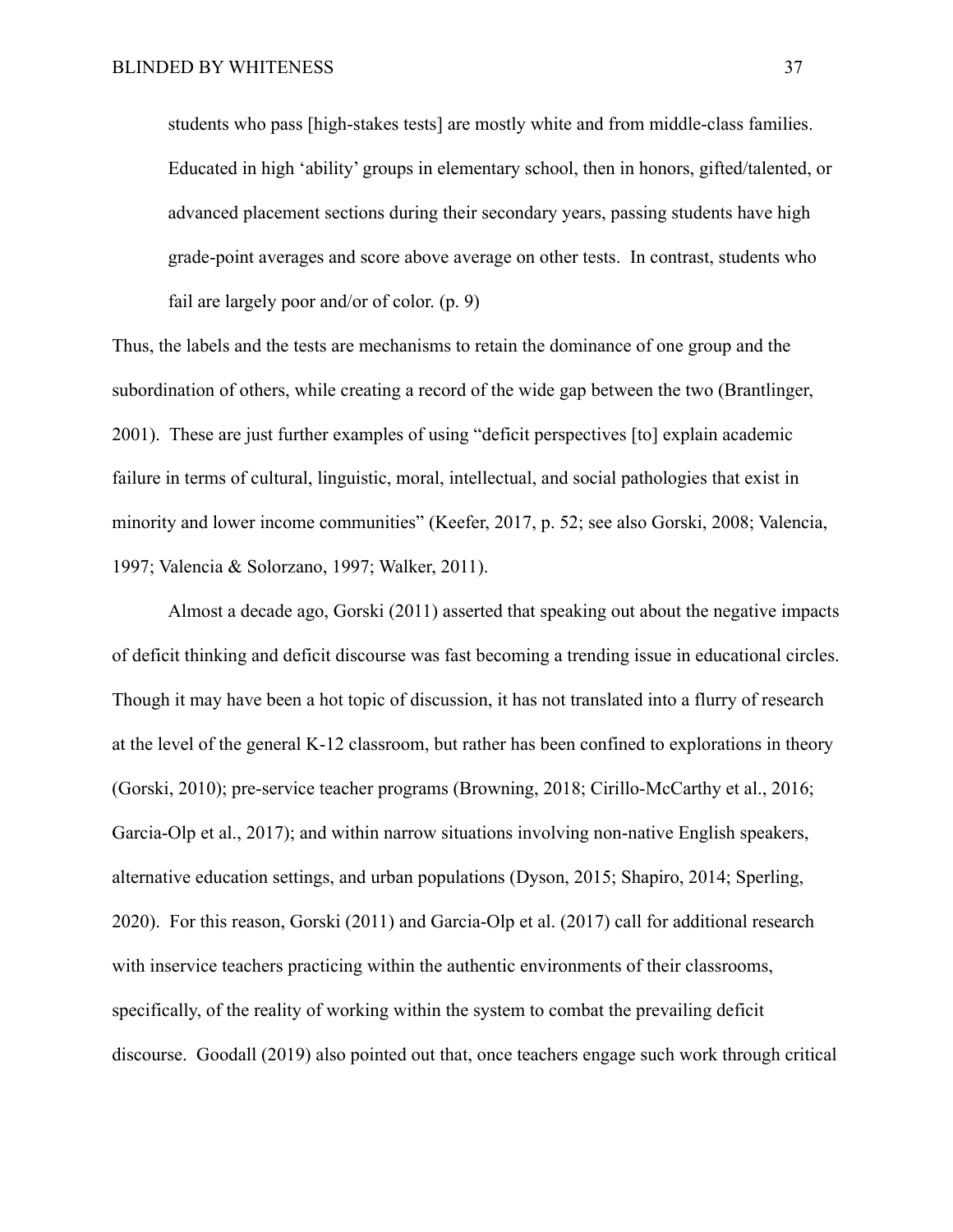reflection, further work is required because the change process will continue beyond the confines of a single practitioner to "provide challenges to the systemic issues that create the need for our work in the first place" (p. 10). This is precisely the call to which this study seeks to respond.

## **Constructing a Pedagogical Identity**

Part of answering that call will involve investigation of how teachers perceive themselves as professionals within their classrooms. Beijaard et al. (2004) documented how researchers have historically interpreted teacher professional identity and professional roles, including that the literature cannot agree on explicit, universal definitions of the terms--if, indeed, they attempt a definition at all. Building upon their work, Keiler (2018) made a minimal distinction between professional roles as the actions that teachers take in the classroom, and professional identities, which describe how teachers view themselves as professionals within their classrooms. Incorporating a grounding in Social Identity Theory (SIT), this study will employ her broad terms to build a definition of pedagogical identity.

A teacher's professional identity is foundational to pedagogical identity. According to Peressini et al. (2004), professional identity is both cognitive and social. The cognitive components "encompass a complex constellation of goals, values, commitments, knowledge, beliefs and other personal characteristics, drawn together to create a sense of 'who I am' as a teacher" (p. 79). The social aspects are formed by interactions with in- and out-group members within the immediate (and changeable) social context, whether they be administrators, colleagues, students, parents, or community members. Hoffman-Kipp (2008) asserted that teacher identity is a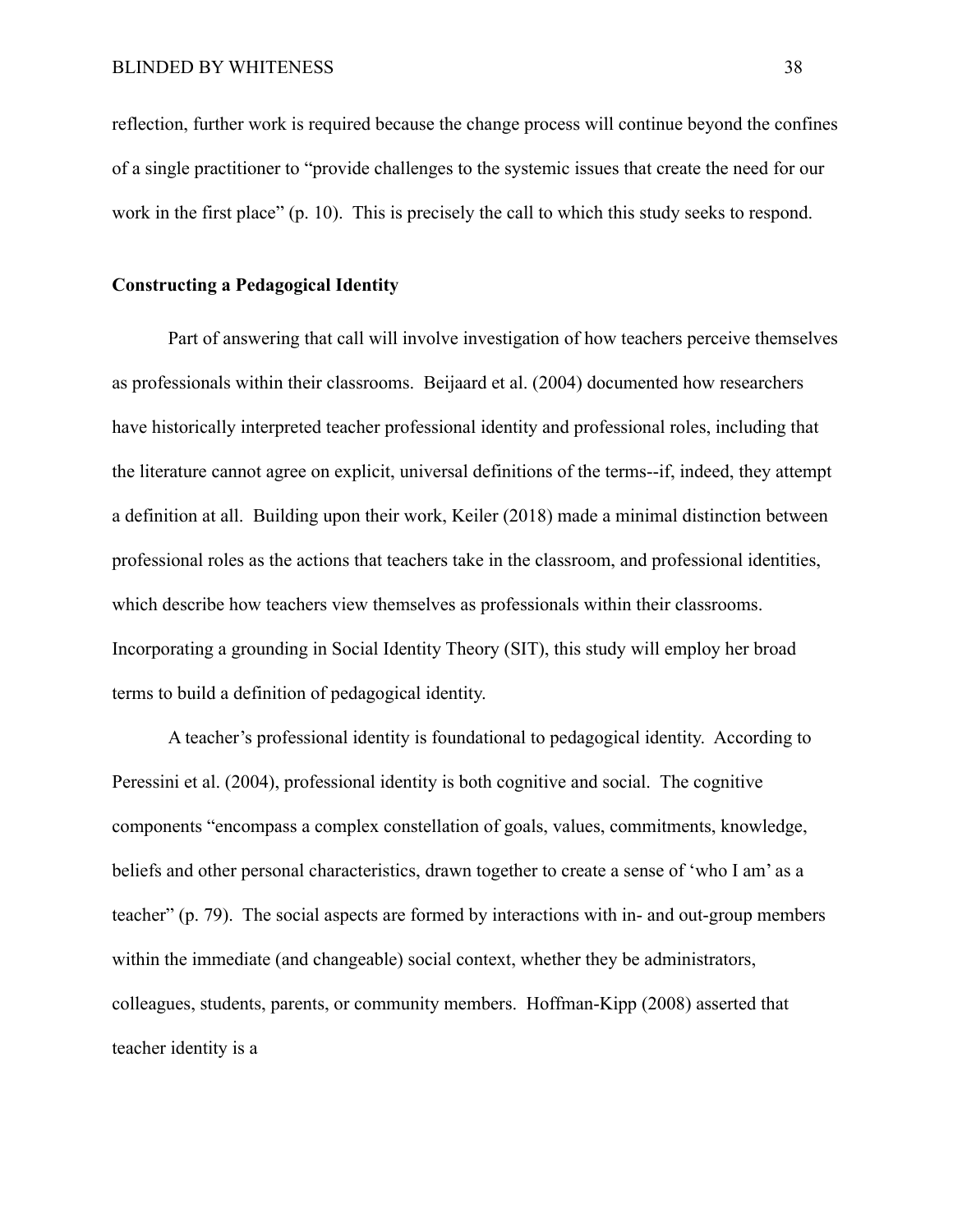mix of values, beliefs, attitudes, approaches to interaction, and language that has been developed in personal realms (life history, family, community of origin) combined with understandings, pedagogical commitments and approaches, and routines of professional practice developed in teacher education programs and on the job. (p. 153)

Professional identities are dynamic, evolving, and informed by daily personal and professional experiences (Canrinus et al., 2011; Grier & Johnston, 2000; Hoffman-Kipp, 2008; Walkington, 2005). Formed and reformed on an on-going basis, teachers' professional identities undergo countless iterations from preservice experiences through the ends of their tenures. It follows, then, that the profile of a beginning teacher's professional identity must be different--in some cases, vastly so--from her more experienced self (Canrinus et al., 2011; Garcia-Martinez & Tadeu, 2018; Peressini et al., 2004). Not only has the teacher undergone learning from experience and professional development which has reshaped her professional identity, but, according to Proweller and Mitchener (2004), students and interactions with them are central to the development of teachers' professional identities. Ultimately, experience shapes professional identity which guides selection of professional roles and adoption of pedagogical models which create new experience, thus perpetuating identity formation and reformation (Korhonen & Törmä, 2016; Mockler, 2011).

Scholars caution that realization of identity cannot be done in isolation, but requires opportunity for continued reflection and dialogue on experience and how it shapes identity (Greene, 1988; Luguetti et al., 2019). Luguetti et al. (2019) maintained that "learning is an identity process" (p. 855). At the same time, developing awareness of identity is not something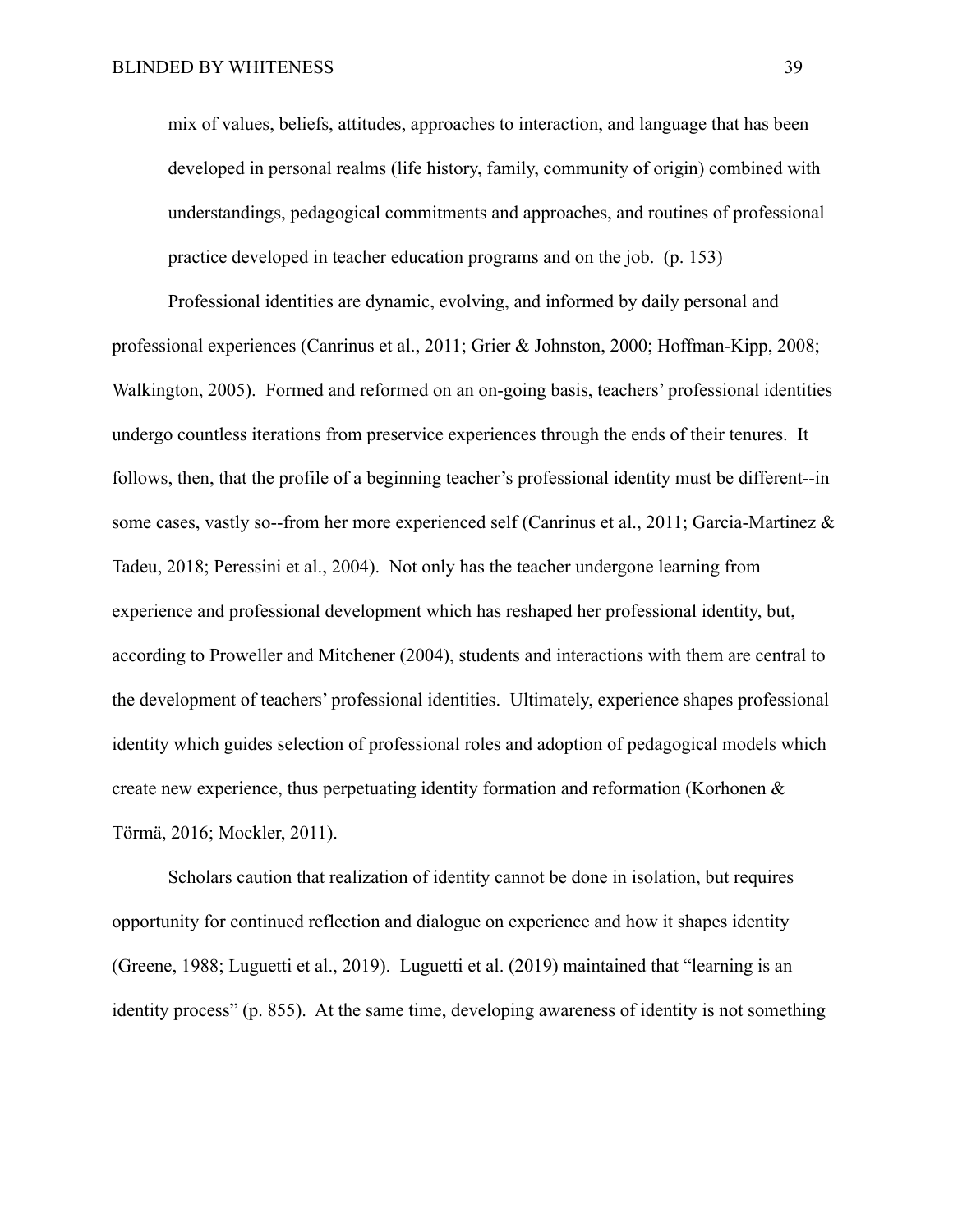that just happens, but is rather the result of transformation through knowledge, experience, reflection, and discourse.

Marsh (2002b) theorized that such teacher identity is "discursively fashioned." Though she did not attempt to determine different categories of teacher identity, she concluded that identities of white, middle-class teachers often manifest in "the discourse of normalization intertwined with the discourses of child-centeredness and children at risk" (p. 344). By situating Whiteness as normative and children and their families as the sites of classroom problems, the preservice and beginning teachers that Marsh investigated reveal their membership within the dominant culture and enact social practices that perpetuate and reproduce social inequities (Marsh, 2002a, 2002b).

Izadinia (2013) maintained that most research around teacher identity formation is situated largely in the US, the UK, and Australia. Most of that critical study is very general and concentrates almost exclusively on identity formation among preservice teachers (Barty, 2004; Enyedy et al., 2005; Izadinia, 2013). Within those narrow confines, the UK is the only site of research that positions teacher identity formation squarely within the influences of nationalism and neo-liberalism that mark policy decisions and political climates of the early 21st century (Barty, 2004; Grosvenor & Lawn, 2001). Rahmawati and Taylor (2018) cited "the current era of globalisation" as impetus for renewed study of teacher identity formation from a political viewpoint as a means of resistance to the tendency of colonization of students from non-dominant cultures (p. 526). For in-service teachers, Professional Learning Communities may provide a venue for such endeavors (Dehdary, 2017; DuFour et al., 2008; Fisher et al., 2020; Oakes et al., 2018; Servage, 2008).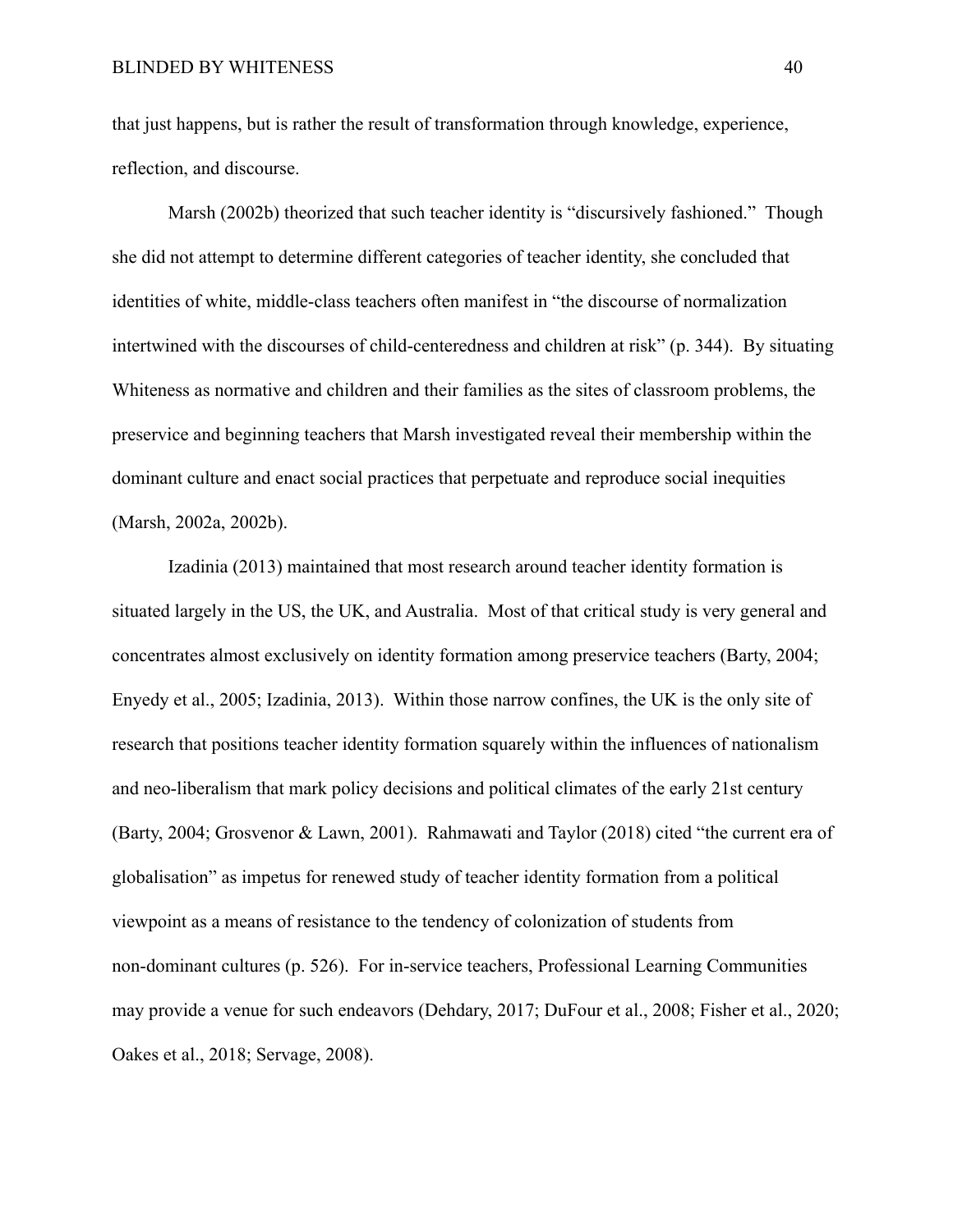#### **Professional Learning Communities**

The concept of a Professional Learning Community (PLC) is not new. More than twenty years ago, Richard DuFour and Robert Eaker "captured the collective imagination of North American educators with its promise of fundamentally altering teaching, learning, and the bureaucracy and individualism that pervade so many schools" (Servage, 2008, p. 63). The model persists despite ever-changing trends, initiatives and emphases within education and, more narrowly, professional development (PD) or learning. According to Stewart (2014), since the introduction of PLCs in the late 1990s, teacher learning has increasingly moved from "passive and intermittent PD to that which is active, consistent, based in the teaching environment, and supported by peers in a professional learning community" (p. 28).

PLCs are defined as "educators committed to working collaboratively in ongoing processes of collective inquiry and action research to achieve better results for the students they serve" (DuFour, DuFour, Eaker, & Many, 2006, as cited in DuFour et al., 2008). Proponents of PLCs as embedded, collaborative professional learning toward school improvement agree that the PLC is continually focused on student learning and assumes responsibility for the learning of all students equally (Dehdary, 2017; DuFour et al., 2008; DuFour et al., 2018; Fisher et al., 2020; Muhammad, 2018; Servage, 2008; Stewart, 2014; Thompson et al., 2004).

Since their inception, improved student learning via the engagement of PLCs has primarily been envisaged as a process of developing and sharing best practices for instructional, management, and assessment strategies (Dehdary, 2017; DuFour et al., 2008; Fisher et al., 2020; Servage, 2008). Such professional learning and sharing is completely appropriate and should be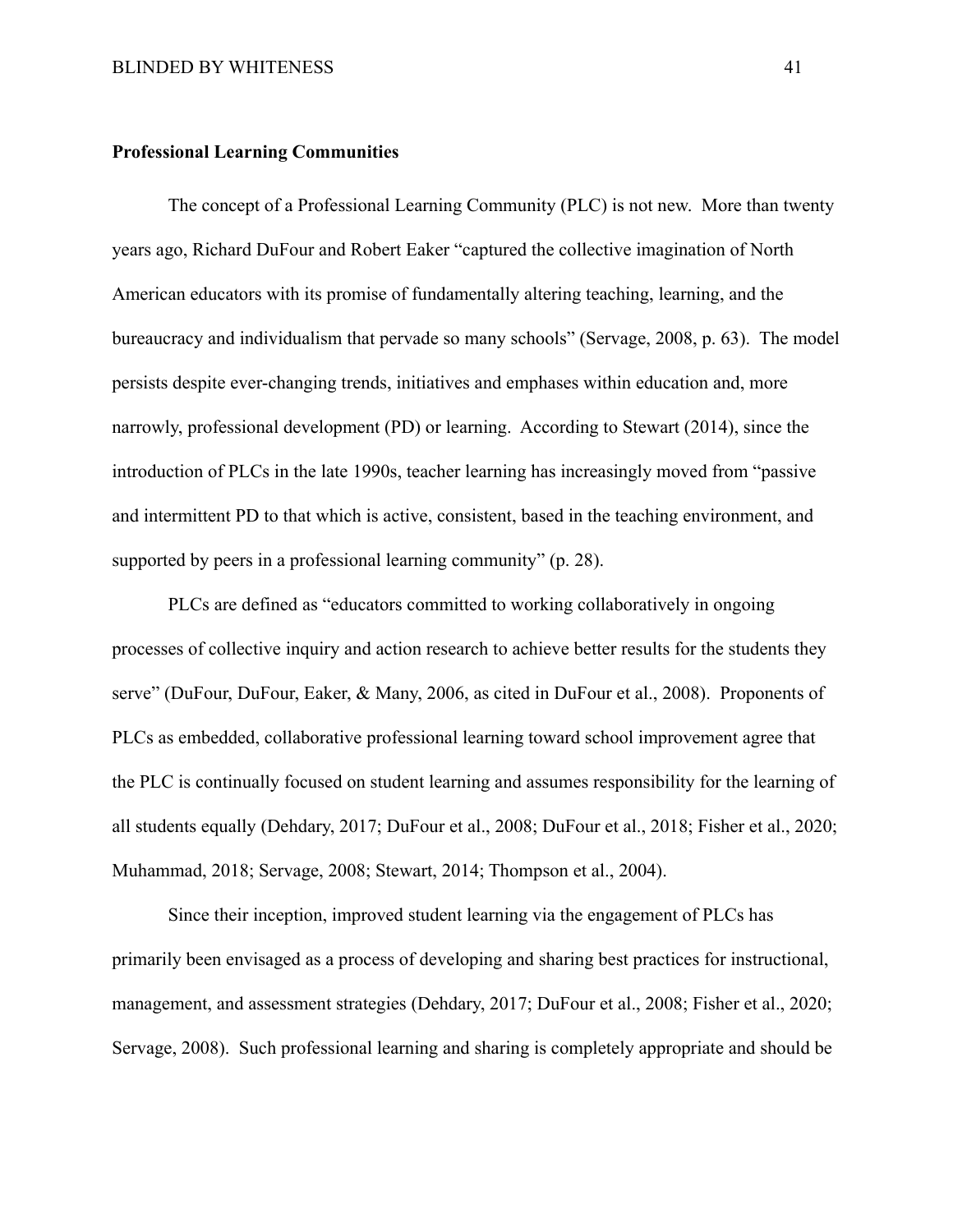#### BLINDED BY WHITENESS 42

occurring on a regular basis both among members of a specific school community as well as with educators at large. If this is the sum total of its purpose, however, all students, especially those least advantaged, are severely underserved. Servage (2008) maintained that "studying best practices has value and utility as a form of teacher learning, but it is an incomplete representation of collaborative processes. It is not *transformative*" and does not reimagine educational practice and policy to meet the needs of learners long denied (p. 65, emphasis in the original).

Servage (2008) referred to the coequal responsibility for student outcomes as the "glue" that holds communities of teachers together and allows them to work toward such transformation within their individual and collective classroom spaces (p. 64). Using this vision of shared student learning as the impetus for change, Servage (2008) called for not just a reformation--or reshaping of what schools already are and do--but a transformation of the very essence of schooling.

*Re-form* implies that we re-shape a lump of clay into something that looks different. It assumes the essential nature of what we are working with is redeemable (O'Sullivan, 1999). Transformation, in contrast, evokes images of transforming the clay itself into something else. It is a case of form vs. substance--school change understood as a

fundamental shift in what schools *are*. (Servage, 2008, p. 65, emphasis in original) In addition to improving basic pedagogical practices, PLCs should also actively function as sites where educators can "uncover and challenge beliefs and practices that undermine democracy and perpetuate social injustices" (Servage, 2008, p. 66). Oakes et al. (2018) pointed out that PLCs are most effective for this work "when they encourage teachers to learn from one another as well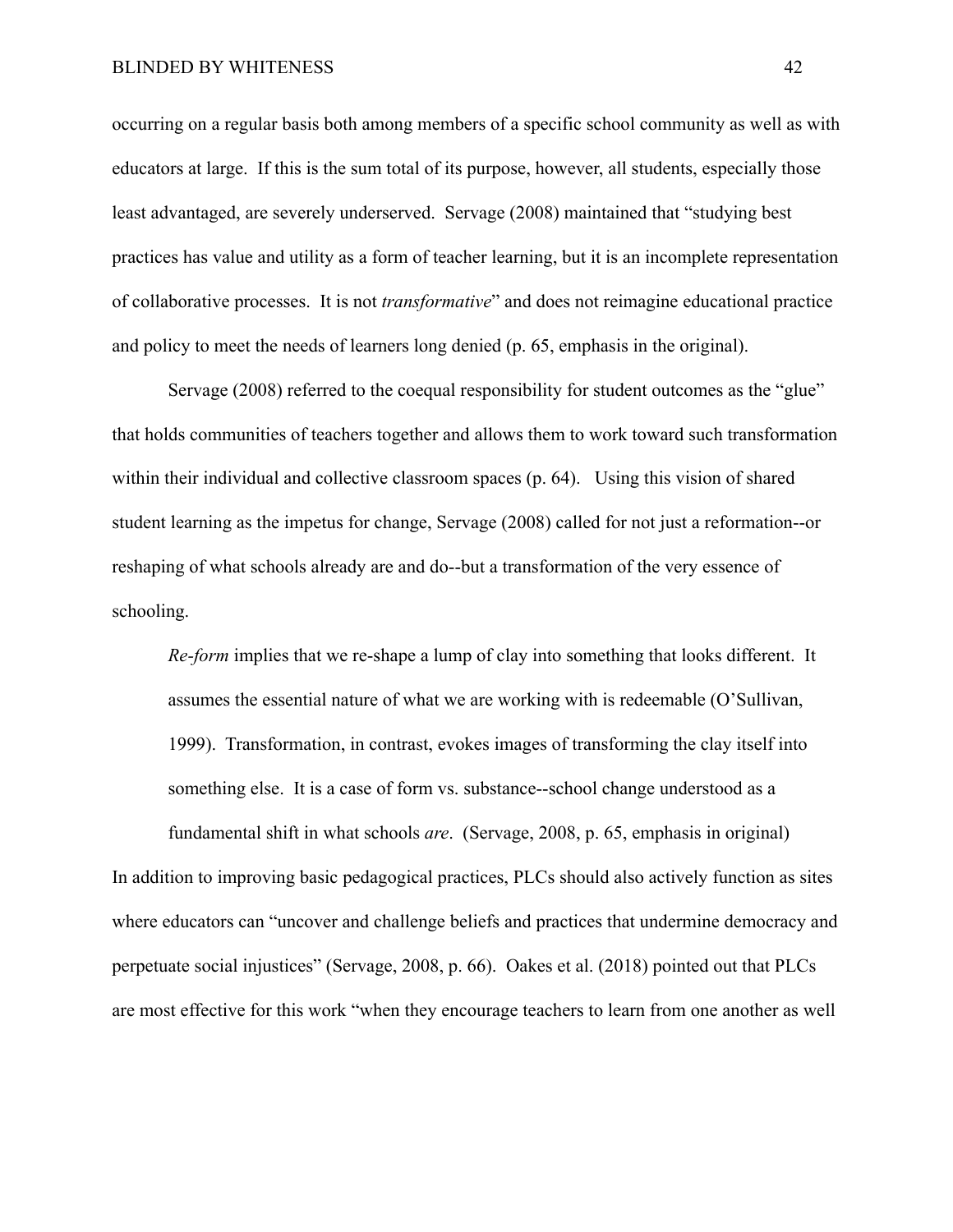as provide a supportive check on members' perceptions of their own teaching dilemmas" (p. 446).

In their formulation of PLCs, DuFour et al. (2008) drew largely from Senge's (2006) Learning Organization Theory, which defines a learning community within the business world as a place where people continually expand their capacity to create the results they truly aspire, where new and expansive patterns of things are nurtured, where collective aspiration is set free, and where people are continually learning how to learn together. (p. 3)

Within the private sector or business community, this definition may be sufficient. Bottery (2003), however, critiqued PLCs that are purely learning organizations as "context-free" (p. 189). Individuals seeking new commercial niches are not necessarily subject to the same cultural and political influences as are educational institutions. Bottery (2003), therefore, proposed that true learning communities within the school system must aspire to become groups of democratic professionals, who seek professional learning as well as "remediation of larger 'ecological' problems which affect them and the organisations within which they work" (pp. 204-205).

Bottery is not the only critic of PLCs. According to Riggins and Knowles (2020), school districts have often found themselves "caught in the trap of PLC Lite." Marked by a lack of communication, leadership, direction, vision, and/or commitment, teachers are turned off and work is simply not done when PLCs are implemented incorrectly or half-heartedly (Bottery, 2003; Davis et al., 2019; Dehdary, 2017; Riggins & Knowles, 2020; Servage, 2008). Davis et al. (2019) underscored ineffective communication and convoluted paperwork with unclear direction from school leaders as the most prevalent complaints by teachers who reported negative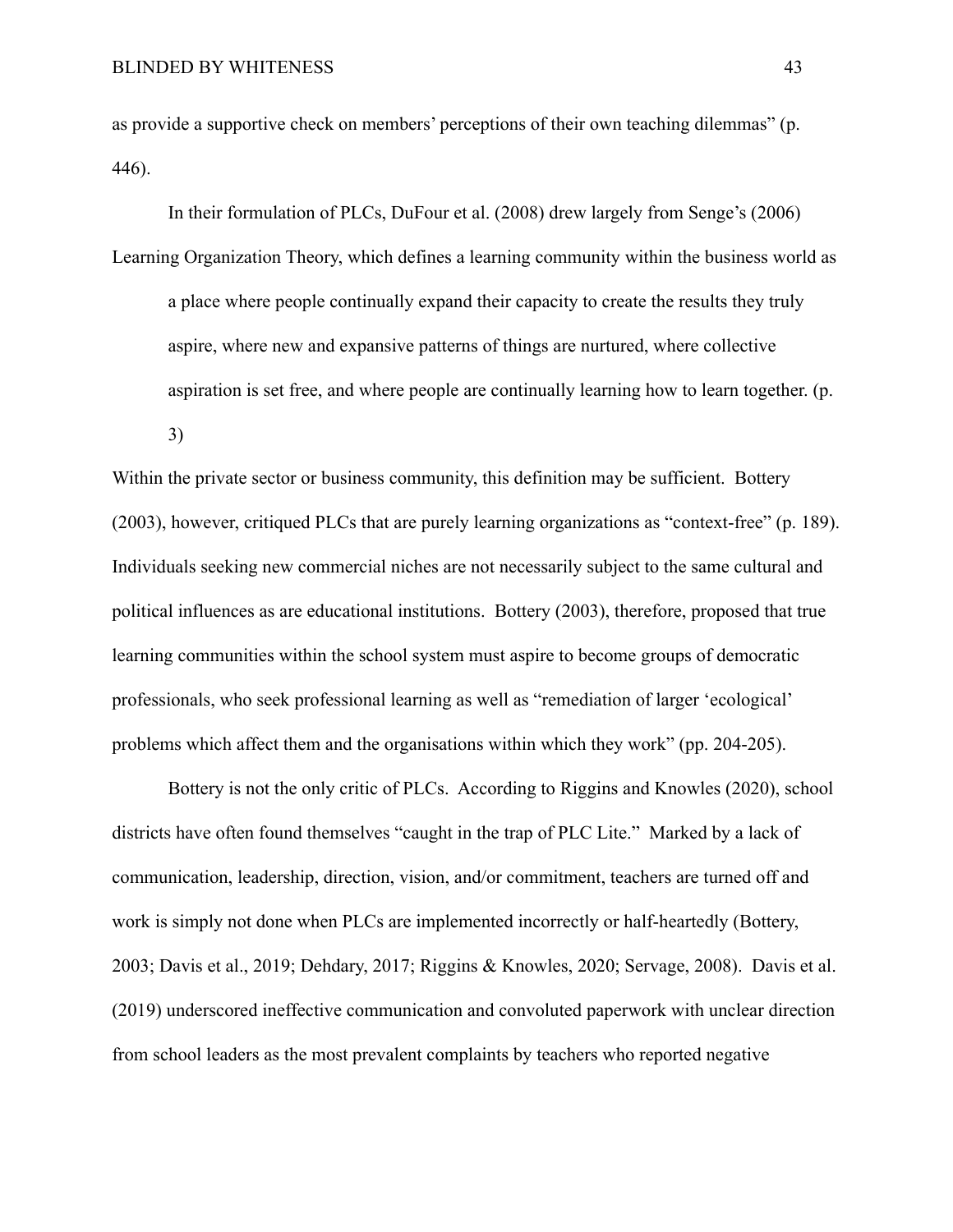experiences with PLCs. In a particularly pessimistic outlook on the efficacy of PLCs, Leonard and Leonard (2005) remarked that, despite a wealth of literature pointing to the potential for school improvement through the work of PLCs, the chances of successful implementation remains "at best difficult, at worst doubtful" (p. 25).

Servage (2008), however, maintained that, despite the "gap between the eloquence of the professional learning community model on paper and its messiness in practice" (p. 70), PLCs should not be abandoned. Often, when PLCs fail, the problems are human in nature and are largely due to focusing exclusively on technical work while ignoring the human aspect of teaching and learning. In order to attend to what Servage (2008) called the "means as well as the ends of their work" (p. 69), teachers need safe spaces in which to take risks and trust that those risks will not cause them to be penalized, spaces in which critical dialogue is not simply permissible, but is required. PLCs created in this way will lead to the transformation of individual teachers, their classrooms, and, ultimately, the system. Such goals can best be pursued by leveraging concepts from transformative learning theory (Mezirow, 1990; Mezirow, 1991; Mezirow, 1998; Mezirow, 2000; Taylor, 2009).

## **Transformative Coaching**

According to Aguilar (2020), such work undertaken within the structure of a PLC is a necessary component of "dismantling systemic oppression" (p. 354). Instructional coaching for transformation (i.e., Transformational Coaching) is an integral part of those learning opportunities, with programmatic training for staff provided so that they can work to recognize their own positions within the cultures that form and inform their classrooms and then create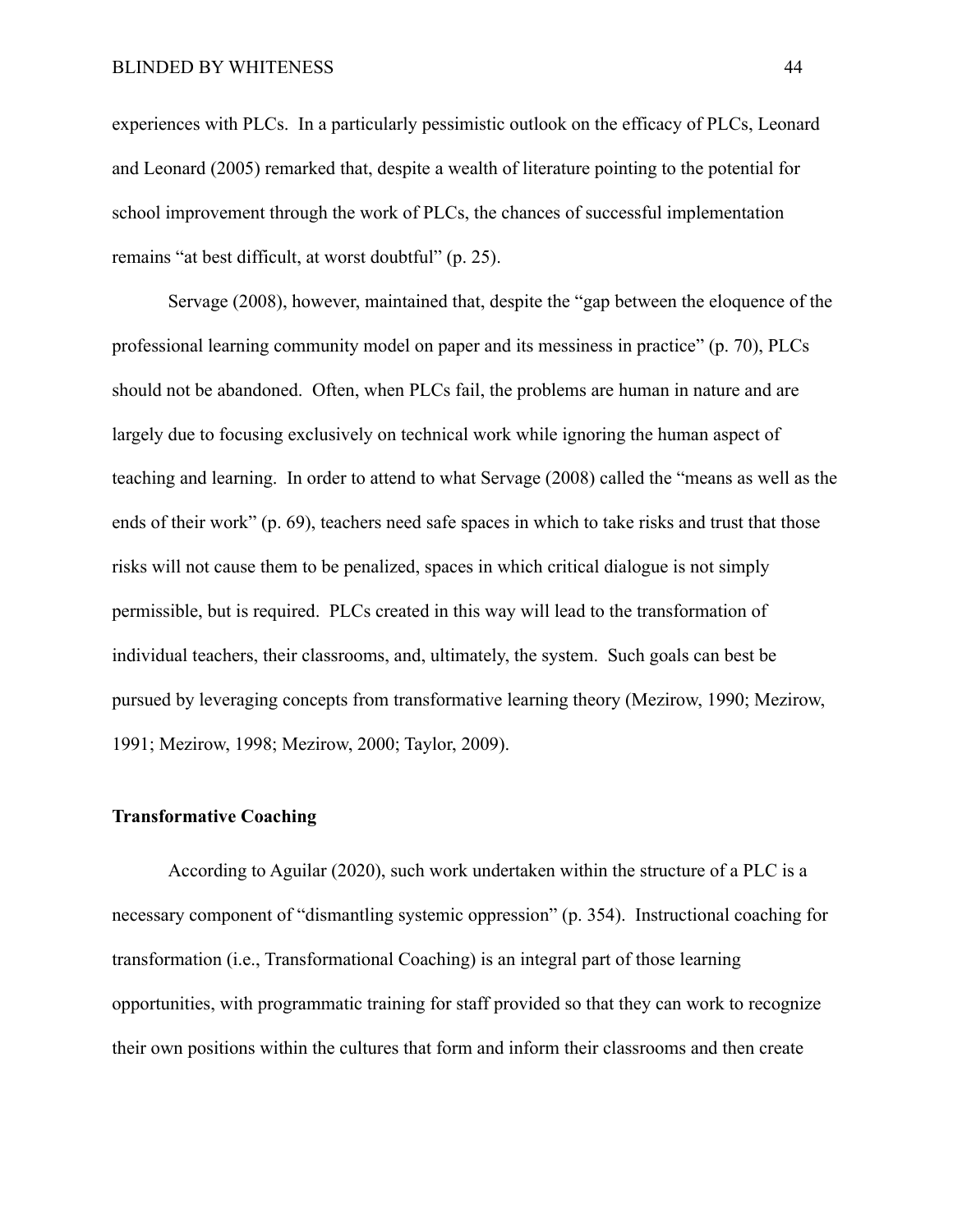spaces were learning is possible for all learners, not just representatives from dominant groups (Aguilar, 2020).

To facilitate such growth and change, each PLC requires leadership in the form of a Transformational Coach serving as what Fisher et al. (2020) referred to as a PLC "activator." The activator of a PLC "not only facilitates the group but also adds ideas, asks questions, notices nonverbal cues, and helps the team make decisions. In other words, the activator is a full member of the team" (p. 11). By participating in the work of the PLC and using self-disclosure of insights gained through self-reflective and participation in the reflective and dialogic activities, the Coach is able to more effectively facilitate disclosure from other participants (Bach, 2002; Douglass & Moustakas, 1985).

According to Aguilar (2013, 2016, 2020), the coach's role is to focus attention on 1) his own individual transformation; 2) the transformation in the behaviors, beliefs, and ways of being by the other PLC members; and 3) the subsequent transformation of the institutional system in which all members live and work. "A transformational coach works to surface the connections between these three domains, to leverage change between them, and to intentionally direct our efforts so that the impact we have on an individual will reverberate on other levels" (Aguilar, 2016, p. 25). In PLC meetings, the Coach should work to cultivate a culture of trust and openness, model and encourage honesty and vulnerability, and engage empathetic dialogue that employs and develops high levels of emotional intelligence.

Coaching experts maintain that creating trust can be a long, incrementally realized process that requires persistence and patience (Aguilar, 2013, 2016, 2020; Anderson & Wallin, 2018; Knight, 2007, 2016). Coaches achieve a culture of trust by engaging with teachers in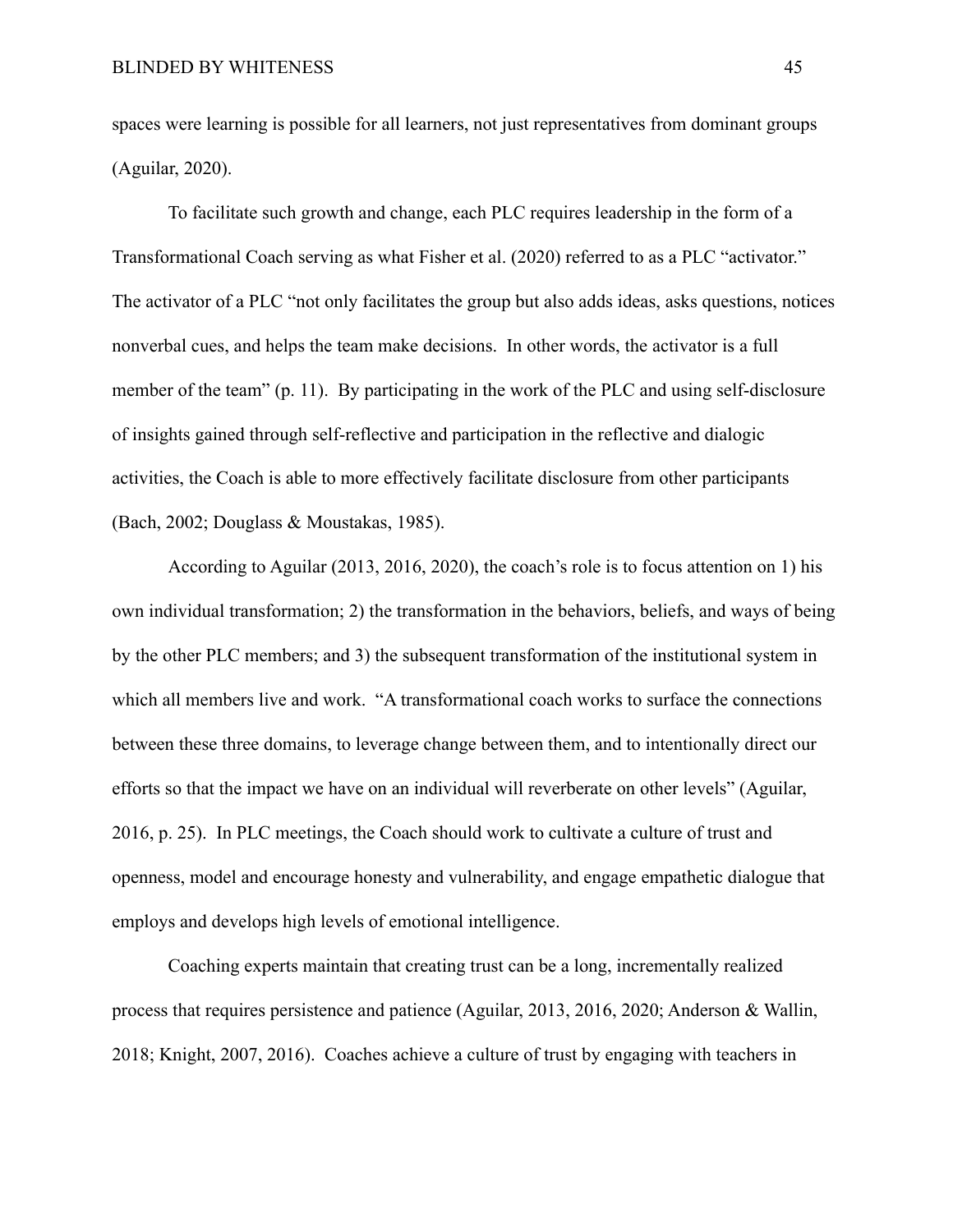formal and informal settings with "consistency, professionalism, and a focus on improving the instructional process through nonevaluative" means (Tanner et al., 2017, p. 36). According to Knight (2018), trust is built by carefully evaluating conversation and interaction through five lenses: 1) Character: Do your words and actions signal that you are a trustworthy person? Do you keep confidences appropriately? 2) Reliability: Can people count on you to follow through on promises? 3) Competence: Can you help people realize their goals or, if not, connect with them with resources that can help them do so? 4) Warmth: Do you demonstrate empathy and patience? Do people feel that you care about them, celebrate their successes, and hear their grievances? 5) Stewardship: Do you give more time and attention to others than to yourself in your coaching conversations?

To be most effective, Knight (2016, 2018) and Auslander et al. (2018) advised that instructional coaches employ a dialogic approach to coaching, which forms the basis for equal, collegial partnerships toward collective goal-setting and -meeting. When teachers feel that their goals are shared by a supportive other in whom they trust, they are more willing to take risks toward the realization of those ends (Aguilar, 2013, 2016, 2020; Auslander et al., 2018; Knight, 2016, 2018).

Costa and Garmston (2003), Aguilar (2013, 2016, 2020), and Knight (2007, 2016, 2018) pointed out that coaching is connecting, listening, and mediating thought--for both the coach and the coachee. By positioning the Coach as an equal member and co-learner within the PLC rather than facilitator, consultant, or subject-area expert, his role is to make sure that discussion focuses on "perceptions, values, [and] mental models," and is characterized by "listening, questioning,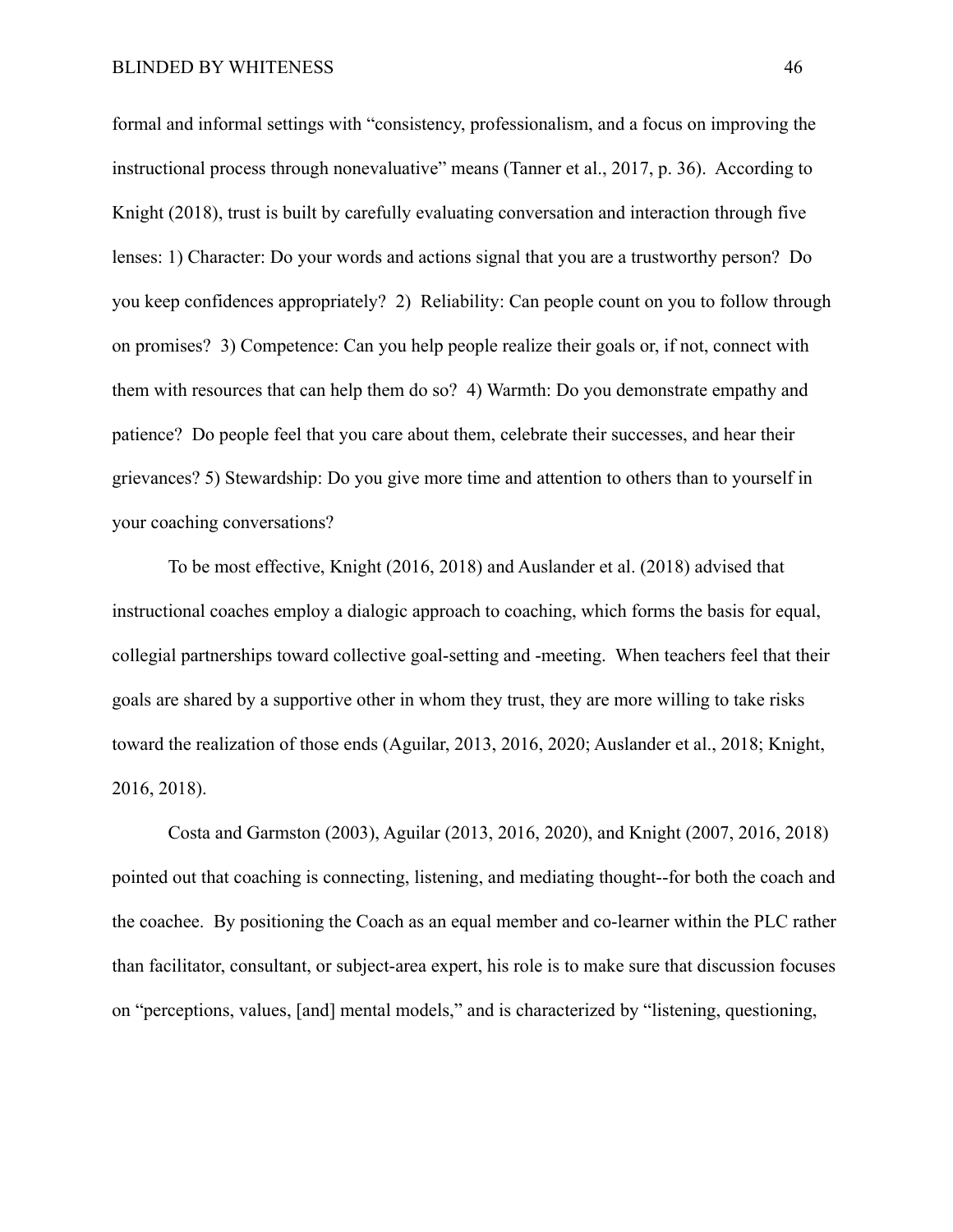pausing, paraphrasing, ... withholding advice, judgements or interpretations" (Costa  $\&$ Garmston, 2003, p. 12).

#### **Summary**

Though the research is scarce, none can debate that social class disparities--especially when considered at the intersection of race--shape the negative educational experiences shared by an increasing population of students in K-12 schools (Baroutsis & Woods, 2018; Brantlinger, 2003; Gorski, 2008; Milner, 2013; Ullicci & Howard, 2015; Whitaker, 2020). Often, the students themselves are pathologized for their material deprivation by teachers, school administrators, and the very system whose stated purpose as the great equalizer is found to be rather incongruent with its practical function. Toward a solution to this overwhelming problem of practice, teachers' interaction with these students becomes the entry point for investigation.

Research documents that teacher perceptions of student performance are dependent on a variety of characteristics, ranging from race (Ouazad, 2014) and gender (Riegle-Crumb & Humphries, 2012) to parental involvement (Wilson & Martinussen, 1999) and language (Glusnek & Dovidio, 2010), indicating that teachers' theoretical biases play a part in the ability perceptions they hold about the very real children in their classrooms. Interestingly, each of these characteristics shares intersection with social class, and yet there is very little literature regarding how teacher perceptions are formed along classed lines. Beady and Hansell (1981) concluded that an inverse relationship between expectation level for Black students' success and teacher seniority may be attributable to "greater adherence to SES-related stereotypes of student capabilities" (p. 201), but could not make any definitive statements and called for further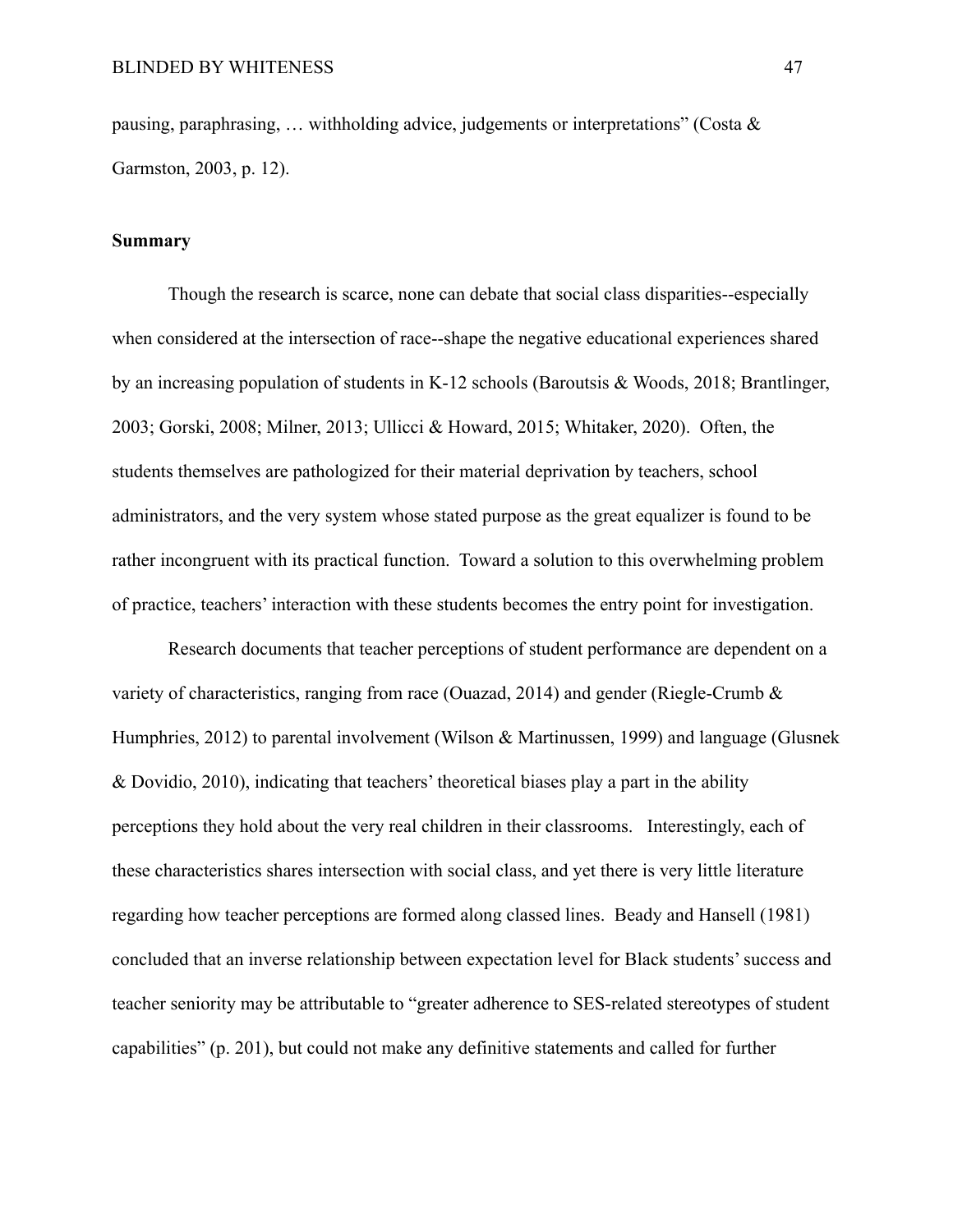#### BLINDED BY WHITENESS 48

investigation. Almost forty years later, there is little evidence of such study, particularly with inservice teachers in non-urban settings (Gershenson et al., 2016; Glock, 2016; Gorski, 2008; Ullicci & Howard, 2015; Wentzel, 2009; Whitaker, 2020).

This study seeks, then, to problematize the deficit discourse of teachers--specifically that which arises from the privilege-laden perceptions of students that they bring into classrooms each day as part of their social, professional, and pedagogical identities--rather than factors originating from the material deprivation of non-white, non-middle class students. The site of study will be a PLC of a small sample of teachers in a suburban school district whose student population has become increasingly diverse in recent years, but whose teaching faculty has remained overwhelmingly White and middle class.

The research base is rich with examples of how participation in PLCs and other collaborative learning structures may promote student achievement in the classroom (Auslander et al., 2018; Dehdary, 2017; DuFour et al., 2008; Fisher et al., 2020; Riggins & Knowles, 2020; Servage, 2008). There is a decided lack of depth, however, in how such professional learning can impact teacher identity and, by extension, responsiveness to student identity within the classroom. Whitaker (2020), in particular, renewed the call for focusing teacher education and research on teacher professional and pedagogical identity development, stipulating that teachers cannot teach effectively without "knowing themselves, knowing their students, and knowing their practice" (p. 702; see also Charalambos, 2012; Cherng, 2017; Garcia-Martinez & Tadeu, 2018; Keiler, 2018; Luguetti et al., 2019; Marx, 2006; Peressini et al., 2004; Schepens et al., 2009; Voet & De Wever, 2019; Walkington, 2005).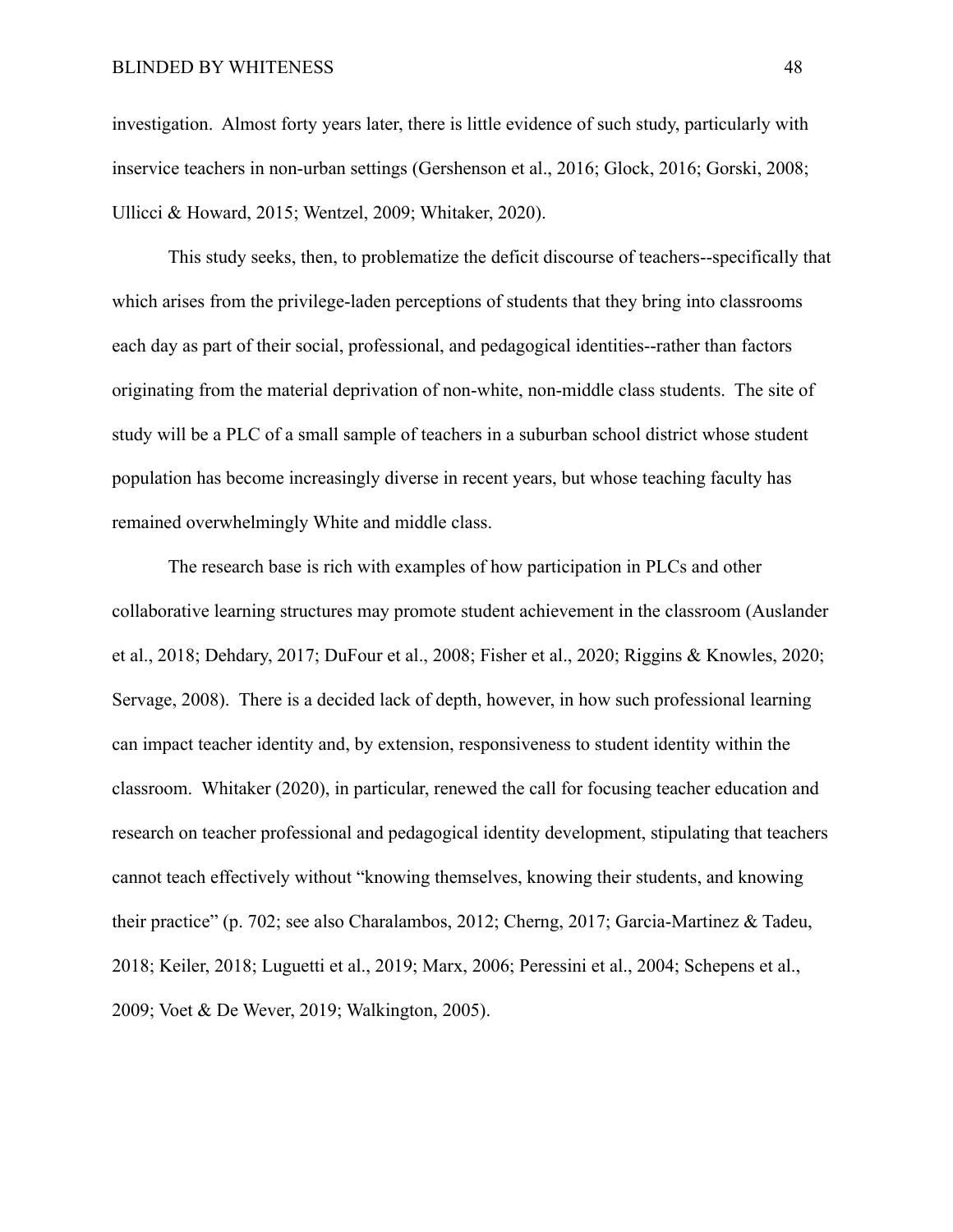Within this context, the main focus of the investigation is the lived experiences of the participants, including the researcher, as they participate in professional learning, facilitated by the researcher/Instructional Coach employing a dialogic, transformative coaching model. Therefore, approaching the investigation from a heuristic phenomenological stance is the most effective way to study and document how these teachers' identities, perceptions and deficit discourse are impacted as they "return to the self, [come to a] recognition of self-awareness, and a valuing of one's own experience" by "swimming through the 'unknown current'" that marks a heuristic and phenomenological journey (Moustakas, 1990, p. 13).

#### **Chapter 3: Methodology**

## **Research Design**

According to Morrow (2007), qualitative research is "grounded in a number of core assumptions … [which] include studying individuals in the natural world, learning about the meanings that people make of their experiences, investigating individuals in social interaction and in context, and reporting the results of research in the everyday language of participants" (p. 215). Characterized by "thick descriptions, including rich descriptions of the participants' meanings … with attention to the context of the research and of participants' lives" (Morrow, 2007, p. 219), qualitative research--and phenomenology specifically--is centered on capturing and giving voice to the lived experience of participants (Andrew, 2017; Creswell et al., 2007; Groenewald, 2004; Morrow, 2007). After choosing an "abiding concern" which is of interest to the researcher and the participants, "they reflect on essential themes--what constitutes the nature of the lived experience" (Creswell et al., 2007, p. 253). By creating and analyzing thick, rich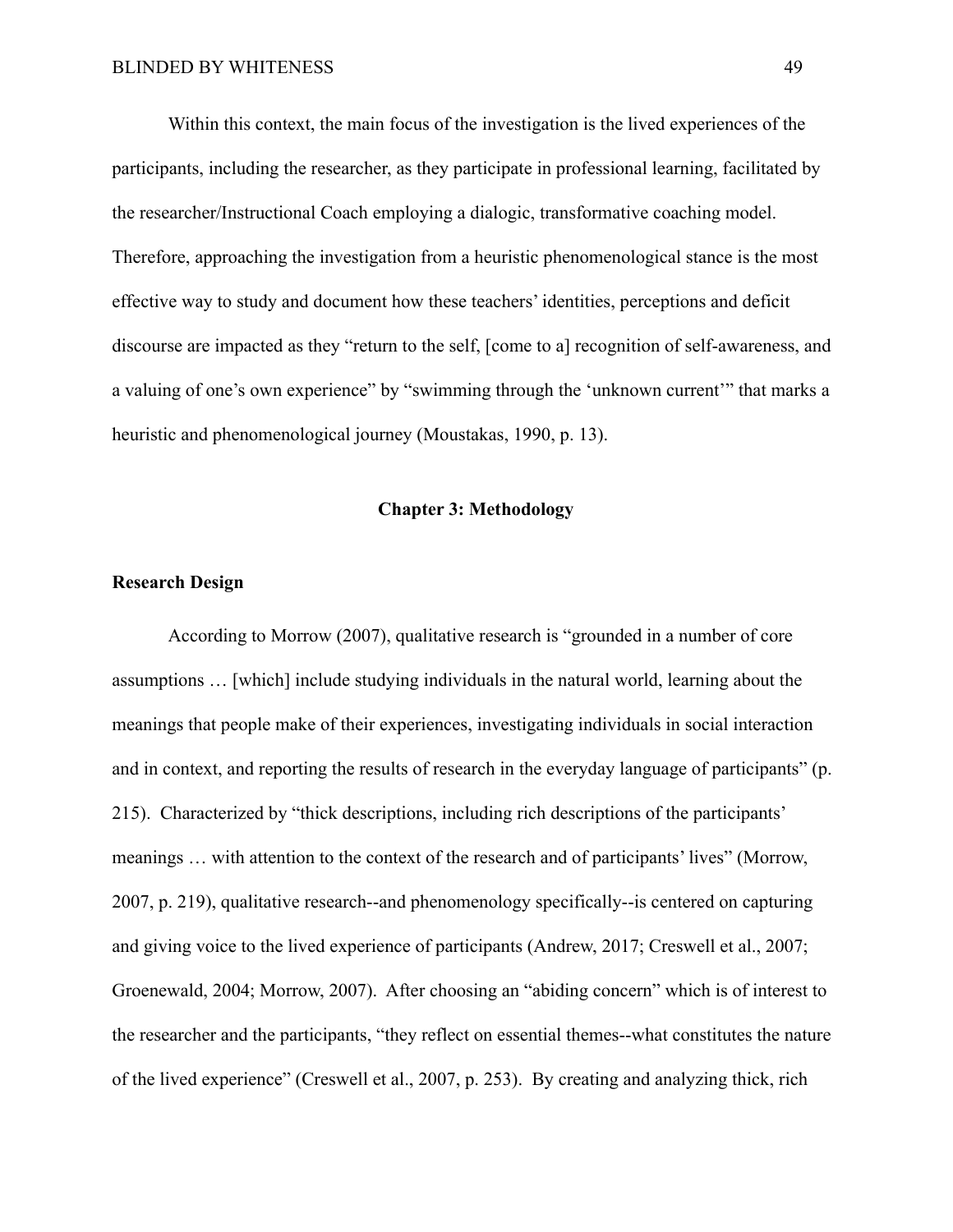descriptions of the studied issue, the researcher makes meaning of the experience with or in the midst of the phenomenon rather than trying to interpret, explain, or analyze the existence or nature of the phenomenon itself (van Manen, 2016).

As an "insider working with other insiders" (Herr & Anderson, 2015, p. 45), the researcher is acting as the organizer and facilitator for the Professional Learning Community that forms the work site of the research participants, so she is also undergoing the same potentially transformative process. Therefore, in addition to documenting, describing, analyzing and interpreting the experiences of the participants, she will also be subject to the same immersion, dialogue, and exploration as the other participants. According to Douglass and Moustakas (1985), heuristic inquiry begins with a willful, deliberate, and careful examination of self, which is itself an

affirmation of subjectivity, and [an acknowledgment that] the most objective assessment is one that takes the personal viewpoint fully into account--my perception is known to me as the truth of what is and is, therefore, the source from which the initial phases of inquiry originate. (pp. 43-44)

Through heuristic inquiry, the researcher is not outside the work, functioning merely as observer and recorder, but is also fully immersed in and part of the work herself. Situated thus, she not only experiences awareness of herself and her own experience, but gains knowledge of the phenomenon in a way that dispassionate observation and second-hand information from other participants could not provide. In addition, using self-disclosure of insights gained through self-reflective and participation in the research itself, the researcher is able to more effectively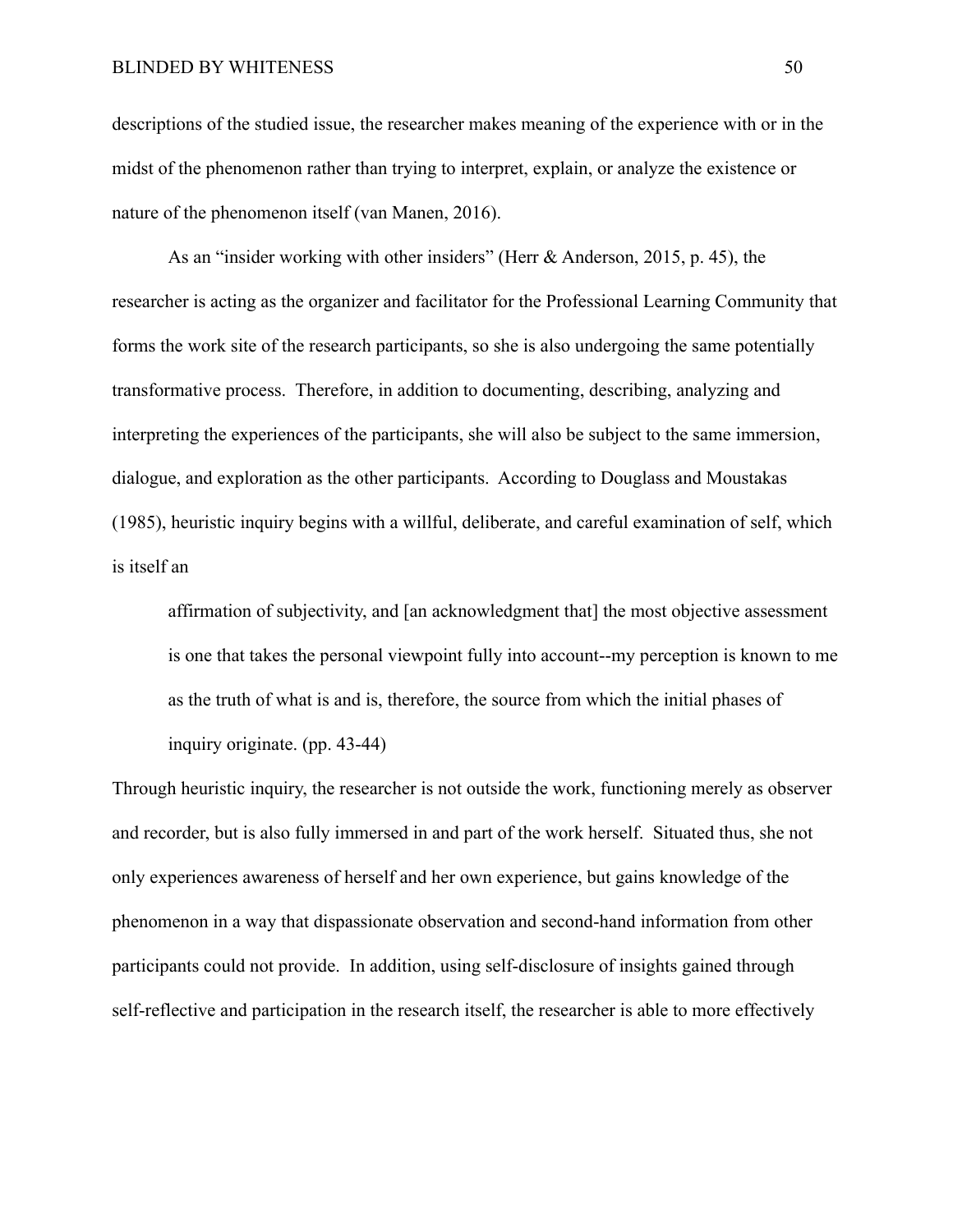facilitate disclosure from other participants (Bach, 2002; Douglass & Moustakas, 1985; Moustakas, 1990, 1994).

The goal of this study is to qualitatively explore and document how white, middle class female educators respond to professional learning in the form of a PLC around identity and deficit discourse at the intersection of race, class, and perceived ability. As discussed previously, the study seeks answers to the following research questions: 1) How does participation in a Professional Learning Community focused on identity and deficit discourse impact teacher perception of students' identities at the intersection of race, class, and perceived ability? 2) How does participation in a Professional Learning Community focused on identity and deficit discourse impact teacher pedagogical identity?

## **Study Site**

For the purposes of this study, the setting will be referred to using a pseudonym which has no connection to the school district under consideration. The Riverside School District (RSD) in southeastern Pennsylvania is a suburban school district with influences from neighboring urban areas to the east and the west. With a K-12 enrollment of 3306 students, RSD is 84.0% White, 5.3% Hispanic, and 4.0% Black. In addition, 26.0% of the students are identified as Economically Disadvantaged, 19.1% are served by the Special Education Program, and 6.6% are Gifted. These statistics represent the beginnings of significant change in the student population within the RSD with the movement of individuals and families from nearby urban centers. Since the 2015-16 SY, the percentage of Latinx students has almost doubled,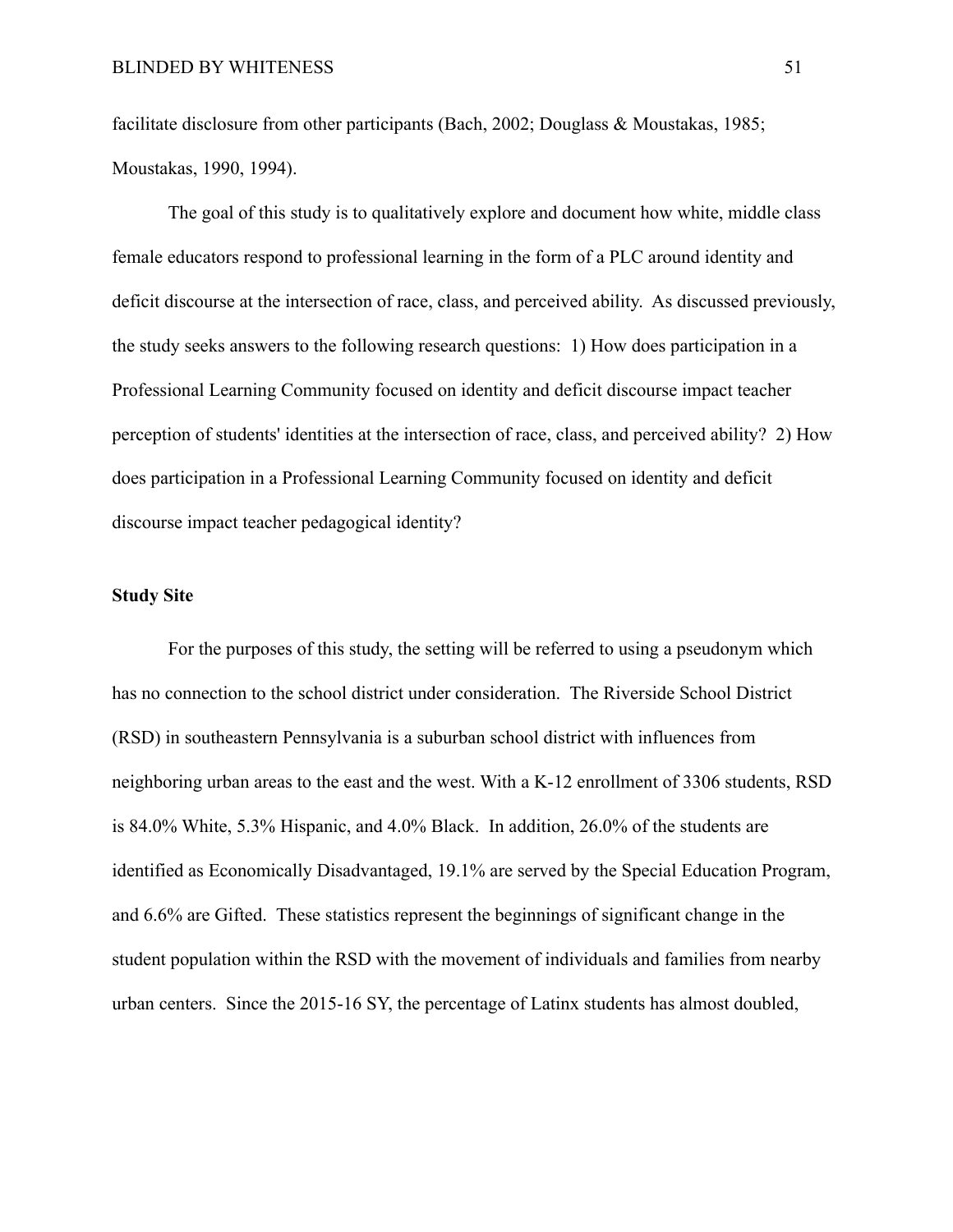while district enrollment has decreased by more than 130 students. During the same timeframe, the Special Education population has increased by 2.5%.

While the student demographic has begun to change, the makeup of the teachers across the RSD has not. Of the district's 215 professional staff, 22 have been hired since the 2015-16 school year, and two identify as non-white. Among the 16 members of the administrative team (district- and building-level administrators), only one identifies as non-white and 11 have been hired since 2015-16. In addition, six of the administrative members have less than one year of experience in their current positions.

There is a historical social divide within the district that is widely acknowledged and previous Boards of Directors have even taken steps to mitigate. Prior to the 2016-17 school year, the district was divided geographically at the elementary level according to the two primary municipalities that make up the district. Unfortunately, the geographic divide coincides with a marked socioeconomic difference from the East side of the district to the West. The administration took steps to provide the same educational experience for all students by consolidating the buildings and creating educational centers for all students in the district, separated only by grade level--K-2 and 3-5.

Four years later, students were grouped together in educational spaces, and yet still separated within the social status of their zip codes. According to registered home sales for the time period January-October 2020, the average home sale price in the East side of the district was \$280,590, while the average home sale price in the West was \$238,552. The East and West have a corresponding difference in the average annual household incomes of \$99,137 and \$81,917, respectively. Within district classrooms, there persists a perception that students who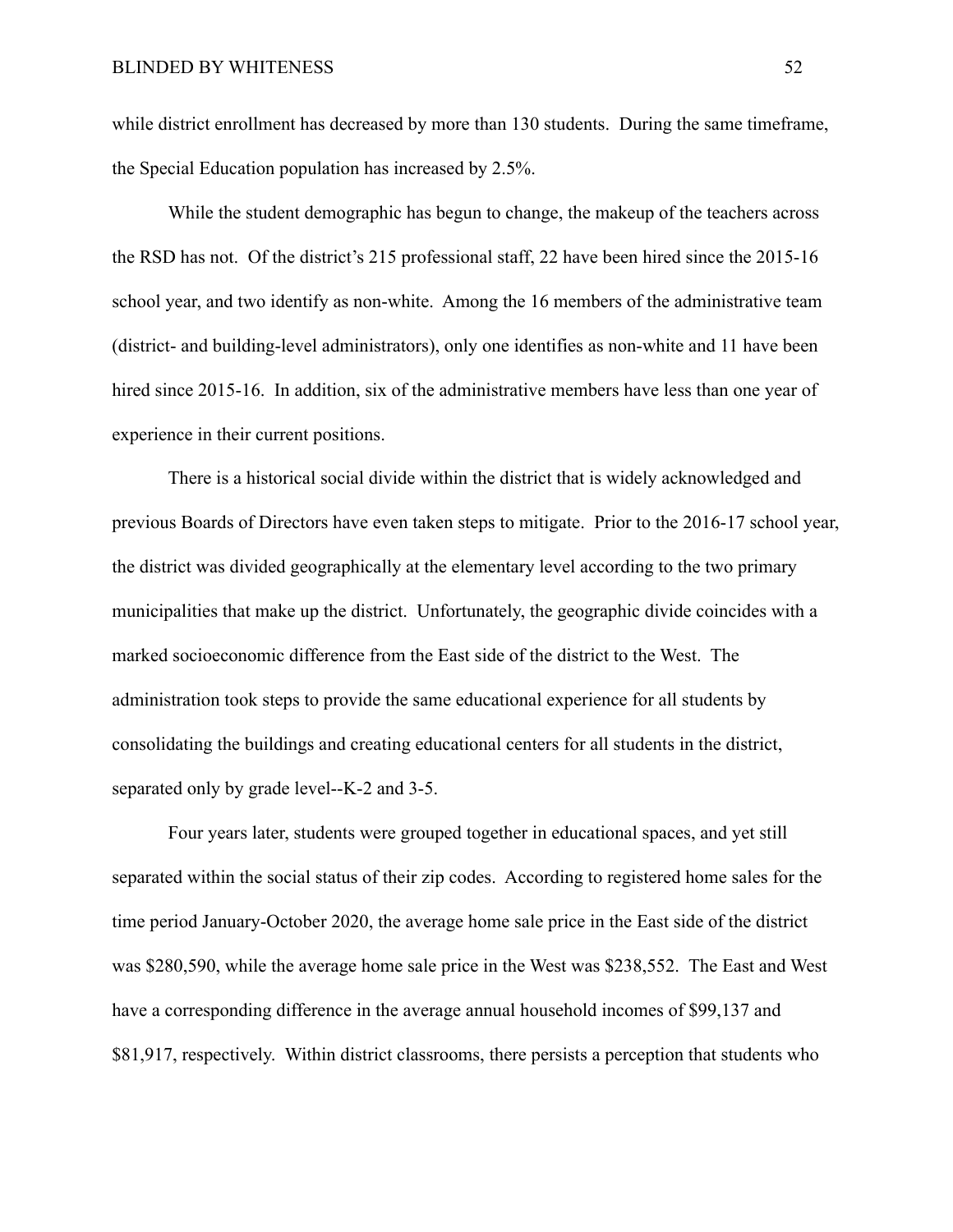are bussed from the West side of the district arrive at the school doors suffering from a lack of opportunity and culture that makes educational failure inevitable and uncontrollable.

# **Research Participants**

Moustakas (1994) argued that there are no participants in a phenomenological study, especially when it is heuristic in nature. He stated instead that all individuals undertaking the study of the phenomenon are "co-researchers" in the process. The participants/co-researchers (whose names have been replaced with pseudonyms) in this PLC are four teachers who are employed as Professional Staff members at Riverside Middle School (grades 6-8) and the researcher/Instructional Technology Coach for RSD. All participants identify as white, middle class, cisgender, and female, and are between 40 and 50 years of age.

Participants self-selected participation in a PLC as their chosen mode of professional learning for the 2020-21 school year. As part of their teacher supervision plan, the RSD requires tenured teachers who have previously been rated "Satisfactory" on their annual evaluations to engage collaborative professional learning with their peers. One of the options for such endeavors is to form a PLC around an area of inquiry or concern facilitated by a district-level Instructional Coach. These professional staff members qualify for this type of professional learning and chose to join together around this phenomenon in their classrooms. The PLC was formed and became active at the beginning of the 2020-21 school year. At that time, all participants preliminarily agreed to allow the PLC itself to become a site for research and for themselves to act as co-researchers. The researcher later gained formal permission from all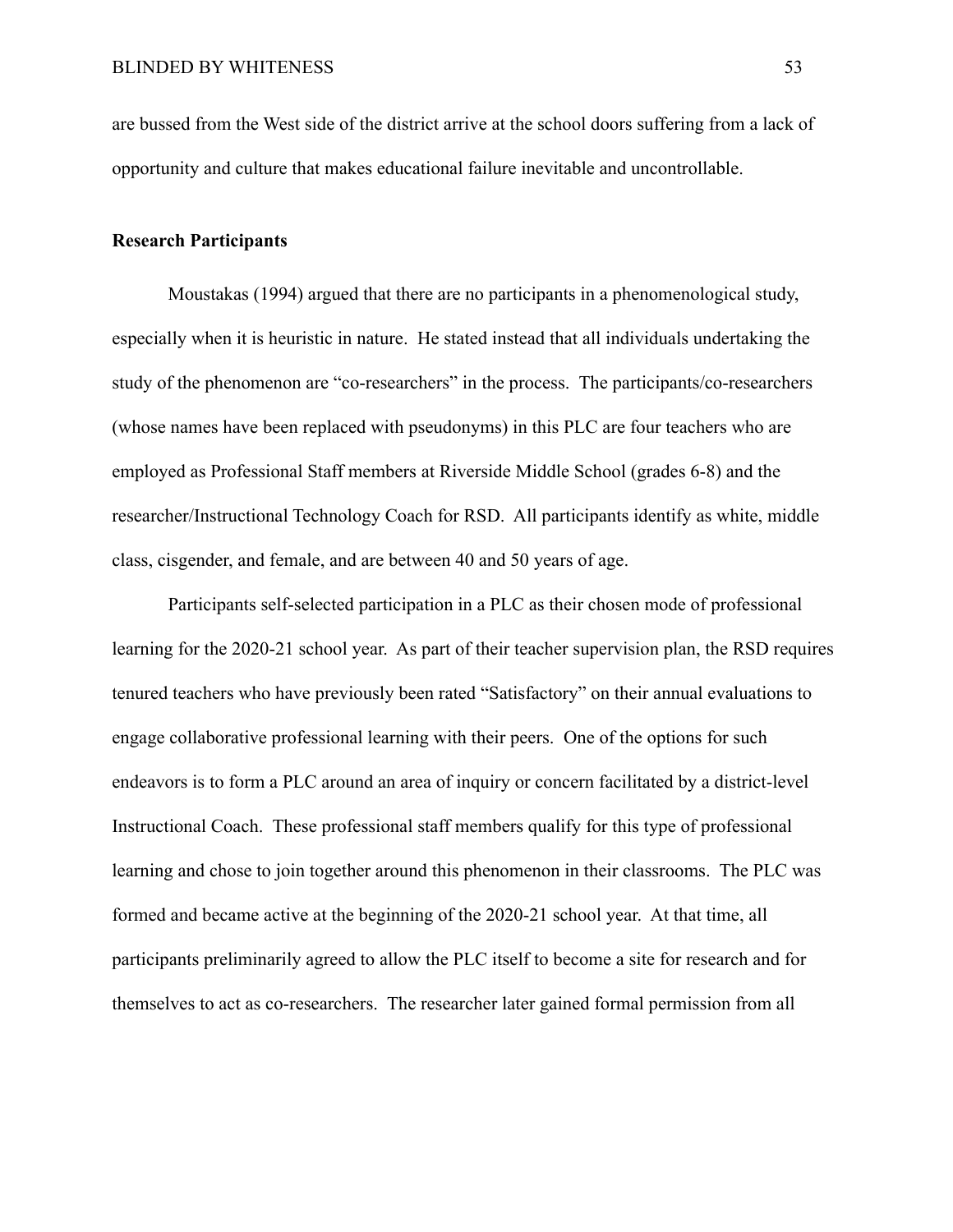participants by obtaining signatures on a Participation-Release Agreement modeled after Moustakas's (1990) sample (see Appendix A).

#### *Participant 1: Cathy*

Cathy is an 8th grade English/Language Arts teacher. She has taught in the school for 11 years. Before that, she was employed in television broadcasting. She has two school-age children, and does not live in the district.

## *Participant 2: Teri*

Teri is a 7th grade Social Studies teacher. She has taught in the school for 13 years. She has two teenage children who attend high school in a different public school district.

# *Participant 3: Helen*

Helen is a 6th grade Reading Specialist. She has taught in the building for 16 years. She has previously been employed as a grade-level, classroom Reading teacher. This year, she is working as a specialist who works with small groups of students as part of our MTSS (Multi-Tiered System of Supports) Tier 2 team. She has two college-graduated children who are employed or in graduate school. She is the Education Association President, a position that she has held for almost twelve years.

## *Participant 4: Hannah*

Hannah is an 8th grade Mathematics teacher. She has been employed in the building for 18 years. She has two college-graduated children who are employed or in graduate school.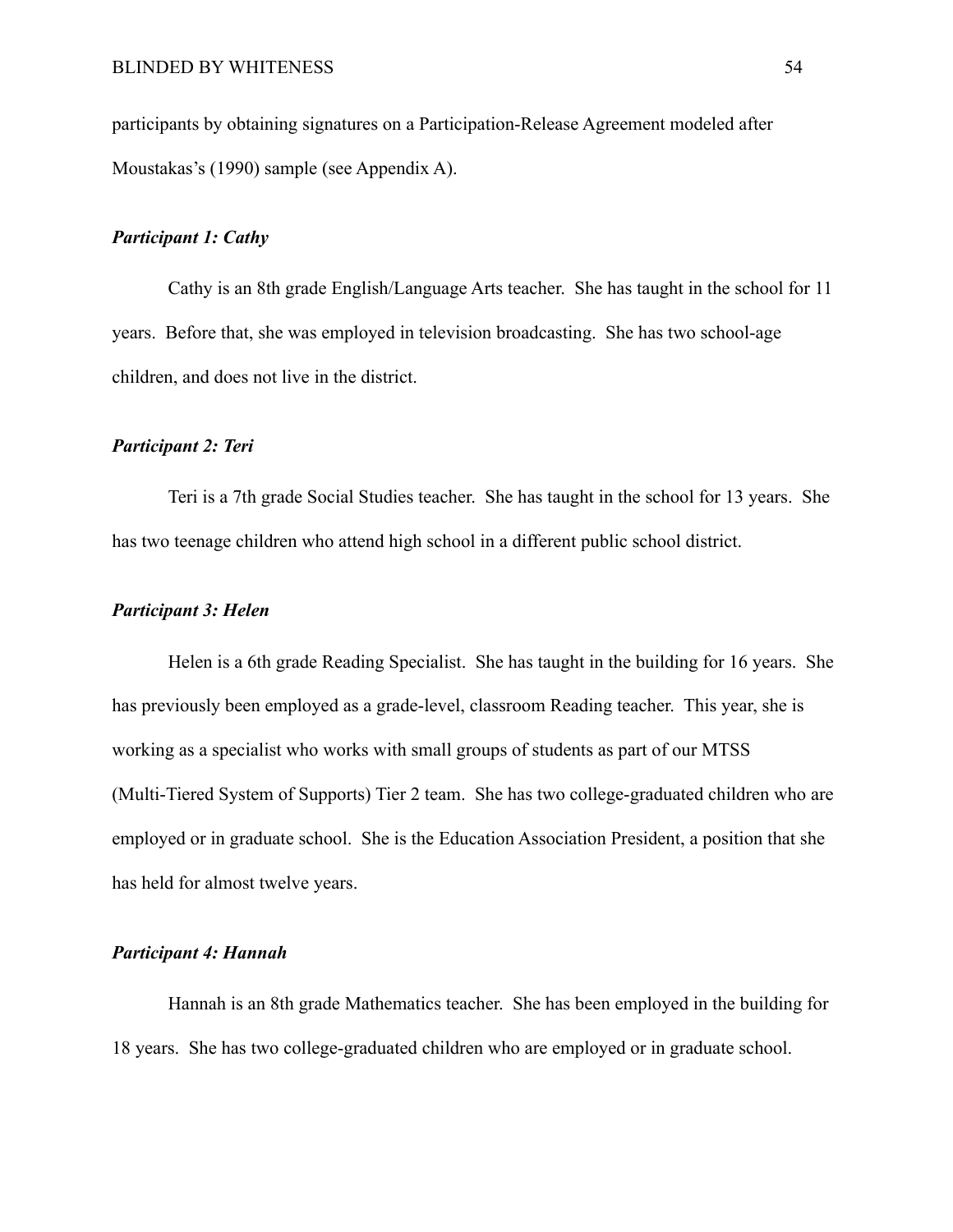# *Researcher/Participant 5*

I am currently the K-12 Instructional Technology Coach and the researcher. I have been employed by the district for 16 years. Prior to this year, I was a classroom mathematics teacher at Riverside High School, and, for the previous two years, a part-time Instructional Technology Coach at the high school level. In that capacity, I had the opportunity to develop collegial and collaborative working relationships with middle school faculty through a series of professional learning experiences focusing on the district 1:1 technology implementation plan. The PLC that is the focus of this research was undertaken as part of my Instructional Coaching work with district teachers toward more inclusive and equitable classroom technology integration. The PLC met bi-weekly for the entirety of the 2020-21 school year (August 2020-May 2021).

## **Methods of Data Collection**

The research questions lend themselves to qualitative study, as they are best answered by considering the "human living experiences" that mark human interaction with each other in the context of this phenomenon (Sultan, 2019, p. 4). In order to uncover these stories, this study followed the experiences of four secondary teachers (grades 6-8) and one Instructional Coach over the course of eight weeks (March-April 2021) as they participated in bi-weekly PLC meetings whose focus was deficit discourse. Meetings were one hour in duration and were held via Zoom. PLC meetings were conversational in nature, facilitated by the researcher/coach. PLC activities relied heavily on discussion and conversation, but also included concept mapping, brainstorming and reflective activities, and idea sharing based on thinking prompts adapted from Singleton's (2015) *Courageous Conversations about Race* (see Appendix B).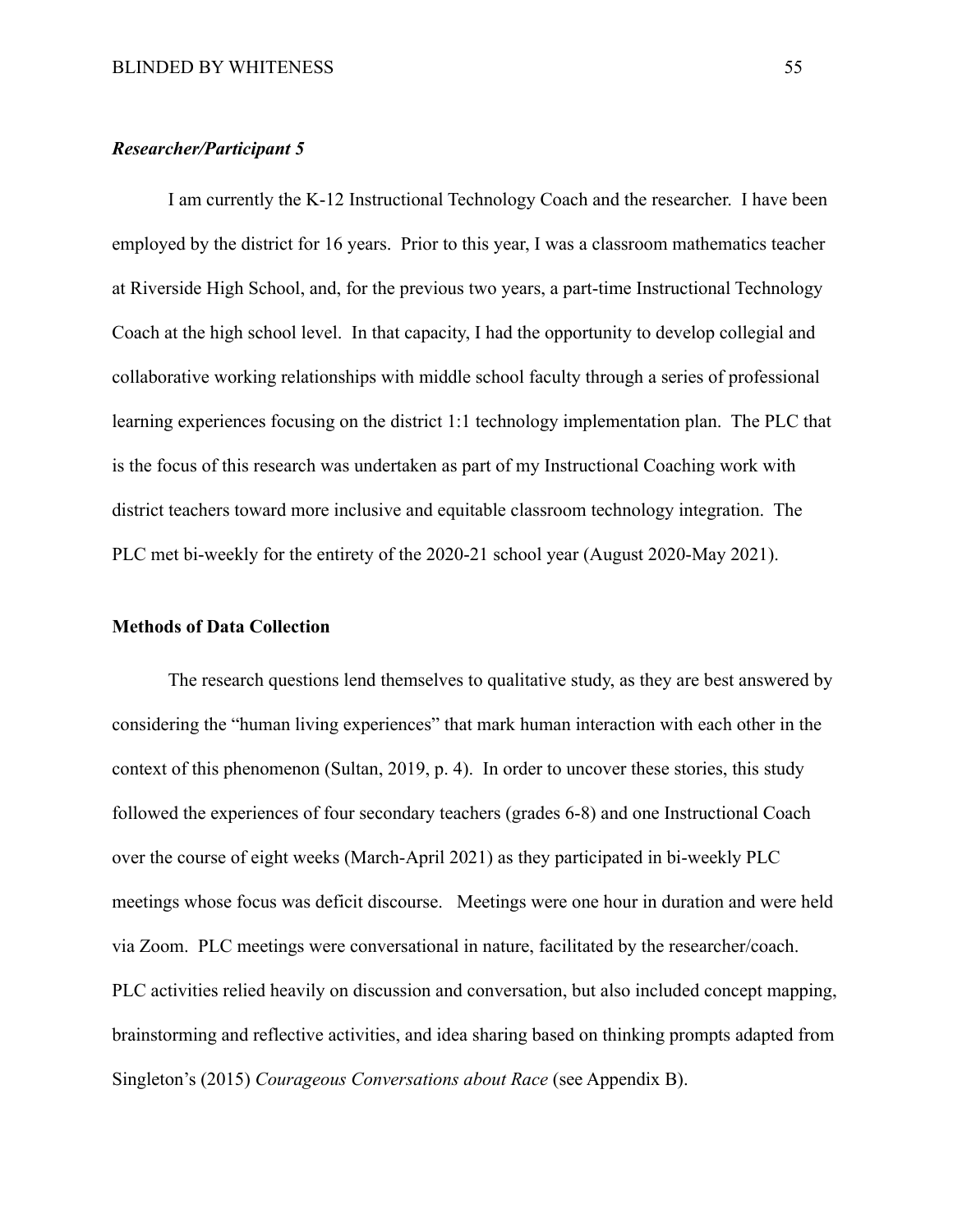Archival data in the form of meeting transcripts, memos, and participant-created artifacts was considered from PLC meetings that occurred in the six months prior to the data collection period. Data was collected in the forms of reflective participant and researcher journals, meeting memos and transcripts, semi-structured interviews, classroom observations, and participant-created artifacts.

# *Reflective Journaling*

As previously discussed, critical self-reflection on assumptions (CSRA) and capturing those thoughts, impressions, and feelings, is central to the adult learning process that this study documents (Mezirow, 1994). Unlike memoing, whose focus is connection between researcher and data, reflective journaling--employed in the study of a phenomenon--allows the researcher and co-researchers to explore their relationships with self, others, and the phenomenon itself (Vicary et al., 2017).

For the researcher, reflective journaling has been shown as an effective "bracketing" device (Vicary et al., 2017). According to phenomenological tradition, it is vital to the research that the researcher recognize, acknowledge, and--where appropriate--set aside her biases before engaging in data collection and analysis (Andrew, 2017; Creswell et al., 2007; Moustakas, 1990, 1994; Vicary et al., 2017). Therefore, reflective journaling will not simply provide a rich narrative from which the researcher's and co-researchers' stories will be revealed, synthesized, and grappled with, but will also allow the researcher distance and perspective through processing of the thoughts, feelings, and experience that she brings to the study.

Co-researchers and I recorded thoughts, feelings, and responses to reflection prompts (see Appendix C) based on PLC readings and discussion following each PLC meeting. The reflection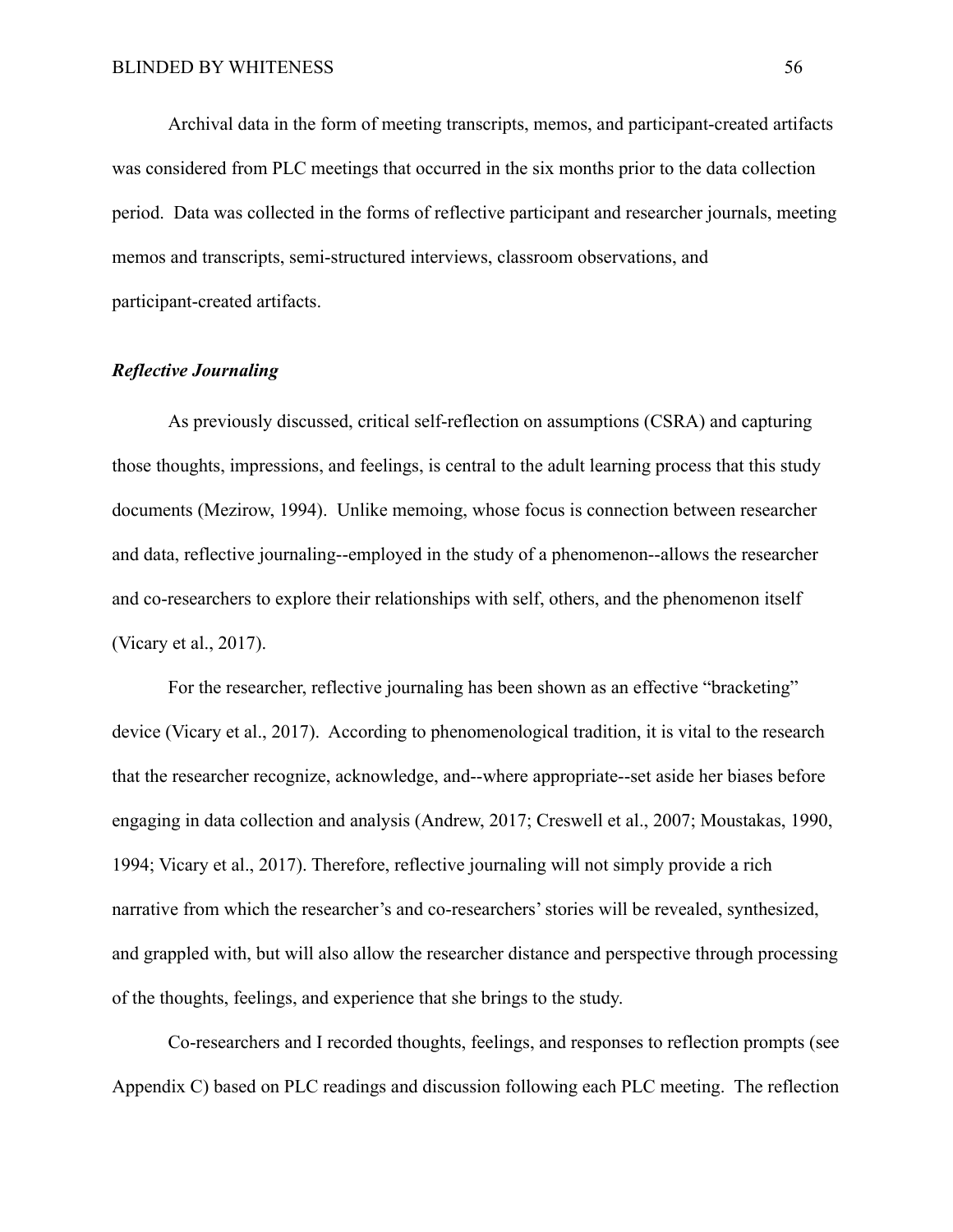#### BLINDED BY WHITENESS 57

prompts were shared electronically in shared Google Docs between researcher and participants. Participant responses were readable only by the researcher and the individual participant. Reflective journals could be engaged at any additional times we desired, especially as we felt prompted by classroom/professional interactions or independent reading and thinking.

Following the data collection period, I selected four reflective journal entries per participant--including myself--for analysis. Journal entries were selected according to the following parameters: One entry was selected from the first three months of PLC meetings in which dialogue and reflection centered on identity of teachers and students; a second, from months four, five, and six, when the concentration moved to the culture of poverty and its manifestations in our classrooms, our system, and our discourses; a third entry was selected from the actual data collection period, during which we looked more closely at pedagogical identity; and a final entry, chosen at random to provide a more complete picture of each participant's experience as it relates to the research questions. Analyzing journal entries chosen in such a way revealed any changes in the ways that teachers perceive identity for themselves and their students. Reflective journals were stored electronically as shared Google Docs between researcher and individual co-researchers.

## *Memoing*

According to Herr and Anderson (2015), qualitative action researchers rely heavily on "ongoing memoing or journaling due to the action orientation and fast paced nature of action research" (p. 91). It is not just the efficiency of memoing that makes it a wise choice for data collection. Rather, it provides space and time researchers and participants within the phenomenon "stepping back into ongoing analysis" (p. 91). Memoing performs an analytic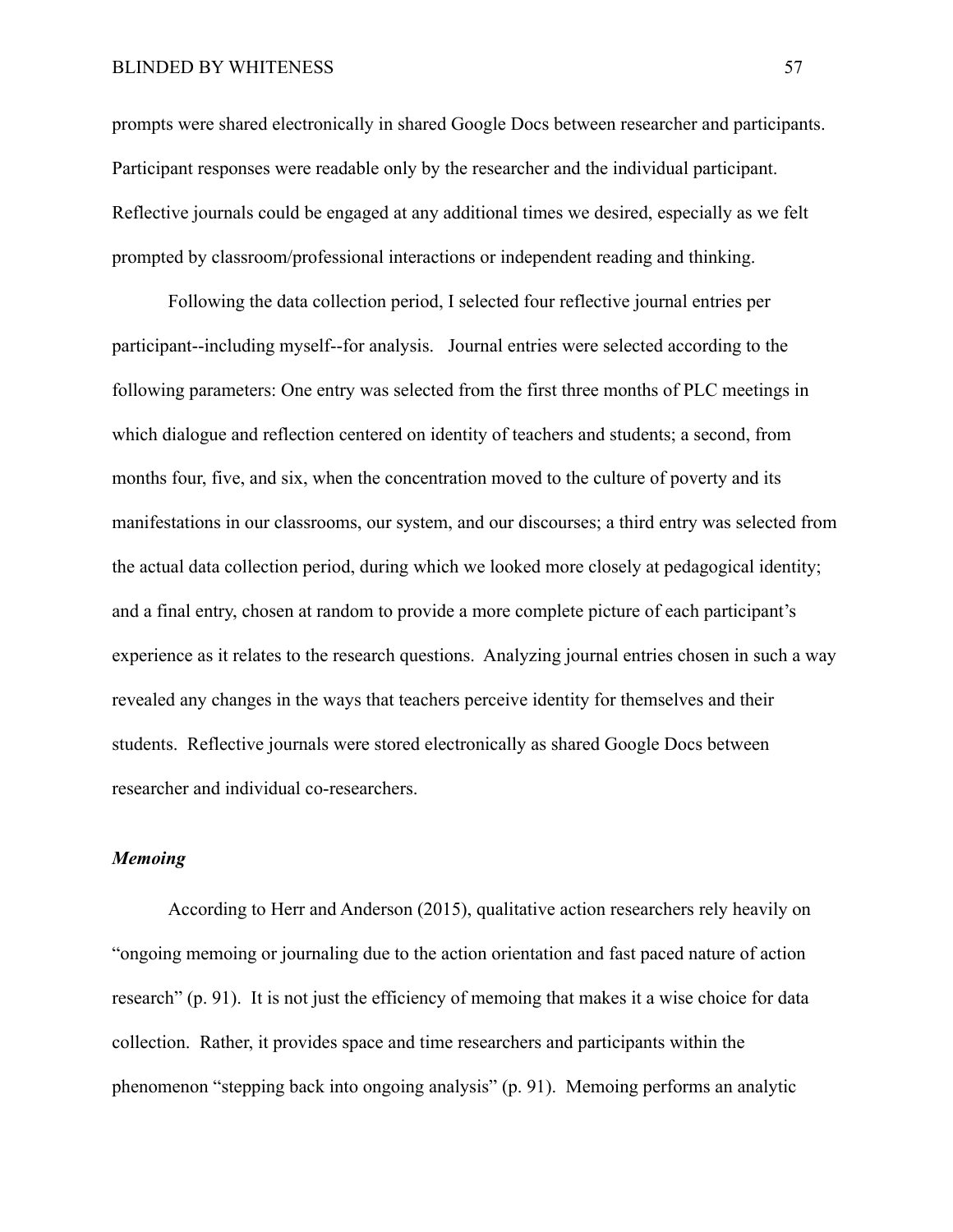function by 1) creating a map of and connection between research activities, 2) extracting meaning from the data as it is produced, and 3) maintaining momentum as connections are made between research activities and data collection (Birks et al., 2008; Rossman & Rallis, 2017). Often, memoing provides for a space in which the researcher can connect with the data, thereby engaging with her "research to a greater degree than would otherwise be the case" (Birks et al., 2008, p. 69).

For this study, memoing was used to capture information as it occurred so as not to lose it during synthesis. Further, memoing was employed as a means to interpret data in the context of the research questions and study site, as well as to be responsive to the co-researchers' experience. Unlike reflective journaling which was completed immediately following PLC meetings and other discrete occasions which prompt critical thinking, memoing was completed by the researcher upon review of recorded meetings and their transcripts. By allowing time to lapse between participation in dialogue with others and bracketing through reflective journaling about personal reactions, thoughts, and feelings, watching and listening to the recorded meeting at least three days after the meeting date allowed greater distance and objectivity during the memoing process. Memoing, then, allowed me to focus on and synthesize the other participants' experience and consider them a bit apart from though connected to my own. The process of memoing also allowed me to capture the verbiage we use as we discuss our identities as well as our students during PLC interactions and dialogues, thereby revealing our positionality and our perceptions of that of our students. Memos from PLC meetings that occurred during the data collection period were considered during data analysis. In addition, memos from those meetings that occurred prior to data collection were also analyzed as archival data. Memos are stored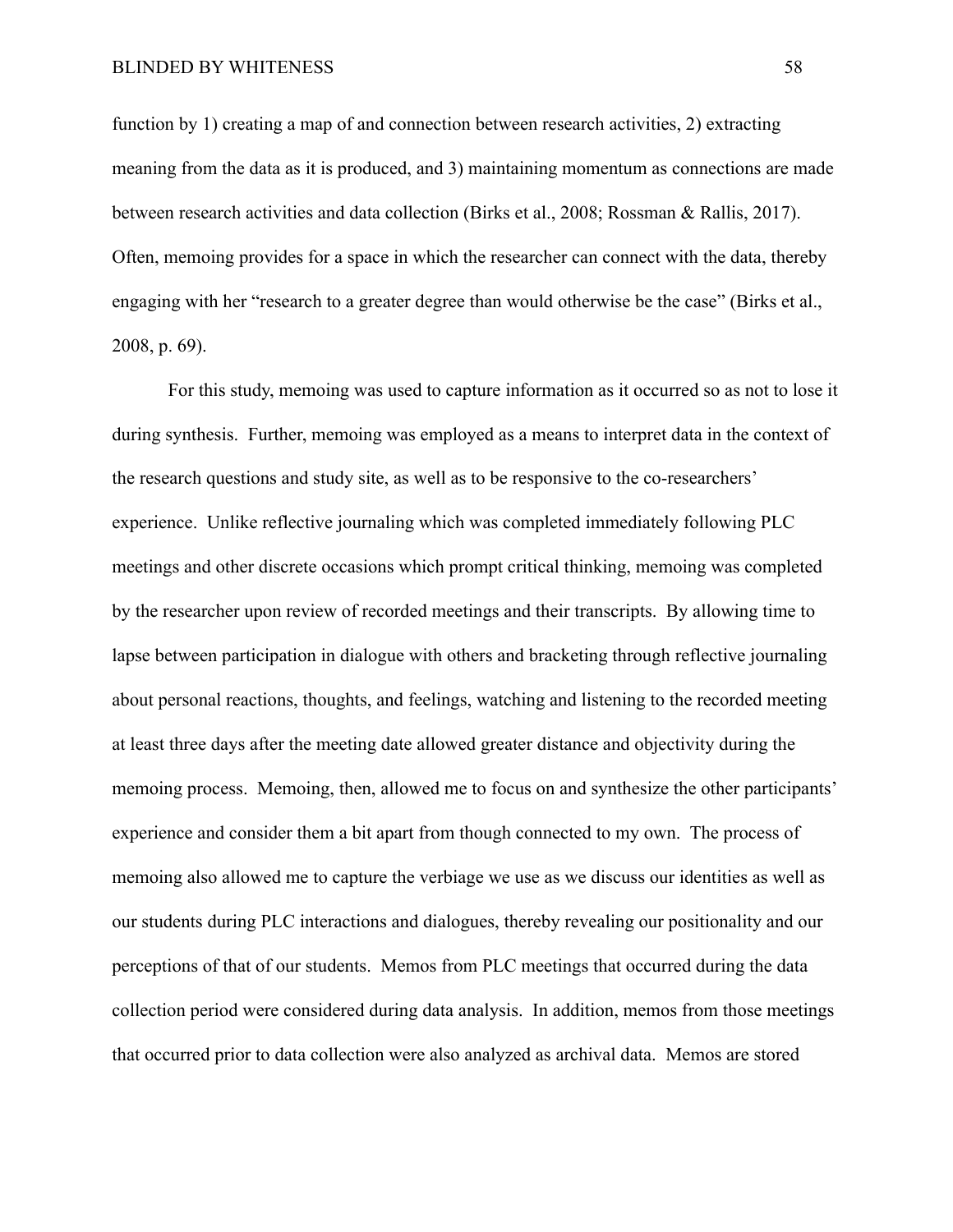electronically as Google Docs on my personal Google Drive. For validity and reliability, they were shared with co-researchers to ensure that reporting of discussion and events was true and as objective as possible.

#### *Semi-Structured Interviews*

Moustakas (1994) maintained that, for purposes of studying phenomena, "the long interview" is the typical method of data collection (p. 114). He was careful to point out that phenomenological interviews are not interrogations, but rather they are conversational, dialogic, and responsive to the direction in which the participant moves during the course of exploring her reaction to as well as thoughts and feelings evoked by the phenomenon. Therefore, it is imperative and incumbent upon the researcher that she begins by creating a calm, relaxing environment of trust in which the participant feels comfortable to be honest, open, and free from judgment regarding the story that unfolds. To that end, the researcher may prepare and use an interview protocol that employs open-ended comments and questions. Moustakas (1994) argued, however, that the questions may be "varied, altered, or not used at all when the co-researcher shares the full story of his or her experience" (p. 114).

I decided to utilize interview questions for the two interviews adapted from McIntyre's (1997b) *Making Meaning of Whiteness* and Settlage (2009) (see Appendix D). To capture the experience of all participants in spontaneous, dialogic ways, I conducted two semi-structured interviews with each participant (one per week for eight weeks), spaced four weeks apart. This interview schedule allowed for more manageable data collection. Further, as heuristic inquiry examines each participant's experience independent of the others, the staggered interview schedule did not seem to negatively impact the collection of data for any one co-researcher.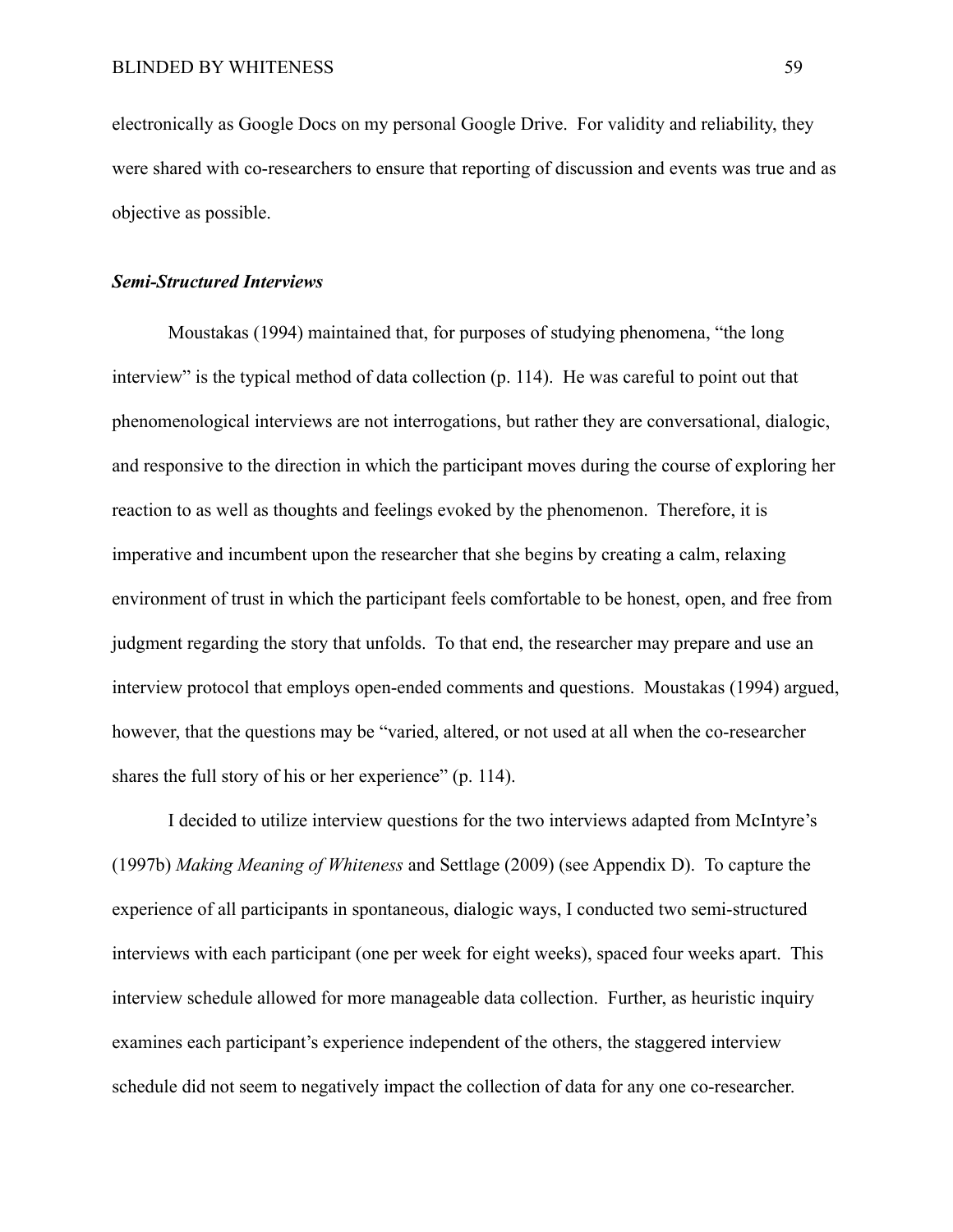Coupled with other data collection tools, staggered interviewing provided a comprehensive depiction of each participant's experience. In addition, semi-structured interviewing allowed the researcher to probe teacher perceptions of student identities as well as conceptions of their own pedagogical identities as they participated in PLC activities and dialogues. Interviews were recorded so that I was required to take minimal notes, thereby allowing greater attention to the co-researcher, interview process, and resultant dialogue (Moustakas, 1990). Interviews were conducted via Zoom and each was one hour in length.

#### *Classroom Observations*

To further triangulate the data and to compare teachers' self-reported and conversational beliefs and thoughts with their enactment in her classroom setting, classroom observations were conducted. According to Adler and Adler (1994), observation is "the fundamental base of all research methods" (p. 389). Patton (2002) maintained that, due to the power of language to shape the experiences of speaker and hearer, emic observation of language is particularly crucial to "faithfully represent participants in their own terms and be true to their worldview" (p. 290). Enyedy, Goldberg, and Welsh (2005) asserted that observation of teacher classroom interaction is especially important to analyzing teacher identity. Therefore, each co-researcher was observed for a regular 72-minute blocked class period during a single class. To the extent possible, these observations were scheduled in such a way that, when combined with the interviews, they provided a continuity of data collection across the time period for each participant. Prior to the observation, I met with the teacher for context within the classroom setting including demographics of students, culture of the classroom environment, etc. During the observation, I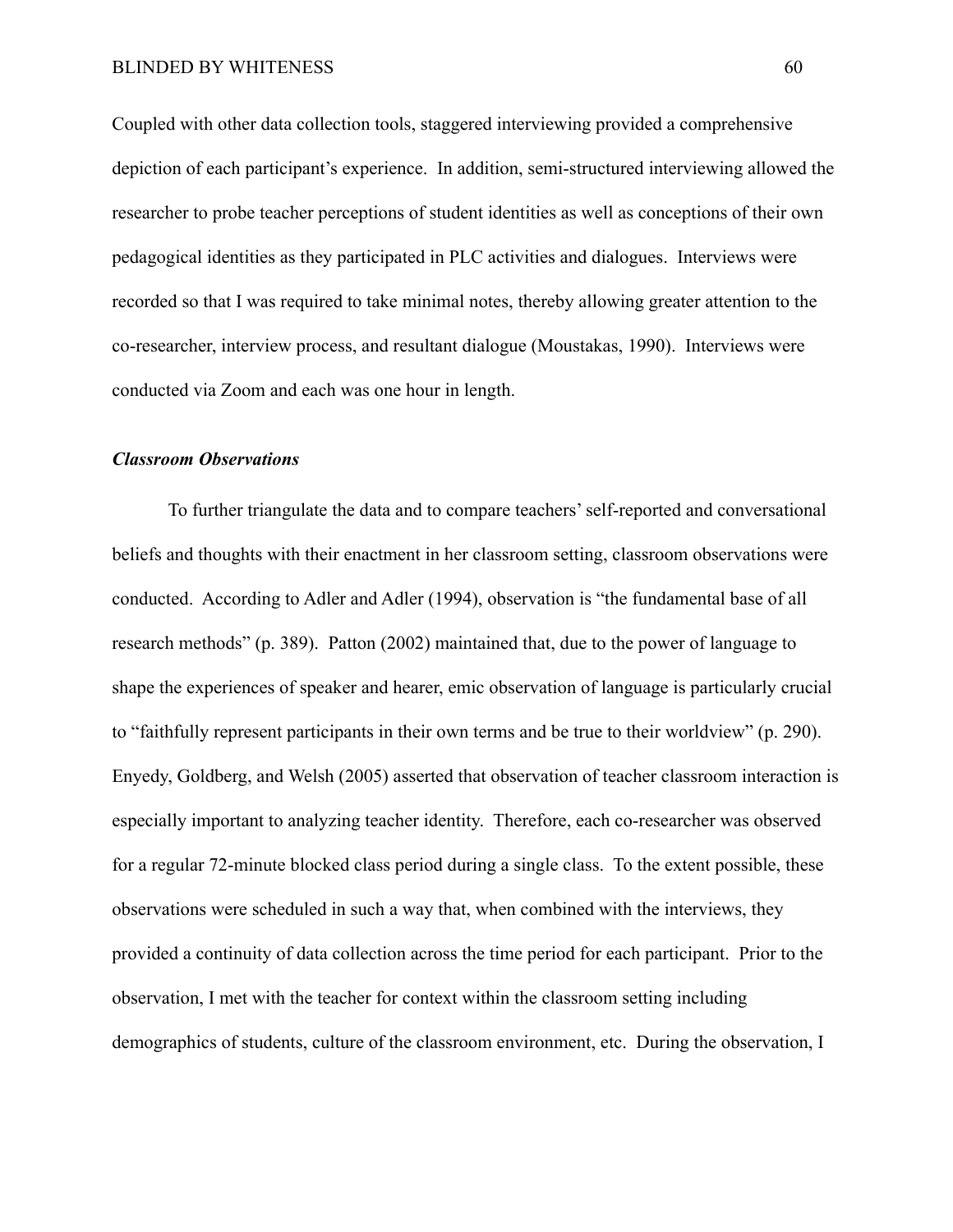took contextual notes around teacher discourse to and about students. Classes were recorded using a Swivl device and iPad to allow for transcription and coding following observations.

The observation protocol was developed by the researcher and piloted in a series of six classroom observations in the two months preceding data collection. After the first observation, the protocol was revised to provide a space to document the type of interaction that the teacher engaged (teacher-to-student, teacher-to-group, or teacher-to-teacher). The next revision occurred following the third observation, at which time a column was added to allow for the capture of the type of learning activity occurring at the time of the teacher interaction. The revised observation protocol was used successfully for an additional three observations (see Appendix E). Observation of teacher interaction and discourse to and about students provided demonstration of teachers' self-reported perceptions around teacher and student identity. By positioning the observation between the two interviews as much as possible, the researcher had the opportunity in the second interview to drill down on observed interactions, as necessary, to provide texture and fill in any gaps in the emerging depiction of any participant's experience (see Figure 1).

## **Figure 1.**

*Data Collection Timeline by Week.*

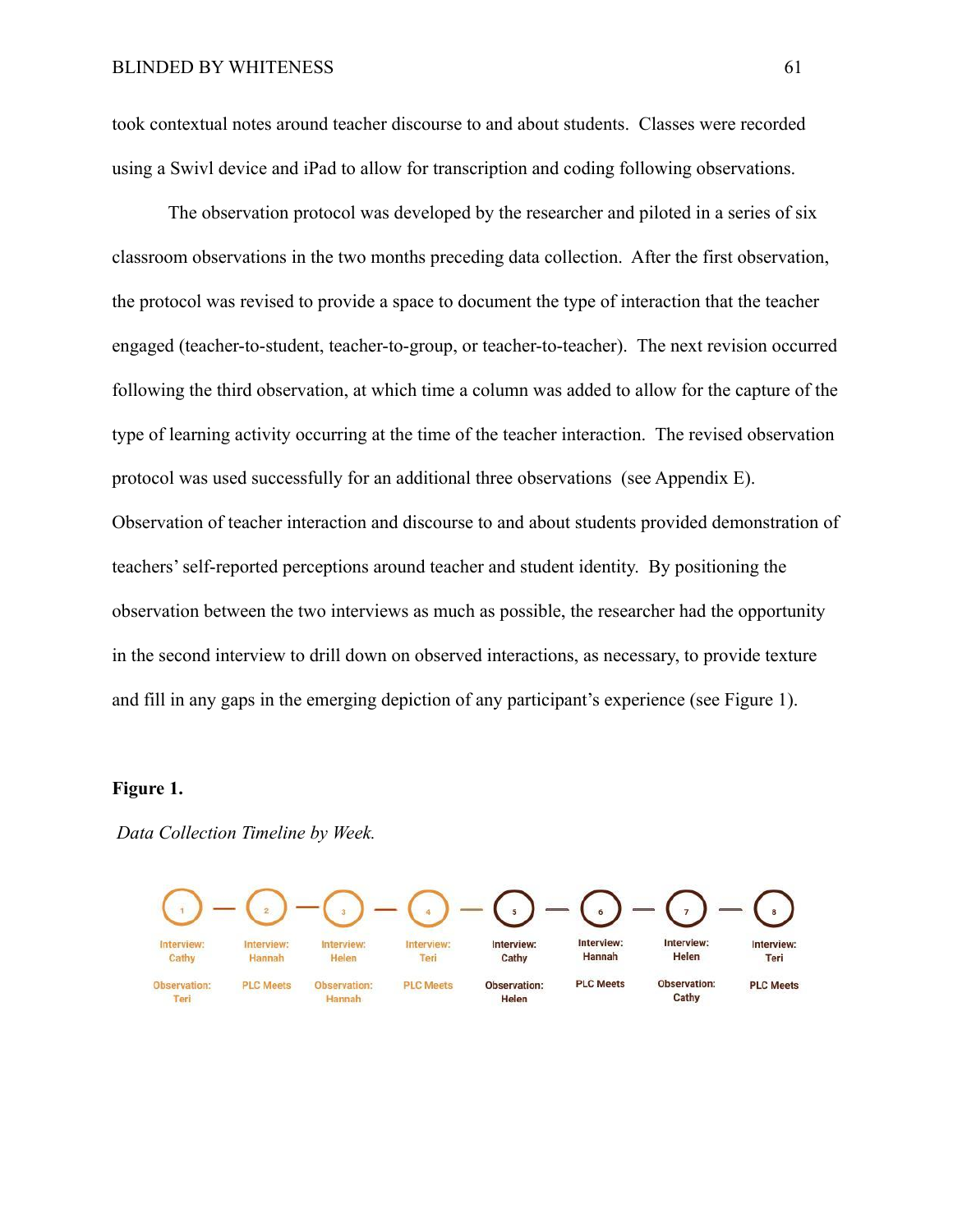#### *Artifacts*

Key to understanding the experience of individuals as they experience a phenomenon is a complete picture of that experience. While a significant part is revealed through journaling, interviewing, dialogue, and observation, there are other means by which individuals add depth and texture, shadow and light to the emerging portrait. Moustakas (1990), Sultan (2019), and Creswell et al. (2007) maintained that artifacts in the form of documents including poetry and artwork "offer additional meaning and depth and supplement depictions of the experience obtained from observations and interviews" (Moustakas, 1990, p. 49). Co-researchers and I produced artifacts during PLC meetings based on activities and discussion around identity development, class, race, and perceived ability in the classroom. Such artifacts were considered during the data collection process as they further illuminate the impact of PLC participation on the teachers' perceptions of their own pedagogical identities, as well as their students' identities and abilities.

An artifact that was of particular interest were culturegrams (Chang, 2008) produced by the co-researchers and used as Identity Maps (see Appendix F). To create these maps, participants were asked to consider themselves situated within their classrooms. Then, they identified and described their most influential affiliations with various groups in twelve different categories (occupational, religious, gender, geography, family, health, age, economic, political, recreational, aesthetic, and ethnic). Finally, they were asked to identify and rank the three affiliations that most informed their Primary Identities, or "who they are" in the classroom as they interact with students, peers, curriculum, etc.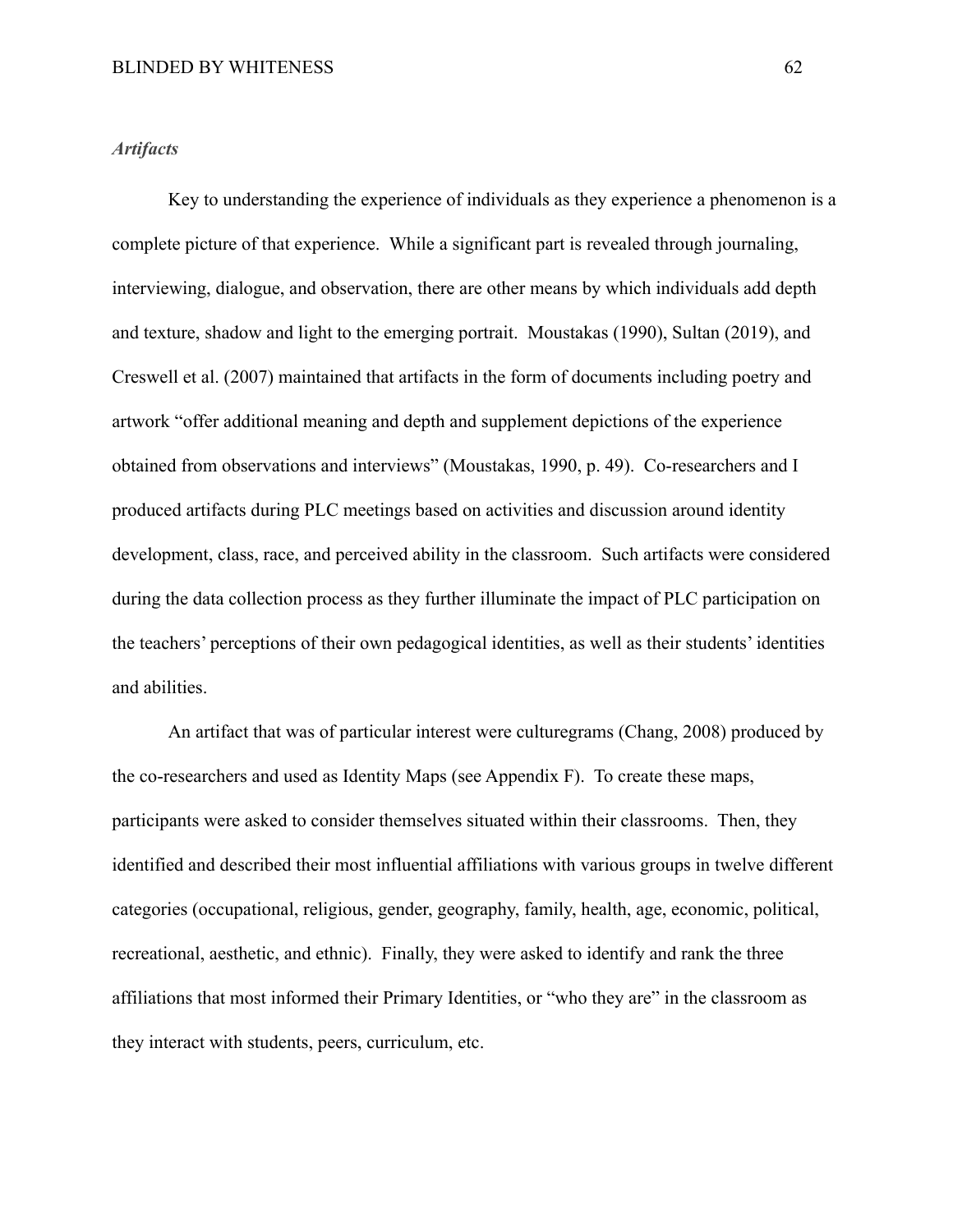Each co-researcher actually produced two Identity Maps, one at the initial PLC meeting in September 2020, as well as a "terminal" identity map at the end of the 8-week data collection period in April 2021. During the data analysis process, the two maps were compared to identify trends and changes in the co-researchers' perceptions of their own identities.

#### **Data Analysis Framework**

Data was analyzed through the Moustakian approach to heuristic and phenomenological analysis. Moustakas (1990, 1994) defined six phases to the data analysis process: 1) Initial Engagement, 2) Immersion, 3) Incubation, 4) Illumination, 5) Explication, and 6) Creative Synthesis (see Figure 2).

#### **Figure 2.**



*Moustakian heuristic analysis*

From the initial engagement phase, the puzzle of practice is realized and the researcher "discovers an intense interest, a passionate concern that calls out to the researcher, one that holds important social meanings and personal, compelling implications" (Moustakas, 1990, p. 27).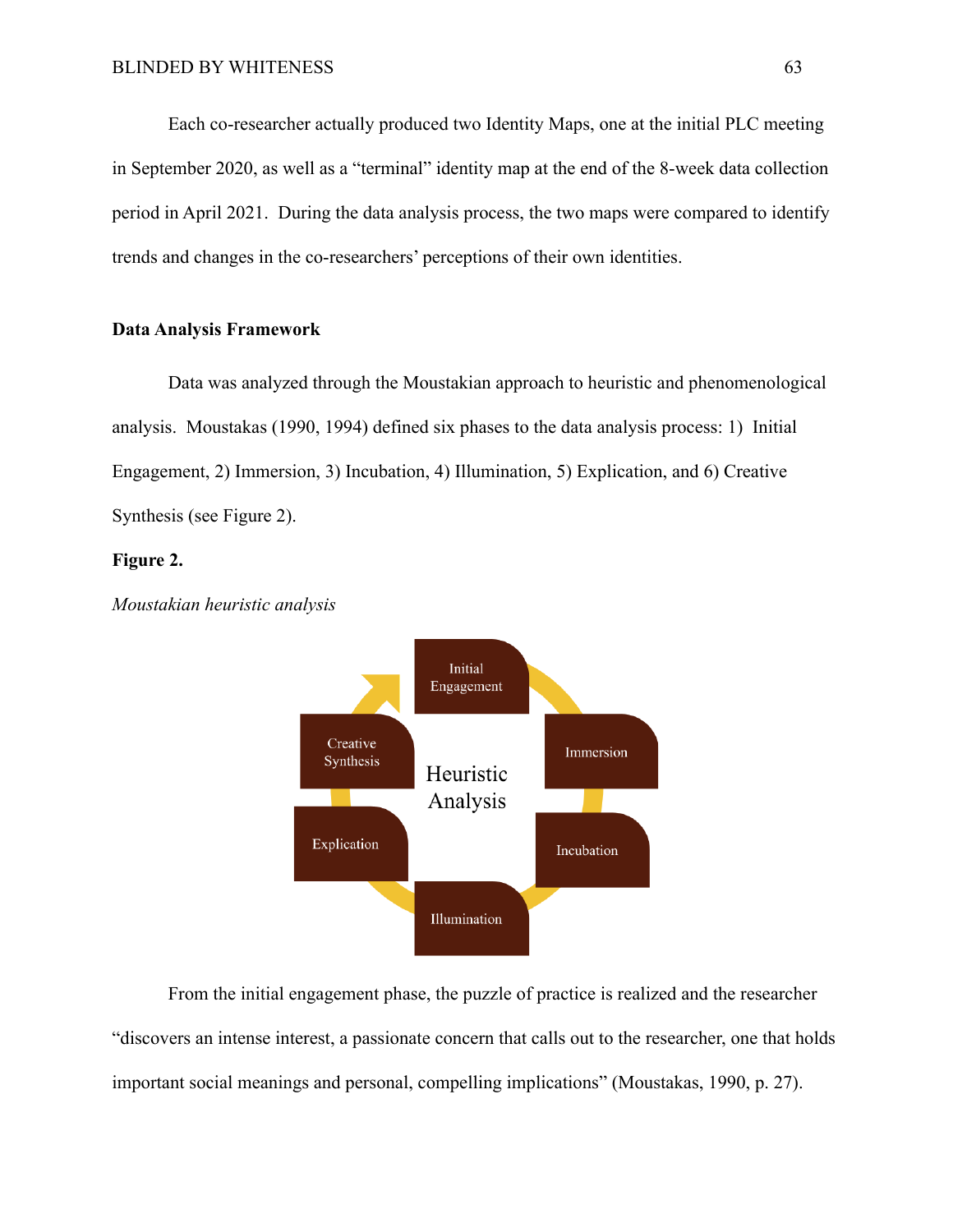#### BLINDED BY WHITENESS 64

Once the puzzle coalesces into a question, the researcher immerses herself in the topic. "Walking, sleeping, and even dream states" are consumed with the connection between the question, the researcher's auto-biographical context, and the larger world (p. 27). But such all-consuming attention can be sustained only so long. From immersion, the researcher retreats into a period of incubation, marked by "intense, concentrated focus on the question" (p. 28). The growth that occurs during incubation is unlike that of the joyous clamor of immersion. Instead, this is a quiet growth of realization and a clarification--a cognitive honing in on the embers that remain once the initial fireball has burned out. During incubation, "a seed has been planted; the seed undergoes silent nourishment, support, and care that produces a creative awareness" of the question under consideration (p. 29).

At this point, the researcher is ready for purposeful, focused study. During illumination the researcher has become receptive to the story that data has to tell. Practically, it is during this phase that raw data will be collected, analyzed, and coded for themes and patterns. From those themes and patterns, the story of the phenomenon emerges. Explication fills in gaps in the landscape created and charted by the researcher as she engages sense-making of the data, themes, and the phenomenon that they unveil. The depiction remains flat and incomplete, however, until creative synthesis allows intuition and tacit knowledge to create texture, deepen shadows, brighten horizons, and extend the boundaries beyond the discrete snapshots provided to formulate the living experiences of the phenomenon's inhabitants.

According to Moustakas (1990), "the synthesis of essences and meanings inherent in any human experience is a reflection and outcome of the researcher's pursuit of knowledge" (p. 33). Because of the researcher's high profile within the data and its interpretation, Sultan (2020)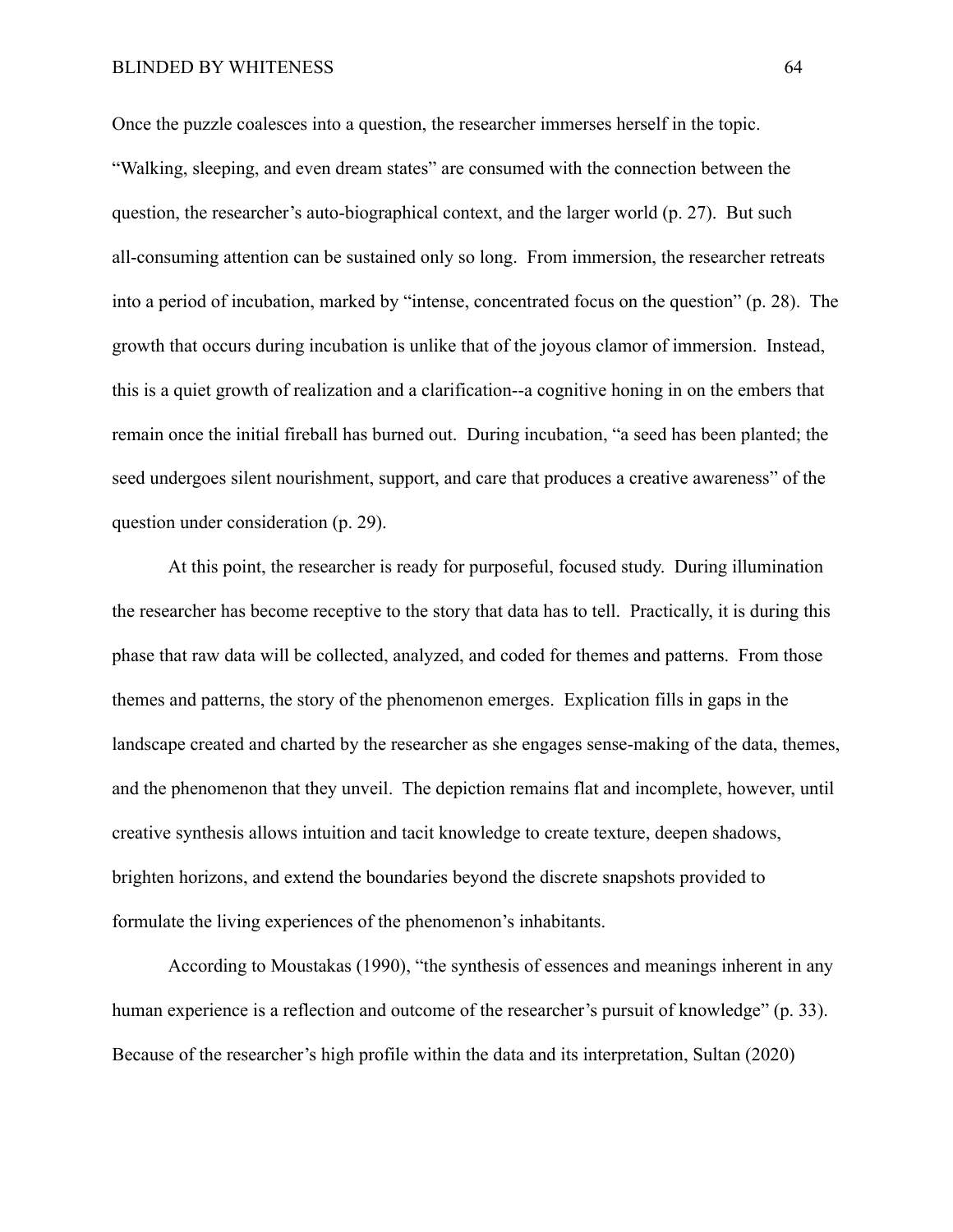encouraged heuristic researchers to engage self care activities, including peer debriefing, to support the researcher's ability to be fully present within her own experience and, simultaneously, fully integrate the co-researchers' experience, as well. Thus, for purposes of self care, I employed three critical friends, with whom I debriefed before and after interviews, classroom observations, and PLC meetings. In addition, during the data analysis phase, I frequently shared raw data as well as my analyses and interpretations. According to Costa and Kallick (1993), "a critical friend, as the name suggests, is a trusted person who asks provocative questions, provides data to be examined through another lens, and offers critique of a person's work as a friend" (p. 50). Pfeiler-Wunder (2021) argued that, as white educators, "engaging in ongoing conversations" with critical friends is particularly vital as we wrestle with our positionality and power in an oppressive system (p. 13). As part of the framework provided by heuristic inquiry, employment of critical friends who were outside the research site but were well-informed regarding the study under examination and the methodology under which it was conducted provided the opportunity to realize the "cognitive and emotional engagement necessary" to fully understand, appreciate, and be able to articulate the shared experience of the phenomenon (Sultan, 2020, p. 169). To ensure that my white, middle class positionality was removed as much as possible from my interpretations of data and events, my critical friends were a group of strategically selected educators, representing Pacific Islander, Indigenous American, and Black communities as well as urban and rural areas of the US.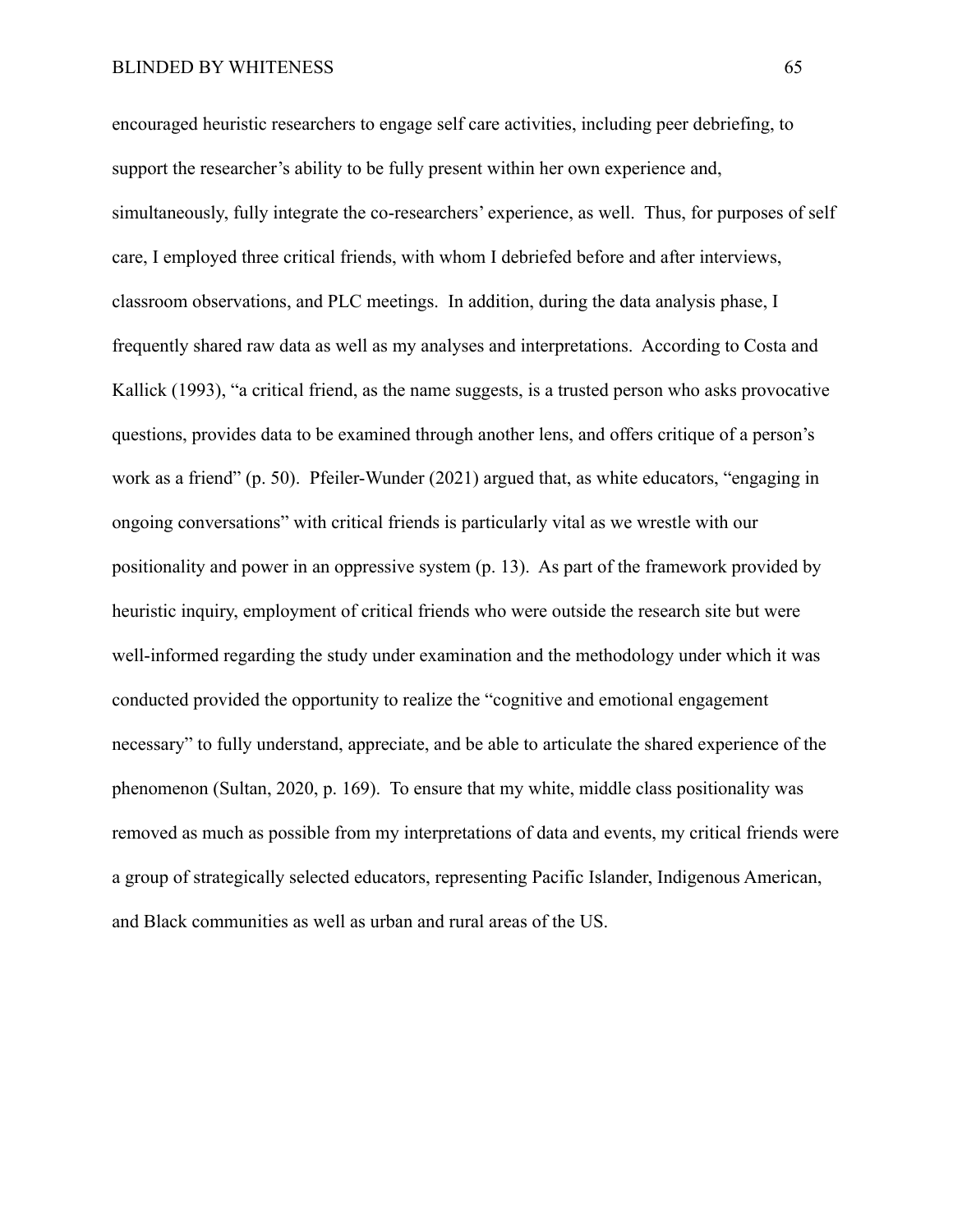#### **Data Analysis Process**

The framework of heuristic inquiry undergirded this study. As I analyzed the data from each participant, however, I specifically followed Moustakas' (1994) transcendental phenomenal methodology (see Figure 3). As prescribed by this method, before I even began considering the collected data, I first engaged the "epoche" or "bracketing" process described by Moustakas (1990, 1994) and Andrew (2017). Here, "we set aside our prejudgments, biases, and preconceived ideas about things" (Moustakas, 1994, p. 85). Andrew (2017) maintained that "this bracketing should go beyond cognitive understanding and seek to embrace emotional and somatic knowledge of my motives" (p. 32). Both authors agreed that only by spending time intently reflecting on one's own thoughts and experiences, thereby "indwelling" the topic at hand can heuristic researchers simultaneously reside within the phenomenon and maintain objective distance from it. To that end, before looking at data, I spent several hours over a series of days reflecting on my own thoughts, experiences, and motives, and engaging my critical friends so that I could approach the experience as something "to be gazed upon, to be known naively and freshly through a 'purified conscious'" (Moustakas, 1994, p. 85).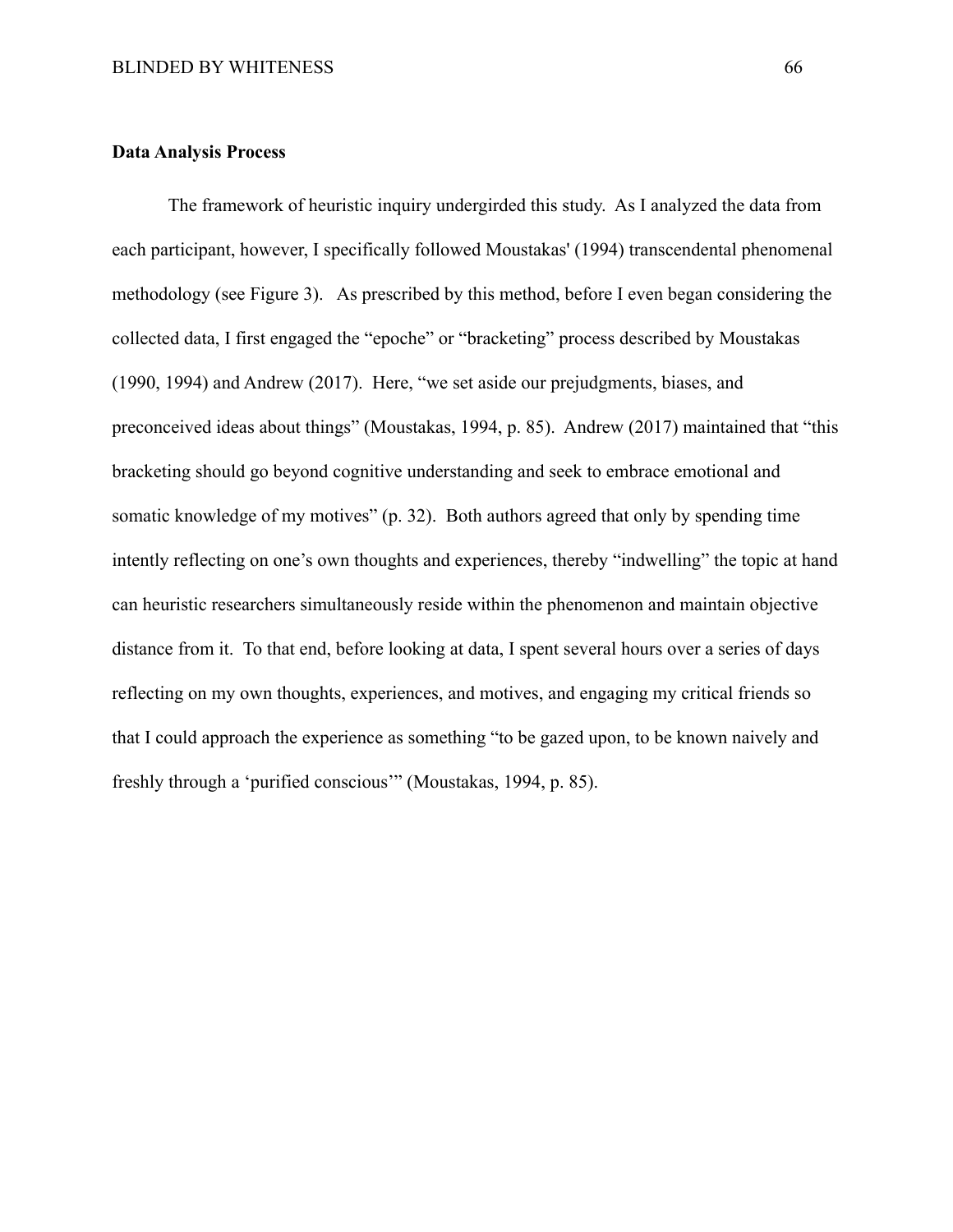### **Figure 3.**





After bracketing, I compiled the data for a single participant, including memos, reflections, artifacts, and transcripts from PLC meetings; transcripts from interviews; as well as tally sheets, memos, and transcripts from classroom observations (see Table 1). The participant's data was then organized into a sequence that revealed her experience of this phenomenon. Beginning with historical, biographical data (taken largely from interviews) and then progressing chronologically through the period that marked data collection, the objective was to be able to live the experience as she had done, even as I had lived it alongside her.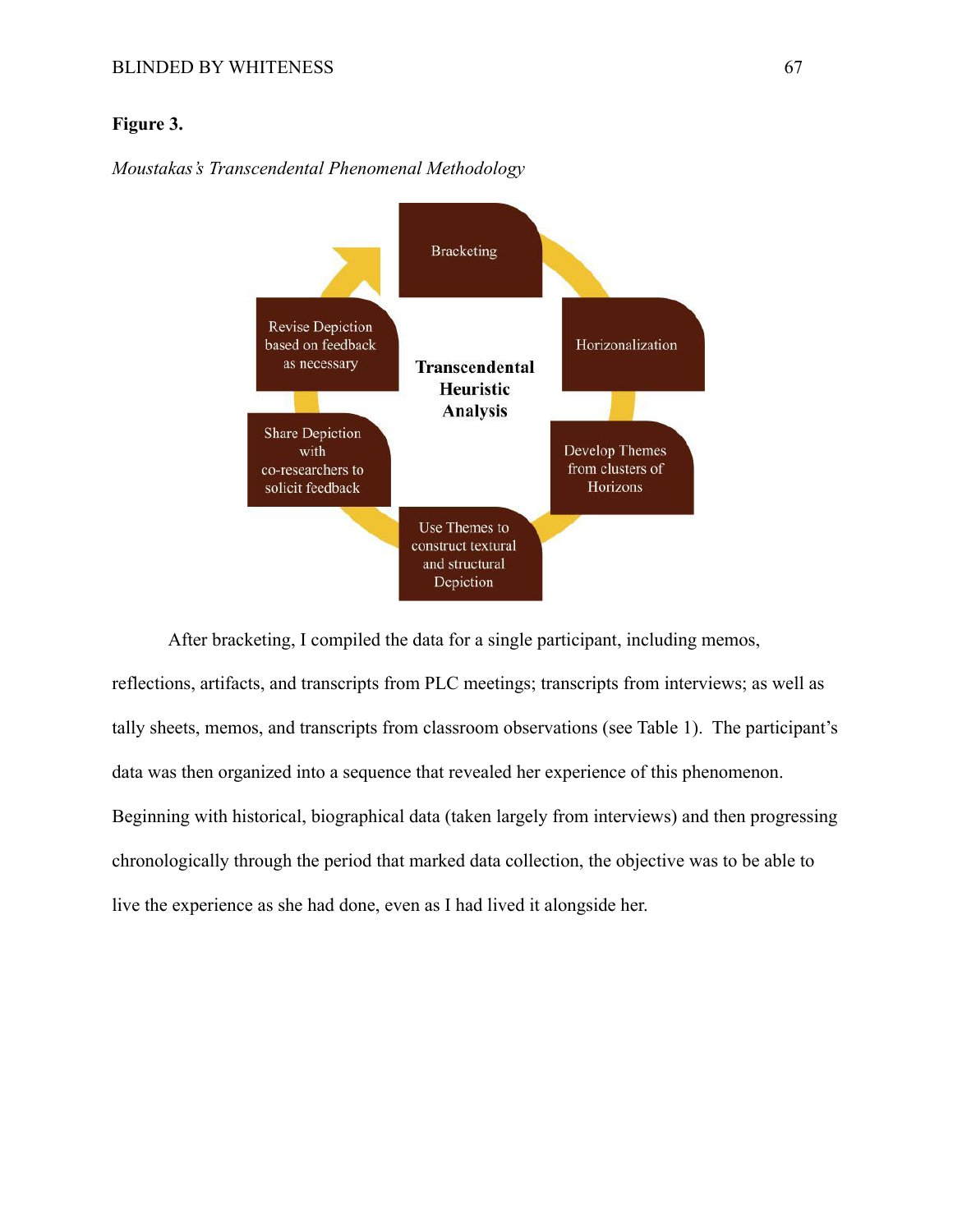## BLINDED BY WHITENESS 68

# **Table 1.**

# *Data Types by Participant and Data Collection Week Number*

| <b>Participant(s)</b> | <b>Type</b>                                        | Week #         |
|-----------------------|----------------------------------------------------|----------------|
| All                   | Archival Data: PLC Meeting Transcripts (9/20-3/21) | N/A            |
|                       | Archival Data: PLC Meeting Memos (9/20-3/21)       | N/A            |
|                       | <b>PLC</b> Meeting Transcript 1                    | $\overline{2}$ |
|                       | <b>PLC</b> Meeting Transcript 2                    | $\overline{4}$ |
|                       | <b>PLC</b> Meeting Transcript 3                    | 6              |
|                       | <b>PLC</b> Meeting Transcript 4                    | 8              |
|                       | PLC Meeting Memo 1                                 | 2              |
|                       | PLC Meeting Memo 2                                 | 4              |
|                       | PLC Meeting Memo 3                                 | 6              |
|                       | PLC Meeting Memo 4                                 | 8              |
| Cathy                 | Archival Data: Initial Identity Map                | N/A            |
|                       | Terminal Identity Map (4/21)                       | 8              |
|                       | Journal Entry 1                                    | $\overline{2}$ |
|                       | Journal Entry 2                                    | 4              |
|                       | Journal Entry 3                                    | 6              |
|                       | Journal Entry 4                                    | 8              |
|                       | Interview 1                                        | 1              |
|                       | Interview 2                                        | 5              |
|                       | <b>Classroom Observation Protocol</b>              | 7              |
|                       | <b>Classroom Observation Transcript</b>            | 7              |
|                       | <b>Classroom Observation Field Notes</b>           | $\tau$         |
| Hannah                | Archival Data: Initial Identity Map                | N/A            |
|                       | Terminal Identity Map (4/21)                       | 8              |
|                       | Journal Entry 1                                    | 1              |
|                       | Journal Entry 2                                    | 3              |
|                       | Journal Entry 3                                    | 5              |
|                       | Journal Entry 4                                    | 7              |
|                       | Interview 1                                        | 2              |
|                       | Interview 2                                        | 6              |
|                       | <b>Classroom Observation Protocol</b>              | 3              |
|                       | <b>Classroom Observation Transcript</b>            | 3              |
|                       | <b>Classroom Observation Field Notes</b>           | 3              |
| Helen                 | Archival Data: Identity Map                        | N/A            |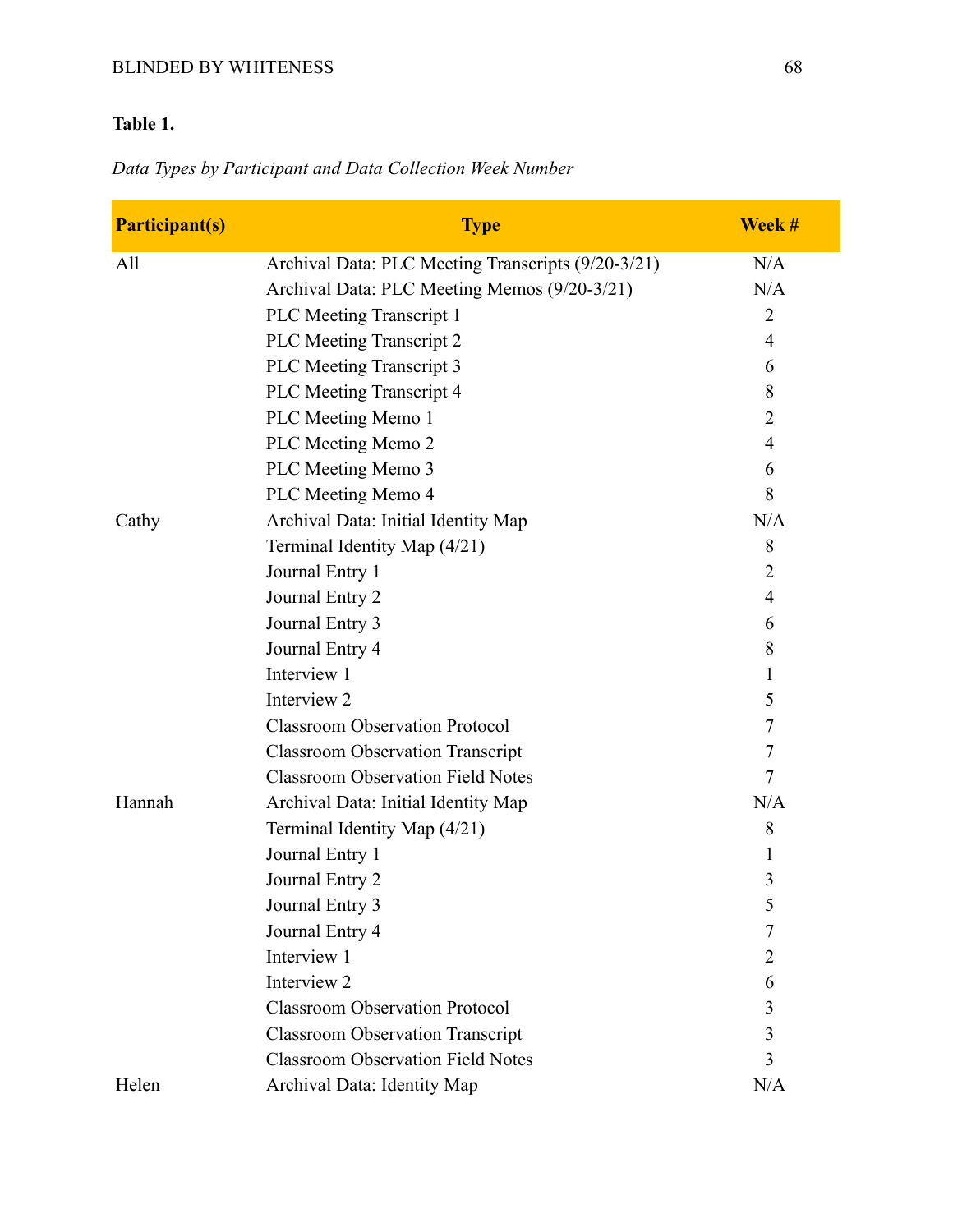|       | Terminal Identity Map (4/21)               | 8                |
|-------|--------------------------------------------|------------------|
|       | Journal Entry 1                            | 1                |
|       | Journal Entry 2                            | 3                |
|       | Journal Entry 3                            | 5                |
|       | Journal Entry 4                            | 7                |
|       | Interview 1                                | 3                |
|       | Interview 2                                | $\boldsymbol{7}$ |
|       | <b>Classroom Observation Protocol</b>      | 5                |
|       | <b>Classroom Observation Transcript</b>    | 5                |
|       | <b>Classroom Observation Field Notes</b>   | 5                |
| Teri  | Archival Data: Initial Identity Map        | N/A              |
|       | Terminal Identity Map (4/21)               | 8                |
|       | Journal Entry 1                            | 1                |
|       | Journal Entry 2                            | 4                |
|       | Journal Entry 3                            | 5                |
|       | Journal Entry 4                            | 7                |
|       | Interview 1                                | 4                |
|       | Interview 2                                | 8                |
|       | <b>Classroom Observation Protocol</b>      | 1                |
|       | <b>Classroom Observation Transcript</b>    | 1                |
|       | <b>Classroom Observation Field Notes</b>   | 1                |
| Tracy | Archival Data: Initial Identity Map (9/20) | N/A              |
|       | Terminal Identity Map (4/21)               | 8                |
|       | Journal Entry 1                            | $\overline{2}$   |
|       | Journal Entry 2                            | 4                |
|       | Journal Entry 3                            | 6                |
|       | Journal Entry 4                            | 8                |

At that point, true data analysis began. The first step was "horizonalizing" the data. During this phase, I recorded and treated each statement by the co-researcher under investigation as having equal value. Then, I revisited each statement and deleted those that were redundant or overlapping. I also eliminated statements that were irrelevant to the research, including greetings; planning for subsequent meetings, interviews, or observations; and questions/statements clarifying reflection questions. This process left only the "horizons," which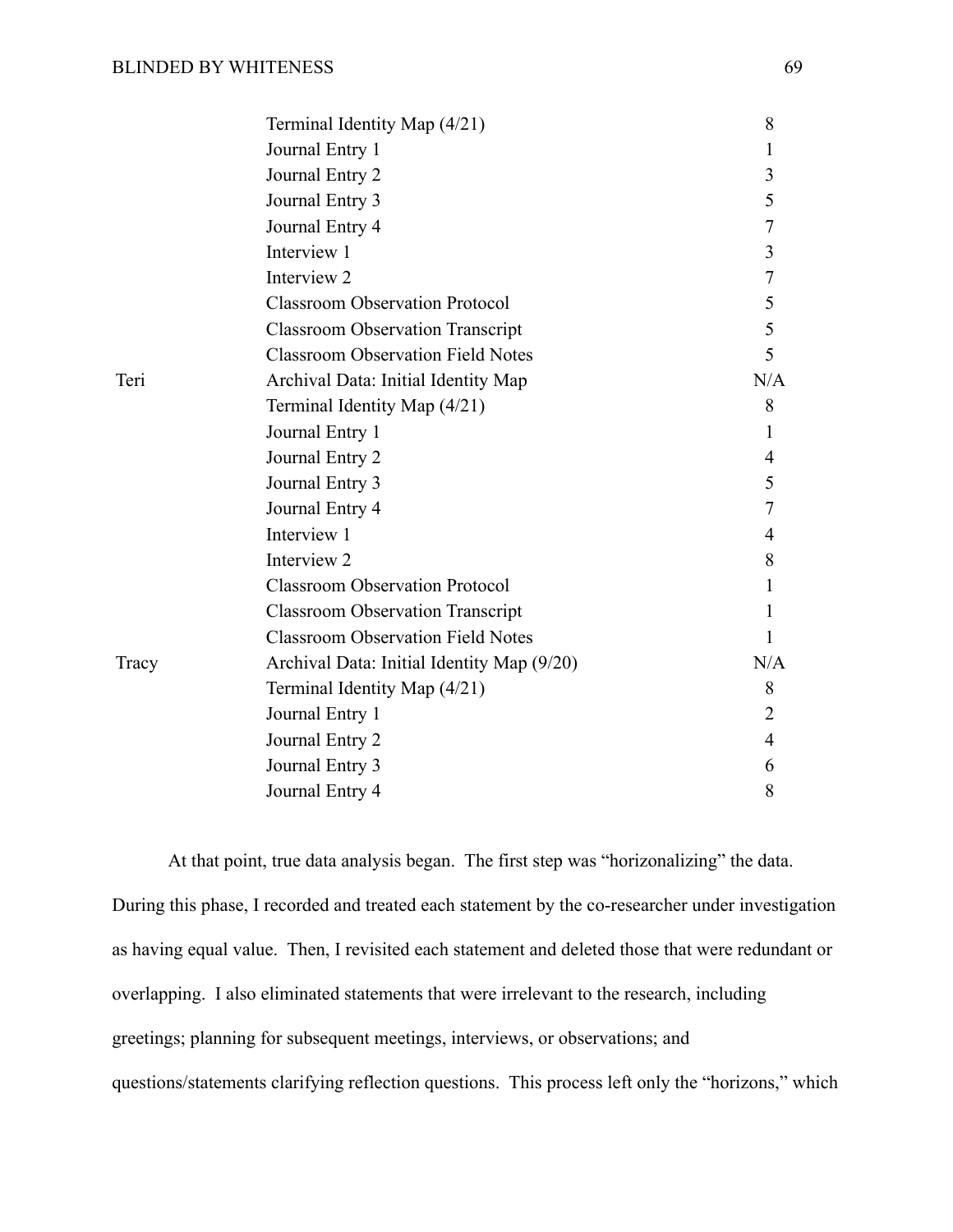Moustakas (1994) defined as the "textural meaning and invariant constituents of the phenomenon" (p. 97). Once all of the horizons had been identified and defined, I grouped them into themes, which were then organized--with the horizons--into a textural (what) and structural (how) depiction of the phenomenological experience. This process was then repeated for each of the four other participants.

For the first participant, I employed en vivo coding for the identified horizons. For the second and third participants, a combination of en vivo (for emerging) and a priori (for existing) codes was utilized. Finally, the fourth and fifth participants' horizons fit almost completely into the codes that had already been established, so I used a priori coding almost exclusively for the last two data sets. Following the analysis of each participant's data, I shared the constructed depiction with her and asked her to carefully examine the description and make additions, deletions, or modifications as desired to provide the most comprehensively accurate depiction possible.

## **Validity and Reliability**

Moustakas (1990) argued that validity of heuristic inquiry cannot be measured quantitatively, but is rather an issue of meaning. For him, the validity of a heuristic research can be evaluated by answering the following question: "Does the ultimate depiction of the experience derived from one's own rigourous, exhaustive self-searching and from the explications of others present comprehensively, vividly, and accurately the meanings and essences of the experience?" (p. 32). Although there is obvious subjectivity inherent in the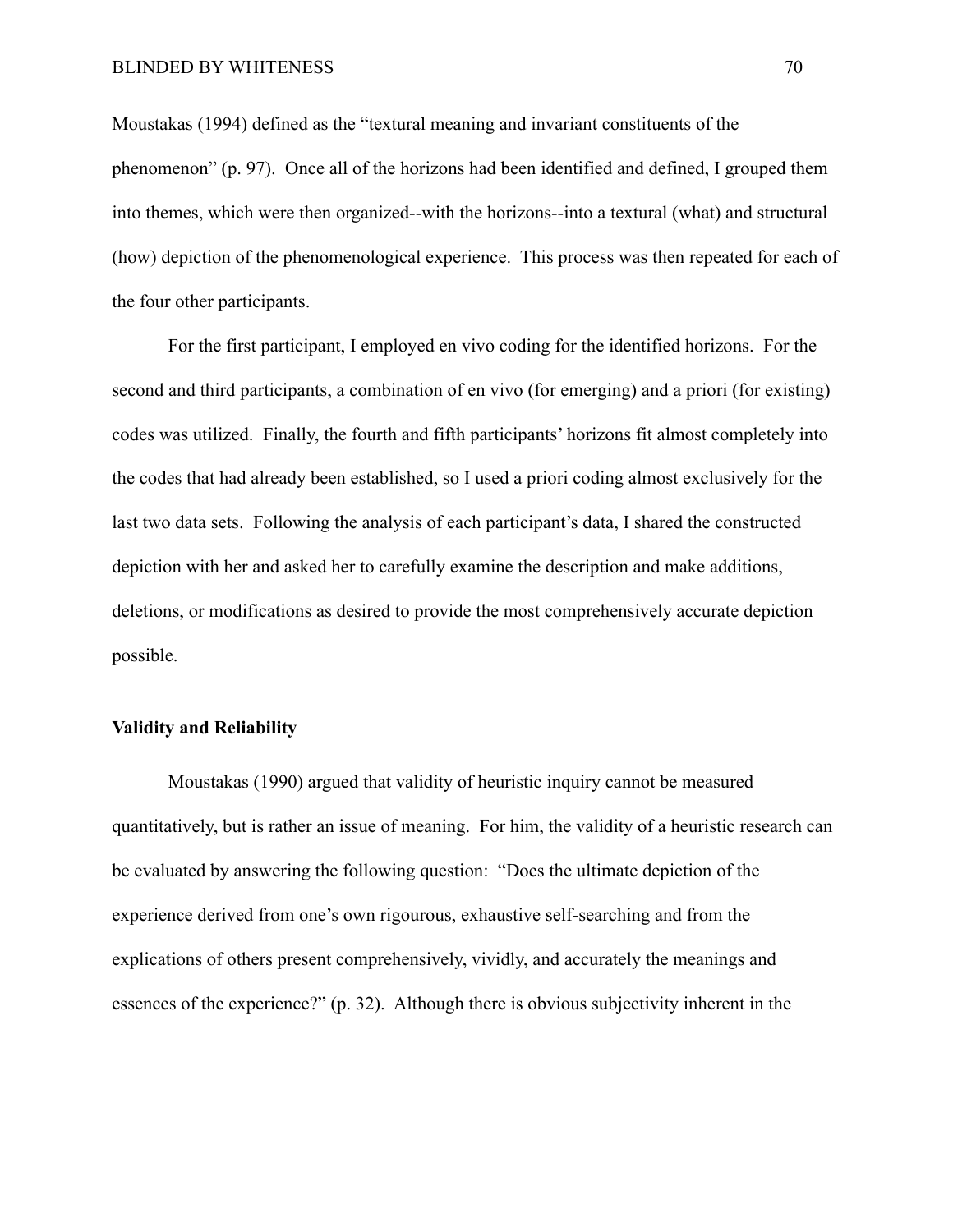approach, steps can be taken to protect the validity of the research and increase reliability of the results.

First, research recommends using data triangulation, including at least two--if not more- different types of data in order to ensure that emerging depictions of the experience are true to the experience (Moustakas, 1990, 1994; Herr & Anderson, 2015; Patton, 2002; Rossman & Rallis, 2017). I chose to incorporate five types of data, including direct observation, in order to promote reliability across sources. Secondly, I employed two methods for bracketing, including reflective journaling and critical friends. In addition to privately reflecting on and capturing my thoughts and feelings in journals, I also employed three critical friends with no connection to the research site to "support [the] inquiry through examination, critique, and dialogue" (Blake & Gibson, 2021, p. 135; see also Mat Noor & Shafee, 2020). Conversations with these individuals provided safe sites in which I could be honest about my own thoughts, feelings, motives, interpretations, fears, frustrations, etc. in order to process those things with an "objective and disinterested" outsider (Blake & Gibson, 2021, p. 135). Through these bracketing tools, researcher bias and positionality was better contained so that co-researchers' experiences were presented as true to their intentions as possible (Andrew, 2017; Creswell et al., 2007; Moustakas, 1990, 1994; Vicary et al., 2017).

Moreover, to further ensure that findings are verified to be honest and reflective of participants' experience at every stage of the data analysis process, I employed investigator triangulation, by frequently returning to the co-researchers for validation for, clarification to, and any necessary correction of emerging depictions and synthesis to ensure that their voices were honored (Herr & Anderson, 2015; Moustakas, 1990, 1994; Patton 2002). Finally, by engaging in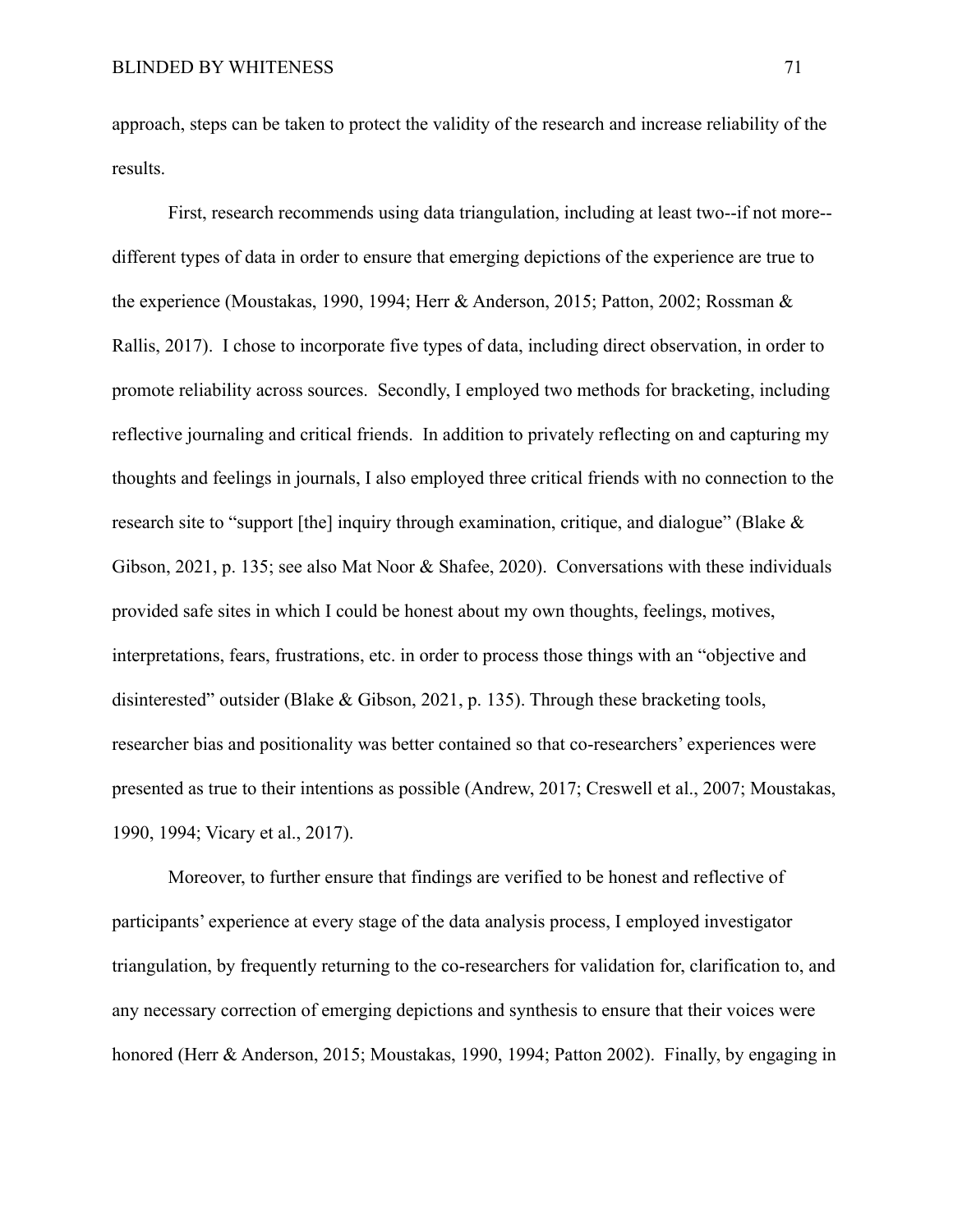an iterative process--not limited to each participant's individual depiction of the experience--but encompassing our shared and even my own experiences, true meanings were parsed out and brought into sharp relief so that the synthesized product is a comprehensive and honest elucidation of the living experience (Moustakas, 1990).

## *Validity of Rigorous Qualitative Action Research*

In addition to considering the validity of the data and reliability of results, according to Herr and Anderson (2015), rigorous qualitative action research must meet five criteria: 1) The generation of new knowledge (dialogic and process validity), 2) The achievement of action-oriented outcomes (outcome validity), 3) The education of both researcher and participants (catalytic validity), 4) Results that are relevant to the local setting, (democratic validity), and 5) A sound and appropriate research methodology (process validity). As articulated previously, I have formulated this study to meet each of these marks.

#### **Confidentiality and Security**

In order to ensure anonymity of participants, pseudonyms for the individual teachers, the district, and the school have been utilized. These pseudonyms were selected intentionally so that they have neither connection to nor qualifying characteristics in common with the actual participants and study site.

All hard copies of artifacts, documents, memos, etc. are stored in my private office in a locked filing cabinet whose key is available only to me. Any electronic information--video recordings, transcripts, memos, documents, etc.--are stored in my personal Google Drive, password protected and, again, accessible only by me. Following the study, co-researchers had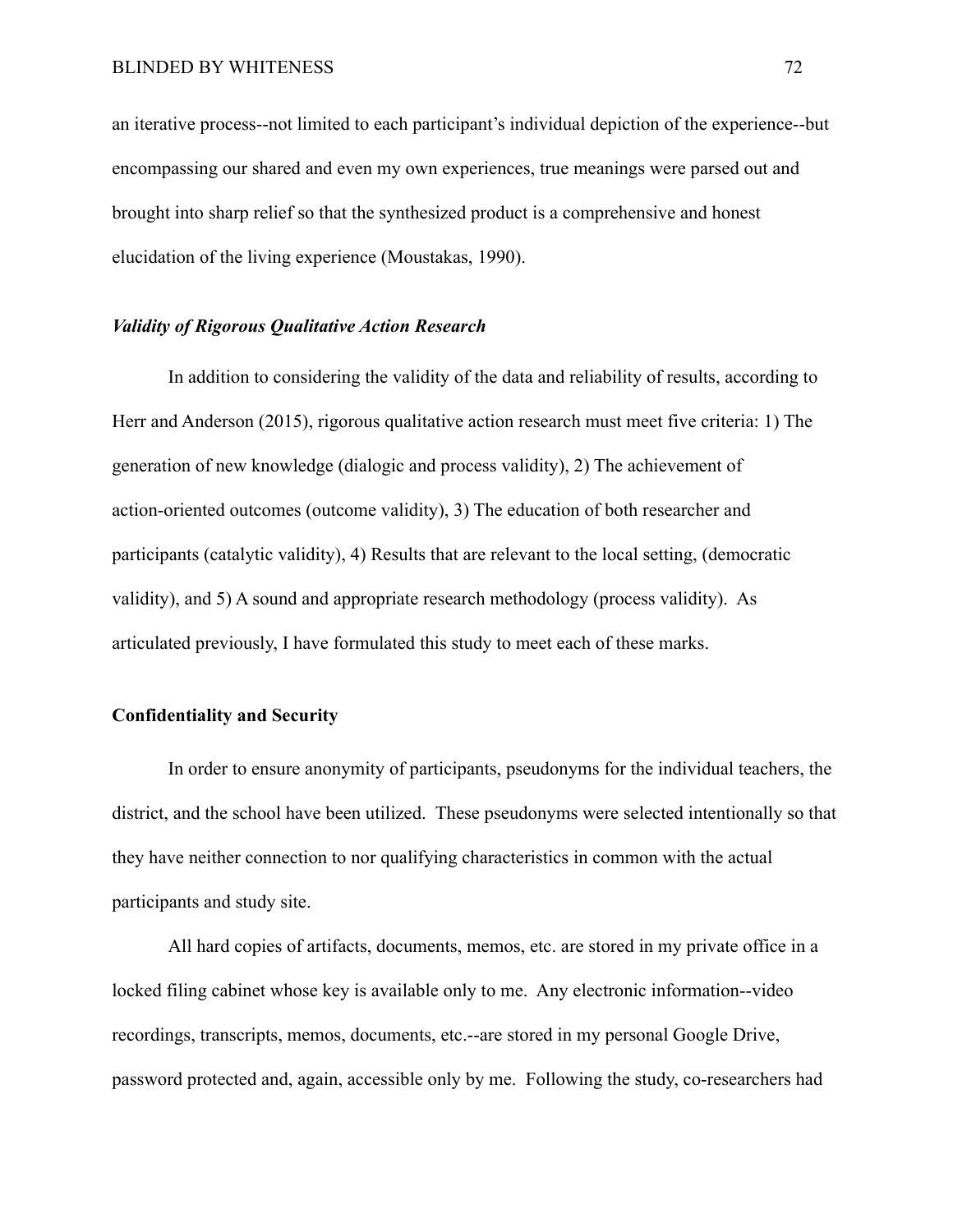the opportunity to request the return of her created artifacts. My copies of everything will be permanently destroyed after secure retention for three years. After that time elapses, hard copies will be shredded; and electronic versions, permanently deleted.

### **Methodological Assumptions**

According to Sultan (2020), heuristic inquiry is grounded in the epistemological assumption that experiences of phenomena are lived and revealed through "rich dialogue between preexisting knowledge of the topic and new information emerging from the research" (p. 161). Bonner et al. (2021) pointed out that the ontological roots of heuristic inquiry lie in the meaning-making that occurs through relational contexts between co-researchers. While validity of raw data and its interpretation is ensured through repeated conference with co-researchers and critical friends, heuristic inquiry is fundamentally grounded in an assumption of mutual trust between researcher and participants that research will be conducted ethically and in ways that preserve the rights and dignity of all parties. In addition, while the heuristic researcher seeks to identify potential universal themes that typify the phenomenal experience, universality "does not imply that all humans experience the same things in the same manner or that the construction of meaning involves the same processes for everyone" (Sultan, 2020, p. 160). Instead, heuristic inquiry situates universality humanistically, honoring the experiences of individuals within a specific context, while gathering the threads of their unique experiences to craft a tapestry of a "communal whole" (p. 160).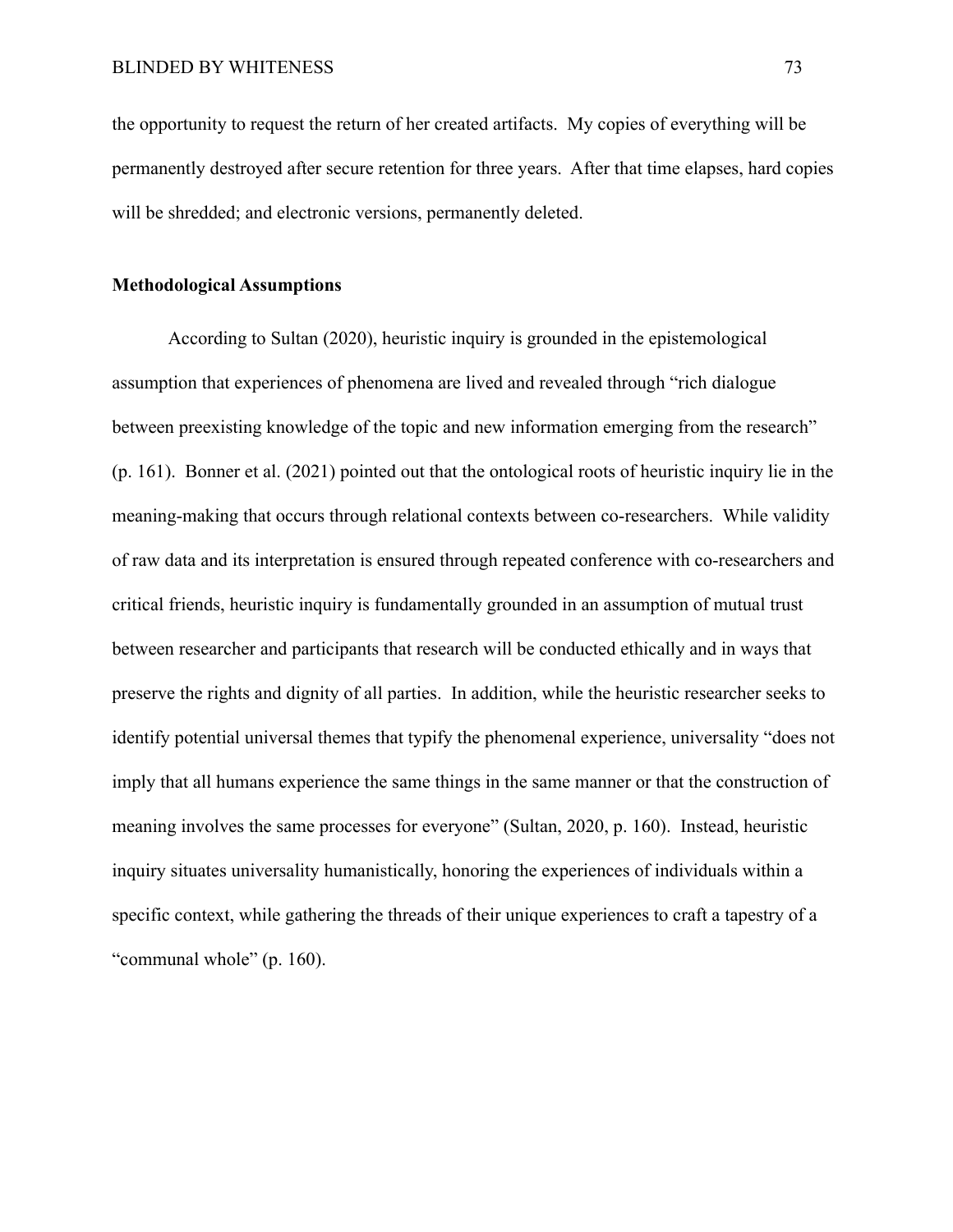#### **Chapter 4: Findings**

According to the Moustakian (1990, 1994) tradition of phenomenological research, heuristic analysis "involves timeless immersion inside the data, with intervals of rest and return to the data until intimate knowledge is obtained" (Moustakas, 1990, p. 49). For this study, that process involved compiling all transcriptions, memos, artifacts, and personal documents for a lone participant, organizing them into a sequence that revealed that participant's story, gleaning all possible details from that story, and then setting that data aside to complete the task for the next participant. Over the course of more than six months, I repeated this process four additional times during the analysis of this data, until all five participants' stories had emerged. From this compilation process, I was able to construct a "composite depiction" that exemplified the experience of the phenomenon under study. This composite is made up of "profiles that are unique to the individual [co-researchers] yet characterize the group as a whole" (Moustakas, 1994, p. 50). Finally, I approached the final stage of heuristic analysis--creative synthesis--by crafting a first-person narrative from the perspective of a white, middle class educator experiencing participation in a PLC focused on identity and deficit discourse. Because it is both part and the representative whole of the generated research data, this narrative was shared with co-researchers and critical friends, "seeking their assessment for comprehensiveness and accuracy" (Moustakas, 1990, p. 34).

In this chapter, I will briefly summarize the data analysis process. Then, I will explore the data and explicate the emerging themes, before I discuss the application of the themes to address the research questions.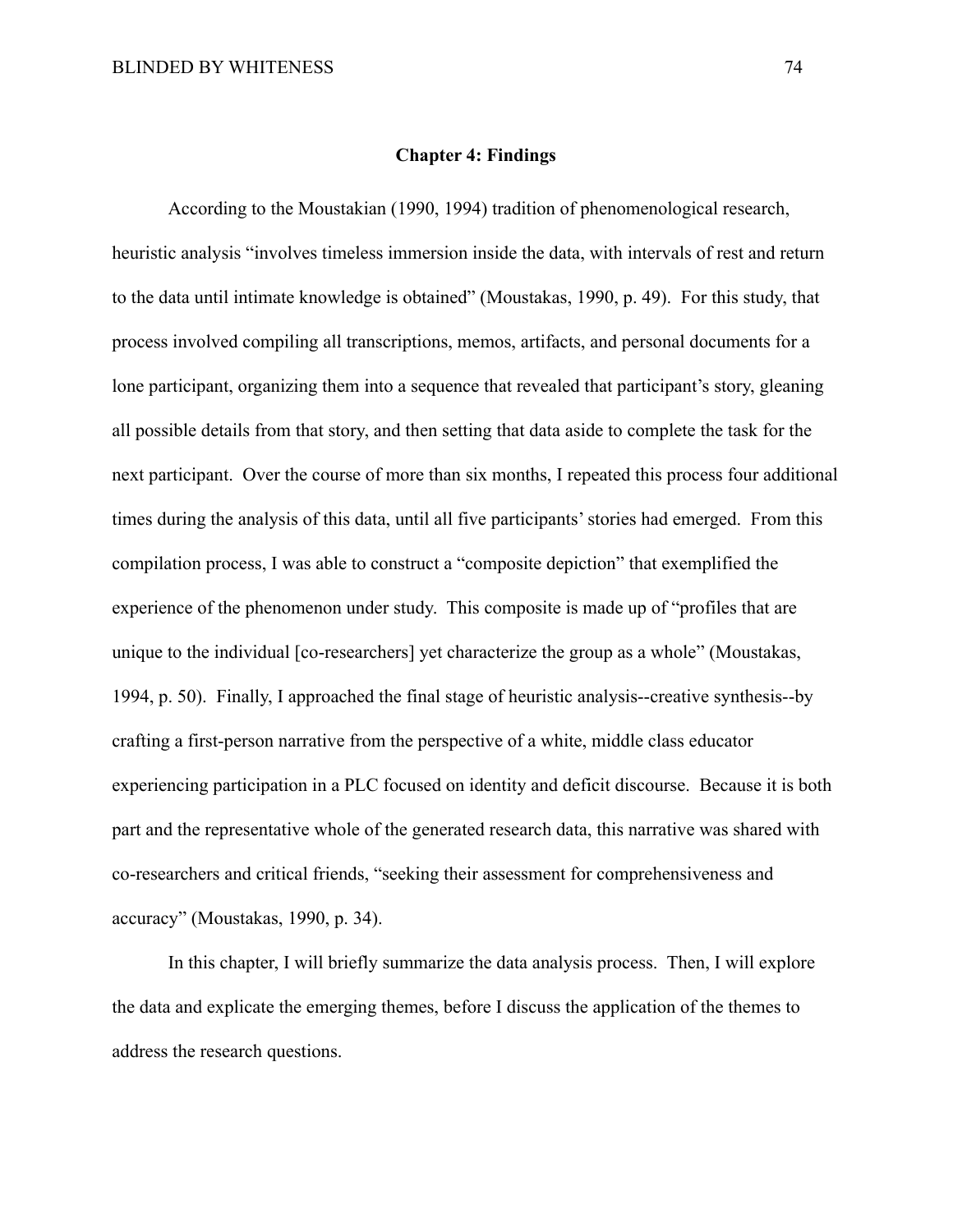#### **Data Analysis Process**

Within the framework for heuristic inquiry described briefly above, individual participant data was analyzed utilizing Moustakas's Transcendental Phenomenal analysis method (discussed in Chapter 3). According to that analytic process, I began by first engaging the epoche, or bracketing, to reveal and set aside my own motives, biases, and preconceptions. Then, I compiled a single participant's data in a way that gave a comprehensive story of her experience. Within that data, horizons that exemplified the experience were identified using a combination of en vivo and a priori coding. Those horizons were then clustered into themes, which coalesced into a single depiction that provided both contextual and structural elements. After the depiction's accuracy and authenticity were confirmed by the participant, I was ready to set the data for that co-researcher aside and repeat the process with the remaining participants.

During this last phase of the analysis process with each participant, three of the four responded that no changes to the constructed depiction were necessary. For one participant, I recorded that she had been teaching for 18 years. She pointed out that she had actually been in the profession for 19. Although this was not the only time that I shared their data or my interpretation of it with them individually and collectively, all participants reported an appreciation for being able to revisit and relive the experience through the documented account that emerged from their data. Teri commented, "When you're in it, you don't understand the strides that you've made. Then you see them laid out and it's like 'wow, I've really changed'."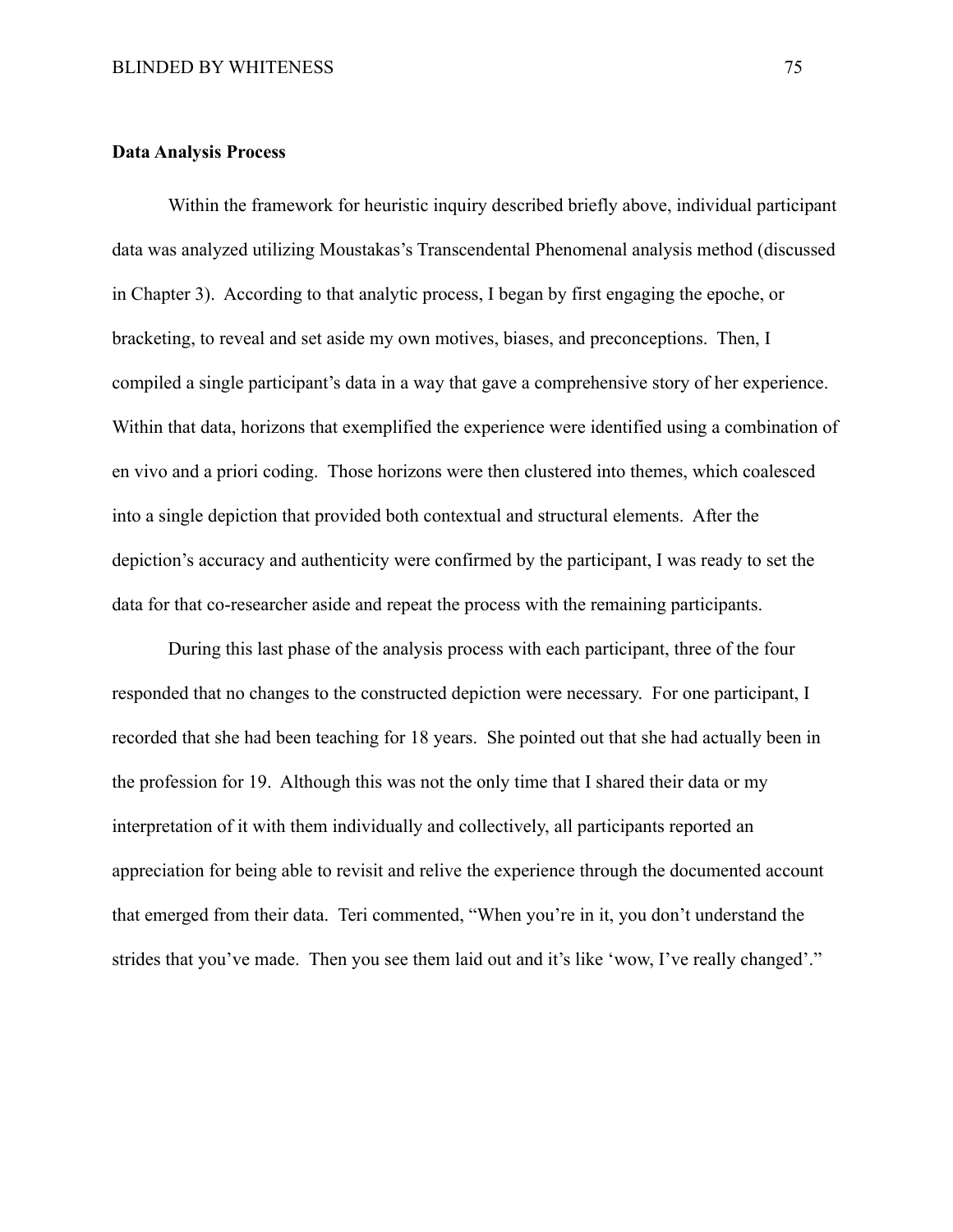#### **Raw Data and Thematic Investigation**

The data under investigation were the lived experiences of five secondary teachers who participated in a PLC focused on identity and deficit discourse. In order to create a comprehensive depiction of our individual and collective experience, I analyzed more than 200 hours of meeting, classroom observation, and interview transcripts; 20 participant-created artifacts; and 20 reflective journal entries; in addition to descriptive and analytic memos. From the data, seven unique themes emerged:

- 1. Deficit Views of Student Non-Conformity
- 2. Growth Views of Students
- 3. Identity Self-Awareness
- 4. Awareness of Students' Identities
- 5. Impacts on Classroom Practice
- 6. Teacher Roles
- 7. What Now?

These themes not only typify the phenomenon of participation in a PLC focused on deficit discourse and identity, but also describe the pedagogical identity formation and reformation that teachers underwent as they engaged with the PLC. Themes 1-3, and 5-7 were represented in all five participants' data through interviews, PLC meetings, and/or classroom observation. The fourth theme was expressed by four of the five participants through interview responses, reflective journal entries, and PLC artifacts, and three of them engaged the topic at least four times over the course of the two-month data collection period, indicating that the experience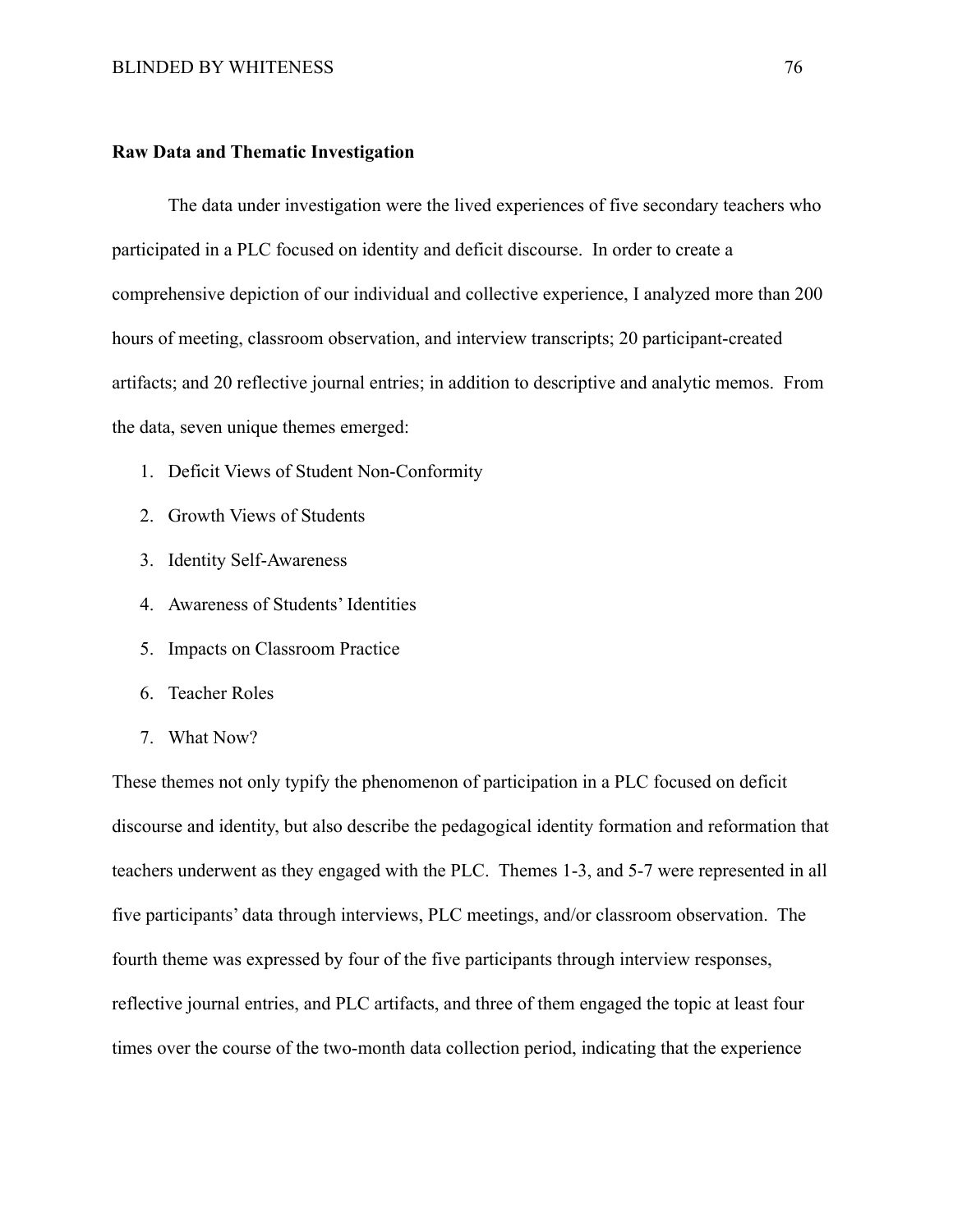provoked this concern in a majority of the participants. Each theme emerged from its own unique horizons that were typical of the experience (see Table 2). These invariant constituents provide the backbone of the personal narrative into which I synthesized the data based on Moustakas's (1990) recommendation for heuristic research (p. 52).

## **Table 2.**

| <b>Themes</b>                        | <b>Invariant Constituents</b>                  |
|--------------------------------------|------------------------------------------------|
| Deficit Views of Students            | Demands from administration                    |
|                                      | Kids can't be motivated                        |
|                                      | Kids don't know how to behave                  |
| <b>Growth Views of Students</b>      | Put a face on a kid                            |
|                                      | They can do good things                        |
| <b>Identity Self-Awareness</b>       | Growing up educated, White, middle-class       |
|                                      | Blind and blissfully ignorant                  |
|                                      | Beginning to conceptualize                     |
|                                      | My privilege makes me complicit                |
| Awareness of Students' Identities    | My experience is not their experience.         |
|                                      | Valid and valuable, though different from mine |
| <b>Impacts on Classroom Practice</b> | Incremental change for lasting effect          |
| <b>Teacher Roles</b>                 | Salesman                                       |
|                                      | Enforcer                                       |
|                                      | Politician                                     |
|                                      | Hero                                           |
| What Now?                            | I can never NOT know                           |
|                                      | Feelings of helplessness                       |
|                                      | Strive to be an ally                           |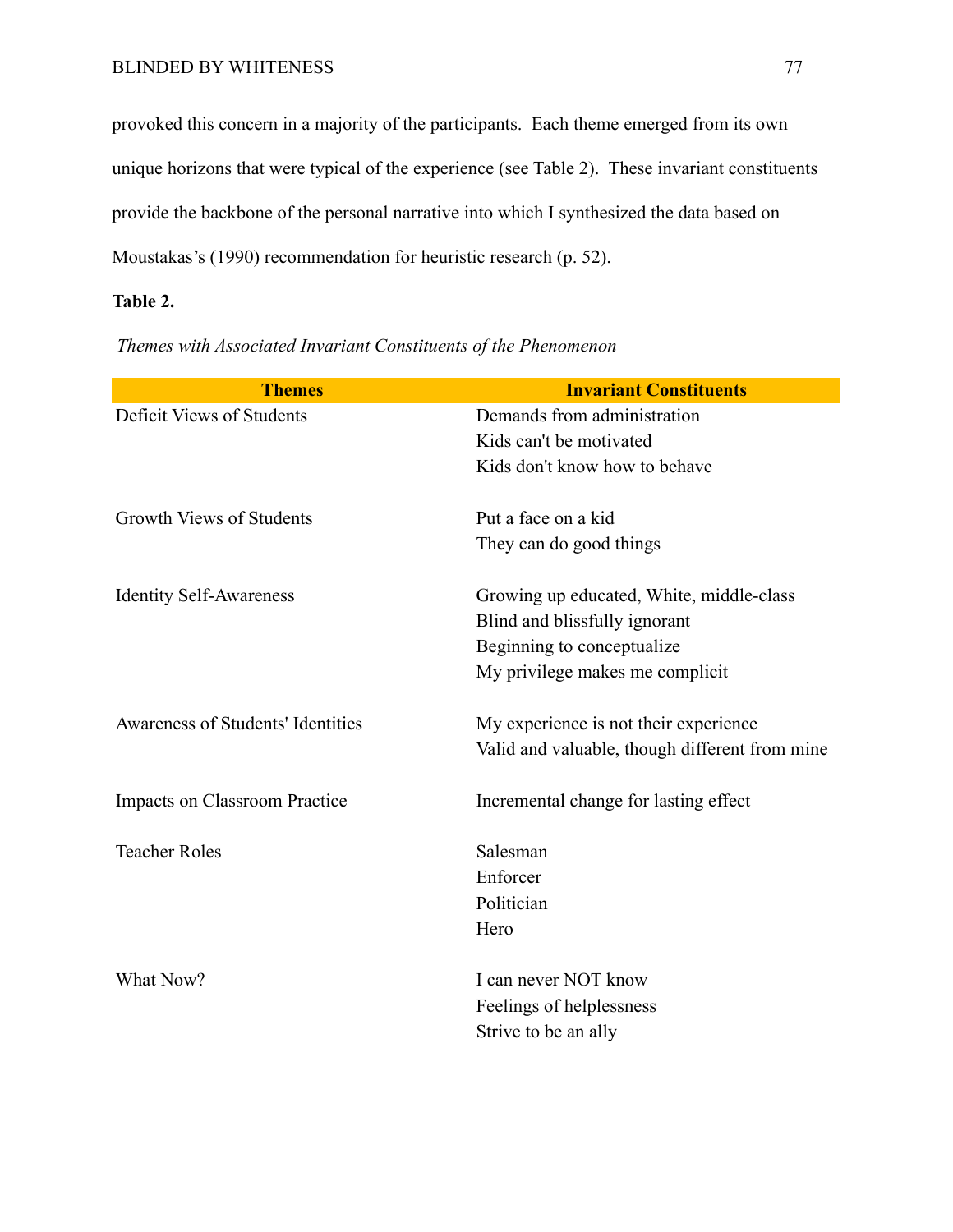As Moustakas (1990) recommends, in the next sections, I will explore each theme, beginning with the creative synthesis of the experience as a first-person narrative and including examples of horizons and individual textural and structural depictions, as well as composite textural and structural depictions (p. 54). Following a thorough examination of each theme that emerged from the composite depiction, I will explain how the themes speak directly to the research questions under examination in this study.

## *Deficit Views of Students*

Throughout the data collection period, participants expressed deficit views of students in interviews, meetings, and during classroom observations. Although the application of deficit discourse changed from individual students to groups of students, participants persisted in using deficit language to describe the students in their classrooms and other school spaces. Most of the deficit discourse centered on students' resistance to conform to school or classroom rules and protocols. Often interpreted as disrespectful or caused by a lack of motivation, noncompliance and reduced investment of effort was often conflated with a lack of ability to perform in the classroom. This theme was represented in data from each of the five participants (see Table 3).

#### **Table 3.**

| <b>Theme</b> | <b>Invariant Constituent</b>              | Participant |                         |  |  |              |
|--------------|-------------------------------------------|-------------|-------------------------|--|--|--------------|
|              |                                           |             | Cathy Hannah Helen Teri |  |  | <b>Tracy</b> |
| of Students  | Deficit Views Demands from administration | X           | $\mathbf{X}$            |  |  |              |
|              | Kids can't be motivated                   | X           | $X$ $X$ $X$             |  |  |              |
|              | Kids don't know how to behave             |             |                         |  |  |              |

*Theme 1 with Invariant Constituents by Participant*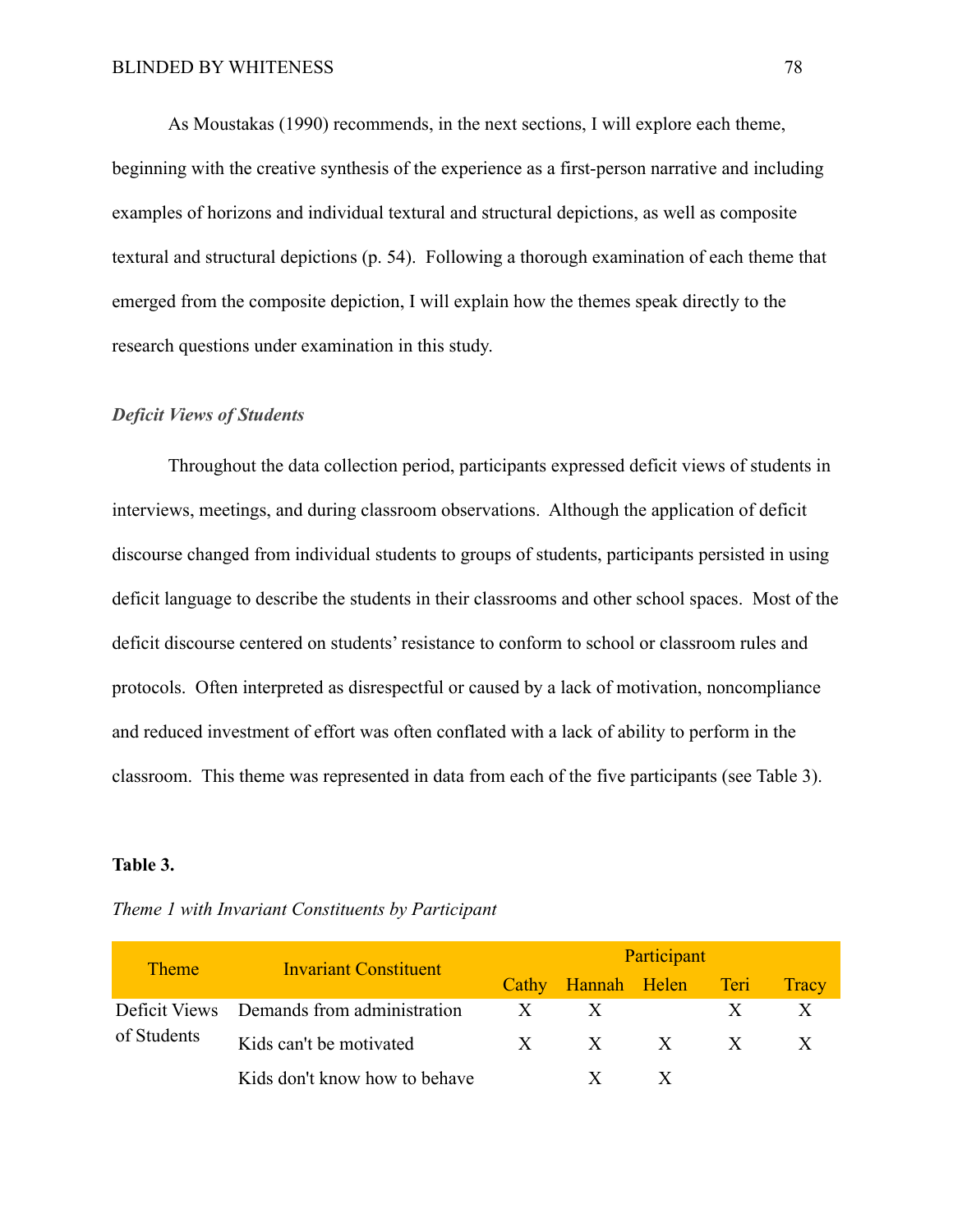**Synthesis as Narrative.** I struggle to maintain an orderly and productive academic environment. I feel pressure on all sides--**demands from administration** for higher student achievement, daily lesson plans aligned to standards, incorporating SEL and mental health into my content area instruction, using technology, being innovative. What is more frustrating is that, when push comes to shove, these **kids** just **can't be motivated**. They **don't** even **know how to behave**. I really don't know how anyone expects me to force them to do better. They don't want to, and no one wants to make them--not the administration, not their parents--why should I?

*Demands from Administration.* Congruent with current research, the co-researchers often connected a lack of self-perceived teacher agency to a shift in "the responsibility for educational success [or failure] to the home environment" and students themselves (Clyq et al., 2014, p. 812). The teachers who taught state-assessed content were especially frustrated by what were perceived as high demands on themselves and low expectations for their students. According to Hannah, the principal "just wants these kids reading on grade-level. She doesn't really care how I do it. Magic potion? Wishful thinking? Because it's not going to happen any other way." During another PLC meeting, Cathy conveyed her exasperation with the expectations placed on teachers "especially during times of COVID and when we're all--teachers, students, everybody--just trying to survive." The seemingly dichotomous message between engaging self-care and increased mandates from district office staff regarding weekly lesson plans, regular email communications with parents, maintenance of online course materials, among other things was a lament shared by us all. Teri summed it up: "It's like we're just giving lip service to what we know we should do--taking care of ourselves and each other--and then being held accountable to the same standardized testing gods that always dictate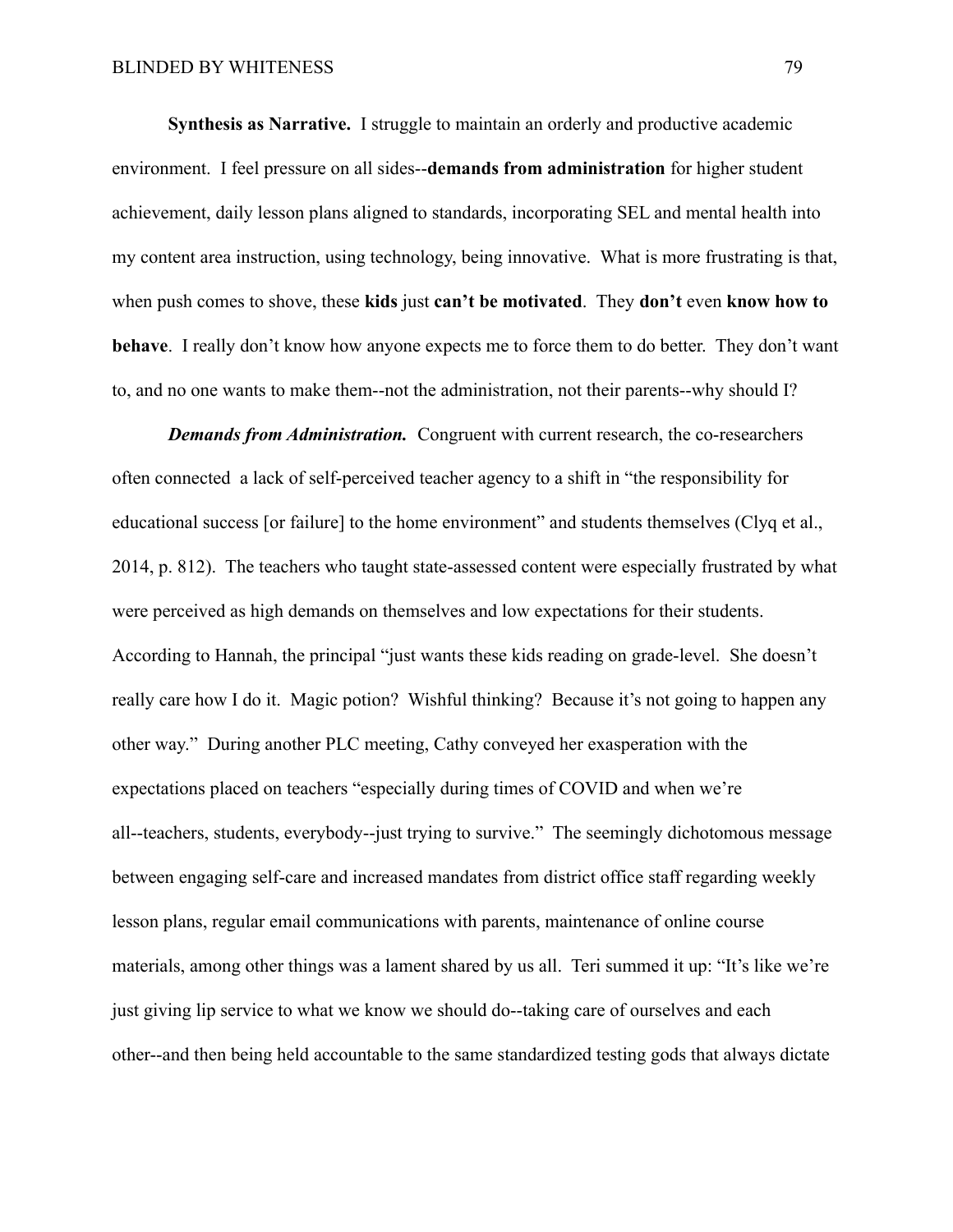#### BLINDED BY WHITENESS 80

our lives." Especially at a time when student interest and parental support seemed to be inversely related to administrative demands, teachers' tendency to reflect frustration onto their students--expressed in the form of deficit discourse--was typical.

*Kids Can't Be Motivated.* Student motivation seemed especially low during times of remote instruction. Helen, Teri, and Cathy frequently spoke about their experience with children joining class via Zoom only to fail to actively engage with the teacher or other students. Students were also not as diligent about homework completion as it seemed they may have previously been. Teri displayed rare vulnerability in a reflective journal entry:

My own motivation is at an all-time low, as I deal with depression and anxiety made worse by COVID, lockdowns, and worrying about my health and the health of my husband, my kids, and my parents. How can I expect my students to be motivated to do school work when I can't even motivate myself?

Hannah relayed her frustration when she stated, "I have students who I'm just trying to get to [score] basic [on the state standardized tests]. And I can't just tell them to do it and expect them to do it. And they can't do it on their own anyway. They won't even try."

Often, a child's lack of motivation, effort, or engagement was attributed to forces external to the classroom, over which the teacher had little or no control. At various times, Hannah, Helen, and Cathy indicated that students' suboptimal academic performance was a direct result of home conditions. Rightly, Cathy identified material deprivation as having an impact in the classroom: "If we have kids that we know are coming to us, without parents at home, without food, without, um, warm clothes, um, all of these things can be barriers to learning." Faced with the challenge of identifying which students faced such barriers, Helen remarked, "the idea is you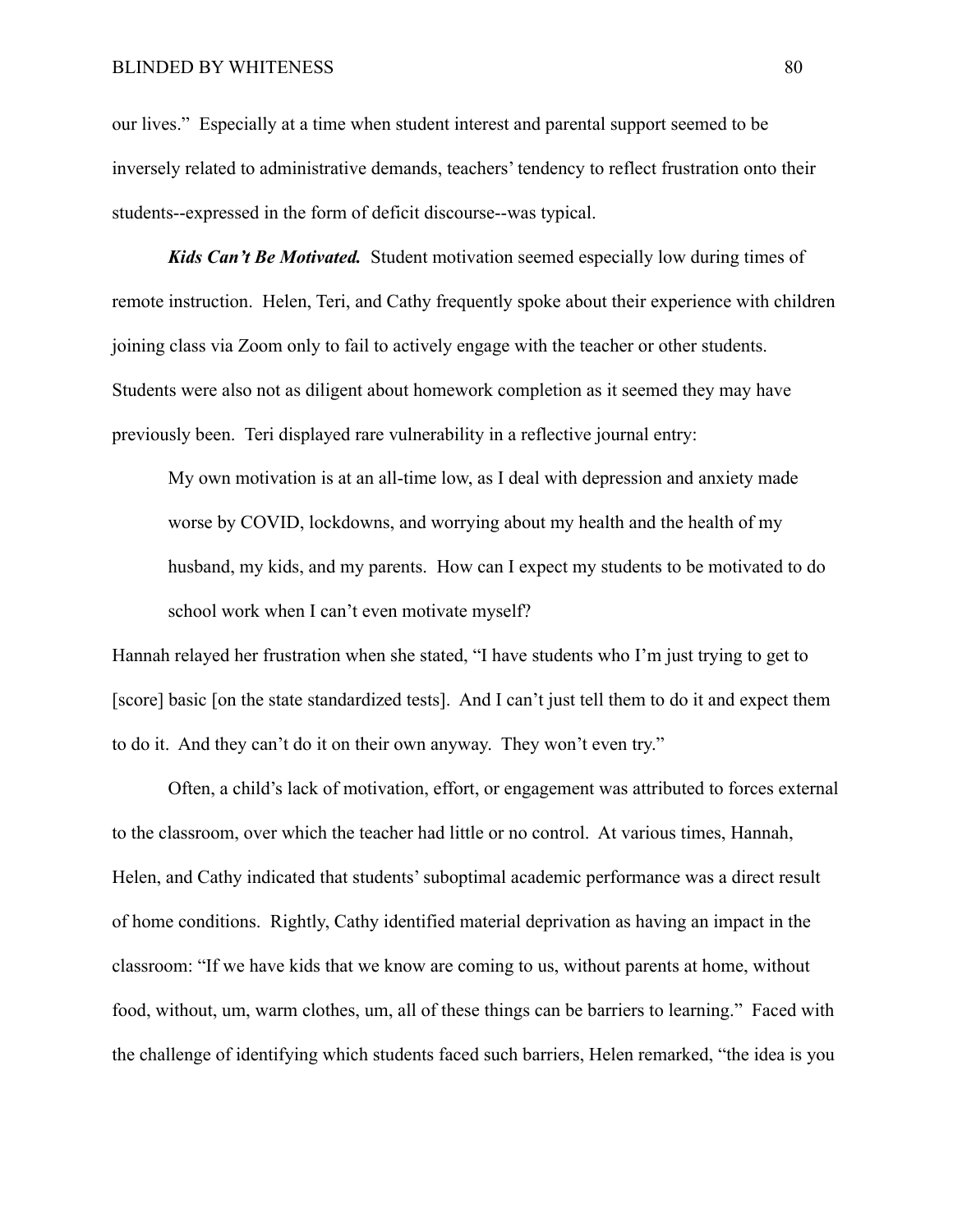get rid of the system that's creating the differences, rather than addressing the individual differences. It shouldn't matter which kids are low SES [socio-economic status]. If we take away all the barriers, it shouldn't matter that we can identify them or not." The co-researchers were stymied, however, in how we might affect such change within our own classrooms, thus perpetuating the lack of agency and subsequent transference of responsibility for failure to students and their families.

*Kids Don't Know How to Behave.* More than once, participants indicated that behavior was an issue in school classrooms, hallways, and the cafeteria. When speaking about students behaving inappropriately within these areas external to the teachers' own classrooms, the reason was often credited to students disobeying rules and flaunting protocols because they were trying to "make trouble," as Helen put it. Interestingly, when the participants spoke about students behaving inappropriately in their own classrooms, they spoke about how they--the teachers--had worked with the student or group of students to mitigate the classroom conditions that might have been contributing to the behavior. Hannah recounted that one of her students, Makayla<sup>3</sup>, never

came to class prepared, which has always been one of my number one rules. She just couldn't seem to bring her book and pencil with her. I used to fight that battle. Now, I just said, how about you take this book home with you and leave it there. I'll put this one in the room and you use it while you're here. And here's a pencil. Leave it here--don't take it with you--and you'll have it every day.

<sup>&</sup>lt;sup>3</sup> For anonymity and to make comments more readable, pseudonyms have been assigned to all students referenced in this paper.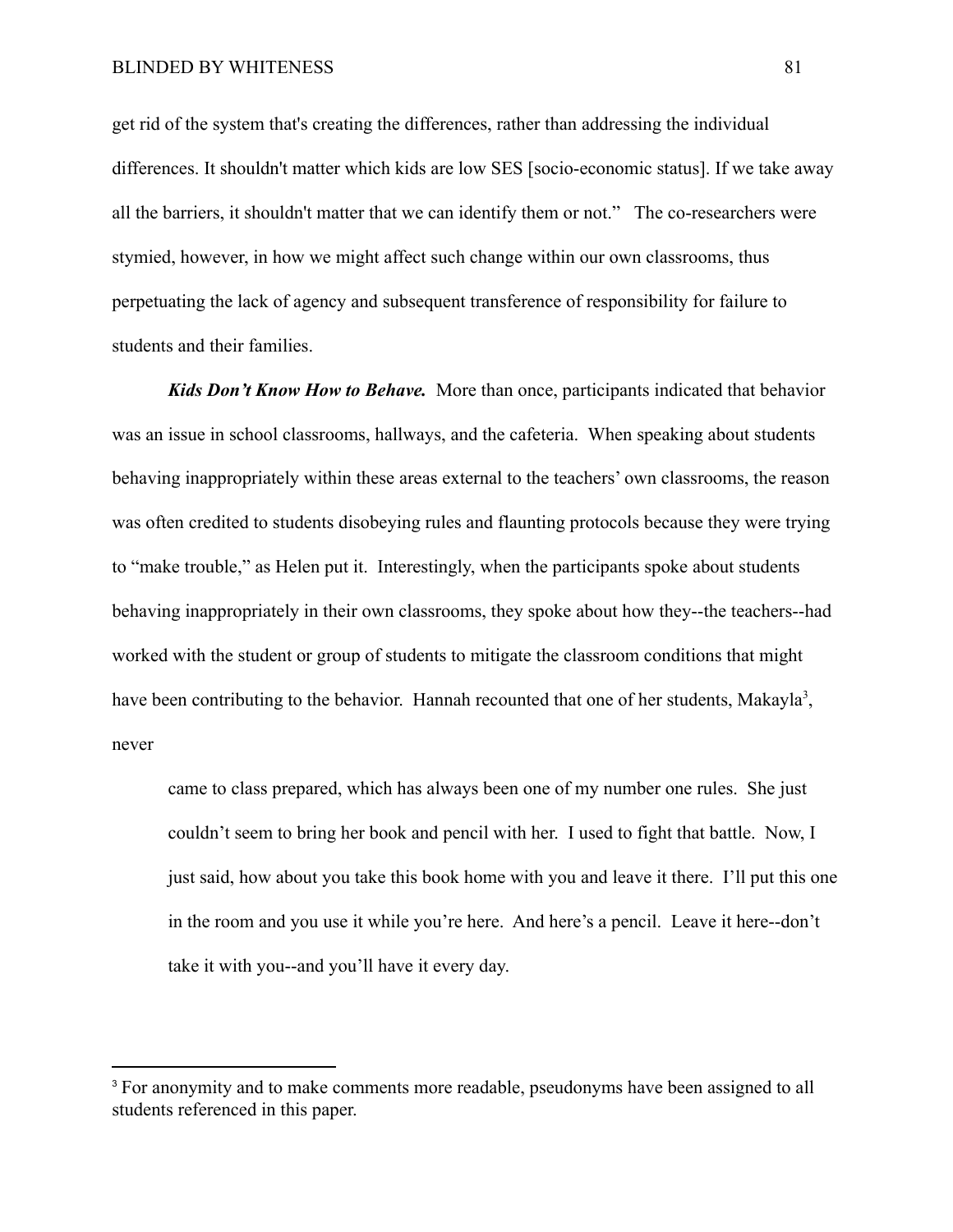Although they were frustrated by students' behavior, teachers did feel that they could mitigate the effects and remove some of the structural obstacles that prevented students from being able to engage in learning. The teacher agency that was almost universally lacking with regard to motivation was not as elusive when the issues were more a result of student behavior in teachers' classrooms.

#### *Growth Views of Students*

Interestingly, teachers used deficit language to describe children only when describing groups of students or contexts external but connected to the student (home, culture, etc.). When discussing individual students, teachers tended to use language that revealed a growth-oriented mindset, a phenomenon previously documented by Boucher and Helfenbein (2015), McKay and Devlin (2016), and Weiner (2006). This theme is supported by data produced from all five participants (see Table 4).

#### **Table 4.**

## *Theme 2 with Invariant Constituents by Participant*

| <b>Theme</b> | <b>Invariant Constituent</b>     | Participant  |                         |              |  |       |
|--------------|----------------------------------|--------------|-------------------------|--------------|--|-------|
|              |                                  |              | Cathy Hannah Helen Teri |              |  | Tracy |
|              | Growth Views Put a face on a kid | $\mathbf{X}$ |                         | $\mathbf{x}$ |  |       |
| of Students  | They can do good things          | $\mathbf{X}$ |                         |              |  |       |

**Synthesis as Narrative.** When I can **put a face on a kid**, I see him or her or them as a person. I see their behavior, their actions, their academic performance, and all aspects of them within the context of who they are. They may have labels, but I don't think of them that way. I think of them as their name and their face. In that moment, I know that they want to do good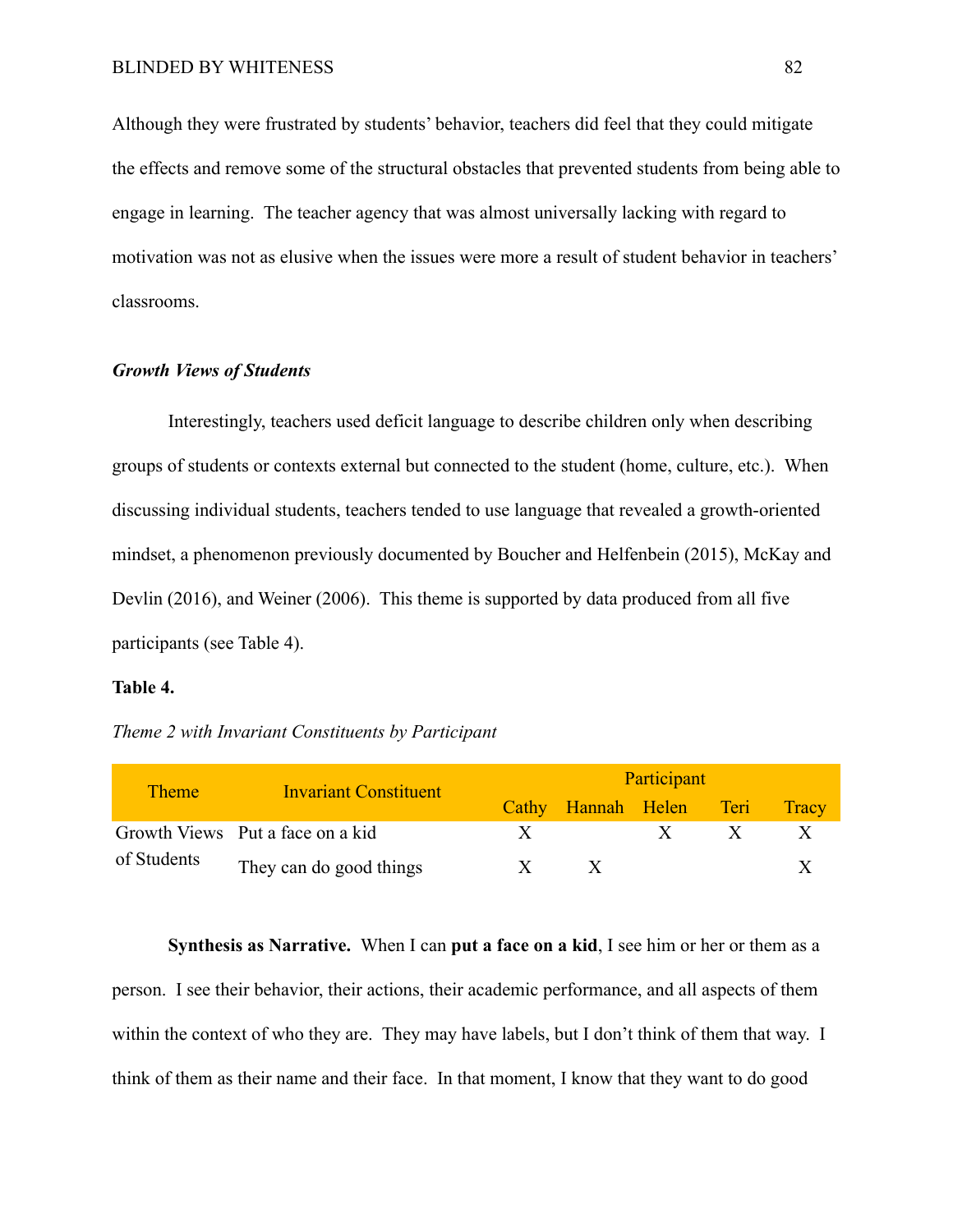things and **they can do good things**. Regardless of what they bring into my classroom. Even when they "break the rules."

*Put a Face on a Kid.* Inevitably, when we began speaking of students, conversation would turn to an individual student or small group of students. Although we purposely did not use student names, the small school community in which we work meant that most of the students were known to all of us. Hallway behavior observed by one was almost always observed by everyone, so in almost all circumstances, everyone had a personal knowledge and investment in the individuals discussed and could call to mind the face and name that accompanied the behavior.

Teri described her ways of handling Isaac, a particular Black student. Often, teachers struggle with meeting this child's needs, resulting in the child acting out during class, as well as subsequent discipline referrals and confrontations.

I have Lilah, who everyone else has a hard time with, and my thing is that she needs to leave class twice a class. I don't know if you want to call it mental health. I don't know if you want to call it self-management emotional support. You call it whatever you want. That girl cannot sit for 80 minutes. She needs to leave. So she does. And we make it work because that allows her to focus when she comes back. We do what kids need us to do, whether it's something that I would need or not.

Not all growth-oriented discourse was in reference to specific students. When describing our journeys from the beginning of our careers to their current context, each of us noted a marked increase in our own flexibility and willingness to change our own expectations, rules, procedures, and behavior so that individual and groups of students could experience greater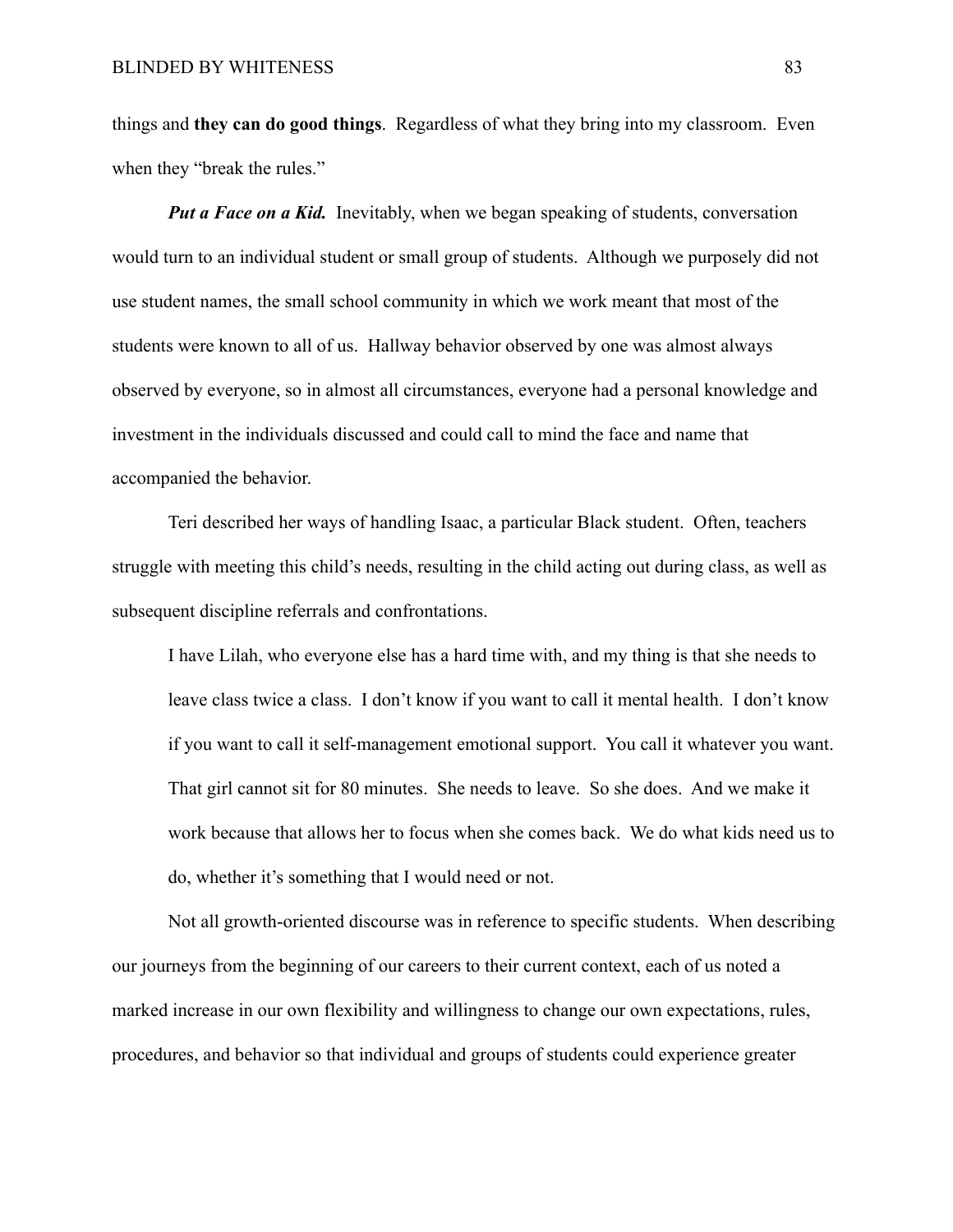levels of success in our classrooms. I recounted my own experience with releasing controls in my classroom:

When I was a beginning teacher, I was pretty rigid. I like structure. I thrive in structure. I could usually get kids to where they needed to be academically because I worked really hard to develop good, productive relationships with them. Even though I was pretty easy-going, they still had to conform to my structures. Then, probably ten years into my career, I had Erick--that kid, the one my structures just didn't work for. But I did have a good relationship with him. So, we sat down--me, him, his mom--and we came up with a plan that would make my classroom work better for him. That's when I realized I had been making it all about me. It wasn't. It should never have been. It has to be about him.

Similarly, all co-researchers identified moments in our teaching careers at which work with a particular student or group of students allowed us to humanize our expectations, classrooms, and instruction because we had relationships with students. Knowing them personally allowed us to view them as individuals with unique sets of strengths, talents, and needs, as opposed to the group stereotypes that often perpetuate deficit views.

*They Can Do Good Things.* All five participants expressed that, coincident with a shift from thinking of students as prototyped groups from a deficit stance to seeing our kids as individuals in whom we could be personally invested, we realized the talent, potential, and value that those students brought to our classrooms and curricula. Similarly, Comber and Kamler (2005) called on educators to "engineer pedagogy redesigns" that allow students to connect with their teacher, their content, and their classrooms in novel ways.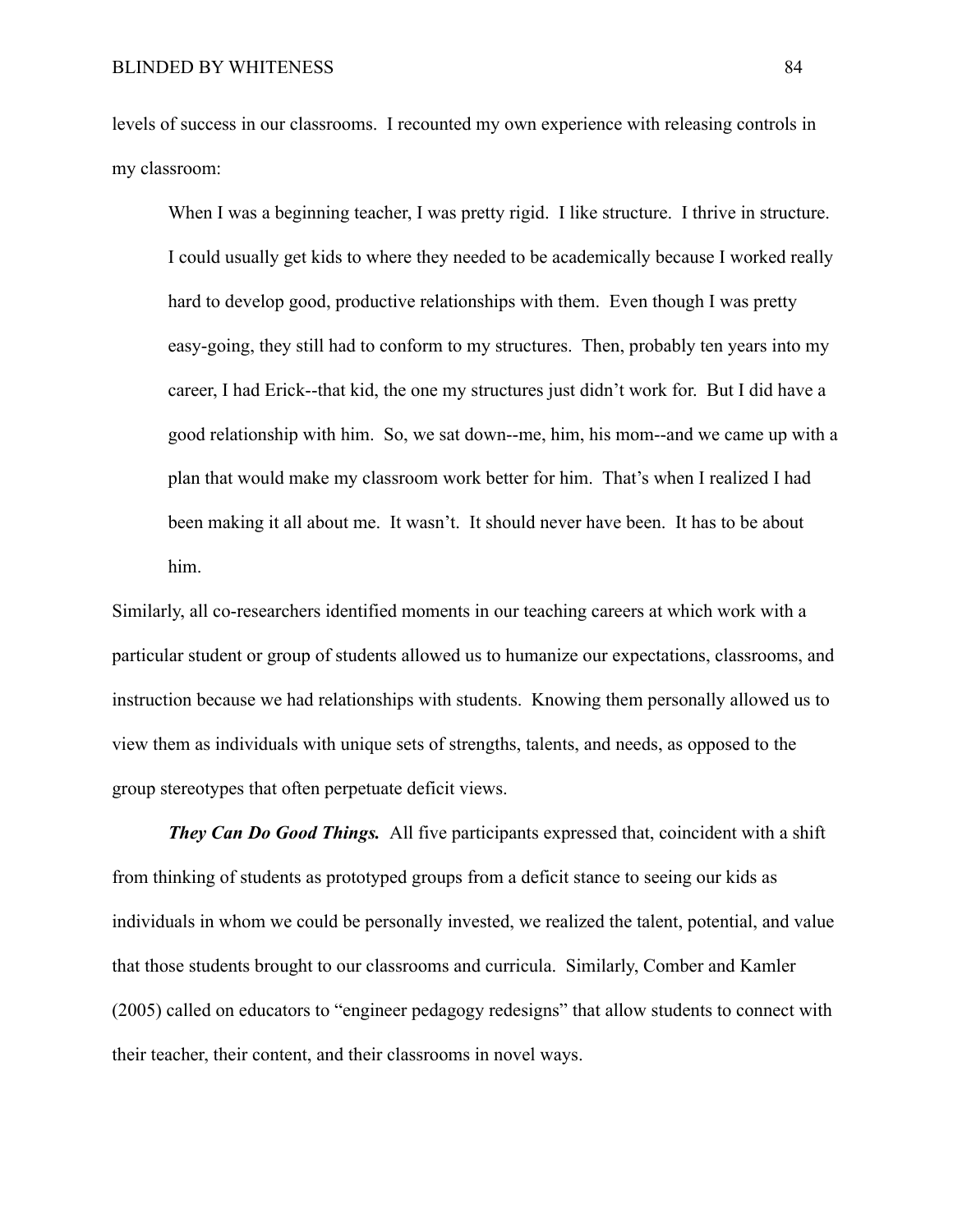In one of our PLC meetings, a small portion of the dialogue centered on the stress that each of us and our students feel on a daily basis. Hannah shared how she had gotten frustrated with her technology not working correctly during class that day and spoke with the kids about how she

has a lot of stress and anxiety with my technology not working. And I said, cause imagine when you're trying to do something and it goes wrong. You're not usually on camera where everyone's watching. And I'm like, so when I say, oh, I meant to open this video and it's not working. That's not just happening to me by myself. It's happening in front of all 30 of you and your parents. And I feel stupid and I feel embarrassed and I just want to crawl under my desk cause I feel humiliated. And a whole lot of kids were like, you feel that way? I'm like, yes, because everyone's watching. And sometimes administrators come into my classes and something like I'm on display for everyone to see me look stupid. It's horrible. And they're like, we feel that way too. And I'm like, so what I'm going to do right now is I'm going to take a minute, just a quiet minute. And then I'm going to try again. And if it doesn't work, I'll have to think of something else. Like that's, that's okay for the kids to know. Cause they were shocked. And then Mya said, "Mrs. \_\_\_\_\_, it's ok. Thank you for telling us. I kind of always feel like you think I'm stupid for not knowing algebra." And I told her, "You DO know algebra. You can do good things." Then, I said to all of the class, "All of you do good things."

Following this exchange, we engaged with a reflective journal prompt which asked us to reflect and write about what gave us the most joy in our professional lives. In her response, Cathy followed up about Jamal, of whom she had previously spoken as a potential troublemaker. After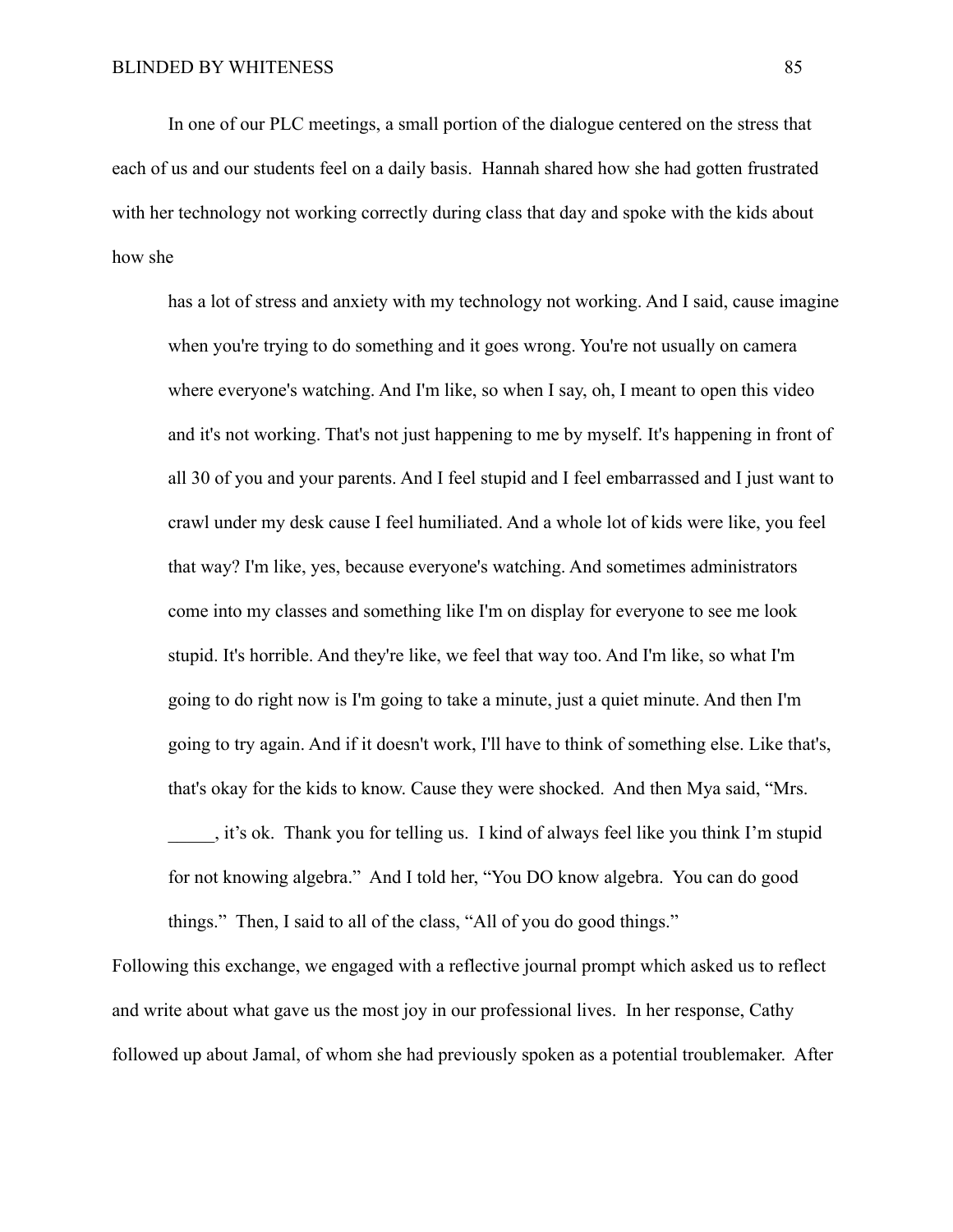#### BLINDED BY WHITENESS 86

that conversation, she had noticed that Jamal had taken under his wing several other boys who did not seem to have many friends or anyone to sit with during study hall. She recounted her interaction with him earlier in the week:

I watched Jamal look for them and he befriended all of them. And all of a sudden they all have friend groups. And I didn't realize that they didn't have a friend. And he's a great leader. Clearly he is. It's a skill. Seeing that skill and being able to say to that student, "Dude, you're a great leader. You've got to funnel that energy into something awesome" is what gives me the most joy in my classroom.

By focusing on and verbalizing the assets that students bring to the classroom, teachers reinforced and perpetuated the growth views grounded in replacing stereotyped group characteristics with recognition of their students as individuals with unique talents, strengths, and needs.

#### *Identity Self-Awareness*

Each of the participants questioned what we had known or assumed about our own identities. We all described a complete lack of awareness and ignorance of our whiteness, which we attributed both to our in-home education from our parents as well as a product of our whiteness and the privilege conferred upon us by our membership within that dominant group. All participants expressed the horizons that clustered to form this theme (see Table 5).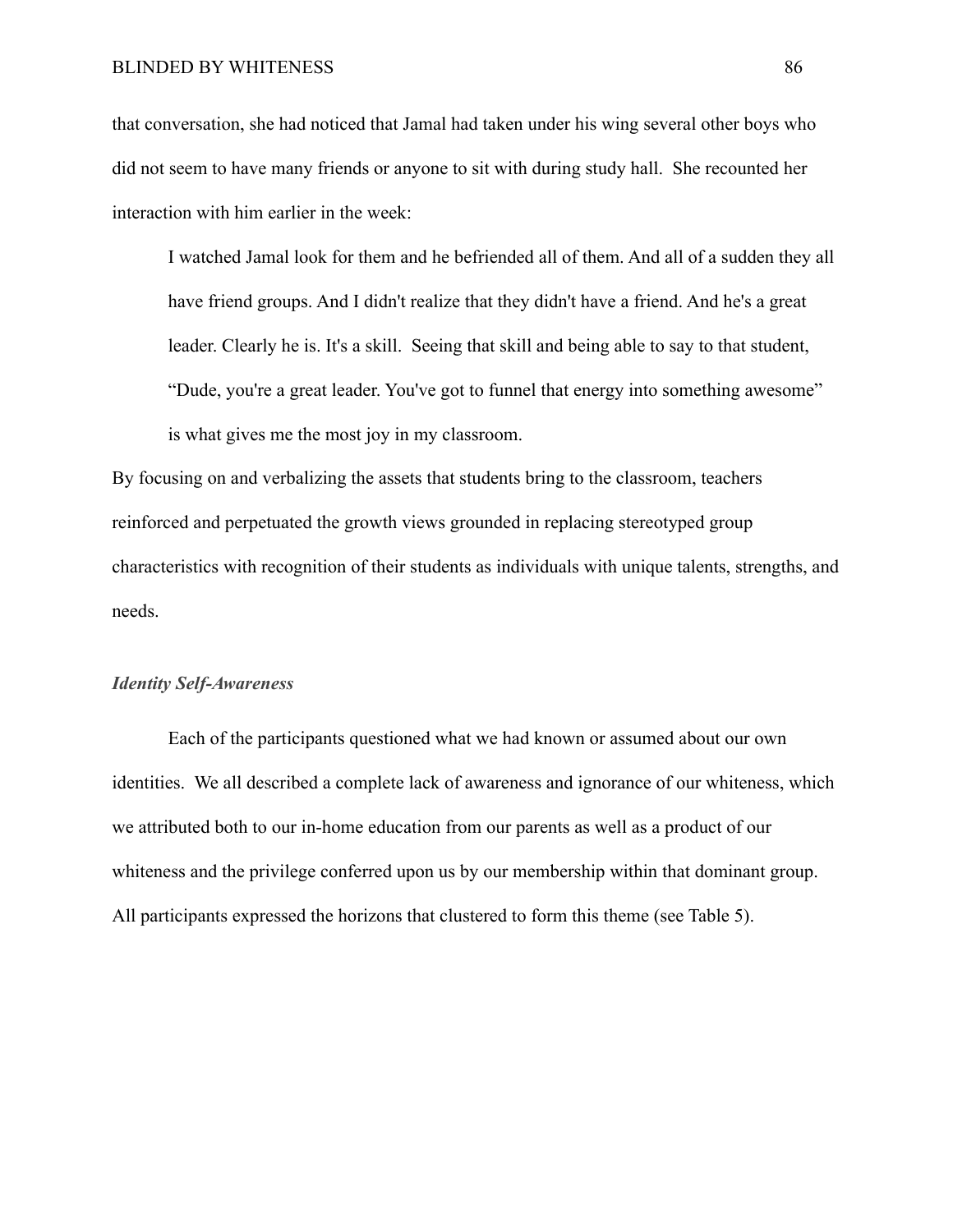## **Table 5.**

| <b>Theme</b>                       | <b>Invariant Constituent</b>                | Participant |              |   |              |              |
|------------------------------------|---------------------------------------------|-------------|--------------|---|--------------|--------------|
|                                    |                                             | Cathy       | Hannah Helen |   | Teri         | <b>Tracy</b> |
| <b>Identity Self-</b><br>Awareness | Growing up educated, white,<br>middle-class | X           | $\mathbf{X}$ | X | $\mathbf{X}$ | X            |
|                                    | Blind and blissfully ignorant               | X           | X            | X | X            |              |
|                                    | Beginning to conceptualize.                 |             | X            | X | X            |              |
|                                    | My privilege makes me<br>complicit          | X           | X            | X |              |              |

*Theme 3 with Invariant Constituents by Participant*

**Synthesis as Narrative. Growing up** as a part of a family unit in the Judeo-Christian tradition, with **educated, middle-class, white** parents, and schooled within the US public educational institution, my experience was prototypical of the "normative" American experience. As I moved into adulthood and into the teaching profession, my White, middle-class values and lifestyle were implicitly and explicitly validated and reinforced by societal structures, including the ones in which I placed myself educationally and vocationally. I was comfortable. I was accepted. Life has not always been easy; I have faced challenges, but everyone does. I was **blind and blissfully ignorant** of anything and anyone different from me. When I think about people--especially my students--who are different from me, I know intellectually that their experiences have to be different than mine; but I am just now **beginning to conceptualize** what must be fundamentally different experiences than I can fathom in my everyday life. Through conversations that are becoming much more common since the George Floyd murder and Black Lives Matter movement in 2020, I am evermore aware that **my privilege makes me complicit** in a racist system built on white supremacy.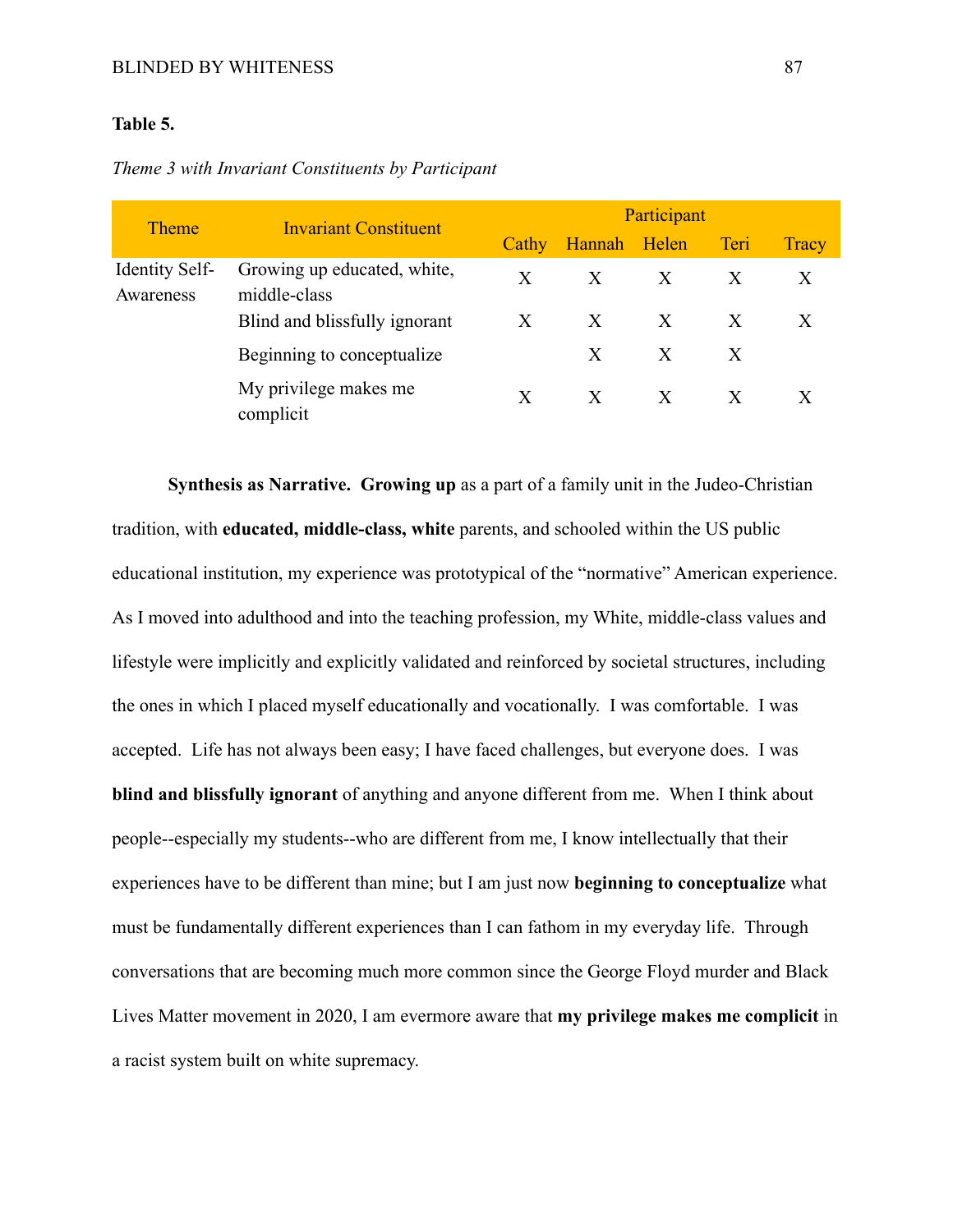*Growing up educated, white, middle-class.* All five participants are white, middle-class female educators. All five come from what would be considered a "nuclear" middle class family headed by married parents, with at least one parent employed and college-educated. We agreed that our in-home experiences were pretty comparable, despite the fact that we grew up in three different states, with different sized families, and living in communities of different sizes and diverse ethnic compositions. Teri accurately captured the essence of our collective experience when she stated,

There was never anything negative about diversity, at least not from my parents or my immediate circle of people… Like, I never heard any negative racist, um, white supremicist… I never heard anything like that. Even though I wasn't exposed to diversity. I didn't have any negative feelings about it either. And, um, socioeconomically, I did not know I was poor, until I went to college. My cultural shock was not racial. It was economic. That's an interesting answer. I never thought of that before.

Our common backgrounds and production of those origins within our classrooms provides evidence that the experiences of the majority of public school educators is likely incongruent with an ever-growing segment of our student population (National Center for Education Statistics (NCES), 2020; Will, 2020).

*Blind and Blissfully Ignorant.* Coming from a home that espoused white, middle class values and culture, and then moving through and into the very white, middle class structures of schooling meant that the whiteness that we were born with and grew into went with us as we left our parents' homes and established ourselves as educators. In one of our PLC meetings, I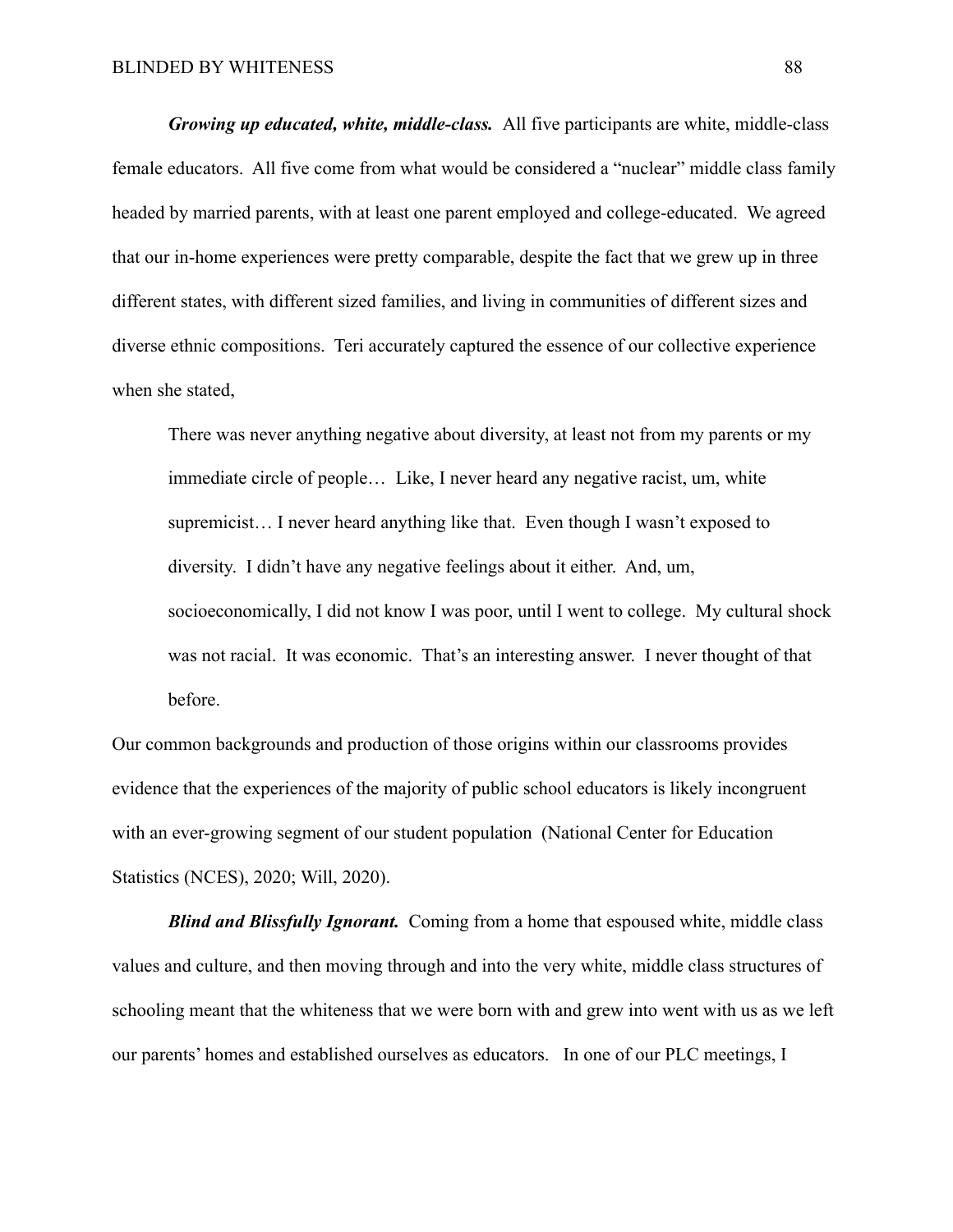commented about the fact that the institution of education and structures of schooling had worked well for the white, middle class women that we are:

because I'm a middle-class white girl and school worked well for me, uh, obviously it worked well for me. I'm continuing to stay in it, even when I have a choice to go somewhere else. Um, that doesn't mean that educational inequities don't have an impact. It just means that I was able to either ignore them or work around them or rise above them or not be affected by them as much as the people sitting next to me because of my positionality.

#### Helen commented that she

was just blissfully unaware and ignorant of there being greater kind of issues with regard to racism and discrimination. I didn't feel that way. I didn't think other people felt that way. And I lived in this happy bubble and isn't that so nice. Right. And it wasn't an issue because it wasn't an issue.

Hannah indicated that her ignorance was and may continue to be willful. When speaking of changes that she has seen in education--specifically the student demographic--during her 22-year tenure, she reflected, "Perhaps there's been … an influx of more, um, well-to-do families, … but I don't see that. … I know that actually exists, but … I see them as kids. I don't always see that piece or choose to see that piece."

Because societal institutions so effectively and subconsciously validate and reinforce white middle class values, educators tend to see any deviation from typical white behavior as negative and needful of correction. Helen frequently discussed her struggles with Aaliyah, a recent student immigrant from Yemen, who was rarely on time for synchronous class meetings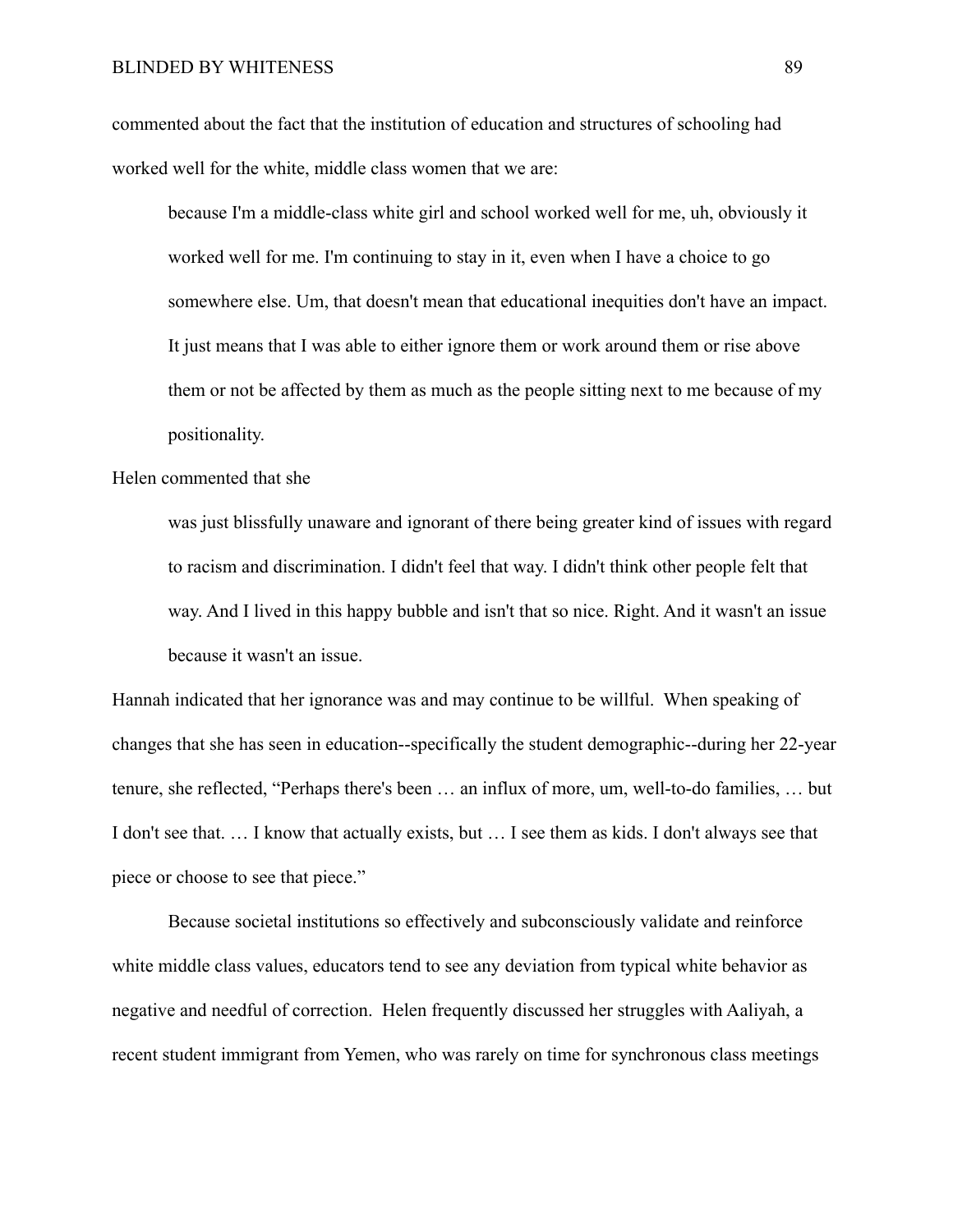via Zoom. While she recognized that "time is very fluid in her culture," she simultaneously maintained that Aaliyah's lack of "assimilation" was problematic and would be "for the rest of her life here."

Our own ignorance of and complicity with systemic racism was difficult to acknowledge and shocking to confront because our daily experiences as children and adults perpetuate the very myths that keep us blissfully unaware.

*Beginning to Conceptualize.* None of the five participants were able to pinpoint a moment where the awareness of their positionality and the privilege conferred upon them arose, but all of us were able to recognize that such a transformation had occurred and continued to do so. Since all of us were at or just past the midpoint of our tenures (our experience ranged from 12 to 22 years in the profession), there was a wealth of experience and history to consider. Helen summed it up eloquently when she was speaking about the changes that she has noticed in herself since she became a teacher in 2003.

I remember speaking to my earlier sets of students, so going back about eight years, and I remember being very open and frank with them, our issues of race, something that you see here in this school district. And we had really in-depth conversations about it and their response at that time was pretty much now that the issues that we face are, um, economic, um, gender and sexuality, but race didn't seem to be a thing. Although, as we talked, the kids got a little bit more comfortable, um, they did start to open up and say that a lot of the issues they saw with race were in the way kids told jokes, that you would hear jokes in the hallway, jokes on the bus, where the punchline was an inappropriate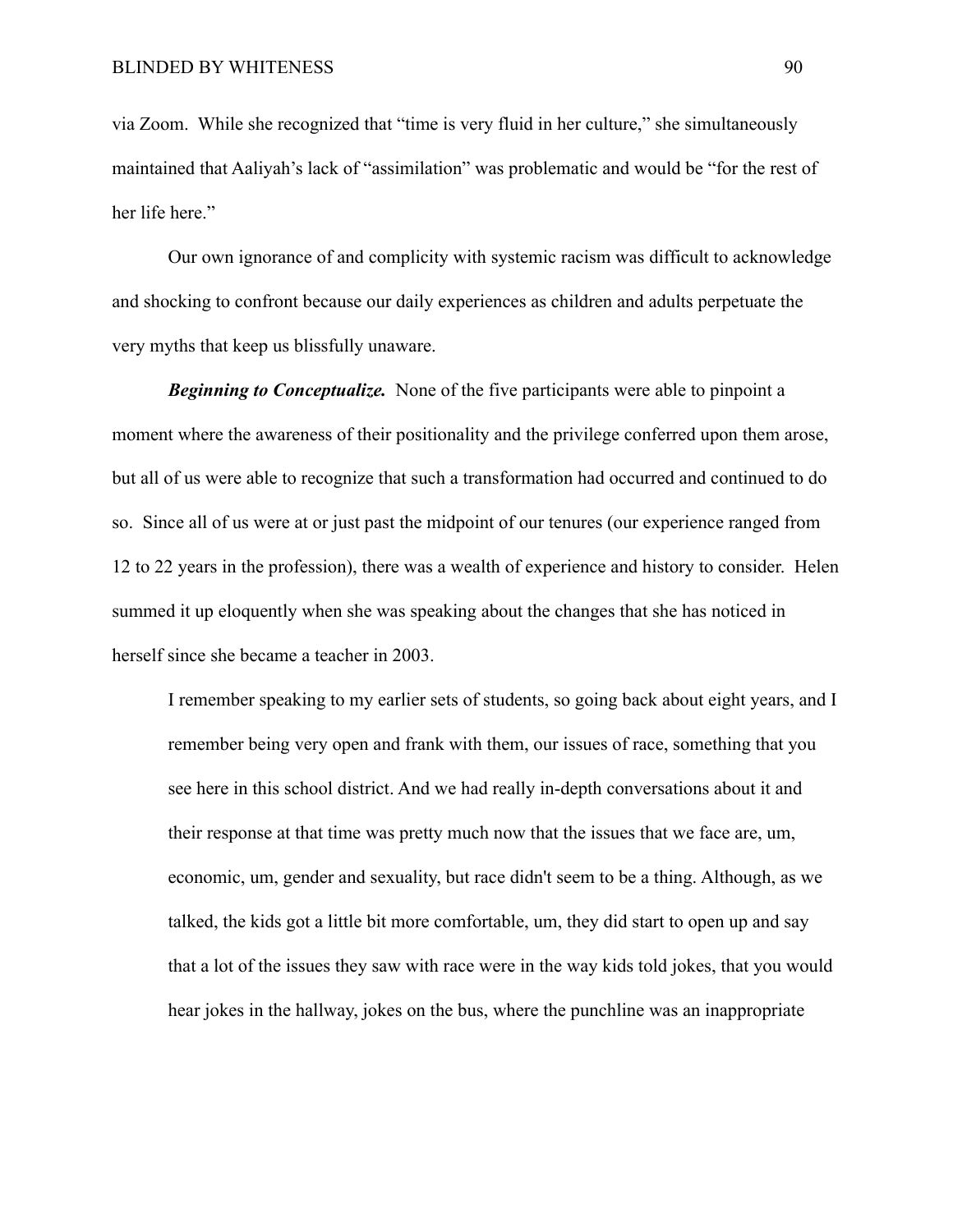racial kind of slur and how they found that to be offensive. Um, and so I think as I grew, um, my awareness has just changed.

Likewise, over the course of our PLC meetings, all research participants frequently expressed the same "push and pull" documented by Boucher and Helfenbein (2015) that results from daily immersion within racist institutions and emerging recognition of implicit power dynamics.

*My Privilege Makes Me Complicit.* All participants at various times referenced the murders of George Floyd, Breonna Taylor, and Ahmed Arbury as well as the Black Lives Matter Movement, and other recent events on the national and world stage that provoked critical conservation around race and class inequities. It was immensely surprising to me, then, that all four of the other participants were shocked when, in a PLC meeting, I asked the question, "So does my positionality and the resulting privilege conferred upon me make me a racist and white supremacist?" The faces of my co-researchers ranged from blank stares to mouths gaping in shock. When I reflected on my own thoughts and feelings after the meeting, I recorded,

I know and believe that the answer to my question is yes. And until we can honestly confront the reality of that situation, we are condemned to remain complicit in this racist system. Based on the reactions of my colleagues, I fear that I will not see any substantive change in my lifetime.

During the next meeting, after some time to process the question and its implications, the other four participants discussed the question and articulated responses. Teri argued that awareness of privilege is the starting point, and to arrive at awareness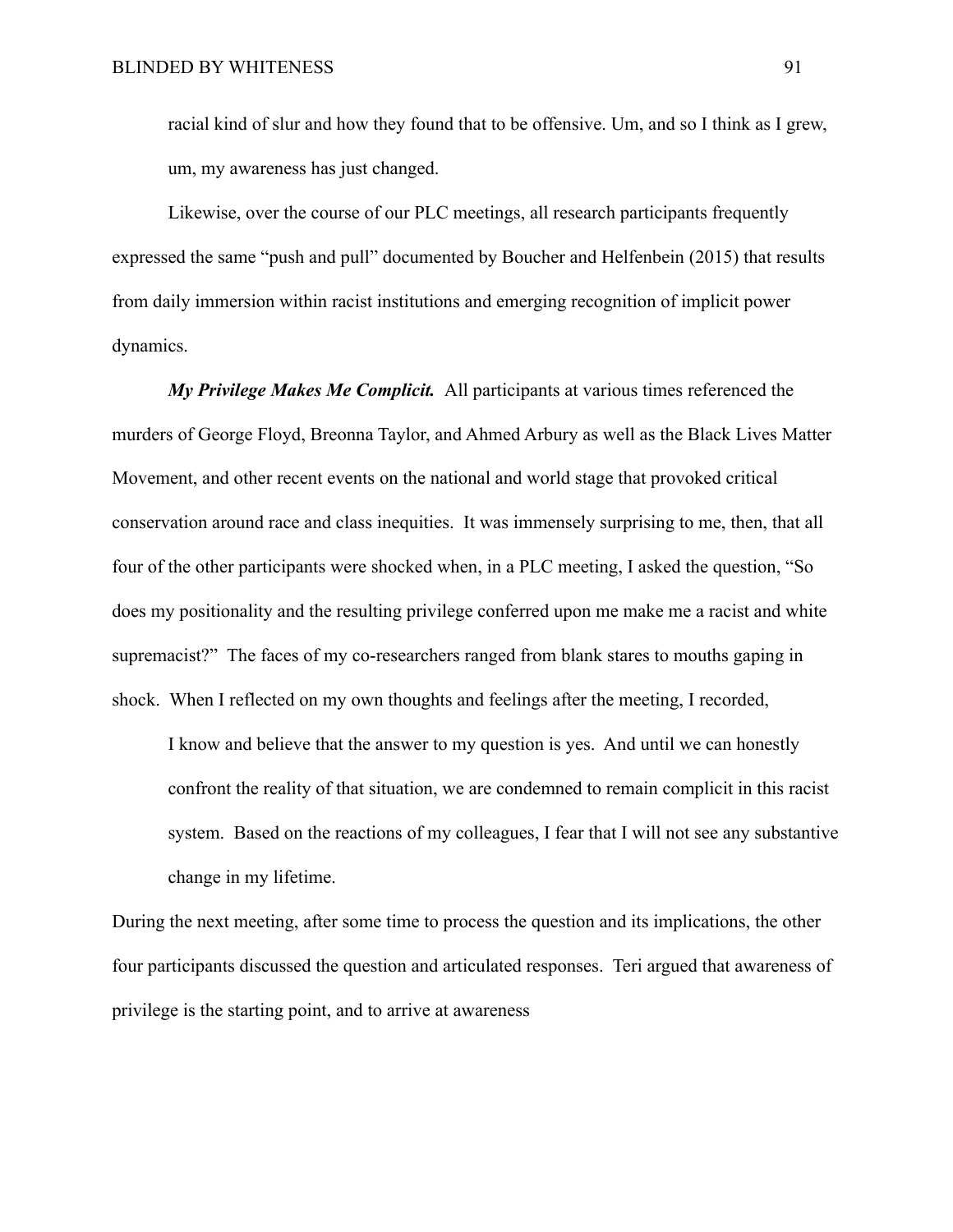takes asking a question like you asked, Tracy, and the look of horror on my face. Right. Because clearly everybody's first--well, maybe not everybody's--but I would hope most people's first reaction would be no, of course I'm not a white supremacist. I'm not racist.

No, no, no, no, no. But that defensiveness is actually the barrier, right? At that point, all five of us engaged an earnest, vulnerable conversation about how overcoming that barrier may be the difference: Because of our whiteness, we may not be able to be non-racist, but we can strive to be anti-racist.

#### *Awareness of Students' Identities*

With the increased awareness of teacher identity came also a recognition that our students--especially those from outgroup populations--experience schooling differently than we did and do. This theme was expressed by four of the five participants, and three of them engaged the topic at least four times over the course of the two-month data collection period, indicating that the experience provoked this response in a majority of the participants (Table 6).

## **Table 6.**

| <b>Theme</b> | <b>Invariant Constituent</b>                          | Participant  |              |  |      |       |
|--------------|-------------------------------------------------------|--------------|--------------|--|------|-------|
|              |                                                       | Cathy        | Hannah Helen |  | Teri | Tracy |
| Students'    | Awareness of My experience is not their<br>experience | $\mathbf{X}$ | $\mathbf{X}$ |  |      |       |
| Identities   | Valid and valuable, though<br>different from mine     | X            | $\mathbf{X}$ |  |      |       |

*Theme 4 with Invariant Constituents by Participant*

**Synthesis as Narrative.** I am a teacher because I am inspired by kids. I love to see kids learning. Seeing those lightbulb, "aha!" moments gives me the energy to get through today and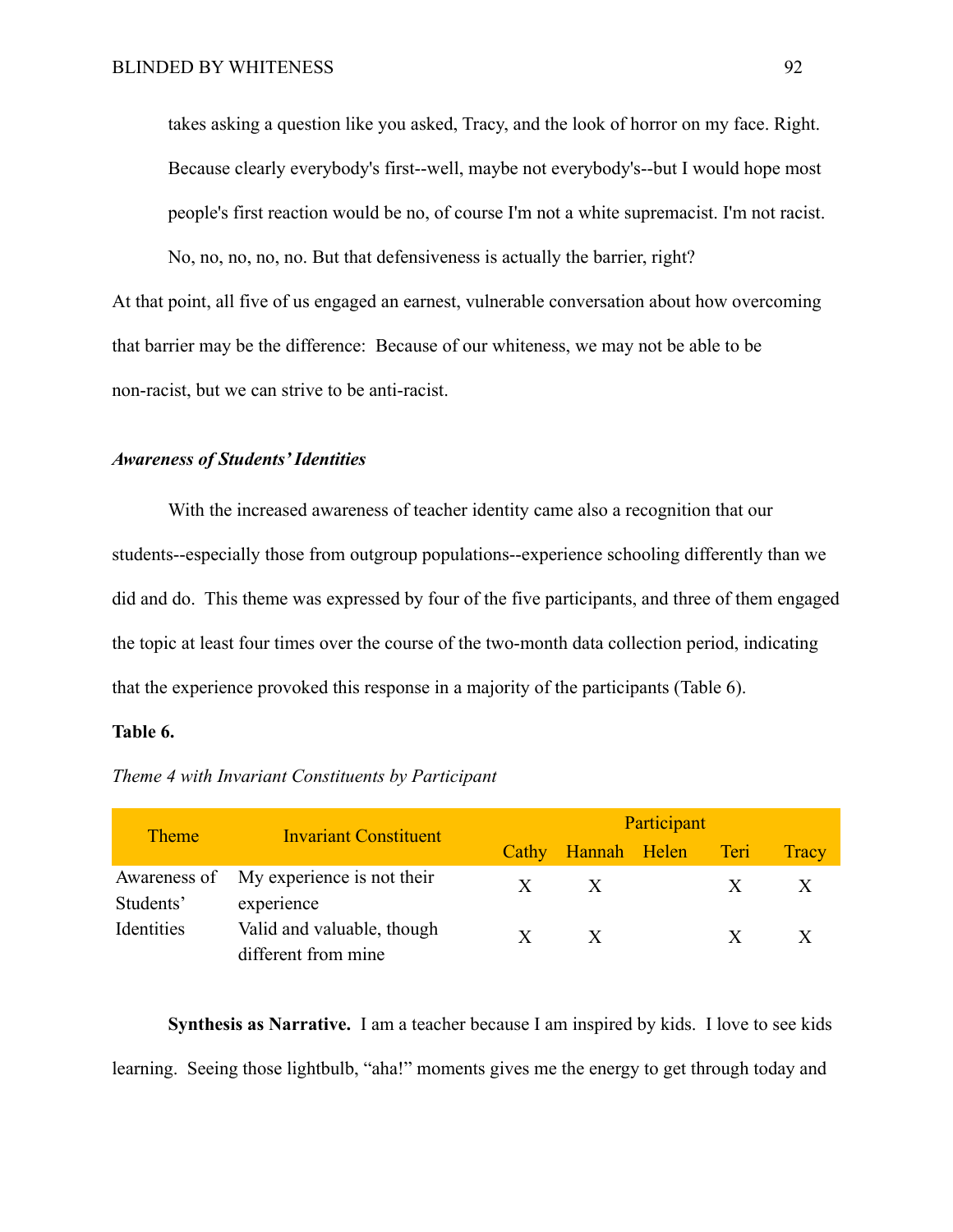come back for more tomorrow. But sometimes, I do not really SEE my students, especially those who do not share my white, middle class upbringing and lifestyle. I have to remind myself that **my experience is not their experience**. They have their own cultures, their own traditions, their own families, their own homes, their own traumas, and their own joys; and each of those is **valid and valuable, though different from mine**.

*My Experience is Not Their Experience.* One of our reflective journal prompts referenced Frankenburg's (1993) findings that white women tend to see themselves as "cultureless." In that writing and in the PLC meeting dialogue that followed, all participants revealed the white tendency to see themselves as cultureless and, therefore, to assume that all persons had the same white experience that we did. As she spoke about the experiences that she had growing up in a predominantly white community, Hannah shared

One of my best friends, Gianna, in high school was Black, and we would go out every weekend or so. I don't think she had a really different experience than I did. We did pretty much the same things. We would, you know, drive to a concert or something. We listened to the same music, wore the same clothes, had the same friends, there really wasn't any difference. Although…she used to ask me if I would pump gas when we would stop to fill up the car on like a Friday night or something. I never really thought about it and she never told me why. Hm… I wonder if that was because it was different… I guess I need to think about that some more.

Similarly, Teri recounted her experience working in a school with a majority Black population at the beginning of her teaching career: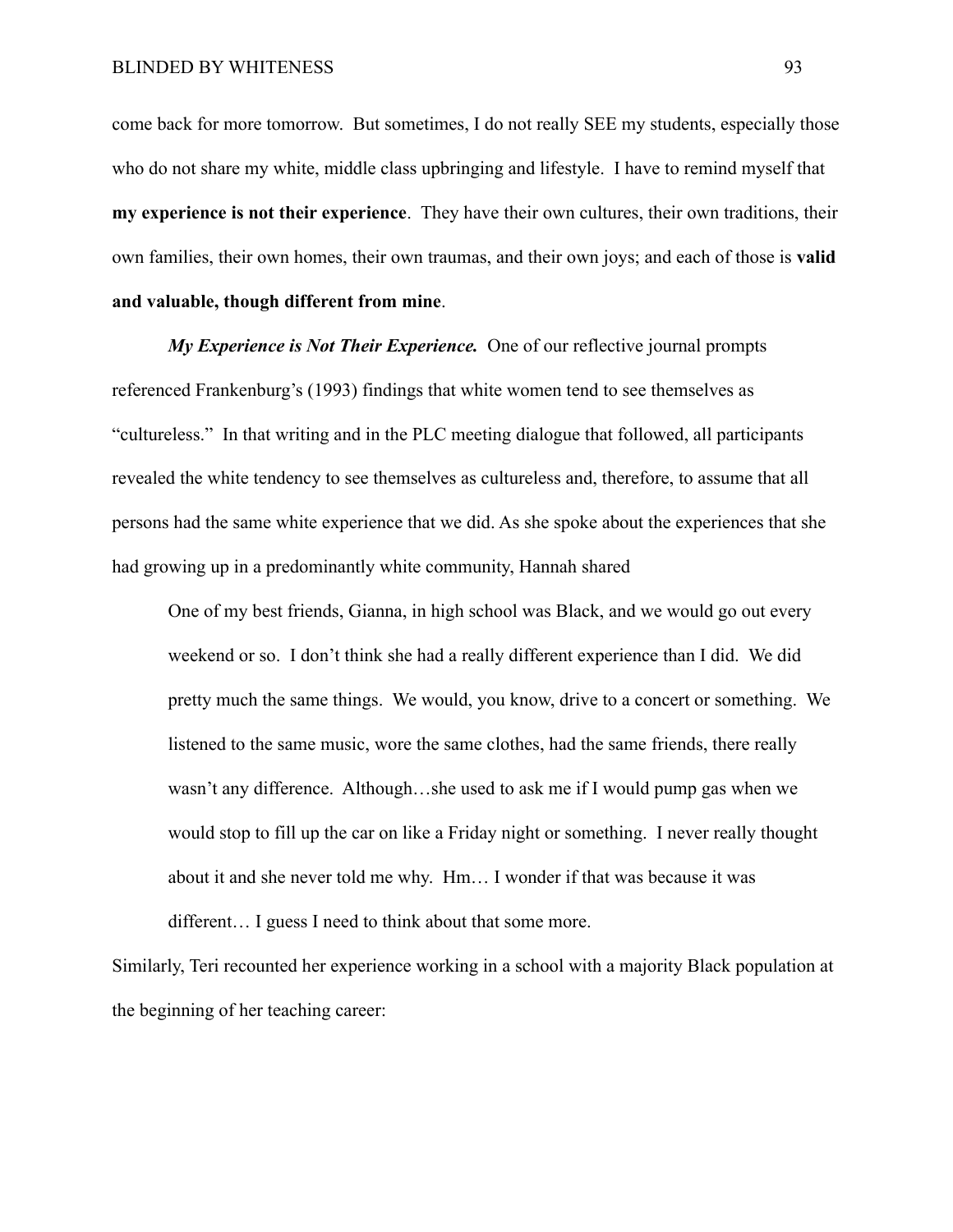When kids told me that when we go in stores, people watch us. Cause they think we're going to steal. And my reply was that's probably just because you're teenagers, I'm sure they don't think that. And then they say, yeah, people are afraid of me because of the way, you know, I'm Black and I wear baggy pants and blah, blah, blah. And people are afraid of me. They walk to the other side of the street. I said, I'm sure that doesn't happen.

Although we would have all recognized that we continue to experience school differently than many of our students do, we also demonstrated that we placed the reasons for those differences firmly with the responsibility and control of the students, rather than recognizing the institutional structures that form those experiences regardless of student intention or behavior.

*Valid and Valuable, though Different from Mine.* Acknowledgement of the forces that shape experiences differently depending on race and class was the first step in recognizing not just that reality, but the value inherent within and from those rich narratives. Needful and arduous, this process produced a shared cognitive and emotional struggle. Hannah reported:

Recognizing that others' experience is different is a long way from appreciating how that experience makes us truly different from one another. So you look at, uh, clothing and the boys with the pants down here that people see that as disrespectful, that's

disrespectful. Is it disrespectful? I got to say, I don't personally love it." Continuing to grapple with this issue, Cathy related an incident in which Juan, a Latino student, would not refer to her using the prefix Doctor, but insisted on calling her "miss." To Cathy, the refusal to call her by the name she asked to be called was initially perceived as a sign of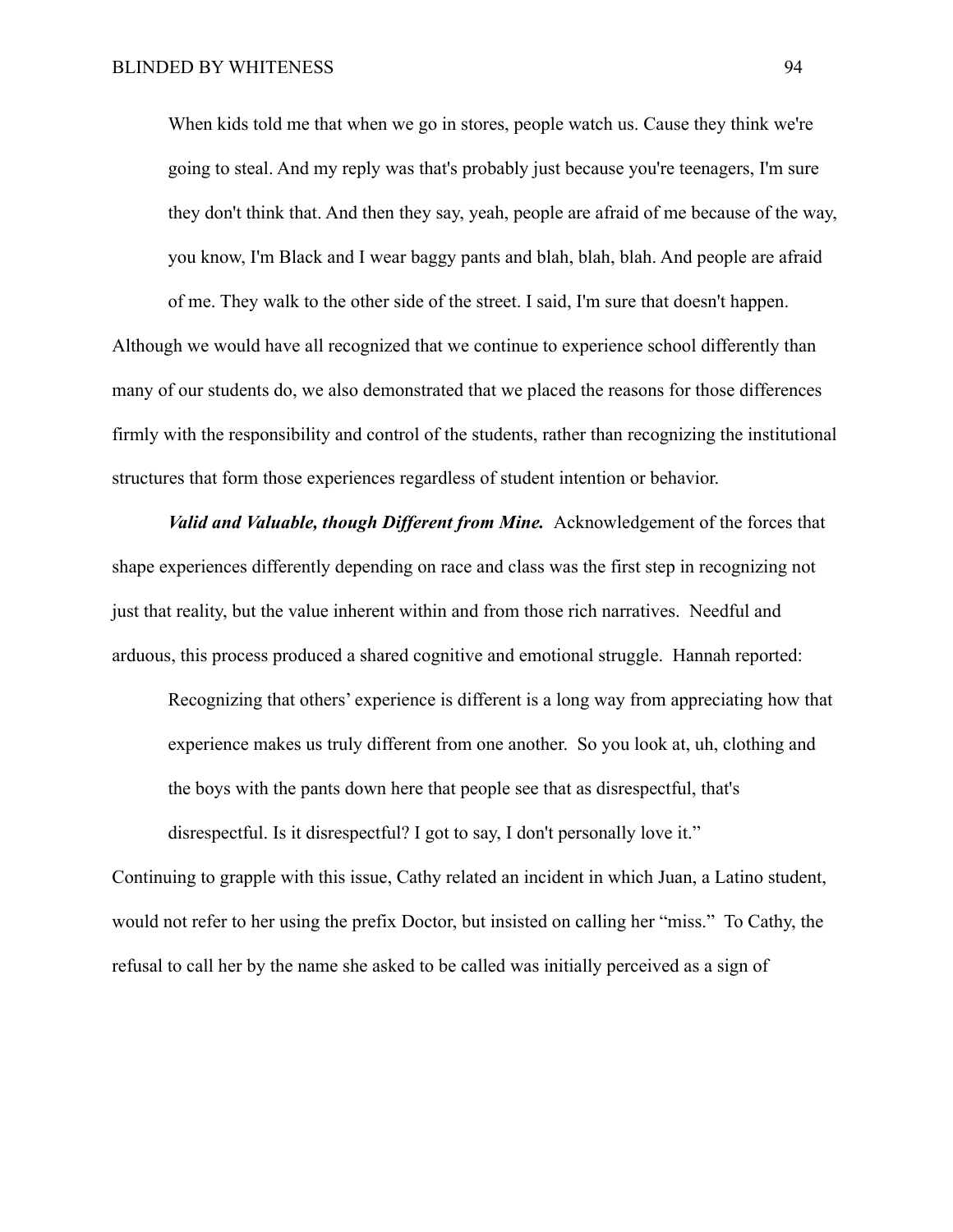disrespect. Then I realized it was a cultural thing. He was being very respectful of me. I just had to learn to accept his respect in the way he demonstrated it instead of demanding that he give it in the way I wanted.

In addition to teaching middle school students, Teri also teaches evening and online classes at a local community college. Speaking of that experience at a PLC meeting, she related,

To my young adult students, children are so valued and I don't mean that we don't value them, but having children doesn't give me value. It gives me intrinsic value, but in their culture, they brag, "I'm only 22 and I have four children already. And I'm going to try to have two more, you know." Some of these kids are in their mid-twenties and have four and five children already. And it's such a blessing, but they're on welfare, but it's such a blessing. And that's a cultural thing because all the children are lovely. I would not consider it a blessing if I couldn't afford the children that I had. And to me, not being able to afford it, that means more than anything. It means educating and, you know, social things and opportunity.

Hannah responded,

But in other countries, they provide healthcare, they provide paid maternity leaves. They provide things like diapers or contraceptives, the amount of things, culturally in other countries that are provided for people. It's our Americanness that we think that you have to provide that all for yourself. Like, cause I agree with you--valid--as someone who wanted more children, but couldn't have them. I have found myself in the last few years getting very emotional when I hear of children that are being mistreated. When I'm someone who wants a bigger family, couldn't have it. And I see that happen and I get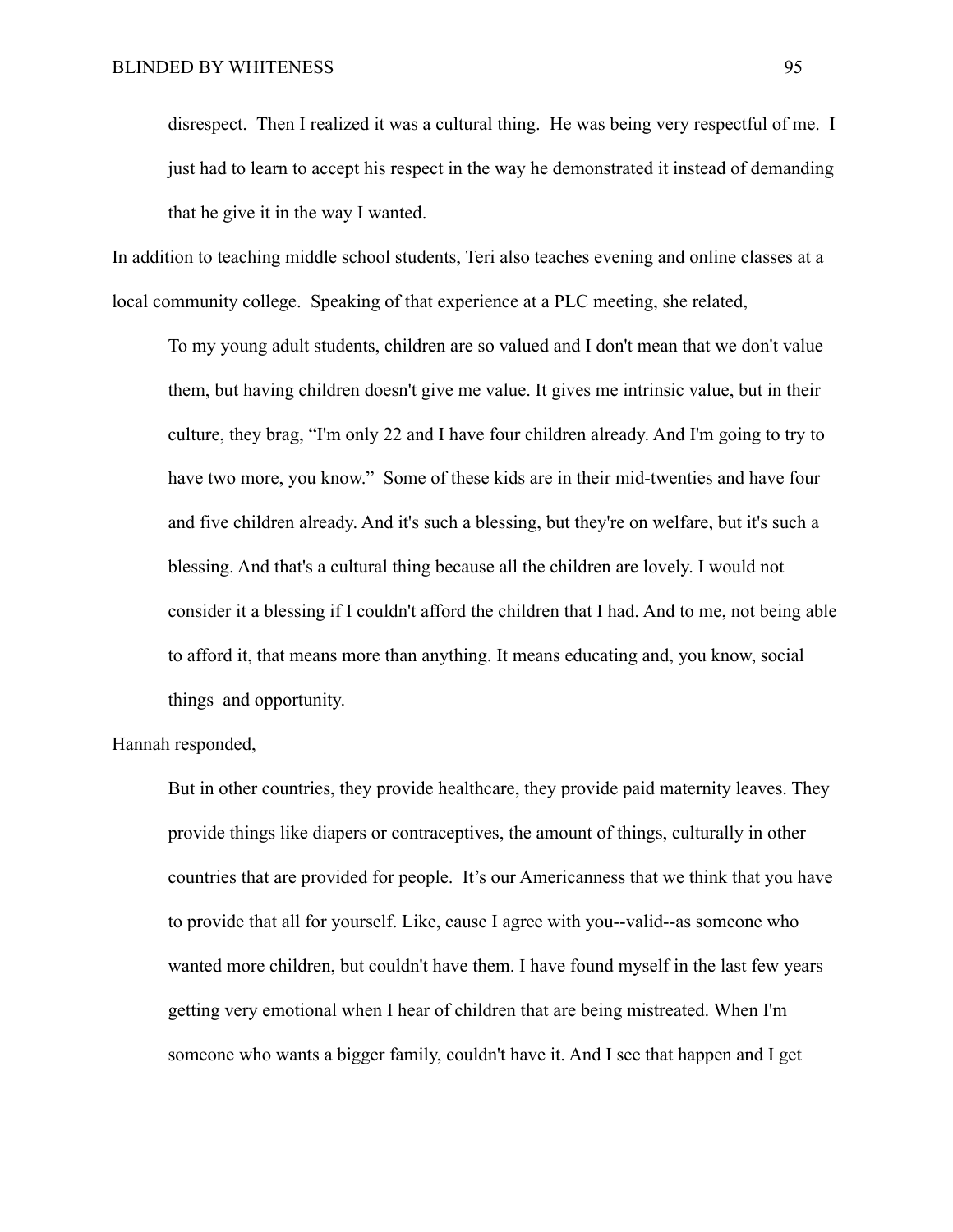very personal about it. And um, so I, I totally get what you're saying. Um, but yeah, It's definitely an American thing. A white American thing.

As we wrestled with our own biases and complicity in a racist system, PLC participants continued to feel the pervasiveness of "whiteness" even as we tried to navigate our way to more democratic enactments within our professional and personal lives. The push and pull between what we "knew" from our life experience and that with which we were coming to terms within this space and time was difficult to reconcile and often resulted in more questions than answers.

### *Impact on Classroom Practice*

The manifestation of increased awareness of identity--of both teacher and students--may have been accelerated and enhanced because the PLC under investigation met during the very transformative time of COVID. Teachers had to adjust their pedagogies and classroom practices to meet demands previously unconceived within K-12 classrooms (Fisher & Frey, 2020; Ge et al., 2021; Zalaznick, 2021). For the teachers in the study, turning to more student-centered teaching methods, as well as incorporating social-emotional learning and relationship-building exercises into daily instruction were frequently reported and observed. Teachers also became more conscious of the impact of our choices from our positions of power on their students. This theme was supported by data created by each of the five participants (see Table 7).

### **Table 7.**

| Theme 5 with Invariant Constituents by Participant |
|----------------------------------------------------|
|----------------------------------------------------|

| <b>Theme</b>                       | <b>Invariant Constituent</b>             | Participant |                         |   |  |              |
|------------------------------------|------------------------------------------|-------------|-------------------------|---|--|--------------|
|                                    |                                          |             | Cathy Hannah Helen Teri |   |  | <b>Tracy</b> |
| Impact on<br>Classroom<br>Practice | Incremental change for lasting<br>effect |             | $\mathbf{X}$            | X |  |              |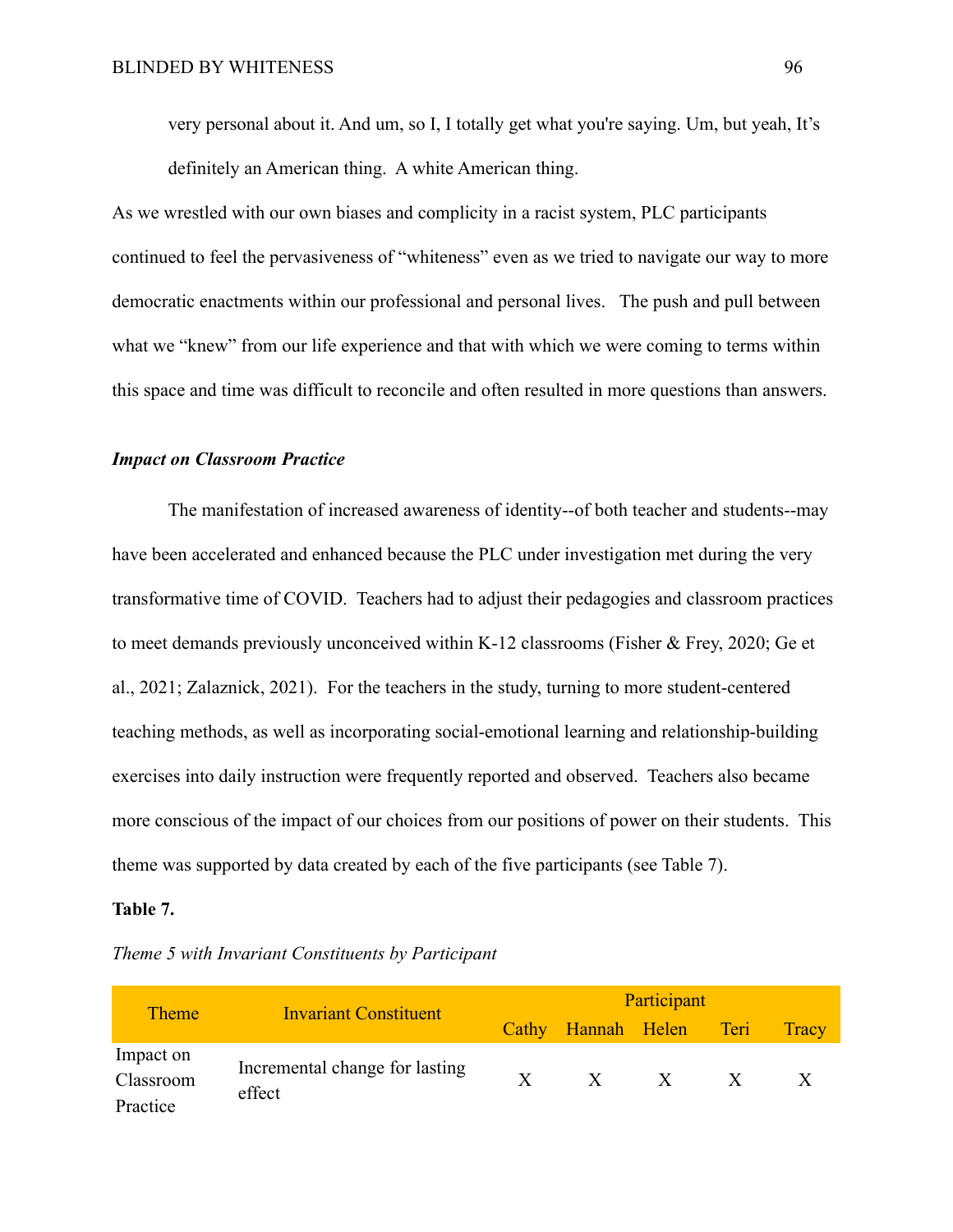**Synthesis as Narrative.** The impact of my increased awareness that the schooling that worked for me as a product of a white, middle class family is not the same formula for success for the majority of my students is most acutely seen and felt in my classroom. Combined with the difficulties of a COVID shutdown, remote instruction, and at least a temporary redefinition of what is most important in public education, I am increasingly led to alter what I present as value to my students, as well as what I hold most dear for my teaching self. Although my classroom and instruction must continue to conform to some existing institutional structures, I have implemented **incremental change for** potential **lasting effect**.

*Incremental Change for Lasting Effect.* All five participants recounted changes to their instructional practice as a direct result of the awareness of their own and their students' diverse backgrounds. Classroom observation in co-researchers' classrooms provided concrete evidence that participants made changes (1) from teacher- to student-centered approaches to presentation of material, (2) actual content presented to center on more culturally relevant materials, and (3) inclusion of SEL activities that gave all students voice in the classroom space. When describing her shift from calling students out in front of classmates to private conferences around sensitive information sharing, Teri recounted,

I'm aware now that I don't want to out anyone and I have to be very sensitive and ask them privately, are you comfortable sharing that? And some are, but it's a very different, a huge shift there lately in my teaching.

Likewise, Hannah related a deeper consciousness of implications of how and what she engages with her students in the classroom: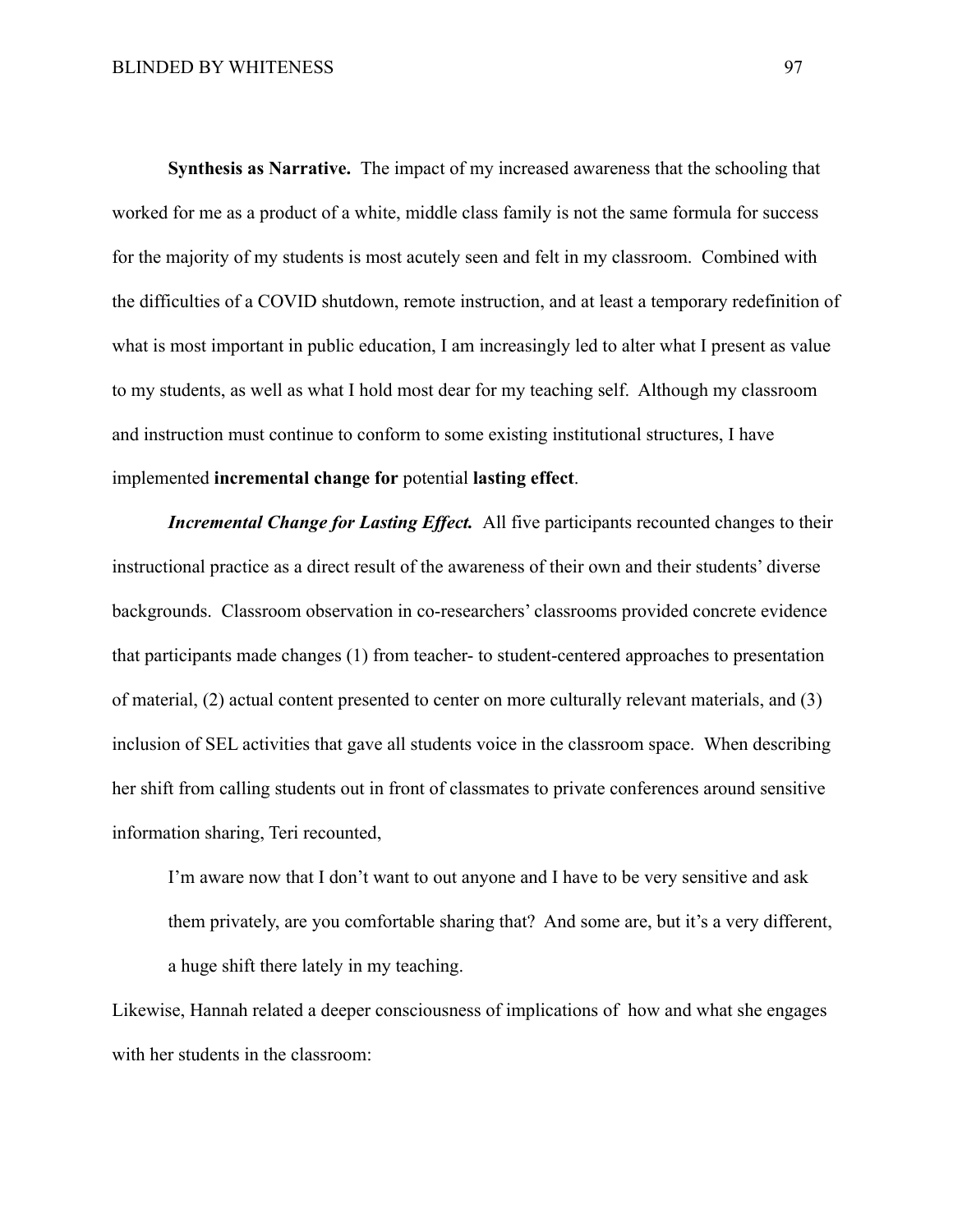I do an attendance question, … and today I was trying to frame it. So it was more like, what do you like to do in the summer? But it could be where do you like to go? Or where would you like to go? And it occurred to me in the midst of the first class, I was like, this is a socioec issue. I didn't think of it in terms of race, as much as socioeconomics in terms of maybe it's none of my business. Um, I don't know, but you know, that's hard on kids. I came from a family that had less, rather than more, and I should have known better.

### Helen remarked,

Not only do we need to address differences in our students based on their race and gender and sexuality, but their learning differences too. And we must accommodate kids how they learn. And if you've got a kid that you need to cajole in certain ways, you gotta figure out what makes them tick. And if that means you have to change how you deliver instruction, it means you have to change how you deliver instruction.

In addition, all co-researchers were observed utilizing more learner-centered instructional strategies--specifically, project-based (Teri) and flipped classroom (Hannah, Cathy, and Helen) techniques--which they reported had not been part of their instructional repertoire prior to the 2020-21 school year.

### *Teacher Roles*

As the participants navigated monitoring hallways and lunch duty, lesson planning, delivering instruction, applying discipline, and engaging the other myriad duties of classroom teacher, we all found ourselves at different times taking on different roles, especially as we considered the impact of our experience on our perceived responsibility. All participants produced data that supported this theme (see Table 8).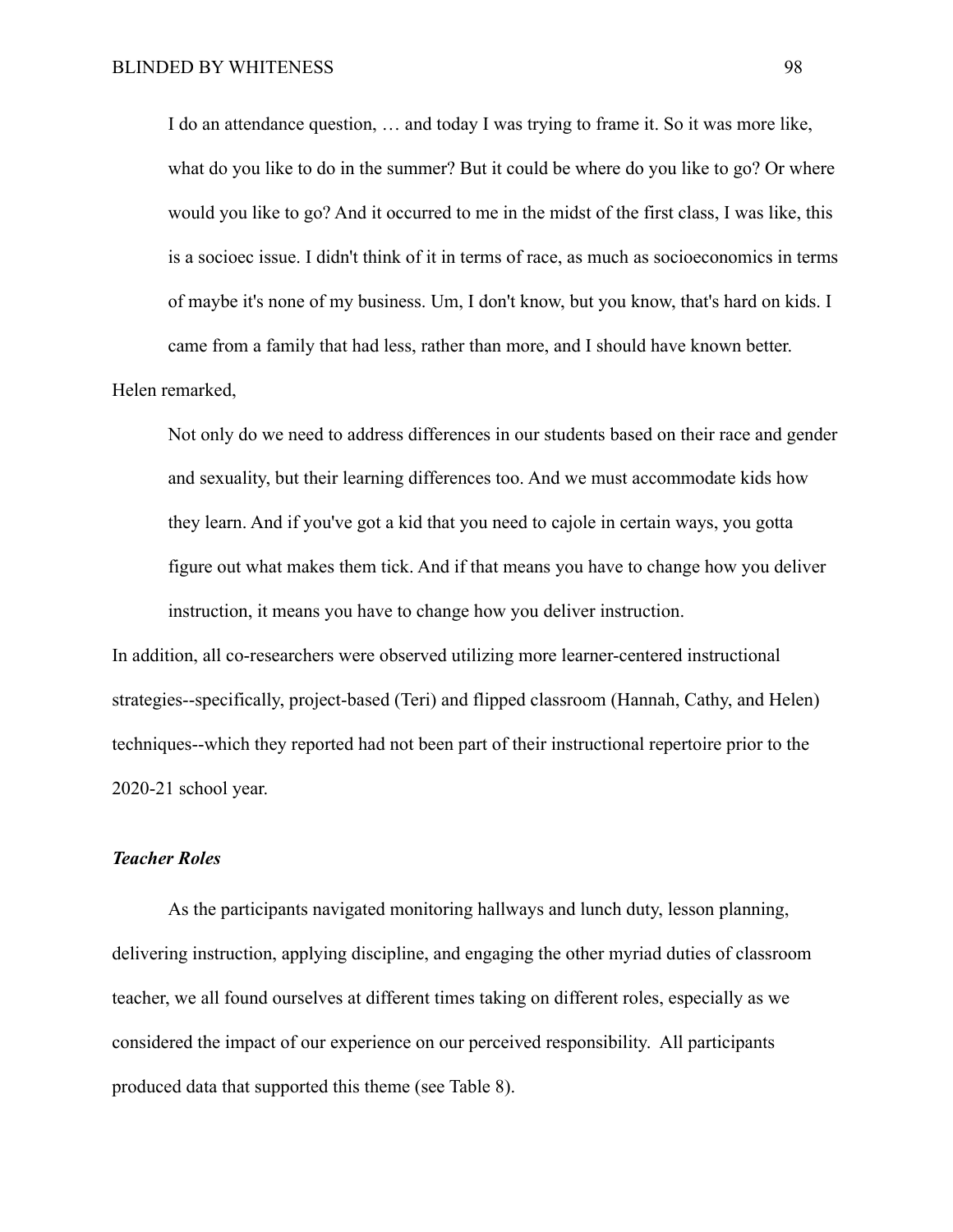### BLINDED BY WHITENESS 99

## **Table 8.**

| <b>Theme</b>           | <b>Invariant Constituent</b> | Participant |                   |                   |              |              |  |
|------------------------|------------------------------|-------------|-------------------|-------------------|--------------|--------------|--|
|                        |                              | Cathy       | Hannah Helen Teri |                   |              | <b>Tracy</b> |  |
| Teacher Roles Salesman |                              | X           | $\mathbf{X}$      | $X$ X             |              | X            |  |
|                        | Enforcer                     | X           |                   | $X_{\mathcal{I}}$ | $\mathbf{X}$ | X            |  |
|                        | Politician                   | X           |                   |                   | X            | X            |  |
|                        | Hero                         | X           | $\mathbf{X}$      | X                 |              |              |  |

*Theme 6 with Invariant Constituents by Participant*

**Synthesis as Narrative.** I have always worn many professional hats. Some years I would have to put some that I wore last year on the rack and pull others, dusty from the closet, to brush off for this year. Other times, I visited the department store because my duties required a hat that I had not yet acquired. This year? I find myself trying on hats that, even if I have worn them before, feel different somehow. Sometimes, I find that headgear that previously seemed pretty comfortable is actually rather ill-fitting. Instead of a teacher, I often feel like a **salesman**, trying to present things in the most attractive way so that my clients will perceive the need--academic, social, emotional, behavioral--that I see. Other times, beauty is meaningless because true need is irrelevant; students are here to do the work of school, and I am just the unfortunate **enforcer** to ensure that end. But that is my least favorite role to play and no one can always just brute-force his way through the day. Colleagues, administrators, parents, and my savvier students require a bit more finesse. For those constituents, I don my most dapper chapeau, put on my glad-hands, and become the consummate **politician**. There are many days, though, when I need a cape instead of a hat because some kids just need a **hero**.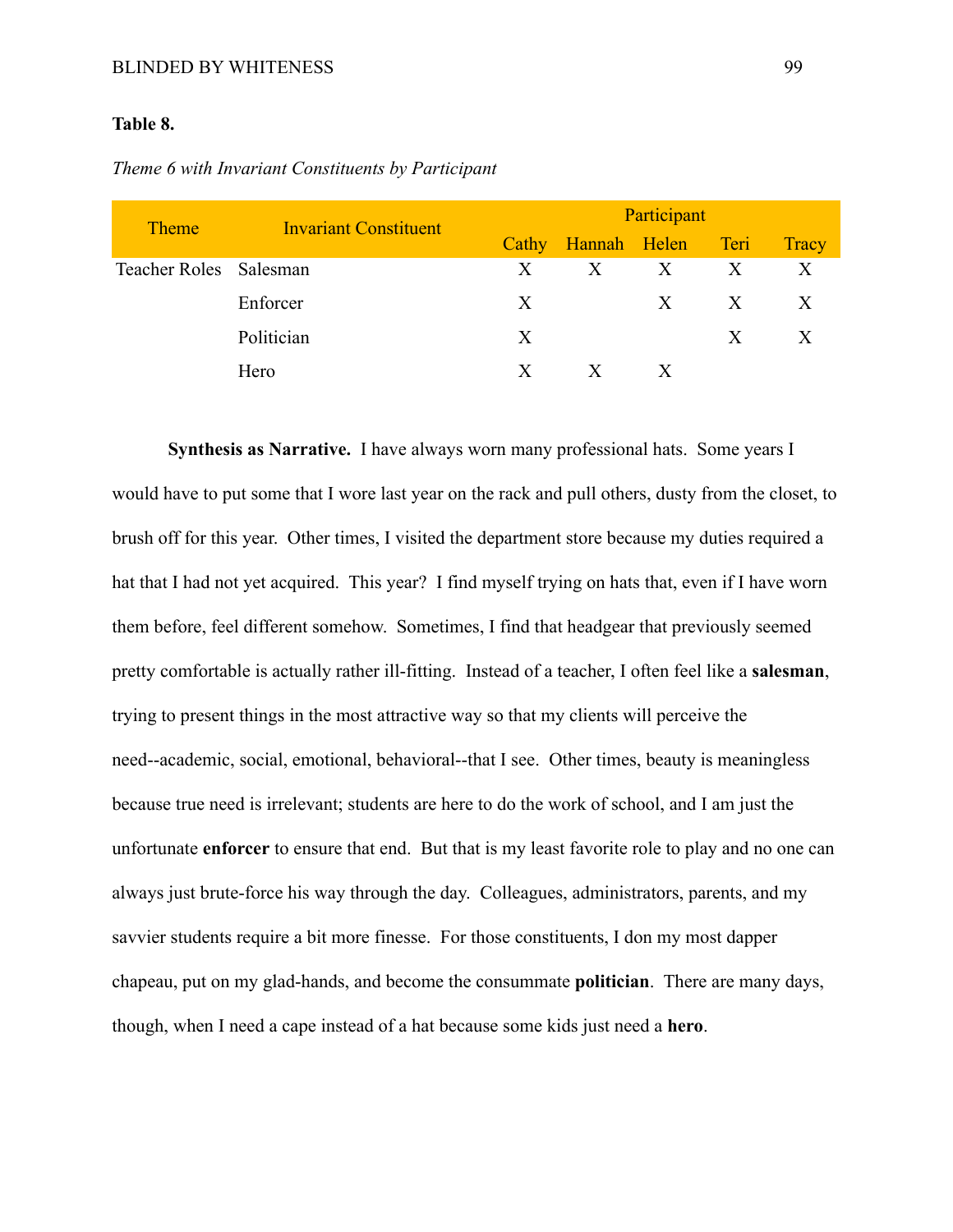*Salesman.* Especially in light of the instructional difficulties that pandemic teaching seemed to magnify including remote learning, levels of technology use heretofore unimagined, and a lack of motivation on the part of students and teachers, Teri, Helen, and Cathy agreed with Hannah when she expressed the feeling that she had to "sell my product" everyday to her students. Making academic content attractive and trying to "get them to buy what I'm selling" was sometimes a fun, rewarding exercise. She recounted,

Yesterday I was throwing a ball in my classroom… So I was, I was daring these kids to

try to shoot for the recycling bin [when they got a correct answer]. And I got one kid to

get up and play with me. And I was so happy. I was just so happy. Cause we could play. Often, however, it was laborious and futile. In a journal entry, Cathy commented, "I feel like I'm showing up. I'm making an effort. I'm trying to make everything pretty and tie it all up with a bow. They, however, don't care. They don't even look. 'Nope. I'd rather be on my phone.'"

The job of selling a curriculum or even the idea of school was one that was acutely felt and rarely appreciated by all of us. As we met consumer resistance, perceptions of a lack of motivation on the part of the student and a lack of agency on the part of the teacher worked against efforts to view students through a growth lens.

*Enforcer.* Similarly, teachers often felt that their primary role was to enforce compliance toward school norms. Helen lamented the times when she was unable to "let them [students] think and pursue and question and fail." Instead,

all I did was watch kids take a CDT [benchmark assessment] today. That's all I did all day was watch them take the test cause they're not done. … And if you just leave them on their own, they won't do it. So I have to sit here and make sure they do it. That's all I did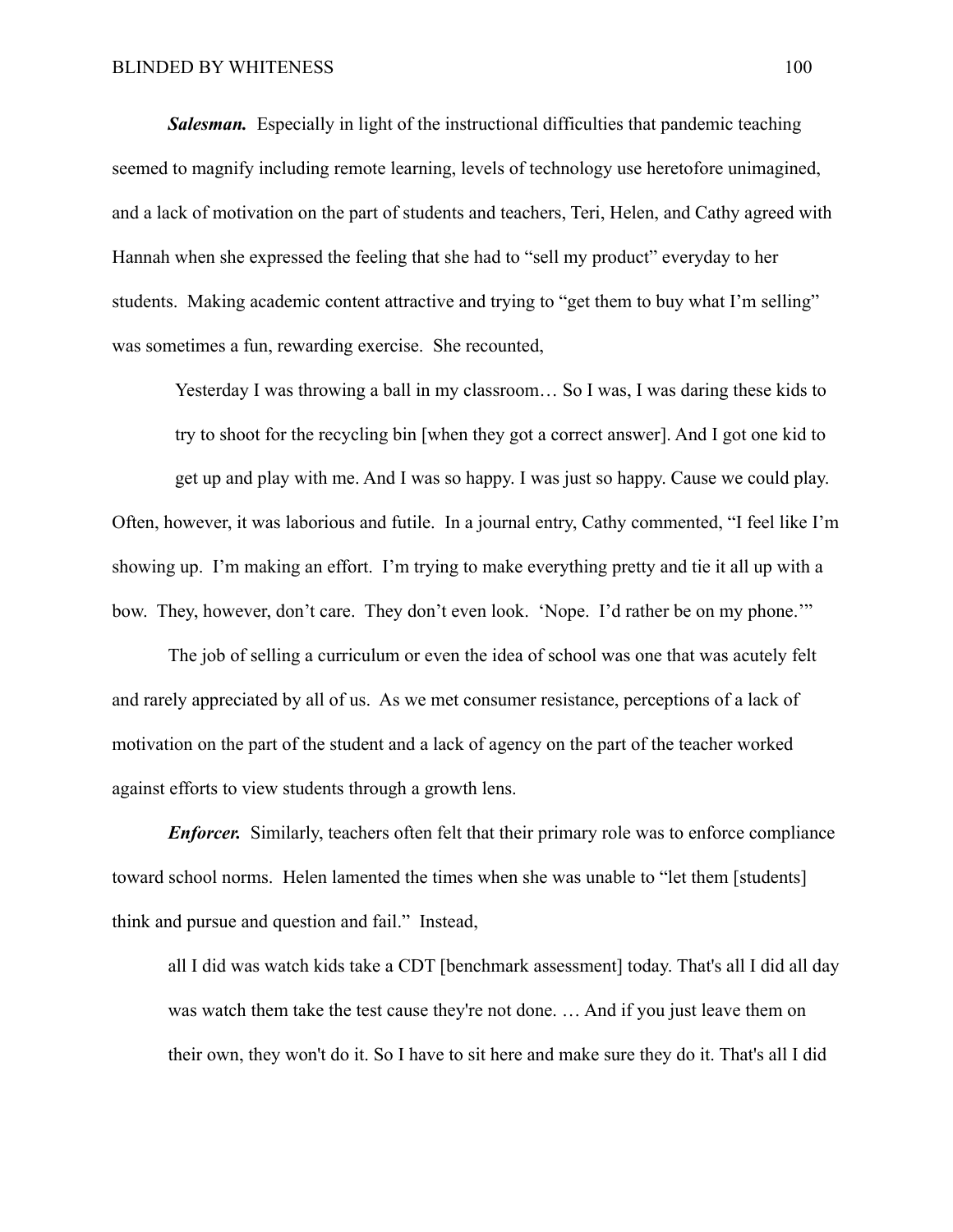today. So I became the enforcer. But usually I'm not, I make myself not the enforcer because then they'll never come to me. They'll never want to be here. This won't be a safe space.

During this PLC dialogue, Cathy and Teri stressed the importance of creating safe spaces but found their roles--enforcing everything from appropriate hallway behavior to proper mask wearing--to be counterproductive toward the goal of creating learning spaces where students felt prepared and able to "think and pursue and question and fail." Indeed, all teachers expressed a desire to create positive learning experiences for students, but felt stymied in those efforts by varying levels of administrative demands, student motivation, and teacher agency.

*Politician.* The 2020-21 school year occurred within a national context charged on issues ranging from systemic racism to mask mandates to climate change. Cathy was the first to give voice to her concerns regarding her trepidation about opening up about the sensitive subjects we explored and about how she could address colleagues in whose actions she saw inequities enacted.

I just, um, I was really even cautious in our group [PLC]. I've been struggling with watching that happen [other teachers disciplining a group of Latinx students for "disrespectful" behavior] for the past month and it took me three sessions to bring it up in our group cuz I was concerned I would be … how do you say I see another employee that I can tell not on purpose and if I asked them, they would absolutely say I'm not being that way. I'm not being racist. I'm not targeting, per se, but watching the process and working with that person for 12 years and seeing it happening again and again with the same group of teachers, but understanding these particular teachers, …, understanding that they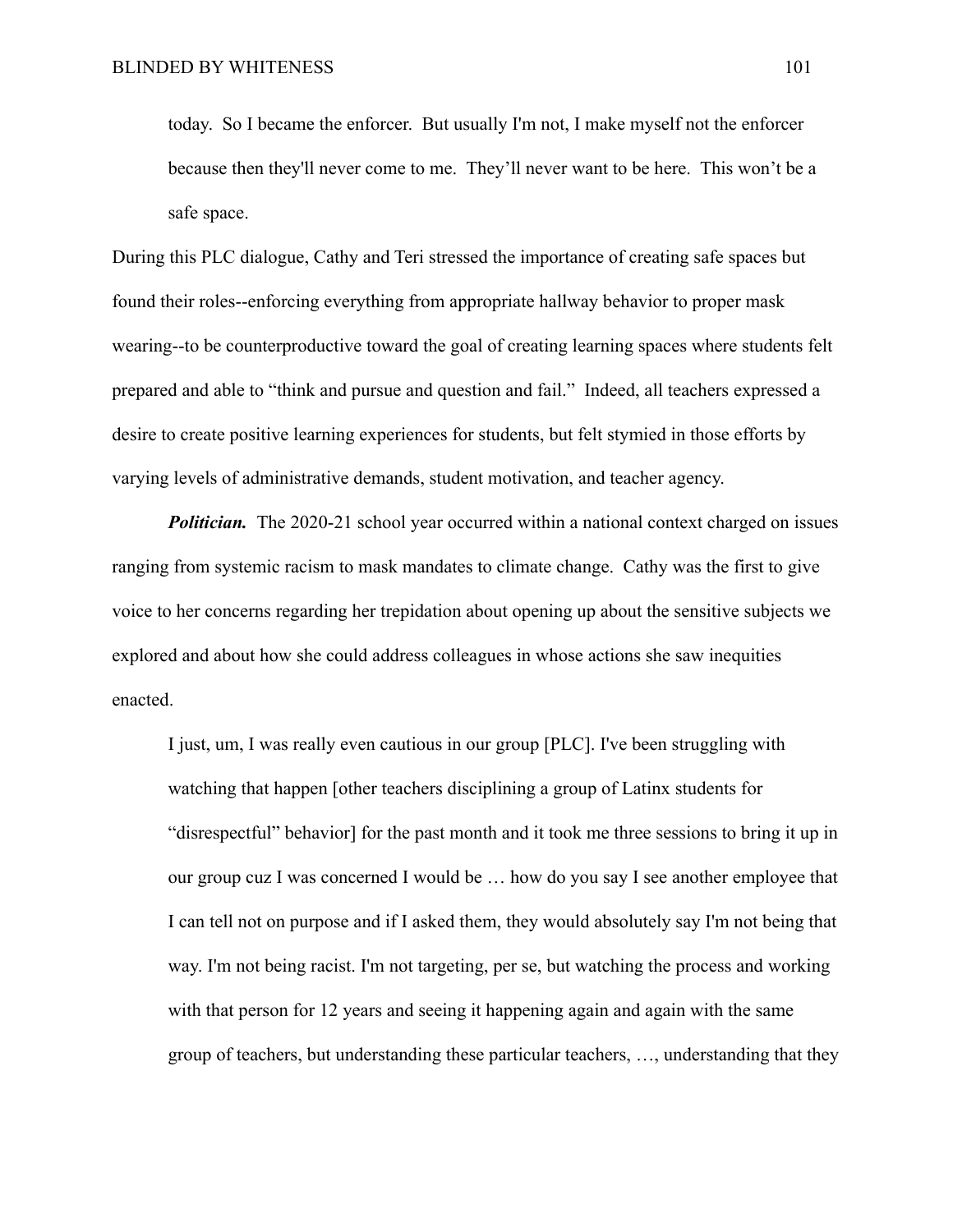have a lot of kids, they see a lot of kids that they have this heightened sense of feeling in control because they're in a different [environment], they don't form relationships like I do because they don't see kids for as long as I do. So understanding their process of management is different than mine, but still seeing like a racist element to it. How do you even address that?

This archival data was from the transcript of a PLC meeting that took place in the early fall of 2020. After this conversation, the change in atmosphere within the group was palpable. All five participants began to exhibit more vulnerability and a willingness to admit that we did not know what the right answers were to many of the questions that we posed. Navigating the murky waters led Teri to declare in a journal entry, "I feel like a true politician. I know that things are broken. I know that I need to do something about it. But I feel like I'm just not going to have the votes to push it through." Within our PLC, participants felt safe to explore newfound territory, celebrating breakthroughs and learning from our frequent missteps. Outside that space, however, we recognized landmines within our classrooms, school buildings, and personal lives that made it necessary to act the part of the strategic politician.

*Hero.* Sometimes, participants felt as if they did make a difference for that one kid or group of students. Helen spoke about a rare discipline incident that had occurred in her classroom which escalated to warrant a phone call home.

So I called Elijah's mother and the rest of the team says, good luck with his mom. She won't listen to you. Her son … never does anything wrong. So I called her and I started the conversation with, "Hey, I just want to talk to you about your son. Um, is everything okay? I've been noticing some changes. And I just want to know if anything's, if anything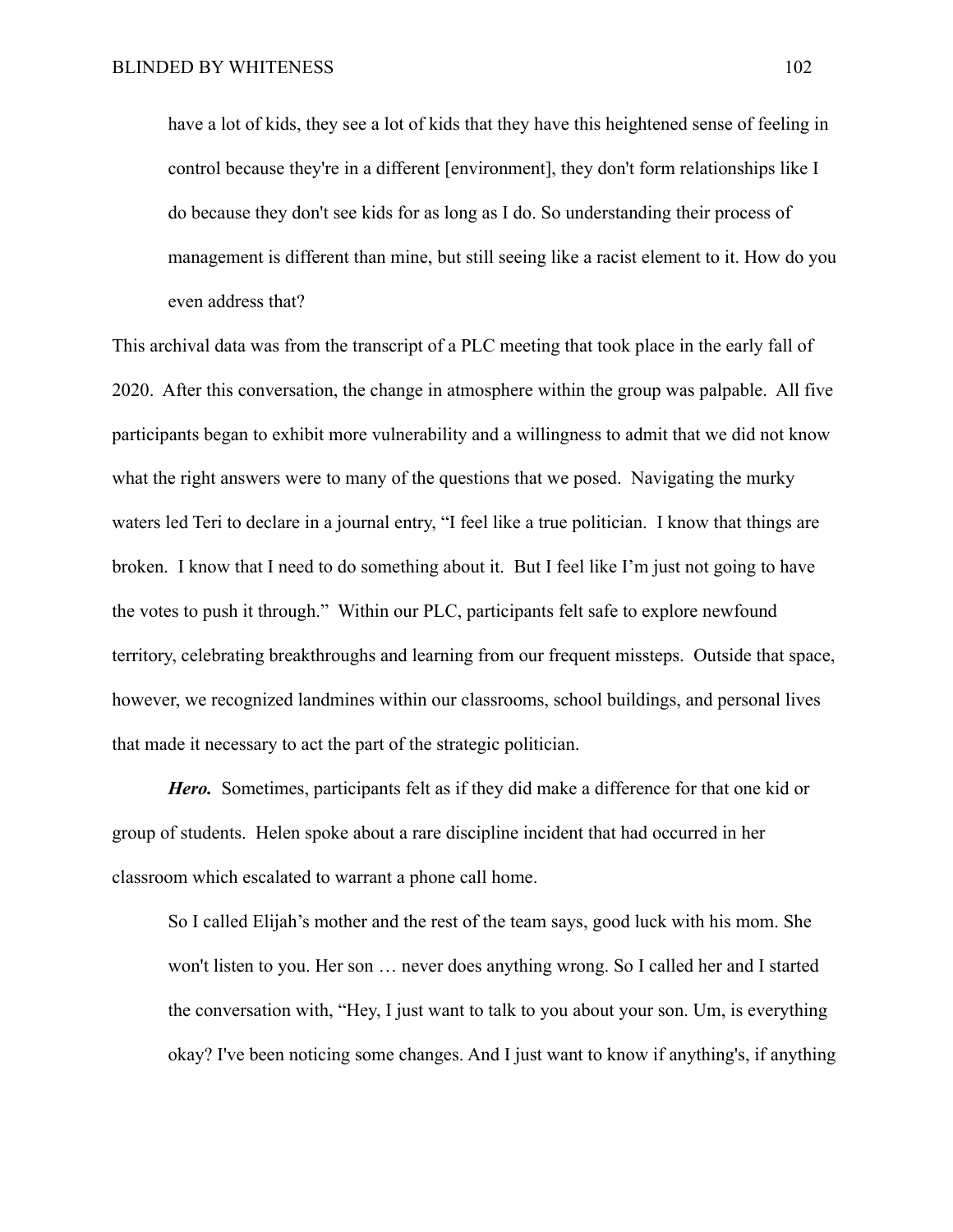worrisome is going on" and I relayed, but I started with, you know, how he's been a great kid all year. I started with all the positive and you know, I just noticed these changes and he was just being silly and using the phone, I could tell something was wrong, you know? So she was completely cooperative with me. She's like, yeah, he's this way at home. …. And the whole story comes out. So disrespect, it's kind of the age group where these little kids [6th grade students], I think, start finding that voice for the first time and they don't necessarily know how to use it. That's part of our job.

Our desire to remove barriers for student learning was one of which we spoke frequently. At a PLC meeting, Helen mentioned a blog that she read that warns against white saviorism in education (Ludlow, 2021). We discussed how and when we participated in this trope as well as how to avoid it. Ultimately, we decided that we must "ask ourselves what systems of oppression have created the inequities we are seeing, and invest in a future without them," as Ludlow advises in order to continue to be a hero to our students without simultaneously continuing to oppress them and their families (para. 17).

### *What Now?*

A prevailing question that we were never able to answer through months of PLC meetings, hours of dialogue, and countless moments of reflection was "What do we do then?" This question kept coming up as we identified issues within the educational institution and our own classroom walls and related our own struggles to grapple with and meet them. This theme emerged from the shared experience of all five participants (see Table 9).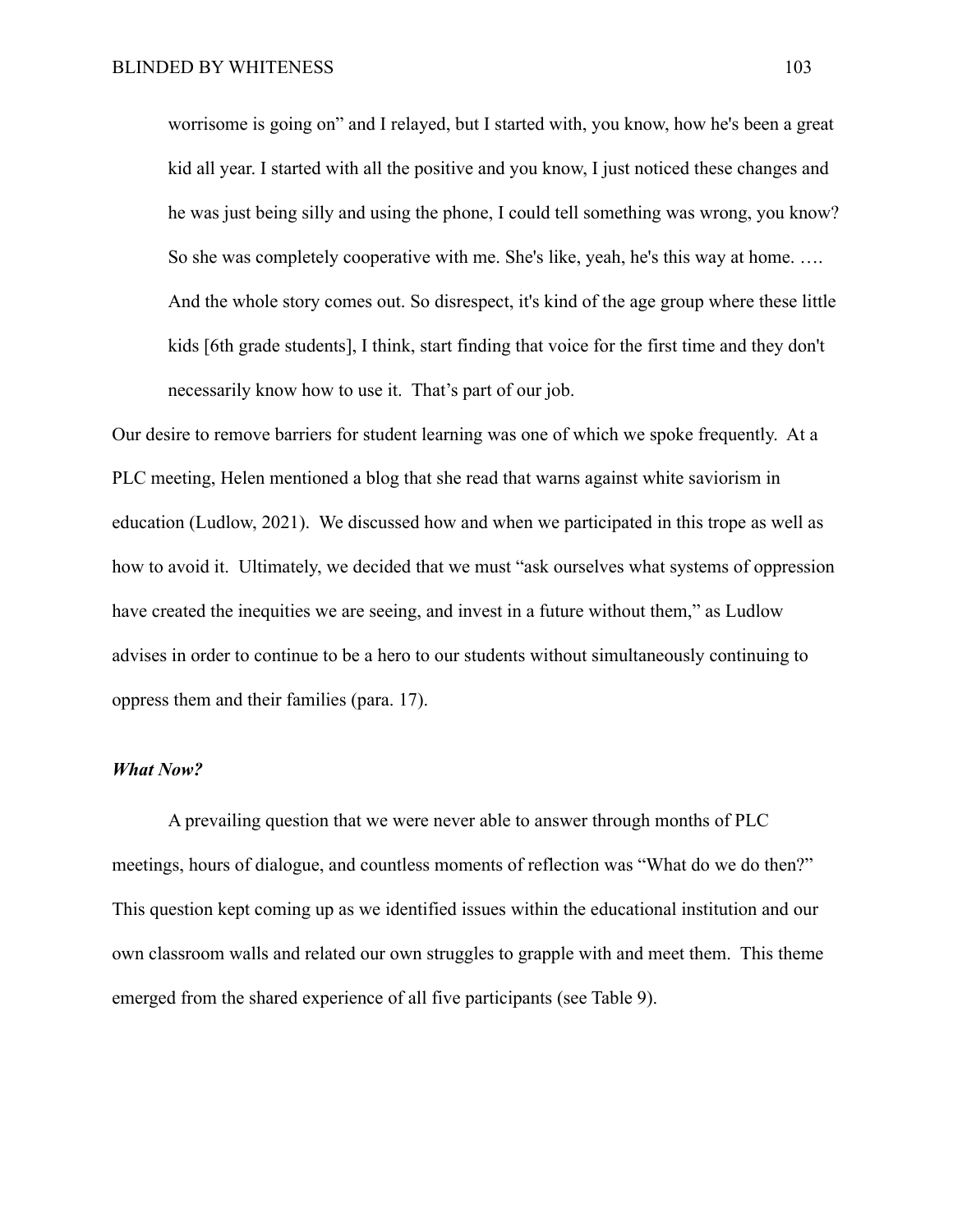## **Table 9.**

|  |  |  |  | Theme 7 with Invariant Constituents by Participant |  |  |  |
|--|--|--|--|----------------------------------------------------|--|--|--|
|--|--|--|--|----------------------------------------------------|--|--|--|

| <b>Theme</b> | <b>Invariant Constituent</b> | Participant  |                          |              |              |              |
|--------------|------------------------------|--------------|--------------------------|--------------|--------------|--------------|
|              |                              | Cathy        | <b>Hannah Helen Teri</b> |              |              | <b>Tracy</b> |
| What Now?    | I can never NOT know         | X            | X                        |              |              |              |
|              | Feelings of helplessness     | $\mathbf{X}$ | $X \times X$             |              |              |              |
|              | Strive to be antiracist      |              | $\mathbf{X}$             | $\mathbf{X}$ | $\mathbf{X}$ |              |

**Synthesis as Narrative.** Marginalized youth need role models who look, sound, and have experiences like them. They need teachers who can speak their language--literally and figuratively. Unfortunately, that experience is the one thing that my privilege will not afford me. I can never be that Black, Latinx teacher who grew up hungry and in poverty. In short, **I can never NOT know** the privilege that my White skin and middle class lifestyle confer upon me. What, then, shall I do? When the **feelings of helplessness** overwhelm and paralyze me, what then? Because of my privilege, I may not ever be able to escape my racism, but I can **strive to be antiracist**. I cannot unlearn what I now know. I cannot return to my state of blissful ignorance. Awareness is a burden, and it is one I choose to bear.

*I can never NOT Know.* At our final PLC meeting, all participants shared that, through this experience, we had had our eyes opened to things about ourselves, our students, and our profession to which we had previously been blind. Importantly, we recognized that the very act of knowing is one that cannot be undone.

"I know I won't do this right every time, but the guilt I feel when I mess it up will keep me trying to be better," wrote Cathy in a reflective journal entry toward the end of the data collection period. In an interview that occurred not long after she wrote this, I asked her to talk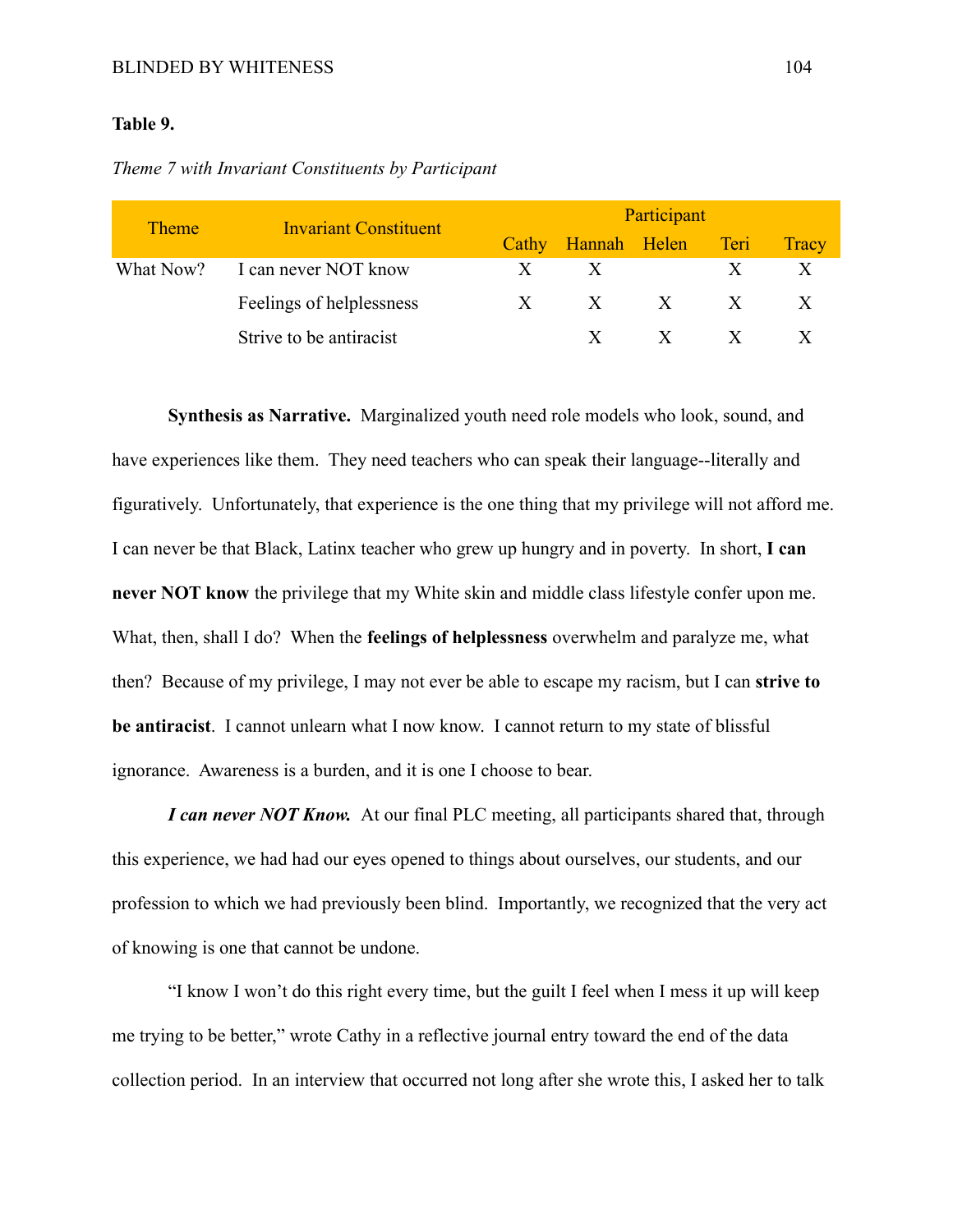### BLINDED BY WHITENESS 105

more about "the guilt" that she referenced. She responded, "It's not really guilt, I guess. Just that awareness that we keep talking about. I'm now aware. I can't ever be *un*aware [emphasis added by speaker] again." She was reflecting on the uncertainty she experiences when confronting her own potential discriminatory behavior:

Spencer has a personality that he's, you know, they're all bumping fists and you know, we're trying to get them not to shake hands, you know? And in the class, in the hallway, in my immediate reaction, in the past, I would have realized …, oh, they're trouble. Well, there's a bunch of white boys who are doing the same thing down the hallway and I'm not looking at them the same way. You know, high-fiving, jumping up--same behaviors--but I was reacting differently. I was perceiving a threat and discipline issues. Now, unfortunately, that boy has done some things to push some things, … he does the same thing that some of our white students who are doing the same thing and … I get CC'd on every email and I'm going, so-and-so just walked down the hallway and did the same darn thing, you know, but then I've also seen all these boys and in the past I would have been yelling at them. Not even recognizing that they found a friend group and I see that they are smiling and happy and fist bumping and stuff. And now I'm like, why is it my feeling to break that up or to put negativity on it right away? And I've been struggling with that the last few weeks, because I've been looking at it a lot differently than I probably would a year ago, because we've been talking about that, about looking at things [in] a different way. I don't know if I'm right. I don't know if I have the right view on that or not.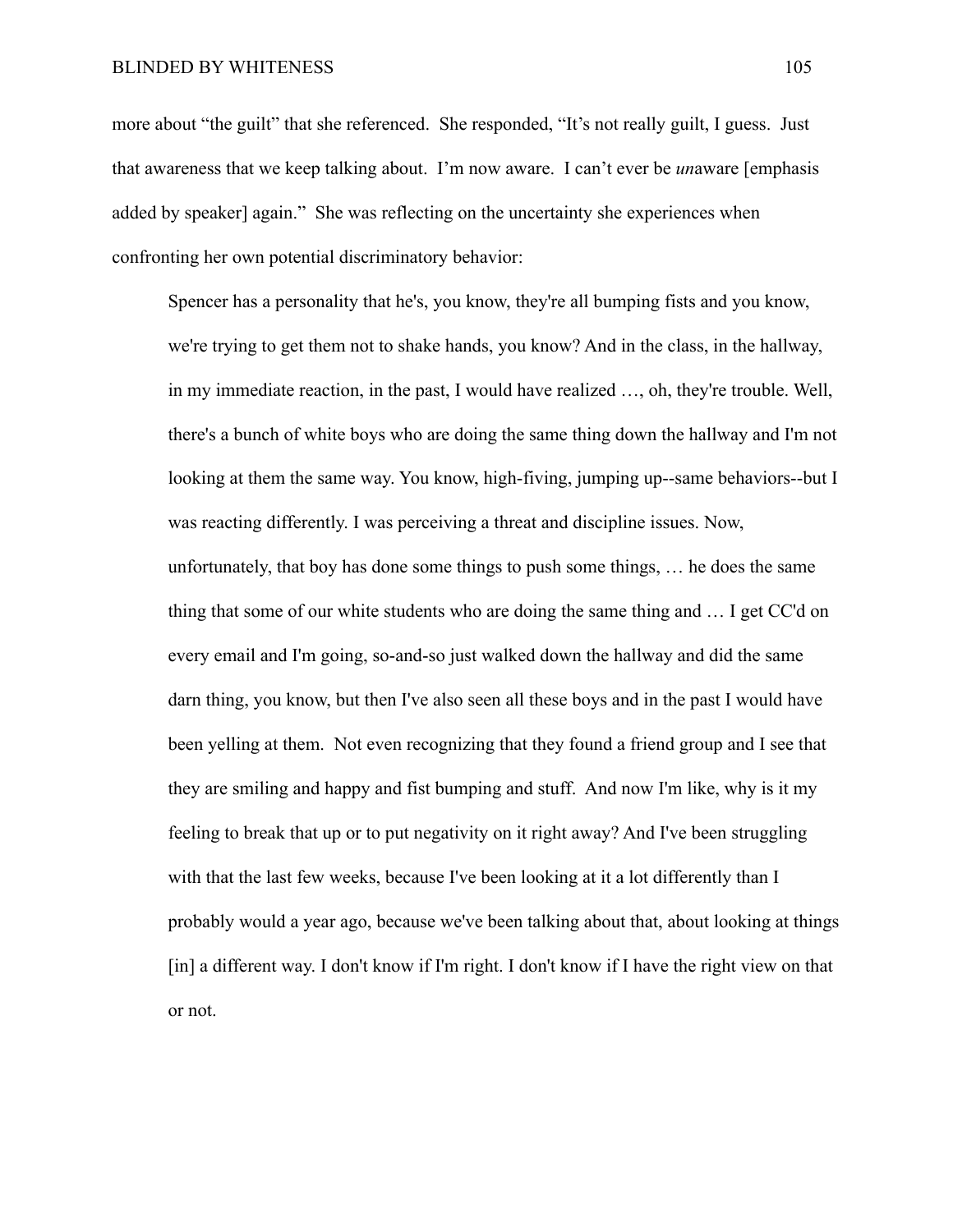Hannah expressed a similar sentiment when she stated, "You see a lot of that [discrimination] and it [talking in the PLC with colleagues] opens your eyes to a lot of that. I don't know that much about it. I just know that, um, once you've lifted the veil, you can't unsee it."

Although we will continue to grapple with the practical implications of and our responsibility to our new knowledge, we cannot continue to claim ignorance or deny ownership of that which we now understand.

*Feelings of Helplessness.* Seeing and doing are two different things, however. At multiple points before, during and after the data collection period, all five participants expressed an intense desire to affect change within our local and larger educational contexts. The problem arose when we tried to articulate what action steps might be necessary. Most of the identified solution steps were certainly beyond the walls of our individual classrooms and likely well beyond our collective abilities. In an interview with Helen, I observed,

I have noticed we are all very reluctant to speak about potential remedies outside the locus of our own very limited control. Um, when, when we extend into other people's classrooms, especially those who actually work with us, not, not a ubiquitous or you know, hypothetical system, but the one in which we actually find ourselves, we're very hesitant to speak, um, in any way, shape or form, not positive, not negative, not at all, um, about what our students experience in other people's classrooms.

In point of fact, Helen pointed out that, other than crafting curricula and instructional materials that did not "whitewash" our classrooms, one of the only large-scale remedies that we proposed was a change in hiring practices to diversify our faculty and staff to be more reflective of our changing student demographics. In the absence of this change--which depends on both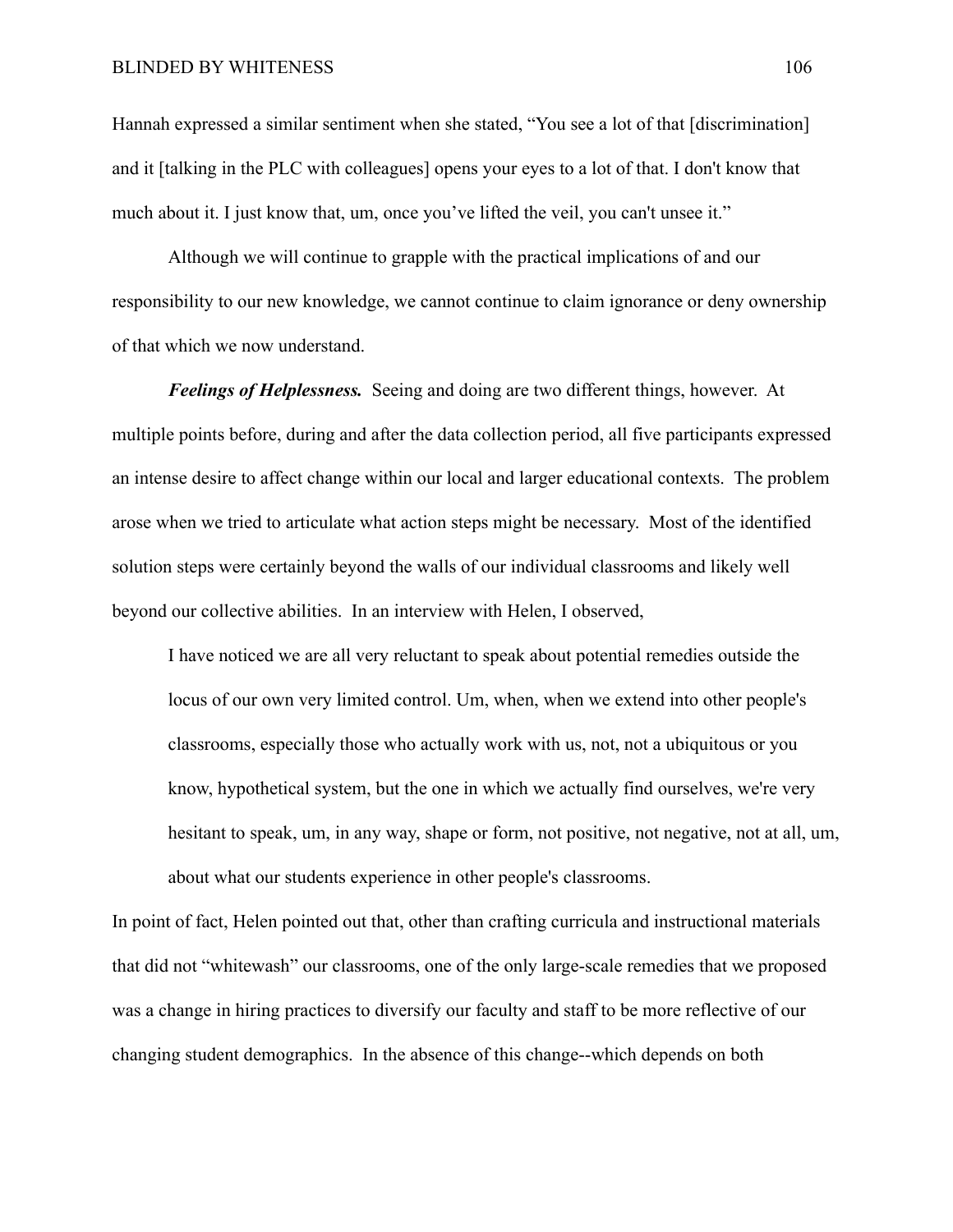vacancies within existing classrooms as well as a pool of qualified applicants who wish to fill those positions--we had not been particularly forthcoming with any remedies, either outside or within our classrooms, beyond those strategies and behaviors in which we had already begun to engage. As I reflected later in a journal entry, I wondered if we weaponize this helplessness to absolve ourselves of the responsibility to affect change: "If I actually CANNOT [emphasis in the original] do it, then no one can hold me accountable when it does not happen".

*Strive to be Anti-Racist.* Our responsibility demands, however, that we strive toward solutions that do not simply lower barriers for the individual students who we happen to meet in our classrooms, but that we work to reshape the system in which we have power so that barriers are removed entirely.

During one of our first PLC meetings in the fall of 2020, we spoke about the difference between not being racist and being anti-racist. Helen later reflected, "Before that conversation I would have said that I was proud that no one would ever have cause to accuse me of being racist. I'm just not. But is that enough?" Teri recounted a foray into anti-racist behavior when confronted with a colleague's racist comments:

I … [told] a colleague, "I hope you don't say that in front of the kids. Cause that is absolutely racist." And I got a letter of apology. … Like a note, an email of apology that she did not think of what she was saying as being racist, but she was embarrassed that I thought that of her. I don't know if that changed her. I mean, you know, can't hurt … at least maybe you might be aware of how other people perceive it. You can disagree, but at least be aware that people perceive it that way.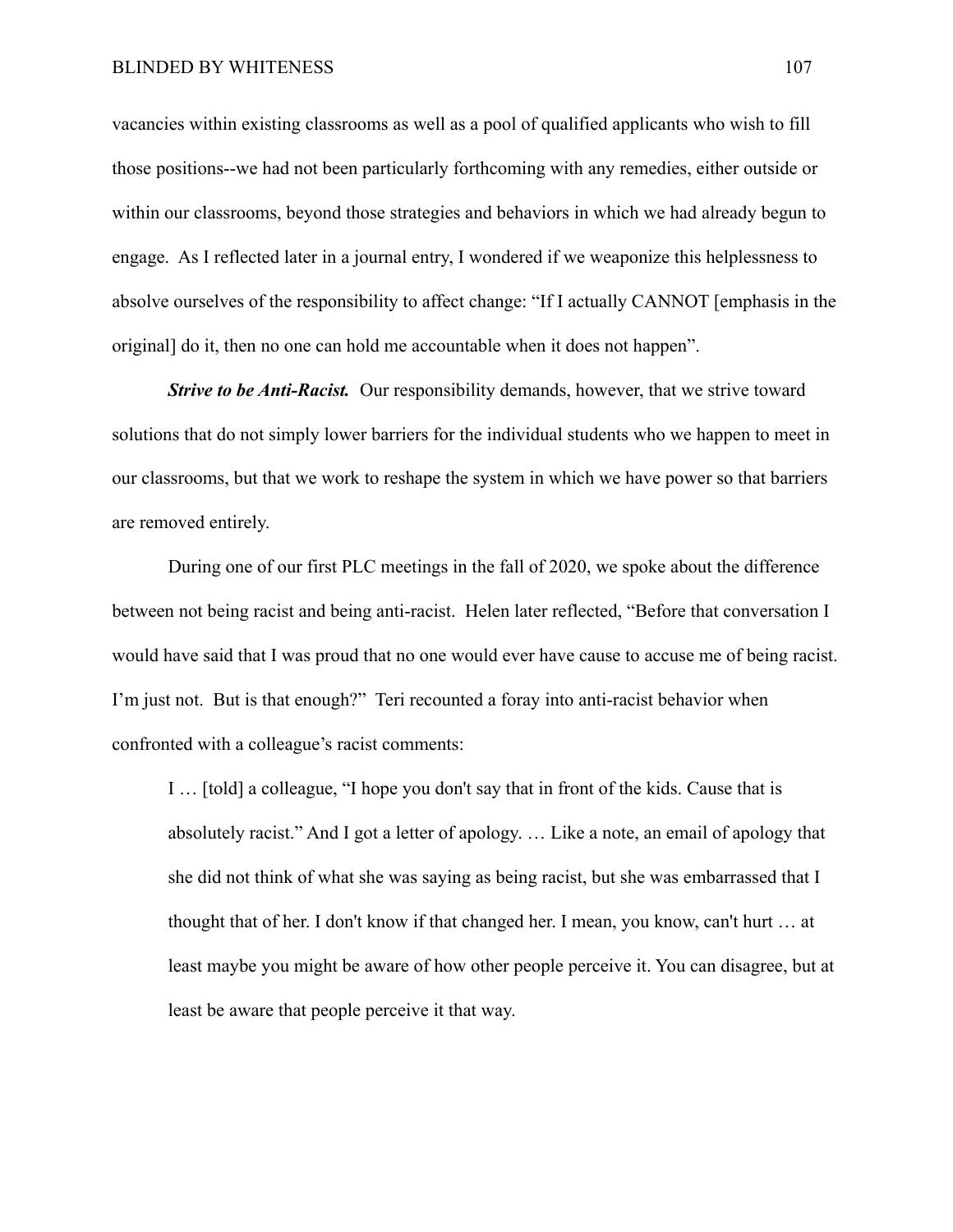Becoming anti-racist starts with dismantling the color-blindness that perpetuates the myth of white superiority (Black, 2021; Crowley, 2019; DiAngelo, 2018; Singleton, 2015). During our first interview (Week 2 of the data collection period), Hannah stated unequivocally that she tried and was mostly successful at not seeing color when she viewed her students. At our final PLC meeting (Week 8), she spoke about how her perceptions and beliefs had changed since the beginning of our work together:

I don't know that anybody is truly color blind. I think people just like to think they are. I know I did. But, I, I just, maybe I'm wrong. That's just how--I just don't know that that's a possibility. … I mean, you have to see it to control how you behave around it. At least that's how I see it now. I don't think, I mean, in making a connection with another human, it's a part of how you do that and to teach a child, you have to make that connection first.

As I reflected on the totality of my experience within this PLC, I wrote, "Our privilege is a Sword of Damocles. But, unlike Damocles, we can't just let it hang over us; we have to wield it."

Bauer (2021) urged white educators to take steps toward "problematizing the normative nature of whiteness rather than problematizing the [BIPOC] communities they seek to serve" (p. 656). Participation in this PLC focused on identity and deficit discourse provided a first such movement toward becoming the anti-racist educators scholars agree are necessary to meet our students' needs (Black, 2021; Crowley, 2019; DiAngelo, 2018; Singleton, 2015).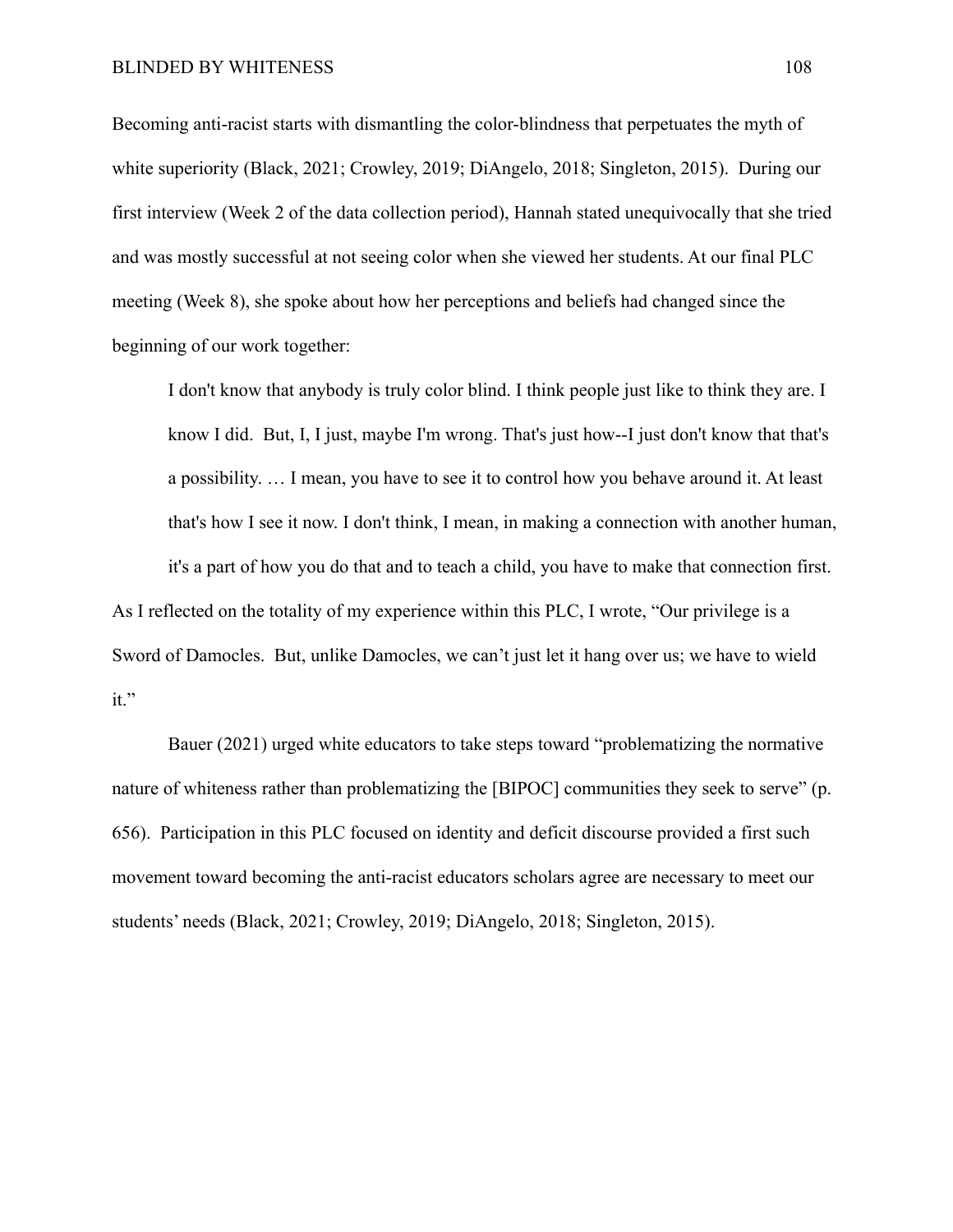### **Applying Themes to Research Questions**

By applying Moustakas's transcendental phenomenal analysis situated within an heuristic inquiry framework, I not only clustered the horizons that typified the experience within the phenomenon into themes, but I also then applied those themes to the inquiry at hand. Specifically, the data and subsequent findings address the research questions:

- 1) How does participation in a Professional Learning Community focused on identity and deficit discourse impact teacher perception of students' identities at the intersection of race, class, and perceived ability?
- 2) How does participation in a Professional Learning Community focused on identity and deficit discourse impact teacher pedagogical identity?

In particular, the themes *Awareness of Students' Identities, Identity Self-Awareness,*

*Deficit Views of Students, Growth Views of Students, Teacher Roles,* and *What Now?* speak to the impact of participation in a PLC focused on identity and deficit discourse on teacher perceptions of students' identities at the intersection of class, race, and perceived ability (RQ1). Meanwhile, all seven identified themes inform the realized impact of participation in a PLC focused on identity and deficit discourse on teacher pedagogical identity (RQ2) (see Table 10). Evidence--in the form of interview transcripts; PLC meeting artifacts, transcripts, and memos; reflective journal entries; and classroom observation transcripts, tally sheets, and memos--indicates that all five teachers underwent changes in both their perceptions of students' identities (RQ1) and their own pedagogical identities (RQ2) as a result of their participation in the PLC under investigation.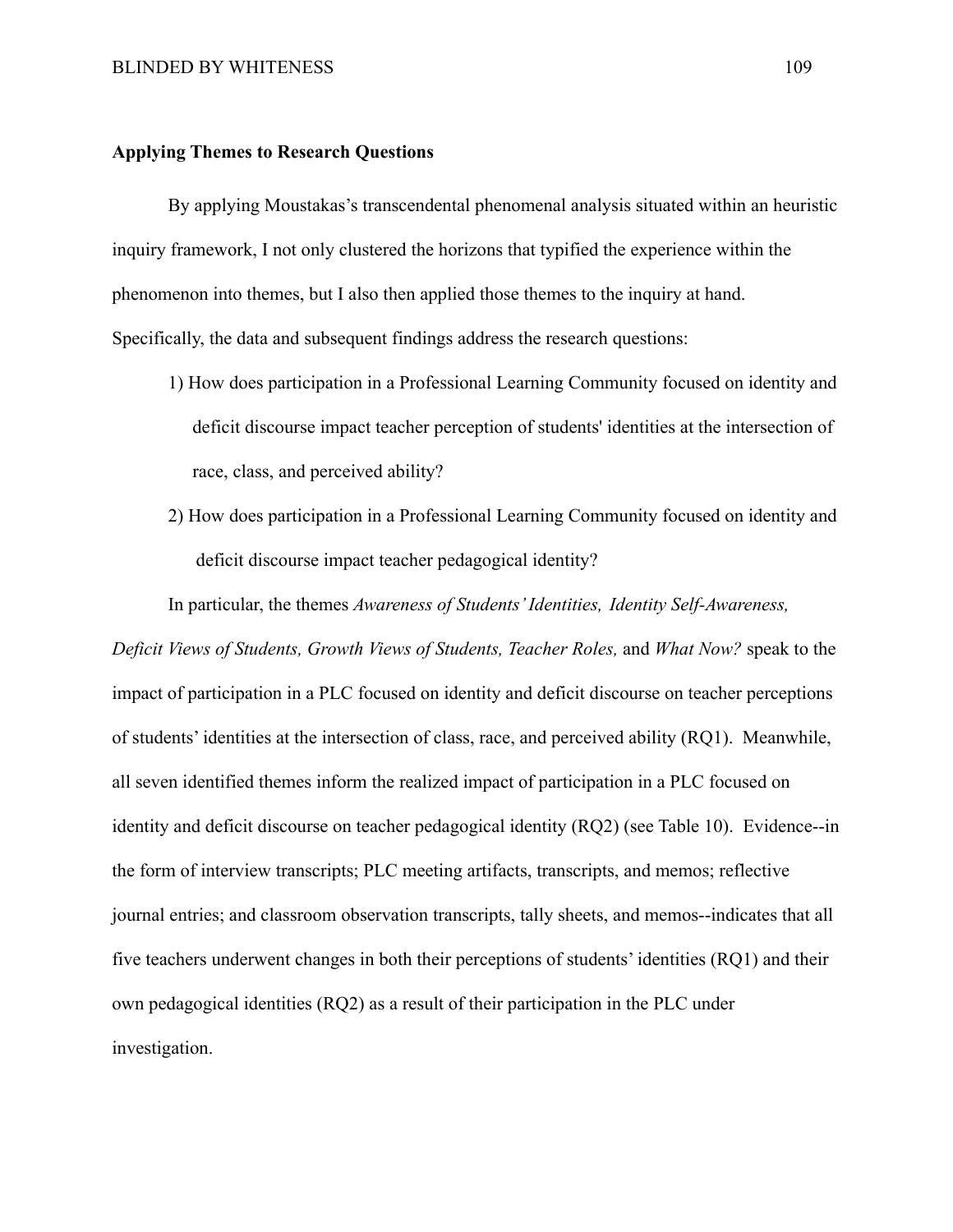# **Table 10.**

# *Themes aligned to Research Question by Number*

| RQ1                                     | <b>RQ2</b>                              |
|-----------------------------------------|-----------------------------------------|
| Deficit Views of Student Non-Conformity | Deficit Views of Student Non-Conformity |
| Growth Views of Students                | Growth Views of Students                |
| <b>Identity Self-Awareness</b>          | <b>Identity Self-Awareness</b>          |
| Awareness of Students' Identities       | Awareness of Students' Identities       |
| <b>Teacher Roles</b>                    | <b>Impact on Classroom Practice</b>     |
| What Now?                               | <b>Teacher Roles</b>                    |
|                                         | What Now?                               |

In the following sections, I will explicate these conclusions and provide connection between research findings, the theoretical basis for this study, and the body of existing literature augmented by this study.

# *RQ1: Teacher Perceptions of Students' Identities*

The data present a promising picture of the impact of participation in a Professional Learning Community (PLC) focused on identity and deficit discourse on teachers' perceptions of their students at the intersection of class, race, and perceived ability. Specifically, research findings suggest that such participation results in White, middle-class teachers' increased awareness of privilege and power disparities between teachers and students as well as increased sensitivity to the mindsets that inform their discourse with and about students. According to Helen,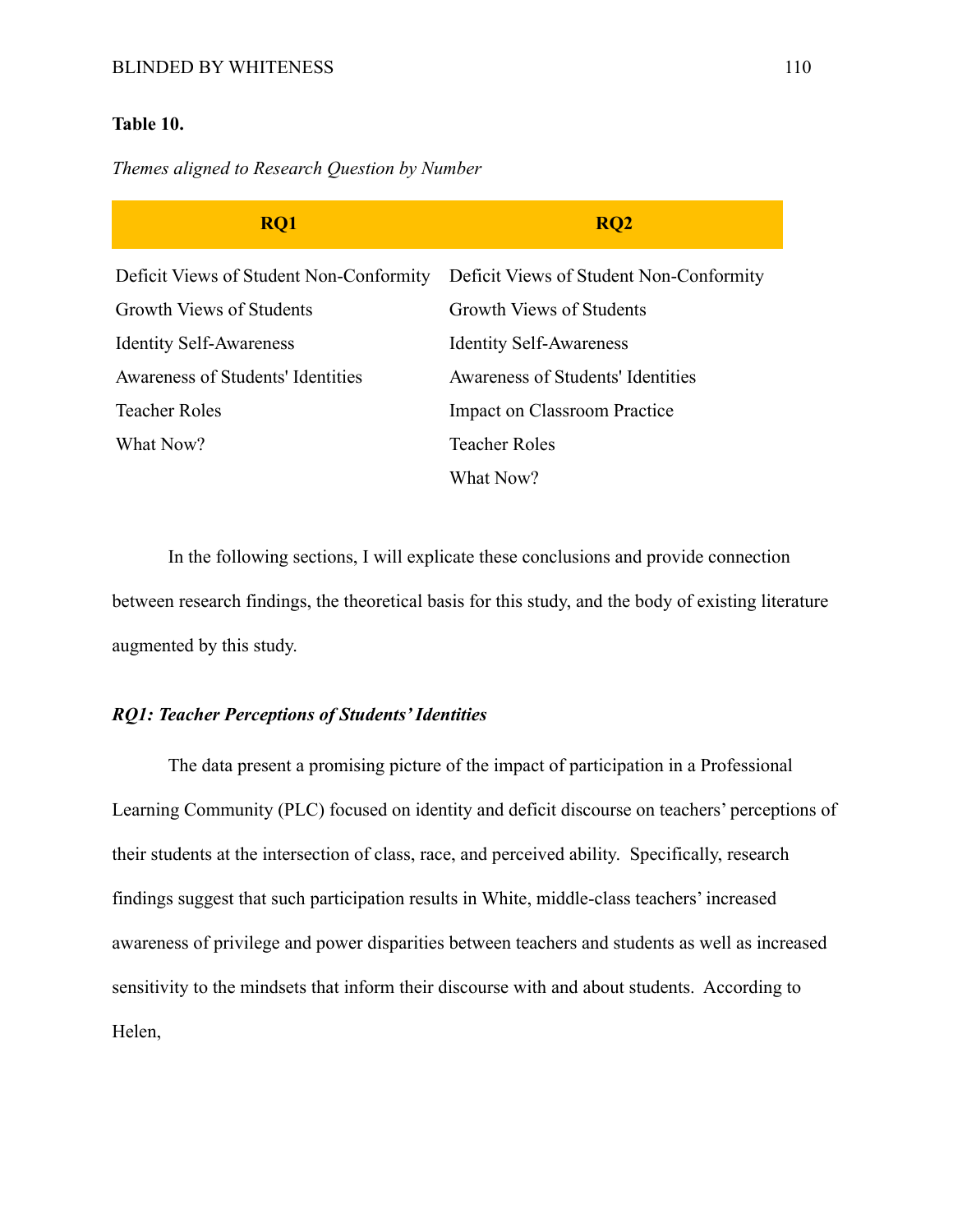My awareness has changed. Hmmm. And as you know, the whole Black Lives Matter movement has become, um, a major, um, presence in the news. Combined with this experience, as we started hearing stories of the implicit biases that we have, the privilege we have. And I look back now at the teacher that I was then, and I see--so clearly--now what I may not have seen then, right?

Considering the participants' *Deficit* and *Growth Views of Students,* this study provides evidence that removing labels from students and replacing them with names and faces leads teachers to disengage from a typical deficit discourse (which is tied to and systemically perpetuated by the use of labels) to think and speak of students from a growth mindset. Further, participants were much more aware and respectful of the students' identities when considered as individuals or small groups of students within the teacher's proximity. Grounded in social identity theory, these findings are consistent with those of Varghese et al. (2005), who argued that, with their ties to in- and out-group stereotypes, the use of labels to describe persons make it difficult to separate individual children from the prototypical behaviors and characteristics associated--often negatively--with the labels.

The teachers' changed perceptions and increased awareness of students' identities led to an appreciation for their backgrounds, cultures, experiences, and perspectives. Understood through a lens of standpoint theory, as the participants became more cognizant of their own positionality and that of their students, they were able to engage critical reflection on their positionalities, their conferred privilege, their classroom practice, and their perceptions of the other members of their community--both within and beyond the classroom confines. These reflections frequently prompted participants to consider their individual and collective next steps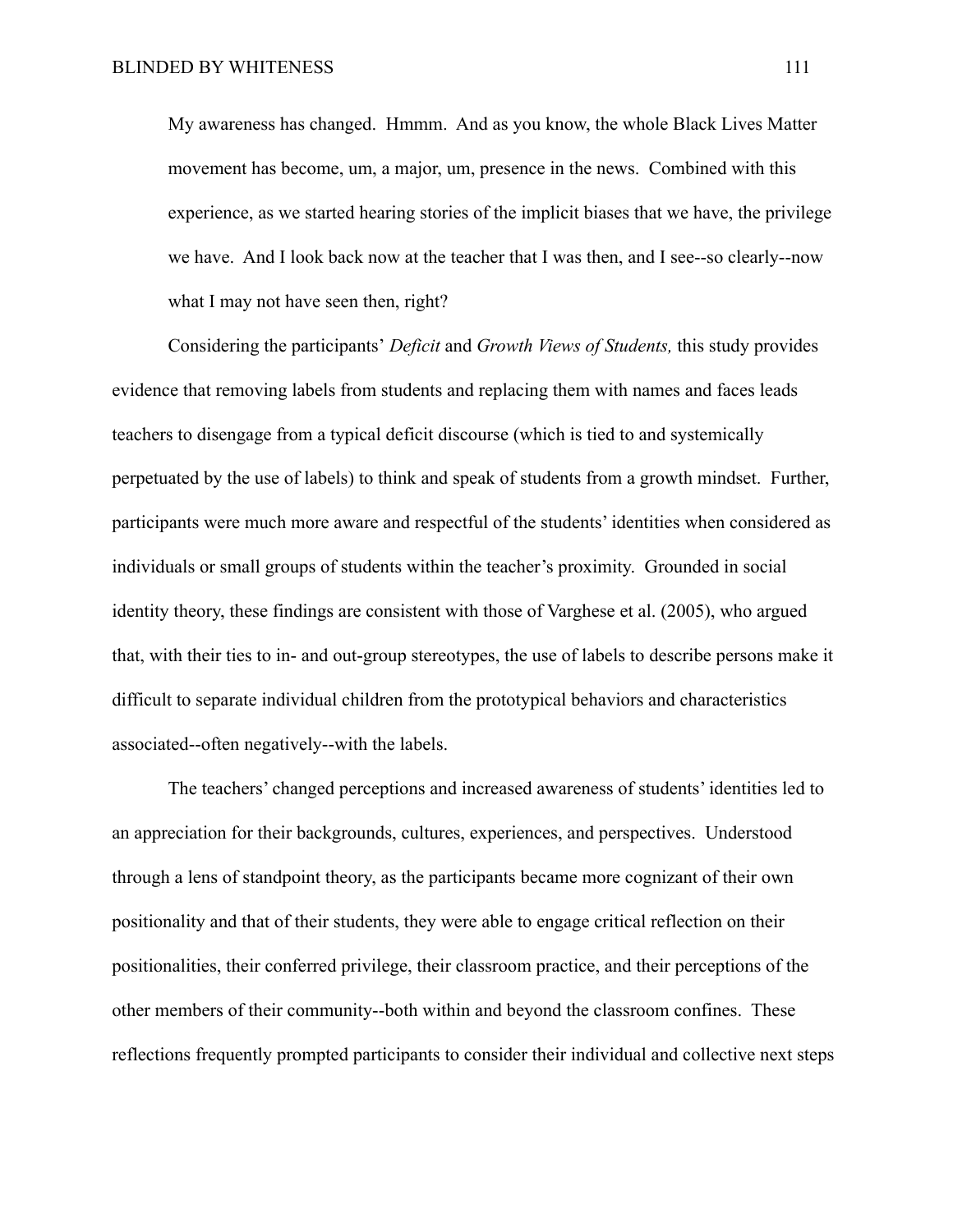(*What Now?)* as they grappled with the resulting disorienting dilemma. Through this transformative learning process, they began to identify strategies that enabled them to adopt their dominant standpoints within their classrooms, thereby allowing them to peek behind the veil and acknowledge the trappings of systemic oppression and their positioning within that system (Intemann, 2010; Williams & Melchiori, 2013). Sue et al. (2019) argued that only by becoming an antiracist ally and a traitor to their white, middle class standpoints can those from dominant social groups move from "a nonracist identity (interpersonal reconciliation with whiteness) to an antiracist identity (taking external actions against racism)" (p. 132). An antiracist identity is essential in order to prevent the tropes of sinking into "white guilt" or becoming a " white savior".

Crowley (2019) maintained that recognizing privilege, adoption of the dominant standpoint, and beginning to engage traitorous activities is "not an insignificant step, but it is only the beginning of a long process that will require constant vigilance" (p. 1480). Likewise, Sue et al. (2019) warned that allies' "do not view their work as a means to a measurable end but a constant dismantlement of the individual and institutional beliefs, practices, and policies that have impeded the social growth and wellbeing of persons of color" (p. 133). In a reflective journal entry, Cathy noted,

I think now I realize that it's not enough to recognize how my students are different than me. I also realize that, while I have to work to make things better for them any way I can in my classroom, I also have to be brave and confront other people who don't have the same viewpoint. I have to work to change what makes things different instead of just always trying to make things more the same.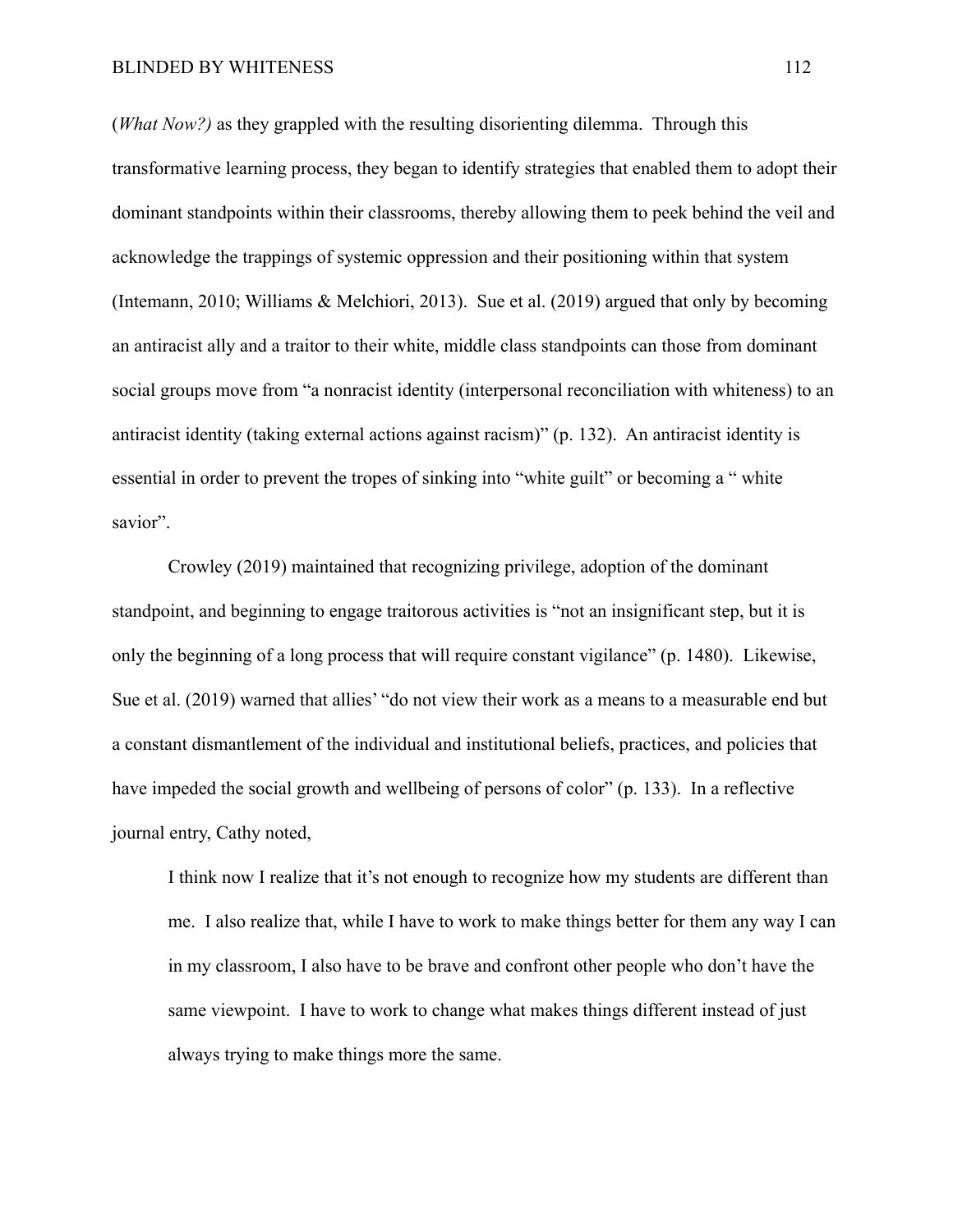Among the participants, there were distinct moments like this when we owned our Whiteness and made commitments to moving toward reducing our own complicity as a member of the dominant group. The journey, however, was far from linear. Forward progress was halting and often followed by moments of reverting to our previous privilege-laden practices. As previously discussed, throughout the data collection period, there was a tendency among participants to project themselves as "heroes," either aspirationally (identified horizon within *Teacher Roles* theme) or practically (discussion of *Deficit Views of Students* theme) as they worked to overcome barriers for students within their classrooms. As a participant and researcher, one of my greatest struggles was and continues to be reconciling the "complexity of personal congruence" noted by Chubbuck (2004) and exhibited among all participants as we "demonstrated some disruption to Whiteness as well as some continued enactment of Whiteness," despite our acknowledgement and stated commitment to dismantling oppression (p. 301). The evidence suggests that the participants under study were truly in the beginning stages of this work, a limitation which I will discuss in greater detail in the next chapter.

# *RQ2: Teacher Pedagogical Identity*

The participants' experiences provide useful information about the impact of participation in a PLC focused on identity and deficit discourse on teachers' pedagogical identities. Formed and reformed in a cyclical manner, pedagogical identities are fluid, flexible, and immensely complex.

When Teri reflected on the transformation of her identity through our PLC experiences, she commented,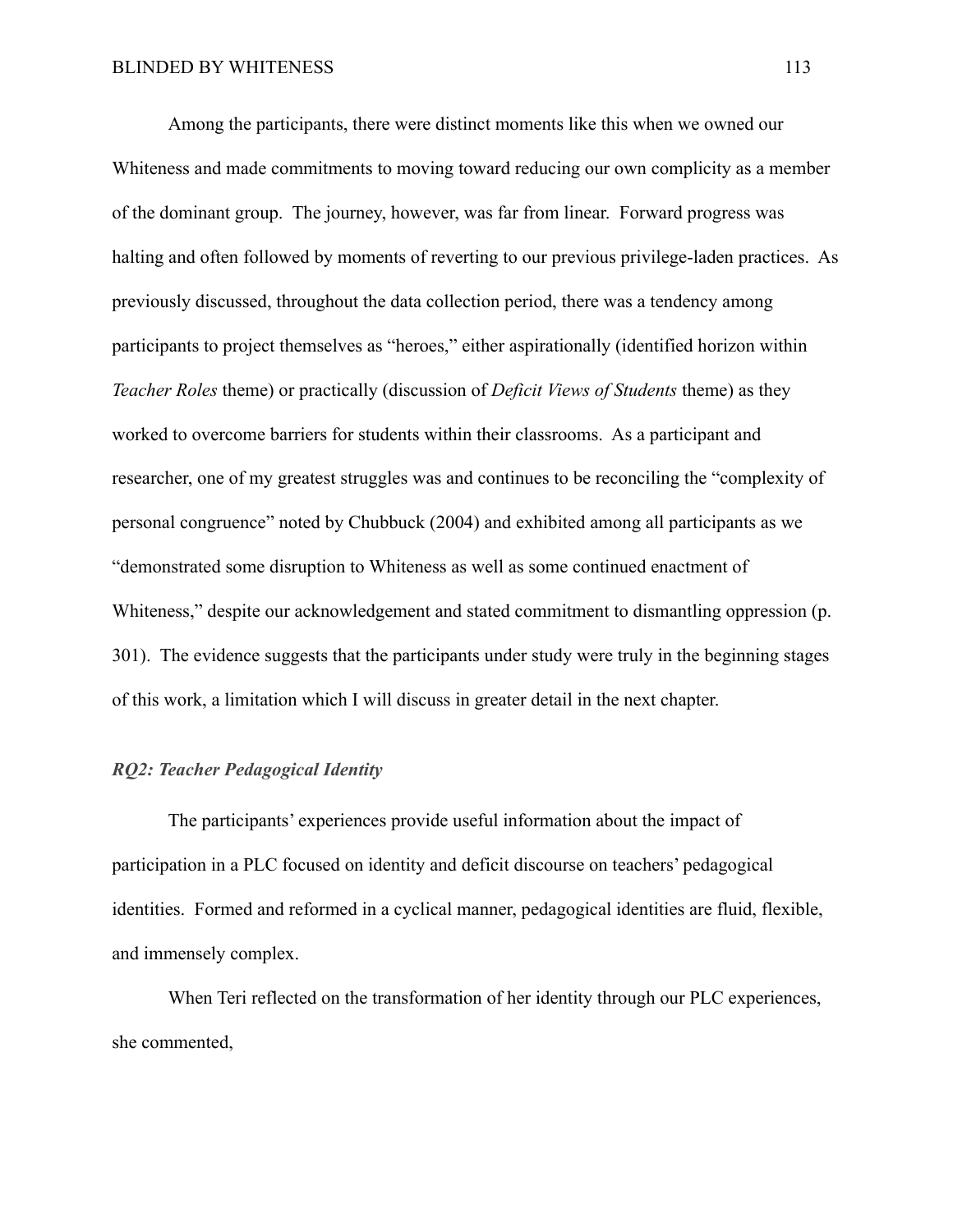I was told that all people are exactly the same on the inside and the color of their skin doesn't matter, ... based on [my parents'] presumption that inside we are all the same. I did not understand that's where this white privilege comes from. I was insensitive to the fact that they had a different experience than I did. But it's not a destination, it's a journey. At the beginning of this journey, I would get annoyed with this group of students who--they were Black--but they would call racism on everything. … My intentions were good, but … they were pointing out my blind spots, but it's sorta like having a little person sitting on your shoulder. Is it smacking you every day? I thought they were extreme, but, on the other hand, if I'm getting smacked 40 times a day, maybe I need to rethink. And maybe what I'm teaching and how I'm teaching it needs to change. So now, that's what I'm trying to do.

Like Teri and the other co-researchers, all teachers enter the classroom bringing with them their personal intersectionality (in this case as white, middle class educators). Those identities undergo transformation through professional experiences informed by cognitive and social influences, including learning opportunities like this PLC. In this case, awareness of *Student Identities*, *Deficit* and *Growth Views of Students*, as well as teachers' *Self-Awareness of Identity* coalesce to inform instructional and pedagogical classroom decisions (*Impact on Classroom Practice*). Teachers also assume *Teacher Roles* that affect both their identities as well as those decisions, which create, shape, and influence classroom experiences with students from in- and out-group populations, curriculum, and instructional practice. Often teachers encounter, grapple with, and internalize new awareness, information, and experiences subconsciously, moving through the iterative process without acknowledging or even knowing that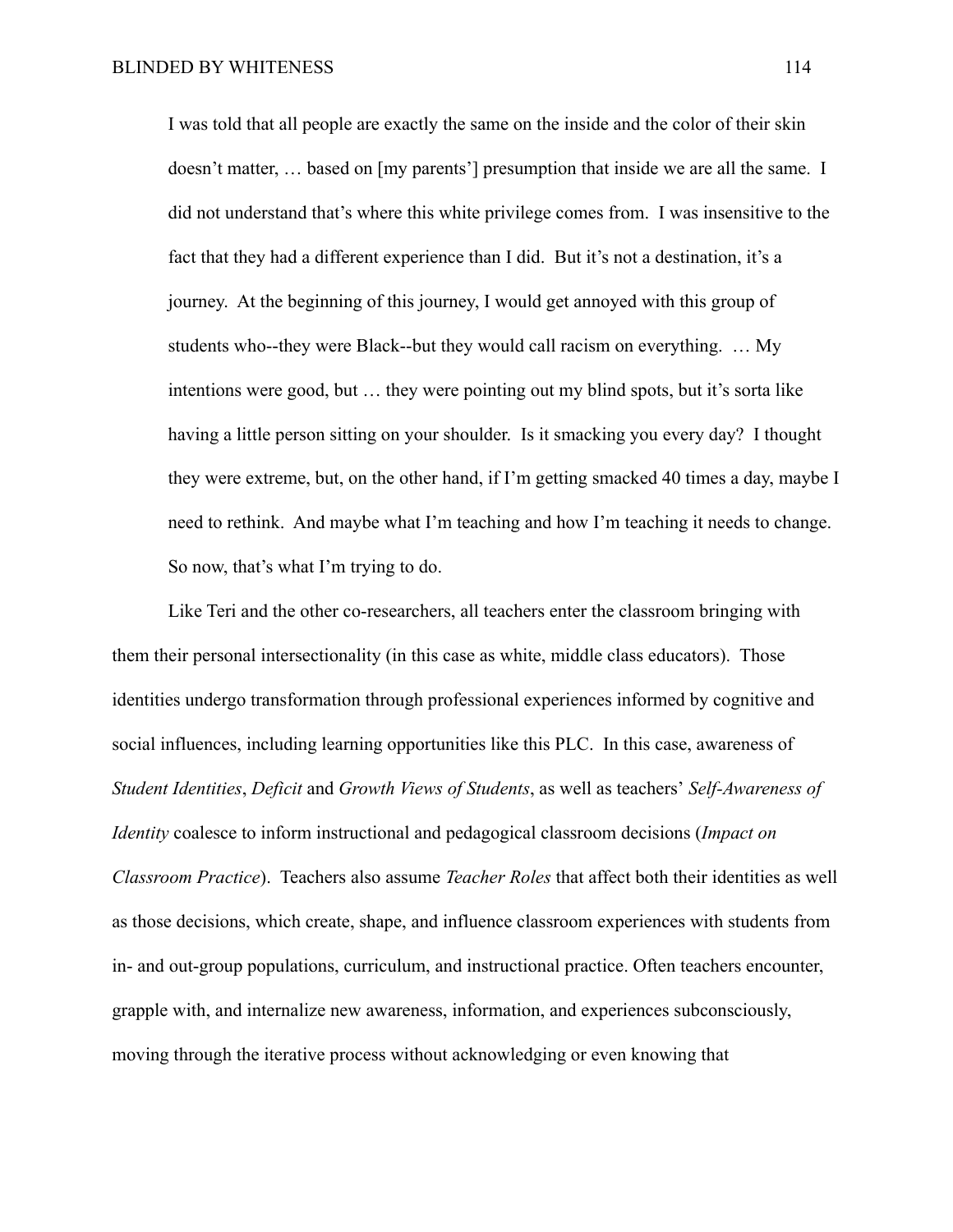transformation is occurring. Participation in the PLC, along with frequent reflection and conversations that brought these teachers to an "edge of meaning" often leads to grappling with the transformation by asking themselves and each other, "*Now What*?" Based on responses from self and others to that question, the teacher continues to cycle through the identity transformation process.

To represent this cycle of identity formation and reformation as a neat, sequential, smooth process would be disingenuous. Instead, as teachers undergo this identity transformation, the journey is iterative, with no clear entry or exit point. Individuals might go through an entire cycle with no consciousness of their own engagement with one or more "steps" in the process. Marked by sharp edges and swift turns followed by long periods of seeming idleness, this journey is undertaken by all educators and yet consciously perceived by few. Figure 4 represents an attempt to capture the essence of this experience graphically.

#### **Figure 4.**



*Revised Pedagogical Identity (re)Formation Process*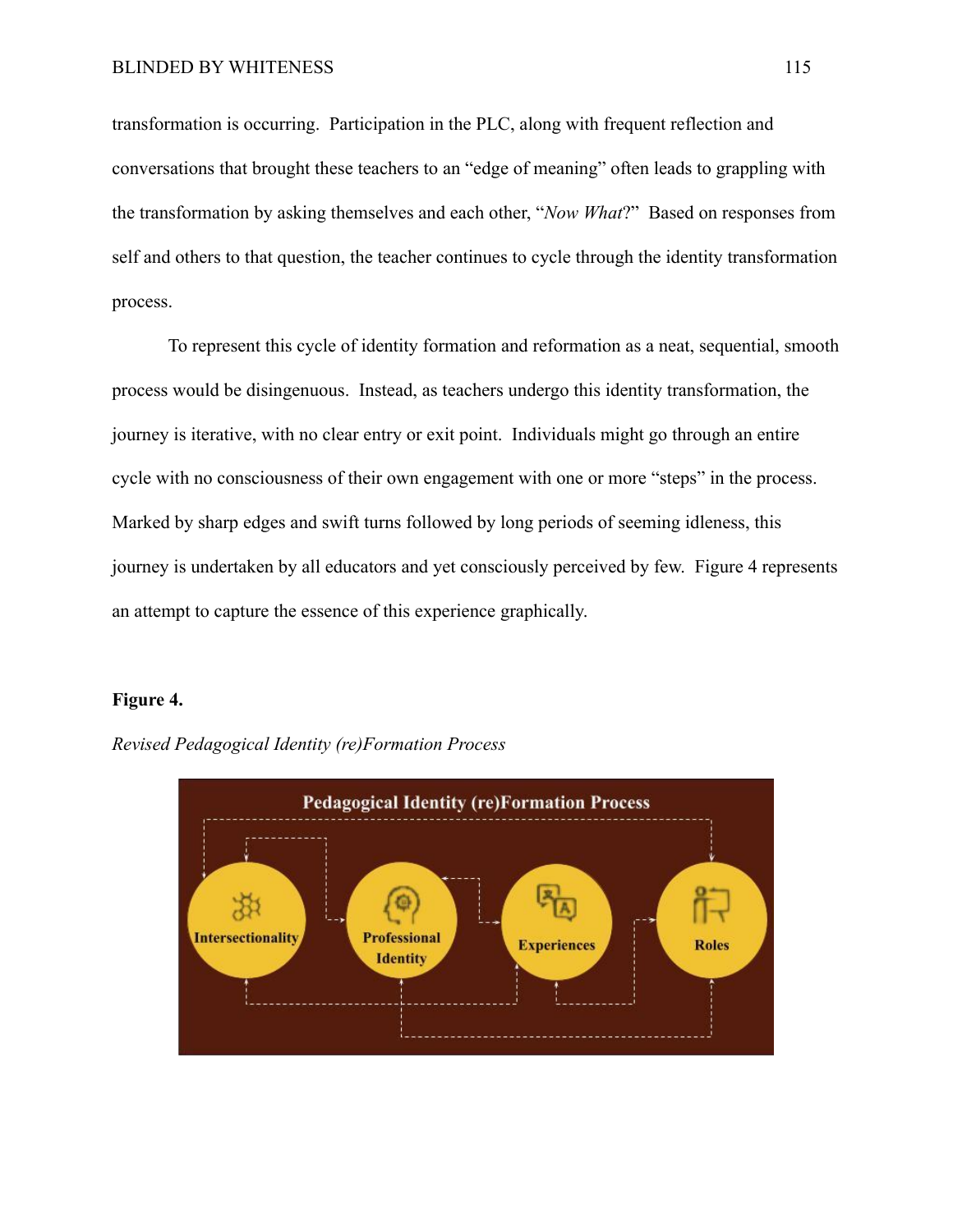The process itself is very difficult to articulate. The very real and tangible impact on teacher pedagogical identity of participation in a PLC focused on identity and deficit discourse cannot, however, be disputed. Grounded in transformative learning theory, a PLC formed in this manner allows for "discussion of race, reflective journaling and critically engaged racial dialogue [that] provides a model for promoting [the] critical self-reflection" required for truly transformative adult learning to occur (Crowley, 2019, p. 1482). Bonczyk and de Rojas (2019) asserted that "it is the responsibility of white people to help other white people understand and act on topics of racial justice" (p. 44). Black (2021) was even more direct when she stated,

it will benefit whites to seek out communal spaces with other whites in which we can educate ourselves and confront our racial dissonances with each other. This will place the burden of combating antiracism on ourselves as opposed to looking to people of color to solve the problem of racism in the United States.

These admonitions take on a particular urgency in light of the participants' inability/ unwillingness to articulate a solution to the problems within our own classrooms that did not depend upon adult Persons of Color assuming responsibility within those spaces.

For the co-researchers, dialogue in interviews and PLC meetings as we spoke about our experiences and recognized the enactment of race and class power structures within our classrooms gave a glimpse at the impact of this process on the participants. It was further evidenced in classroom observations as more student-centered and equity-minded practices became common. It was displayed most obviously, however, by comparing the initial Identity Maps that the participants created at the commencement of the PLC meetings in September 2020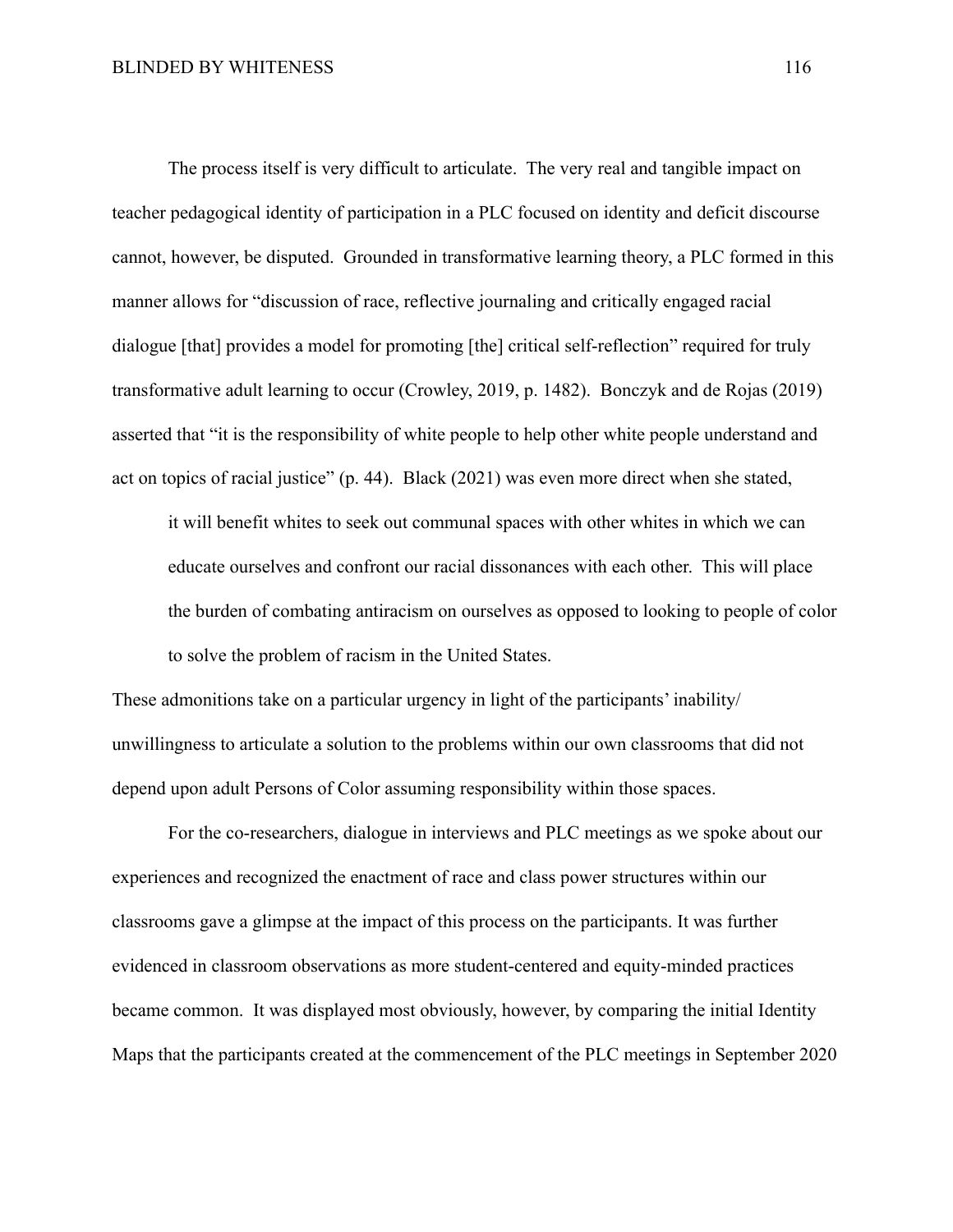with the terminal Identity Maps created at the PLC meeting during Week 8 of the data collection period.

In the initial Identity Maps, only two participants noted whiteness as part of their ethnic identity, one indicating also that she is Irish. The others described themselves as "American", "Irish", and having "No" ethnicity. (All participants were born in the US and have never lived outside the country.) Further, the participants identified neither their ethnic nor economic identities as important within the context of their professional lives. In contrast, on the Terminal Identity Maps that participants created as part of the final PLC meeting (Week 8 of the data collection period), all five participants noted whiteness as their only ethnic identity, and identified affiliations with white, middle class groups as two of the three most critical to their professional identities.

The initial Identity Maps were collected at the time of creation in September and not reshared with the co-researchers until after the completion of the data collection and analysis period. Upon comparing her Identity Maps, Helen commented,

I feel ashamed of where I was. Honestly, I don't really remember feeling that way. This group brought me from that place where I didn't even know I had an ethnic identity. I know I still have a long way to go. I hope I can look back in another six months or a year and be ashamed of where I am today.

Although the pathway that defines a pedagogical identity is difficult to articulate likely because it is so personal and unique to the individual making the journey, this study indicates that the impact of a PLC focused on identity and deficit discourse on that individual's identity is potentially profound.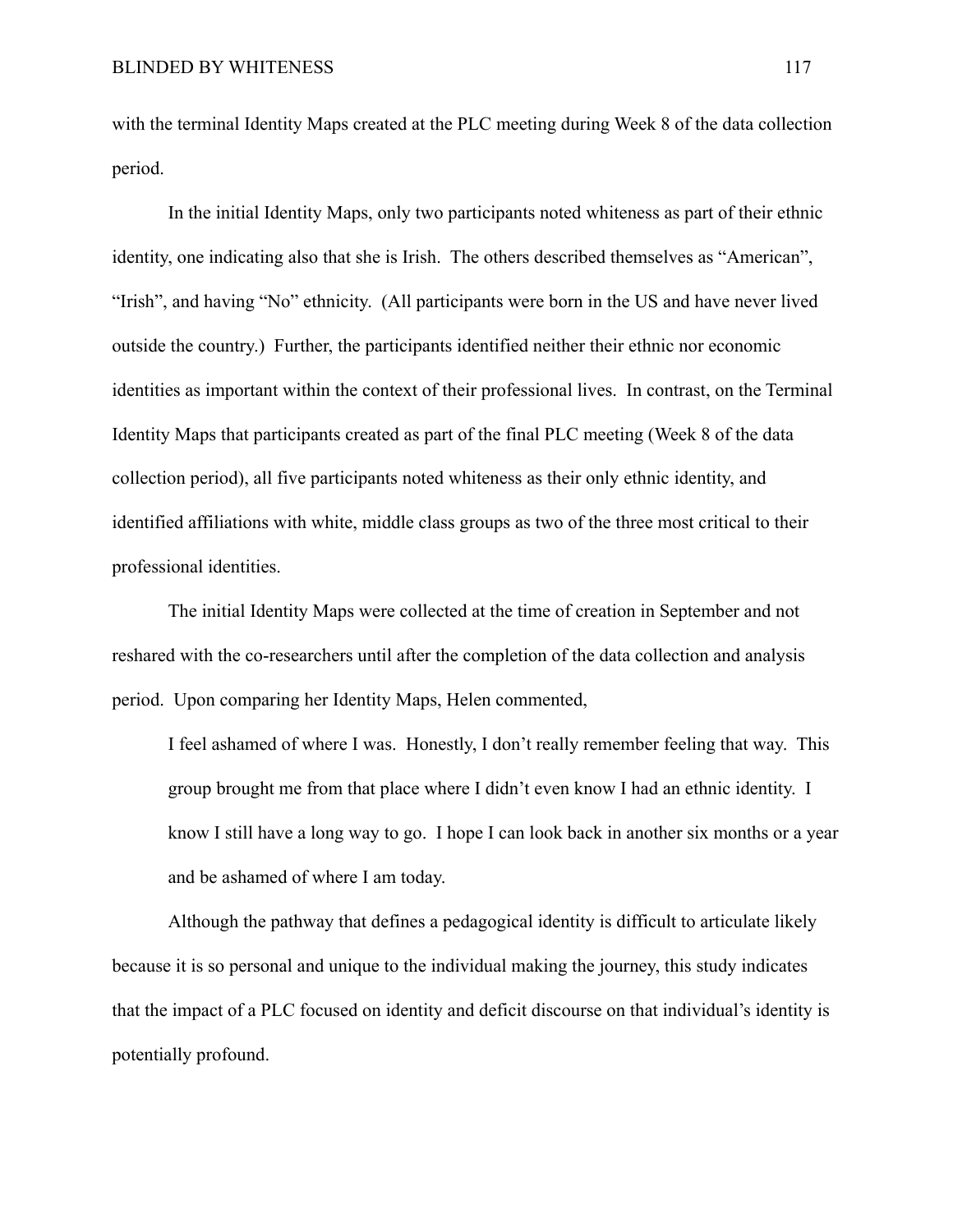### **Summary of Findings**

In this study, data was collected from five middle class, white teachers participating in a PLC focused on identity and deficit discourse in order to investigate the impact of participation in such a PLC on (1) a white, middle class teacher's perception of her students at the intersection of class, race, and perceived identity, and (2) her own pedagogical identities. Using a Moustakian transcendental phenomenal methodology situated within a framework of heuristic inquiry, seven themes emerged to answer the research questions.

In short, teachers participating in a PLC focused on identity and deficit discourse experience increased awareness of their own identities and those of their students, thereby gaining appreciation for their students' unique cultures and backgrounds. In addition, as teachers become more aware of their own power and privilege, they also begin to recognize and adjust the lenses through which they view and perceive their students. By focusing on students as "faces" and individual persons as opposed to behavior and group stereotypes, teachers tend to engage in more growth-oriented discourses, replacing the all-too-common deficit discourse when speaking to and about students.

In addition, evidence suggests that a PLC focused on identity and deficit discourse may provide the necessary disorienting dilemma, while offering time and space for critical self-reflection, for transformative learning to occur. Such PLCs, then, may well be appropriate and effective sites for development of teacher pedagogical identity. Envisioned as a very complex process that cannot be fully encapsulated by a neat, sequential cycle, the process of teacher pedagogical identity formation and reformation is nonetheless tangible, real, and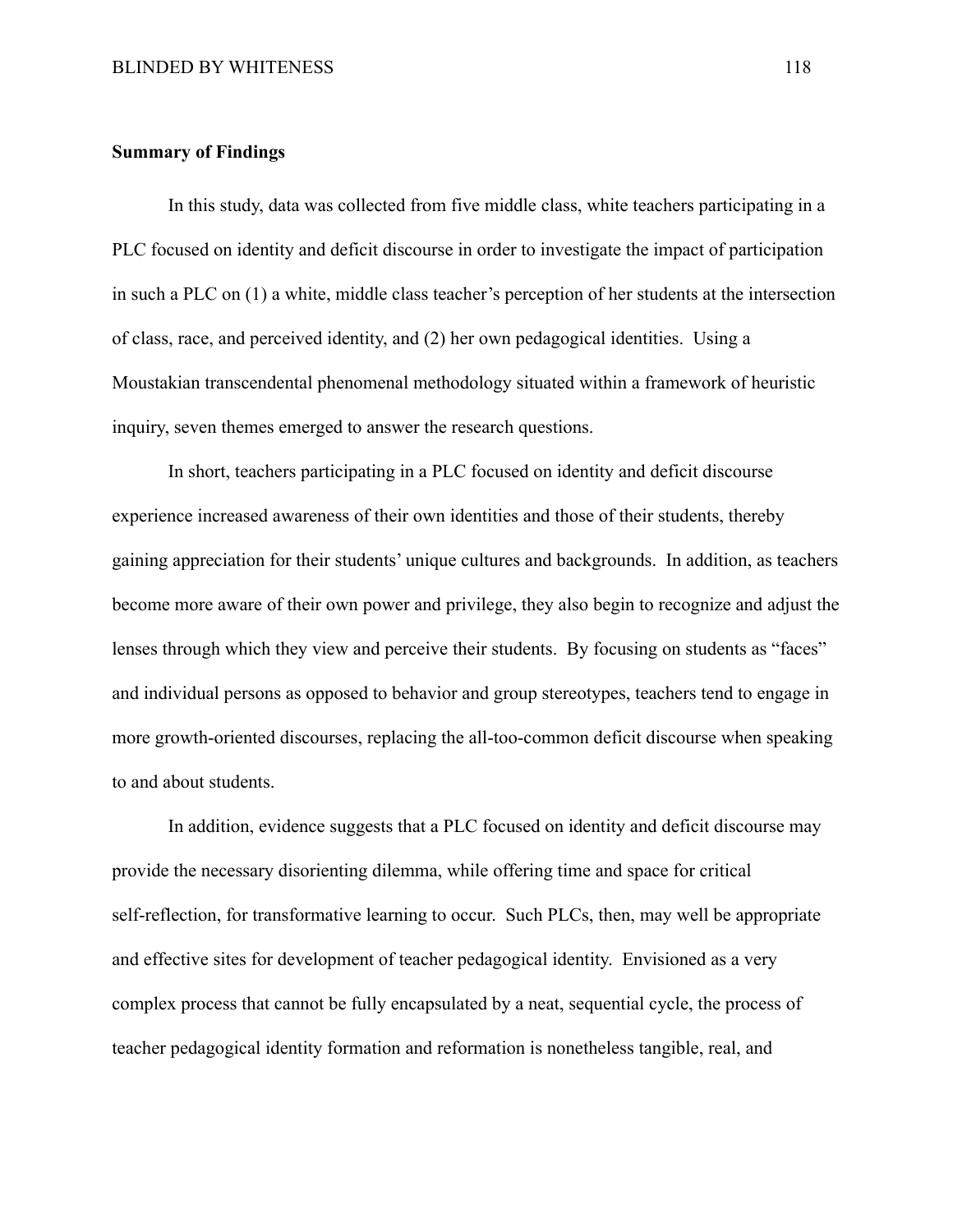manifests itself in a teacher's instructional choices, teacher roles, professional discourses, and personal adoption and enactment of her standpoint.

### **Chapter 5: Discussion**

…, come celebrate with me that everyday something has tried to kill me and has failed. (Clifton, 1993, p. 20)

Although I feel as if I have learned so much in the intervening time since I first read Clifton's words for the first time, I marvel at my continuing level of ignorance and consequent feeling of immensity of a problem I am unsure that I can never fully appreciate. I realized at our last PLC meeting in May 2021 that, as five White, middle class educators, we can make a difference, even if we have to start--and maybe even finish--on a relatively small scale. That epiphany led me to observe:

The collective us can make change, but the individual person can only make awakenings. I think the collective is where we need to attack it. I think we need to find that collective us to make sure that all the individuals are awakened to what it is. And you know, that's, that's easy to say and super hard to do. That moves us beyond just stating the problem without a calculus to figure it out.

In this chapter, I will discuss the results of this study in specific and then broader terms and explore how the work begun within the confines of a PLC focused on identity and deficit discourse can be moved into other, potentially larger spaces.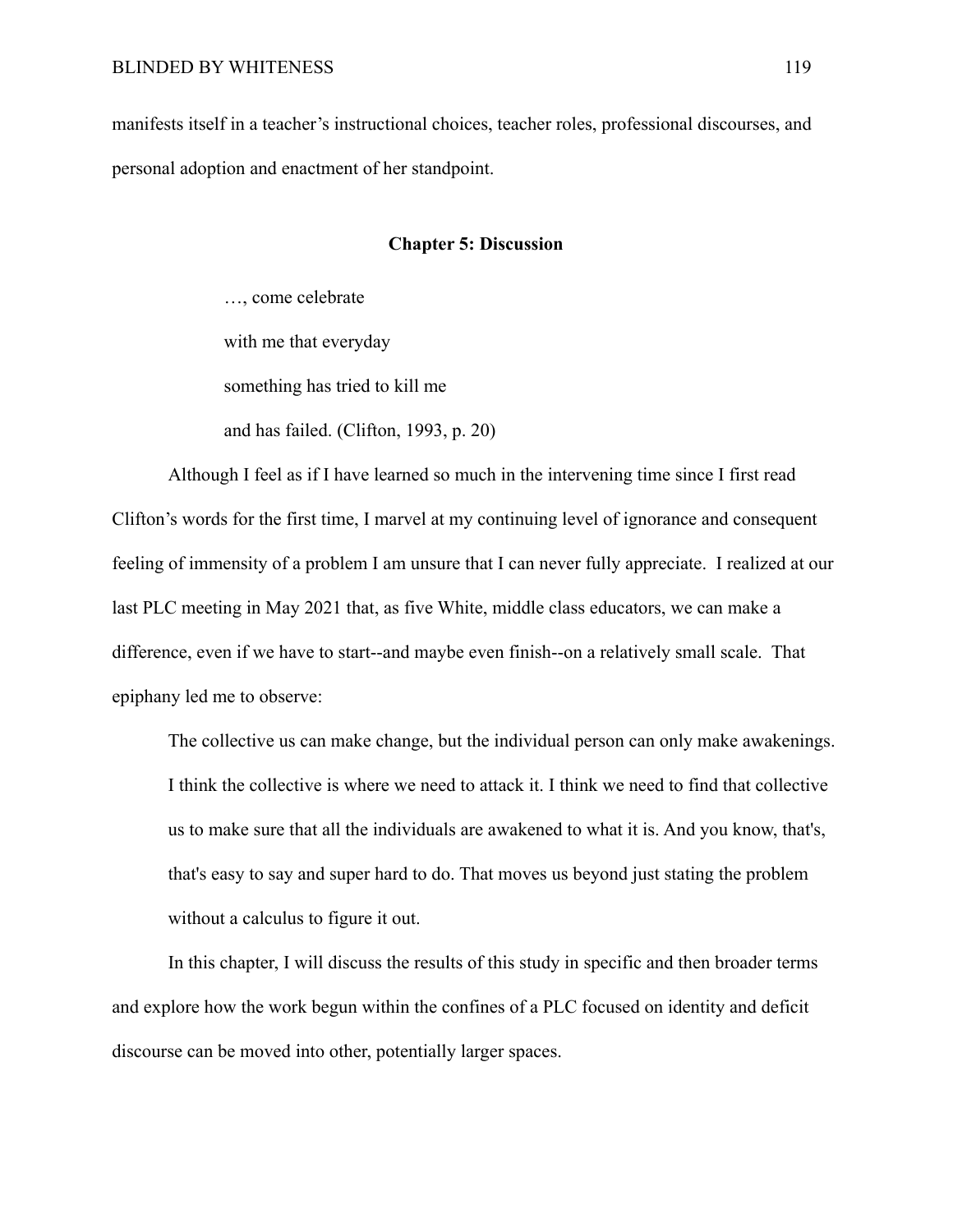### **Summary of Study**

The purpose of this study was an exploration of the living experience of teachers engaged in a PLC around identity and deficit discourse in the classroom. Review of the extant literature indicates that the underlying deficit mindset is a continuing threat to the educational prospects of non-white, non-middle class students who are increasingly members in our suburban classroom communities. Viewing the issue through a lens of feminist standpoint, critical whiteness, social identity, and transformative learning theories and from a critical-ideological perspective revealed a gap in the research around the impact of a white teacher blind to the enactment of privilege in which they engage each day. Further, this continues to be a very real and persistent problem of practice felt acutely within the local context. By recentering the focus to problematize teachers and persons rather than students and behavior on a local level, the researcher and co-researchers sought stimulus for and pathways toward change on a larger scale. Specifically, employing a heuristic phenomenological approach, this study sought answers to the following research questions:

- 1) How does participation in a Professional Learning Community focused on identity and deficit discourse impact teacher perception of students' identities at the intersection of race, class, and perceived ability? (RQ1)
- 2) How does participation in a Professional Learning Community focused on identity and deficit discourse impact teacher pedagogical identity? (RQ2)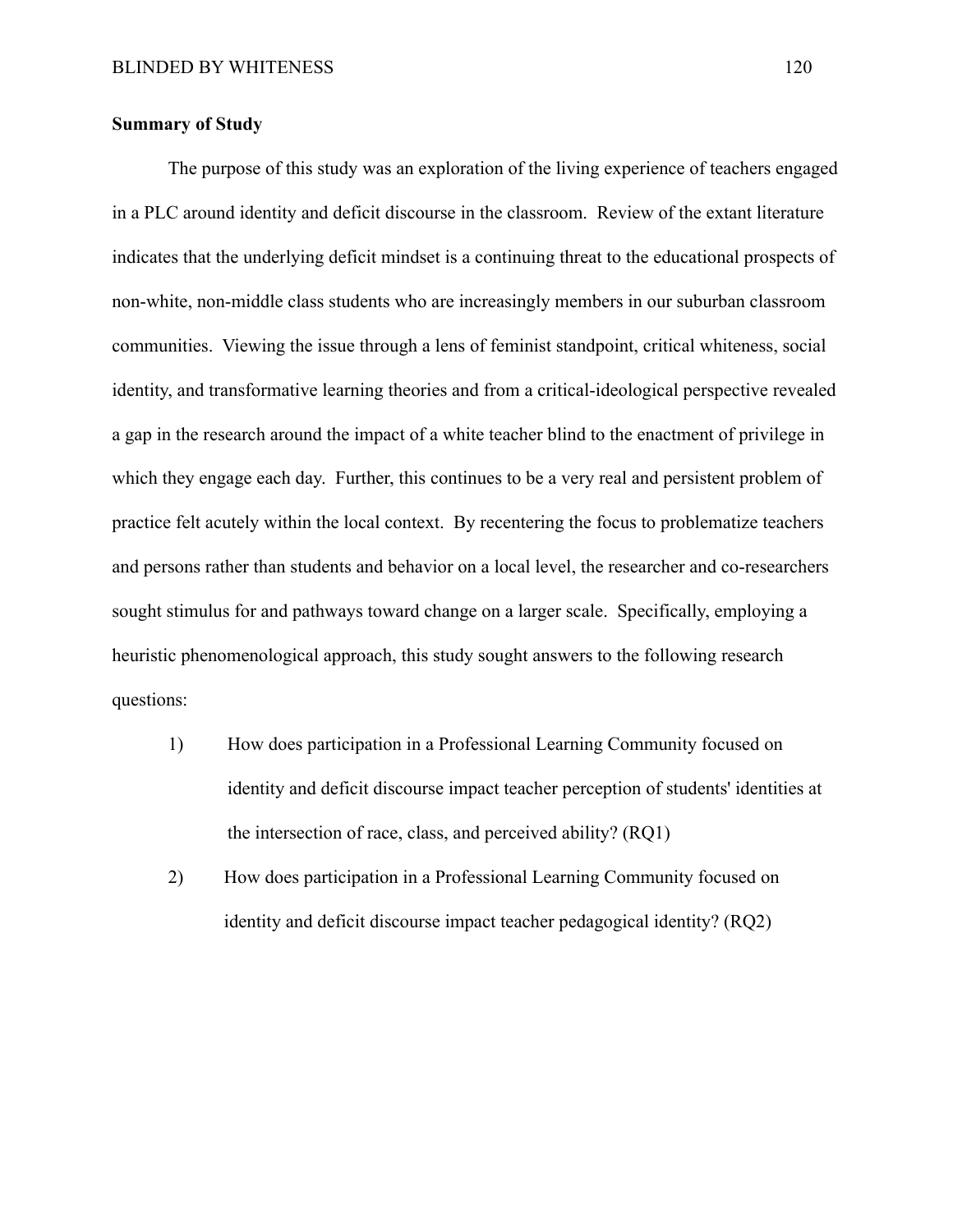### **Conclusions**

As noted in Chapter 4, analysis of the participants' experiential data reveals that participation in a PLC focused on identity and deficit discourse results in white, middle-class teachers' increased awareness of privilege and power disparities between teachers and students as well as increased sensitivity to the mindsets that inform their discourse with and about students. Such PLCs can also be sites in which white, middle class teachers can realize, adopt, and enact their standpoints, thereby beginning deliberate moves from complicity within the systems and institutions of white privilege to becoming a traitor to their power-positioned identity and an ally to the oppressed. In order to be effective sites of this type of work, PLCs must be safe spaces, guaranteeing participants the freedoms of "dignity safety" (Callan, 2016) and intellectual bravery to "give up old ideas and to be willing to see things in new ways" (Flensner & Von der Lippe, 2019, p. 283; see also Arao & Clemens, 2013; Boost Rom, 1998; Greene, 1995).

Further, this study provides evidence that participation in a PLC focused on identity and deficit discourse can also impact teachers' pedagogical identities. Increased awareness of their own identities and those of their students, as well as the revelation of covert power dynamics, influences the roles that teachers assume and the instructional decisions that they make, in addition to the very mindset through which they view their students.

In the following sections, I will detail some of the implications that these results have on classroom practice, local processes, and broader policy. Then, I will address the strengths of this study, along with limitations which present rich opportunities for future inquiry.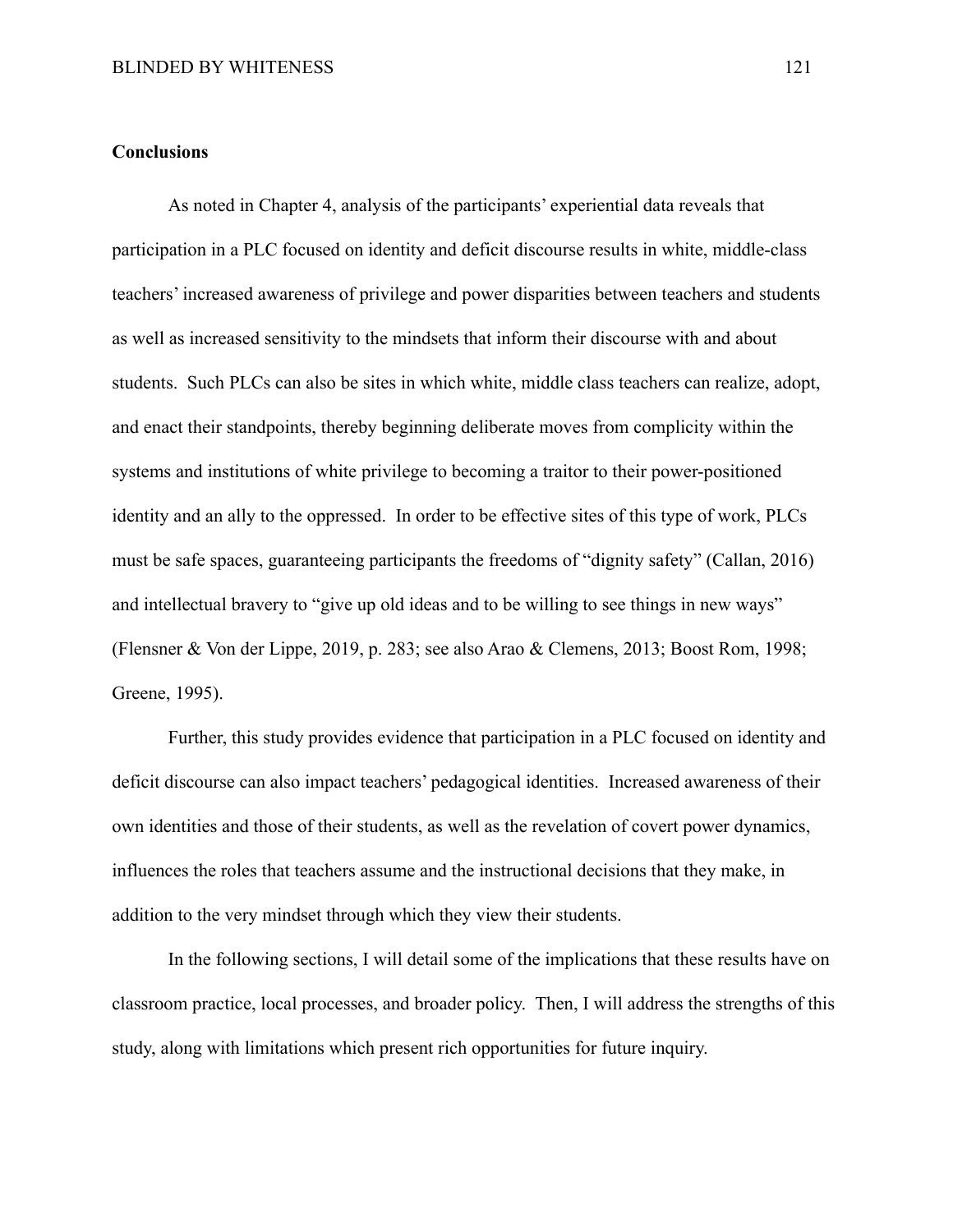### **Implications for Practice**

With application for individual teachers at the classroom level, for schools and districts at a local level, and finally for educational policy and teacher training programs on a larger scale, the implications for practice from this study are numerous.

## *At the Classroom Level*

One of the more subtle and yet powerful implications from this study is the reality that, in classrooms of students from increasingly diverse backgrounds, cultivating relationships between persons as opposed to viewing students as a collection of labels is imperative. Supported by evidence that directly speaks to how teachers perceive their students' identities and think of them via either a deficit or growth lens, this crucial finding is confirmed by other, similar research (Schauer, 2021; Varghese et al., 2005). One of the immediate steps that any classroom teacher can take independently is to build relationships and trust with her students.

While teacher-student relationships are tremendously impactful and have implications for the way that teachers see and hear their students, that is simply a starting point and one--albeit vital--piece of a much larger, complex puzzle. Indeed, the urgent need for critical self-reflection and dialogue with colleagues on topics of race and class--including our own privilege from and complicity with systemic racism--in a safe environment cannot be overstated. Especially in light of the increasingly diverse student populations that do and will continue to inhabit public school classrooms, we cannot wait to have these crucial conversations. Crowley (2019) maintained that the conversations themselves in which white educators "speak openly about White privilege [are] small acts of defiance [that] are important within the context of Whiteness" (p. 1482). But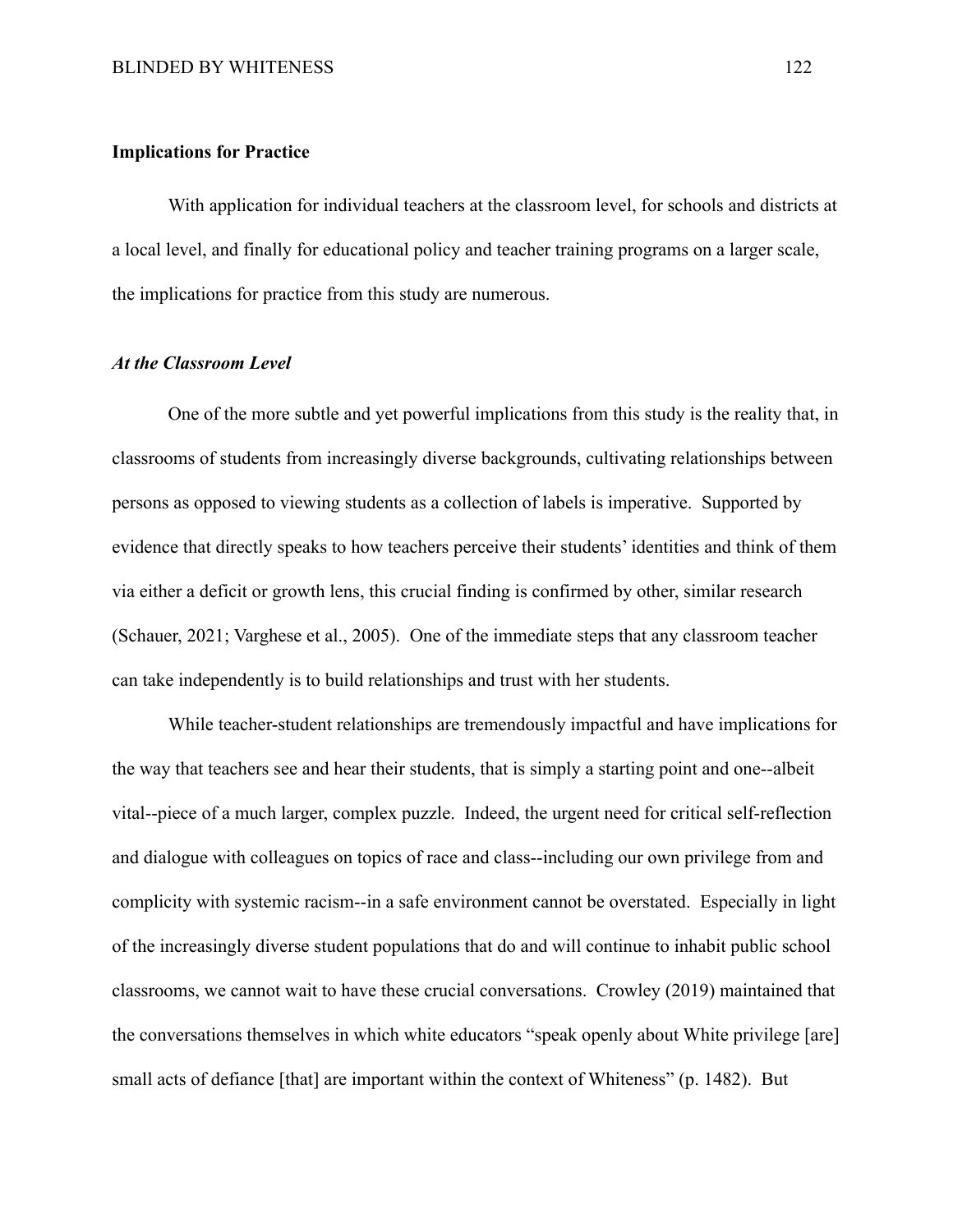Applebaum (2008), Ohito (2020), Schauer (2021), and Sue et al. (2019) admonished that white persons must move beyond simply acknowledging their benefit from white privilege to recognizing and actively combating their individual and collective contributions to the systemic racism pervasive in our institutions. The challenge "is acknowledging our power as educators and recognizing how our everyday actions and words either further the status quo or offer opportunities for change--with our colleagues and children alike" (Bonczyk & de Rojas, 2019, p. 46).

### *At the Building/District Level*

At the building or district level, the urgency to leverage PLCs created as safe spaces to engage the power of transformative learning on the topics of race, class, and identity is immense. As Palmer (1998) maintained, "good teaching cannot be reduced to technique; good teaching comes from the identity and integrity of the teacher" (p.10). Based on the results of this study, I drafted a plan to implement PLCs which investigate whiteness in the classroom as part of the RSD's Differentiated Supervision Plan for the 2023-24 school year (see Appendix F). Teachers will be organized into deliberate, thoughtful, safe PLC spaces in which they will study Picower's (2021) *Reading, Writing, and Racism*. This work serves as an entry point for the district's majority white faculty to begin to confront the daily enactment of racism in our classrooms. Two thirds of the district's professional staff members must participate in a differentiated supervision model each year. Therefore, this professional learning model provides a means to responsibly meet the needs of our increasingly diverse student population and larger community.

Limiting this work to the teachers within the school district is not enough, however. According to Chubbuck (2004), the only way that white educators can truly "disrupt whiteness"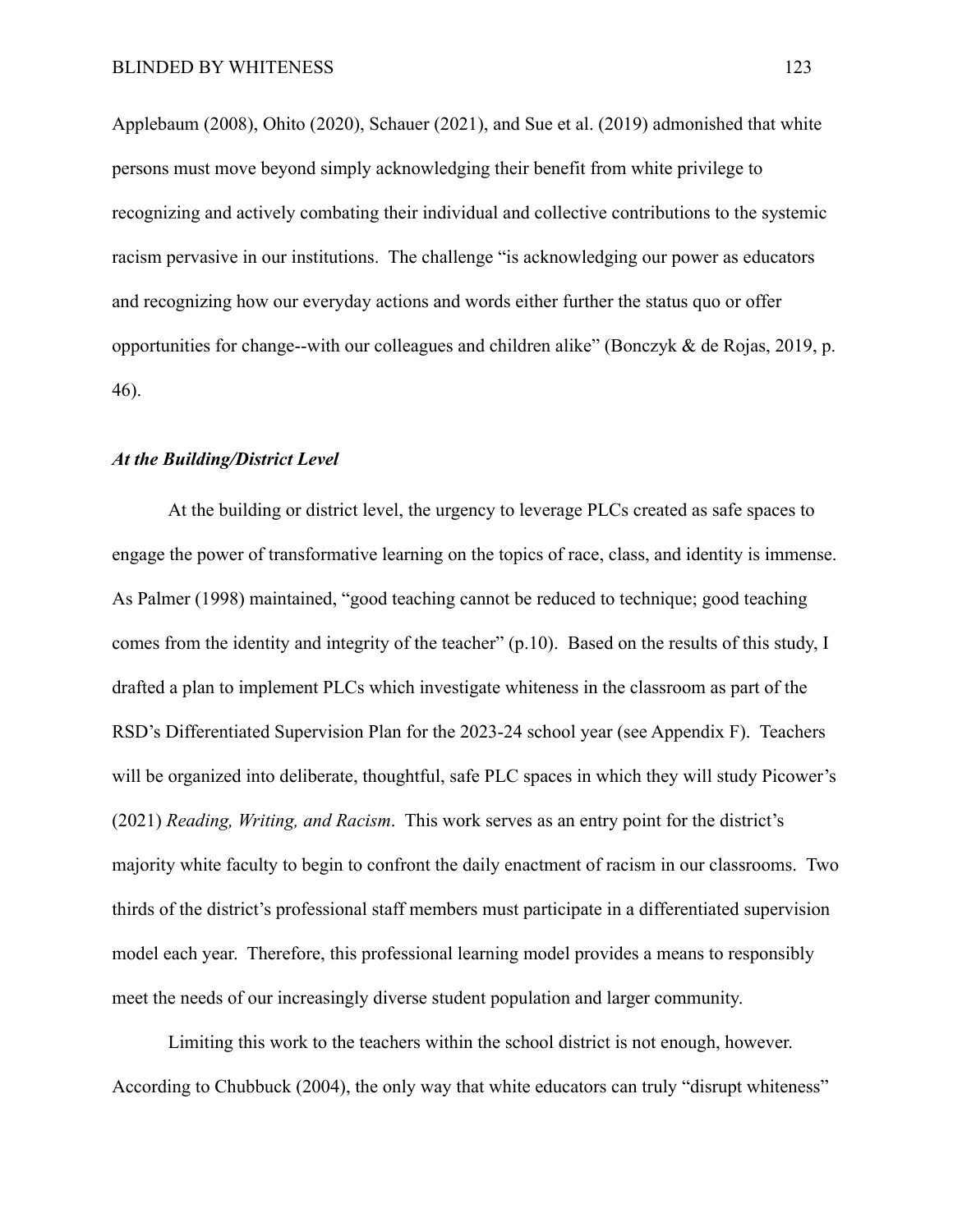within our societal structures is by becoming part of "a community of support and accountability … from both inside and outside of the school context, comprised of people of color as well as white people committed to their own growth in disrupting whiteness--colleagues, parents, students, and community leaders" (p. 330). It is imperative, then, to open the doors of the schoolhouse to the surrounding community and engage the increasingly diverse population not only in conversation about the enactment of whiteness within the district but in mutual accountability for interrupting those enactments where and when they occur.

### *At the Policy Level*

One of the most potentially impactful implications from this study occurs at the level of educational policy. While disrupting whiteness and systemic racism locally is necessary and admirable, the overarching threat to systemic change is "how the creation of a white-centered professional culture disables race (or, more accurately, anti-racist) talk--and thereby disables the ability of educators to unlearn habits that impede the practice of just and equitable education" (Yoon, 2012, p. 589). At the policy level, then, structured, deliberate opportunities for critical reflection and dialogue on race and antiracist tenets must be provided so that inservice teachers can simultaneously *talk* about and *enact* the ideas within their professional settings (Cole-Malott et al., 2021; Crowley, 2019). Such opportunities as part of required and on-going teacher training would provide the long-term engagement which scholars agree is necessary to truly affect sustainable change (Cole-Malott et al., 2021; Crowley, 2019; Picower, 2009; Schauer, 2021; Sue et al., 2019; Yoon, 2012).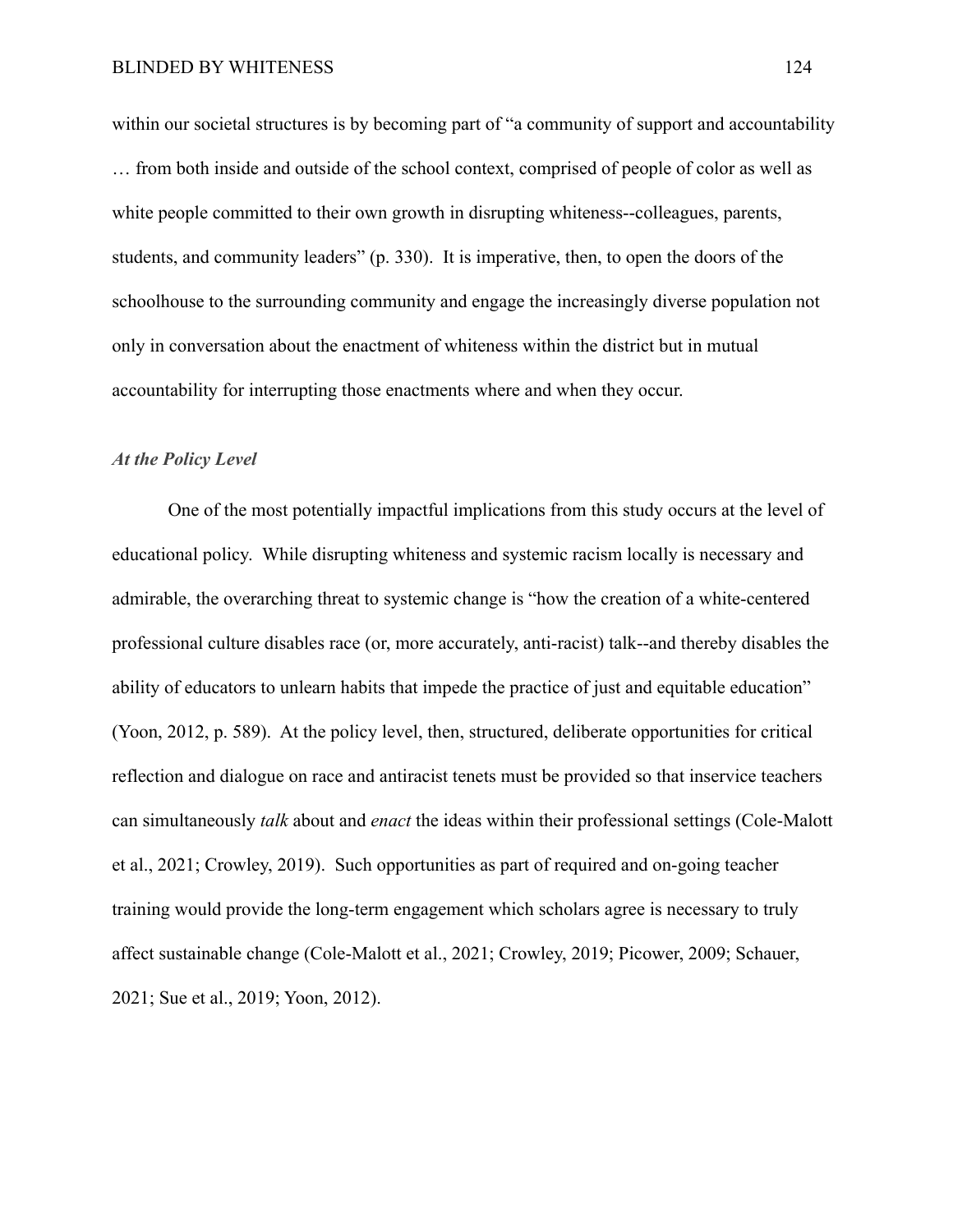### **Strengths and Limitations**

One of the greatest strengths of this study is the situation of the participants within the study site as five white, middle class educators within a suburban public school district with an increasingly diverse student population. The value here is twofold: First, extant literature regarding teacher identity formation and its impact in public K-12 classrooms is confined almost exclusively to preservice teachers, university faculty, or K-12 educators in urban settings (Black, 2021; Crowley, 2019; Gershenson et al., 2016; Glock, 2016; Gorski, 2008; Ullicci & Howard, 2015; Wentzel, 2009; Whitaker, 2020). In addition, scholars agree that challenging conversations--including those regarding race--must be undertaken in safe environments among individuals with established trust (Black, 2021; Crowley, 2019; DiAngelo, 2018; Singleton, 2015). Despite that recommendation, however, even within studies that involve inservice teachers, the researcher is typically a member of the academy--an outsider, "set apart from the participants" (Yoon, 2012, p. 595; see also Johnson, 2002; Schauer, 2021). In this study, not only are the participants white, middle class teachers, characteristic of the "average" public school educator (NCES, 2020), but the researcher is uniquely situated as an insider, who has worked closely with the other participants and has successfully established an environment that promotes the trust and safety required to facilitate the delicate work of "unlearning assumptions and norms associated with whiteness and other privilege" (Yoon, 2012, p. 588).

Considering the study methodologically, Sultan (2019) maintained that one of the greatest limitations to heuristic inquiry is the potential for a lack of generalizability due to small sample size. According to Groenewald (2004), two to ten participants are "sufficient to reach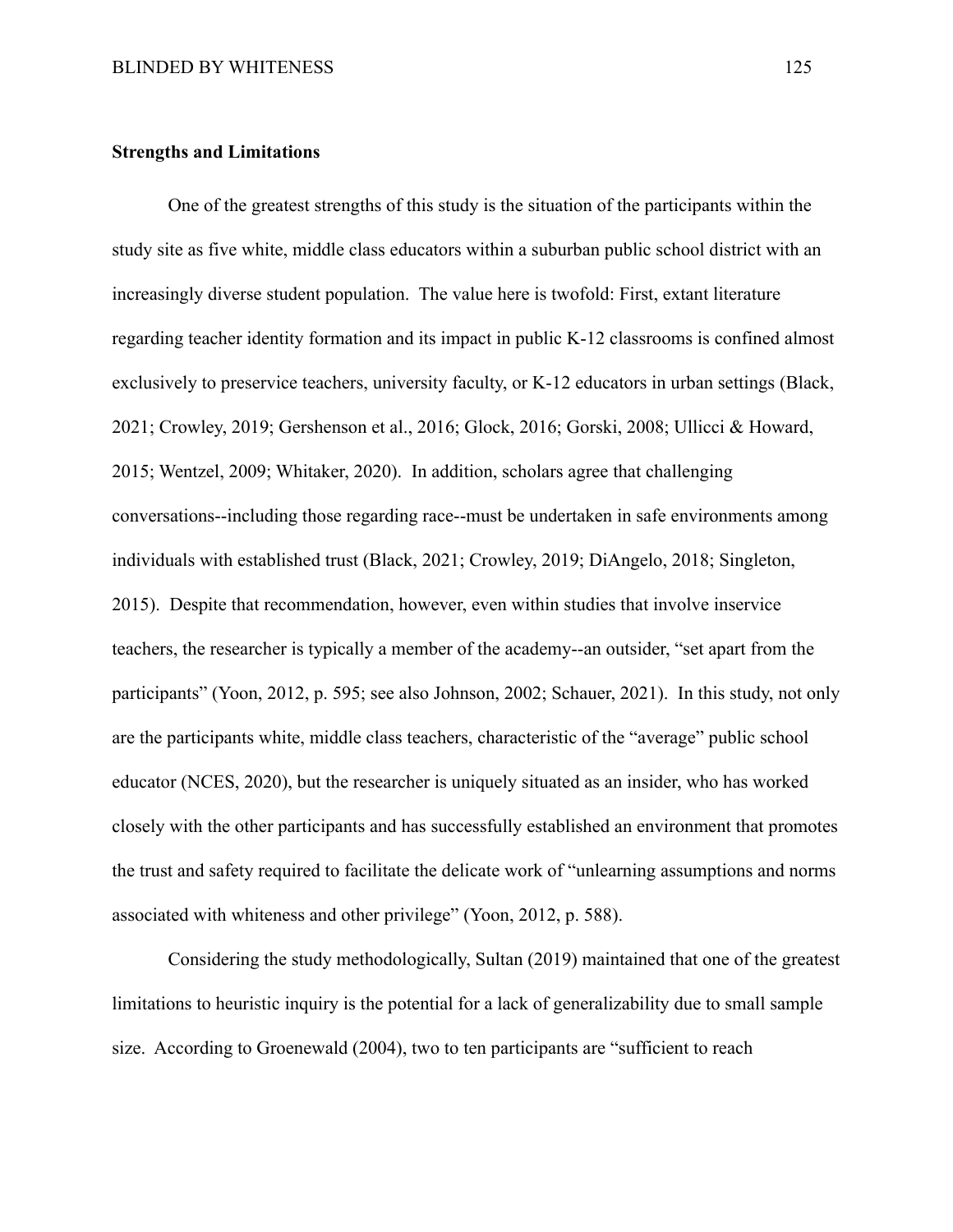### BLINDED BY WHITENESS 126

saturation" and, for a phenomenological study, long interviews with up to ten participants provide the rich, thick description that is the objective of qualitative research (p. 46; see also Boyd, 2001; Creswell et al., 2007). Therefore, five participants, including the researcher-participant, may not be a guarantor of the ability to generalize the conclusion outside the study site, but it should increase the likelihood.

In addition to the relatively small sample size, another limitation of this study is the relatively short duration of the investigation. As I previously referenced, the participants were still in the beginning stages of transformation to their perceptions of their students' identities and their own identity development when this study concluded in April 2021. Although the PLC met for almost the duration of an entire school year, as Crowley (2019) and Sue et al. (2019) pointed out, this work is necessarily slow and long in order to be effective for sustainable change.

An additional limitation is the lack of engagement with the participants' gender and its role in teachers' identity development and perception of students. Bauer (2021) cautioned that the "act of individual heroism" is "one of the most persistent and dangerous tropes about teaching in the United States" (p. 641). She further stipulated that this trope is deeply rooted in "The Cult of White Womanhood" and described by a theory of benevolent whiteness (p. 646). From the outset of this study framed in class and race, the focus was intentionally placed on the participants' membership within dominant white, middle class groups. A lack of focus, however, should not imply that the intersection of these labels with the participants' gender (a non-dominant positionality) should not be examined; indeed, the previous discussion of the participants' adoption of the "Hero" mantle (*Teacher Roles* theme) indicates that this concern may be especially valid. Such an investigation, however, was beyond the scope of this study.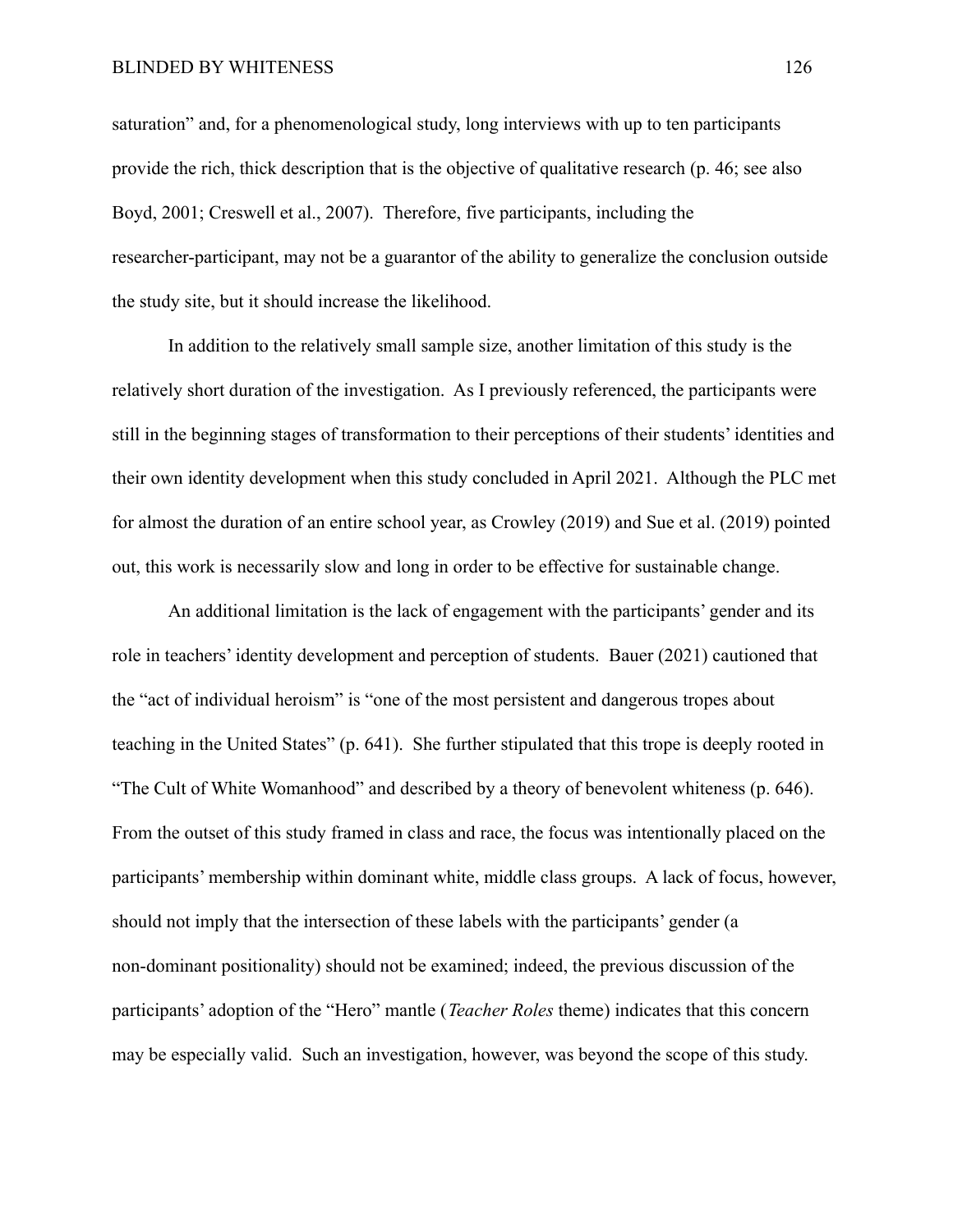### **Implications For Future Research**

In addition to answering the Research Questions as posed by this study and providing evidence with exciting implications for teachers and schools, the investigation also reveals a bevy of opportunities for further investigation.

## *Teacher Demographics*

The homogeneity of subject is simultaneously a strength of this investigation and presents a need for additional study. Especially as pandemic teaching conditions have exacerbated a nation-wide teacher shortage that has been looming for the better part of a decade, the "look" of public educators is likely to change (Podolsky et al., 2016). Therefore, more work is necessary to determine if the identity formation process revealed from this data is descriptive of the experience of other groups of teachers, including beginning teachers, teachers from marginalized populations, teachers in urban or rural settings, etc.

In addition, in order for white educators to become truly antiracist, scholars stipulate that "the privileged must learn from others whose social locations on the borders of intelligibility equip them to precisely for dismantling the structures we may deplore but cannot ourselves see beyond" (Applebaum, 2008, p. 298; see also Sue et al., 2019; Schauer, 2021). Therefore, study within heterogeneous learning groups comprised of those who hold privilege alongside those who do not is required to better understand just how these conversations can be engaged most effectively.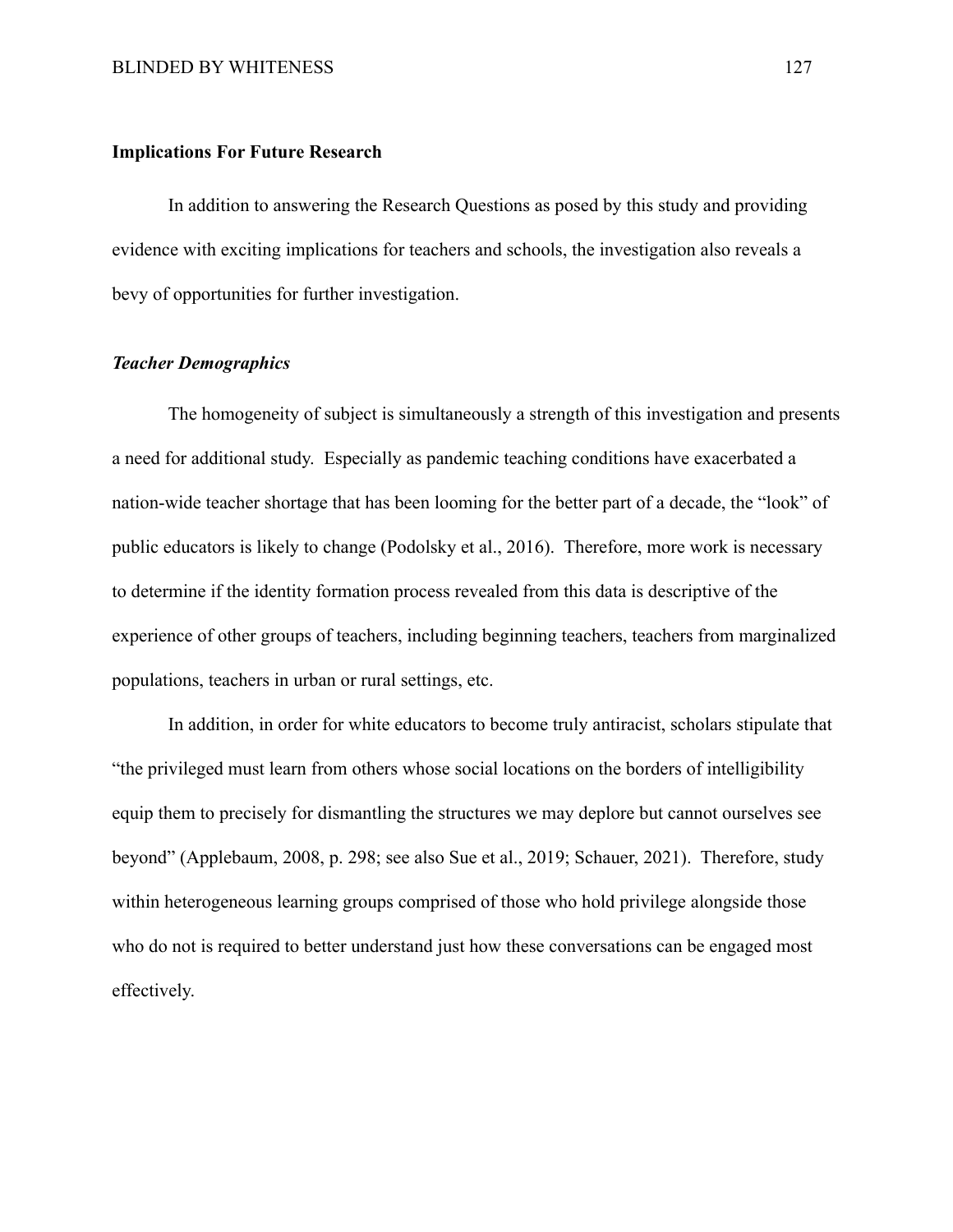### *Appropriate and Effective Sites for Identity Work*

Evidence strongly indicates that PLCs created safe spaces which foster deep professional relationships, vulnerability, and sustained self- and group-reflection and are appropriate and effective sites for engaging identity work. Yoon (2012) cautioned that PLCs or other "teacher study groups" must be carefully and thoughtfully formed in order to create "rich sites for exploring race talk and other race-related equity issues in schooling and teaching" (p. 592). Without this attention to crafting environments conducive to challenging conversations, Louis and Marks (1998) warned that likely outcomes will be either a lack of conversational engagement and/or a disconnect between teacher discourse and classroom practice. Additional investigation of the structures and methods used to create, gain membership to, organize, and conduct PLCs to facilitate productive identity work is vital to inform the establishment of appropriate professional learning groups within diverse institutional contexts.

# *Identity Work and Classroom Practice*

As previously mentioned, all co-researchers reported that, as a result of our PLC work, they had made changes in their instructional practices. Further, evidence in the form of classroom observations confirmed that they employed learner-centered practices, including project-based (Teri) and flipped classroom (Hannah, Cathy, and Helen) techniques, which they reported had not been part of their instructional repertoire prior to the 2020-21 school year. As previously noted, virtual and remote formats of teaching and learning prompted sweeping changes in instructional practices in classrooms all over the globe since the Spring 2020 shutdown (Fisher & Frey, 2020; Ge et al., 2021; Zalaznick, 2021). Were these teachers'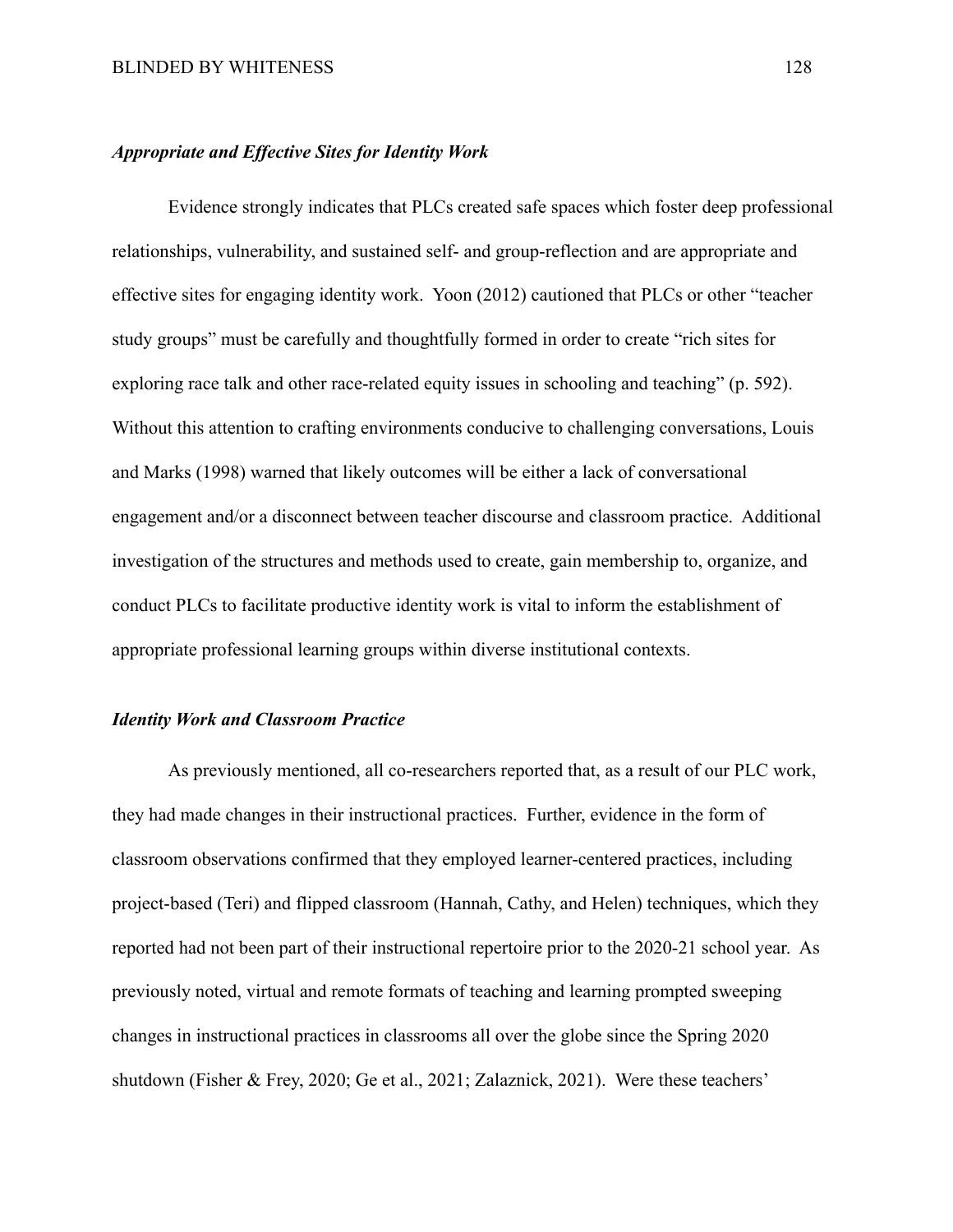classroom practices the result of identity work within a PLC, the product of changing methods of engaging instruction previously unconceived, or a combination of those two factors as well as other, currently unknown influences? Given the literature that suggests a marked disconnect between teacher beliefs--especially around issues related to equity--and classroom practice (Louis & Marks, 1998; Schauer, 2021; Yoon, 2012), more research is needed to explore potential answers to this query. Further, longitudinal study is required to evaluate both the sustainability and the quality of such teaching practices as enacted as a response to identity work over time, including the technical supports necessary for teachers to be able to engage such manifestations of professional learning.

# *Challenging Conversations about Race*

Despite extant literature which indicates that white teachers are reluctant to speak about race, choosing instead to focus conversations on poverty or gender (Bonczyk & de Rojas, 2019; Milner, 2013), participants in this study did not shy away from discussing race, class, gender, or any other marginalized population among their students. The evidence from participant data suggests that confronting issues of race, including white privilege, systemic racism, and the white supremacy underlying institutions such as the educational system became less threatening as participants engaged topics as a group and individually, only to subsequently encounter them in a broader context given the events taking place on the national and global stage during the tumultuous time of the summer 2020 through early spring of 2021. Cathy shared how she had come to terms with the shocking question about being racist and white supremacist by virtue of our white privilege: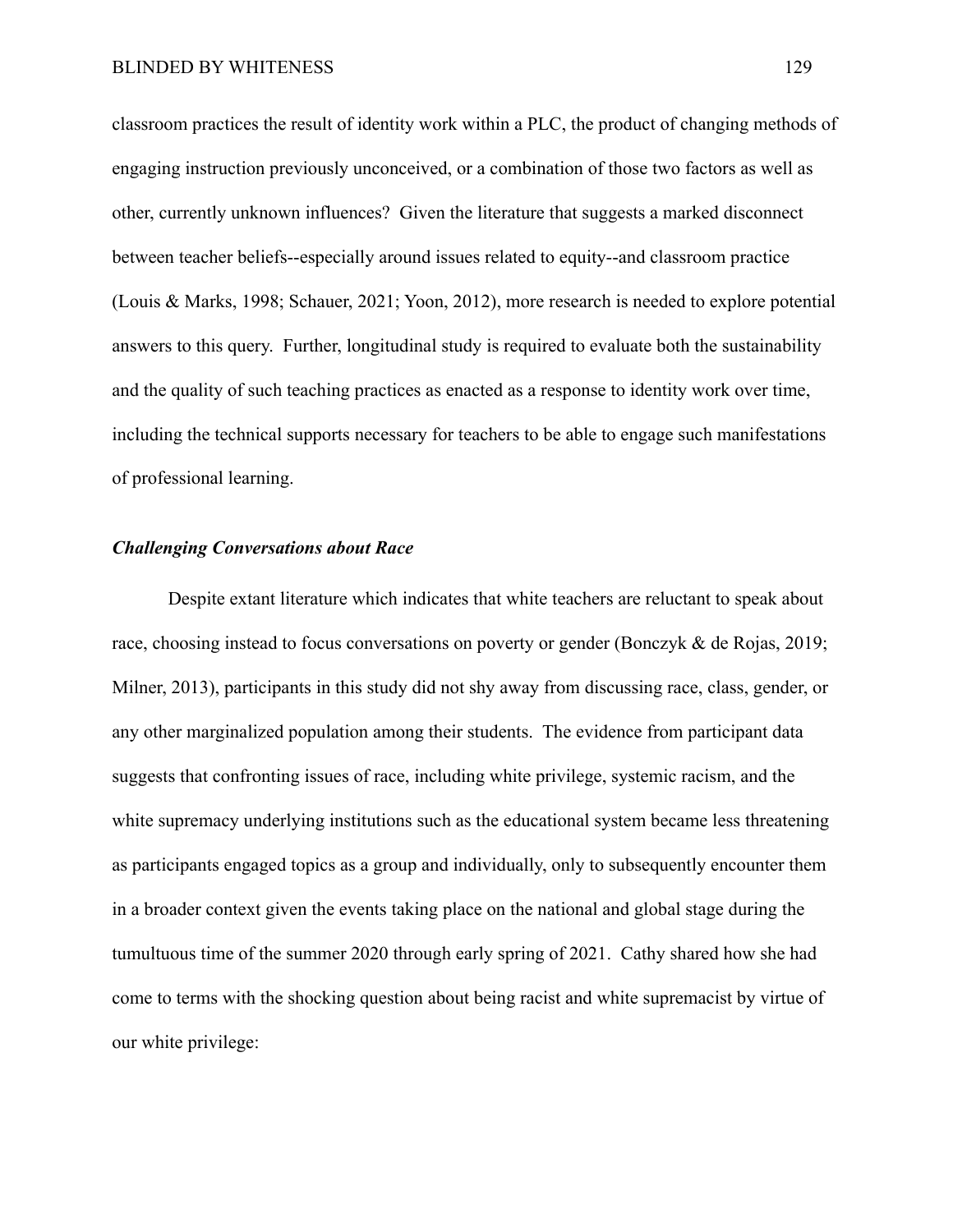I'm hearing a lot of undercurrents in the news about the topics that we've brought up... it's been interesting seeing it on the news, documentaries online. So I found this as bringing, like I've been able to go in deeper because … we've touched the surface on a lot of things. And honestly, isn't that my white supremacy, that I never noticed it.

Yoon (2012) cautioned that "safety for white people at the expense of racial dialogue is arguably a form of indirect violence upon people of color" (p. 598). At the same time, engaging racial dialogue within conditions that make the dialogue more productive and conducive for white educators to acknowledge both white privilege and white complicity is valuable. The literature requires further study of the tools and resources necessary to create such conditions.

# **Closing Comments**

Moustakas (1990) recommended that heuristic researchers wrap up presentation of their findings by writing "a brief, creative close that speaks to the essence of our study and its significance to you and others" (p. 54). In keeping with the narrative tradition that I used to synthesize the experience for me and my co-researchers, I will conclude employing similar methods:

One of the most intriguing concepts that I investigated as part of this study was the idea of pedagogical identity. I believe that my attention is captured so intensely because, as a teacher who is entering the second half of my tenure, I often find myself bouncing between extremes in my view of myself, my profession, and my practice.

One day, I feel fresh, young, and invigorated by an excitement that comes from witnessing true learning and experiencing it myself, only to immediately be pulled down by an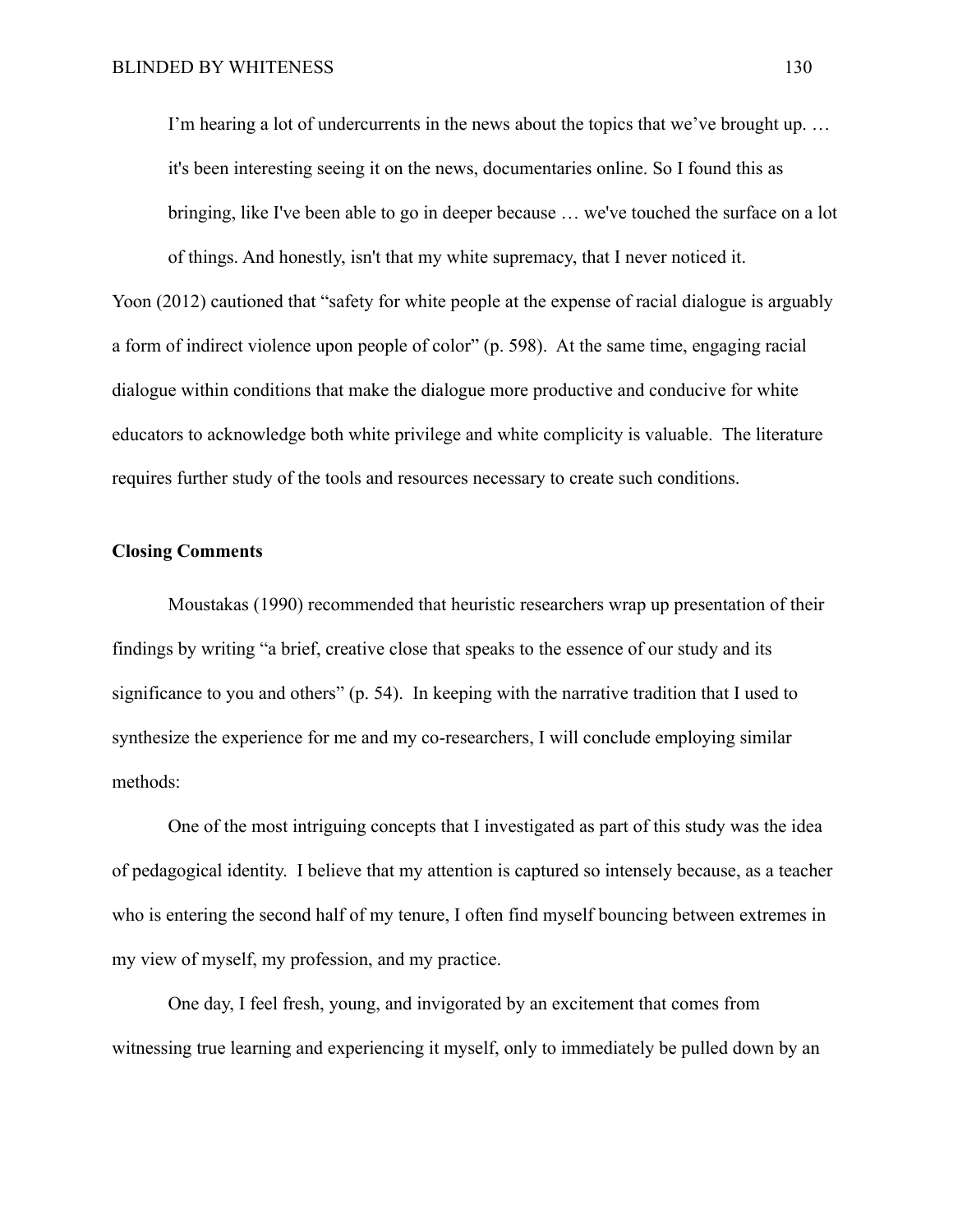overwhelming exhaustion that I imagine I would feel as an octogenarian. One day, I feel like I am an expert in my field and have utter confidence in my abilities and competency, only to be confronted by a situation, an issue, a problem of practice that makes me question not only my depth of existing knowledge, but my capacity for success at the most mundane and rudimentary of tasks. One day, I feel ready to be an antiracist teacher, a coach who provides safe spaces for teachers to remove the blinders that prevent us from recognizing our own power and privilege, so that we can work actively to dismantle from within the system that oppresses and reproduces oppression, only to become discouraged by the enormity of even the smallest portion of that task.

I imagine that, if I can nail down what that process looks like, I can better understand my own feelings as I experience these highs and lows that, by turns, edify and threaten my conceptualization of my pedagogical--my teaching--self. To that end, I identified four tangible characteristics and experiences that seemed to most inform and typify this identity formation. I tried to encapsulate the process as a simple, four-step cycle. I quickly found that was not only too simple, but insultingly so. Then, I envisioned my teaching self effectively dipping myself in and out of four buckets that contain "what makes me who and what I am." That, too, fell short of truly giving a true depiction of what this felt like.

So I began thinking. I envisioned myself as water. A lone molecule. A single atom of oxygen held bound between twin orbs of hydrogen. Regardless of temperature or state, like my positionality, the chemical composition of water is immutable. As long as it is water, it will always be oxygen and hydrogen. At the same time, however, that one molecule simultaneously *experiences and causes* significant change. Consider that one molecule--microscopic--as it joins with others and becomes a river. Sometimes, it is still, slow, lazy. And then right around a sharp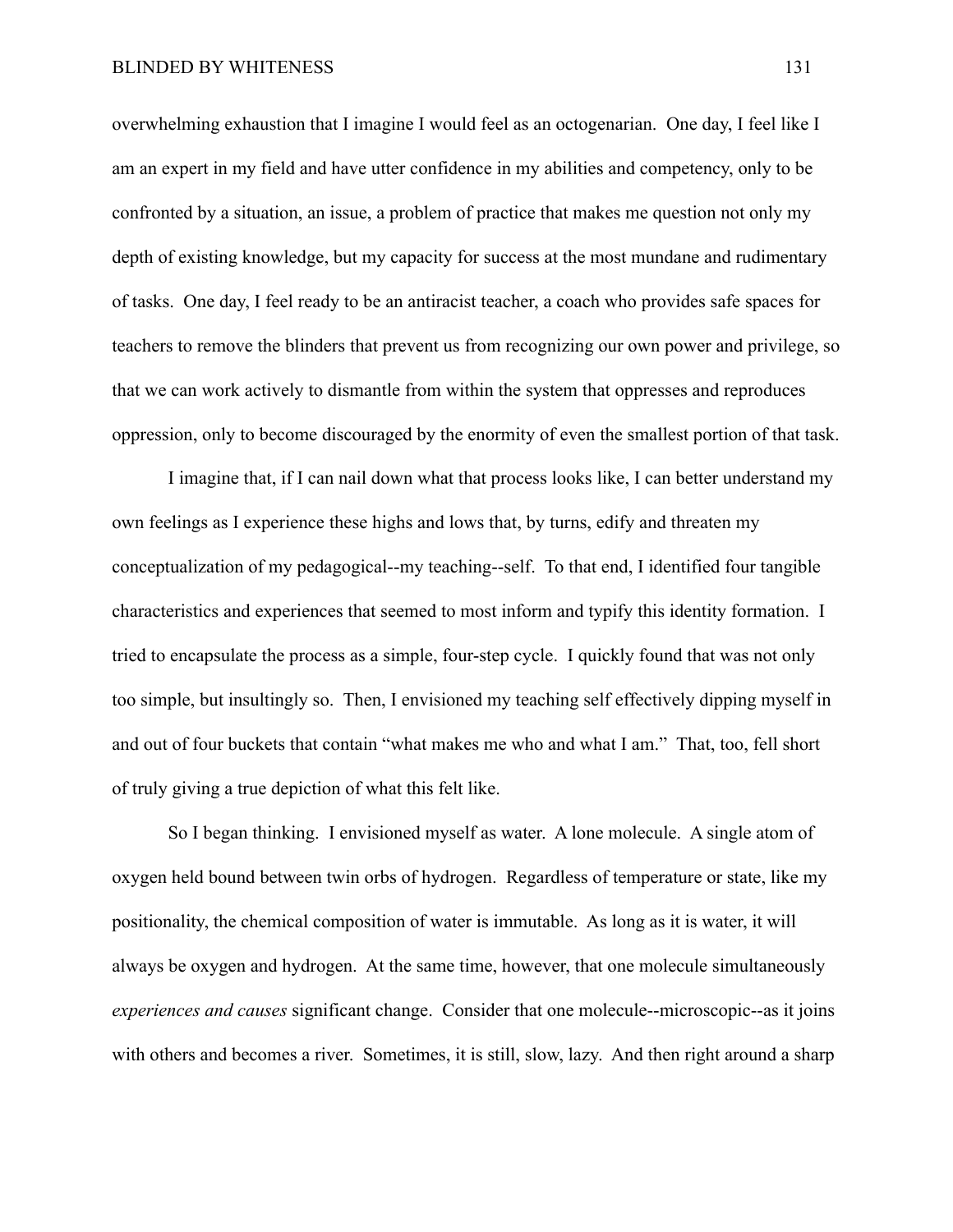corner, it rushes toward an end it cannot see. It flows between banks, over stones, through sand and silt; and, while it operates within those confines, it also impacts them. Redefining edges, smoothing stones, shifting sand, even as it gets shuffled, chuted along.

If the river is the classroom, the school district, the education system, not all changes that impact a teacher's pedagogical identity occur within that setting. The water molecule can and will evaporate. It will escape the river, rise into the air as a vapor. As it encounters temperatures cold enough to freeze, it will bind together with others, forming rigid structures and rise, solid, out of the river as a glacier. There, it will undergo more change, so that it is different in some way--large or small--when it falls back into the river at another point.

As I continued to reflect on, question, and develop this metaphor of water as teacher identity (re)formation, I journaled and drafted the following poem. For me, this is a more complete representation of the process that I have experienced and which I witnessed among my co-researchers than any other depiction that I have previously seen articulated or was able to articulate myself. This depiction captures the essence and allows me to comprehend more of the experience. Just as I cannot hold in my palm a single molecule of water, however, a complete understanding of the experience remains as elusive to the human grasp as a mist of vapor. Nonetheless, as I envision myself as a teacher, I am water.

I am water. Oxygen, hydrogen in perfect ratio; Immutable, unchangeable. Water eternal.

My life's work: a river, fluid, evolving, ever-changing. My path, guided by forces larger than me,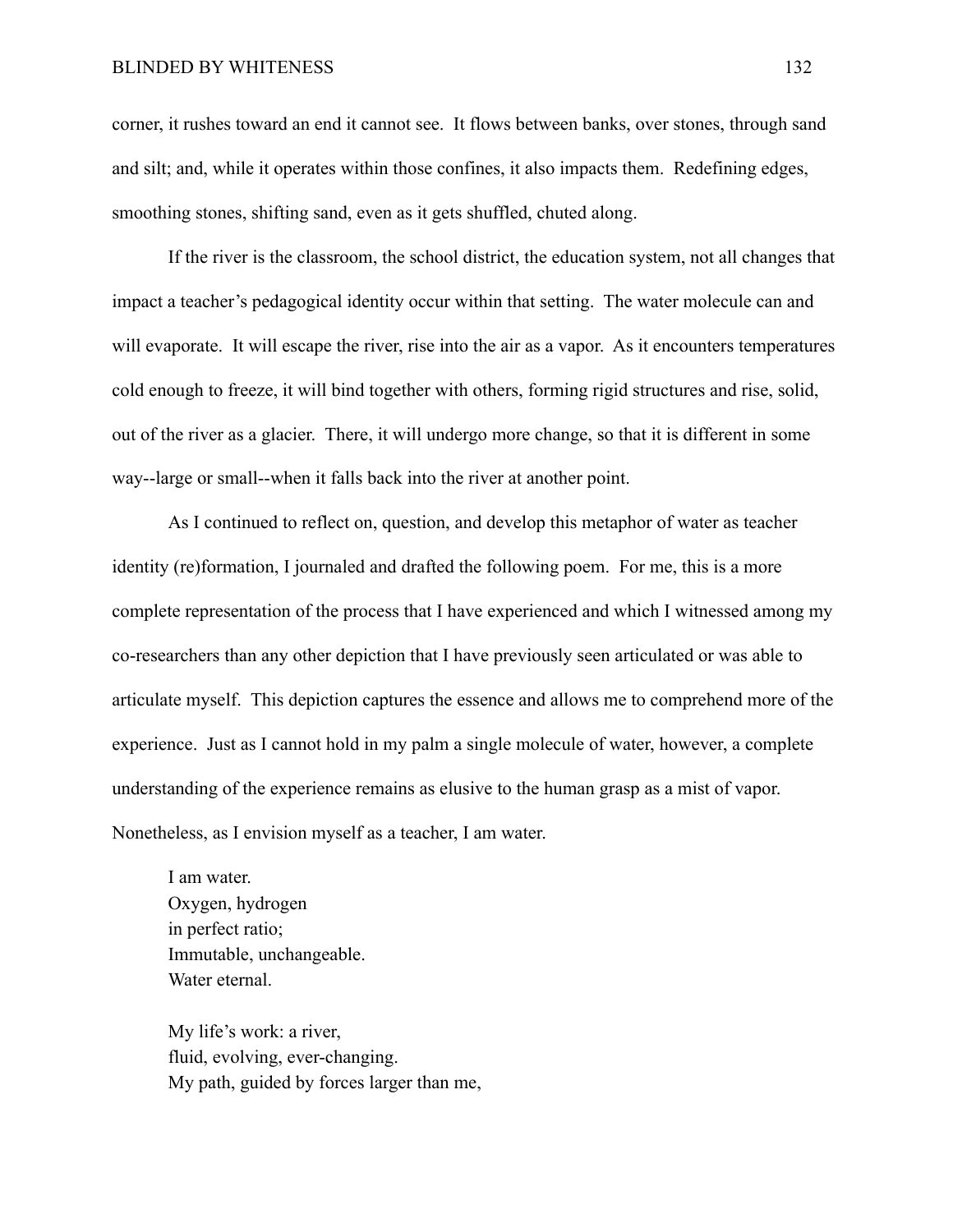between dirt-formed banks contained, molded into a snake, a trickle, a flood, a pool. Still, sparkling like diamonds on earth, basking in the sun's glow. Slow, imperceptible, languid like a lazy, summer afternoon float. I fear stagnation I cannot feel, only to find myself running, rushing, hurtling; Carving out, smoothing down, over stone, over cliff, free falling into a wild froth. I create the river.

Clarified by silt, filtered of impurities, shedding the form of the river, I rise, a vapor. Released from my landbound confines, the air works on me; and I, on it. Carried along on a zephyr, blown away on a dragon's breath. Humid, heavy rain; pounding, pelting, pouring; Washing over, splashing down, Creating ripples on the surface, Gently pattering into a glass pool. I become the river.

Frozen, moving, a wall of ice My rigid structure Rises above the surface. I defy gravity. A monster moving with terrible inertia, carried by my fluid self until I melt. Dripping, dropping, creeping, sliding off, running down,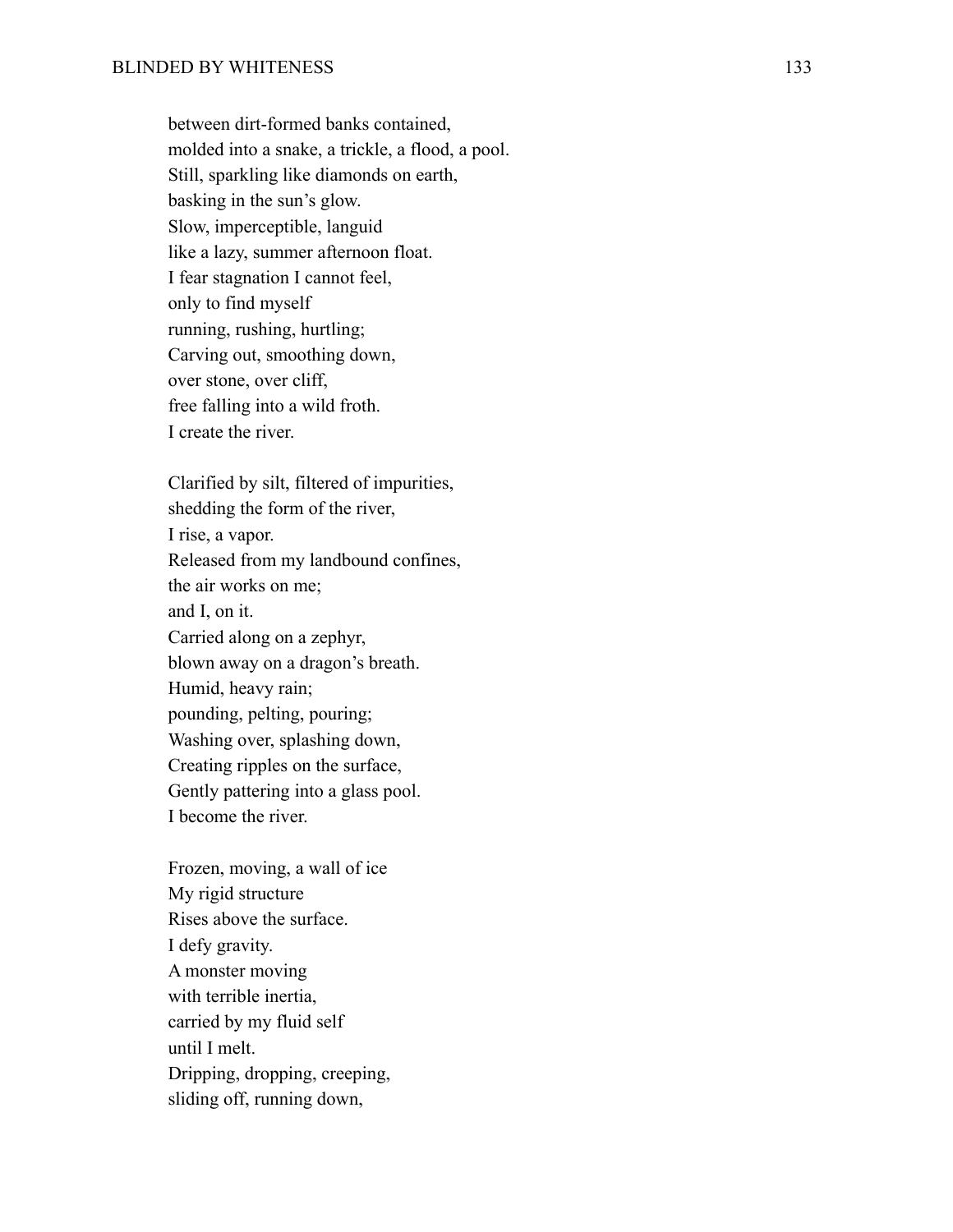slipping into the dark blue, Softly falling into the arctic waves. I am the river.

Like two lovers intertwined: I change them; they change me. Canyons lie in my wake. Stones split Pebbles and boulders tremble, shift. Becoming muddy, brackish; clear, fresh; my look, taste, smell transformed. I am changed and ever-changing.

Yet I remain Fundamentally, compositionally the same. Oxygen, hydrogen in perfect ratio; Immutable, unchangeable. Water eternal.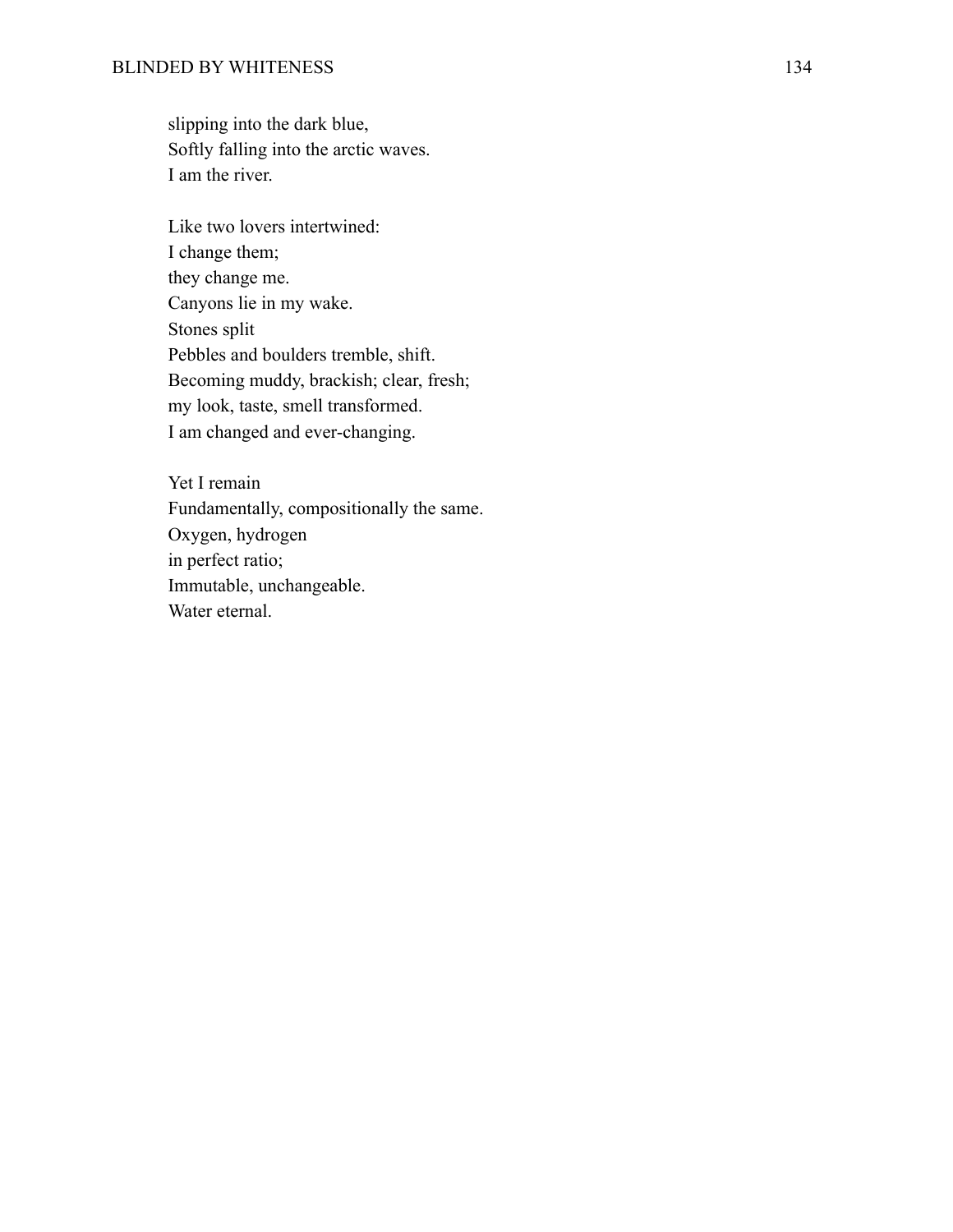# **References**

- Adair, V. C. (2002). Branded with infamy: Inscriptions of poverty and class in the United States. *Signs, 27*(2), 451-471.
- Adler, P. A., & Adler, P. (1994). Observational techniques. In N. K. Denzin & Y. S. Lincoln (Eds), *Handbook of qualitative research* (pp. 377-392). Sage.
- Aguilar, E. (2013). *The art of coaching: Effective strategies for school transformation.* Jossey-Bass.
- Aguilar, E. (2016). *The art of coaching teams: Building resilient communities that transform schools.* Jossey-Bass.
- Aguilar, E. (2020). *Coaching for equity: Conversations that change practice.* Jossey-Bass.
- Andrew, S. (2017). *Searching for an autoethnographic ethic*. Routledge.
- Ansalone, G. (2001). Schooling, tracking, and inequality. *Journal of Children and Poverty, 7*(1), 33-47.
- Anderson, V., & Wallin, P. (2018). Instructional coaching: Enhancing instructional leadership in schools. *National Teacher Education Journal, 11*(2), 53-59.
- Anyon, J. (1980). Social class and the hidden curriculum of work. *Journal of Education, 162*(1), 67-92. https://doi.org/10.1177/002205748016200106

Anyon, J. (1981). Social class and school knowledge. *Curriculum Inquiry, 11*(1), 3-42.

Applebaum, B. (2008). White privilege/White complicity: Connecting "benefiting from" to "contributing to". *Philosophy of Education*, 292-300.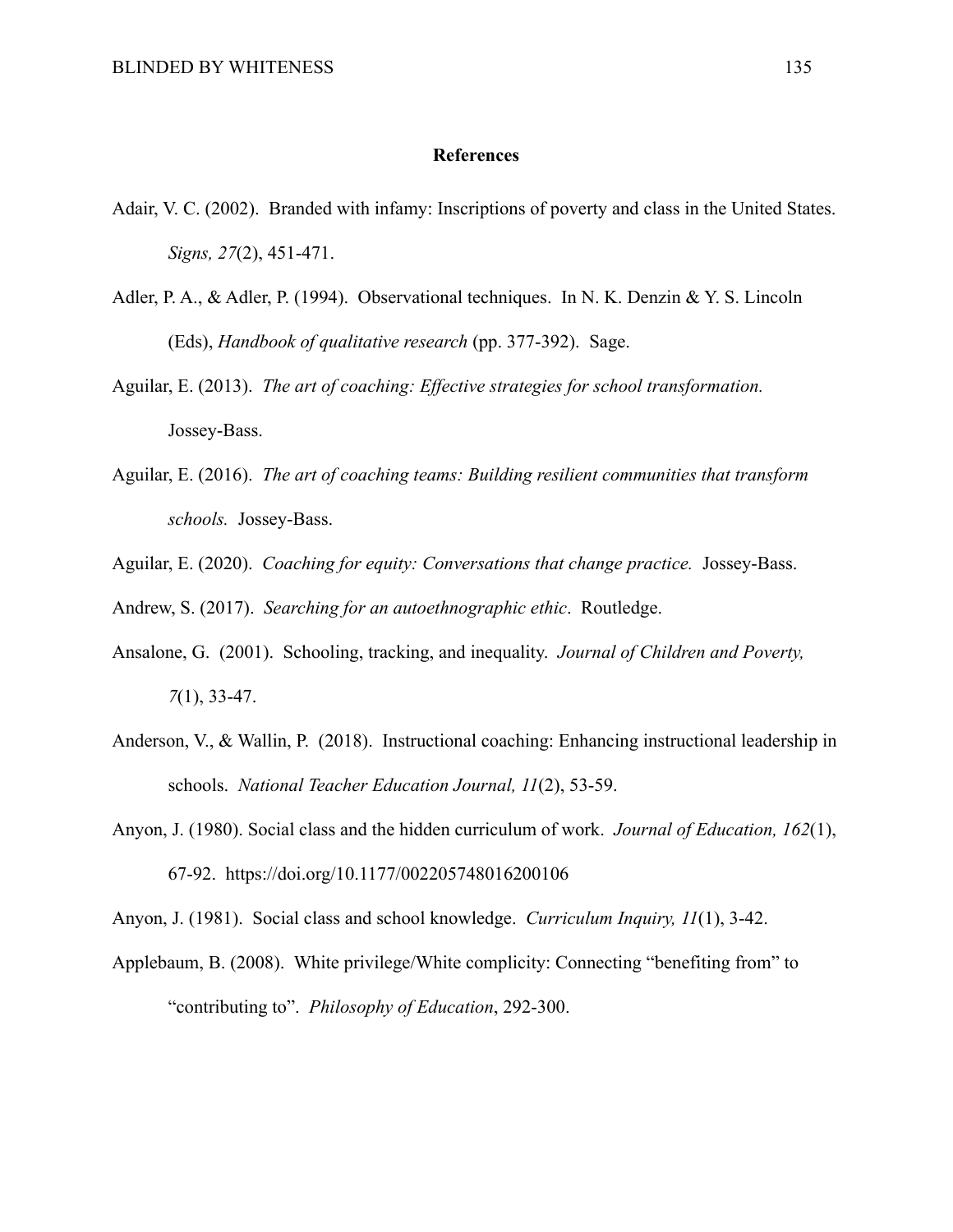- Arao, B., & Clemens, K. (2013). From safe spaces to brave spaces: A new way to frame dialogue around diversity and social justice. In L. M. Landreman (Ed.), *The art of effective facilitation: Reflections from social justice educators* (pp. 135-150). Stylus.
- Au, W. (2012). *Critical curriculum studies: Education, consciousness, and the politics of knowing.* Routledge.
- Auslander, S. S., Meyers, B., Schafer, N., Kavanagh, K., & Haardoerfer, R. (2018). Becoming critical friends: Developmental portraits of three professional learning communities. *National Teacher Education Journal, 11*(2), 23-39.
- Bach, L. (2002). Heuristic scholar: Heuristic inquiry and the heuristic scholar. In P. W. Michael & C. R. Pryor (Eds.), *The mission of the scholar: Research and practice* (pp. 91-102). Peter Lang.
- Bailey, A. (1998). Locating traitorous identities: Toward a view of privilege-cognizant white character. *Hypatia, 13*(3), 27-42.
- Baroutsis, A., & Woods, A. (2018). Children resisting deficit: What can children tell us about literate lives? *Global Studies of Childhood, 8*(4), 325-338.
- Barty, L. (2004). Embracing ambiguity in the artefacts [sic] of the past: Teacher identity and pedagogy. *Canadian social studies, 38(*3). www.quasar.ualberta.ca/css
- Bauer, N. K. (2021). What's love got to do with it? Toward a theory of benevolent whiteness in education. *The Urban Review, 53*, 641-658. https://doi.org/10.1007/s11256-020-00592-w
- Bauer, L., Broady, K., Edleberg, W., & O'Donnell, J. (2020). *Ten facts about COVID-19 and the U.S. economy*. The Hamilton Project.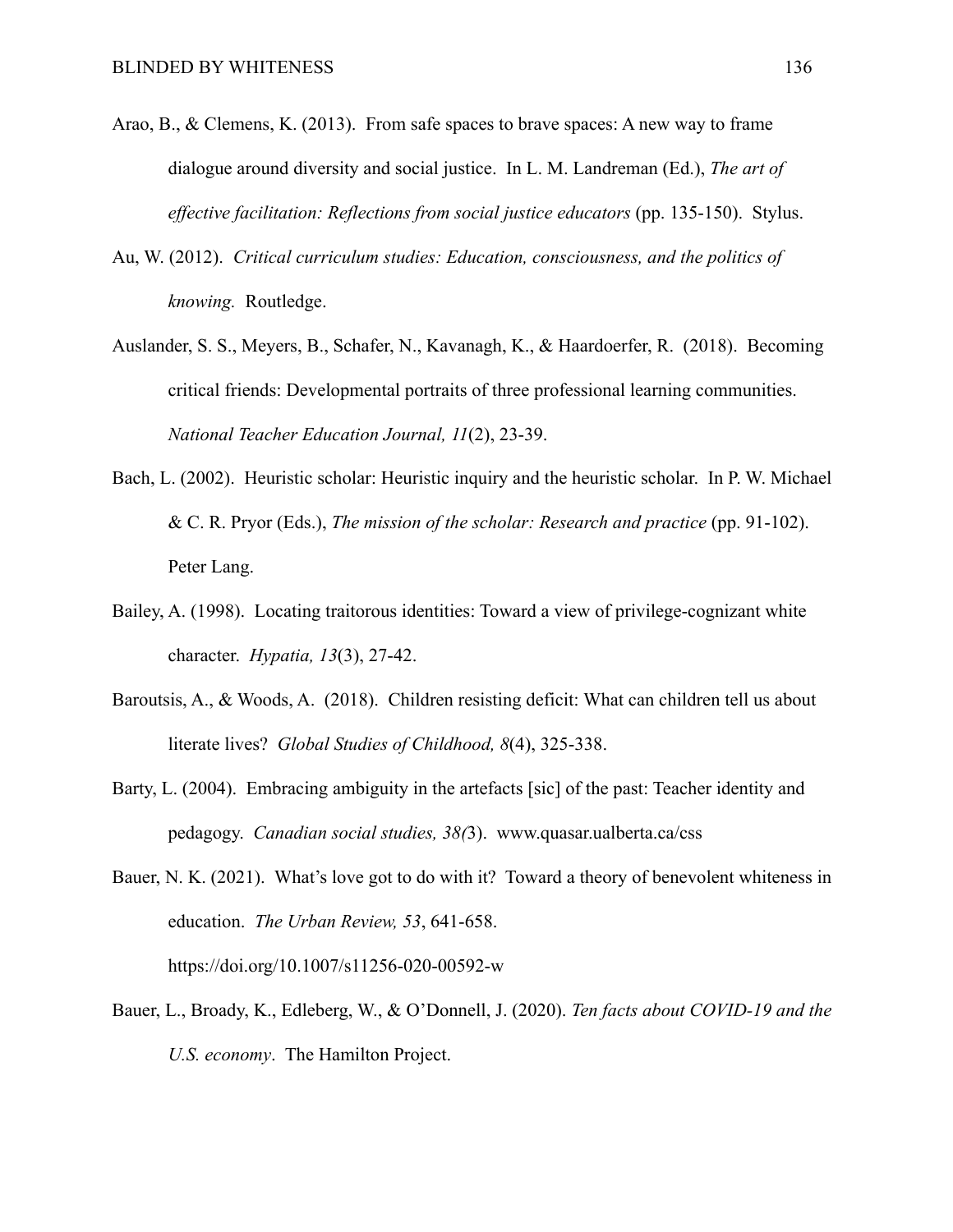https://www.brookings.edu/wp-content/uploads/2020/09/FutureShutdowns\_Facts\_LO\_Fi nal.pdf

- Beady, C. H., Jr., & Hansell, S. (1981). Teacher race and expectations for student achievement. *American Educational Research Journal, 18*(2), 191-206.
- Beijaard, D., Meijer, P. C., & Verloop, N. (2004). Reconsidering research on teachers' professional identity. *Teaching and Teacher Education, 20*, 107-128.

Bell, D. (1992). *Faces at the bottom of the well.* Basic Books.

- Birks, M., Chapman, Y., & Francis, K. (2008). Memoing in qualitative research: Probing data and process. *Journal of Research in Nursing, 13*(1), 68-75. https://doi.org/10.1177/1744987107081254
- Black, A. D. (2021). Starting with the teacher in the mirror: Critical reflections on whiteness from past classroom experiences. *The Clearing House: A Journal of Educational Strategies, Issues and Ideas, 94*(3), 116-127.

https://doi.org/10.1080/0098655.2021.1907142

- Blake, J., & Gibson, A. (2021). Critical Friends Group protocols deepen conversations in collaborative research projects. *Educational Action Research, 29*(1), 133-148. https://doi.org/10.1080/09650792.2020.1717568
- Boaler, J. (2016). *Mathematical mindsets: Unleashing students' potential through creative math, inspiring messages, and innovative teaching.* Jossey-Bass.
- Bohonos, J. W. (2019). Including Critical Whiteness Studies in the Critical Human Resource Development family: A proposed theoretical framework. *Adult Education Quarterly, 69*(4), 315-337. https://doi.org/10.1177/0741713619858131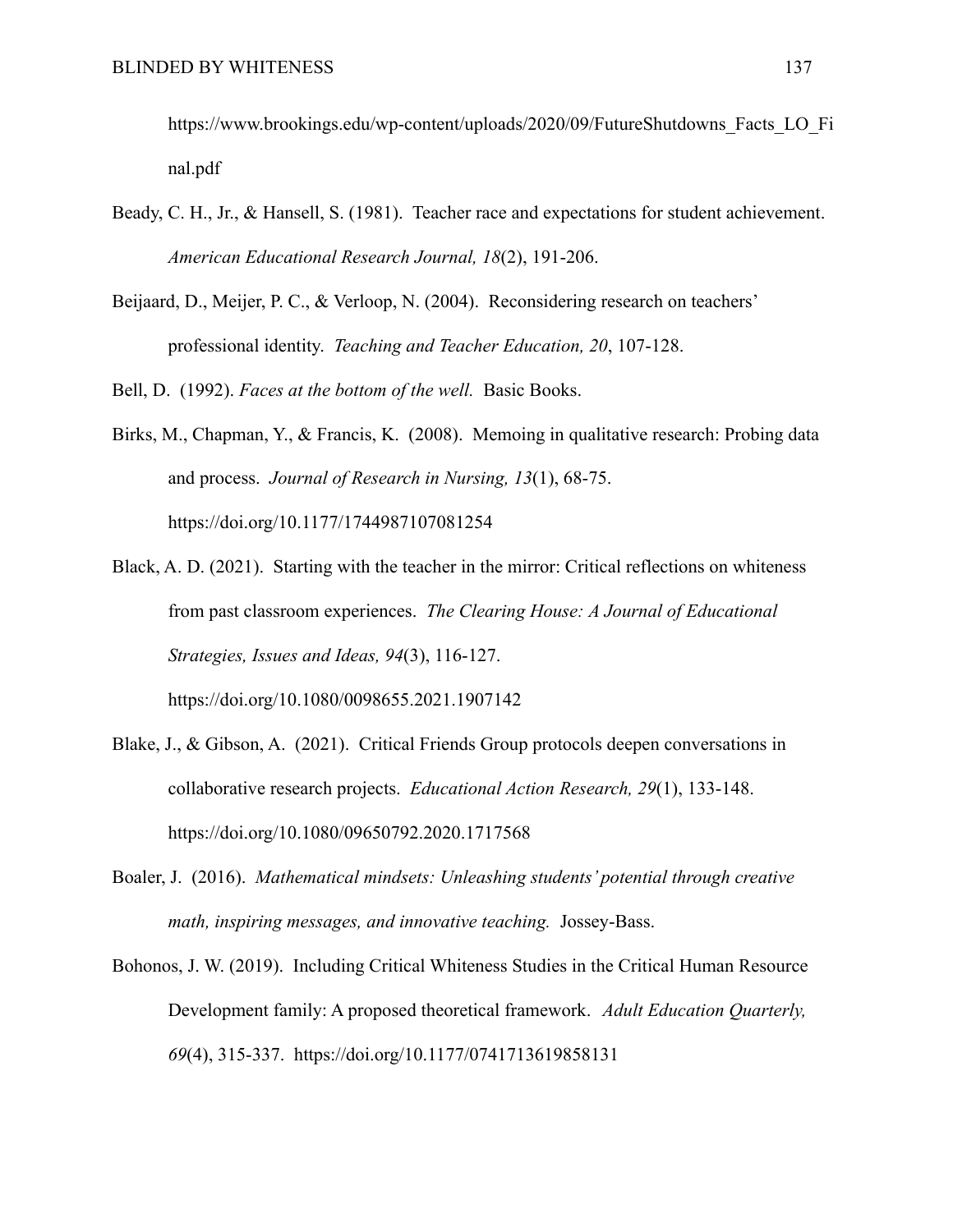Bomer, R., Dworin, J. E., May, L., & Semingson, P. (2008). Miseducating teachers about the poor: A critical analysis of Ruby Payne's claims about poverty. *Teachers College Record, 110*(12), 2497-2531.

Bonczyk, J., & de Rojas, H. R. (2019, September/October). The impact of race and White fragility on our lives as educators. *Exchange*. http://www.childcareexchange.com/article/the-impact-of-race-and-white-fragility-on-ourlives-as-educators/5024942/

- Bonner, M. W., Ford, D. J., Jr., Ferguson, A. L., Nadrich, T., Branch, C. J., Hannon, M. D., & Vereen, L. G. (2021). Creating homeplace for Black male counselor educators: A heuristic inquiry. *Journal of Humanistic Counseling, 60*(3), 215-236. https://doi.org/10.1002/johc.12166
- Boost Rom, R. (1998). "Safe spaces": Reflections on an educational metaphor. *Journal of Curriculum Studies, 30*(4), 397-408. https://doi.org/10.1080/002202798183549
- Bordieu, P. (1987). What makes a social class? On the theoretical and practical existence of groups. *Berkeley Journal of Sociology, 32*(1987), 1-17.
- Bottery, M. (2003). The leadership of learning communities in a culture of unhappiness. *School Leadership & Management, 23*(2), 187-207.

https://doi.org/10.1080/1363243032000091959

- Boucher, M. L., Jr. & Helfenbein, R. J. (2015). The push and the pull: Deficit models, Ruby Payne, and becoming the "warm demander". *Urban Review, 2015*(47), 742-758.
- Boyd, C. O. (2001). Phenomenology the method. In P. L. Munhall (Ed.), *Nursing research: A qualitative perspective* (3rd ed., pp. 93-112). Jones and Bartlett.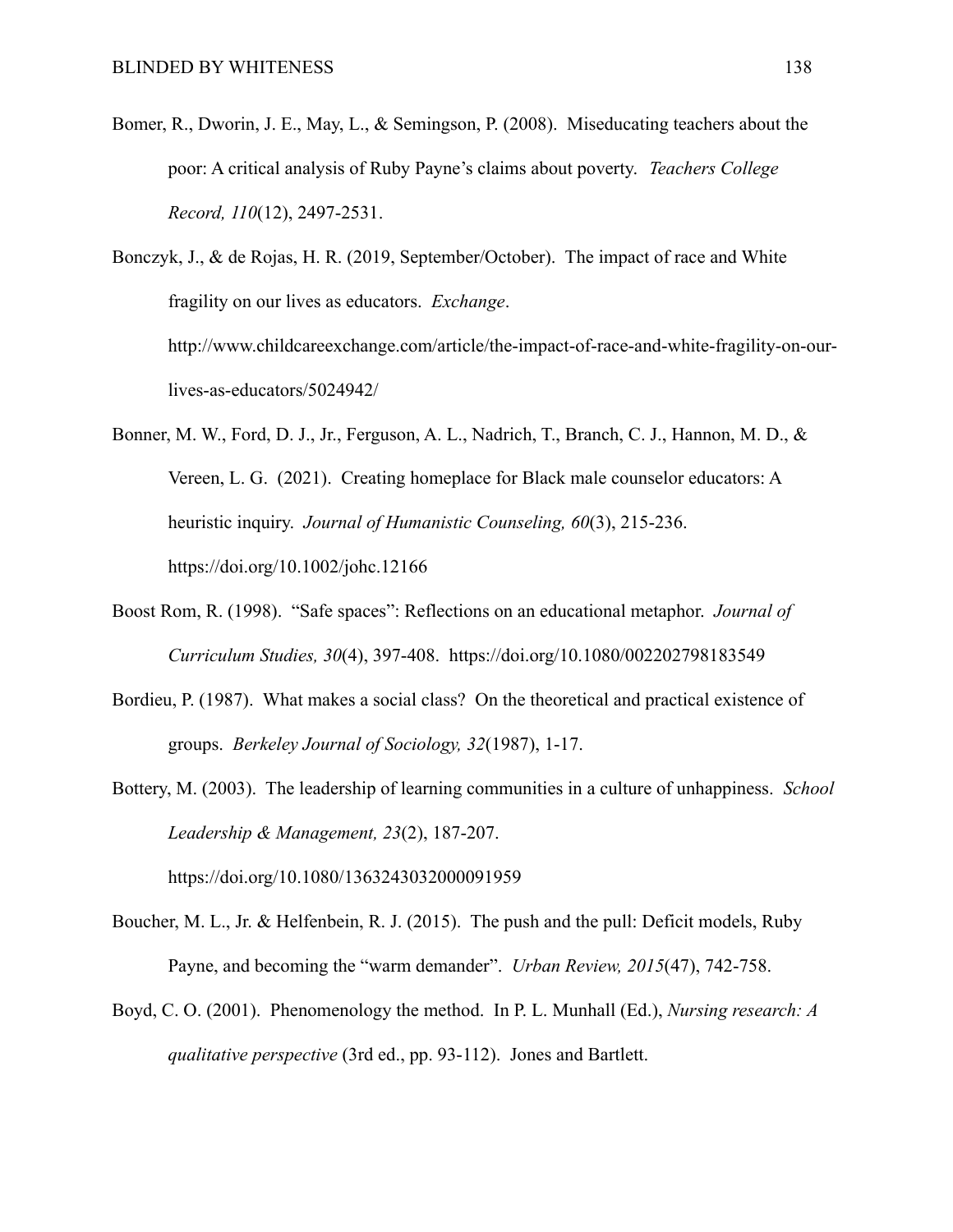- Brantlinger, E. (1990). Low-income adolescents' perceptions of school, intelligence, and themselves as students. *Curriculum Inquiry, 20*(3), 305-324.
- Brantlinger, E. (1991). Social class distinctions in adolescents' reports of problems and punishment in school. *Behavioral Disorders, 17*(1), 36-46.
- Brantlinger, E. (1993). Adolescents' interpretation of social class influences on schooling. *The Journal of Classroom Interaction, 28*(1), 1-12.
- Brantlinger, E. A. (2001). Poverty, class, and disability: A historical, social, and political perspective. *Focus on Exceptional Children, 33*(7), 1-19.
- Brantlinger, E. (2003). *Dividing classes: How the middle class negotiates and rationalizes school advantage.* RoutledgeFalmer.
- Brantlinger, E. (2004). An application of Gramsci's "who benefits?" to high-stakes testing. *Workplace, 11*, 78-103.
- Braun, V. (2016). Standpoint theory in professional development: Examining former refugee education in Canada. *in education, 22*(2), 72-86.
- Browning, T. D. (2018). Countering deficit discourse: Preservice teacher experiences of core reflection. *Teaching and Teacher Education, 72*, 87-97. https://doi.org/10.1016/j.tate.2018.01.009
- Bruner, J. S. (1961). The act of discovery. *Harvard Educational Review, 31*(1), 21-32.
- Callan, E. (2016). Education in safe and unsafe spaces. *Philosophical Inquiry in Education, 24*(1), 64-78. https://doi.org/10.7202/1070555ar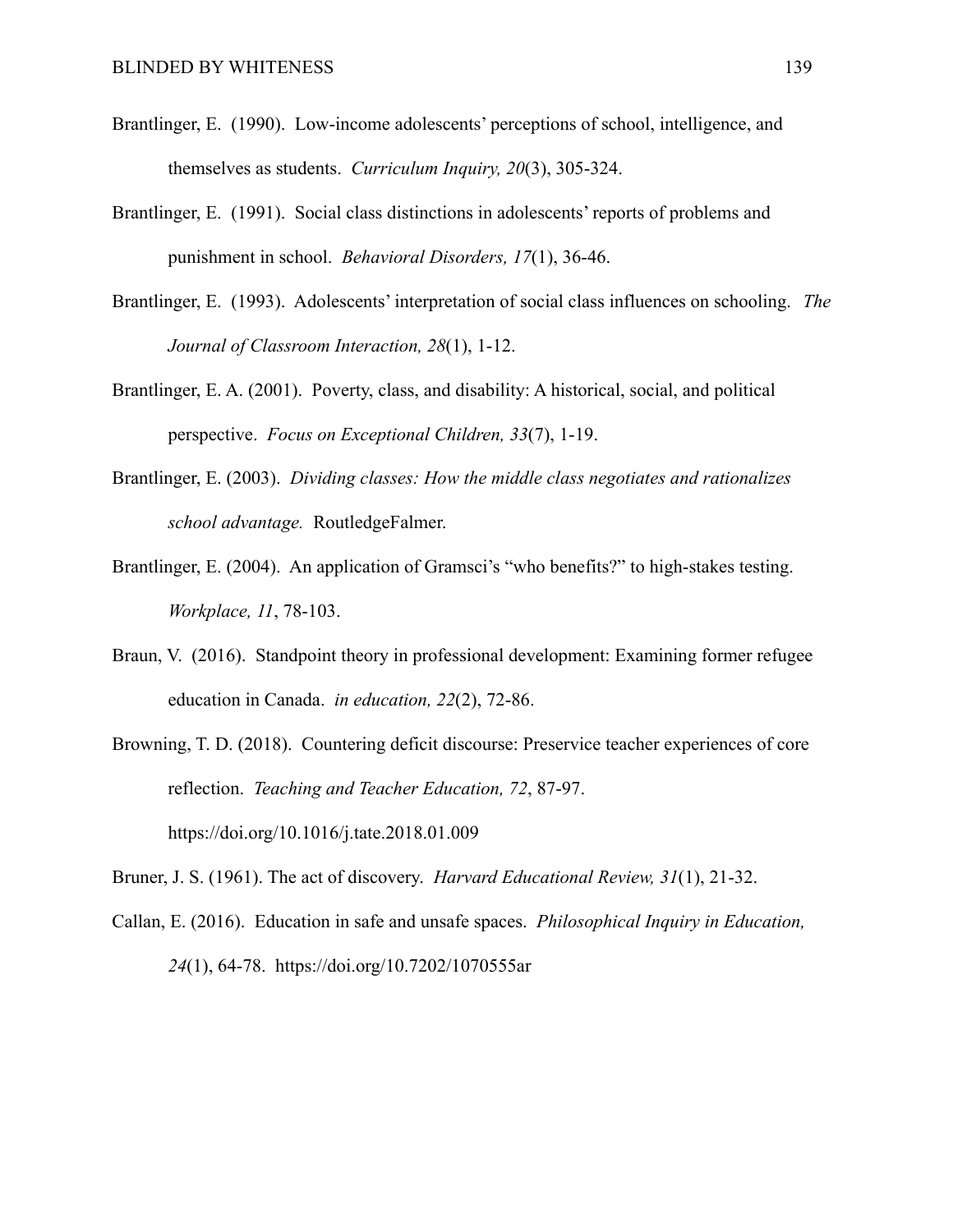- Canrinus, E. T., Helms-Lorenz, M., Beijaard, D., Buitink, J., & Hofman, A. (2011). Profiling teachers' sense of professional identity. *Educational Studies, 37*(5), 593-608. https://doi.org/10.1080/03055698.2010.539857
- Charalambos, C. Y. (2012). Working at the intersection of teacher knowledge, teacher beliefs, and teaching practice: A multiple-case study. *Journal of Mathematics Teacher Education, 18*, 427-445, https://doi.org/10.1007/s10857-015-9318-7

Chang, H. (2008). *Autoethnography as method*. Left Coast Press.

- Chen, J. M. (2017). The contentious field of Whiteness studies. *Journal for Social Thought, 2*(1), 15-27.
- Cherng, H. S. (2017). The ties that bind: Teacher relationships, academic expectations, and racial/ethnic and generational inequality. *American Journal of Education, 124*(1), 67-100.
- Chubbuck, S. M. (2004). Whiteness enacted, whiteness disrupted: The complexity of personal congruence. *American Educational Research Journal, 41*(2), 301-333.
- Cirillo-McCarthy, E., Del Russo, C., & Leahy, E. (2016). "We don't do that here": Calling out deficit discourses in the writing center to reframe multilingual graduate support. *Praxis: A Writing Center Journal, 14*(1), 62-71.
- Clifton, L. (1993). Lucille Clifton: Eight poems. *The American Poetry Review, 22*(1), 20.
- Clycq, N., Nouwen, M. A. W., & Vandenbroucke, A. (2013). Meritocracy, deficit thinking and the invisibility of the system: Discourses on educational success and failure. *British Educational Research Journal, 40*(5), 796-819.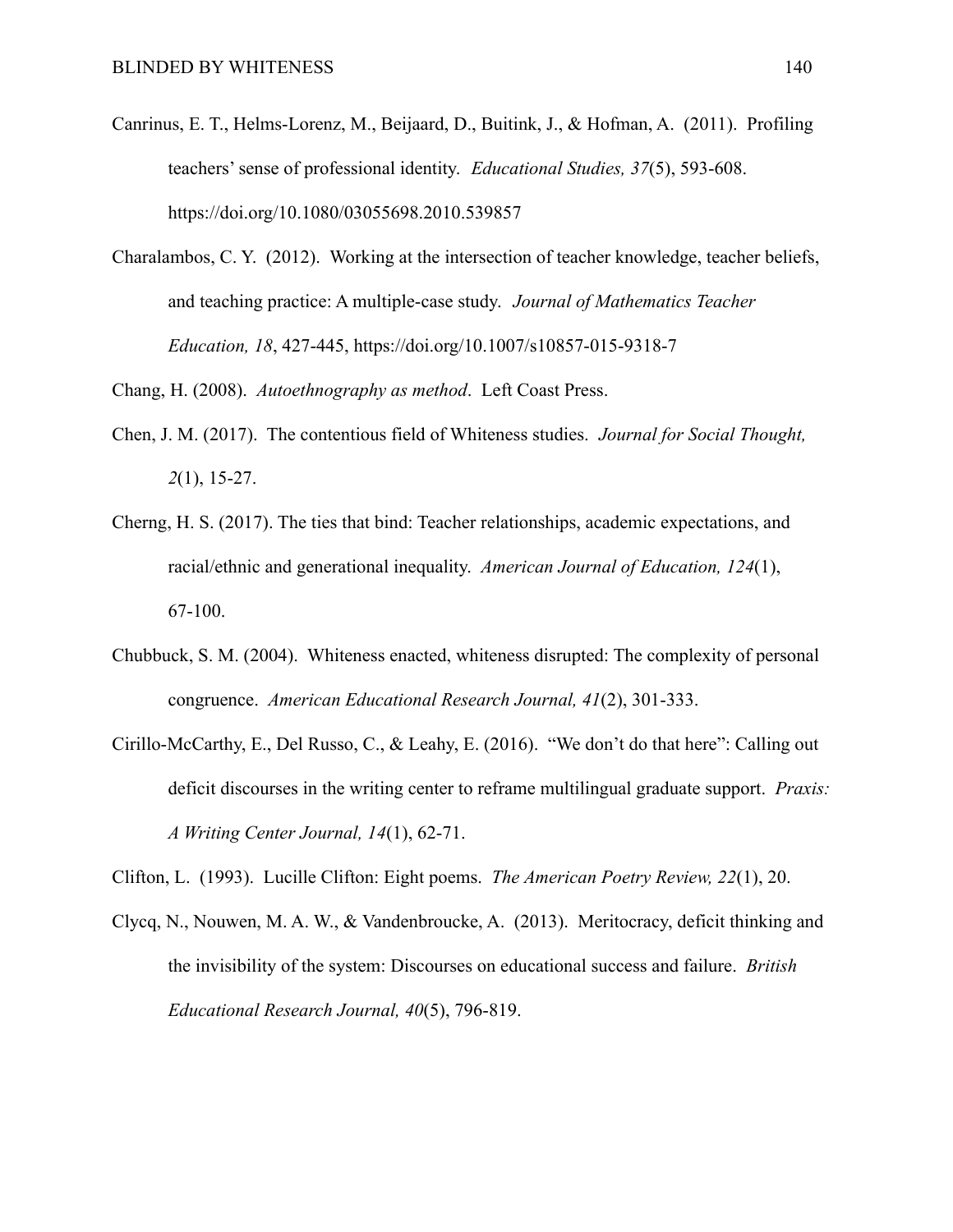- Cole, E. R., & Omari, S. R. (2003). Race, class and the dilemmas of upward mobility for African Americans. *Journal of Social Issues, 59*(4), 785-802.
- Cole-Malott, D., Thompson, K. P., Peterson-Ansari, R., & Whitaker, R. W., II. (2021). *The Pennsylvania Culturally Relevant and Sustaining Education Competencies.* https://www.dasd.org/cms/lib/PA01916467/Centricity/Domain/5251/The%20Pennsylvani a%20Culturally%20Relevant%20and%20Sustaining%20Education%20Competenci.pdf
- Collins, P. H. (1997). Comment on Hekman's "Truth and method: Feminist standpoint theory revisited": Where's the power? *Signs, 22*(2), 375-381.
- Comber, B., & Kamler, B. (2004). Getting out of deficit: Pedagogies of reconnections. *Teaching Education, 15*(3), 293-310.
- Costa, A. L., & Kallick, B. (1993). Through the lens of a critical friend. *Educational Leadership, 51*(2), 49–51.
- Creswell, J. W., Hanson, W. E., Clark, V. L. P., & Morales, A. (2007). Qualitative research designs: Selection and implementation. *The Counseling Psychologist, 35*(2), 236-264.
- Crotty, M. (1998). *The foundations of social research: Meaning and perspective in the research process.* Sage.
- Crowley, R. (2019). White teachers, racial privilege, and the sociological imagination. *Urban Education, 54*(10), 1462-1488. https://doi.org/10.1177/0042085916656901
- Davis, J. L., III, Sims, P., Safer, L. A., Manning, L., & Hornberger, R. (2019). The perceptions of high school personnel and their experiences in professional learning communities. *Lutheran Education Journal, 156*(2), 15-32.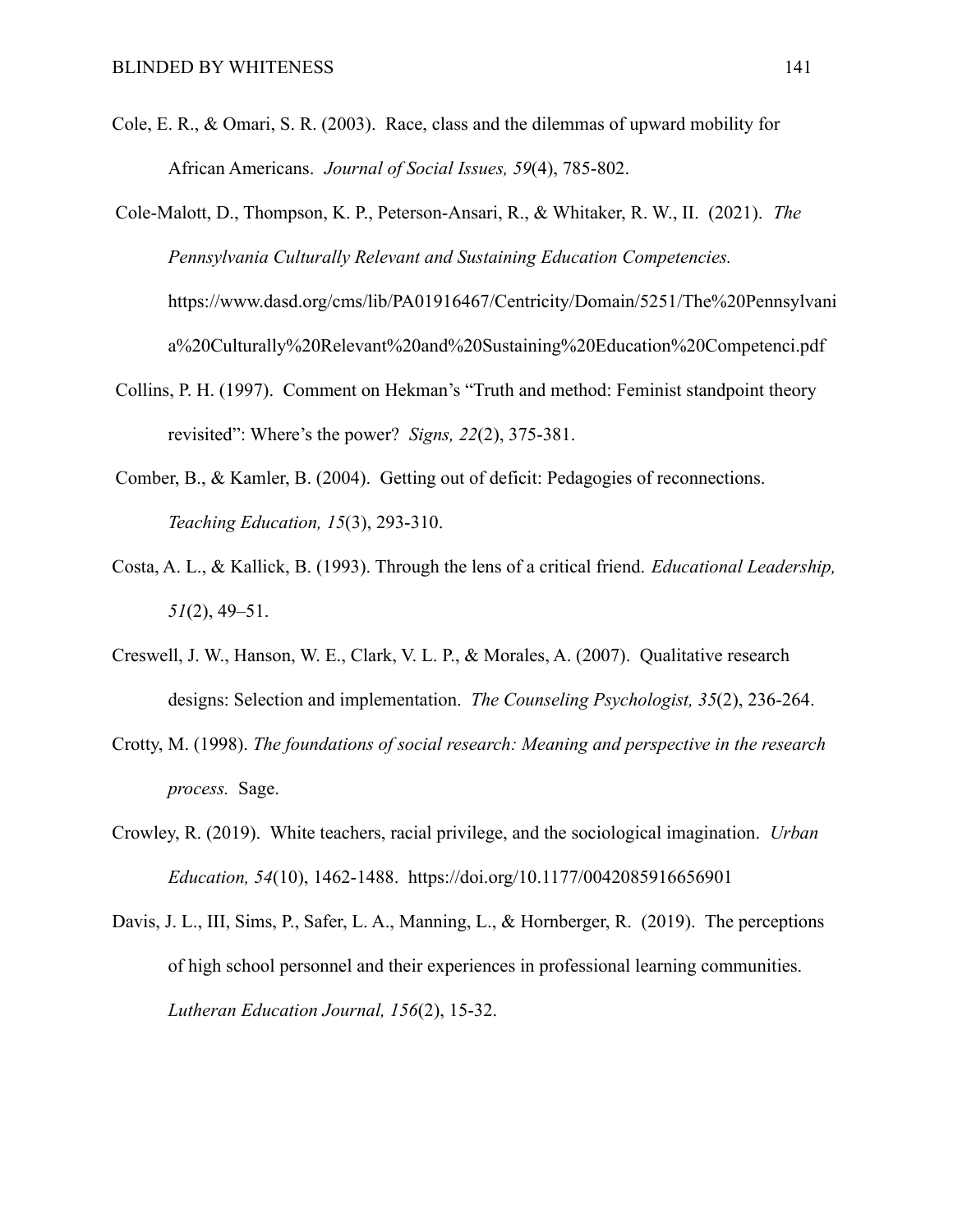- Dehdary, N. (2017). A look into a professional learning community. *Journal of Language Teaching and Research, 8*(4), 645-654. https://doi.org/10.17507/jltr.0804.02
- Deschenes, S., Cuban, L., & Tyack, D. (2001). Mismatch: Historical perspectives on schools and students who don't fit them. *Teachers College Record, 103*(4), 525-547.
- DiAngelo, R. (2018). *White fragility: Why it's so hard for White people to talk about racism.* Beacon Press.
- Douglass, B. G., & Moustakas, C. (1985). Heuristic inquiry: The internal search to know. *Journal of Humanistic Psychology, 25*(3), 39-55.
- DuFour, R., DuFour, R., & Eaker, R. (2008). *Revisiting professional learning communities at work: New insights for improving schools.* Solution Tree.
- DuFour, R., DuFour, R., Eaker, R., Many, T. W., & Mattos, M. (2018). *Learning by Doing: A handbook for professional learning communities at work* (3rd ed.). Solution Tree.
- Dudley-Marling, C., & Lucas, K. (2009). Pathologizing the language and culture of poor children. *Language Arts, 86*(5), 362-370.
- Dworin, J. E., & Bomer, R. (2008). What we all (supposedly) know about the poor: A critical discourse analysis of Ruby Payne's "Framework". *English Education, 40*(2), 101-121.
- Dyson, A. H. (2015). The search for inclusion: Deficit discourse and the erasure of childhoods. *Language Arts, 92*(3), 199-207.

*English standard version bible*. (2001). ESV Online. https://esv.literalword.com/

Enyedy, N., Goldberg, J., & Welsh, K. M. (2005). Complex dilemmas of identity and practice. *Science Education, 90*(1), 68-93.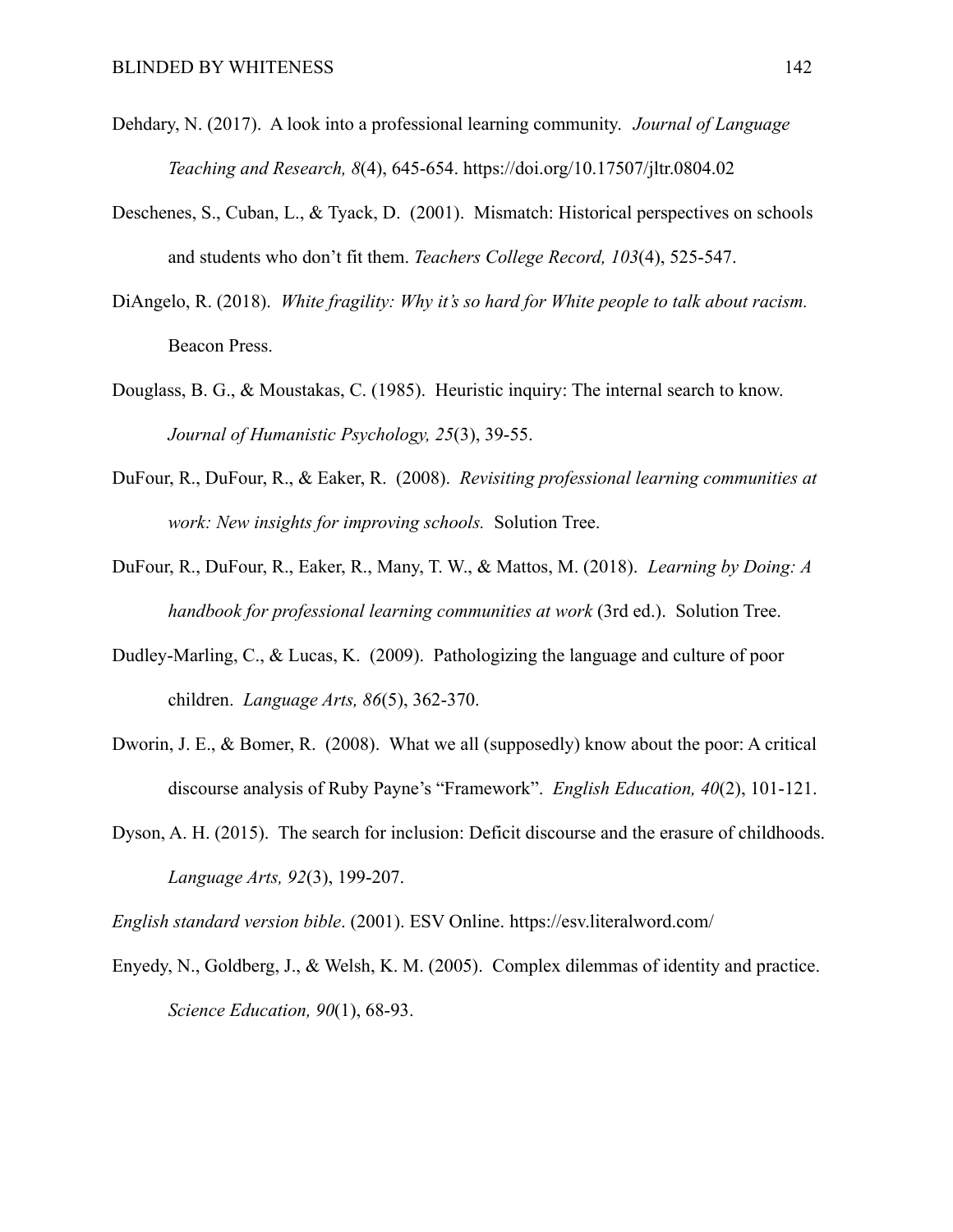- Felski, R. (2000). Nothing to declare: Identity, shame, and the lower middle class. *Publications of the Modern Language Association, 115*(1), 33-45.
- Fisher, D., & Frey, N. (2020). Lessons from pandemic teaching for content area learning. *The Reading Teacher, 74*(3), 341-345. https://doi.org/10.1002/trtr.1947
- Fisher, D., Frey, N., Almarode, J., Flories, K., & Nagel, D. (2020). *PLC+: Better decisions and greater impact by design*. Corwin.
- Flensner, K. K., & Von der Lippe, M. (2019). Being safe from what and safe for whom? A critical discussion of the conceptual metaphor of "safe space." *Intercultural Education, 30*(3), 275-288. https://doi.org/10.1080/14675986.2019.1540102
- Frankenberg, R. (1993). *White women, race matters: The social construction of Whiteness.* University of Minnesota.
- Garcia-Martinez, I., & Tadeu, P. (2018). The influence of pedagogical leadership on the construction of professional identity: Systemic review. *Journal of Social Studies Education Research, 9*(3), 145-162.
- Garcia-Olp, M., Van Ooyik, J., & Kitchen, R. (2017). Deficit discourse and labeling in elementary mathematics classrooms. *Journal of Mathematics Education at Teachers College, 8*(2), 1-8.
- Ge, J., Smyth, R. E., Searle, M., Kirkpatrick, L., Evans, R., Elder, A., & Brown, H. (2021). Perspectives from students: How to tame the chaos and harness the power of technology for learning. *Brock Education Journal, 30*(1), 74-94.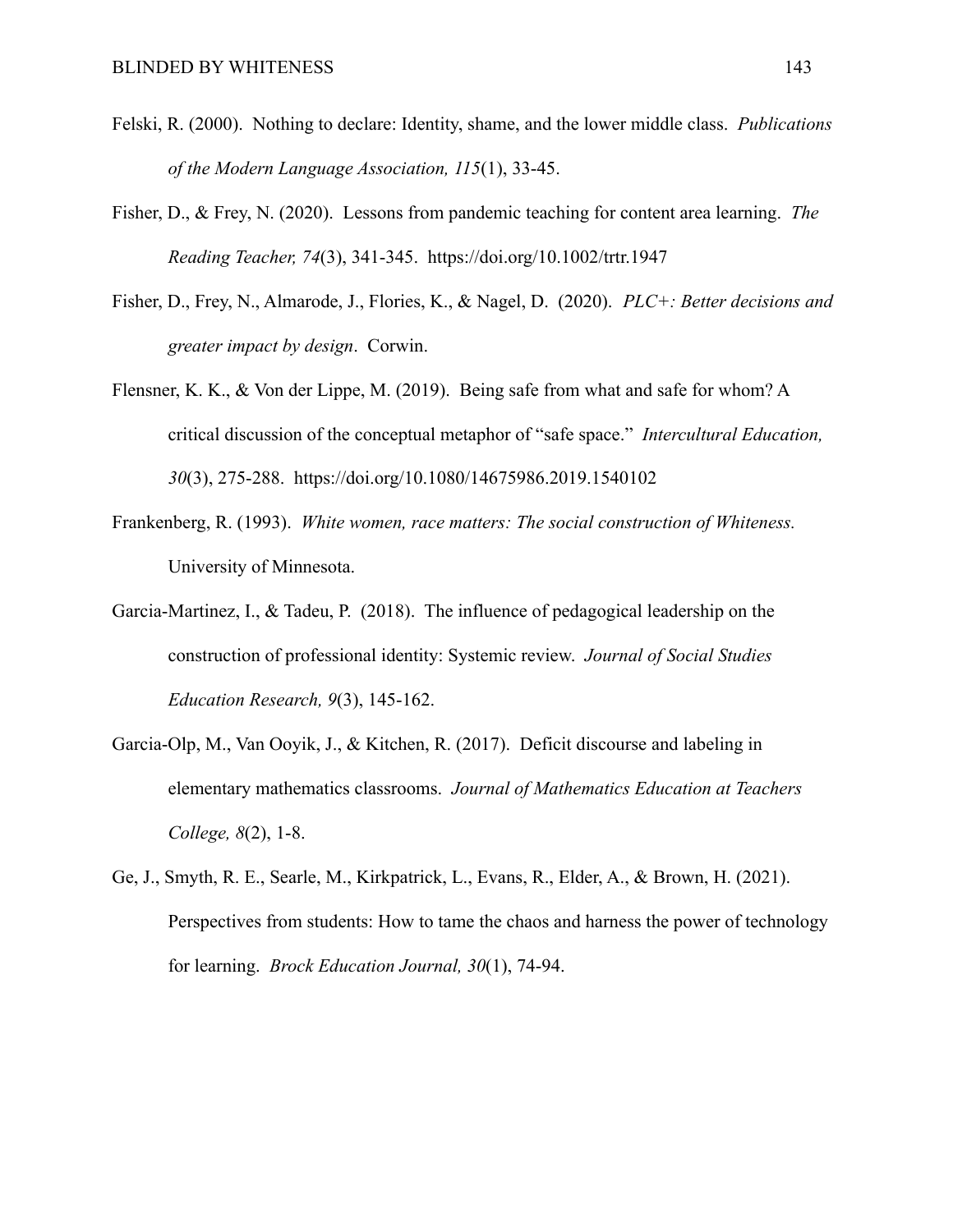Gershenson, S., Holt, S. B., & Papageorge, N. W. (2016). Who believes in me?: The effect of student-teacher demographic match on teacher expectations. *Economics of Education Review, 52*, 209-224. https://doi.org/10.1016/j.econedurev.2016.03.002

Given, L. M. (2016). *100 questions (and answers) about qualitative research.* Sage.

- Glock, S. (2016). Does ethnicity matter? The impact of stereotypical expectations on in-service teachers' judgments of students. *Social Psychology of Education, 19*, 493-509. https://doi.org/10.1007/s11218-016-9349-7
- Goodall, J. (2019). Parental engagement and deficit discourses: Absolving the system and solving parents. *Educational Review*, https://doi.org/10.1080/00131911.2018.1559801
- Gorski, P. C. (2008). Peddling poverty for profit: Elements of oppression in Ruby Payne's framework. *Equity & Excellence in Education, 41*(1), 130-148.
- Gorski, P. C. (2011). Unlearning deficit ideology and the scornful gaze: Thoughts on authenticating the class discourse in education. In R. Ahlquist, P. Gorski, & T. Montano (Eds.), *Assault on kids: How hyper-accountability, corporatization, deficit ideologies, and Ruby Payne are destroying our schools* (pp. 152–176). Lang.
- Gorski, P. C. (2013). Teaching against essentialism and the "culture of poverty." In P. C. Gorski, K. Zenkov, N. Osei-Kofi, & J. Sapp (Eds.), *Cultivating social justice teachers* (pp. 84-107). Stylus.
- Green, H. E. (2014). Use of theoretical and conceptual frameworks in qualitative research. *Nurse Researcher, 21*(6), 34-38.
- Greene, M. (1988). *Dialectic of freedom.* Teachers College Press.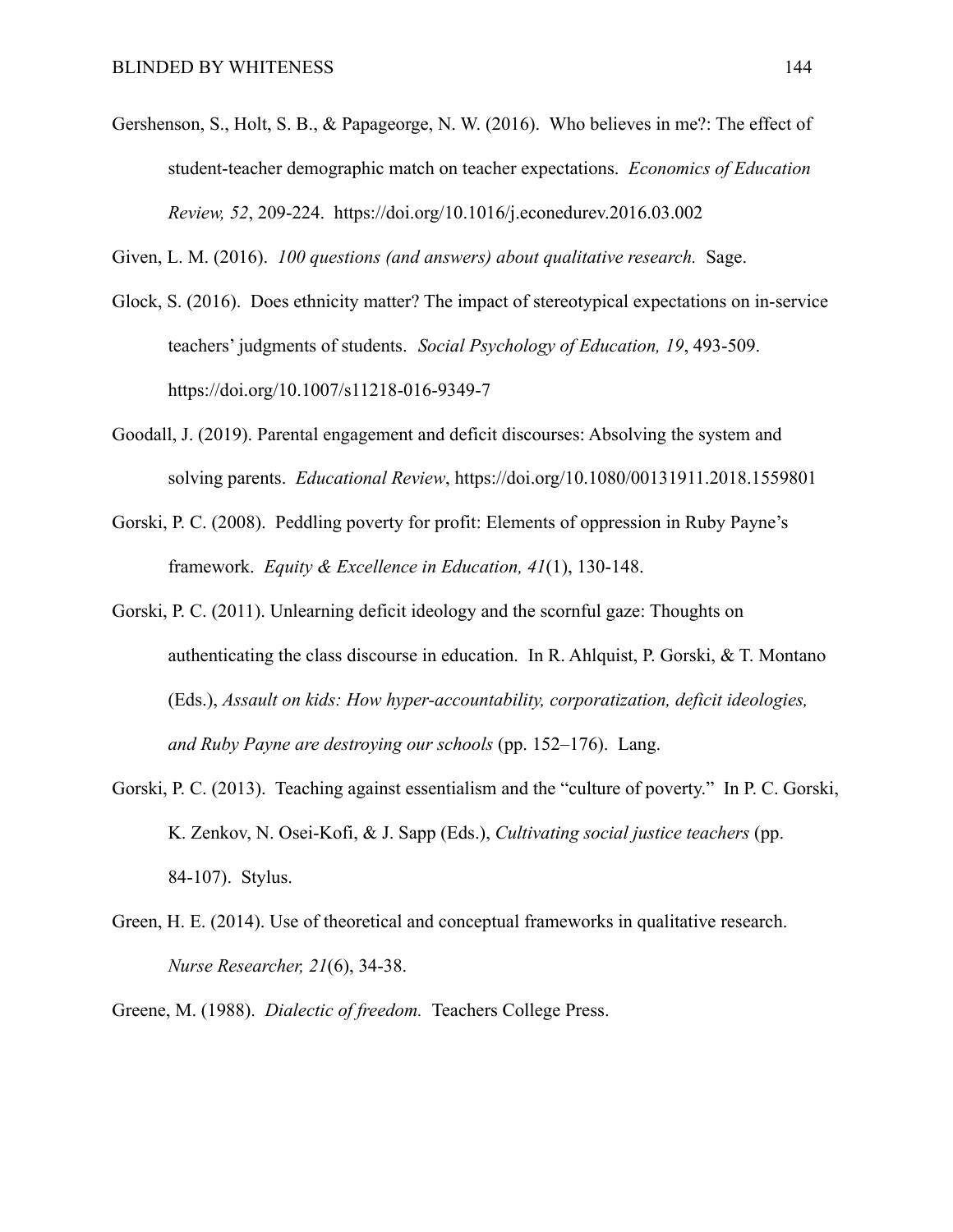- Greene, M. (1995). *Releasing the imagination: Essays on education, the arts, and social change.* Jossey-Bass.
- Grier, J. M., & Johnston, C. C. (2009). An inquiry into the development of teacher identities in STEM career changers. *Journal of Science Teacher Education, 20*, 57-75.
- Groenewald, T. (2004). A phenomenological research design illustrated. *International Journal of Qualitative Methods, 3*(1), 42-55.
- Grosvenor, I., & Lawn, M. (2001). 'This is who we are and this is what we do': Teacher identity and teacher work in mid-twentieth century english educational discourse. *Pedagogy, Culture, and Society, 9*(3), 355-370. https://doi.org/10.1080/14681360100200119

Habermas, J. (1971). *Knowledge and human interests.* Beacon Press.

- Haraway, D. (1988). Situated knowledge: The science question in feminism and the privilege of partial perspective. *Feminist Studies, 14*(3), 575-599.
- Harding, S. (2004). A socially relevant philosophy of science? Resources from standpoint theory's controversy. *Hypatia, 19*(1), 25-47.
- Hartigan, J., Jr. (1997). Establishing the fact of whiteness. *American Anthropologist, 99*(3), 495-505.
- Hartmann, D., Gerteis, J., & Croll, P. R. (2009). An empirical assessment of Whiteness Theory: Hidden from how many? *Social Problems, 56*(3), 403-424. https://doi.org/10.1525/sp.2009.56.3.403
- Hartsock, N. (1983). The feminist standpoint: Developing the ground for a spcifically feminist historical materialism. In S. Harding & M. B. Hintikka (Eds.), *The feminist standpoint theory reader* (pp. 283-310). Reidel.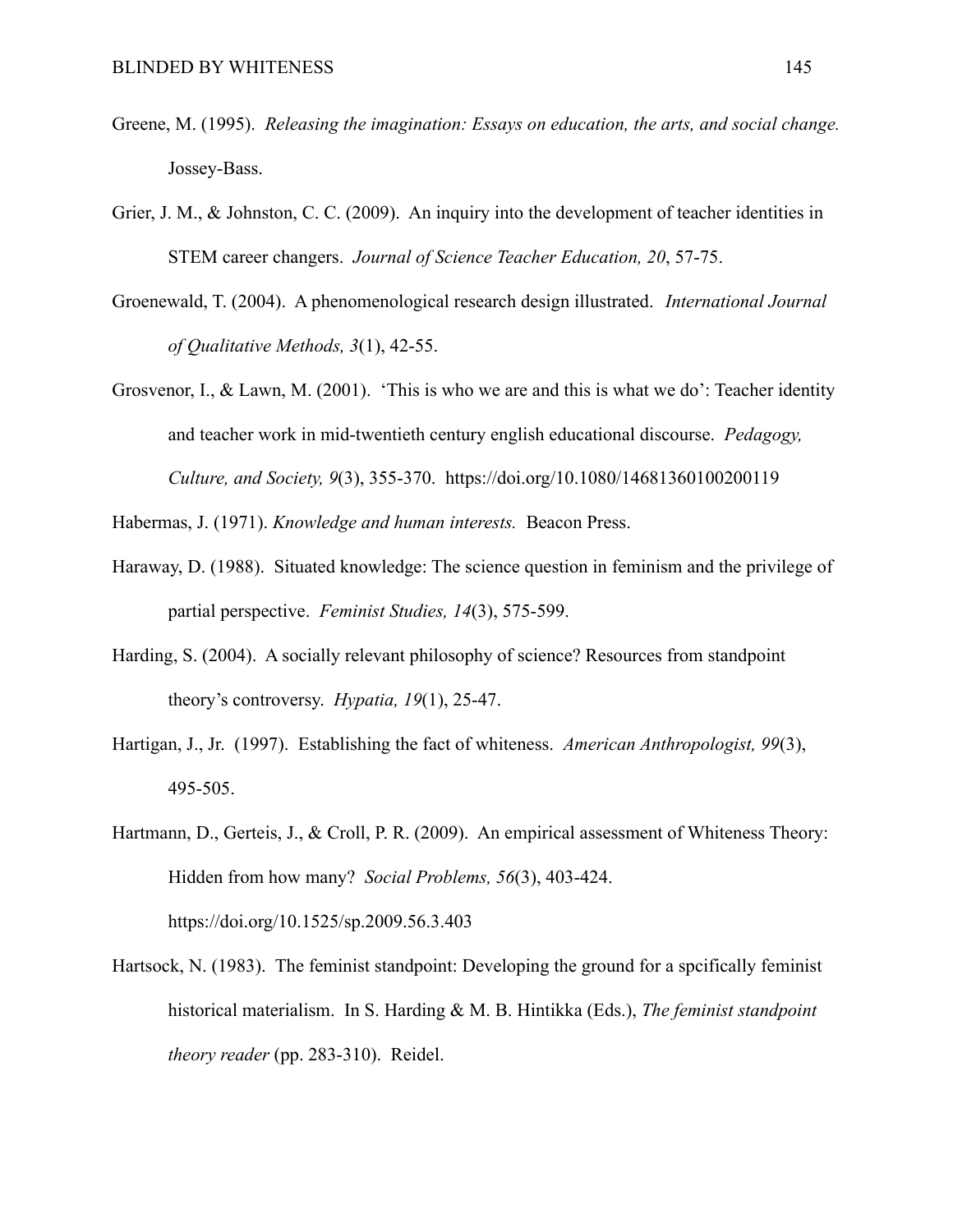- Hattie, J. A. C. (2009). *Visible learning: A synthesis of 800+ meta-analyses on achievement*. Routledge.
- Hattie, J., & Zierer, K. (2018). *10 mindframes for visible learning: Teaching for success.* Routledge.
- Herr, K., & Anderson, G. L. (2015). *The action research dissertation: A guide for students and faculty* (2nd ed.). Sage.
- Hoffman-Kipp, P. (2008). Actualizing democracy: The praxis of teacher identity construction. *Teacher Education Quarterly, 35*(3), 151-164.
- Hogg, M. A., Terry, D. J., & White, K. M. (1995). A tale of two theories: A critical comparison of identity theory with social identity theory. *Social Psychology Quarterly, 58*(4), 255-269.
- Hogg, M. A., Abrams, D., & Brewer, M. B. (2017). Social identity: The role of self in group processes and intergroup relations. *Group Processes & Intergroup Relations, 20*(5), 570-581.
- hooks, b. (1999). *Talking back: Thinking feminist, thinking Black*. South End Press.
- hooks, b. (2000). *Where we stand: Class matters.* Routledge.
- Huddy, L. (2001). From social to political identity: A critical examination of social identity theory. *Political Psychology, 22*(1), 127-156.
- Hunt, C. S. & Seiver, M. (2018). Social class matters: Class identities and discourses in educational contexts. *Educational Review, 70*(3), 342-357.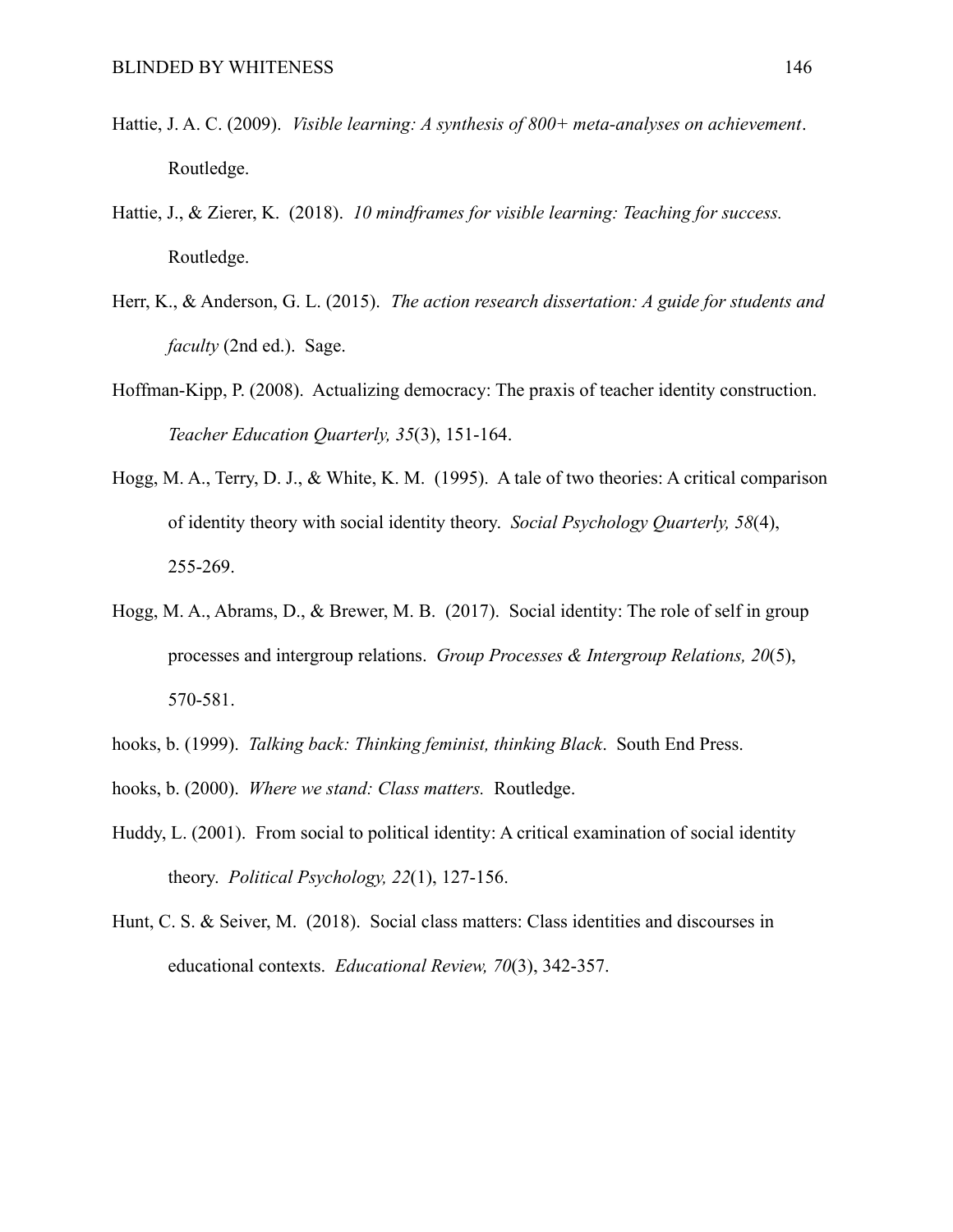- Hurtado, A. (2019). Critical Race Theory and questioning Whiteness: Young feminists speak out against race and class privilege. *Frontiers: A Journal of Women Studies, 40*(3), 90-116.
- Intemann, K. (2010). 25 years of feminist empiricism and standpoint theory: Where are we now? *Hypatia, 25*(4), 778-796.
- Izadinia, M. (2013). A review of research on student teachers' professional identities. *British Educational Research Journal, 39*(4), 694-713.
- Johnson, L. (2002). "My eyes have been opened": White teachers and racial awareness. *Journal of Teacher Education, 53*(2), 153-167.
- Keefer, N. (2017). The presence of deficit thinking among social studies educators. *Journal of Social Studies Education Research, 8*(3), 50-75.
- Keiler, L. S. (2018). Teachers' role and identities in student-centered classrooms. *International Journal of STEM Education, 5*(34), 1-20.
- Kendall, F. E. (2013). *Understanding white privilege: Creating pathways to authentic relationships across race* [2nd ed.]. Routledge.
- Knight, J. (2007). *Instructional coaching: A partnership approach to improving instruction*. Corwin.
- Knight, J. (2016). *Better conversations: Coaching ourselves and each other to be more credible, caring, and connected.* Corwin.
- Knight, J. (2018). *The impact cycle: What instructional coaches should do to foster powerful improvements in teaching.* Corwin.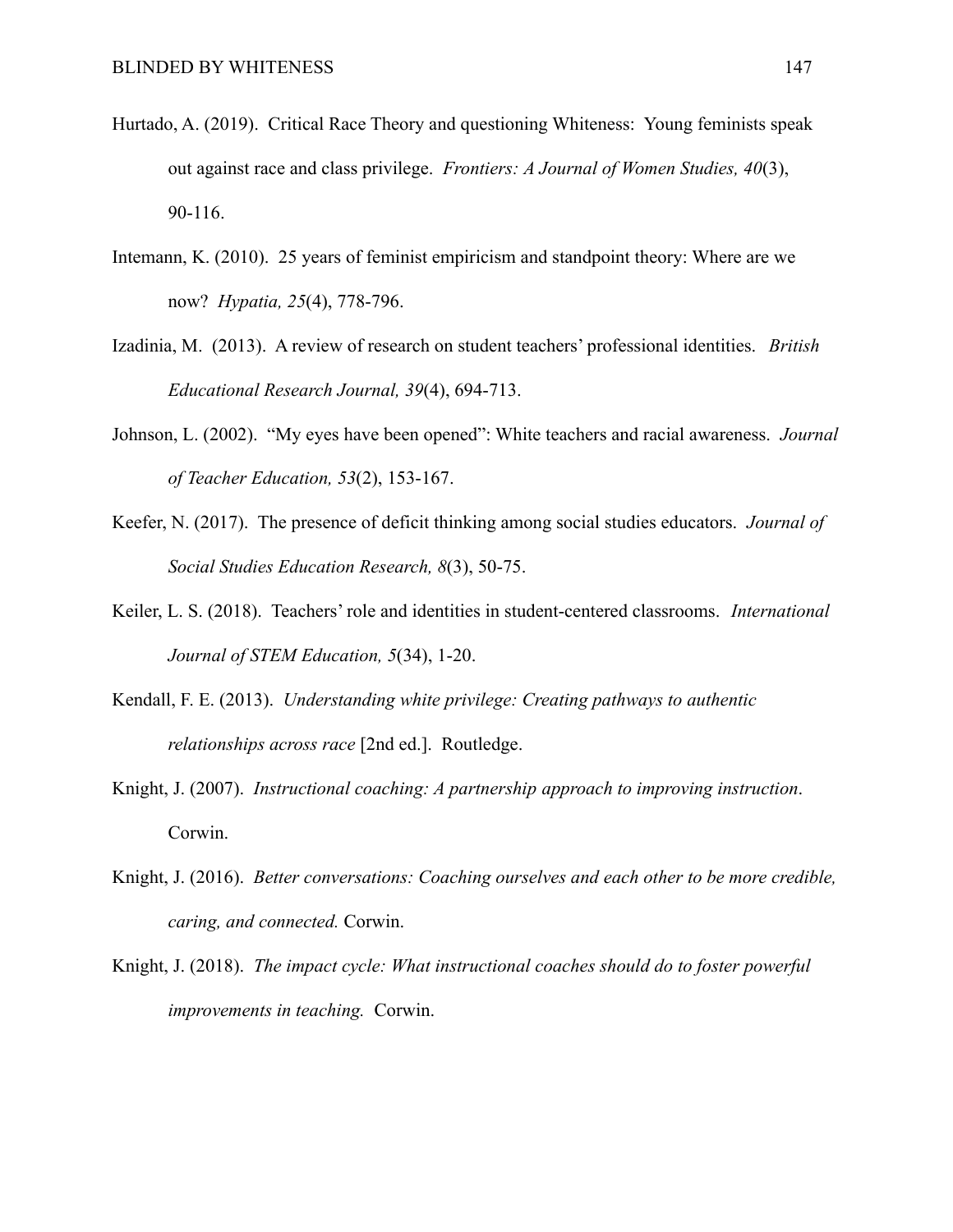Kokushkin, M. (2014). Standpoint theory is dead, long live standpoint theory!: Why standpoint thinking should be embraced by scholars who do not identify as feminists? *Journal of Arts and Humanities, 3*(7), 8-20.

Korhonen, V., & Törmä, S. (2016). Engagement with a teaching career: How a group of Finnish university teachers experience teacher identity and professional growth. *Journal of Further and Higher Education, 40*(1), 65-82.

https://doi.org/10.1080/0309877X.2014.895301

- Ladson-Billings, G. (2004). It's not the culture of poverty, it's the poverty of culture: The problem with teacher education. *Anthropology and Education Quarterly, 37*(2), 104-109.
- Langhout, R. D., Rosselli, F., & Feinstein, J. (2006). Assessing classism in academic settings. *The Review of Higher Education, 30*(2), 145-184.
- Lamont, M., & Lareau, A. (1988). Cultural capital: Allusions, gaps and glissandos in recent theoretical developments. *Sociological Theory, 6*(2), 153-168.
- Lareau A., & Horvat, E. M. (1999). Moments of social inclusion and exclusion: Race, class, and cultural capital in family-school relationships. *Sociology of Education, 72*(1), 37-53.
- Lazarides, R., & Ittel, A. (2013). Mathematics interest and achievement: What role do perceived parent and teacher support play? A longitudinal analysis. *International Journal of Gender, Science, and Technology, 5*(3), 207-231.
- Leonard, L., & Leonard, P. (2005). Achieving professional community in schools: The administrator challenge. *Planning and Changing, 36*(1/2), 23-39.

Lewis, O. (1959). *Five families: Mexican case studies in the culture of poverty.* Basic Books.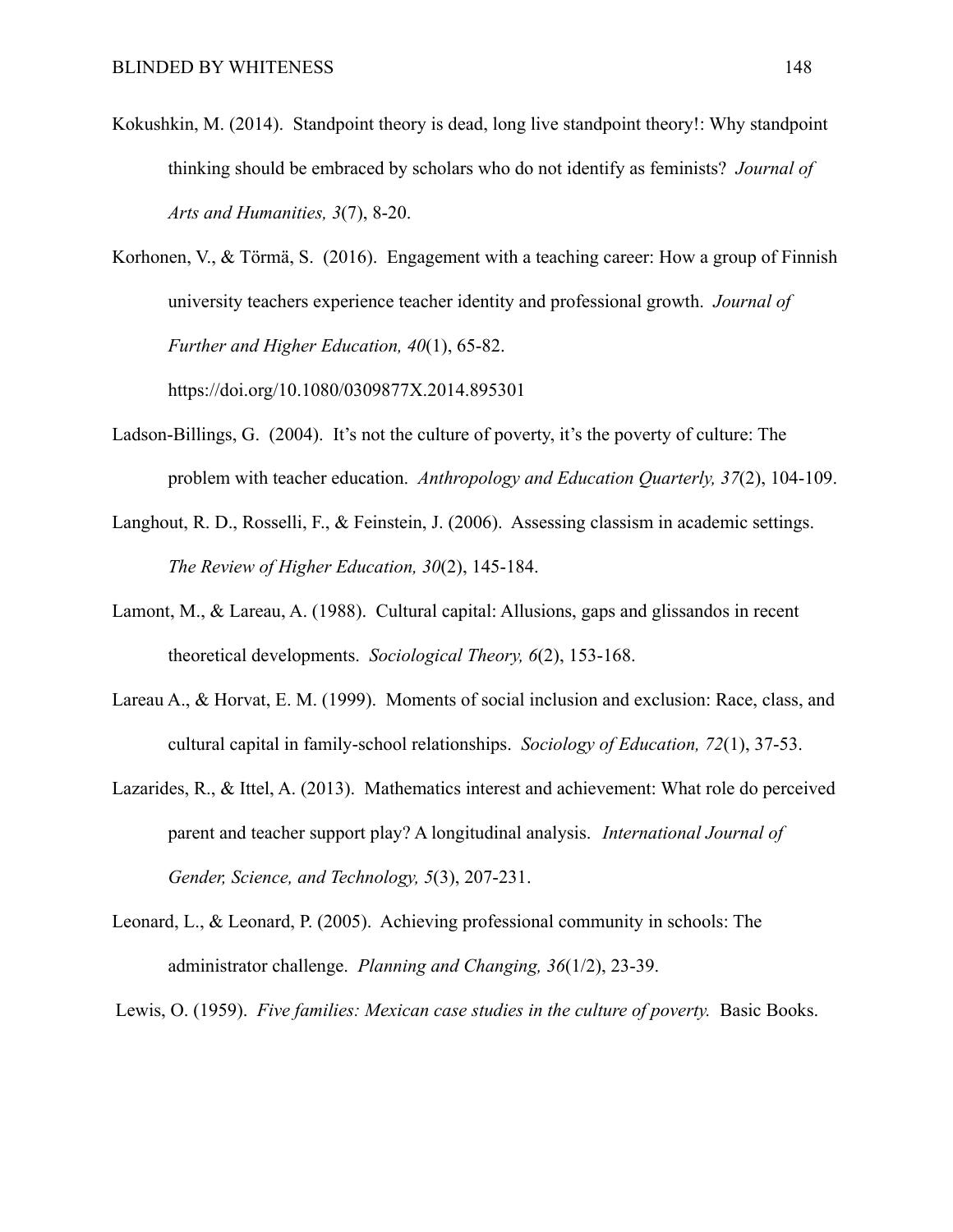- Louie, D. W. (2020). A social justice teaching framework: Blending critical theory and Blackfoot epistemologies. *Interchange, 2020*(51), 179-197. https://doi.org/10.1007/s10780-020-09395-0
- Louis, K. S., & Marks, H. M. (1998). Does professional community affect the classroom?: Teachers' work and student experiences in restructuring schools. *American Journal of Education, 106*(4), 532-575.
- Ludlow, K. (2021, February 5). Weaponizing equity: White saviorism and the school reopening debate. *The Educator's Room*.

https://theeducatorsroom.com/weaponizing-equity-white-saviorism-and-the-school-reope ning-debate/

- Luguetti, C., Aranda, R., Enriquez, O. N., & Oliver, K. L. (2019). Developing teachers' pedagogical identities through a community of practice: Learning to sustain the use of a student-centered inquiry as curriculum approach. *Sport, Education and Society, 24*(8), 855-866.
- Luke, A. (2010). Documenting reproduction and inequality: Revisiting Jean Anyon's "social class and school knowledge". *Curriculum Inquiry, 40*(1), 167-182.
- Marsh, M. M. (2002a). Examining the discourses that shape our teacher identities. *Curriculum Inquiry, 32*(4), 453-469. https://doi.org/10.1111.1467-873X.00242

Marsh, M. M. (2002b). The shaping of Ms. Nicholi: The discursive fashioning of teacher identities. *Qualitative Studies in Education, 15*(3), 333-347. https://doi.org/10.1080/09518390210122809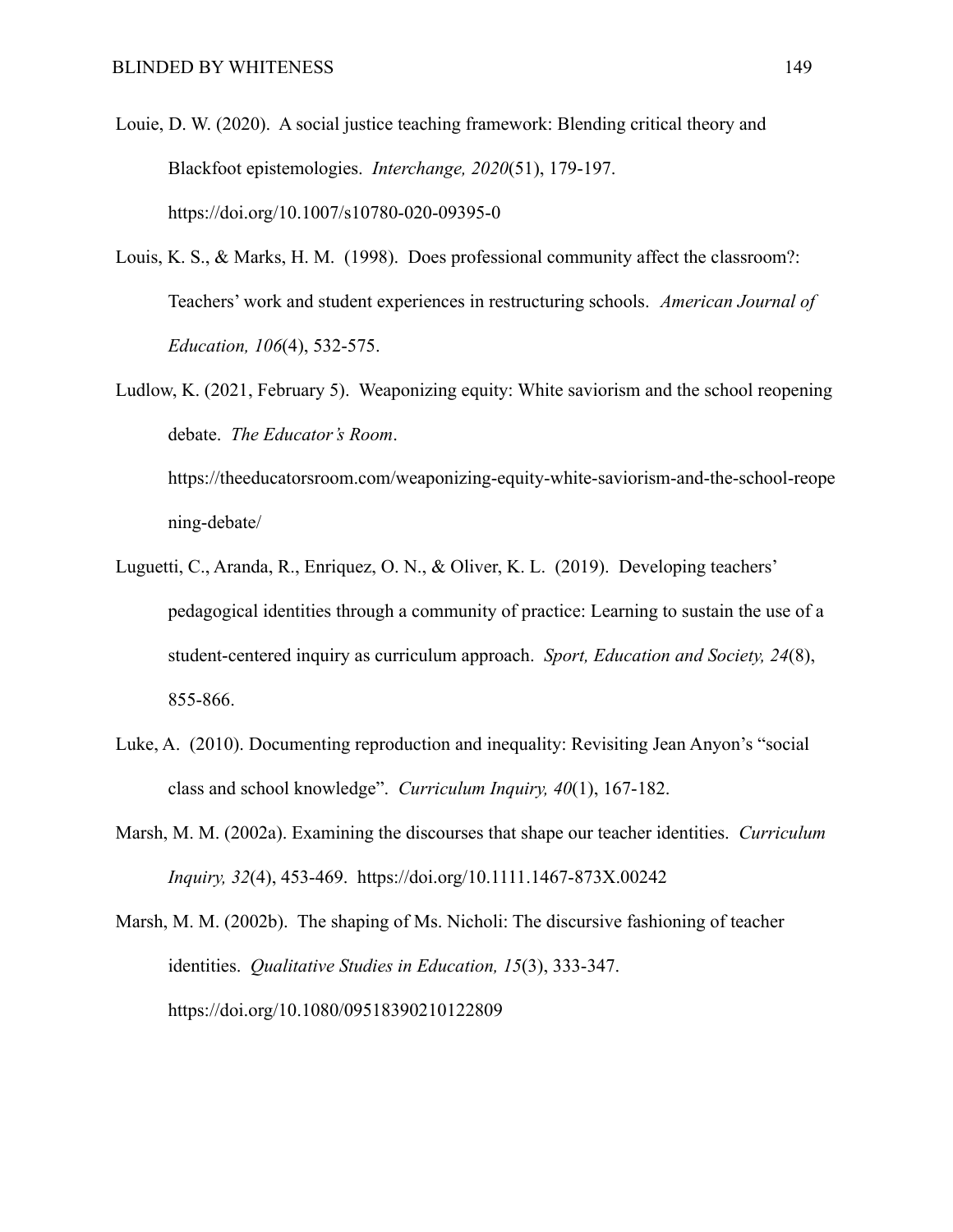- Martin, G. L., Smith, M. J., & Williams, B. M. (2018). Reframing deficit thinking on social class. *New Directions for Student Services, 162*, 87-93.
- Marx, S. (2002, April 3-5). *Entanglements of altruism, Whiteness, and deficit thinking: Preservice teachers working with English language learners of color* [Paper presentation]. American Educational Research Association General Meeting, New Orleans, LA, United States.
- Marx, S. (2006). *Revealing the invisible: Confronting passive racism in teacher education.* Routledge.
- Mat Noor, M. S. A., & Shafee, A. (2020). The role of critical friends in action research: A framework for design and implementation. *Practitioner Research, 3,* 1-33. https://doi.org/10.32890/pr2021.3.1
- McIntosh, P. (2015). Extending the knapsack: Using the white privilege analysis to examine conferred advantage and disadvantage. *Women & Therapy, 38*(3), 232-245. https://doi.org/10.1080/02703149.2015.1059195
- McIntyre, A. (1997a). Constructing an image of a White teacher. *Teachers College Record, 98*(4), 653-681.
- McIntyre, A. (1997b). *Making meaning of Whiteness: Exploring racial identity with White teachers*. State University of New York Press.
- Mezirow, J. (1990). *Fostering critical reflection in adulthood.* Jossey-Bass.
- Mezriow, J. (1991). *Transformative dimensions of adult learning*. Jossey-Bass.
- Mezirow, J. (1994). Understanding transformation theory. *Adult Education Quarterly, 44*, 222-232.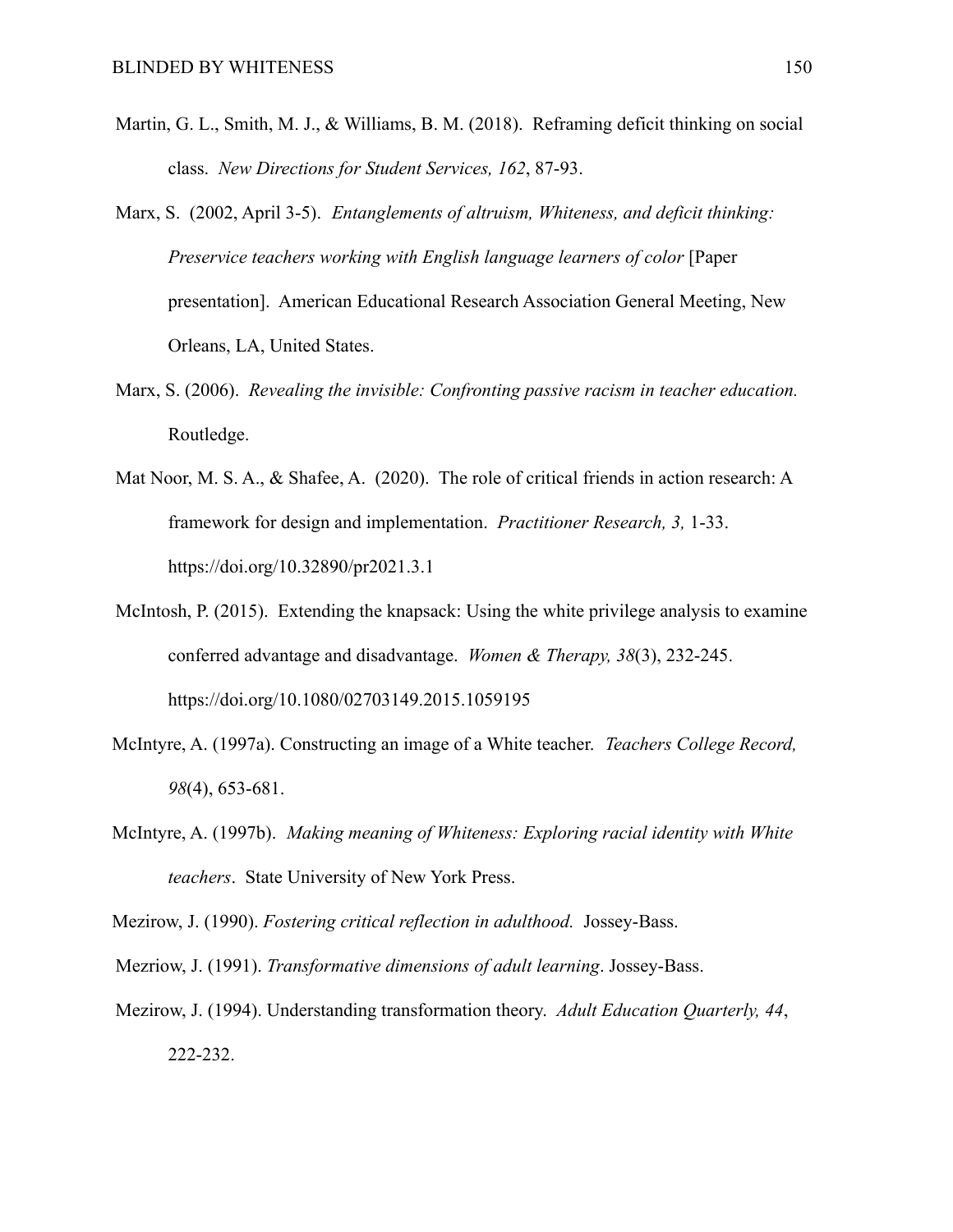Mezirow, J. (1998). On critical reflection. *Adult Education Quarterly, 48*(3), 185-198.

- Mezirow, J. (2000). Learning to think like an adult: Core concepts of transformation theory. In J. Mezirow & Associates (Eds.), *Learning as transformation: Critical perspectives on a theory in progress* (pp. 3-33). Jossey-Bass.
- Milner, H. R., IV. (2010). What does teacher education have to do with teaching? Implications for diversity studies. *Journal of Teacher Education, 61*(1-2), 118-131. https://doi.org/10/1177/0022487109347670
- Milner, H. R., IV. (2013). Analyzing poverty, learning, and teaching through a critical race theory lens. *Review of Research in Education, 37*, 1-53. https://doi.org/10.3102/0091732X12459720
- Mockler, N. (2011). Beyond "what works": Understanding teacher identity as a practical and political tool. *Teachers and Teaching: Theory and Practice, 17*(5), 517-528. https://doi.org/10.1080/13540602.2011.602059
- Morrow, S. L. (2007). Qualitative research in counseling psychology: Conceptual foundations. *The Counseling Psychologist, 35*(2), 209-235.
- Moustakas, C. (1990). *Heuristic research: Design, methodology, and applications.* Sage.
- Moustakas, C. (1994). *Phenomenological research methods*. Sage.
- Muhammad, A. (2018). *Transforming school culture: How to overcome staff division* (2nd ed.). Solution Tree.
- National Center for Education Statistics (NCES). (2020). *Characteristics of public and private elementary and secondary school teachers in the United States: Results from the 2017–18*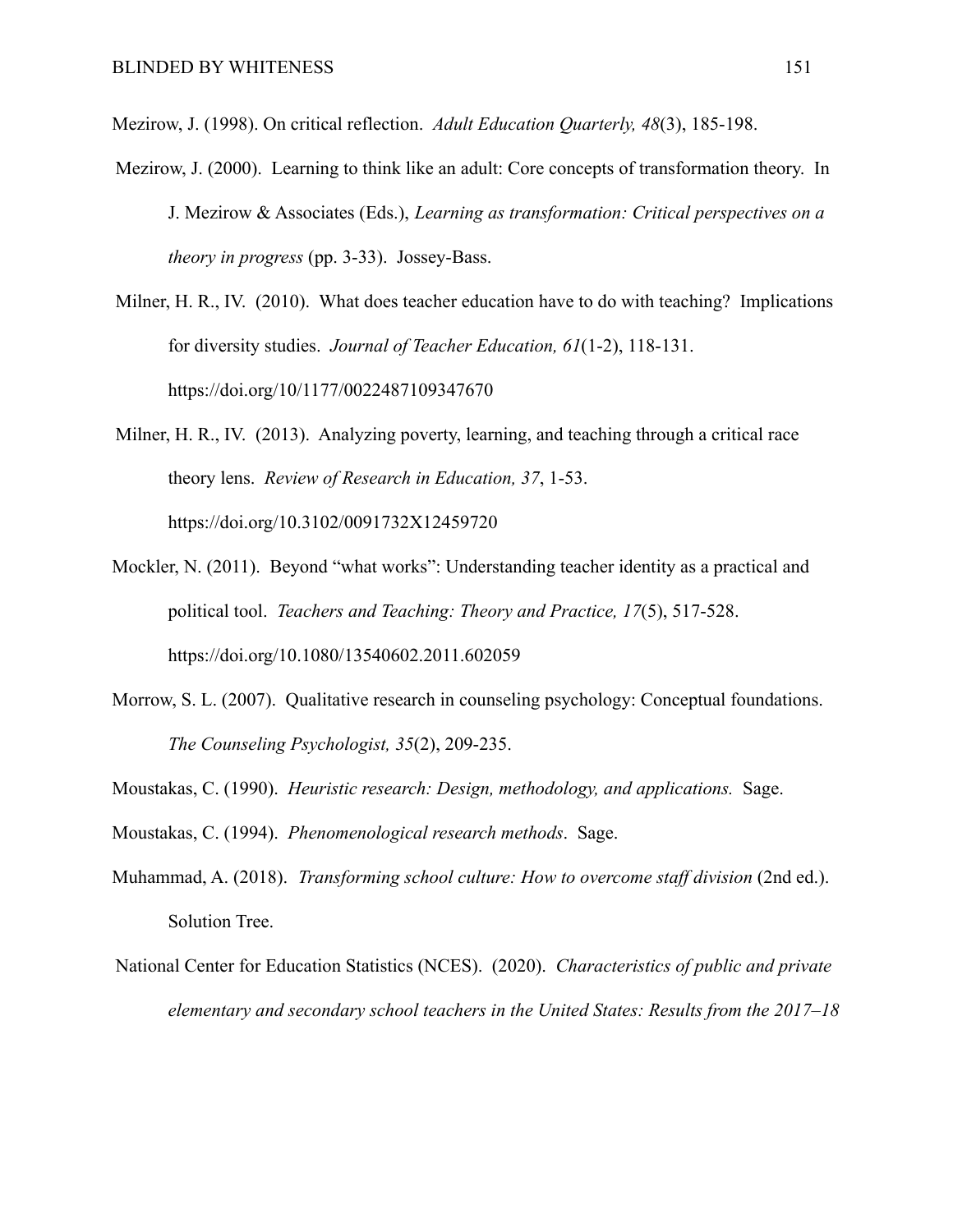*National Teacher and Principal Survey* (NCES Publication No. 2020-142). U.S. Department of Education. https://nces.ed.gov/pubs2020/2020142.pdf

- Ng, J. C., & Rury, J. L. (2009). Problematizing Payne and understanding poverty: An analysis with data from the 2000 census. *Journal of Educational Controversy, 4*(1), http://www.wce.wwu.edu/Resources/CEP/eJournal/v004n001/a001.shtml
- Oakes, J., Lipton, M., Anderson, L., & Stillman, J. (2018). *Teaching to change the world* (5th ed.). Routledge.
- Office of Policy Planning and Research. (1965, March). *The Negro family: The case for national action.* U.S. Department of Labor. Retrieved October 29, 2020, from https://www.dol.gov/general/aboutdol/history/webid-moynihan
- Ohito, E. O. (2020). Fleshing out enactments of Whiteness in antiracist pedagogy: Snapshot of a White teacher educator's practice. *Pedagogy, Culture & Society, 28*(1), 17-36. https://doi.org/10.1080/14681366.2019.1585934
- Ostrove, J. M., & Cole, E. R. (2003). Privileging class: Toward a critical psychology of social class in the context of education. *Journal of Social Issues, 59*(4), 677-692.
- Ouazad, A. (2014). Assessed by a teacher like me: Race and teacher assessments. *Education Finance & Policy, 9*(3), 334-372. https://doi.org/10.1162/EDFP\_a\_00136
- Owens, D. S. (2007). Towards a critical theory of whiteness. *Philosophy & Social Criticism, 33*(2), 203-222. https://doi.org/10.1177/0191453707074139
- Palmer, P. J. (1998). *The courage to teach: Exploring the inner landscape of a teacher's life.* John Wiley & Sons.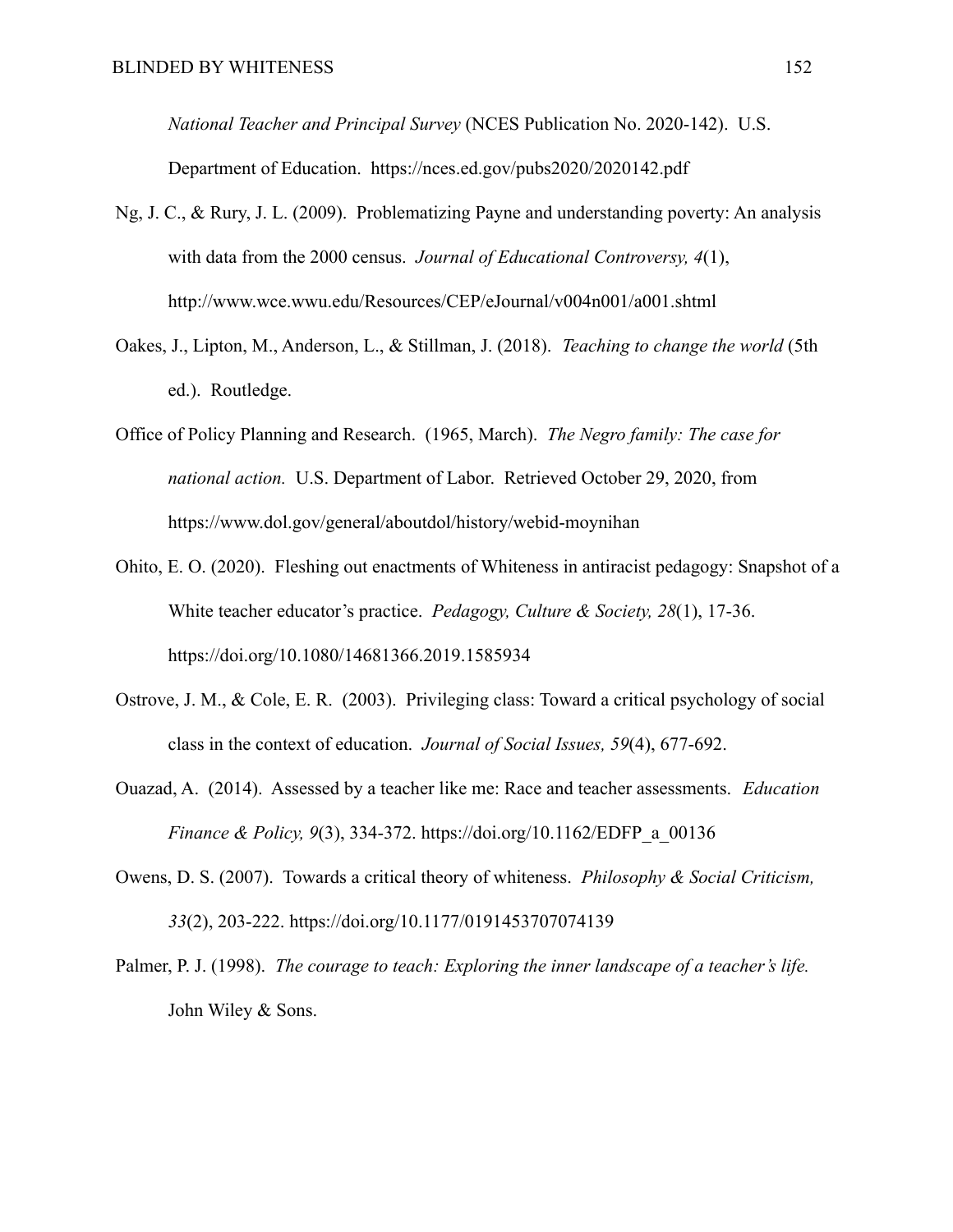- Parekh, G., Killoran, I., & Crawford, C. (2011). The Toronto connection: Poverty, perceived ability, and access to educational equity. *Canadian Journal of Education, 34*(3), 249-279.
- Patton, M. Q. (2002). *Qualitative research and evaluation methods* (3rd ed.). Sage.
- Payne, R. K. (2019). *A framework for understanding poverty: A cognitive approach* (6th ed.). aha! Process, Inc.
- Payne-Bourcy, L., & Chandler-Olcott, K. (2003). Spotlighting social class: An exploration of one adolescent's language and literacy practices. *Journal of Literacy Research, 35*(1), 551-590.
- Peressini, D., Borko, H., Romagnano, L., Knuth, E., & Willis, C. (2004). A conceptual framework for learning to teach secondary mathematics: A situative perspective. *Educational Studies in Mathematics, 56*, 67-96.
- Pfeiler-Wunder, A. (2021). *I am a white educator: Power, privilege, and white fragility… becoming an accomplice?* [Unpublished manuscript]. Department of Art Education, Kutztown University.
- Picower, B. (2009). The unexamined Whiteness of teaching: How White teachers maintain and enact dominant racial ideologies. *Race Ethnicity and Education, 12*(2), 197-215. https://doi.org/10.1080/13613320902995474
- Podolsky, A., Kini, T., Bishop, J., & Darling-Hammond, L. (2016, September 15). *Solving the teacher shortage: How to attract and retain excellent educators* [Policy brief]*.* Learning Policy Institute. https://learningpolicyinstitute.org/product/solving-teacher-shortage-brief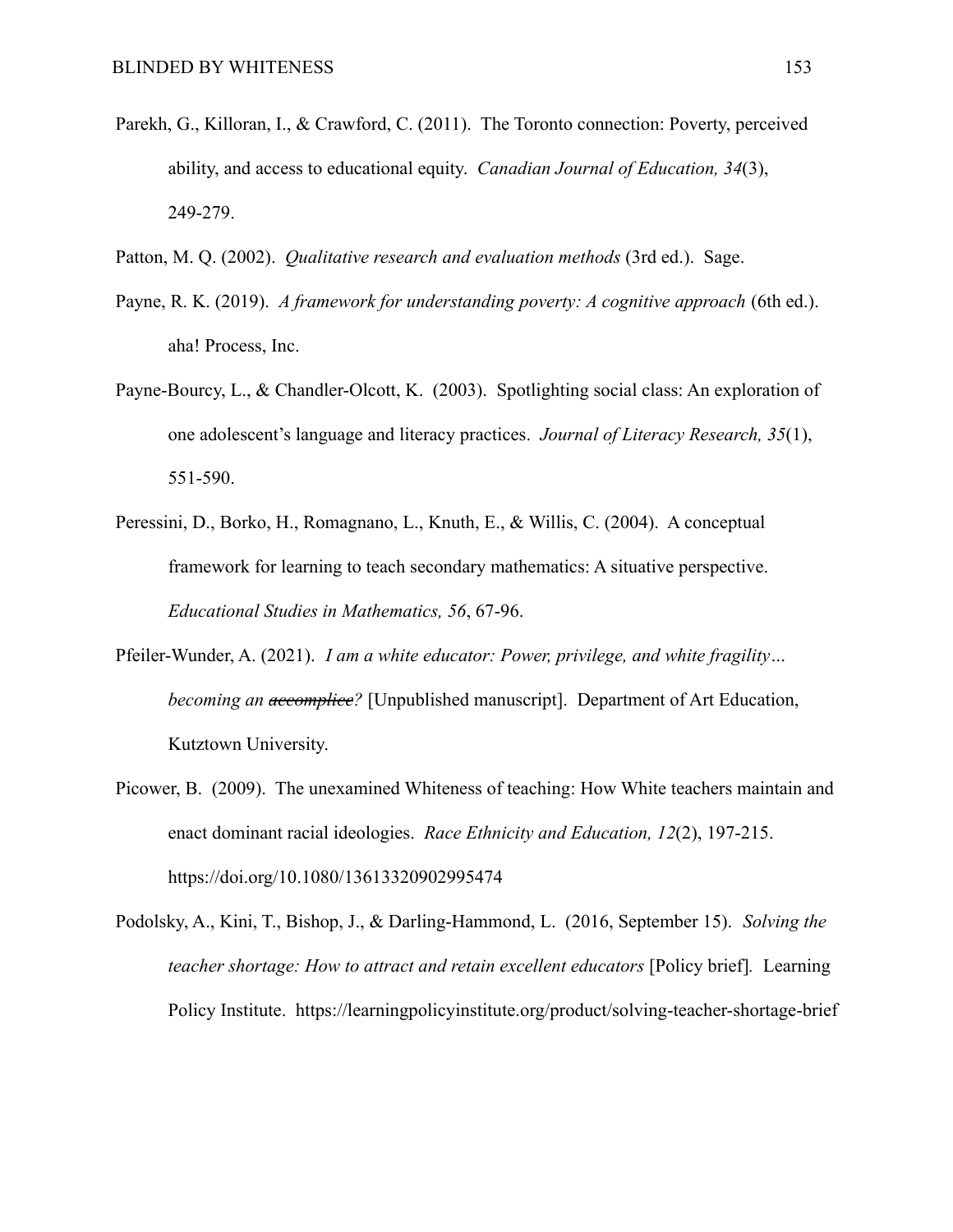- Proweller, A., & Mitchener, C. P. (2004). Building teacher identity with urban youth: Voices of beginning middle school science teachers in an alternative certification program. *Journal of Research in Science Teaching, 41*(10), 1044-1062.
- Rahmawati, Y., & Taylor, P. C. (2018). "The fish becomes aware of the water in which it swims": Revealing the power of culture in shaping teaching identity. *Cultural Studies of Science Education, 13*(2), 525-537. https://doi.org/10.1007/s11422-016-9801-1
- Riegle-Crumb, C., & Humphries, M. (2012). Exploring bias in math teachers' perceptions of students' abilities by gender and race/ethnicity. *Gender and Society, 26*(2), 290-322.
- Riggins, C., & Knowles, D. (2020). Caught in the trap of PLC lite: Essential steps needed for implementation of a true professional learning community. *Education, 141*(1), 46-54.
- Rogers, M. F., & Hoover K. M. (2010). Outsiders/within and in/outsiders: Varieties of multiculturalism. *Journal of Educational Controversy, 5*(2), Article 5. https://cedar.vwu.edu/jec/vol5/iss2/5
- Rossman, G. B., & Rallis, S. F. *An introduction to qualitative research: Learning in the field* (4th ed.). Sage.
- Ryan, W. (1971). *Blaming the victim.* Random House.

Schauer, M. (2021). Race IS a big deal: The childhood experiences of White, female teachers and the development of critical consciousness to "see, judge and act." *Mid-Western Educational Researcher, 33*(1), 11-35. https://www.mwera.org/MWER/volumes/v33/issue1/MWER-V33n1-Schauer-FEATURE

-ARTICLE.pdf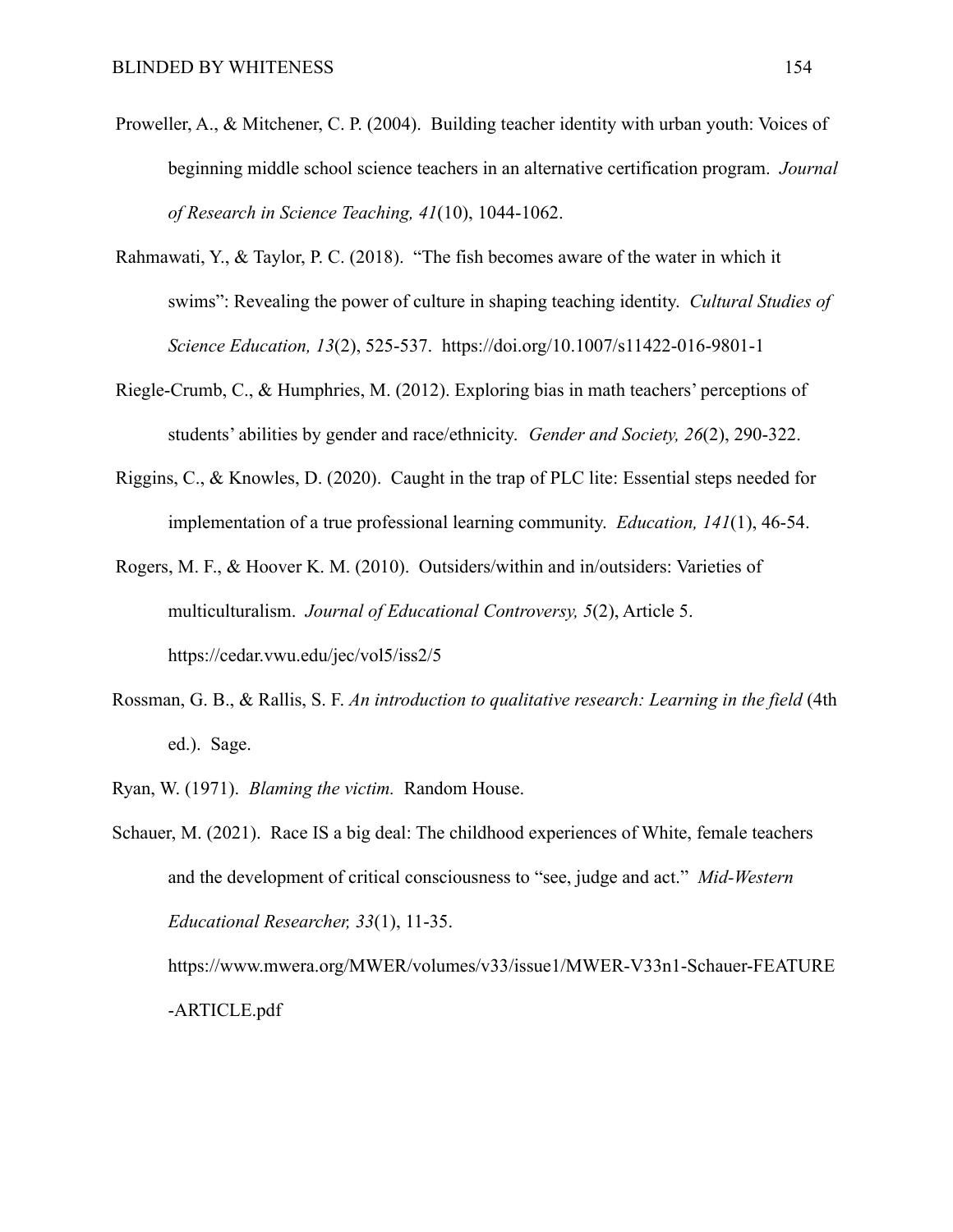- Schepens, A., Aelterman, A., & Vlerick, P. (2009). Student teachers' professional identity formation: Between being born as a teacher and becoming one. *Educational Studies, 35*(4), 361-378. https://doi.org/10.1080/03055690802648317
- Schor, N. (1999). Blindness as metaphor. *differences: A Journal of Feminist Cultural Studies, 11*(2), 76-105.
- Senge, P. M. (2006). *The fifth discipline: The art & practice of the learning organization.* Doubleday. (Original work published 1990)
- Sensoy, O., & DiAngelo, R. (2017). *Is everyone really equal?: An introduction to key concepts in social justice education.* Teachers College Press.
- Servage, L. (2008). Critical and transformative practices in professional learning communities. *Teacher Education Quarterly, 35*(1), 63-77.
- Shapiro, S. (2014). "Words that you said got bigger": English language learners' lived experiences of deficit discourse. *Research in the Teaching of English, 48*(4), 386-406.
- Singleton, G. E. (2015). *Courageous conversations about race: A field guide for achieving equity in schools* (2nd ed.). Sage.
- Smiley, A. D., & Helfenbein, R. J. (2011). Becoming teachers: The Payne effect. *Multicultural Perspectives, 13*(1), 5-15.
- Smith, D. E. (1974). Women's perspective as a radical critique of sociology. *Sociological Inquiry, 44*(1), 7-13.
- Smyth, J., & Shacklock, G. (1998). Behind the 'cleansing' of socially critical research accounts. In G. Shacklock, & J. Smyth (Eds.), *Being reflexive in critical educational and social research* (pp. 1-12). RoutledgeFalmer.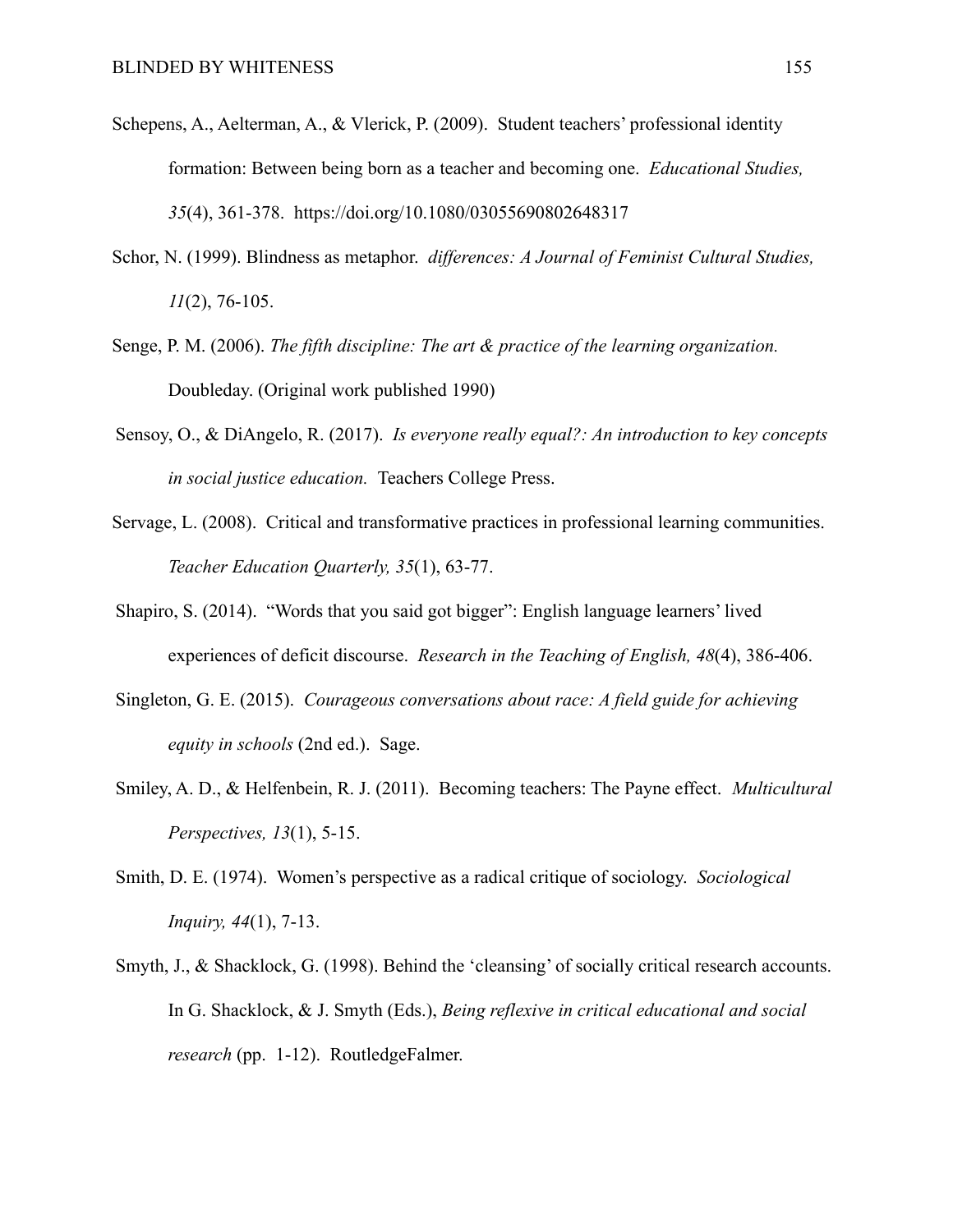- Solorzano, D. G., & Perez Huber, L. (2020). *Racial microaggressions: Using critical race theory to respond to everyday racism.* Teachers College.
- Solorzano, D. G., & Yosso, T. J. (2001). From racial stereotyping and deficit discourse toward a critical race theory in teacher education. *Multicultural Education, 9*(1), 2-8.
- Sperling, J. (2020). "I just want to finish high school like everybody else": Continuation high school students resist deficit discourse and stigmatization. *Equity & Excellence in Education*, https://doi.org/10.1080/10665684.2019.1691960
- Stewart, C. (2014). Transforming professional development to professional learning. *Journal of Adult Education, 43*(1), 28-33.
- Sue, D. W., Alsaidi, S., Awad, M. N., Glaeser, E., Calle, C. Z., & Mendez, N. (2019). Disarming microaggressions: Microintervention strategies for targets, White allies, and bystanders. *American Psychologist, 74*(1), 128-142. https://doi.org/10.1037/amp0000296

Sultan, N. (2019). *Heuristic inquiry: Researching human experience holistically*. Sage.

- Sultan, N. (2020). Heuristic inquiry: Bridging humanistic research and counseling practice. *Journal of Humanistic Counseling, 59*(3), 158-172. https://doi.org/10.1002/johc.12142
- Sweetman, D., Badiee, M., & Creswell, J. W. (2010). Use of the transformative framework in mixed methods studies. *Qualitative Inquiry, 16*(6), 441-454.
- Tajfel, H. (1959). Quantitative judgement in social perception. *British Journal of Psychology, 50*, 16-29.
- Tajfel, H. (1963). Stereotypes. *Race, 5*, 3-14.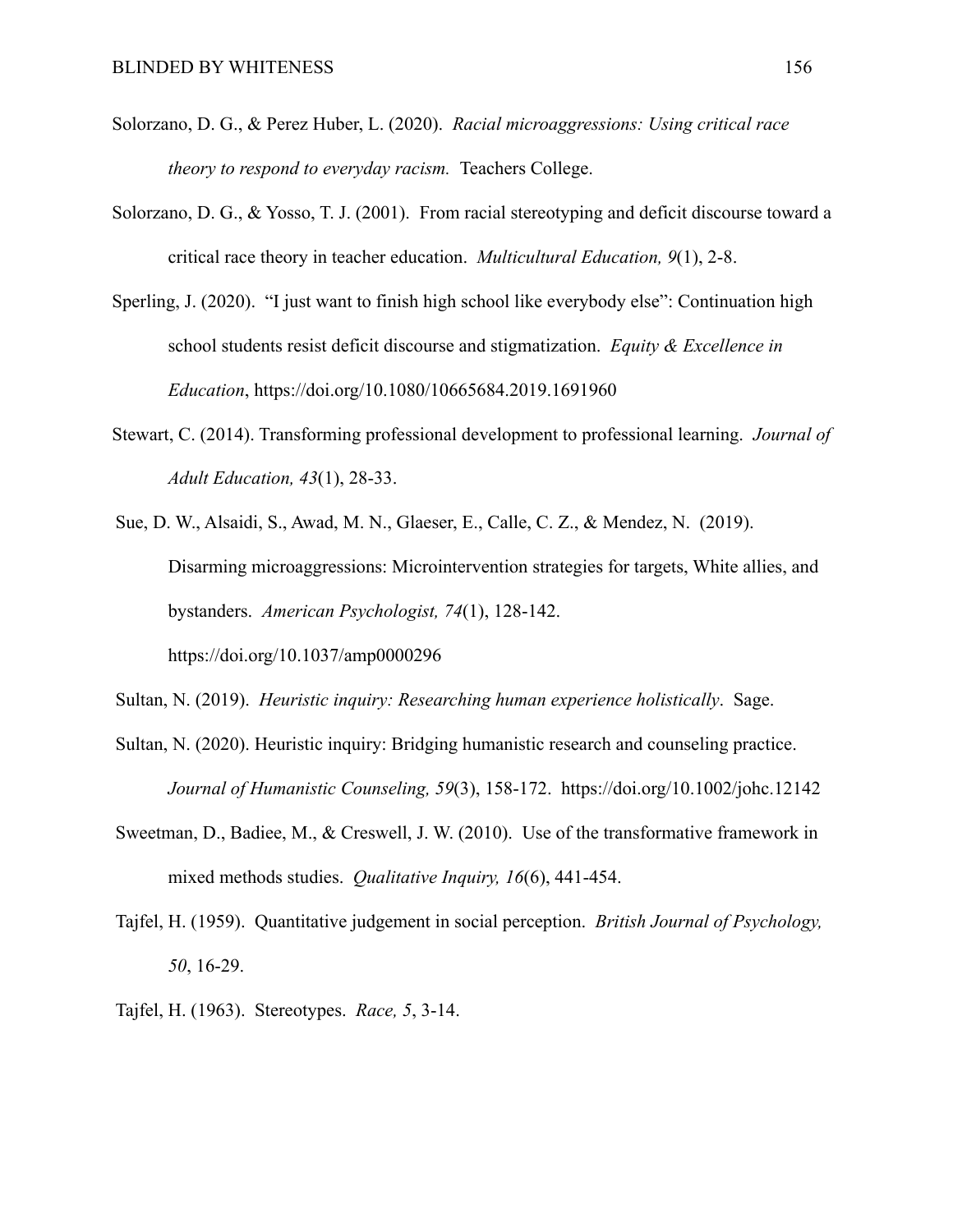- Taylor, E. W. (2000). Analyzing research on transformative learning theory. In J. Mezirow & Associates (Eds.), *Learning as transformation: Critical perspectives on a theory in progress* (pp. 285-328). Jossey-Bass.
- Taylor, E. W. (2009). Fostering transformative learning. In J. Mezriow, E. W. Taylor, & Associates (Eds.), *Transformative learning in practice: Insights from community, workplace, and higher education* (pp. 3-17). John Wiley & Sons.
- Thein, A. H., Guise, M., & Sloan, D. L. (2012). Exploring the significance of social class identity performance in the English classroom: A case study analysis of a literature circle discussion. *English Education, 44*(3), 215-253.
- Thompson, S. C., Gregg, L., & Niska, J. M. (2004). Professional learning communities, leadership, and student learning. *Research in Middle Level Education, 28*(1), 1-15. https://doi.org/10.1080/19404476.2004.11658173
- Turner, J. C. (1985). Social categorization and the self-concept: A social cognitive theory of group behavior. In E. J. Lawler (Ed.), *Advances in group processes: Theory and research* (Vol. 2) (pp. 77-122). JAI.
- Ullicci, K., & Howard, T. (2015). Pathologizing the poor: Implications for preparing teachers to work in high-poverty schools. *Urban Education, 50*(2), 170-193. https://doi.org/10.1177/0042085914543117
- Valencia, R. R. (1997). Conceptualizing the notion of deficit thinking. In R. R. Valencia (Ed.), *The evolution of deficit thinking* (pp. 1-12). RoutledgeFalmer.
- Valencia, R. R. (2010). *Dismantling contemporary deficit thinking: Educational thought and practice.* Routledge.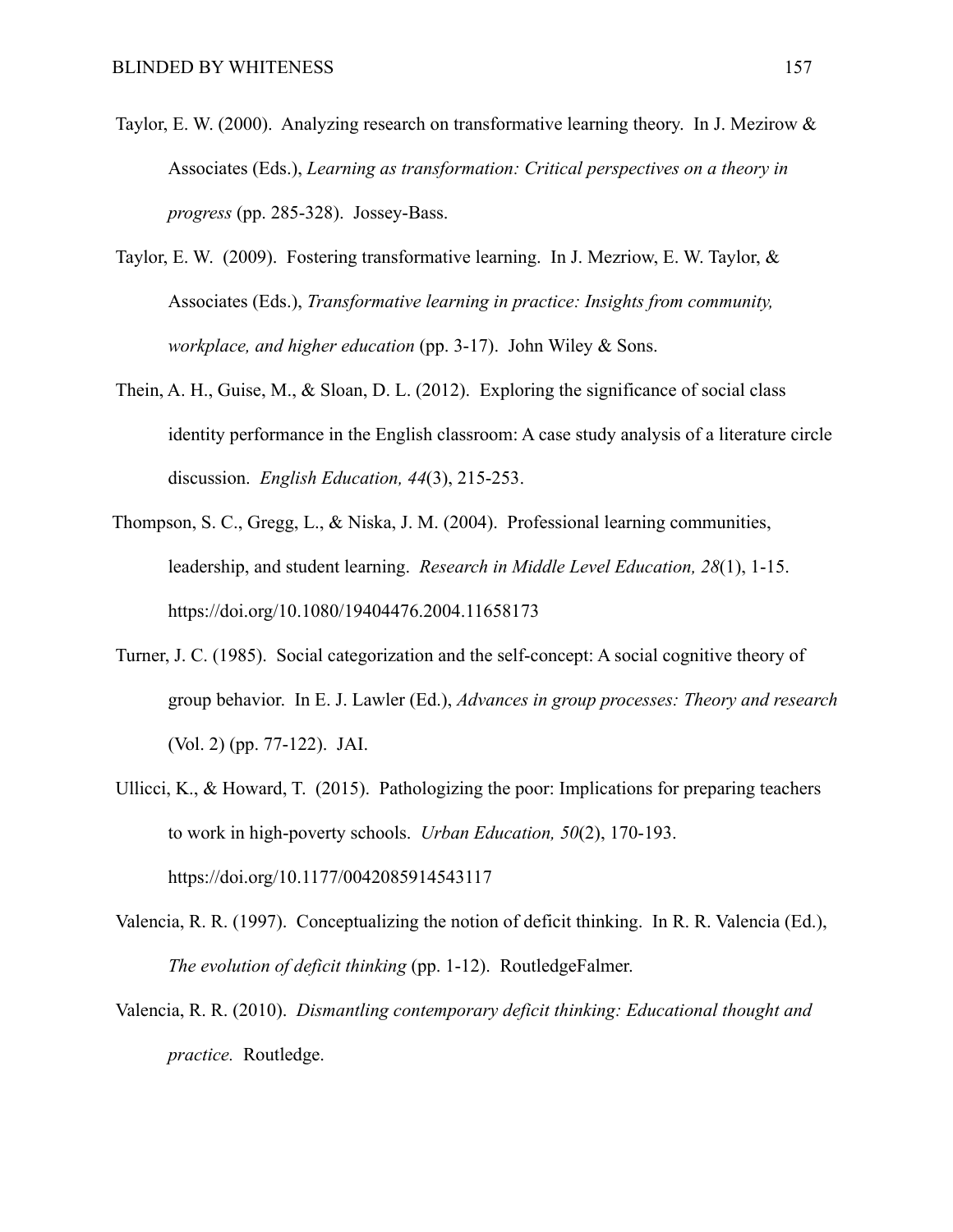- Valencia, R. R., & Solorzano, D. G. (1997). Contemporary deficit thinking. In R. R. Valencia (Ed.), *The evolution of deficit thinking* (pp. 160-210). RoutledgeFalmer.
- Van Galen, J. A. (2004). Seeing classes: Toward a broadened research agenda for critical qualitative researchers. *International Journal of Qualitative Studies in Education, 17*(5), 663-684.
- Van Galen, J. (2007). Late to class: Social class and schooling in the new economy. *Educational Horizons, 85*(3), 156-167.
- Van Galen, J. A. (2010). Class, identity, and teacher education. *The Urban Review, 42*(4), 253-270.
- Van Manen, M. (2016). *Researching lived experience: Human science for an action sensitive pedagogy.* Routledge. (Original work published 2015)
- Varghese, M., Morgan, B., Johnston, B., & Johnson, K. A. (2005). Theorizing language teacher identity: Three perspectives and beyond. *Journal of Language, Identity, and Education, 4*(1), 21-44.
- Vicary, S. Young, A., & Hicks, S. (2017). A reflective journal as learning process and contribution to quality and validity interpretive phenomenological analysis. *Qualitative Social Work, 16*(4), 550-565. https://doi.org/10.1177/1473325016635244
- Walker, K. L. H. (2011). Deficit thinking and the effective teacher. *Education and Urban Society, 43*(5), 576-597. https://doi.org/10.1177/0013124510380721
- Walkington, J. (2005). Becoming a teacher: Encouraging development of teacher identity through reflective practice. *Asia-Pacific Journal of Teacher Education, 33*(1), 53-64. https://doi.org/10.1080/1359866052000341124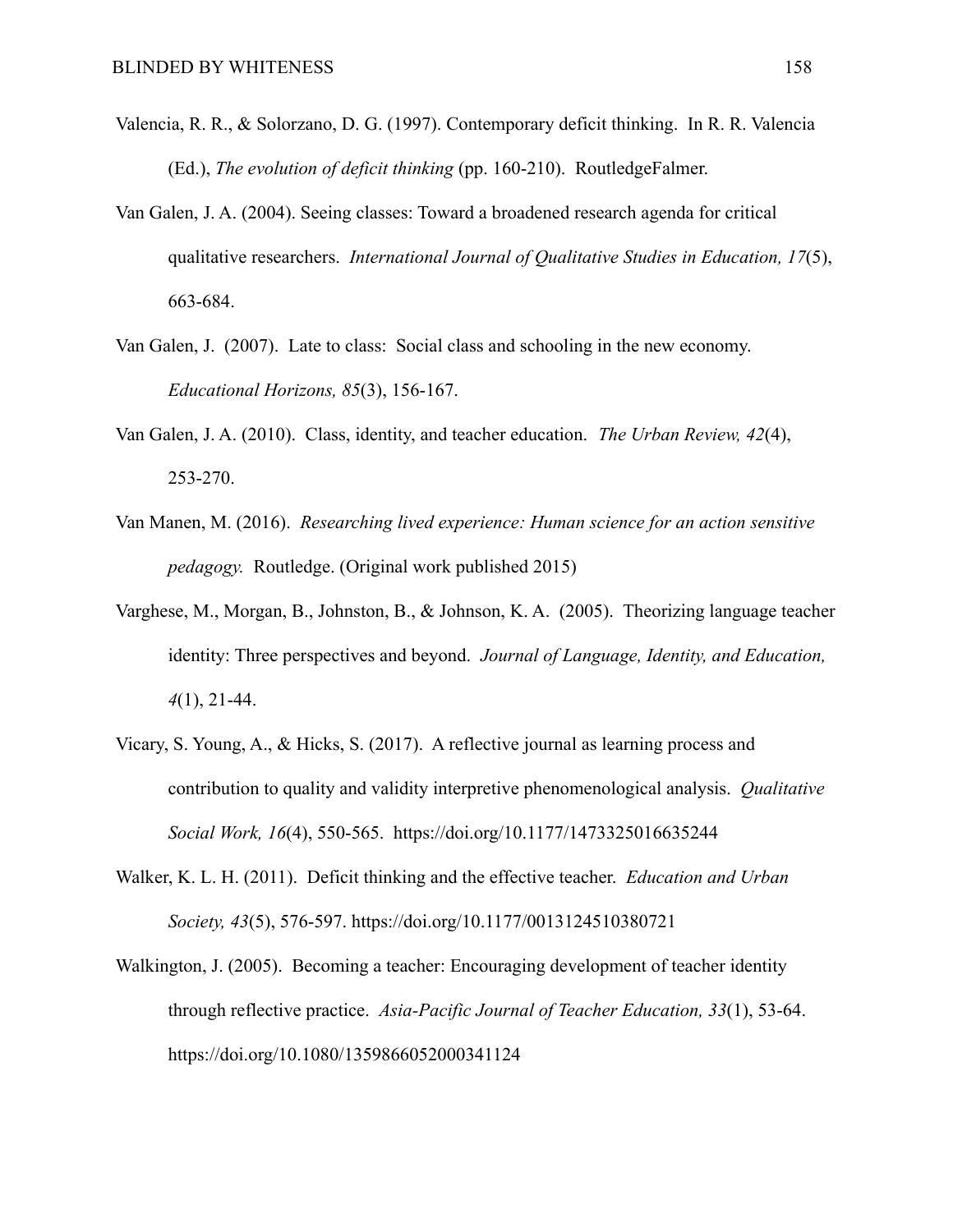- Weber, L. (1998). A conceptual framework for understanding race, class, gender, and sexuality. *Psychology of Women Quarterly, 22*(1988), 13-32.
- Weeks, M., & Lupfer, M. B. (2004). Complicating race: The relationships between prejudice, race, and social class categorizations. *Personality and Social Psychology Bulletin, 30*(8), 972-984. https://doi.org/10.1177/0146167204264751
- Wenger, E. (1998). Communities of practice: Learning as a social system. *Systems thinker*, *9*(5), 2-3.
- Wentzel, K. (2009). Students' relationships with teachers as motivational contexts. In K. R. Wentzel & A. Wigfield (Eds.). *Handbook of motivation at school* (pp. 301-322). Routledge.
- Whitaker, M. C. (2020). Us and them: Using social identity theory to explain and re-envision teacher-student relationships in urban schools. *The Urban Review, 52*, 691-707. https://doi.org/10.1007/s11256-019-00539-w
- Will, M. (2020, April 14). Still mostly White and female: New federal data on the teaching profession. *EdWeek*.

https://www.edweek.org/leadership/still-mostly-white-and-female-new-federal-data-on-th e-teaching-profession/2020/04

- Williams, W. R. & Melchiori, K. J. (2013). Class action: Using experiential learning to raise awareness of social class privilege. In K. A. Case (Ed.), *Deconstructing privilege: Teaching and learning as allies in the classroom* (pp. 169-187). Routledge.
- Wilson, R. J., & Martinussen, R. L. (1999). Factors affecting the assessment of student achievement. *Alberta Journal of Educational Research, 45*(3), 267–277.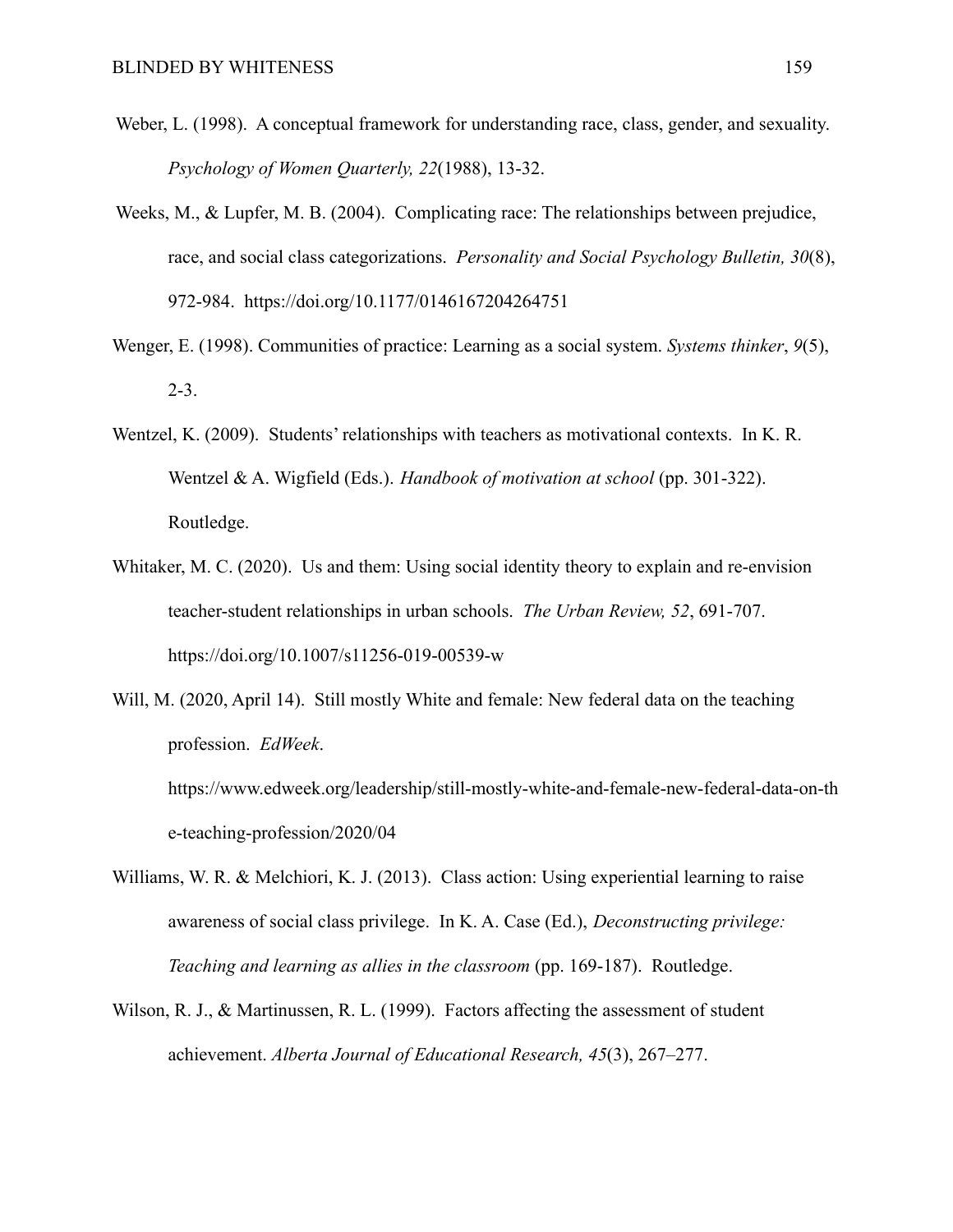- Wylie, A. (2003). Why standpoint matters. In R. Figueroa & S. Harding (Eds.), *Science and other cultures: Issues in philosophies of science and technology* (pp. 26-48). Routledge.
- Yoon, I. H. (2012). The paradoxical nature of whiteness-at-work in the daily life of schools and teacher communities. *Race Ethnicity and Education, 15*(5), 587-613. https://doi.org/10.1080/1313324.2011.624506
- Zalaznick, M. (2021, September 16). 3 ways ed-tech is ensuring student-centered learning thrives after COVID. *District Administration.* https://districtadministration.com/3-ways-ensure-student-centered-learning-outlasts-pand

emic-ed-tech/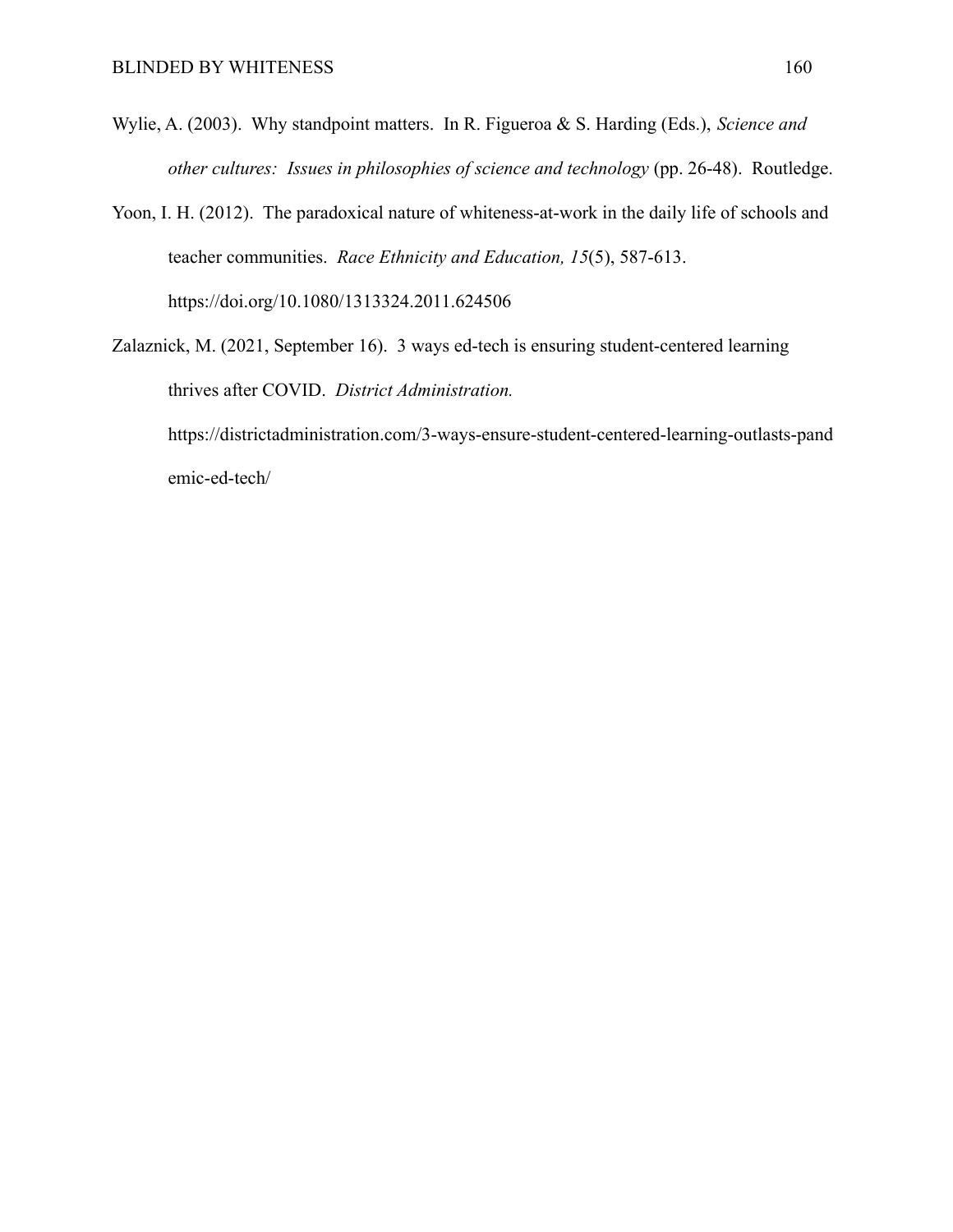# **Appendix A: Participation-Release Agreement**

I agree to participate in a research study of teacher identity, deficit discourse, and perception of student identity at the intersection of class, race, and perceived ability. I understand the purpose and nature of this study and am participating voluntarily. I grant permission for the data to be used in the process of completing an Ed.D. degree, including a dissertation and any other future publication. I understand that my name and other information which might identify me will not be used.

I agree to meet via Zoom on a bi-weekly basis for regular PLC meetings with the Instructional Technology Coach and other members of the learning community. I also agree to participate in two semi-structured interviews (via Zoom) and one in-person classroom observation by the Instructional Technology Coach. I grant permission for recording PLC meetings, interviews, and classroom observations, recognizing that such digital records will be stored locally by the researcher and made available only to her, myself, and--where agreed--co-researchers. I understand that there may be minimal risk, as participation may lead to discomfort. There is no benefit from participation in this study. At any time, I reserve the right to remove myself and all of my information/data from the study without penalty or loss of any benefit to which I am entitled.

My signature below indicates that I have read the information described above and have received a copy of this information. I have asked questions I had regarding the research study and have received answers to my satisfaction. I am 18 years of age or older and voluntarily consent to participate in this study.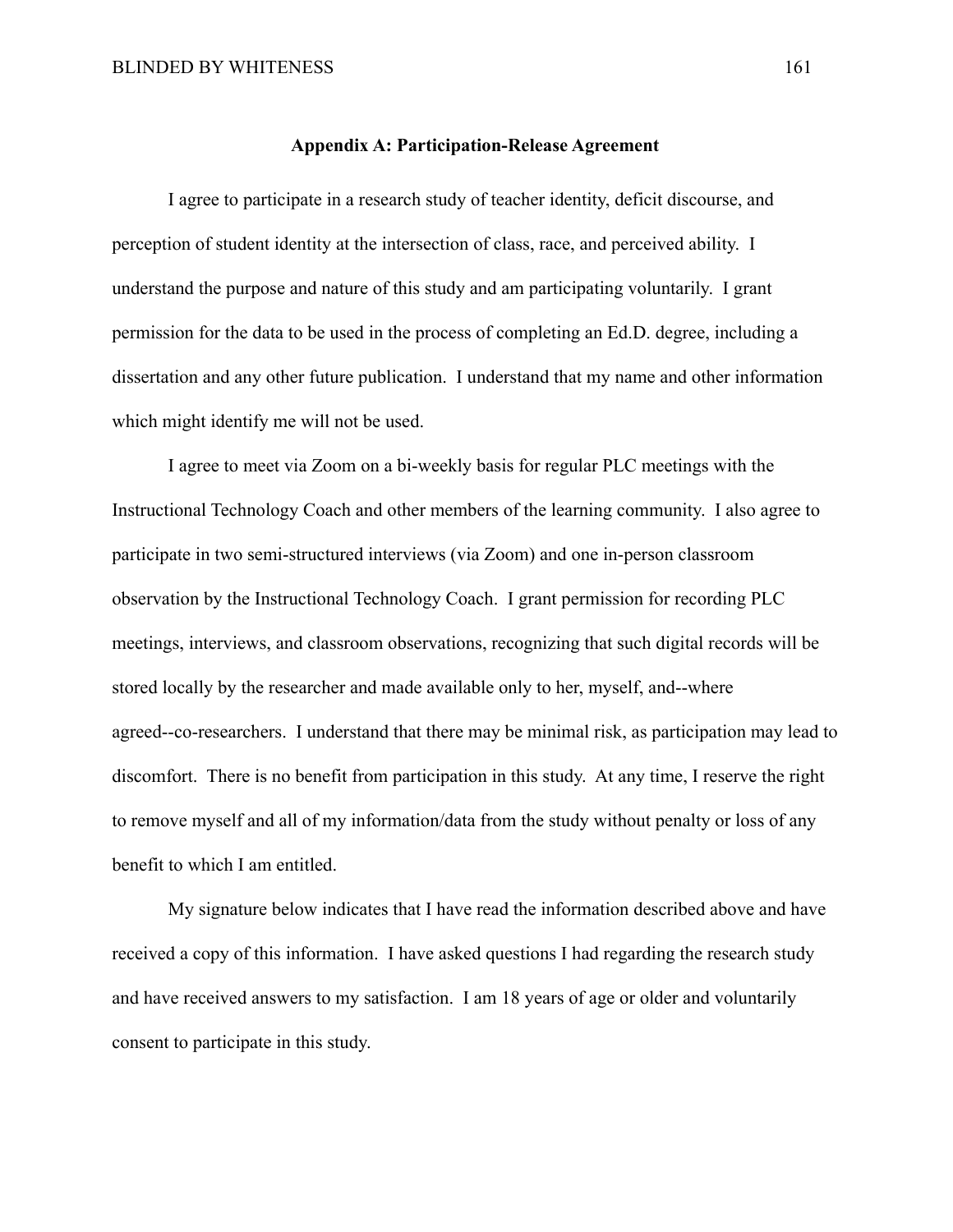| Research Participant | Primary Researcher |
|----------------------|--------------------|
| Date                 | Date               |

 $\mathcal{L}_\text{max} = \mathcal{L}_\text{max} = \mathcal{L}_\text{max} = \mathcal{L}_\text{max} = \mathcal{L}_\text{max} = \mathcal{L}_\text{max} = \mathcal{L}_\text{max} = \mathcal{L}_\text{max} = \mathcal{L}_\text{max} = \mathcal{L}_\text{max} = \mathcal{L}_\text{max} = \mathcal{L}_\text{max} = \mathcal{L}_\text{max} = \mathcal{L}_\text{max} = \mathcal{L}_\text{max} = \mathcal{L}_\text{max} = \mathcal{L}_\text{max} = \mathcal{L}_\text{max} = \mathcal{$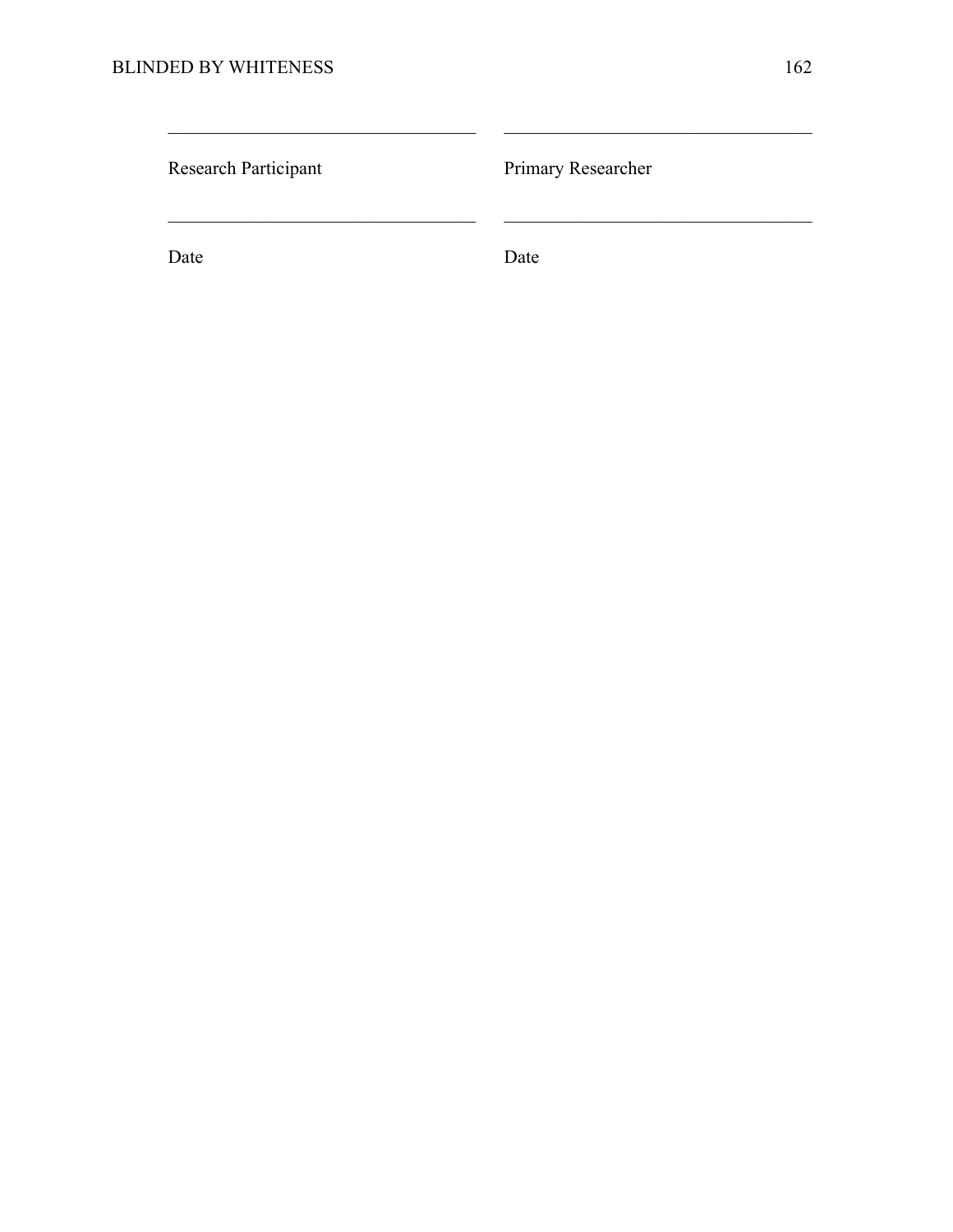# **Appendix B: Discussion Prompts**

The following are examples of thinking prompts utilized to stimulate and guide conversation during PLC meetings. They were adapted from Singleton's (2015) *Courageous Conversations about Race* and Solorzano and Perez Huber's (2020) *Racial Microaggressions*. Other probing questions will be utilized on an extemporaneous basis as unplanned circumstances arise from dialogue and experience.

All PLC meetings are and will continue to be conducted via the online Zoom platform and are recorded so that the researcher can fully participate in the meeting. Memoing will occur for the PLC meetings at least three days following each meeting so that the researcher may engage reflective journaling as a participant first, and gain objectivity through time and distance from the meeting itself before interacting with data from other participants. Following the data collection period, meeting memos will be coded and analyzed for themes.

# **Sample Discussion Prompts:**

- 1. Consider the following statement and give voice to what this might look like in your classroom--for you and your students: Discrimination and inequity are not just problems for those discriminated against. They affect all of us.
- 2. To what degree do you and your colleagues believe race and class impact student achievement?
- 3. To what degree has race/class been investigated in your school system's effort to address achievement disparity?
- 4. Has the examination of race/class been an effort embraced by ALL educators--white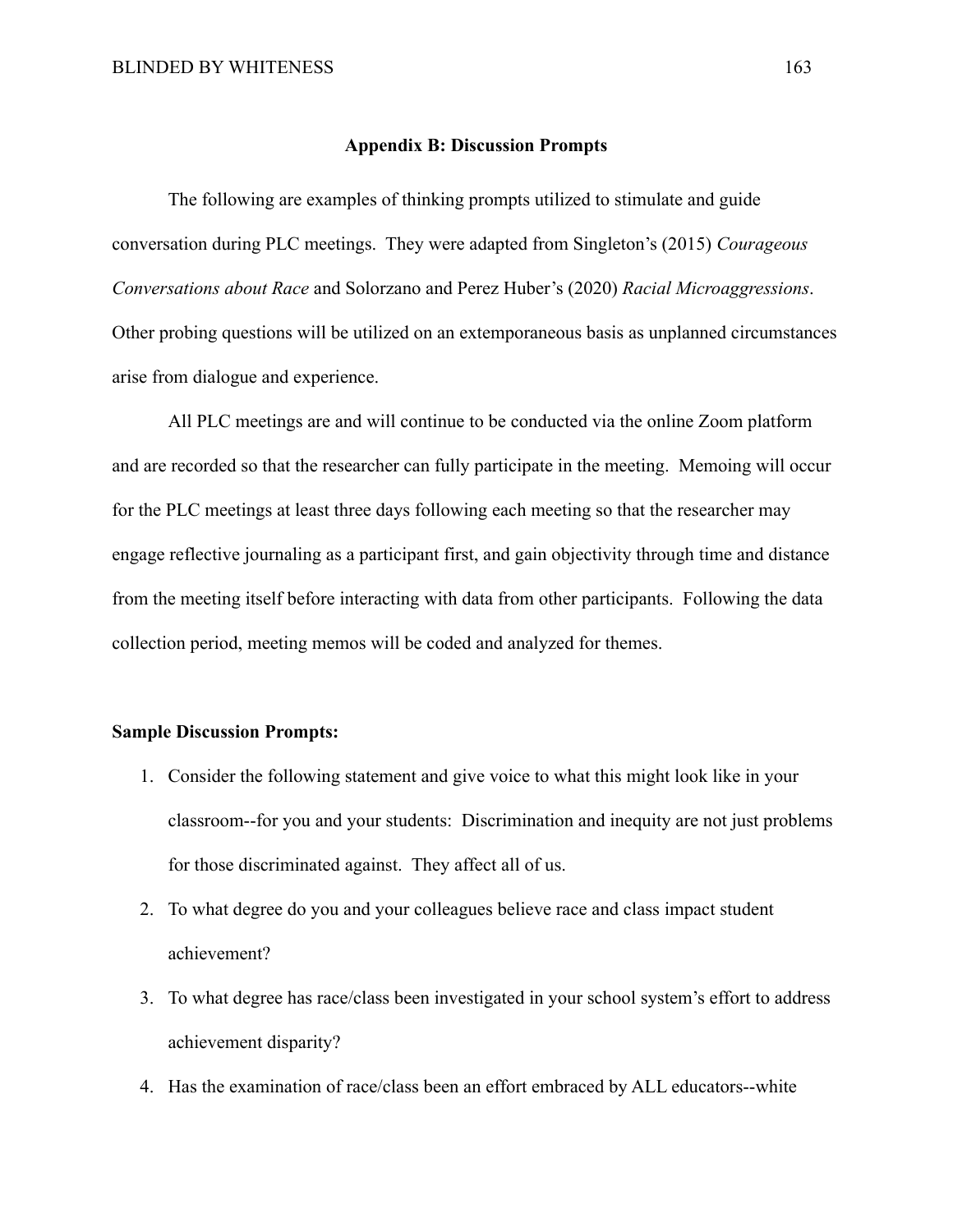included?

- 5. Do you believe that the knowledge and skills to educate ALL students already exist in education?
- 6. To what degree do you feel that your school system has the will or passion to meet the needs of students of color and poverty?
- 7. Solorzano and Perez Huber (2020) defined "racial microaggressions" as the layered "verbal and nonverbal assaults directed toward People of Color, often carried out in subtle, automatic, or unconscious forms" whose individual and cumulative effects are to perpetuate and enact systemic racism and discrimination through everyday practices and interactions by ordinary operators within racist systems (p. 55). What do microaggressions look like in our classrooms, our hallways, our cafeterias? What is our response to microaggressions enacted by ourselves? Our colleagues?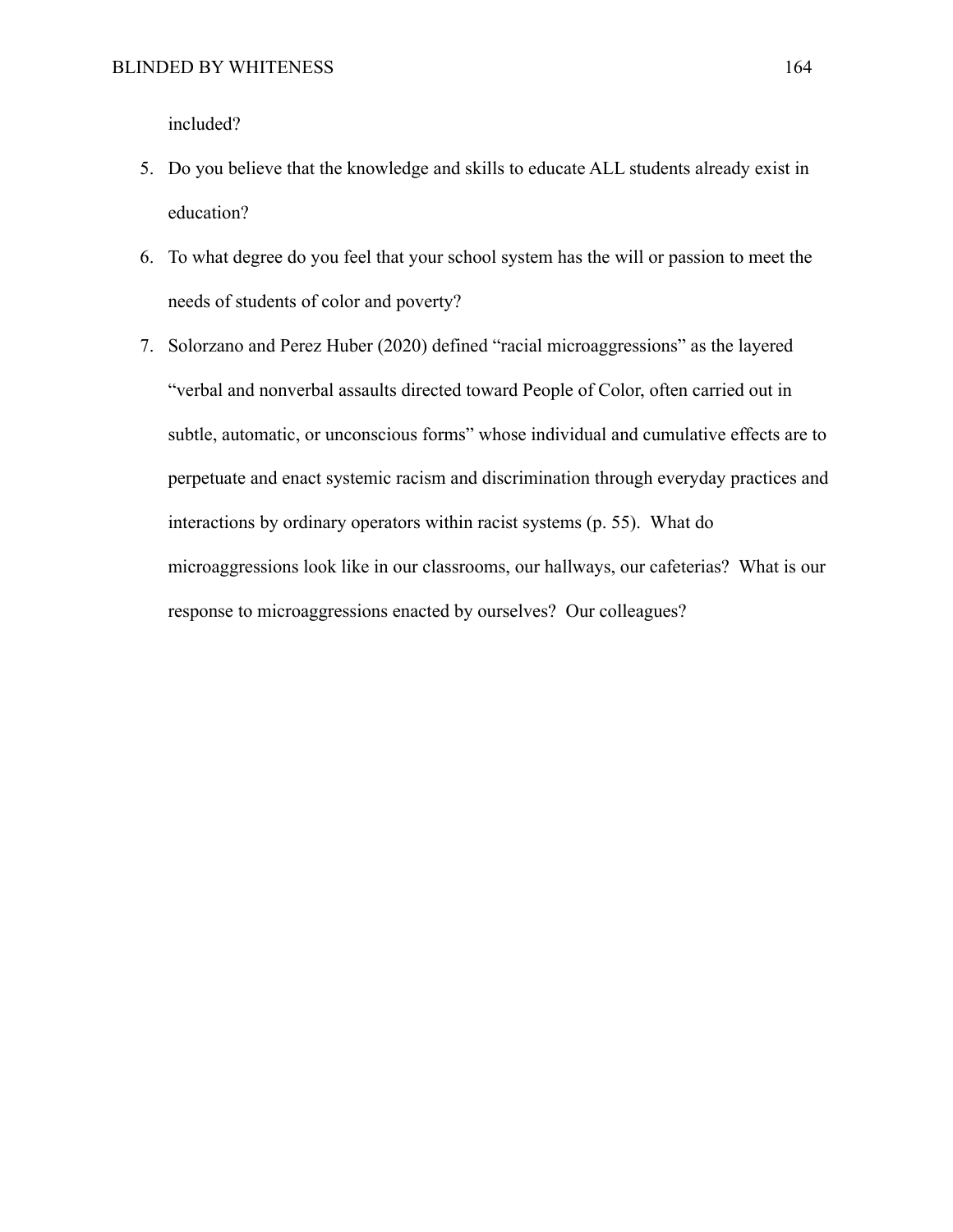#### **Appendix C: Reflection Prompts**

The following are examples of reflection prompts that the researcher and co-researchers will engage during their reflective journaling following PLC meetings. They were adapted from Singleton's (2015) *Courageous Conversations about Race* and Solorzano and Perez Huber's (2020) *Racial Microaggressions*. Other unplanned prompts will be utilized on an extemporaneous basis as topics and circumstances arise from dialogue and experience.

Each participant maintains a "PLC Journal" as a shared Google Doc between the researcher and participant. Just prior to each PLC meeting, the researcher adds reflection questions to the Journal based on the planned content for the meeting so that the participant may reflect on the conversation and prompts immediately following the meeting or at any time thereafter. Participants are also encouraged to journal at any time that their thinking around pertinent topics and experiences prompts them to do so. Journals are viewed by the researcher two days prior to each PLC meeting to guide conversation during the upcoming meeting. Following the data collection period, four entries from each participant's reflective journal will be selected at random for coding and analysis.

# **Sample Reflection Prompts:**

- 1) What do you need to know and be able to do to narrow the racial and socioeconomic achievement gap?
- 2) How will you know when you are experiencing success in your efforts to narrow the racial and socioeconomic achievement gap?
- 3) What will you do when you discover what you don't yet know and are not yet able to do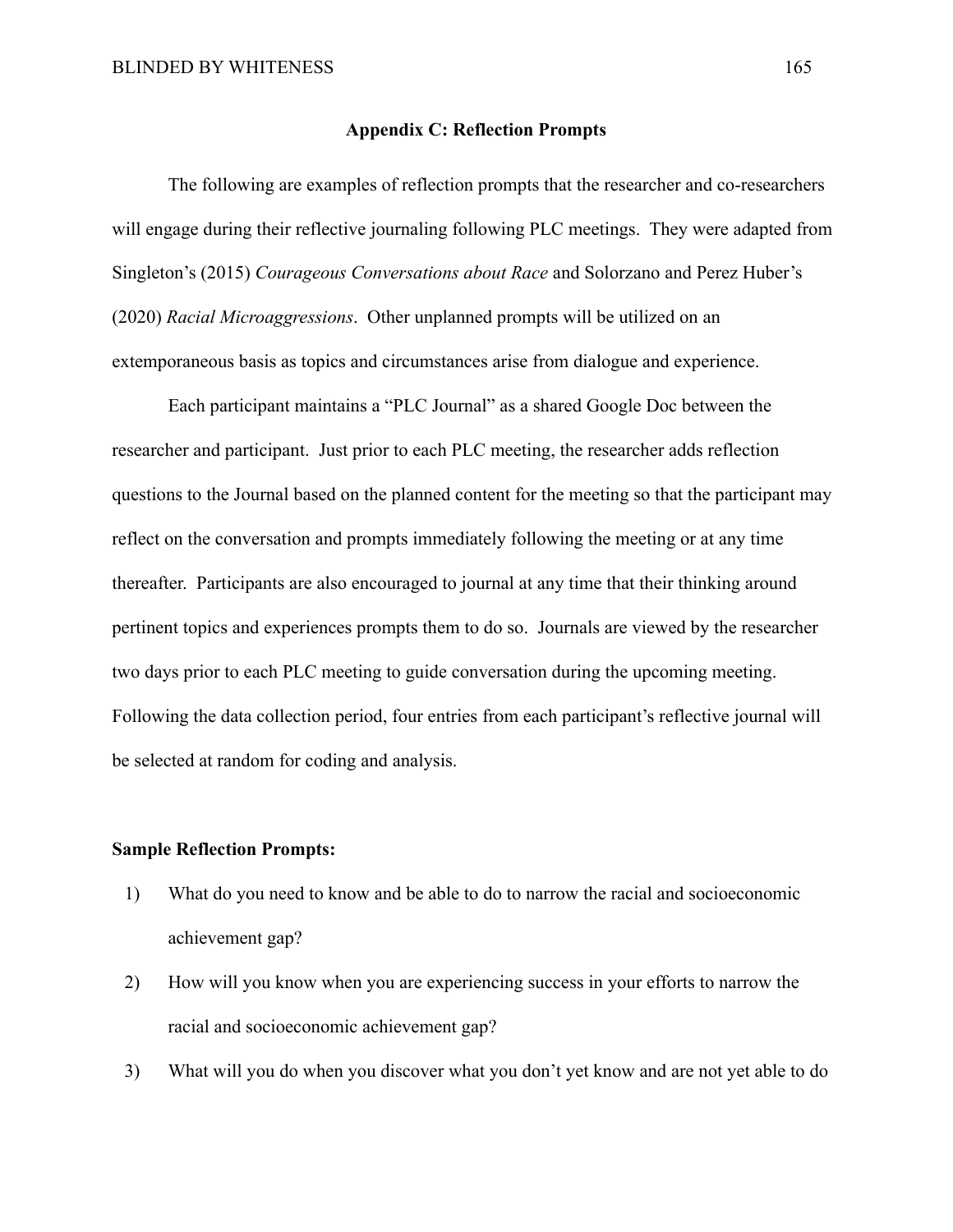to eliminate the racial and socioeconomic achievement gap?

- 4) What actions have you taken to promote equity and/or to be anti-racist/classist in your classroom?
- 5) Define the following as you currently understand them.
	- a) Racism
	- b) Classism
	- c) Institutionalized Racism/Classism
	- d) Anti-racism/anti-classism
	- e) Equity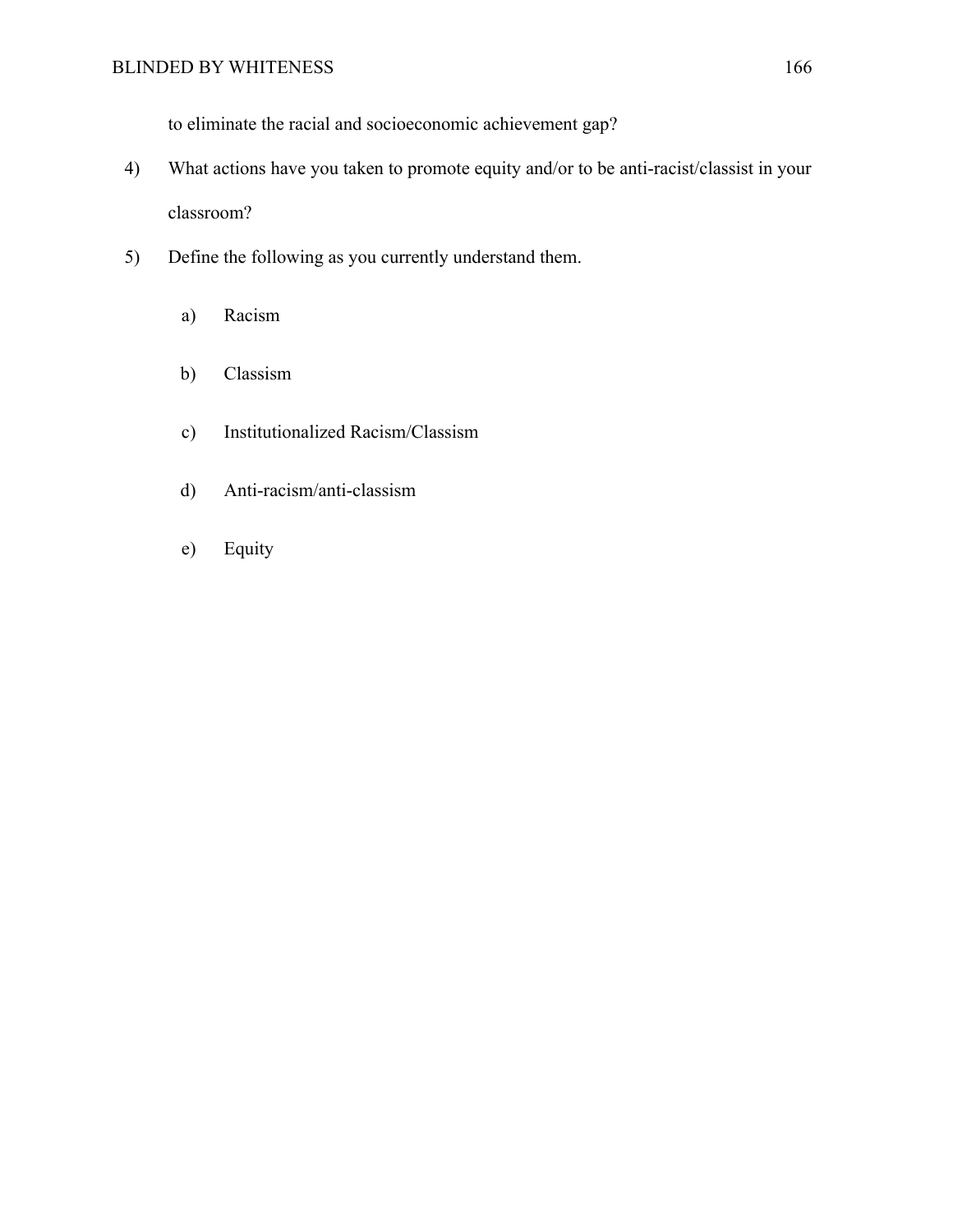# **Appendix D: Interview Protocol**

The following interview protocol will be utilized for two semi-structured interviews with each of the co-researchers. All interviews will take place via the online Zoom platform and will be recorded so that the interviewer may take minimal notes during the interview. Interview data will be coded and analyzed for themes by reviewing interview footage and transcripts following the data collection period.

# **Interview protocol:**

"The purpose of this interview is to explore your experience with your own identities of race and class, as well as your thoughts, feelings and experiences with other racial and class identities. You have the right to answer in any manner in which you are comfortable or to abstain from answering anything you do not wish to answer. You may excuse yourself at any time. The interviewer may ask questions that were not part of the original interview question list. There is no time limit on your answers to individual questions, but the entire interview will last no longer than one hour. Do you have any questions before we begin?"

#### **First Semi-Structured Interview:**

The following interview questions will potentially be used for the first of two semi-structured interviews with participants. The interview questions were adapted from McIntyre's (1997) *Making Meaning of Whiteness*. The interview questions focus primarily on teacher perceptions of their own identities at the intersection of class and race and how those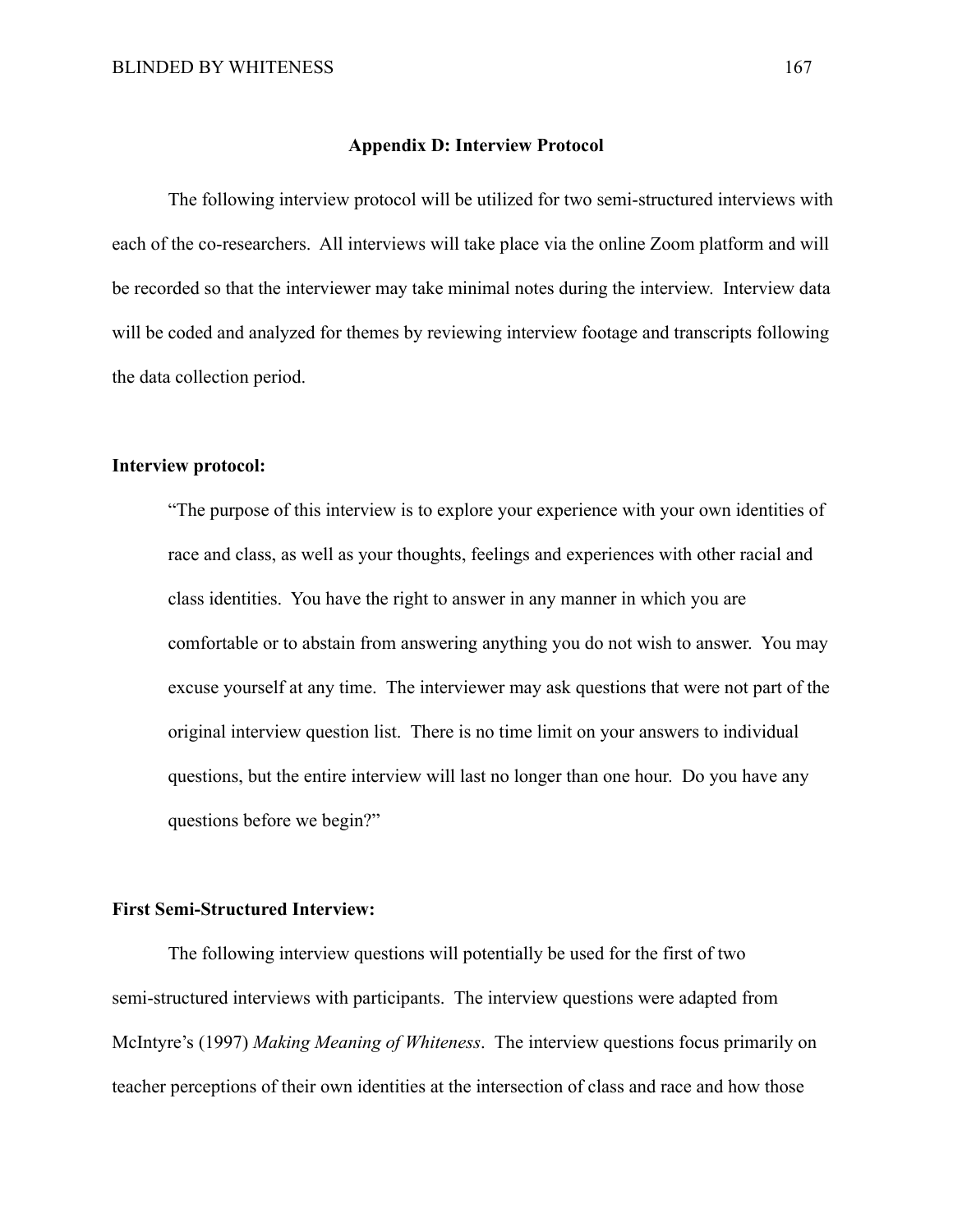impact their relationships with others, especially those who are non-white and non-middle class. This interview will be used to gain insight on how the participants' understandings of identity--their own, others, and their students--may have been developed and potentially changed over the course of their lives. These questions may be asked in part, in full, or not at all depending on the forward pathway that emerges from the interview's dialogue and experience.

#### **Semi-Structured Interview Questions:**

- 1. Talk to me about why you became a teacher.
- 2. Tell me about the neighborhood(s) that you have lived in and the schools that you have attended/worked in during your lifetime--beginning with your childhood until now.
- 3. Do you remember the first time you noticed that somebody was different than you?
- 4. What does it mean for you to be White and middle class?
- 5. Please describe your interactions with individuals from other classes? From other racial groups?
- 6. Would you say that you typically share race and class identities with the friends with whom you typically choose to socialize?
- 7. Can you think of an experience within your own life of prejudice, racism, and/or discrimination? Tell me about it.
- 8. How would you define racism? Does this relate to the example you just described? In what ways?
- 9. How do students from different classes and races experience education differently in your classroom? In other classrooms (if different than in yours)?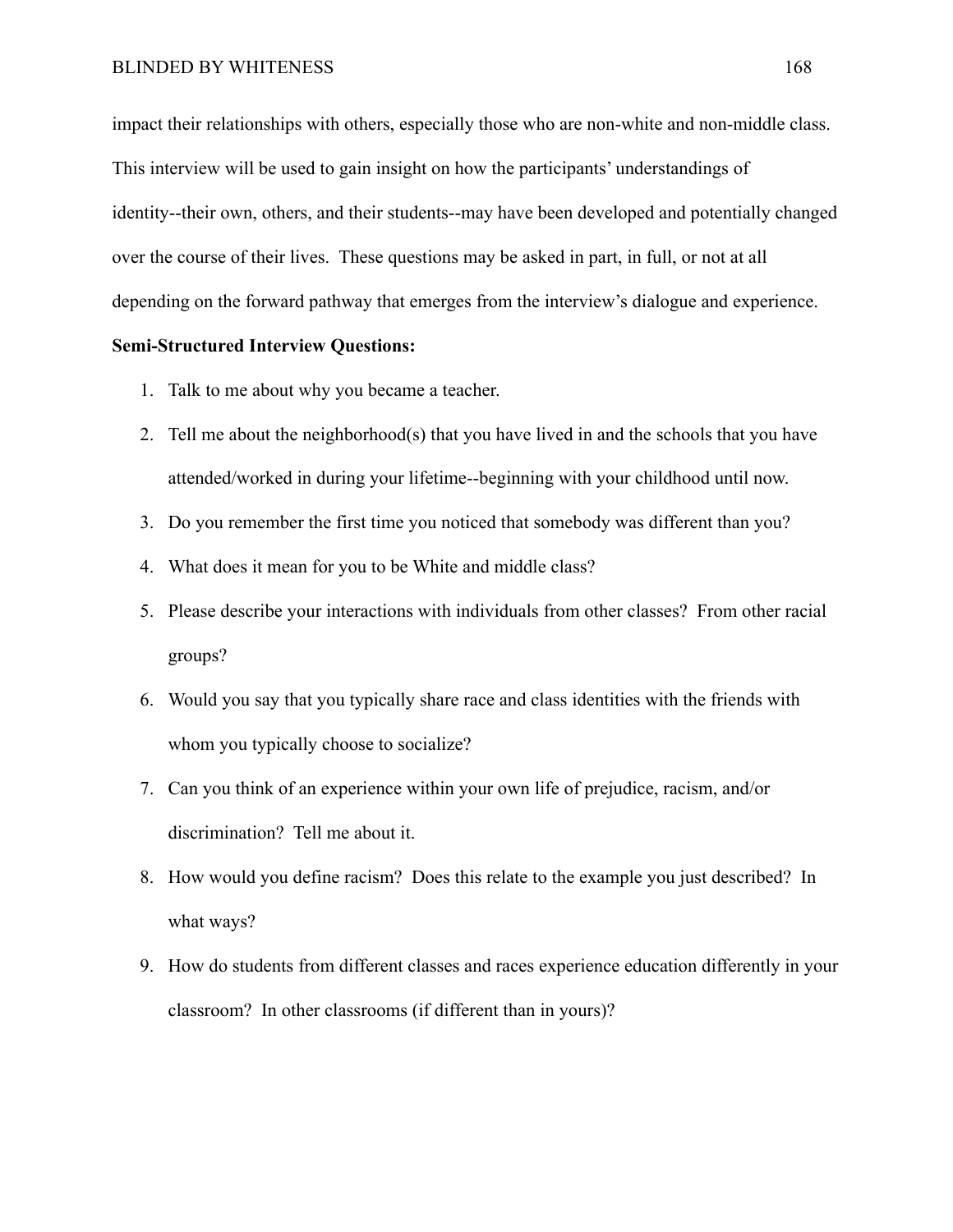#### **Second Semi-Structured Interview:**

The following interview questions will potentially be used for the second semi-structured interview with co-researchers (four weeks after the first interview). The interview questions were adapted from Settlage et al. (2009). The questions focus on teachers' perceptions of their students' identities and abilities impact their own pedagogical identities and the enactments of those identities in their classrooms. This interview will be used to better understand the experience of each teacher as she thinks about the connection between teacher/student identities outside the classroom and perceptions of those individuals within the walls of the schools. These questions may be asked in part, in full, or not at all depending on what emerges from the dialogue and experience that emerges from the interview.

#### **Semi-Structured Interview Questions:**

- 1. Talk to me about what a student who is successful in your classroom would bring with him, in terms of both material and non-material resources.
- 2. Describe for me a student who might be less successful in your classroom.
- 3. How successful do you feel teaching students of poverty? Students of color? What would make you feel more successful teaching them, if anything?
- 4. Do you feel that there is a particular group of students who tend to be particularly good at <<teacher's content area>>? Is there a particular group that tends to be particularly not good? What accounts for this?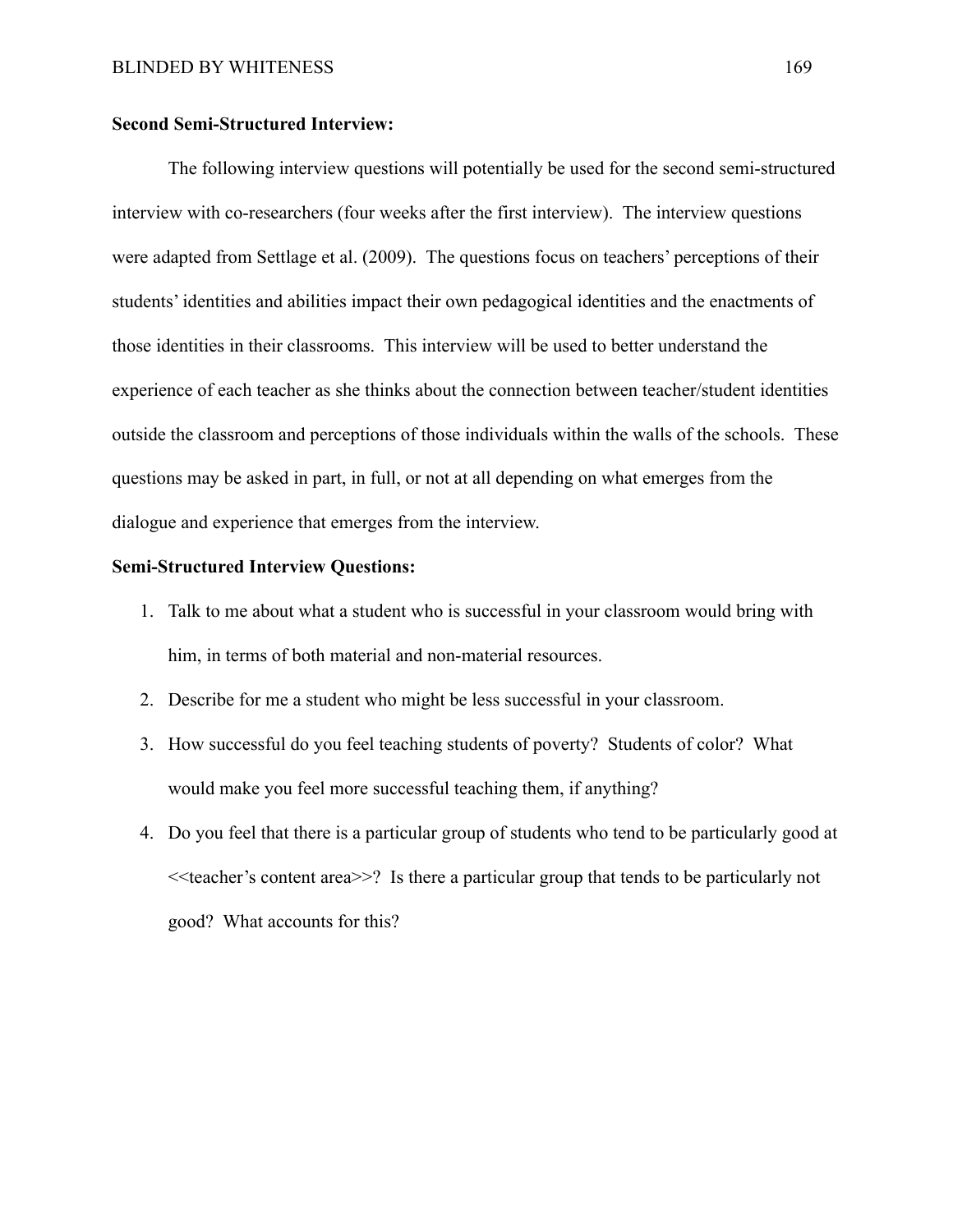#### **Appendix E: Observation Protocol**

The following Observation Protocol will be utilized to record contextual notes during classroom observations. The protocol was piloted in the two months preceding data collection and underwent 2 revisions before the final version was obtained. The final version of the protocol was used for three observations to test for effectiveness prior to being employed for data collection.

Classroom observations will be recorded using the Swivl recording device and platform so that the researcher may take minimal notes during the observation. Following the data collection period, recordings will be viewed and transcribed for data coding and analysis.

#### **Original Protocol:**

| <b>Participant Number:</b>                |                                                  |  |  |  |
|-------------------------------------------|--------------------------------------------------|--|--|--|
| Date:                                     | Period:                                          |  |  |  |
| Grade Level:                              | <b>Content Area:</b>                             |  |  |  |
| <b>Class Size</b>                         |                                                  |  |  |  |
| Number of In-Person Learners:             | At-Home Learners:                                |  |  |  |
| <b>Time Frame</b><br>(5 minute intervals) | <b>Tally of Verbal Interactions from Teacher</b> |  |  |  |
|                                           |                                                  |  |  |  |
|                                           |                                                  |  |  |  |
|                                           |                                                  |  |  |  |
|                                           |                                                  |  |  |  |
|                                           |                                                  |  |  |  |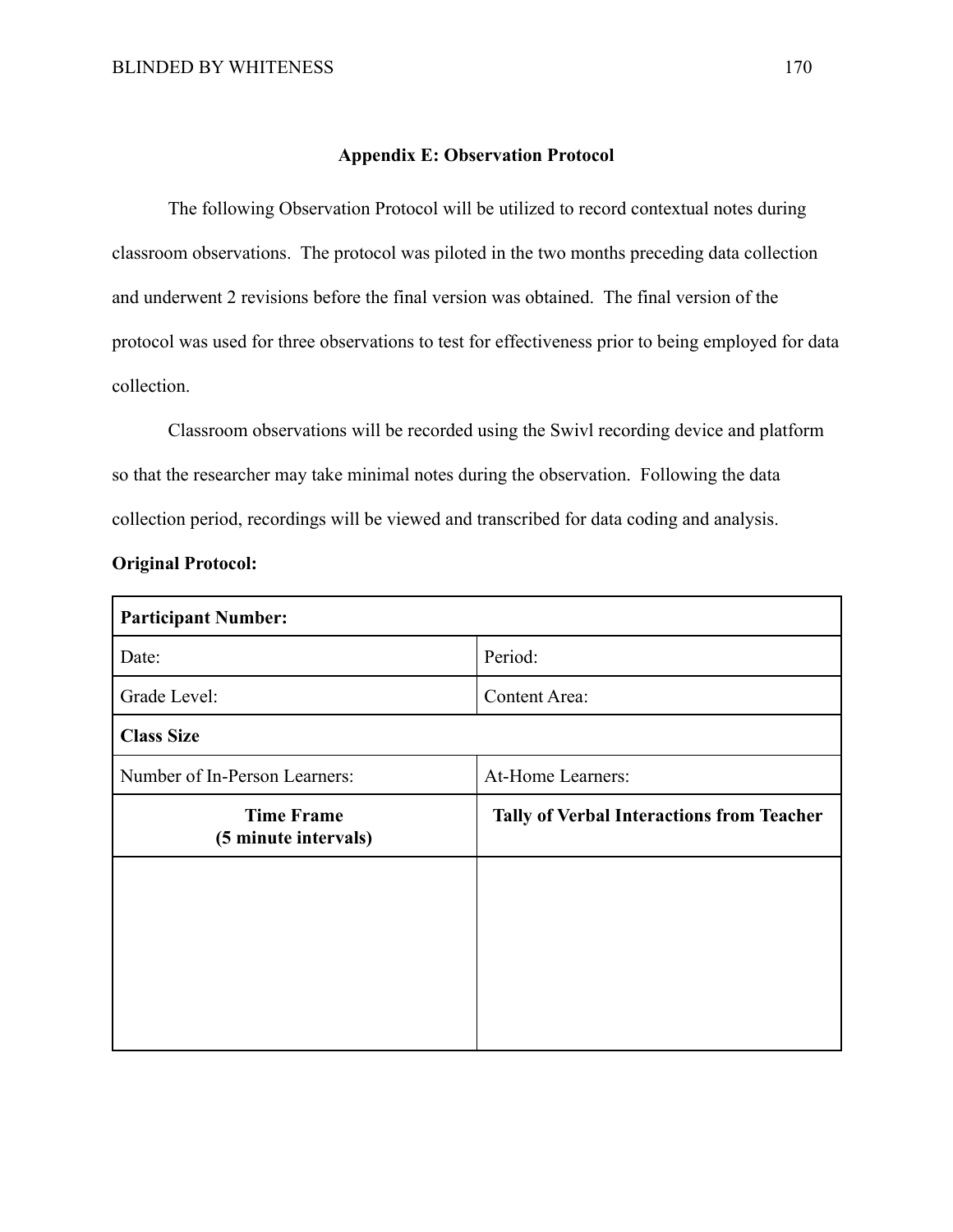# **Revision #1**

| <b>Participant Number:</b>                |                                                     |                                                                                                   |  |
|-------------------------------------------|-----------------------------------------------------|---------------------------------------------------------------------------------------------------|--|
| Date:                                     | Period:                                             | Grade Level:                                                                                      |  |
| <b>Content Area:</b>                      | Number of In-Person<br>Learners:                    | At-Home Learners:                                                                                 |  |
| <b>Time Frame</b><br>(5 minute intervals) | <b>Tally of Verbal Interactions</b><br>from Teacher | <b>Type of Interaction</b><br>(teacher-to-student,<br>teacher-to-group, or<br>teacher-to-teacher) |  |
|                                           |                                                     |                                                                                                   |  |

# **Final Observation Protocol**

| <b>Participant Number:</b>                |                          |                                                                      |                                                                                                   |  |
|-------------------------------------------|--------------------------|----------------------------------------------------------------------|---------------------------------------------------------------------------------------------------|--|
| Date:                                     | Period:                  | Grade Level:                                                         | <b>Content Area:</b>                                                                              |  |
| Number of In-Person Learners:             |                          | At-Home Learners:                                                    |                                                                                                   |  |
| <b>Time Frame</b><br>(5 minute intervals) | <b>Learning Activity</b> | <b>Tally of Verbal</b><br><b>Interactions from</b><br><b>Teacher</b> | <b>Type of Interaction</b><br>(teacher-to-student,<br>teacher-to-group, or<br>teacher-to-teacher) |  |
|                                           |                          |                                                                      |                                                                                                   |  |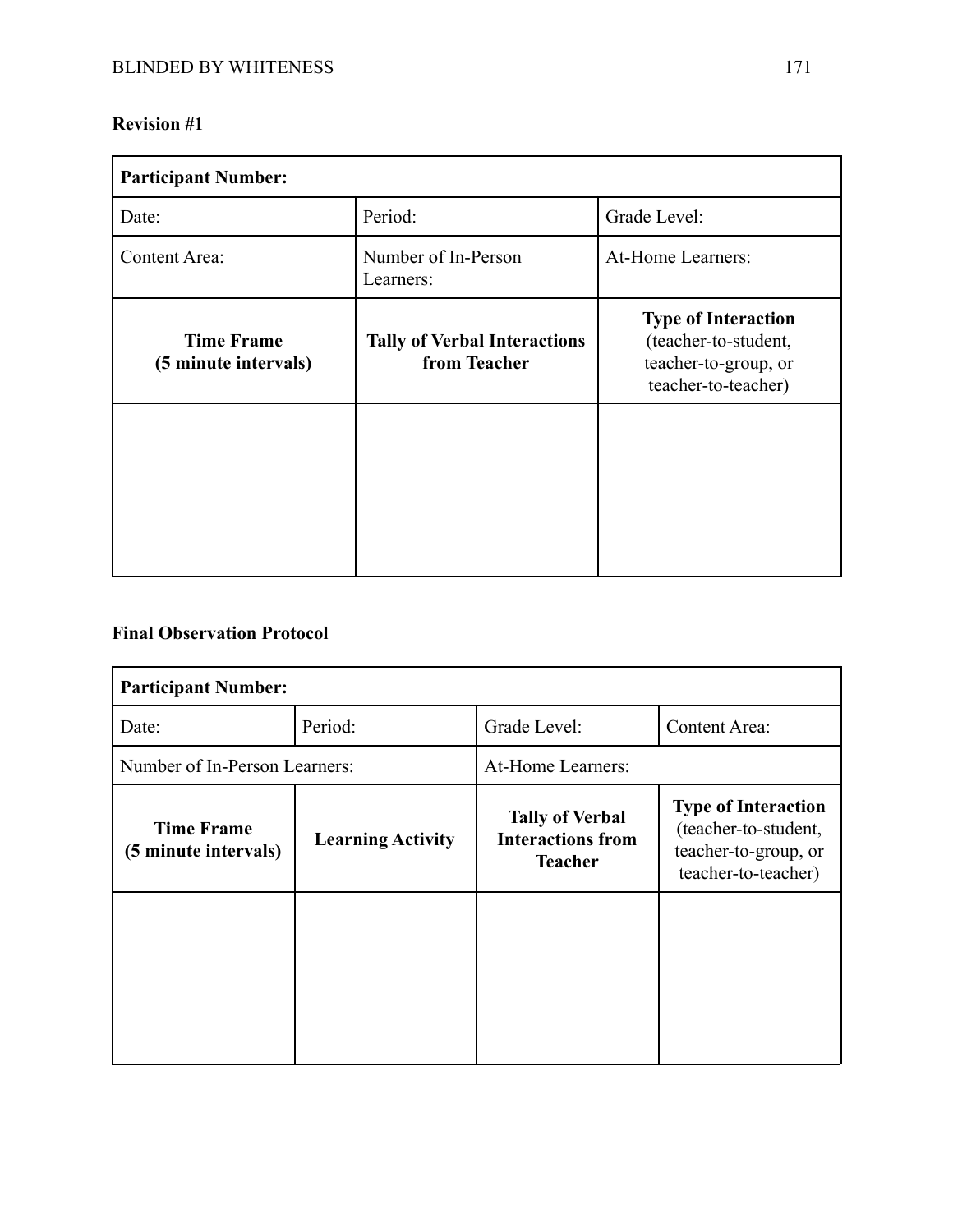## **Appendix F: Identity Map**

Co-researchers completed the Identity Map (Change, 2008, used with permission) below at the initial PLC meeting in September 2020, and again at the last PLC meeting during the 8-week data collection period in April 2021.

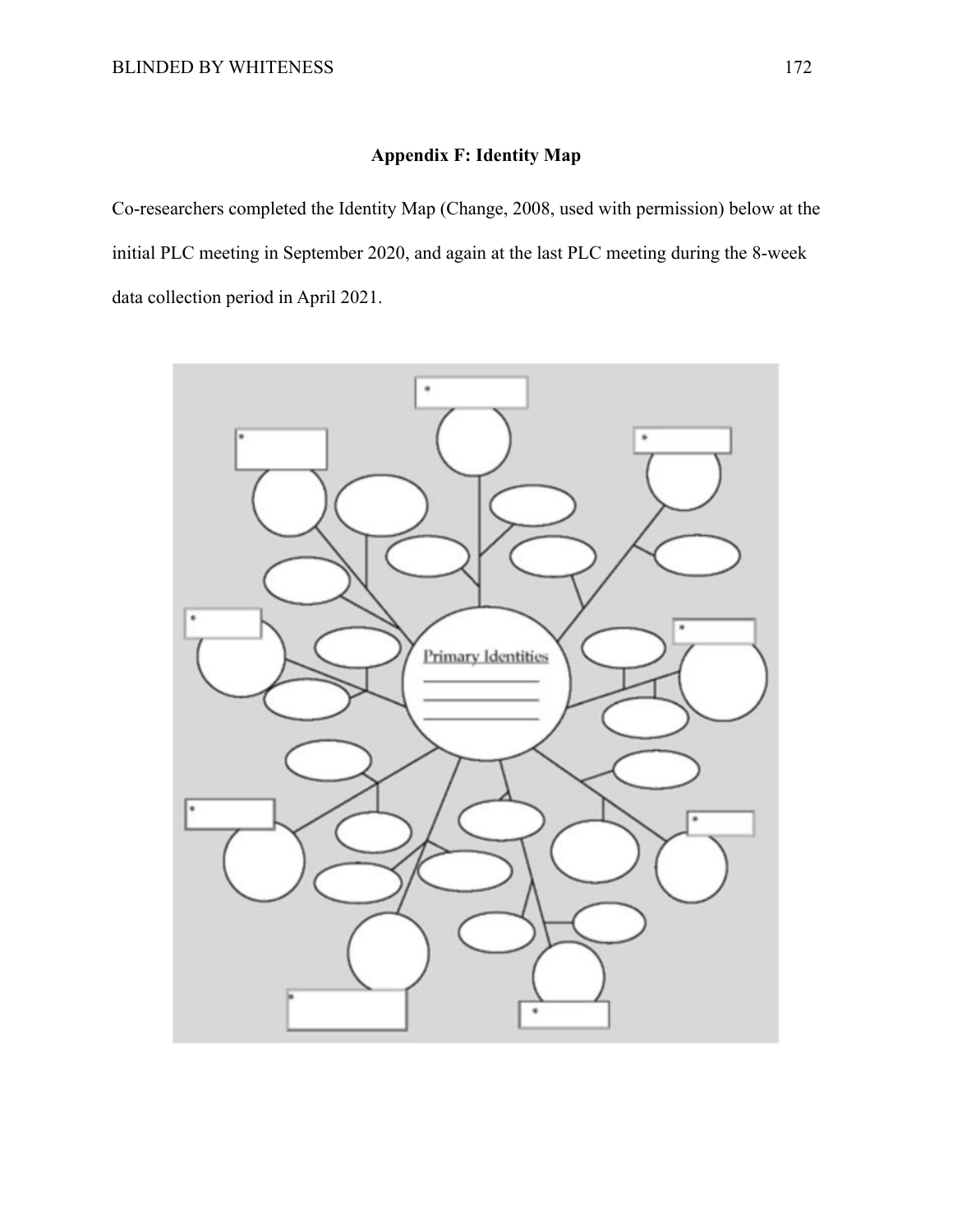## **Appendix G: PLC Differentiated Supervision Plan**

## **Rationale**

Two-thirds of our 216 tenured professional staff members must engage in a Differentiated Supervision Plan each year. Anecdotally, past practice for the plan has been for each teacher to do something that requires little investment and from which there is generally no return, either for the individual teacher, the students, or the district. The purpose of engagement has historically been compliance. But, by failing to move teachers from a compliance model of professional learning, resources are wasted and opportunities for growth--both in individual teachers' practice and in the district's collective knowledge basis--are squandered. By harnessing the dynamic times in which we find ourselves and giving professional staff voice and choice as they engage a topic that is both timely and crucial for our continued success, we can better utilize the resources with which we have been entrusted and simultaneously provide opportunities for meaningful growth among all of our staff, ultimately for the benefit of our students and larger community.

## **Action Plan**

## **Goals:**

• Survey data will be collected at the beginning and end of the 2022-23 SY to identify teacher awareness of identity, including bias, privilege, and deficit mindsets in the classroom.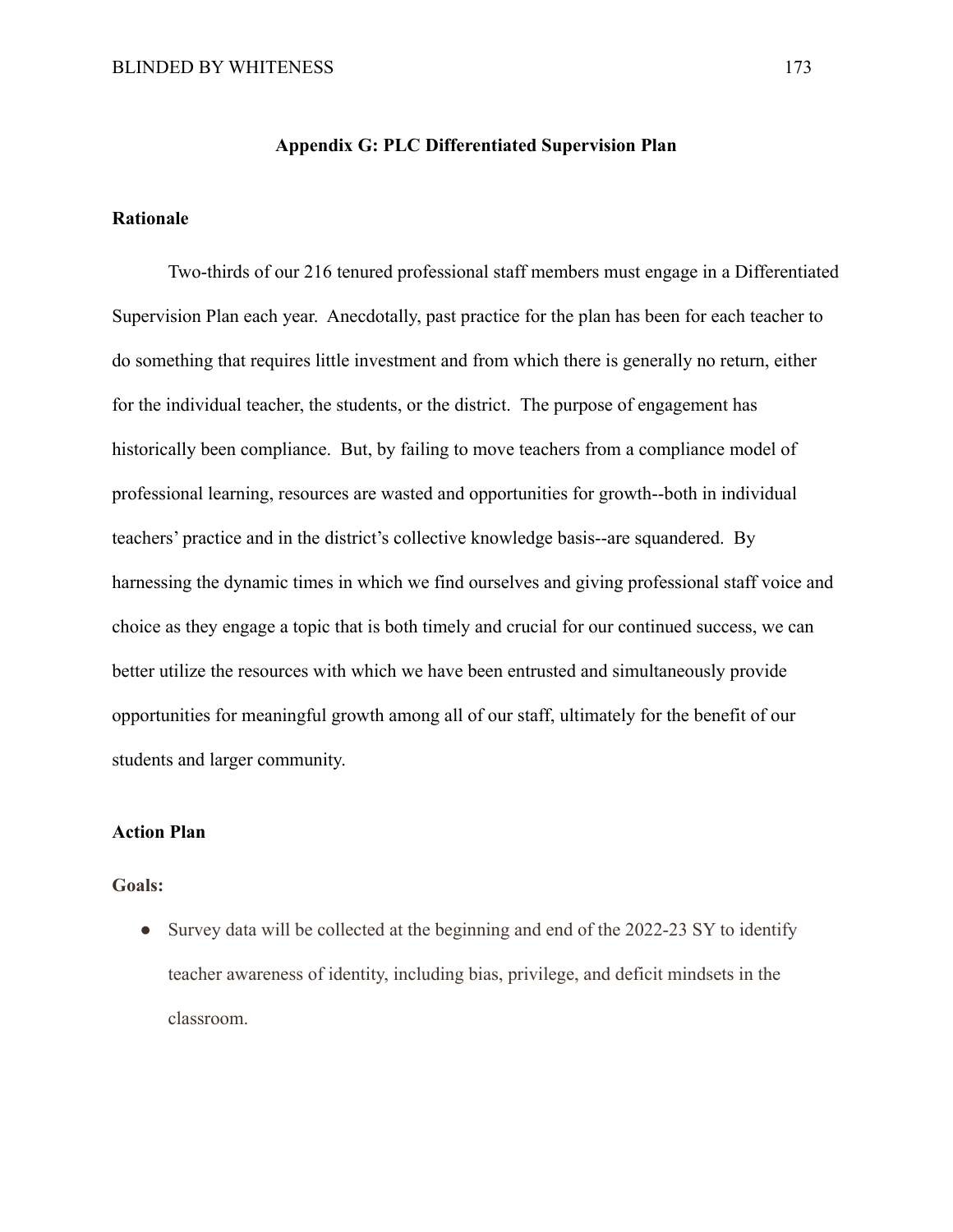- Data will be used to inform Differentiated Supervision and Professional Learning Plans for the 2023-24 SY.
- Teachers will form PLCs as part of their required Differentiated Supervision Plan.
- PLCs will meet for at least one hour each month for a minimum of five months via Zoom or in person, as circumstances allow.
- PLCs will maintain Reflective Journals to detail their readings, reflections, and thoughts in the Blackboard LMS platform.
- PLCs will be facilitated by an Instructional Coach as "activator" (Fisher et al., 2020).
- Ongoing professional learning for Instructional Coaches will be provided via bi-weekly meetings designed and facilitated by the Lead Coach.
- PLC members will read *Reading, Writing, and Racism: Disrupting Whiteness in Teacher Education and in the Classroom* (Picower, 2021).
- PLC members will use the *[Reading, Writing, and Racism](https://drive.google.com/file/d/1a8z-6QxQhLG3WRKWQj1ko3MNN8TvgVvN/view?usp=sharing) Discussion Guide* to discuss themes and central ideas from the book (Maloney & Picower, 2021).
- PLCs will produce and publish narratives as learning resources for current and future teachers within the RSD.

## **Table 3.**

*Action Plan with Goals*

| Goal                  | Time<br>Frame  | <b>Action Steps</b>                                                                                                              | Accountability<br>Measure                                 | Responsible<br>Party                                      |
|-----------------------|----------------|----------------------------------------------------------------------------------------------------------------------------------|-----------------------------------------------------------|-----------------------------------------------------------|
| <b>PLCs</b><br>Formed | Aug-<br>Oct 23 | 1. Principals and Instructional<br>Coaches (ICs) attend<br>informational session on PLCs<br>(8/23)<br>2. Principals and ICs lead | Differentiated<br>Supervision<br>Proposal in<br>Frontline | <b>Building</b><br>Principals<br>Instructional<br>Coaches |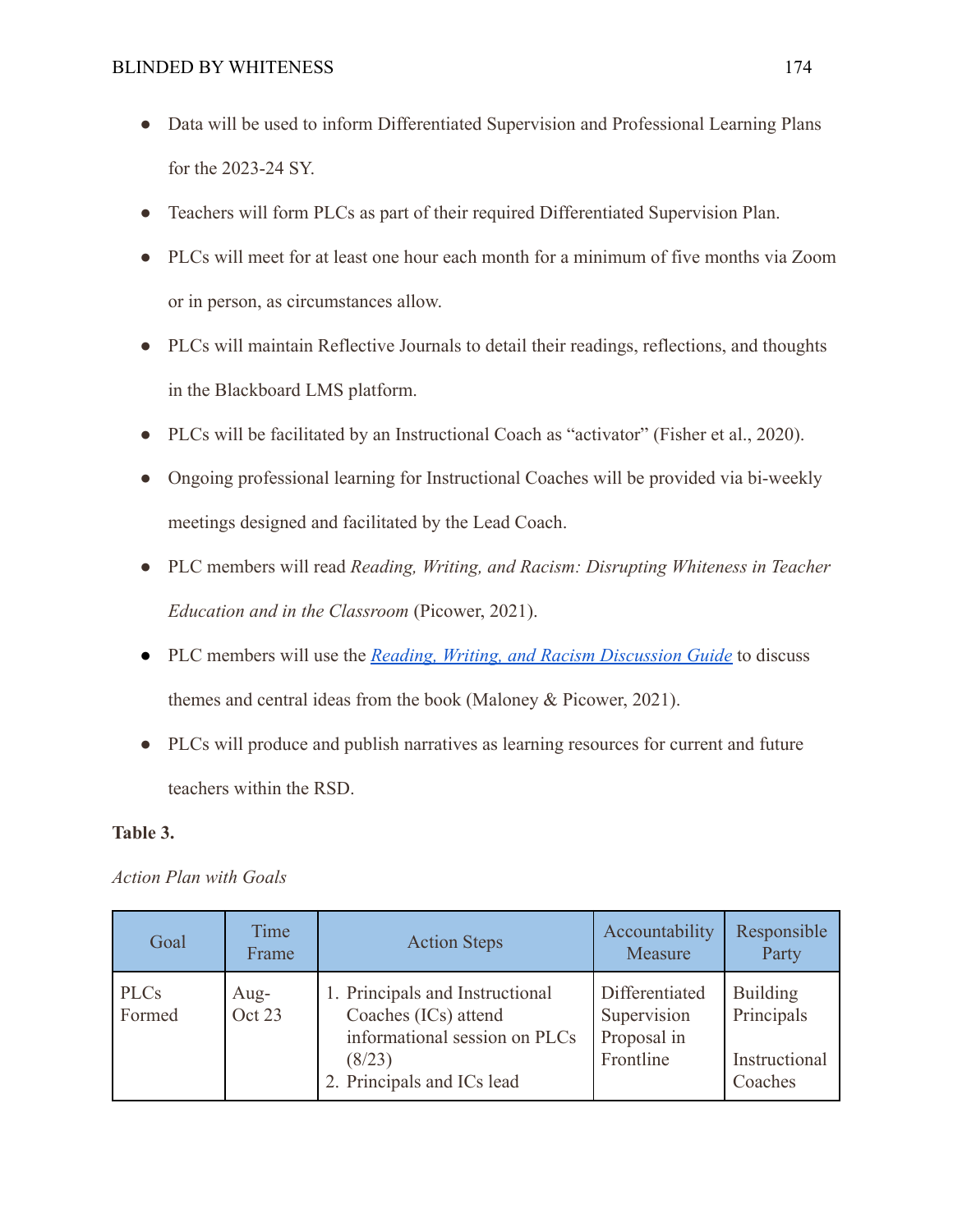|                                                              |                     | informational session on PLCs<br>at September faculty meetings<br>3. Teachers form PLCs and<br>include PLC plan in<br>Differentiated Supervision<br>Proposal                                                                                                                                                                                                                                | Beginning-of-<br>Year reflection<br>and meeting<br>with<br>supervisor<br>(Due $10/31/23$ )                                                                                | Teachers                                    |
|--------------------------------------------------------------|---------------------|---------------------------------------------------------------------------------------------------------------------------------------------------------------------------------------------------------------------------------------------------------------------------------------------------------------------------------------------------------------------------------------------|---------------------------------------------------------------------------------------------------------------------------------------------------------------------------|---------------------------------------------|
| <b>PLCs</b><br>Engage<br>Identity<br>Work                    | Oct 23-<br>March 24 | 1. Teachers create PLC schedules<br>for $10/23 - 3/24$ and share with<br>IC.<br>2. ICs create Blackboard meeting<br>spaces and Reflective Journal<br>prompts (based on Discussion<br>Guide) for PLCs<br>3. ICs attend and facilitate PLC<br>meeting                                                                                                                                         | PLC agendas<br>and meeting<br>notes<br>Blackboard<br>Reflection<br>Journals<br>Mid- and<br>End-of-Year<br>reflections in<br>Frontline and<br>meetings with<br>supervisors | <b>ICs</b><br><b>Teachers</b>               |
| ICs engage<br>ongoing<br>professional<br>learning            | Oct 23-<br>March 24 | 1. Lead Coach creates Blackboard<br>meeting space and Reflective<br>Journal prompts (based on<br>Discussion Guide and other<br>resources) for IC professional<br>learning $(9/23)$<br>2. Lead Coach identifies articles,<br>book chapters, and other<br>resources to share with ICs<br>3. Lead Coach facilitates<br>bi-weekly meetings with ICs to<br>support and enhance their<br>learning | Meeting<br>agendas and<br>notes<br>Blackboard<br>Reflection<br>Journals                                                                                                   | Lead Coach<br>ICs                           |
| PLCs will<br>publish<br>narratives<br>for future<br>learning | March-<br>June 24   | 1. Lead Coach creates internal<br>Google Site for narrative<br>accounts $(2/24)$<br>2. Teachers use Reflection Journal<br>entries and other artifacts to<br>craft a narrative (written, audio,<br>visual) of their experiences<br>3. ICs curate narratives<br>4. Lead Coach and ICs publish                                                                                                 | Google Site<br>with published<br>narratives                                                                                                                               | <b>Lead Coach</b><br><b>ICs</b><br>Teachers |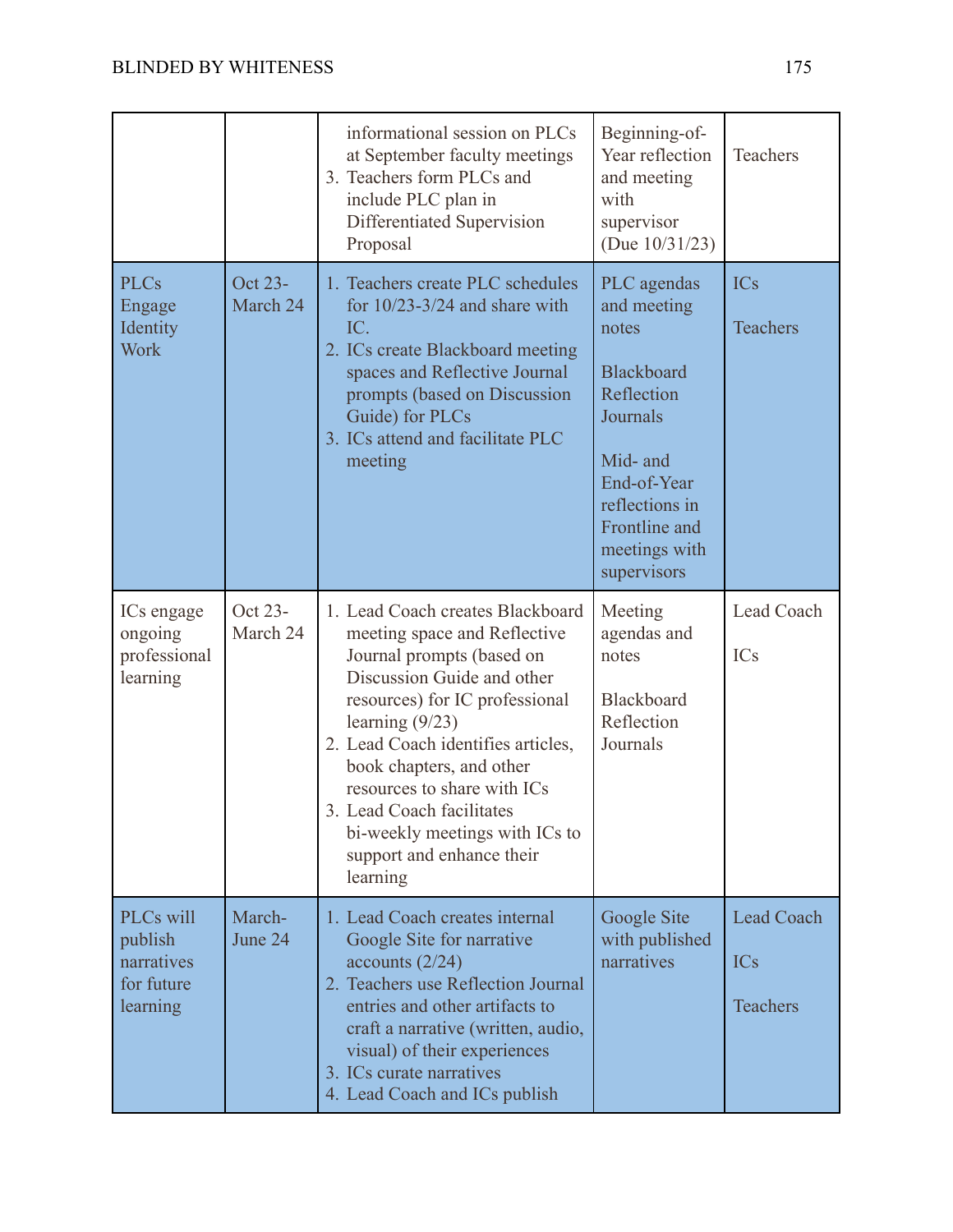|                                    |                    | narratives for future<br>professional learning                                                                                                                                                                                                                                                                                                                                                                                                                                |                                                                                                                                                     |                          |
|------------------------------------|--------------------|-------------------------------------------------------------------------------------------------------------------------------------------------------------------------------------------------------------------------------------------------------------------------------------------------------------------------------------------------------------------------------------------------------------------------------------------------------------------------------|-----------------------------------------------------------------------------------------------------------------------------------------------------|--------------------------|
| Data<br>collection<br>and analysis | Sept 23-<br>May 24 | 1. Principals and ICs develop<br>teacher identity survey during<br>informational session (Aug 23)<br>2. Principals and ICs administer<br>pre-PLC survey during first<br>faculty meeting of the 23-24<br>$SY$ (Sept 23)<br>3. Principals and ICs administer<br>post-PLC surveys during final<br>faculty meeting of the 23-24<br>$SY$ (May 24)<br>4. Principals and IC analyze data<br>from survey results to inform<br>PLC formation/development<br>for 2024-25 SY (Summer 24) | Survey<br>Survey results<br>PLCs as part<br>of<br>Differentiated<br>Supervision<br>and<br>Professional<br>Learning Plan<br>for 2024-25<br><b>SY</b> | Principals<br><b>ICs</b> |

## **Resources**

In order to fully implement the action plan and realize success, the following resources are

necessary:

- Blackboard LMS platform
- Bi-weekly meetings for the Instructional Coaching Team
- Articles, book chapters, and other resources for Lead Coach to facilitate ongoing professional learning for ICs
- PLC meetings for a minimum of one hour per month for at least five months
- Zoom web conferencing software
- Beginning- and End-of-Year Surveys for teacher identity awareness
- Picower's *Reading, Writing, and Racism* books for teachers